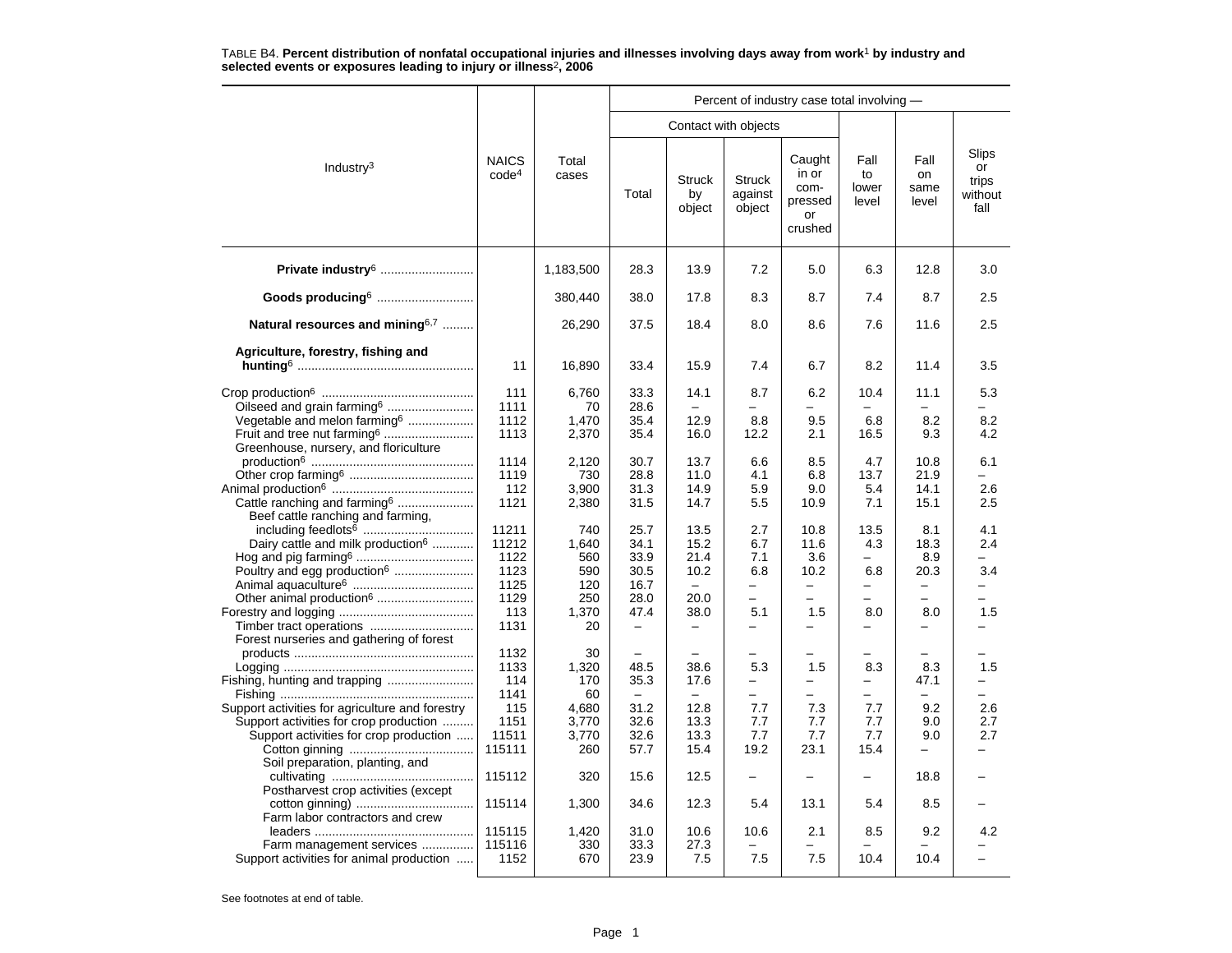|                                                                                                                                     | Percent of industry case total involving -                  |                                                                  |                                                                    |                                                                   |                                                                                          |                                                                                  |                                                             |                                                                  |                                                            |                                                      |  |  |
|-------------------------------------------------------------------------------------------------------------------------------------|-------------------------------------------------------------|------------------------------------------------------------------|--------------------------------------------------------------------|-------------------------------------------------------------------|------------------------------------------------------------------------------------------|----------------------------------------------------------------------------------|-------------------------------------------------------------|------------------------------------------------------------------|------------------------------------------------------------|------------------------------------------------------|--|--|
|                                                                                                                                     |                                                             | Overexertion                                                     |                                                                    | Expo-                                                             |                                                                                          |                                                                                  |                                                             | Assaults and violent acts                                        |                                                            |                                                      |  |  |
| Industry $3$                                                                                                                        | Total                                                       | In lifting                                                       | Repeti-<br>tive<br>motion                                          | sure<br>to<br>harmful<br>sub-<br>stance<br>or<br>environ-<br>ment | Trans-<br>portation<br>acci-<br>dents                                                    | <b>Fires</b><br>and<br>explo-<br>sions                                           | Total                                                       | By<br>person                                                     | All<br>other<br>assaults                                   | All<br>other<br>events <sup>5</sup>                  |  |  |
| Private industry <sup>6</sup>                                                                                                       | 24.1                                                        | 12.8                                                             | 3.2                                                                | 4.8                                                               | 4.7                                                                                      | 0.2                                                                              | 1.9                                                         | 1.3                                                              | 0.5                                                        | 10.6                                                 |  |  |
| Goods producing <sup>6</sup>                                                                                                        | 19.7                                                        | 10.6                                                             | 4.6                                                                | 4.5                                                               | 3.1                                                                                      | .3                                                                               | .5                                                          | $\cdot$ 1                                                        | .4                                                         | 10.6                                                 |  |  |
| Natural resources and mining <sup>6,7</sup>                                                                                         | 14.7                                                        | 6.4                                                              | 1.3                                                                | 5.4                                                               | 5.5                                                                                      | $\cdot$                                                                          | 3.5                                                         | $\cdot$                                                          | 3.1                                                        | 9.9                                                  |  |  |
| Agriculture, forestry, fishing and                                                                                                  | 11.0                                                        | 6.1                                                              | 1.7                                                                | 5.2                                                               | 7.2                                                                                      | .4                                                                               | 5.3                                                         | .6                                                               | 4.7                                                        | 12.8                                                 |  |  |
| Oilseed and grain farming <sup>6</sup><br>Vegetable and melon farming <sup>6</sup>                                                  | 13.5<br>$\equiv$<br>17.0                                    | 7.4<br>$\equiv$<br>12.2                                          | 1.3<br>-<br>-                                                      | 5.9<br>4.8                                                        | 5.9<br>$\overline{\phantom{0}}$<br>6.8                                                   | .3<br>1.4                                                                        | 1.2<br>$\overline{\phantom{0}}$<br>$\overline{\phantom{0}}$ | .3<br>-                                                          | .9<br>$\overline{\phantom{0}}$<br>$\overline{\phantom{0}}$ | 12.1<br>10.9                                         |  |  |
| Fruit and tree nut farming <sup>6</sup><br>Greenhouse, nursery, and floriculture                                                    | 9.7<br>17.9                                                 | 5.9<br>7.1                                                       | 2.1<br>1.4                                                         | 4.6<br>8.5                                                        | 5.9<br>5.2                                                                               | $\overline{\phantom{0}}$<br>-                                                    | 1.7<br>.9                                                   | $\overline{a}$<br>-                                              | 1.3<br>.9                                                  | 11.0<br>12.7                                         |  |  |
| Cattle ranching and farming <sup>6</sup>                                                                                            | 6.8<br>12.1<br>7.6                                          | 2.7<br>5.9<br>3.4                                                | -<br>1.5<br>—                                                      | 5.5<br>4.9<br>4.6                                                 | 6.8<br>3.8<br>2.9                                                                        | $\overline{\phantom{0}}$<br>1.0<br>$\overline{\phantom{0}}$                      | 14.6<br>17.6                                                | $\equiv$<br>1.0<br>1.7                                           | 13.6<br>16.0                                               | 16.4<br>8.7<br>10.5                                  |  |  |
| Beef cattle ranching and farming,<br>Dairy cattle and milk production <sup>6</sup><br>Poultry and egg production <sup>6</sup>       | 9.5<br>6.7<br>19.6<br>13.6                                  | 4.1<br>2.4<br>8.9<br>6.8                                         | $\overline{\phantom{0}}$<br>$\overline{\phantom{0}}$<br>5.4<br>3.4 | 5.4<br>3.7<br>7.1<br>6.8                                          | 6.8<br>1.2<br>$\equiv$<br>6.8                                                            | $\overline{\phantom{0}}$<br>$\overline{\phantom{0}}$<br>$\overline{\phantom{0}}$ | 12.2<br>20.1<br>12.5<br>-                                   | -<br>2.4<br>$\overline{\phantom{0}}$<br>$\overline{\phantom{0}}$ | 12.2<br>17.7<br>12.5<br>$\qquad \qquad -$                  | 13.5<br>9.1<br>3.6<br>6.8                            |  |  |
| Other animal production <sup>6</sup>                                                                                                | 50.0<br>12.0<br>5.1<br>$\overline{\phantom{m}}$             | 33.3<br>12.0<br>$\equiv$<br>$\overline{\phantom{0}}$             | $\qquad \qquad -$<br>$\overline{\phantom{0}}$<br>2.2<br>-          | $\equiv$<br>$\equiv$<br>2.2<br>-                                  | $\overline{\phantom{0}}$<br>$\overline{\phantom{0}}$<br>12.4<br>$\overline{\phantom{0}}$ | $\overline{\phantom{0}}$<br>$\equiv$<br>$\equiv$<br>-                            | $\overline{a}$<br>28.0<br>-                                 | $\overline{a}$<br>$\equiv$<br>L.<br>$\overline{\phantom{0}}$     | $\equiv$<br>28.0<br>$\overline{\phantom{0}}$               | $\equiv$<br>12.0<br>13.1<br>$\overline{\phantom{0}}$ |  |  |
| Forest nurseries and gathering of forest                                                                                            | 3.8<br>$\overline{\phantom{m}}$<br>$\overline{\phantom{0}}$ | $\overline{\phantom{0}}$<br>$\overline{\phantom{0}}$<br>$\equiv$ | 2.3<br>$\overline{\phantom{0}}$<br>33.3                            | 2.3<br>-<br>$\equiv$                                              | 12.1<br>$\overline{\phantom{0}}$                                                         | $\overline{\phantom{0}}$                                                         | -<br>$\overline{\phantom{0}}$                               | $\equiv$<br>$\overline{\phantom{0}}$<br>$\overline{\phantom{0}}$ | $\overline{\phantom{0}}$<br>$\overline{\phantom{0}}$       | 12.9                                                 |  |  |
| Support activities for agriculture and forestry<br>Support activities for crop production<br>Support activities for crop production | 8.3<br>9.5<br>9.5<br>11.5                                   | 6.2<br>7.2<br>7.2                                                | 1.9<br>1.9<br>1.9                                                  | 5.3<br>6.1<br>6.1                                                 | 10.5<br>9.8<br>9.8                                                                       | $\equiv$<br>$\overline{\phantom{0}}$                                             | 5.6<br>.8<br>.8                                             | .9<br>-<br>$\overline{\phantom{0}}$                              | 4.7<br>.8<br>.8                                            | 17.5<br>19.9<br>19.9                                 |  |  |
| Soil preparation, planting, and<br>Postharvest crop activities (except                                                              | 9.4                                                         | 9.4                                                              | $\overline{\phantom{0}}$                                           | $\overline{\phantom{0}}$                                          | $\overline{\phantom{0}}$                                                                 | $\overline{\phantom{0}}$<br>$\overline{\phantom{0}}$                             |                                                             | $\overline{\phantom{0}}$<br>$\overline{\phantom{0}}$             | $\overline{\phantom{0}}$<br>$\overline{\phantom{0}}$       | 34.4                                                 |  |  |
| Farm labor contractors and crew<br>Farm management services<br>Support activities for animal production                             | 12.3<br>5.6<br>15.2<br>3.0                                  | 10.8<br>4.2<br>15.2<br>$\overline{\phantom{0}}$                  | 1.5<br>$\overline{a}$<br>$\overline{\phantom{0}}$<br>3.0           | 8.5<br>4.2<br>$\overline{\phantom{0}}$                            | 10.8<br>8.5<br>21.2<br>11.9                                                              | $\equiv$<br>$\overline{\phantom{0}}$<br>$\overline{\phantom{0}}$                 | 2.1<br>32.8                                                 | $\overline{a}$<br>4.5                                            | 1.4<br>28.4                                                | 16.9<br>27.5<br>4.5                                  |  |  |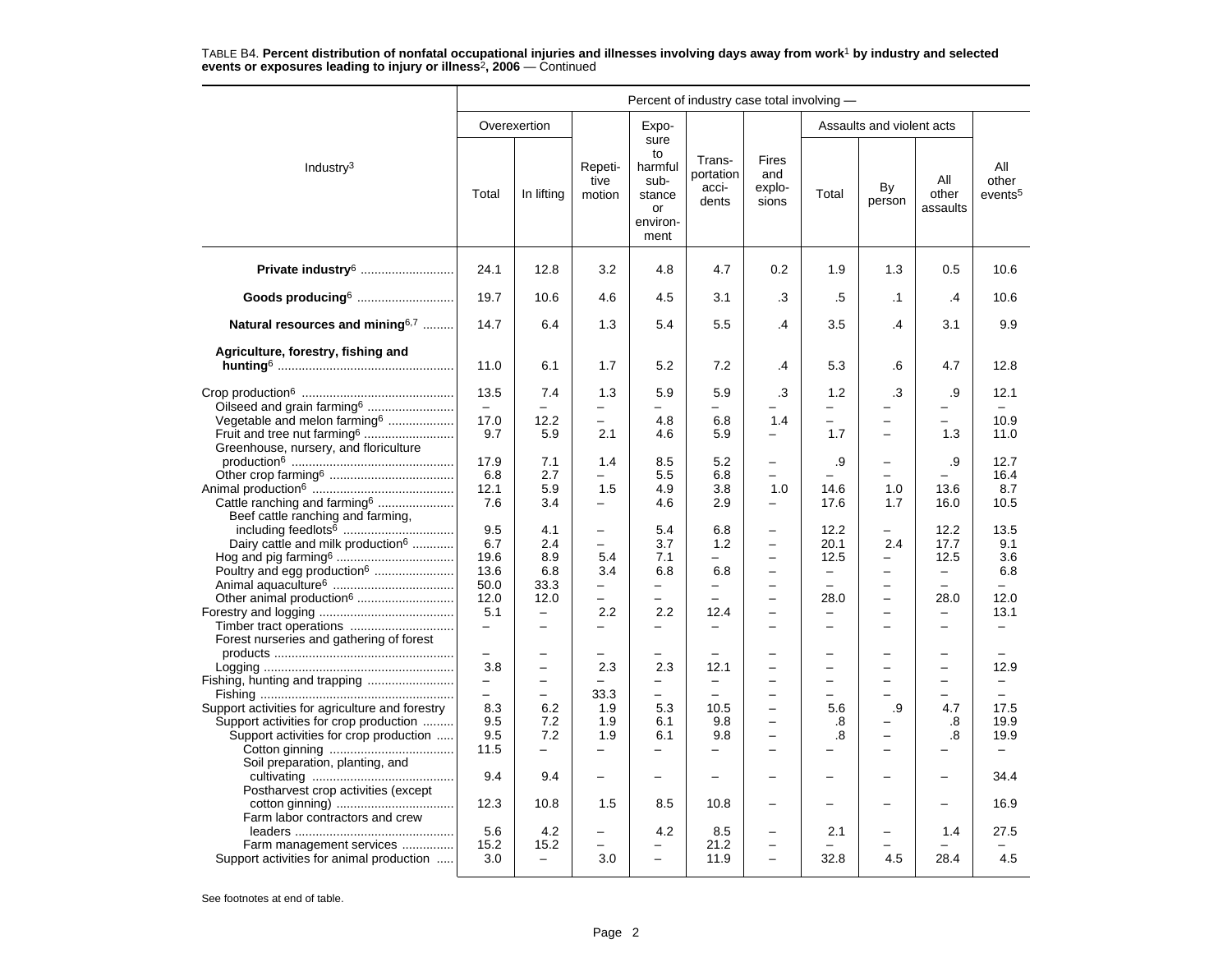|                                                                                                                                             |                                   |                                |                                   |                                                                      |                                          | Percent of industry case total involving -          |                                                                    |                                  |                                         |
|---------------------------------------------------------------------------------------------------------------------------------------------|-----------------------------------|--------------------------------|-----------------------------------|----------------------------------------------------------------------|------------------------------------------|-----------------------------------------------------|--------------------------------------------------------------------|----------------------------------|-----------------------------------------|
|                                                                                                                                             |                                   |                                |                                   | Contact with objects                                                 |                                          |                                                     |                                                                    |                                  |                                         |
| Industry $3$                                                                                                                                | <b>NAICS</b><br>code <sup>4</sup> | Total<br>cases                 | Total                             | <b>Struck</b><br>by<br>object                                        | <b>Struck</b><br>against<br>object       | Caught<br>in or<br>com-<br>pressed<br>or<br>crushed | Fall<br>to<br>lower<br>level                                       | Fall<br>on<br>same<br>level      | Slips<br>or<br>trips<br>without<br>fall |
|                                                                                                                                             | 1153                              | 240                            | 33.3                              | 20.8                                                                 | 8.3                                      |                                                     | -                                                                  | 8.3                              |                                         |
|                                                                                                                                             | 21                                | 9,410                          | 44.7                              | 22.7                                                                 | 9.0                                      | 12.0                                                | 6.7                                                                | 12.1                             | 0.9                                     |
| Oil and gas extraction<br>Crude petroleum and natural gas                                                                                   | 211<br>2111<br>21111              | 670<br>670<br>670              | 40.3<br>40.3<br>40.3              | 19.4<br>19.4<br>19.4                                                 | 7.5<br>7.5<br>7.5                        | 11.9<br>11.9<br>11.9                                | 7.5<br>7.5<br>7.5                                                  | 11.9<br>11.9<br>11.9             |                                         |
| Mining (except oil and gas) <sup>8</sup><br>Bituminous coal and lignite surface                                                             | 211111<br>212<br>2121<br>21211    | 620<br>4,780<br>2,790<br>2,790 | 43.5<br>46.4<br>48.7<br>48.7      | 21.0<br>23.0<br>25.4<br>25.4                                         | 8.1<br>13.2<br>13.6<br>13.6              | 12.9<br>9.6<br>9.0<br>9.0                           | 8.1<br>6.7<br>5.0<br>5.0                                           | 12.9<br>10.0<br>9.7<br>9.7       |                                         |
| Bituminous coal underground mining <sup>8</sup>                                                                                             | 212111<br>212112<br>212113        | 590<br>2,160<br>40             | 40.7<br>51.4<br>$\qquad \qquad -$ | 11.9<br>29.6<br>$\overline{\phantom{0}}$                             | 22.0<br>11.1<br>$\overline{\phantom{0}}$ | 6.8<br>10.2                                         | 15.3<br>2.3                                                        | 10.2<br>9.7<br>-                 |                                         |
| Gold ore and silver ore mining <sup>8</sup>                                                                                                 | 2122<br>21221<br>21222            | 340<br>50<br>70                | 41.2<br>40.0<br>42.9              | 14.7<br>-<br>$\overline{\phantom{0}}$                                | 17.6<br>$\overline{\phantom{0}}$         | 8.8<br>$\equiv$                                     | 5.9<br>$\qquad \qquad -$                                           | 11.8<br>$\overline{\phantom{0}}$ |                                         |
| Silver ore mining <sup>8</sup><br>Copper, nickel, lead, and zinc mining <sup>8</sup>                                                        | 212221<br>212222<br>21223         | 60<br>20<br>150                | 33.3<br>40.0                      | $\overline{\phantom{0}}$<br>13.3                                     | -<br>20.0                                | $\overline{\phantom{0}}$<br>$\qquad \qquad -$       | $\qquad \qquad -$<br>$\equiv$                                      | $\overline{\phantom{0}}$<br>13.3 |                                         |
| Lead ore and zinc ore mining <sup>8</sup><br>Copper ore and nickel ore mining <sup>8</sup>                                                  | 212231<br>212234                  | 20<br>130                      | -<br>46.2                         | -<br>$\equiv$                                                        | $\overline{\phantom{0}}$<br>23.1         | $\equiv$<br>$\equiv$                                | $\qquad \qquad -$<br>$\overline{\phantom{0}}$                      | 15.4                             |                                         |
| All other metal ore mining <sup>8</sup><br>Nonmetallic mineral mining and quarrying <sup>8</sup><br>Stone mining and quarrying <sup>8</sup> | 21229<br>212299<br>2123<br>21231  | 70<br>70<br>1,650<br>890       | 42.9<br>42.9<br>43.6<br>44.9      | $\overline{\phantom{0}}$<br>$\overline{\phantom{0}}$<br>20.6<br>21.3 | $\equiv$<br>11.5<br>11.2                 | $\equiv$<br>10.9<br>12.4                            | $\overline{\phantom{0}}$<br>$\overline{\phantom{0}}$<br>9.7<br>9.0 | 10.3<br>9.0                      |                                         |
| Dimension stone mining and<br>Crushed and broken limestone mining                                                                           | 212311                            | 220                            | 50.0                              | 27.3                                                                 | 9.1                                      | 13.6                                                |                                                                    | 9.1                              |                                         |
| Crushed and broken granite mining                                                                                                           | 212312                            | 420                            | 42.9                              | 19.0                                                                 | 11.9                                     | 11.9                                                | 9.5                                                                | 11.9                             |                                         |
| Other crushed and broken stone<br>mining and quarrying <sup>8</sup>                                                                         | 212313<br>212319                  | 70<br>180                      | 42.9<br>44.4                      | 22.2                                                                 | 11.1                                     | 11.1                                                | 11.1                                                               |                                  |                                         |
| Sand, gravel, clay, and ceramic and<br>refractory minerals mining and                                                                       |                                   |                                |                                   |                                                                      |                                          |                                                     |                                                                    |                                  |                                         |
| Construction sand and gravel mining <sup>8</sup><br>Kaolin and ball clay mining <sup>8</sup>                                                | 21232<br>212321<br>212324         | 610<br>520<br>40               | 44.3<br>44.2                      | 21.3<br>23.1                                                         | 13.1<br>13.5                             | 9.8<br>9.6                                          | 11.5<br>11.5                                                       | 11.5<br>11.5                     |                                         |
| Clay and ceramic and refractory                                                                                                             | 212325                            | 50                             | 40.0                              |                                                                      |                                          |                                                     | -                                                                  |                                  |                                         |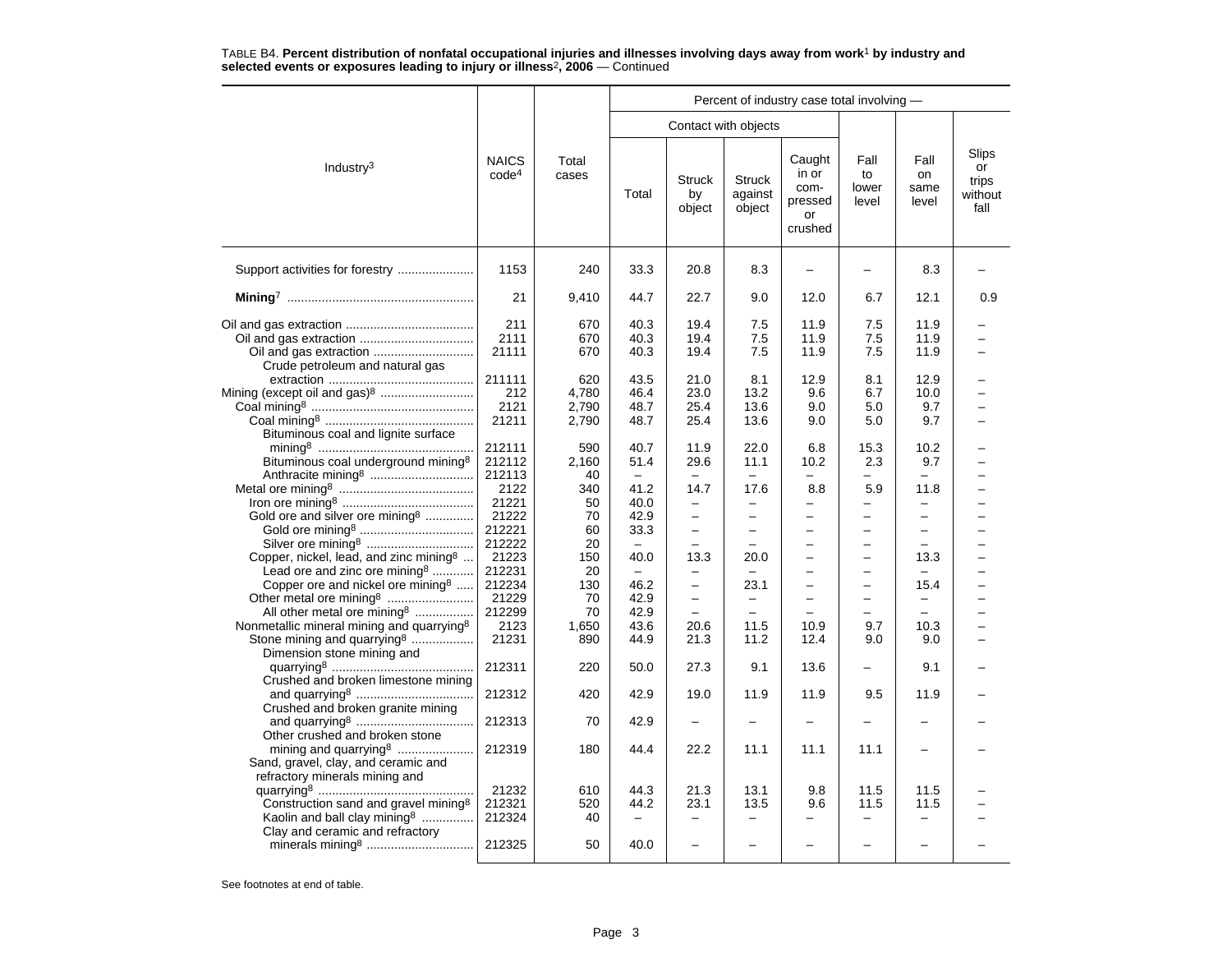|                                                                                                            |                                          |                                                                        |                                                                  |                                                                   |                                       | Percent of industry case total involving -                                |                                                      |                                                                        |                          |                                     |  |
|------------------------------------------------------------------------------------------------------------|------------------------------------------|------------------------------------------------------------------------|------------------------------------------------------------------|-------------------------------------------------------------------|---------------------------------------|---------------------------------------------------------------------------|------------------------------------------------------|------------------------------------------------------------------------|--------------------------|-------------------------------------|--|
|                                                                                                            |                                          | Overexertion                                                           |                                                                  | Expo-                                                             |                                       |                                                                           |                                                      | Assaults and violent acts                                              |                          |                                     |  |
| Industry <sup>3</sup>                                                                                      | Total                                    | In lifting                                                             | Repeti-<br>tive<br>motion                                        | sure<br>to<br>harmful<br>sub-<br>stance<br>or<br>environ-<br>ment | Trans-<br>portation<br>acci-<br>dents | Fires<br>and<br>explo-<br>sions                                           | Total                                                | By<br>person                                                           | All<br>other<br>assaults | All<br>other<br>events <sup>5</sup> |  |
| Support activities for forestry                                                                            | 8.3                                      | $\overline{\phantom{0}}$                                               | $\overline{\phantom{m}}$                                         | 12.5                                                              | 12.5                                  | $\overline{\phantom{0}}$                                                  |                                                      |                                                                        | $\overline{\phantom{0}}$ | 16.7                                |  |
|                                                                                                            | 21.5                                     | 6.8                                                                    | 0.5                                                              | 5.6                                                               | 2.6                                   | 0.4                                                                       | 0.2                                                  | ÷                                                                      | 0.2                      | 4.6                                 |  |
| Crude petroleum and natural gas                                                                            | 14.9<br>14.9<br>14.9                     | 6.0<br>6.0<br>6.0                                                      | $\equiv$<br>$\overline{\phantom{0}}$<br>$\overline{\phantom{0}}$ | 3.0<br>3.0<br>3.0                                                 | 7.5<br>7.5<br>7.5                     | $\overline{\phantom{0}}$<br>$\qquad \qquad -$<br>$\overline{\phantom{0}}$ |                                                      | $\overline{\phantom{0}}$<br>÷                                          |                          | 11.9<br>11.9<br>11.9                |  |
| Mining (except oil and gas) <sup>8</sup><br>Bituminous coal and lignite surface                            | 12.9<br>29.5<br>30.1<br>30.1             | 4.8<br>7.7<br>7.9<br>7.9                                               | $\overline{\phantom{0}}$<br>.6<br>$\overline{\phantom{0}}$       | 3.2<br>3.8<br>2.5<br>2.5                                          | 8.1<br>.8<br>1.1<br>1.1               | $\equiv$                                                                  | $\equiv$                                             | -<br>$\overline{\phantom{0}}$<br>-<br>$\overline{\phantom{0}}$         |                          | 8.1<br>1.9<br>2.2<br>2.2            |  |
| Bituminous coal underground mining <sup>8</sup>                                                            | 25.4<br>31.5<br>$-$                      | 5.1<br>8.8                                                             | $\overline{\phantom{0}}$                                         | 5.1<br>1.9<br>$\overline{\phantom{0}}$                            | .9                                    |                                                                           |                                                      | -<br>$\overline{\phantom{0}}$                                          |                          | 2.3                                 |  |
| Gold ore and silver ore mining <sup>8</sup>                                                                | 32.4<br>40.0<br>42.9                     | 5.9<br>$\overline{\phantom{0}}$<br>-                                   | $\equiv$<br>$\overline{\phantom{0}}$                             | 5.9<br>-<br>$\overline{\phantom{0}}$                              | $\overline{a}$<br>-                   | $\overline{\phantom{0}}$                                                  |                                                      | $\overline{\phantom{0}}$<br>$\overline{a}$<br>$\overline{\phantom{0}}$ |                          |                                     |  |
| Silver ore mining <sup>8</sup><br>Copper, nickel, lead, and zinc mining <sup>8</sup>                       | 33.3<br>$\equiv$<br>26.7                 | $\overline{\phantom{0}}$<br>$\overline{a}$<br>$\overline{\phantom{0}}$ | $\equiv$<br>$\equiv$                                             | $\overline{\phantom{0}}$<br>$\equiv$<br>$\equiv$                  | $\overline{a}$<br>$\overline{a}$      | $\overline{\phantom{0}}$<br>$\equiv$                                      | $\equiv$                                             | L<br>$\overline{a}$<br>$\overline{a}$                                  | $\equiv$                 | $\equiv$                            |  |
| Lead ore and zinc ore mining <sup>8</sup><br>Copper ore and nickel ore mining <sup>8</sup>                 | $\qquad \qquad -$<br>30.8                | $\overline{\phantom{0}}$                                               | $\overline{\phantom{0}}$                                         | $\overline{\phantom{0}}$                                          | $\overline{\phantom{0}}$              | $\overline{\phantom{0}}$                                                  | -                                                    | $\overline{\phantom{0}}$                                               |                          |                                     |  |
| All other metal ore mining <sup>8</sup><br>Nonmetallic mineral mining and quarrying <sup>8</sup>           | 28.6<br>28.6<br>27.9                     | $\overline{\phantom{0}}$<br>$\overline{\phantom{0}}$<br>8.5            | $\overline{\phantom{0}}$<br>$\overline{\phantom{0}}$             | $\equiv$<br>$\overline{\phantom{0}}$<br>5.5                       | $\equiv$<br>L.                        | $\overline{\phantom{0}}$<br>$\overline{\phantom{0}}$                      | $\overline{\phantom{0}}$<br>$\overline{\phantom{0}}$ | $\overline{\phantom{0}}$<br>$\overline{\phantom{0}}$                   | $\equiv$                 | 1.8                                 |  |
| Stone mining and quarrying <sup>8</sup><br>Dimension stone mining and                                      | 29.2<br>31.8                             | 9.0<br>9.1                                                             | $\overline{\phantom{0}}$                                         | 5.6                                                               | $\overline{\phantom{0}}$              | $\overline{\phantom{0}}$                                                  |                                                      | $\overline{a}$                                                         |                          | 2.2                                 |  |
| Crushed and broken limestone mining                                                                        | 28.6                                     | 7.1                                                                    | $\sim$                                                           | 7.1                                                               |                                       | $\overline{\phantom{0}}$                                                  |                                                      | -                                                                      |                          |                                     |  |
| Crushed and broken granite mining<br>Other crushed and broken stone                                        | 28.6                                     |                                                                        |                                                                  |                                                                   |                                       |                                                                           |                                                      |                                                                        |                          |                                     |  |
| mining and quarrying <sup>8</sup><br>Sand, gravel, clay, and ceramic and<br>refractory minerals mining and | 27.8                                     |                                                                        |                                                                  |                                                                   |                                       |                                                                           |                                                      |                                                                        |                          |                                     |  |
| Construction sand and gravel mining <sup>8</sup><br>Kaolin and ball clay mining <sup>8</sup>               | 24.6<br>23.1<br>$\overline{\phantom{m}}$ | 6.6<br>5.8<br>-                                                        | $\overline{\phantom{0}}$<br>$\overline{\phantom{0}}$             | 6.6<br>5.8<br>-                                                   | L.                                    | $\overline{\phantom{0}}$                                                  |                                                      | -<br>L,                                                                |                          |                                     |  |
| Clay and ceramic and refractory                                                                            | 40.0                                     | $\overline{\phantom{0}}$                                               |                                                                  | $\overline{\phantom{0}}$                                          |                                       |                                                                           |                                                      |                                                                        |                          |                                     |  |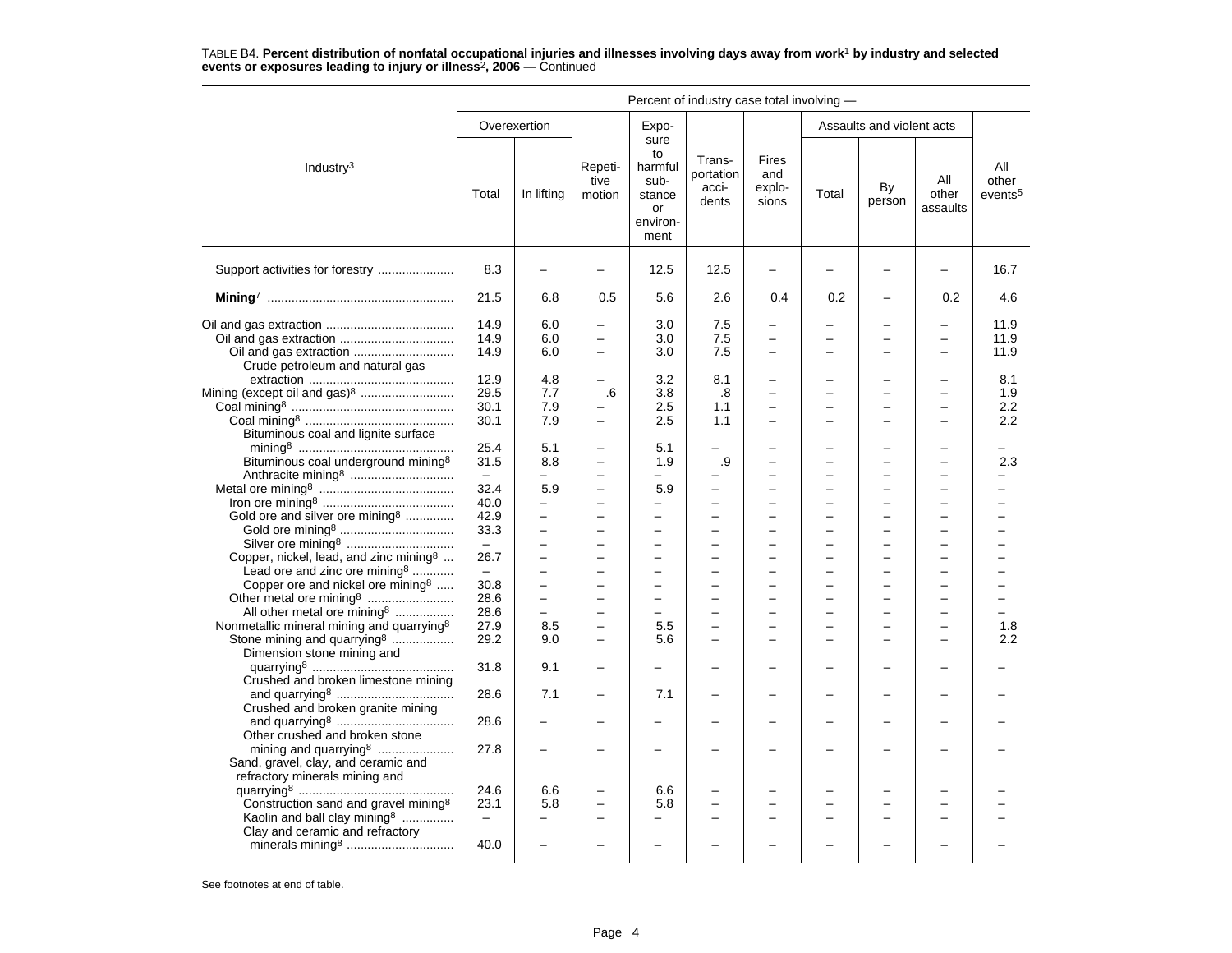|                                                                                                                                                                                         |                                                    |                                               | Percent of industry case total involving -   |                                                               |                                    |                                                     |                                    |                                   |                                         |  |  |  |
|-----------------------------------------------------------------------------------------------------------------------------------------------------------------------------------------|----------------------------------------------------|-----------------------------------------------|----------------------------------------------|---------------------------------------------------------------|------------------------------------|-----------------------------------------------------|------------------------------------|-----------------------------------|-----------------------------------------|--|--|--|
|                                                                                                                                                                                         |                                                    |                                               |                                              | Contact with objects                                          |                                    |                                                     |                                    |                                   |                                         |  |  |  |
| Industry <sup>3</sup>                                                                                                                                                                   | <b>NAICS</b><br>code <sup>4</sup>                  | Total<br>cases                                | Total                                        | <b>Struck</b><br>by<br>object                                 | <b>Struck</b><br>against<br>object | Caught<br>in or<br>com-<br>pressed<br>or<br>crushed | Fall<br>to<br>lower<br>level       | Fall<br>on<br>same<br>level       | Slips<br>or<br>trips<br>without<br>fall |  |  |  |
| Other nonmetallic mineral mining and<br>Potash, soda, and borate mineral                                                                                                                | 21239                                              | 150                                           | 40.0                                         | 20.0                                                          | 13.3                               | $\overline{\phantom{0}}$                            | 13.3                               | 13.3                              |                                         |  |  |  |
| Other chemical and fertilizer mineral                                                                                                                                                   | 212391                                             | 70                                            | 28.6                                         |                                                               |                                    |                                                     |                                    |                                   |                                         |  |  |  |
| All other nonmetallic mineral mining <sup>8</sup><br>Support activities for mining<br>Support activities for mining<br>Drilling oil and gas wells<br>Support activities for oil and gas | 212393<br>212399<br>213<br>2131<br>21311<br>213111 | 40<br>30<br>3,950<br>3,950<br>3,950<br>1,360  | 50.0<br>66.7<br>43.5<br>43.5<br>43.5<br>54.4 | $\overline{\phantom{0}}$<br>-<br>22.8<br>22.8<br>22.8<br>30.1 | 4.3<br>4.3<br>4.3<br>2.2           | 14.9<br>14.9<br>14.9<br>19.9                        | 6.6<br>6.6<br>6.6<br>6.6           | 14.7<br>14.7<br>14.7<br>9.6       | 1.8<br>1.8<br>1.8<br>1.5                |  |  |  |
|                                                                                                                                                                                         | 213112                                             | 2,590                                         | 37.8                                         | 18.9                                                          | 5.0                                | 12.4                                                | 6.6                                | 17.4                              | 1.9                                     |  |  |  |
|                                                                                                                                                                                         |                                                    | 153,180                                       | 38.2                                         | 19.7                                                          | 9.5                                | 5.5                                                 | 11.9                               | 8.0                               | 2.8                                     |  |  |  |
|                                                                                                                                                                                         | 23                                                 | 153,180                                       | 38.2                                         | 19.7                                                          | 9.5                                | 5.5                                                 | 11.9                               | 8.0                               | 2.8                                     |  |  |  |
| Residential building construction<br>Nonresidential building construction<br>Heavy and civil engineering construction<br>Water and sewer line and related                               | 236<br>2361<br>2362<br>237<br>2371                 | 29,320<br>16,640<br>12,680<br>19.400<br>9,010 | 37.9<br>37.7<br>38.0<br>41.5<br>43.1         | 16.9<br>17.4<br>16.2<br>21.6<br>23.9                          | 11.6<br>11.8<br>11.3<br>7.8<br>5.3 | 5.1<br>5.0<br>5.1<br>9.2<br>10.9                    | 14.3<br>16.1<br>11.8<br>7.4<br>7.7 | 7.9<br>8.1<br>7.6<br>9.7<br>7.7   | 3.3<br>3.1<br>3.6<br>2.7<br>3.4         |  |  |  |
| structures construction<br>Oil and gas pipeline and related                                                                                                                             | 23711                                              | 5,210                                         | 48.0                                         | 28.6                                                          | 3.8                                | 11.5                                                | 7.9                                | 5.8                               | 3.3                                     |  |  |  |
| structures construction<br>Power and communication line and                                                                                                                             | 23712                                              | 920                                           | 46.7                                         | 26.1                                                          | 6.5                                | 9.8                                                 | 5.4                                | 14.1                              | 4.3                                     |  |  |  |
| related structures construction<br>Highway, street, and bridge construction<br>Other heavy and civil engineering                                                                        | 23713<br>2372<br>2373                              | 2,880<br>450<br>7,660                         | 33.0<br>26.7<br>37.7                         | 14.2<br>15.6<br>18.0                                          | 7.6<br>6.7<br>9.3                  | 10.1<br>7.2                                         | 8.0<br>8.9<br>6.9                  | 9.0<br>15.6<br>10.8               | 3.1<br>1.8                              |  |  |  |
| Specialty trade contractors<br>Foundation, structure, and building exterior                                                                                                             | 2379<br>238                                        | 2,270<br>104,460                              | 51.5<br>37.6                                 | 26.0<br>20.2                                                  | 13.2<br>9.2                        | 11.0<br>4.9                                         | 7.9<br>12.1                        | 12.8<br>7.7                       | 2.6<br>2.6                              |  |  |  |
| Poured concrete foundation and                                                                                                                                                          | 2381                                               | 28,820                                        | 42.3                                         | 23.1                                                          | 9.7                                | 6.2                                                 | 13.5                               | 8.2                               | 2.2                                     |  |  |  |
| structure contractors<br>Structural steel and precast concrete                                                                                                                          | 23811                                              | 5,240                                         | 46.6                                         | 23.5                                                          | 12.0                               | 6.9                                                 | 9.4                                | 8.0                               | 3.6                                     |  |  |  |
| Framing contractors<br>Glass and glazing contractors                                                                                                                                    | 23812<br>23813<br>23814<br>23815<br>23816          | 2,850<br>5,410<br>5,900<br>1,500<br>5,620     | 49.8<br>49.7<br>33.2<br>46.7<br>31.3         | 24.2<br>32.3<br>14.4<br>34.7<br>17.8                          | 15.4<br>9.2<br>6.8<br>6.0<br>8.2   | 7.0<br>4.1<br>10.0<br>2.7<br>2.0                    | 8.1<br>18.9<br>12.5<br>9.3<br>19.9 | 11.2<br>7.6<br>13.1<br>3.3<br>4.3 | 2.1<br>1.3<br>1.5<br>4.0<br>2.5         |  |  |  |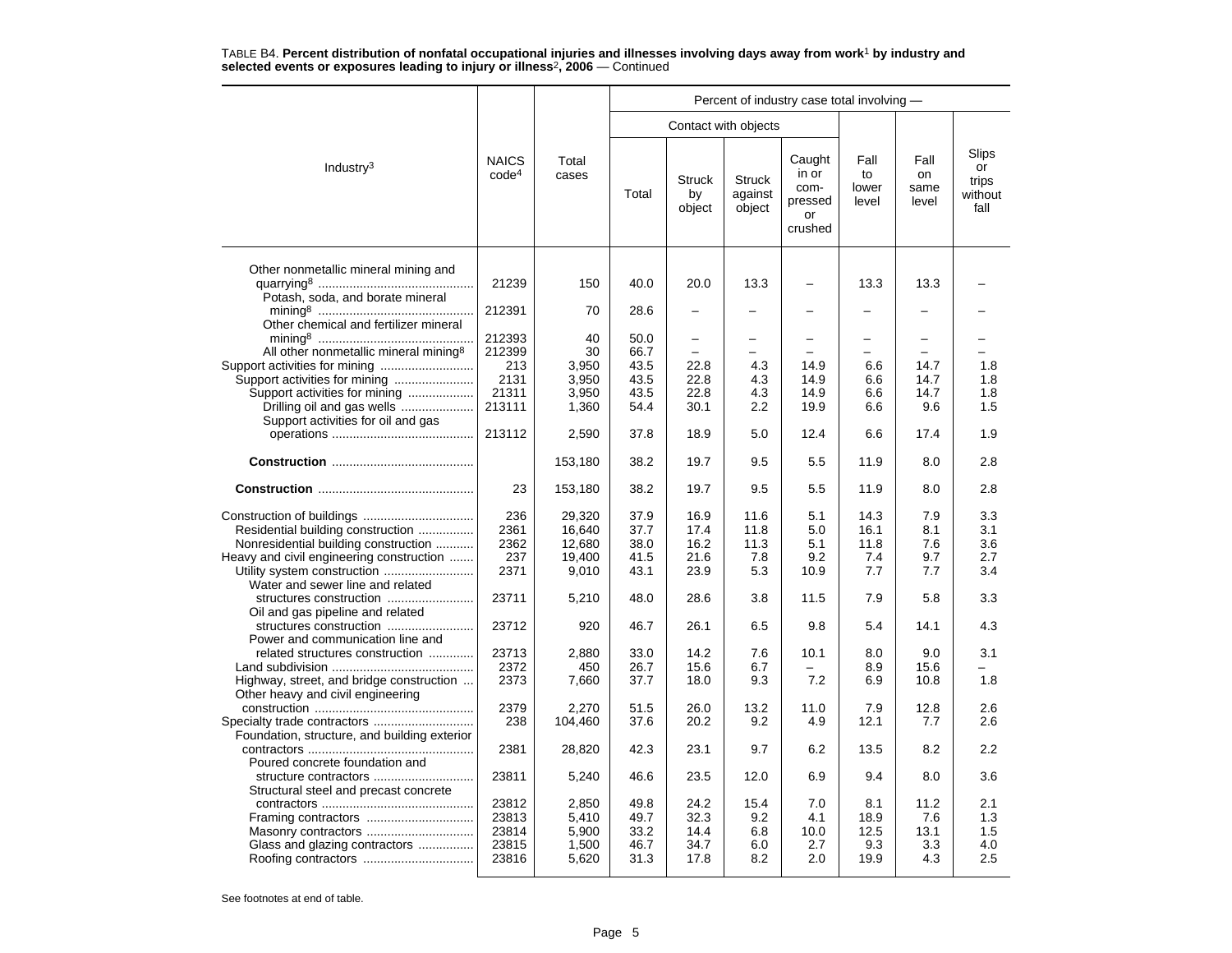|                                                   | Percent of industry case total involving - |              |                           |                                                                   |                                       |                                        |           |                           |                          |                                     |  |
|---------------------------------------------------|--------------------------------------------|--------------|---------------------------|-------------------------------------------------------------------|---------------------------------------|----------------------------------------|-----------|---------------------------|--------------------------|-------------------------------------|--|
|                                                   |                                            | Overexertion |                           | Expo-                                                             |                                       |                                        |           | Assaults and violent acts |                          |                                     |  |
| Industry <sup>3</sup>                             | Total                                      | In lifting   | Repeti-<br>tive<br>motion | sure<br>to<br>harmful<br>sub-<br>stance<br>or<br>environ-<br>ment | Trans-<br>portation<br>acci-<br>dents | <b>Fires</b><br>and<br>explo-<br>sions | Total     | By<br>person              | All<br>other<br>assaults | All<br>other<br>events <sup>5</sup> |  |
| Other nonmetallic mineral mining and              | 33.3                                       | 13.3         |                           |                                                                   |                                       |                                        |           |                           |                          |                                     |  |
| Potash, soda, and borate mineral                  | 28.6                                       |              |                           |                                                                   |                                       |                                        |           |                           |                          |                                     |  |
| Other chemical and fertilizer mineral             | $\equiv$                                   |              |                           |                                                                   |                                       |                                        |           |                           |                          |                                     |  |
| All other nonmetallic mineral mining <sup>8</sup> | $\equiv$                                   | $\equiv$     | $\overline{\phantom{0}}$  |                                                                   |                                       |                                        |           | $\equiv$                  | ÷                        |                                     |  |
| Support activities for mining                     | 12.9                                       | 6.1          | $\overline{\phantom{0}}$  | 8.4                                                               | 3.8                                   | 1.0                                    |           | $\overline{\phantom{0}}$  | L.                       | 6.6                                 |  |
| Support activities for mining                     | 12.9                                       | 6.1          | $\overline{\phantom{0}}$  | 8.4                                                               | 3.8                                   | 1.0                                    |           |                           |                          | 6.6                                 |  |
| Support activities for mining                     | 12.9                                       | 6.1          | $\overline{\phantom{0}}$  | 8.4                                                               | 3.8                                   | 1.0                                    |           |                           |                          | 6.6                                 |  |
| Drilling oil and gas wells                        | 12.5                                       | 5.1          | $\overline{\phantom{0}}$  | 4.4                                                               | 1.5                                   | $\overline{\phantom{0}}$               |           |                           | $\equiv$                 | 8.1                                 |  |
| Support activities for oil and gas                |                                            |              |                           |                                                                   |                                       |                                        |           |                           |                          |                                     |  |
|                                                   | 13.1                                       | 6.6          | $\overline{\phantom{0}}$  | 10.4                                                              | 5.0                                   | 1.2                                    |           |                           |                          | 6.2                                 |  |
|                                                   | 17.4                                       | 10.1         | 1.7                       | 3.3                                                               | 4.1                                   | .4                                     | 0.3       | 0.1                       | 0.2                      | 11.9                                |  |
|                                                   | 17.4                                       | 10.1         | 1.7                       | 3.3                                                               | 4.1                                   | .4                                     | .3        | $\cdot$ 1                 | .2                       | 11.9                                |  |
|                                                   | 18.4                                       | 10.2         | .9                        | 2.1                                                               | 1.4                                   | .7                                     | $\cdot$ 1 |                           | $\cdot$ 1                | 13.0                                |  |
| Residential building construction                 | 18.9                                       | 11.9         | .6                        | 2.2                                                               | 1.1                                   | 1.1                                    |           | $\overline{\phantom{0}}$  |                          | 10.7                                |  |
|                                                   |                                            |              |                           |                                                                   |                                       |                                        | ÷.        | $\overline{\phantom{0}}$  | $\equiv$                 |                                     |  |
| Nonresidential building construction              | 17.7                                       | 8.0          | 1.2                       | 2.0                                                               | 1.7                                   |                                        |           |                           |                          | 16.2                                |  |
| Heavy and civil engineering construction          | 15.4                                       | 8.0          | .9                        | 4.0                                                               | 7.9                                   | .3                                     | $\cdot$   | $\cdot$                   | .3                       | 9.8                                 |  |
| Utility system construction                       | 17.4                                       | 9.4          | 1.1                       | 4.0                                                               | 5.2                                   | $\cdot$                                | .4        |                           | .3                       | 9.9                                 |  |
| Water and sewer line and related                  | 18.4                                       | 10.7         | 1.3                       | 2.1                                                               | 4.0                                   | $\overline{\phantom{0}}$               |           | $\overline{\phantom{0}}$  |                          | 8.8                                 |  |
| Oil and gas pipeline and related                  |                                            |              |                           |                                                                   |                                       |                                        |           |                           |                          |                                     |  |
| Power and communication line and                  | 10.9                                       | 6.5          |                           | 3.3                                                               | 3.3                                   |                                        |           |                           |                          | 7.6                                 |  |
| related structures construction                   | 17.7                                       | 8.0          | .7                        | 7.3                                                               | 8.0                                   |                                        | .7        |                           |                          | 12.5                                |  |
|                                                   | 22.2                                       | 11.1         |                           | 8.9                                                               |                                       |                                        | 4.4       | $\overline{\phantom{0}}$  |                          | 6.7                                 |  |
| Highway, street, and bridge construction          | 14.6                                       | 6.7          | .9                        | 4.2                                                               | 12.1                                  | .3                                     | .3        |                           |                          | 10.3                                |  |
| Other heavy and civil engineering                 |                                            |              |                           |                                                                   |                                       |                                        |           |                           |                          |                                     |  |
|                                                   | 8.4                                        | 6.6          |                           | 2.2                                                               | 5.7                                   |                                        |           |                           |                          | 7.9                                 |  |
|                                                   | 17.5                                       | 10.5         | 2.1                       | 3.6                                                               | 4.2                                   | .3                                     | .3        | $\cdot$ 1                 | $\cdot$                  | 12.0                                |  |
| Foundation, structure, and building exterior      |                                            |              |                           |                                                                   |                                       |                                        |           |                           |                          |                                     |  |
|                                                   | 15.4                                       | 9.2          | .8                        | 3.0                                                               | 2.6                                   | $\cdot$ 1                              | .5        | .2                        | .3                       | 11.4                                |  |
| Poured concrete foundation and                    |                                            |              |                           |                                                                   |                                       |                                        |           |                           |                          |                                     |  |
| structure contractors                             | 18.3                                       | 9.2          | .8                        | 1.7                                                               | 2.3                                   | $\overline{\phantom{0}}$               |           |                           |                          | 9.0                                 |  |
|                                                   |                                            |              |                           |                                                                   |                                       |                                        |           |                           |                          |                                     |  |
| Structural steel and precast concrete             |                                            |              |                           |                                                                   |                                       |                                        |           |                           |                          |                                     |  |
|                                                   | 10.9                                       | 6.3          | $\overline{\phantom{0}}$  | 3.2                                                               |                                       | $\overline{\phantom{0}}$               |           | -                         |                          | 14.4                                |  |
|                                                   | 13.3                                       | 8.3          | $\overline{\phantom{0}}$  | .6                                                                | .7                                    |                                        |           |                           |                          | 7.6                                 |  |
| Masonry contractors                               | 16.8                                       | 11.0         | 1.5                       | 1.4                                                               | 7.6                                   |                                        |           |                           |                          | 12.4                                |  |
| Glass and glazing contractors                     | 20.0                                       | 14.7         | 2.0                       |                                                                   |                                       |                                        |           | $\overline{\phantom{0}}$  |                          | 14.0                                |  |
|                                                   | 14.9                                       | 7.8          | .5                        | 9.6                                                               | 1.8                                   | $\overline{\phantom{0}}$               | 1.8       | .7                        | .9                       | 13.2                                |  |
|                                                   |                                            |              |                           |                                                                   |                                       |                                        |           |                           |                          |                                     |  |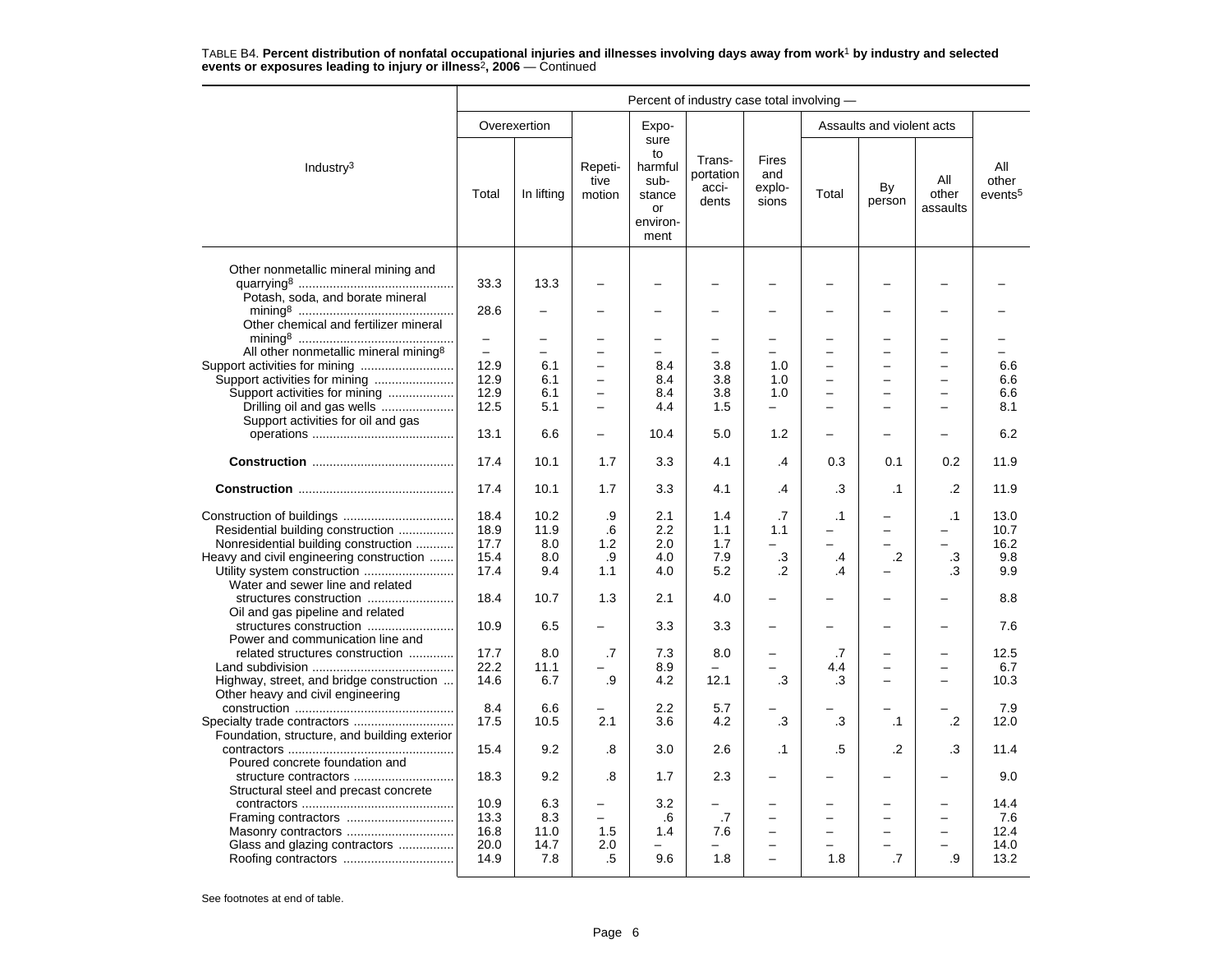|                                                                     |                                   |                |                          |                               |                                    | Percent of industry case total involving -          |                              |                             |                                         |
|---------------------------------------------------------------------|-----------------------------------|----------------|--------------------------|-------------------------------|------------------------------------|-----------------------------------------------------|------------------------------|-----------------------------|-----------------------------------------|
|                                                                     |                                   |                |                          |                               | Contact with objects               |                                                     |                              |                             |                                         |
| Industry <sup>3</sup>                                               | <b>NAICS</b><br>code <sup>4</sup> | Total<br>cases | Total                    | <b>Struck</b><br>by<br>object | <b>Struck</b><br>against<br>object | Caught<br>in or<br>com-<br>pressed<br>or<br>crushed | Fall<br>to<br>lower<br>level | Fall<br>on<br>same<br>level | Slips<br>or<br>trips<br>without<br>fall |
| Other foundation, structure, and building                           | 23817                             | 1,570          | 49.7                     | 24.2                          | 15.9                               | 4.5                                                 | 8.9                          | 2.5                         |                                         |
| exterior contractors                                                | 23819                             | 730            | 61.6                     | 31.5                          | 2.7                                | 24.7                                                | 5.5                          | 15.1                        |                                         |
| Building equipment contractors                                      | 2382                              | 40,930         | 33.5                     | 16.0                          | 10.3                               | 4.2                                                 | 10.8                         | 7.0                         | 3.2                                     |
|                                                                     | 23821                             | 16,130         | 36.1                     | 16.6                          | 11.0                               | 5.3                                                 | 12.9                         | 7.3                         | 2.1                                     |
| Plumbing, heating, and air-conditioning                             |                                   |                |                          |                               |                                    |                                                     |                              |                             |                                         |
|                                                                     | 23822                             | 23,010         | 31.5                     | 15.4                          | 9.9                                | 3.5                                                 | 9.3                          | 6.3                         | 4.1                                     |
| Other building equipment contractors                                | 23829                             | 1,790          | 35.8                     | 19.6                          | 9.5                                | 3.9                                                 | 11.2                         | 12.3                        | 1.7                                     |
| Building finishing contractors                                      | 2383                              | 20.930         | 35.9                     | 19.4                          | 9.2                                | 3.6                                                 | 14.8                         | 8.5                         | 2.5                                     |
| Drywall and insulation contractors                                  | 23831                             | 8,200          | 29.4                     | 15.0                          | 8.0                                | 2.6                                                 | 17.3                         | 10.0                        | 3.0                                     |
| Painting and wall covering contractors                              | 23832                             | 3,850          | 37.1                     | 20.5                          | 12.5                               | 3.4                                                 | 21.6                         | 4.2                         | 3.4                                     |
| Flooring contractors                                                | 23833                             | 1,720          | 29.7                     | 14.5                          | 5.2                                | 4.7                                                 | 7.0                          | 15.7                        | 4.1                                     |
| Tile and terrazzo contractors                                       | 23834                             | 1,670          | 47.3                     | 24.0                          | 15.0                               | 4.2                                                 | 6.6                          | 16.8                        |                                         |
| Finish carpentry contractors                                        | 23835                             | 4.150          | 46.7                     | 29.2                          | 9.4                                | 3.4                                                 | 9.9                          | 4.8                         | 1.0                                     |
| Other building finishing contractors                                | 23839                             | 1,340          | 32.8                     | 14.9                          | 3.7                                | 8.2                                                 | 14.9                         | 3.0                         | -                                       |
| Other specialty trade contractors                                   | 2389                              | 13,790         | 42.6                     | 27.3                          | 5.0                                | 6.1                                                 | 8.6                          | 7.7                         | 1.9                                     |
| Site preparation contractors<br>All other special trade contractors | 23891<br>23899                    | 7,580<br>6,210 | 40.9<br>44.4             | 23.2<br>32.0                  | 4.0<br>6.3                         | 7.8<br>3.9                                          | 9.2<br>8.1                   | 8.3<br>6.9                  | 1.5<br>2.4                              |
|                                                                     |                                   |                |                          |                               | 7.5                                |                                                     | 3.9                          |                             |                                         |
|                                                                     |                                   | 200,970        | 38.0                     | 16.2                          |                                    | 11.1                                                |                              | 8.9                         | 2.3                                     |
|                                                                     | 31-33                             | 200,970        | 38.0                     | 16.2                          | 7.5                                | 11.1                                                | 3.9                          | 8.9                         | 2.3                                     |
|                                                                     | 311                               | 23,960         | 34.1                     | 14.7                          | 7.0                                | 10.4                                                | 5.5                          | 12.4                        | 2.7                                     |
|                                                                     | 3111                              | 860            | 32.6                     | 14.0                          | 9.3                                | 8.1                                                 | 12.8                         | 10.5                        |                                         |
|                                                                     | 31111                             | 860            | 32.6                     | 14.0                          | 9.3                                | 8.1                                                 | 12.8                         | 10.5                        | ÷                                       |
| Dog and cat food manufacturing                                      | 311111                            | 270            | 40.7                     | 18.5                          | 7.4                                | 18.5                                                | $\overline{\phantom{0}}$     | 18.5                        | $\overline{\phantom{0}}$                |
| Other animal food manufacturing                                     | 311119                            | 580            | 27.6                     | 12.1                          | 10.3                               | 3.4                                                 | 17.2                         | 5.2                         | -                                       |
|                                                                     | 3112                              | 770            | 26.0                     | 10.4                          | 3.9                                | 9.1                                                 | 10.4                         | 11.7                        | 3.9                                     |
| Flour milling and malt manufacturing                                | 31121                             | 290            | 31.0                     | 13.8                          | $\overline{\phantom{0}}$           | 10.3                                                | 10.3                         | 10.3                        | -                                       |
|                                                                     | 311211                            | 180            | 33.3                     | 11.1                          | $\equiv$                           | 11.1                                                | 11.1                         | $\overline{\phantom{0}}$    |                                         |
|                                                                     | 311212                            | 70             | 28.6                     | $\overline{\phantom{m}}$      |                                    | $\overline{\phantom{0}}$                            | $\overline{\phantom{0}}$     | $\overline{\phantom{0}}$    |                                         |
| Malt manufacturing                                                  | 311213                            | 40             |                          | -                             |                                    | $\overline{\phantom{0}}$                            |                              |                             |                                         |
| Starch and vegetable fats and oils                                  |                                   |                |                          |                               |                                    |                                                     |                              |                             |                                         |
|                                                                     | 31122                             | 280            | 21.4                     | 10.7                          | $\overline{\phantom{0}}$           | 7.1                                                 | 14.3                         | 14.3                        |                                         |
|                                                                     | 311221                            | 50             |                          |                               |                                    |                                                     |                              |                             |                                         |
| Soybean processing                                                  | 311222                            | 70             | $\overline{\phantom{0}}$ | $\overline{\phantom{0}}$      | -                                  | $\overline{\phantom{0}}$                            | 28.6                         | $\overline{\phantom{0}}$    |                                         |
| Other oilseed processing                                            | 311223                            | 30             |                          |                               |                                    |                                                     |                              |                             |                                         |
| Fats and oils refining and blending                                 | 311225                            | 130            | 23.1                     | 15.4                          |                                    |                                                     | 15.4                         | 15.4                        |                                         |
| Breakfast cereal manufacturing                                      | 31123                             | 210            | 23.8                     | 9.5                           | $\overline{\phantom{0}}$           | 9.5                                                 | —                            | 9.5                         | $\overline{\phantom{0}}$                |
| Sugar and confectionery product                                     |                                   |                |                          |                               |                                    |                                                     |                              |                             |                                         |
|                                                                     | 3113                              | 1,260          | 23.8                     | 10.3                          | 4.8                                | 7.1                                                 | 5.6                          | 9.5                         | 3.2                                     |
| Sugar manufacturing                                                 | 31131<br>311311                   | 300<br>90      | 26.7<br>33.3             | 13.3<br>$\equiv$              | 6.7                                | 6.7<br>÷                                            | 6.7                          | 10.0<br>22.2                | 6.7                                     |
|                                                                     |                                   |                |                          |                               |                                    |                                                     |                              |                             |                                         |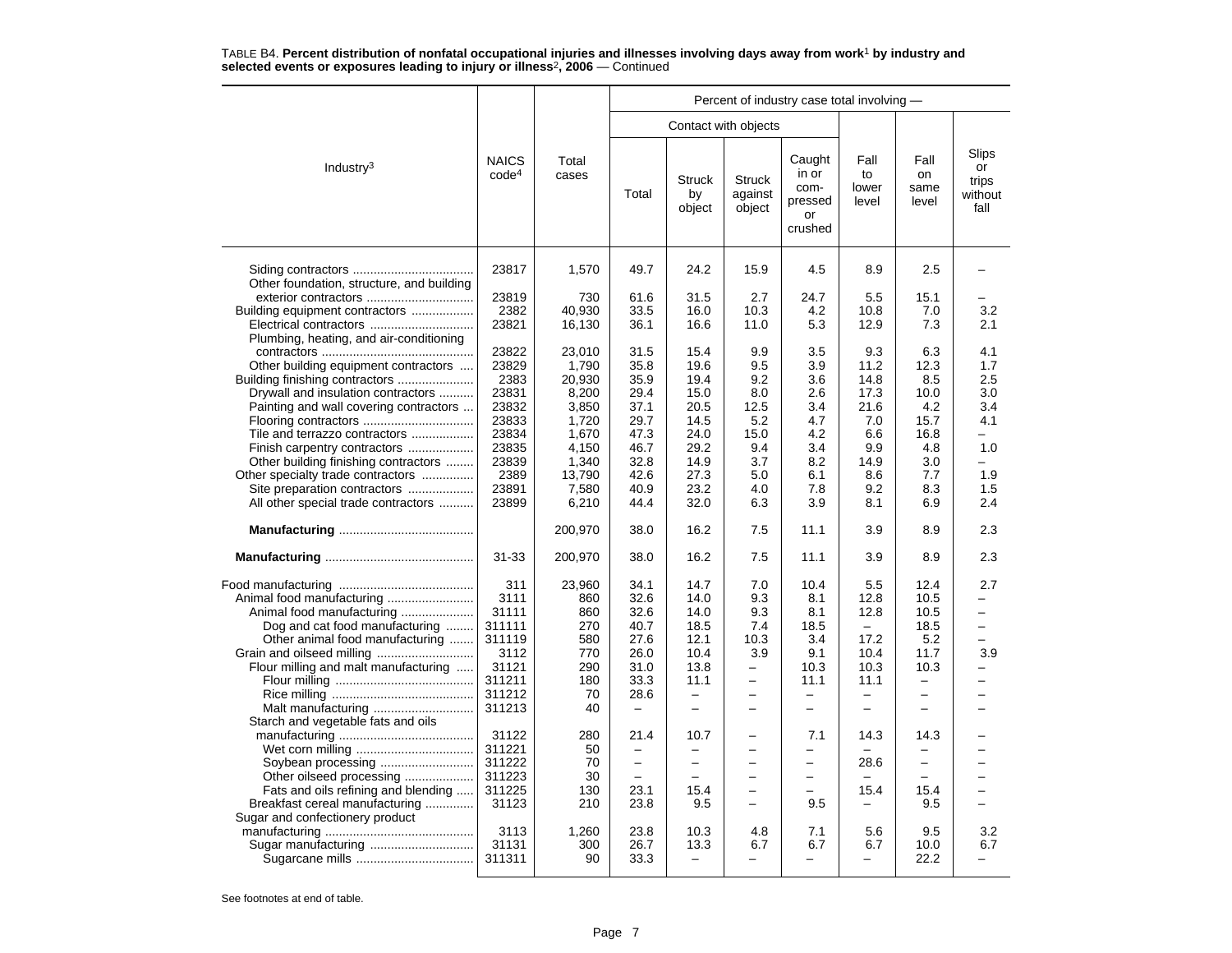|                                           | Percent of industry case total involving - |                          |                           |                                                                   |                                       |                                 |         |                           |                          |                                     |
|-------------------------------------------|--------------------------------------------|--------------------------|---------------------------|-------------------------------------------------------------------|---------------------------------------|---------------------------------|---------|---------------------------|--------------------------|-------------------------------------|
|                                           |                                            | Overexertion             |                           | Expo-                                                             |                                       |                                 |         | Assaults and violent acts |                          |                                     |
| Industry <sup>3</sup>                     | Total                                      | In lifting               | Repeti-<br>tive<br>motion | sure<br>to<br>harmful<br>sub-<br>stance<br>or<br>environ-<br>ment | Trans-<br>portation<br>acci-<br>dents | Fires<br>and<br>explo-<br>sions | Total   | By<br>person              | All<br>other<br>assaults | All<br>other<br>events <sup>5</sup> |
| Other foundation, structure, and building | 15.3                                       | 10.2                     |                           |                                                                   |                                       |                                 |         |                           |                          | 19.1                                |
| exterior contractors                      | 9.6                                        | 8.2                      |                           |                                                                   | 2.7                                   |                                 |         |                           |                          |                                     |
| Building equipment contractors            | 21.0                                       | 12.7                     | 2.8                       | 3.8                                                               | 4.7                                   | 0.4                             | 0.3     | 0.1                       | 0.2                      | 12.4                                |
| Plumbing, heating, and air-conditioning   | 15.5                                       | 7.6                      | 1.5                       | 3.8                                                               | 6.4                                   | .8                              | .5      |                           | $\cdot$                  | 13.1                                |
|                                           | 25.1                                       | 16.7                     | 3.6                       | 3.9                                                               | 3.7                                   | .2                              | .2      | $\cdot$ 1                 |                          | 12.1                                |
| Other building equipment contractors      | 19.0                                       | 8.4                      | 3.9                       | 2.2                                                               | 2.8                                   |                                 |         |                           |                          | 9.5                                 |
|                                           | 17.4                                       | 10.1                     | 2.9                       | 4.3                                                               | 2.3                                   | .3                              | $\cdot$ | $\overline{\phantom{0}}$  | $\overline{\phantom{0}}$ | 11.0                                |
| Drywall and insulation contractors        | 19.0                                       | 9.5                      | 1.1                       | 2.7                                                               | 3.2                                   |                                 |         | ÷.                        |                          | 14.1                                |
| Painting and wall covering contractors    | 15.1                                       | 8.6                      | $\equiv$                  | 4.7                                                               | $\equiv$                              | 1.3                             | 1.0     | $\overline{a}$            |                          | 10.6                                |
|                                           |                                            | 13.4                     | 15.7                      | $\overline{\phantom{0}}$                                          | $\overline{\phantom{0}}$              |                                 |         | ۰                         |                          | 8.1                                 |
|                                           | 19.8                                       |                          |                           |                                                                   |                                       |                                 |         |                           |                          |                                     |
| Tile and terrazzo contractors             | 19.2                                       | 8.4                      | $\overline{\phantom{0}}$  |                                                                   | -                                     | $\equiv$                        |         | L.                        |                          | 6.6                                 |
| Finish carpentry contractors              | 14.9                                       | 11.3                     | 5.1                       | 10.8                                                              | 3.6                                   | $\overline{\phantom{0}}$        |         | L,                        | $\overline{\phantom{0}}$ | 3.4                                 |
| Other building finishing contractors      | 17.2                                       | 11.9                     | -                         |                                                                   | 2.2                                   | $\overline{\phantom{0}}$        |         | ÷,                        |                          | 26.1                                |
| Other specialty trade contractors         | 11.7                                       | 7.0                      | 1.7                       | 3.0                                                               | 8.8                                   |                                 | $\cdot$ |                           | .4                       | 13.6                                |
| Site preparation contractors              | 11.9                                       | 6.5                      | 1.7                       | 2.2                                                               | 8.7                                   | $\overline{\phantom{m}}$        |         | $\overline{\phantom{0}}$  |                          | 15.4                                |
| All other special trade contractors       | 11.6                                       | 7.9                      | 1.6                       | 4.0                                                               | 8.9                                   | $\equiv$                        | .8      | L,                        | .6                       | 11.3                                |
|                                           | 22.1                                       | 11.6                     | 7.3                       | 5.3                                                               | 2.0                                   | .2                              | .3      | $\cdot$ 1                 | $\cdot$                  | 9.6                                 |
|                                           | 22.1                                       | 11.6                     | 7.3                       | 5.3                                                               | 2.0                                   | .2                              | .3      | .1                        | .2                       | 9.6                                 |
|                                           | 19.4                                       | 9.8                      | 6.8                       | 7.0                                                               | 2.5                                   | $\cdot$ 1                       | .5      | $\cdot$                   | .3                       | 9.0                                 |
|                                           | 18.6                                       | 10.5                     | 5.8                       | 5.8                                                               | 3.5                                   |                                 |         |                           |                          | 9.3                                 |
| Animal food manufacturing                 | 18.6                                       | 10.5                     | 5.8                       | 5.8                                                               | 3.5                                   | $\overline{\phantom{0}}$        |         | L                         |                          | 9.3                                 |
|                                           |                                            |                          |                           | -                                                                 | $\overline{\phantom{0}}$              | $\overline{\phantom{0}}$        |         | $\overline{\phantom{0}}$  | $\overline{\phantom{0}}$ |                                     |
| Dog and cat food manufacturing            | 18.5                                       | 7.4                      |                           |                                                                   |                                       |                                 |         |                           |                          | 11.1                                |
| Other animal food manufacturing           | 19.0                                       | 12.1                     | 8.6                       | 6.9                                                               | 5.2                                   |                                 |         | ÷                         |                          | 10.3                                |
|                                           | 23.4                                       | 10.4                     | 2.6                       | 6.5                                                               | 2.6                                   | $\overline{\phantom{0}}$        |         | $\overline{\phantom{0}}$  | $\overline{\phantom{0}}$ | 11.7                                |
| Flour milling and malt manufacturing      | 24.1                                       | 10.3                     | -                         | -                                                                 | -                                     |                                 |         | ÷,                        |                          | 13.8                                |
|                                           | 16.7                                       | 11.1                     | $\overline{\phantom{0}}$  | $\overline{a}$                                                    | $\overline{\phantom{0}}$              |                                 |         | $\overline{a}$            |                          | 16.7                                |
|                                           | 28.6                                       | $\overline{\phantom{0}}$ | -                         | -                                                                 | -                                     | $\equiv$                        |         | -                         | -                        |                                     |
| Malt manufacturing                        | $\overline{\phantom{m}}$                   | $\equiv$                 | $\equiv$                  | $\equiv$                                                          | -                                     | $\equiv$                        |         | L.                        |                          |                                     |
| Starch and vegetable fats and oils        |                                            |                          |                           |                                                                   |                                       |                                 |         |                           |                          |                                     |
|                                           | 17.9                                       | 10.7                     | $\overline{\phantom{0}}$  | 14.3                                                              | -                                     |                                 |         | ۰                         |                          |                                     |
|                                           | $\overline{\phantom{m}}$                   |                          | ÷                         | $\overline{\phantom{0}}$                                          | -                                     | $\overline{\phantom{0}}$        |         | L.                        |                          |                                     |
|                                           | 28.6                                       | $\overline{\phantom{0}}$ | $\overline{\phantom{0}}$  | $\overline{\phantom{0}}$                                          | $\overline{\phantom{0}}$              | $\overline{\phantom{0}}$        |         | $\overline{\phantom{0}}$  |                          |                                     |
| Other oilseed processing                  | $\overline{\phantom{m}}$                   | $\equiv$                 | $\equiv$                  | $\equiv$                                                          | -                                     | $\equiv$                        | -       | L,                        | $\equiv$                 |                                     |
| Fats and oils refining and blending       | 15.4                                       | $\overline{\phantom{0}}$ | $\overline{a}$            | 15.4                                                              | -                                     | $\equiv$                        | -       | ÷                         |                          |                                     |
| Breakfast cereal manufacturing            | 28.6                                       | 9.5                      |                           |                                                                   |                                       |                                 |         | ۰                         |                          | 19.0                                |
| Sugar and confectionery product           |                                            |                          |                           |                                                                   |                                       |                                 |         |                           |                          |                                     |
|                                           | 27.8                                       | 16.7                     | 4.0                       | 10.3                                                              | 1.6                                   |                                 |         | -                         |                          | 14.3                                |
|                                           | 20.0                                       | 6.7                      |                           | 16.7                                                              |                                       |                                 |         | ۰                         |                          | 10.0                                |
|                                           | $\overline{\phantom{a}}$                   | $\overline{\phantom{0}}$ | $\overline{a}$            | $\overline{\phantom{0}}$                                          | $\overline{\phantom{0}}$              |                                 |         | ÷,                        |                          |                                     |
|                                           |                                            |                          |                           |                                                                   |                                       |                                 |         |                           |                          |                                     |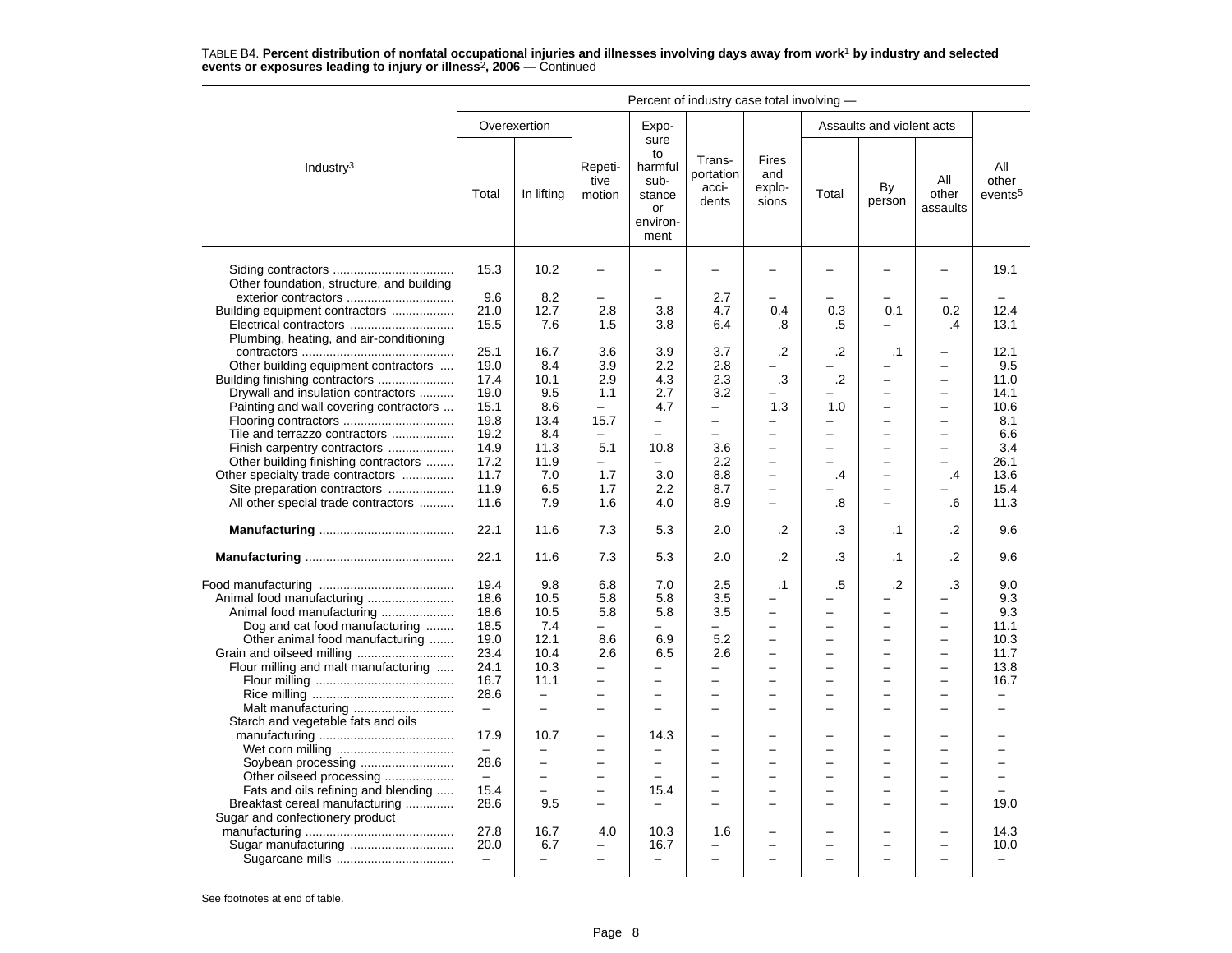|                                                                                                                                                                                   |                                            |                                         |                                      |                               |                                                      | Percent of industry case total involving -          |                                                      |                                     |                                         |
|-----------------------------------------------------------------------------------------------------------------------------------------------------------------------------------|--------------------------------------------|-----------------------------------------|--------------------------------------|-------------------------------|------------------------------------------------------|-----------------------------------------------------|------------------------------------------------------|-------------------------------------|-----------------------------------------|
|                                                                                                                                                                                   |                                            |                                         |                                      |                               | Contact with objects                                 |                                                     |                                                      |                                     |                                         |
| Industry <sup>3</sup>                                                                                                                                                             | <b>NAICS</b><br>code <sup>4</sup>          | Total<br>cases                          | Total                                | <b>Struck</b><br>by<br>object | <b>Struck</b><br>against<br>object                   | Caught<br>in or<br>com-<br>pressed<br>or<br>crushed | Fall<br>to<br>lower<br>level                         | Fall<br>on<br>same<br>level         | Slips<br>or<br>trips<br>without<br>fall |
| Beet sugar manufacturing                                                                                                                                                          | 311312<br>311313                           | 50<br>160                               | 25.0                                 | 12.5                          | $\overline{\phantom{0}}$<br>$\overline{\phantom{0}}$ | $\equiv$                                            | $\overline{\phantom{0}}$<br>$\overline{\phantom{0}}$ |                                     |                                         |
| Chocolate and confectionery<br>manufacturing from cacao beans<br>Confectionery manufacturing from                                                                                 | 31132                                      | 130                                     | 30.8                                 |                               | 15.4                                                 |                                                     |                                                      | 15.4                                |                                         |
| Nonchocolate confectionery                                                                                                                                                        | 31133                                      | 500                                     | 24.0                                 | 12.0                          | $\overline{\phantom{a}}$                             | 8.0                                                 | 4.0                                                  | 10.0                                |                                         |
| Fruit and vegetable preserving and                                                                                                                                                | 31134                                      | 330                                     | 15.2                                 | 6.1                           | $\overline{\phantom{0}}$                             | 9.1                                                 | 6.1                                                  | 9.1                                 |                                         |
| specialty food manufacturing<br>Frozen food manufacturing<br>Frozen fruit, juice, and vegetable                                                                                   | 3114<br>31141                              | 2,590<br>1,110                          | 31.3<br>34.2                         | 11.6<br>10.8                  | 6.9<br>8.1                                           | 10.8<br>13.5                                        | 5.4<br>6.3                                           | 15.8<br>18.0                        | 4.2<br>3.6                              |
| Frozen specialty food manufacturing<br>Fruit and vegetable canning, pickling,                                                                                                     | 311411<br>311412                           | 520<br>600                              | 28.8<br>36.7                         | 9.6<br>11.7                   | 7.7<br>8.3                                           | 11.5<br>16.7                                        | 3.8<br>8.3                                           | 17.3<br>18.3                        | 3.8<br>3.3                              |
| Fruit and vegetable canning<br>Dried and dehydrated food                                                                                                                          | 31142<br>311421                            | 1,470<br>1,080                          | 29.3<br>28.7                         | 12.2<br>13.0                  | 6.1<br>6.5                                           | 8.2<br>7.4                                          | 4.1<br>4.6                                           | 14.3<br>13.9                        | 4.8<br>3.7                              |
| Dairy product manufacturing<br>Dairy product (except frozen)                                                                                                                      | 311423<br>3115                             | 270<br>3,190                            | 29.6<br>24.8                         | 11.1<br>10.3                  | 7.4<br>5.3                                           | 7.4<br>8.2                                          | 5.6                                                  | 18.5<br>14.7                        | 7.4<br>2.5                              |
| Fluid milk manufacturing<br>Cheese manufacturing<br>Dry, condensed, and evaporated                                                                                                | 31151<br>311511<br>311513                  | 2,880<br>1,870<br>750                   | 25.3<br>24.1<br>29.3                 | 11.1<br>10.7<br>14.7          | 5.6<br>5.9<br>4.0                                    | 8.0<br>7.0<br>9.3                                   | 5.9<br>5.9<br>4.0                                    | 14.9<br>18.2<br>9.3                 | 2.4<br>2.7<br>2.7                       |
| dairy product manufacturing<br>Ice cream and frozen dessert                                                                                                                       | 311514                                     | 230                                     | 21.7                                 | $\overline{\phantom{0}}$      | −                                                    | 13.0                                                | 8.7                                                  | 8.7                                 |                                         |
| Animal slaughtering and processing<br>Animal slaughtering and processing<br>Animal (except poultry) slaughtering<br>Meat processed from carcasses<br>Rendering and meat byproduct | 31152<br>3116<br>31161<br>311611<br>311612 | 300<br>6,950<br>6,950<br>2,190<br>2,470 | 20.0<br>40.4<br>40.4<br>38.8<br>48.2 | 20.7<br>20.7<br>20.1<br>27.1  | 6.7<br>7.8<br>7.8<br>6.4<br>8.9                      | 10.0<br>9.6<br>9.6<br>9.1<br>10.1                   | 4.2<br>4.2<br>3.2<br>3.6                             | 13.3<br>10.9<br>10.9<br>10.0<br>9.3 | 2.3<br>2.3<br>2.3<br>2.8                |
| Seafood product preparation and                                                                                                                                                   | 311613<br>311615                           | 340<br>1,950                            | 32.4<br>33.8                         | 17.6<br>13.3                  | 8.8<br>7.7                                           | 10.8                                                | 8.8<br>5.1                                           | 5.9<br>15.4                         | 1.5                                     |
| Seafood product preparation and                                                                                                                                                   | 3117                                       | 1,180                                   | 39.8                                 | 16.9                          | 6.8                                                  | 10.2                                                | 6.8                                                  | 10.2                                | 1.7                                     |
| Fresh and frozen seafood processing<br>Bakeries and tortilla manufacturing                                                                                                        | 31171<br>311711<br>311712<br>3118          | 1,180<br>160<br>1,020<br>4,580          | 39.8<br>50.0<br>38.2<br>36.2         | 16.9<br>31.2<br>14.7<br>14.0  | 6.8<br>6.9<br>7.9                                    | 10.2<br>11.8<br>13.1                                | 6.8<br>7.8<br>5.2                                    | 10.2<br>12.5<br>9.8<br>12.2         | 1.7<br>2.0<br>2.2                       |
| Bread and bakery product                                                                                                                                                          | 31181                                      | 3,360                                   | 34.5                                 | 12.5                          | 9.2                                                  | 11.6                                                | 5.4                                                  | 11.6                                | 2.4                                     |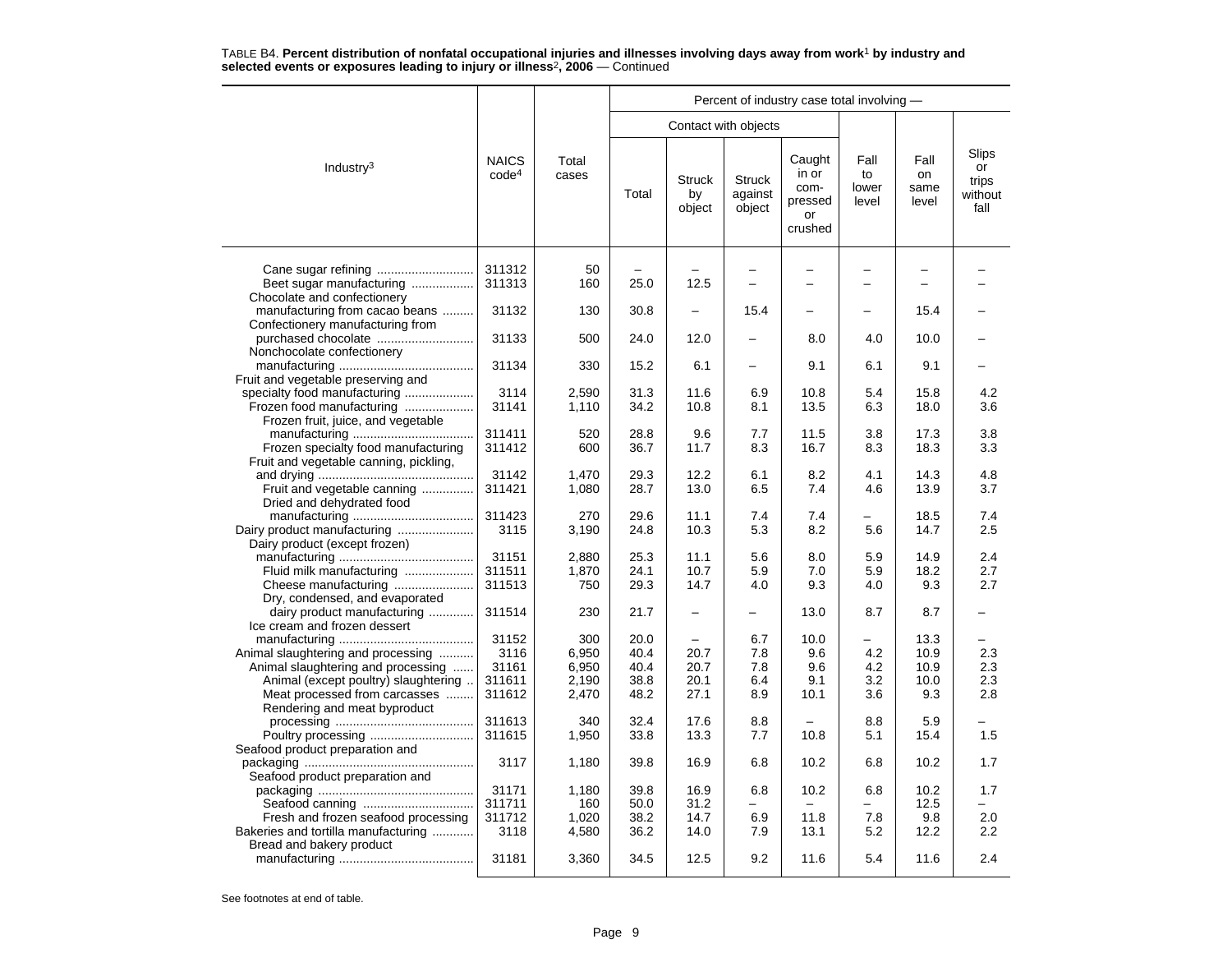|                                                                                | Percent of industry case total involving - |                |                           |                                                                   |                                       |                                 |       |                           |                          |                                     |
|--------------------------------------------------------------------------------|--------------------------------------------|----------------|---------------------------|-------------------------------------------------------------------|---------------------------------------|---------------------------------|-------|---------------------------|--------------------------|-------------------------------------|
|                                                                                |                                            | Overexertion   |                           | Expo-                                                             |                                       |                                 |       | Assaults and violent acts |                          |                                     |
| Industry <sup>3</sup>                                                          | Total                                      | In lifting     | Repeti-<br>tive<br>motion | sure<br>to<br>harmful<br>sub-<br>stance<br>or<br>environ-<br>ment | Trans-<br>portation<br>acci-<br>dents | Fires<br>and<br>explo-<br>sions | Total | By<br>person              | All<br>other<br>assaults | All<br>other<br>events <sup>5</sup> |
|                                                                                |                                            |                |                           |                                                                   |                                       |                                 |       |                           |                          |                                     |
| Cane sugar refining<br>Beet sugar manufacturing<br>Chocolate and confectionery | $\overline{\phantom{m}}$<br>25.0           | $\overline{a}$ | $\overline{\phantom{0}}$  | 18.8                                                              |                                       |                                 |       | $\overline{\phantom{0}}$  | $\overline{\phantom{0}}$ | 12.5                                |
| manufacturing from cacao beans<br>Confectionery manufacturing from             | 23.1                                       | 15.4           |                           |                                                                   |                                       |                                 |       |                           |                          | 15.4                                |
|                                                                                | 42.0                                       | 30.0           | 4.0                       | 4.0                                                               |                                       |                                 |       |                           |                          | 8.0                                 |
| Nonchocolate confectionery                                                     | 15.2                                       | 6.1            | 6.1                       | 15.2                                                              |                                       |                                 |       |                           |                          | 27.3                                |
| Fruit and vegetable preserving and<br>specialty food manufacturing             | 16.6                                       | 9.3            | 4.2                       | 9.3                                                               | 3.1                                   |                                 |       |                           |                          | 10.0                                |
| Frozen food manufacturing<br>Frozen fruit, juice, and vegetable                | 15.3                                       | 8.1            | 4.5                       | 8.1                                                               | 2.7                                   |                                 |       |                           |                          | 7.2                                 |
| Frozen specialty food manufacturing                                            | 17.3<br>13.3                               | 7.7<br>6.7     | 5.8<br>3.3                | 9.6<br>6.7                                                        | 3.8<br>$\overline{\phantom{0}}$       | $\overline{\phantom{0}}$        |       | ÷                         |                          | 7.7<br>6.7                          |
| Fruit and vegetable canning, pickling,                                         | 17.7                                       | 10.2           | 4.1                       | 10.2                                                              | 2.7                                   |                                 |       |                           |                          | 12.2                                |
| Fruit and vegetable canning<br>Dried and dehydrated food                       | 16.7                                       | 10.2           | 4.6                       | 11.1                                                              | 3.7                                   |                                 |       | $\overline{\phantom{0}}$  |                          | 12.0                                |
|                                                                                | 18.5                                       | 14.8           | $\qquad \qquad -$         | 7.4                                                               | $\overline{\phantom{0}}$              |                                 |       | ÷                         |                          | 14.8                                |
| Dairy product manufacturing<br>Dairy product (except frozen)                   | 24.1                                       | 11.3           | 5.6                       | 7.8                                                               | 1.9                                   |                                 |       |                           |                          | 12.2                                |
|                                                                                | 24.0                                       | 10.8           | 5.2                       | 8.3                                                               | 2.1                                   |                                 |       | $\overline{\phantom{0}}$  |                          | 11.5                                |
| Fluid milk manufacturing                                                       | 25.7                                       | 9.1            | 3.7                       | 5.3                                                               | 2.7                                   |                                 |       | -                         |                          | 11.8                                |
| Cheese manufacturing<br>Dry, condensed, and evaporated                         | 24.0                                       | 14.7           | 9.3                       | 12.0                                                              |                                       | $\overline{\phantom{0}}$        |       | L,                        |                          | 9.3                                 |
| dairy product manufacturing<br>Ice cream and frozen dessert                    | 17.4                                       | 13.0           | $\overline{\phantom{0}}$  | 17.4                                                              |                                       |                                 |       |                           |                          | 13.0                                |
|                                                                                | 23.3                                       | 16.7           | 6.7                       | 6.7                                                               | $\overline{\phantom{0}}$              |                                 |       |                           |                          | 20.0                                |
| Animal slaughtering and processing                                             | 15.8                                       | 6.6            | 10.2                      | 6.5                                                               | 3.0                                   | ÷                               | 1.0   | 0.4                       | 0.6                      | 5.5                                 |
| Animal slaughtering and processing                                             | 15.8                                       | 6.6            | 10.2                      | 6.5                                                               | 3.0                                   |                                 | 1.0   | .4                        | .6                       | 5.5                                 |
| Animal (except poultry) slaughtering                                           | 16.9                                       | 6.4            | 14.2                      | 5.0                                                               | 1.8                                   | $\overline{\phantom{0}}$        | 1.8   |                           | 1.4                      | 5.9                                 |
| Meat processed from carcasses<br>Rendering and meat byproduct                  | 16.2                                       | 6.5            | 6.9                       | 4.5                                                               | 2.4                                   | -                               | -     | -                         | $\overline{\phantom{0}}$ | 5.3                                 |
|                                                                                | 20.6<br>12.8                               | 5.9<br>7.2     | 11.3                      | 17.6<br>8.7                                                       | 5.9<br>4.6                            | $\overline{\phantom{0}}$        | 1.0   | 1.0                       |                          | 5.9<br>5.1                          |
| Seafood product preparation and                                                | 16.9                                       | 10.2           | 6.8                       | 6.8                                                               | 1.7                                   | $\overline{\phantom{0}}$        |       | $\overline{\phantom{0}}$  |                          | 7.6                                 |
| Seafood product preparation and                                                | 16.9                                       | 10.2           | 6.8                       | 6.8                                                               | 1.7                                   |                                 |       |                           |                          | 7.6                                 |
|                                                                                | 12.5                                       |                |                           | 12.5                                                              |                                       |                                 |       | -                         |                          |                                     |
| Fresh and frozen seafood processing                                            | 17.6                                       | 10.8           | 7.8                       | 6.9                                                               | 2.0                                   | $\overline{a}$                  |       | $\overline{a}$            |                          | 7.8                                 |
| Bakeries and tortilla manufacturing<br>Bread and bakery product                | 21.0                                       | 11.6           | 7.9                       | 3.5                                                               | 1.5                                   |                                 |       | $\overline{\phantom{0}}$  |                          | 10.0                                |
|                                                                                | 22.3                                       | 11.9           | 8.3                       | 3.0                                                               | 1.8                                   |                                 |       |                           |                          | 10.4                                |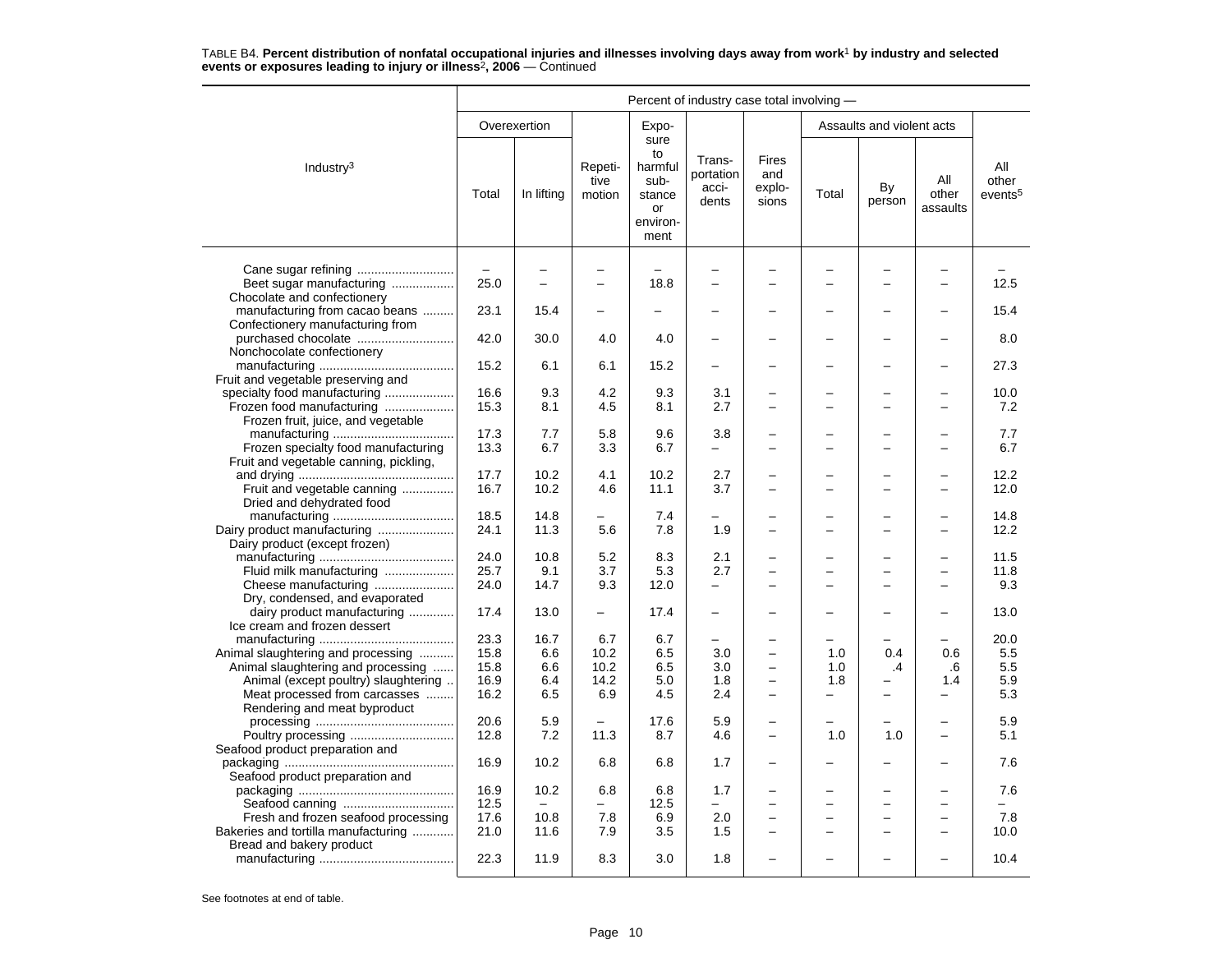|                                                                                                                                                                            |                                                                                                |                                                                                  | Percent of industry case total involving -                                           |                                                                                                                  |                                                                                                                                             |                                                            |                                                                                                                                    |                                                                            |                                                         |  |  |  |
|----------------------------------------------------------------------------------------------------------------------------------------------------------------------------|------------------------------------------------------------------------------------------------|----------------------------------------------------------------------------------|--------------------------------------------------------------------------------------|------------------------------------------------------------------------------------------------------------------|---------------------------------------------------------------------------------------------------------------------------------------------|------------------------------------------------------------|------------------------------------------------------------------------------------------------------------------------------------|----------------------------------------------------------------------------|---------------------------------------------------------|--|--|--|
|                                                                                                                                                                            |                                                                                                |                                                                                  |                                                                                      | Contact with objects                                                                                             |                                                                                                                                             |                                                            |                                                                                                                                    |                                                                            |                                                         |  |  |  |
| Industry <sup>3</sup>                                                                                                                                                      | <b>NAICS</b><br>code <sup>4</sup>                                                              | Total<br>cases                                                                   | Total                                                                                | <b>Struck</b><br>by<br>object                                                                                    | <b>Struck</b><br>against<br>object                                                                                                          | Caught<br>in or<br>com-<br>pressed<br>or<br>crushed        | Fall<br>to<br>lower<br>level                                                                                                       | Fall<br>on<br>same<br>level                                                | Slips<br>or<br>trips<br>without<br>fall                 |  |  |  |
| Commercial bakeries<br>Cookie, cracker, and pasta                                                                                                                          | 311811<br>311812                                                                               | 360<br>2,880                                                                     | 44.4<br>34.0                                                                         | 36.1<br>10.1                                                                                                     | 5.6<br>10.1                                                                                                                                 | 12.8                                                       | 11.1<br>4.9                                                                                                                        | 13.9<br>10.4                                                               | 2.4                                                     |  |  |  |
| Cookie and cracker manufacturing                                                                                                                                           | 31182<br>311821                                                                                | 910<br>480                                                                       | 35.2<br>35.4                                                                         | 11.0<br>10.4                                                                                                     | 4.4<br>4.2                                                                                                                                  | 18.7<br>18.8                                               | 4.4<br>6.2                                                                                                                         | 15.4<br>18.8                                                               |                                                         |  |  |  |
| Flour mixes and dough manufacturing<br>Dry pasta manufacturing                                                                                                             | 311822<br>311823                                                                               | 300<br>130                                                                       | 36.7<br>38.5                                                                         | 10.0                                                                                                             | $\overline{\phantom{0}}$<br>$\equiv$                                                                                                        | 20.0<br>23.1                                               | $\overline{\phantom{0}}$<br>$\equiv$                                                                                               | 6.7<br>23.1                                                                |                                                         |  |  |  |
| Tortilla manufacturing<br>Roasted nuts and peanut butter                                                                                                                   | 31183<br>3119<br>31191                                                                         | 320<br>2,590<br>640                                                              | 56.2<br>32.8<br>42.2                                                                 | 40.6<br>11.2<br>15.6                                                                                             | -<br>6.6<br>6.2                                                                                                                             | 12.5<br>13.1<br>18.8                                       | 5.0<br>6.2                                                                                                                         | 9.4<br>13.1<br>20.3                                                        | 3.9                                                     |  |  |  |
| Other snack food manufacturing<br>Coffee and tea manufacturing<br>Flavoring syrup and concentrate                                                                          | 311911<br>311919<br>31192                                                                      | 130<br>520<br>220                                                                | 46.2<br>40.4<br>18.2                                                                 | 15.4<br>15.4<br>$\overline{\phantom{0}}$                                                                         | -<br>7.7<br>$\overline{\phantom{0}}$                                                                                                        | 23.1<br>17.3<br>9.1                                        | 5.8<br>13.6                                                                                                                        | 23.1                                                                       |                                                         |  |  |  |
| Seasoning and dressing manufacturing                                                                                                                                       | 31193<br>31194                                                                                 | 150<br>450                                                                       | 20.0<br>33.3                                                                         | 13.3<br>6.7                                                                                                      | 4.4                                                                                                                                         | 17.8                                                       | $\overline{\phantom{0}}$<br>$\overline{\phantom{0}}$                                                                               | 13.3                                                                       | 4.4                                                     |  |  |  |
| Mayonnaise, dressing, and other<br>prepared sauce manufacturing<br>Spice and extract manufacturing<br>All other food manufacturing                                         | 311941<br>311942<br>31199                                                                      | 260<br>190<br>1,120                                                              | 30.8<br>31.6<br>32.1                                                                 | 15.8<br>11.6                                                                                                     | -<br>8.0                                                                                                                                    | 19.2<br>10.5<br>8.9                                        | $\equiv$<br>$\overline{\phantom{0}}$<br>4.5                                                                                        | 7.7<br>15.8<br>11.6                                                        | 4.5                                                     |  |  |  |
| Perishable prepared food<br>All other miscellaneous food                                                                                                                   | 311991                                                                                         | 700                                                                              | 38.6                                                                                 | 15.7                                                                                                             | 11.4                                                                                                                                        | 10.0                                                       | 2.9                                                                                                                                | 10.0                                                                       | 5.7                                                     |  |  |  |
| Beverage and tobacco product manufacturing<br>Soft drink and ice manufacturing<br>Soft drink manufacturing<br>Bottled water manufacturing<br>Tobacco product manufacturing | 312<br>3121<br>31211<br>312111<br>312112<br>312113<br>31212<br>31213<br>31214<br>3122<br>31222 | 4,350<br>4.070<br>3,240<br>2,690<br>420<br>130<br>270<br>460<br>90<br>280<br>240 | 23.9<br>23.1<br>22.5<br>22.3<br>19.0<br>30.8<br>22.2<br>26.1<br>33.3<br>35.7<br>37.5 | 9.0<br>8.6<br>9.3<br>9.3<br>7.1<br>15.4<br>11.1<br>$\qquad \qquad -$<br>$\overline{\phantom{0}}$<br>14.3<br>12.5 | 9.0<br>8.8<br>8.0<br>8.6<br>4.8<br>$\overline{\phantom{0}}$<br>$\overline{\phantom{0}}$<br>17.4<br>$\overline{\phantom{0}}$<br>10.7<br>12.5 | 4.8<br>4.4<br>4.3<br>3.7<br>7.1<br>-<br>4.3<br>10.7<br>8.3 | 5.1<br>4.9<br>4.3<br>4.5<br>4.8<br>$\overline{\phantom{0}}$<br>18.5<br>-<br>$\overline{\phantom{0}}$<br>$\overline{a}$<br>$\equiv$ | 10.8<br>10.8<br>9.6<br>8.9<br>11.9<br>15.4<br>18.5<br>15.2<br>10.7<br>12.5 | 3.0<br>2.9<br>2.5<br>2.2<br>4.8<br>-<br>7.4<br>$\equiv$ |  |  |  |
| Cigarette manufacturing<br>Other tobacco product manufacturing<br>Fiber, yarn, and thread mills<br>Yarn spinning mills                                                     | 312221<br>312229<br>313<br>3131<br>31311<br>313111                                             | 170<br>70<br>1,720<br>250<br>250<br>160                                          | 35.3<br>42.9<br>36.6<br>28.0<br>28.0<br>25.0                                         | 11.8<br>12.2<br>12.0<br>12.0<br>$\overline{\phantom{0}}$                                                         | 11.8<br>5.2<br>-<br>$\equiv$                                                                                                                | -<br>16.9<br>12.0<br>12.0<br>12.5                          | $\overline{\phantom{0}}$<br>3.5<br>-<br>$\overline{\phantom{0}}$<br>$\equiv$                                                       | 11.8<br>9.9<br>16.0<br>16.0<br>12.5                                        | $\overline{\phantom{0}}$<br>2.9<br>-                    |  |  |  |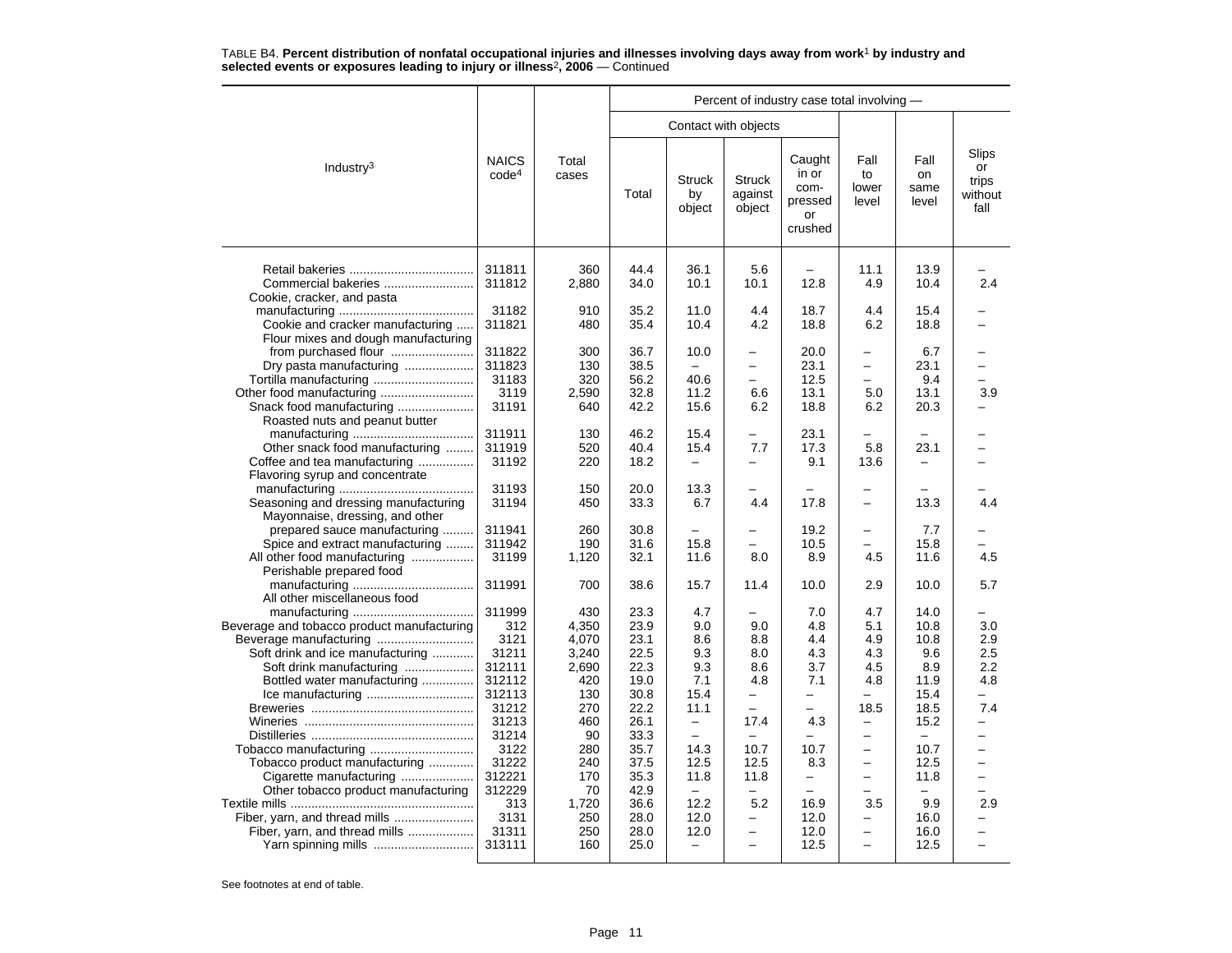|                                                                                                    | Percent of industry case total involving - |                          |                                        |                                                                   |                                                                        |                                 |          |                                                           |                                                      |                                         |
|----------------------------------------------------------------------------------------------------|--------------------------------------------|--------------------------|----------------------------------------|-------------------------------------------------------------------|------------------------------------------------------------------------|---------------------------------|----------|-----------------------------------------------------------|------------------------------------------------------|-----------------------------------------|
|                                                                                                    |                                            | Overexertion             |                                        | Expo-                                                             |                                                                        |                                 |          | Assaults and violent acts                                 |                                                      |                                         |
| Industry <sup>3</sup>                                                                              | Total                                      | In lifting               | Repeti-<br>tive<br>motion              | sure<br>to<br>harmful<br>sub-<br>stance<br>or<br>environ-<br>ment | Trans-<br>portation<br>acci-<br>dents                                  | Fires<br>and<br>explo-<br>sions | Total    | By<br>person                                              | All<br>other<br>assaults                             | All<br>other<br>events <sup>5</sup>     |
| Commercial bakeries                                                                                | 8.3<br>24.0                                | 8.3<br>12.5              | 9.0                                    | 2.8                                                               | 1.7                                                                    |                                 |          |                                                           |                                                      | 13.9<br>10.4                            |
| Cookie, cracker, and pasta<br>Cookie and cracker manufacturing                                     | 20.9<br>18.8                               | 13.2<br>8.3              | 6.6<br>6.2                             | 5.5<br>4.2                                                        | ÷                                                                      |                                 |          | -                                                         |                                                      | 9.9<br>12.5                             |
| Flour mixes and dough manufacturing<br>from purchased flour                                        | 26.7                                       | 20.0                     | 10.0                                   | 10.0                                                              | L.                                                                     |                                 |          | ▃                                                         |                                                      |                                         |
| Dry pasta manufacturing<br>Tortilla manufacturing                                                  | 15.4<br>6.2                                | $\equiv$                 | 9.4                                    | $\equiv$                                                          | L.<br>L.                                                               | ۳                               | -        | ÷<br>-                                                    | $\overline{\phantom{0}}$                             | 15.4<br>6.2                             |
|                                                                                                    | 20.1<br>17.2                               | 10.8<br>6.2              | 3.1<br>4.7                             | 10.0                                                              | 3.1<br>$\overline{\phantom{0}}$                                        |                                 |          | -<br>L                                                    |                                                      | 8.5<br>6.2                              |
| Roasted nuts and peanut butter<br>Other snack food manufacturing                                   | 23.1<br>17.3                               | 5.8                      | 5.8                                    | $\overline{a}$                                                    | $\overline{\phantom{0}}$                                               |                                 |          | ÷,                                                        |                                                      | 5.8                                     |
| Coffee and tea manufacturing<br>Flavoring syrup and concentrate                                    | 36.4                                       | 27.3                     | -                                      | $\equiv$                                                          | 9.1                                                                    |                                 |          | -                                                         |                                                      |                                         |
| Seasoning and dressing manufacturing                                                               | 20.0<br>20.0                               | 11.1                     | $\equiv$<br>$\equiv$                   | 33.3<br>17.8                                                      | $\overline{\phantom{0}}$<br>L.                                         |                                 |          | -                                                         |                                                      | 6.7                                     |
| Mayonnaise, dressing, and other<br>prepared sauce manufacturing<br>Spice and extract manufacturing | 19.2<br>21.1                               | 15.4                     | $\qquad \qquad -$                      | 23.1<br>10.5                                                      | $\overline{\phantom{0}}$<br>$\overline{\phantom{0}}$                   |                                 |          | -<br>-                                                    |                                                      | 7.7                                     |
| All other food manufacturing<br>Perishable prepared food                                           | 19.6                                       | 12.5                     | 1.8                                    | 11.6                                                              | 2.7                                                                    | ۳                               |          | -                                                         |                                                      | 11.6                                    |
| All other miscellaneous food                                                                       | 15.7                                       | 7.1                      |                                        | 11.4                                                              | 2.9                                                                    |                                 |          |                                                           |                                                      | 11.4                                    |
| Beverage and tobacco product manufacturing                                                         | 25.6<br>31.7<br>32.4                       | 18.6<br>16.1<br>16.5     | $\overline{\phantom{m}}$<br>1.8<br>2.0 | 11.6<br>3.2<br>3.2                                                | 4.7<br>6.0<br>6.1                                                      | $\equiv$                        | -        | $\overline{\phantom{0}}$<br>$\overline{\phantom{0}}$      | $\sim$                                               | 11.6<br>14.0<br>14.3                    |
| Soft drink and ice manufacturing<br>Soft drink manufacturing<br>Bottled water manufacturing        | 36.1<br>36.8<br>38.1                       | 19.1<br>19.0<br>21.4     | 1.2<br>1.5<br>$\overline{\phantom{0}}$ | 2.5<br>2.6<br>$\qquad \qquad -$                                   | 7.4<br>6.7<br>7.1                                                      | $\overline{\phantom{0}}$<br>÷   |          | -<br>▃<br>-                                               | $\overline{\phantom{0}}$<br>$\overline{\phantom{0}}$ | 13.6<br>14.1<br>11.9                    |
|                                                                                                    | 15.4<br>18.5<br>19.6                       | 15.4<br>11.1<br>4.3      | $\overline{\phantom{m}}$<br>4.3        | $\overline{\phantom{0}}$<br>7.4<br>6.5                            | 23.1<br>÷<br>$\overline{\phantom{0}}$                                  | ۰<br>÷                          |          | -<br>۰<br>$\overline{\phantom{0}}$                        | $\equiv$<br>$\overline{\phantom{0}}$                 | $\overline{\phantom{0}}$<br>7.4<br>26.1 |
| Tobacco manufacturing                                                                              | $\overline{\phantom{0}}$<br>21.4<br>25.0   | $\equiv$<br>10.7<br>8.3  | $\equiv$<br>$\overline{\phantom{0}}$   | $\overline{a}$<br>$\equiv$<br>-                                   | $\overline{a}$<br>$\overline{\phantom{0}}$<br>$\overline{\phantom{0}}$ | $\overline{\phantom{0}}$        | $\equiv$ | ▃<br>-<br>-                                               | $\overline{\phantom{0}}$<br>$\equiv$                 | $-$<br>10.7<br>8.3                      |
| Tobacco product manufacturing<br>Cigarette manufacturing<br>Other tobacco product manufacturing    | 29.4<br>$\equiv$                           | 11.8                     | $\overline{\phantom{0}}$<br>$\sim$     | $\equiv$                                                          | $\overline{\phantom{0}}$<br>÷                                          | ۳                               | -        | -<br>-                                                    | $\overline{\phantom{0}}$                             | 11.8                                    |
| Fiber, yarn, and thread mills<br>Fiber, yarn, and thread mills                                     | 23.8<br>20.0<br>20.0                       | 9.3<br>8.0<br>8.0        | 5.8<br>12.0<br>12.0                    | 4.7<br>8.0<br>8.0                                                 | 1.7<br>$\overline{\phantom{0}}$<br>$\overline{\phantom{0}}$            | ÷                               | $\equiv$ | $\overline{\phantom{0}}$<br>-<br>$\overline{\phantom{0}}$ | $\overline{\phantom{0}}$<br>$\overline{\phantom{0}}$ | 9.9<br>8.0<br>8.0                       |
| Yarn spinning mills                                                                                | 18.8                                       | $\overline{\phantom{0}}$ | 12.5                                   | $\overline{\phantom{0}}$                                          | $\overline{\phantom{0}}$                                               | $\overline{\phantom{0}}$        | -        | -                                                         | $\overline{\phantom{0}}$                             | 12.5                                    |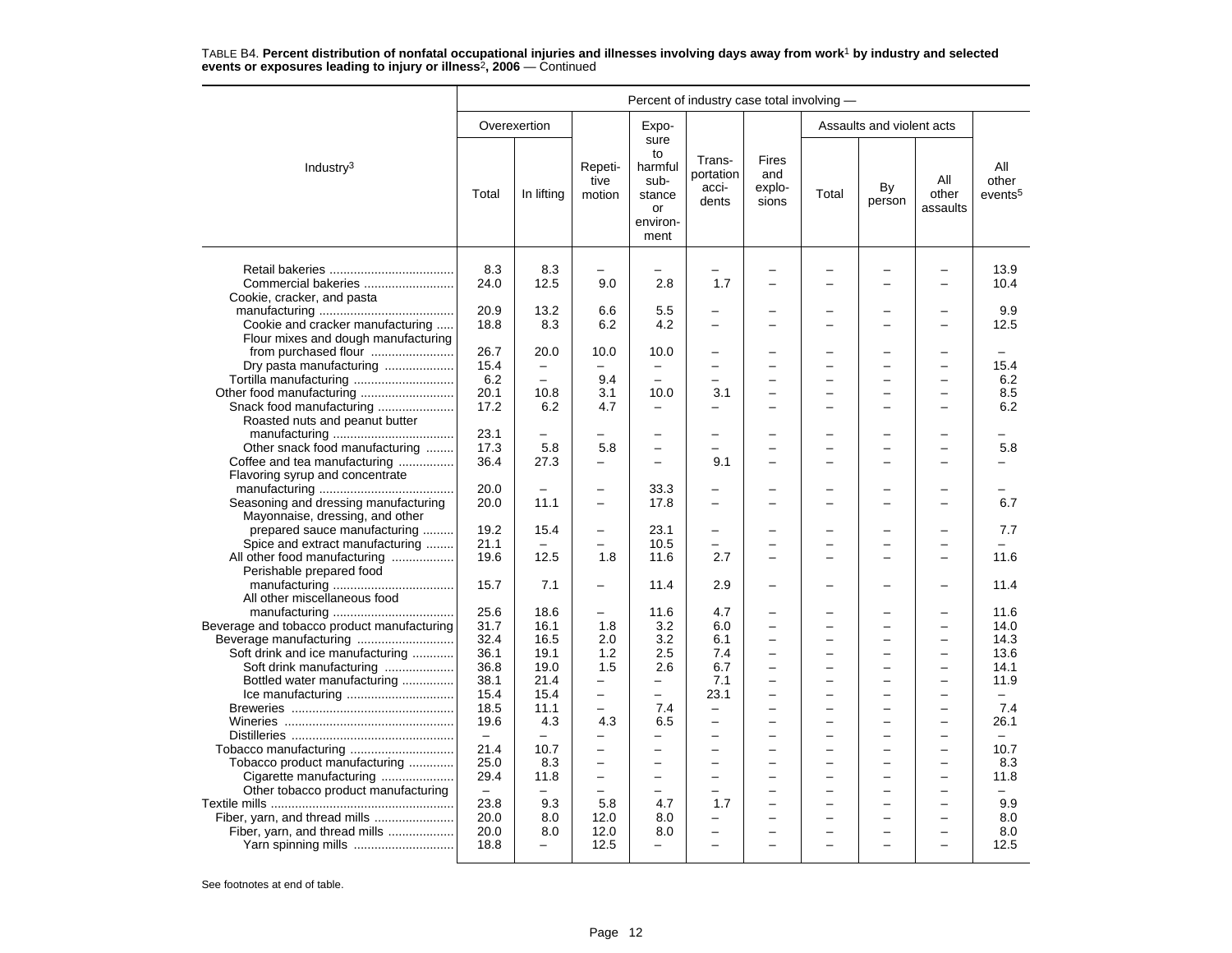|                                          |                                   |                |                          |                               |                                    | Percent of industry case total involving -          |                              |                             |                                         |
|------------------------------------------|-----------------------------------|----------------|--------------------------|-------------------------------|------------------------------------|-----------------------------------------------------|------------------------------|-----------------------------|-----------------------------------------|
|                                          |                                   |                |                          | Contact with objects          |                                    |                                                     |                              |                             |                                         |
| Industry <sup>3</sup>                    | <b>NAICS</b><br>code <sup>4</sup> | Total<br>cases | Total                    | <b>Struck</b><br>by<br>object | <b>Struck</b><br>against<br>object | Caught<br>in or<br>com-<br>pressed<br>or<br>crushed | Fall<br>to<br>lower<br>level | Fall<br>on<br>same<br>level | Slips<br>or<br>trips<br>without<br>fall |
| Yarn texturizing, throwing, and          |                                   |                |                          |                               |                                    |                                                     |                              |                             |                                         |
|                                          | 313112                            | 50             | 40.0                     | $\overline{\phantom{0}}$      |                                    |                                                     |                              |                             |                                         |
|                                          | 313113                            | 30             | $\overline{\phantom{0}}$ | $\overline{a}$                | -                                  | $\overline{\phantom{0}}$                            | $\overline{\phantom{0}}$     |                             |                                         |
|                                          | 3132                              | 780            | 39.7                     | 14.1                          | 5.1                                | 16.7                                                | 2.6                          | 10.3                        | 3.8                                     |
| Broadwoven fabric mills                  | 31321                             | 330            | 39.4                     | 18.2                          | -                                  | 18.2                                                |                              | 6.1                         |                                         |
| Narrow fabric mills and schiffli machine |                                   |                |                          |                               |                                    |                                                     |                              |                             |                                         |
|                                          | 31322                             | 170            | 41.2                     | 11.8                          | 11.8                               | 23.5                                                |                              | 17.6                        | 11.8                                    |
| Narrow fabric mills                      | 313221                            | 160            | 43.8                     | 12.5                          | 12.5                               | 25.0                                                | $\overline{a}$               | 12.5                        | 12.5                                    |
| Nonwoven fabric mills                    | 31323                             | 160            | 37.5                     | 12.5                          | $\overline{\phantom{0}}$           | 18.8                                                | $\overline{\phantom{0}}$     |                             | -                                       |
|                                          | 31324                             | 130            | 30.8                     | 15.4                          | -                                  | $\overline{\phantom{0}}$                            | $\overline{\phantom{0}}$     | 15.4                        |                                         |
| Weft knit fabric mills                   | 313241                            | 60             |                          | $\overline{a}$                |                                    | $\equiv$                                            |                              |                             |                                         |
| Other knit fabric and lace mills         | 313249                            | 70             | 42.9                     | $\overline{\phantom{0}}$      |                                    |                                                     |                              | $\overline{\phantom{0}}$    |                                         |
| Textile and fabric finishing and fabric  |                                   |                |                          |                               |                                    |                                                     |                              |                             |                                         |
|                                          | 3133                              | 690            | 36.2                     | 10.1                          | 5.8                                | 18.8                                                | 4.3                          | 8.7                         |                                         |
| Textile and fabric finishing mills       | 31331                             | 490            | 38.8                     | 10.2                          | 8.2                                | 18.4                                                | 4.1                          | 8.2                         |                                         |
| Broadwoven fabric finishing mills        | 313311                            | 210            | 38.1                     | 14.3                          |                                    | 9.5                                                 | $\overline{\phantom{0}}$     | 9.5                         |                                         |
| Textile and fabric finishing (except     |                                   |                |                          |                               |                                    |                                                     |                              |                             |                                         |
| broadwoven fabric) mills                 | 313312                            | 280            | 39.3                     | 7.1                           | 10.7                               | 21.4                                                | 7.1                          | 7.1                         |                                         |
|                                          | 31332                             | 200            | 30.0                     | 10.0                          | -                                  | 20.0                                                |                              |                             |                                         |
|                                          | 314                               | 1.400          | 37.1                     | 15.7                          | 5.7                                | 13.6                                                | 2.9                          | 12.9                        | 1.4                                     |
|                                          | 3141                              | 680            | 30.9                     | 11.8                          | 7.4                                | 8.8                                                 | 4.4                          | 19.1                        |                                         |
|                                          | 31411                             | 350            | 31.4                     | 14.3                          | 8.6                                | 8.6                                                 | 8.6                          | 11.4                        |                                         |
|                                          | 31412                             | 330            | 30.3                     | 9.1                           | 6.1                                | 12.1                                                | $\overline{\phantom{0}}$     | 27.3                        |                                         |
| Curtain and drapery mills                | 314121                            | 130            | 15.4                     |                               |                                    |                                                     | $\overline{\phantom{0}}$     | 46.2                        |                                         |
| Other household textile product mills    | 314129                            | 210            | 33.3                     | 9.5                           | 9.5                                | 14.3                                                | $\equiv$                     | 9.5                         | L.                                      |
|                                          | 3149                              | 720            | 43.1                     | 19.4                          | 4.2                                | 18.1                                                | $\overline{\phantom{0}}$     | 6.9                         | 2.8                                     |
| Textile bag and canvas mills             | 31491                             | 400            | 40.0                     | 20.0                          | 5.0                                | 12.5                                                | $\overline{\phantom{0}}$     | 5.0                         |                                         |
|                                          | 314911                            | 110            | 54.5                     | 27.3                          | $\overline{\phantom{0}}$           | 18.2                                                | $\overline{\phantom{0}}$     |                             |                                         |
| Canvas and related product mills         | 314912                            | 290            | 34.5                     | 17.2                          | 6.9                                | 10.3                                                | $\overline{\phantom{0}}$     | 6.9                         |                                         |
| All other textile product mills          | 31499                             | 320            | 46.9                     | 18.8                          |                                    | 21.9                                                |                              | 9.4                         |                                         |
| Rope, cordage, and twine mills           | 314991                            | 40             | $\equiv$                 | $\overline{\phantom{0}}$      | $\overline{a}$                     | $\equiv$                                            | $\overline{a}$               | $\overline{\phantom{0}}$    |                                         |
| Tire cord and tire fabric mills          | 314992                            | 30             | $\qquad \qquad -$        | $\overline{\phantom{0}}$      | -                                  | $\equiv$                                            | $\equiv$                     | ۳                           |                                         |
| All other miscellaneous textile product  |                                   |                |                          |                               |                                    |                                                     |                              |                             |                                         |
|                                          | 314999                            | 240            | 50.0                     | 20.8                          |                                    | 20.8                                                | $\overline{\phantom{0}}$     | 8.3                         |                                         |
|                                          | 315                               | 1,500          | 25.3                     | 8.7                           | 4.0                                | 10.7                                                | 2.7                          | 11.3                        | 2.7                                     |
|                                          | 3151                              | 170            | 23.5                     | $\overline{\phantom{0}}$      |                                    | 11.8                                                | $\overline{\phantom{0}}$     | 17.6                        |                                         |
| Hosiery and sock mills                   | 31511                             | 120            | 25.0                     | $\overline{\phantom{0}}$      |                                    | $\overline{\phantom{0}}$                            | -                            | 16.7                        |                                         |
| Sheer hosiery mills                      | 315111                            | 20             | $\overline{\phantom{0}}$ | $\overline{\phantom{0}}$      |                                    |                                                     |                              |                             |                                         |
| Other hosiery and sock mills             | 315119                            | 110            | 27.3                     | $\overline{\phantom{0}}$      |                                    | -                                                   | $\equiv$                     | 18.2                        |                                         |
| Outerwear knitting mills                 | 315191                            | 50             | $\overline{\phantom{0}}$ | $\overline{\phantom{0}}$      |                                    | $\overline{\phantom{0}}$                            |                              |                             |                                         |
| Cut and sew apparel manufacturing        | 3152                              | 1,080          | 25.0                     | 7.4                           | 3.7                                | 11.1                                                | 2.8                          | 12.0                        | 2.8                                     |
| Men's and boys' cut and sew apparel      |                                   |                |                          |                               |                                    |                                                     |                              |                             |                                         |
|                                          | 315211                            | 130            | 23.1                     | -                             |                                    | 15.4                                                | $\overline{\phantom{0}}$     | 23.1                        |                                         |
|                                          |                                   |                |                          |                               |                                    |                                                     |                              |                             |                                         |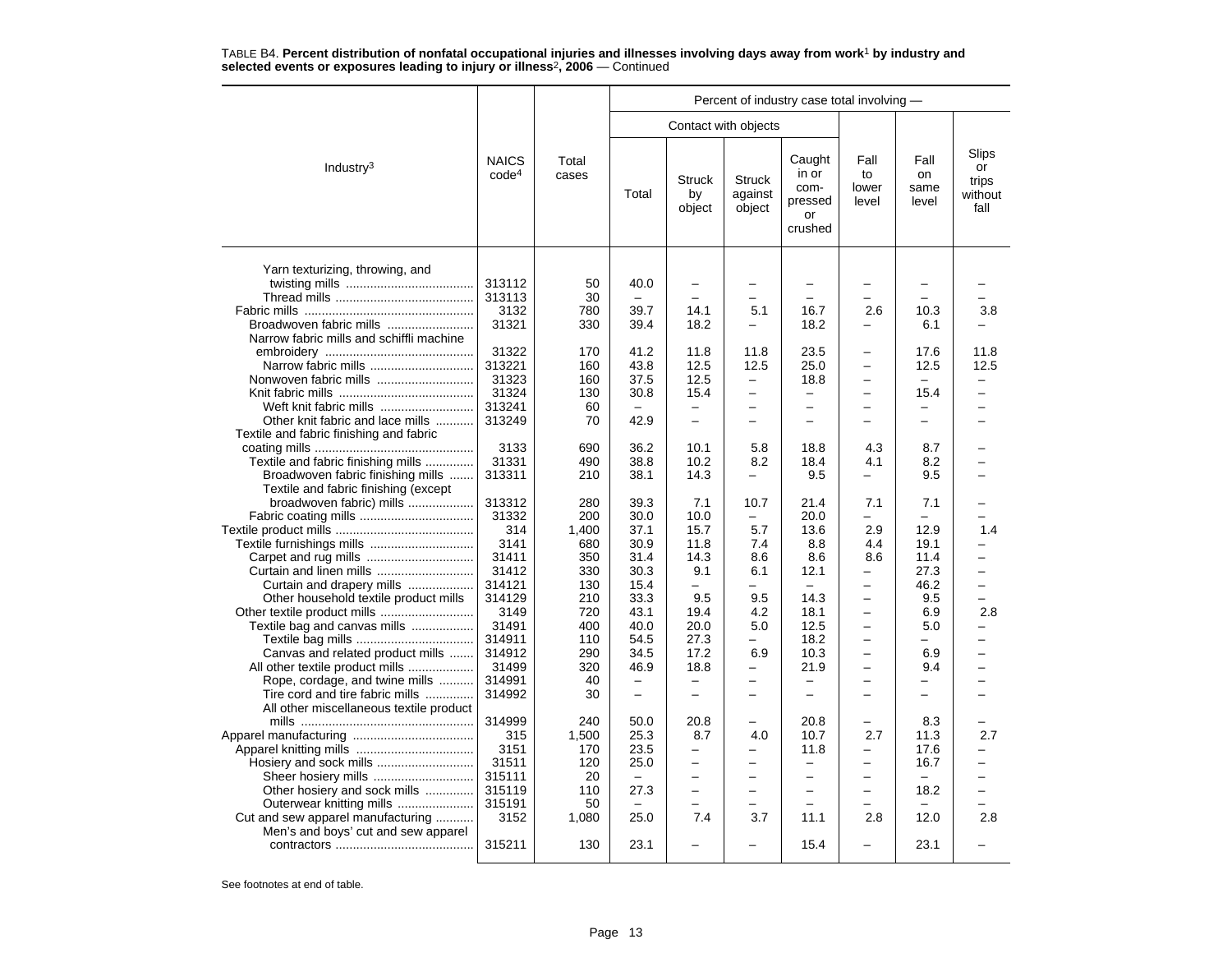|                                          | Percent of industry case total involving - |                          |                           |                                                                   |                                       |                                 |       |                           |                          |                                     |  |
|------------------------------------------|--------------------------------------------|--------------------------|---------------------------|-------------------------------------------------------------------|---------------------------------------|---------------------------------|-------|---------------------------|--------------------------|-------------------------------------|--|
|                                          |                                            | Overexertion             |                           | Expo-                                                             |                                       |                                 |       | Assaults and violent acts |                          |                                     |  |
| Industry <sup>3</sup>                    | Total                                      | In lifting               | Repeti-<br>tive<br>motion | sure<br>to<br>harmful<br>sub-<br>stance<br>or<br>environ-<br>ment | Trans-<br>portation<br>acci-<br>dents | Fires<br>and<br>explo-<br>sions | Total | By<br>person              | All<br>other<br>assaults | All<br>other<br>events <sup>5</sup> |  |
|                                          |                                            |                          |                           |                                                                   |                                       |                                 |       |                           |                          |                                     |  |
| Yarn texturizing, throwing, and          | -                                          |                          |                           |                                                                   |                                       |                                 |       |                           |                          |                                     |  |
|                                          | $\equiv$                                   |                          |                           | $\overline{a}$                                                    |                                       |                                 |       |                           |                          |                                     |  |
|                                          | 23.1                                       | 9.0                      | 5.1                       | 3.8                                                               | ۳                                     | $\overline{\phantom{0}}$        |       | -                         | $\overline{\phantom{0}}$ | 10.3                                |  |
| Broadwoven fabric mills                  | 21.2                                       | 6.1                      | 9.1                       | 6.1                                                               |                                       |                                 |       |                           |                          | 9.1                                 |  |
| Narrow fabric mills and schiffli machine |                                            |                          |                           |                                                                   |                                       |                                 |       |                           |                          |                                     |  |
|                                          | 17.6                                       | $\overline{\phantom{0}}$ |                           |                                                                   |                                       |                                 |       | -                         |                          |                                     |  |
|                                          | 18.8                                       | $\equiv$                 | -                         | L,                                                                |                                       |                                 |       | L                         |                          |                                     |  |
| Nonwoven fabric mills                    | 31.2                                       | 12.5                     | -                         | -                                                                 |                                       |                                 |       | -                         |                          | 12.5                                |  |
|                                          | 23.1                                       | 15.4                     |                           | $\overline{\phantom{0}}$                                          |                                       |                                 |       |                           |                          |                                     |  |
| Weft knit fabric mills                   | 50.0                                       | $\equiv$                 | $\equiv$                  | $\overline{\phantom{0}}$                                          | $\equiv$                              | $\equiv$                        |       | -                         |                          |                                     |  |
| Other knit fabric and lace mills         | $\overline{\phantom{m}}$                   |                          | $\equiv$                  | ÷                                                                 |                                       |                                 |       | <u>.</u>                  |                          |                                     |  |
| Textile and fabric finishing and fabric  |                                            |                          |                           |                                                                   |                                       |                                 |       |                           |                          |                                     |  |
|                                          | 27.5                                       | 10.1                     | 4.3                       | 5.8                                                               |                                       |                                 |       |                           |                          | 10.1                                |  |
| Textile and fabric finishing mills       | 24.5                                       | 10.2                     | 4.1                       | 4.1                                                               |                                       | -                               |       | -                         |                          | 8.2                                 |  |
| Broadwoven fabric finishing mills        | 28.6                                       | 14.3                     |                           |                                                                   |                                       |                                 |       | ▃                         |                          |                                     |  |
| Textile and fabric finishing (except     |                                            |                          |                           |                                                                   |                                       |                                 |       |                           |                          |                                     |  |
| broadwoven fabric) mills                 | 21.4                                       | 7.1                      | -                         | -                                                                 |                                       |                                 |       | -                         |                          | 10.7                                |  |
|                                          | 35.0                                       | 10.0                     | $\overline{a}$            | $\overline{a}$                                                    |                                       |                                 |       | -                         |                          | 10.0                                |  |
|                                          | 21.4                                       | 10.7                     | 9.3                       | 2.9                                                               | 2.9                                   |                                 |       | L                         |                          | 8.6                                 |  |
|                                          | 23.5                                       | 10.3                     | 11.8                      | 2.9                                                               | 2.9                                   | $\equiv$                        | -     | $\overline{\phantom{0}}$  | $\equiv$                 | 4.4                                 |  |
|                                          | 20.0                                       | 5.7                      | 14.3                      |                                                                   | 5.7                                   |                                 |       | -                         |                          | 5.7                                 |  |
|                                          | 27.3                                       | 15.2                     | 9.1                       | $\overline{a}$                                                    | $\overline{a}$                        |                                 |       | $\overline{a}$            |                          | 6.1                                 |  |
| Curtain and drapery mills                | 15.4                                       | $\overline{\phantom{0}}$ |                           | -                                                                 | $\overline{\phantom{0}}$              |                                 |       | -                         | $\overline{\phantom{0}}$ |                                     |  |
| Other household textile product mills    | 28.6                                       | 19.0                     | 9.5                       | $\overline{\phantom{0}}$                                          | $\equiv$                              | ÷                               |       | -                         | $\sim$                   | 9.5                                 |  |
|                                          | 19.4                                       | 11.1                     | 8.3                       | 2.8                                                               | 2.8                                   |                                 |       | $\overline{a}$            |                          | 11.1                                |  |
| Textile bag and canvas mills             | 17.5                                       | 12.5                     | 10.0                      | 5.0                                                               | $\overline{\phantom{0}}$              |                                 |       | -                         |                          | 15.0                                |  |
|                                          | $\overline{\phantom{a}}$                   | $\equiv$                 | $\equiv$                  |                                                                   |                                       |                                 |       | -                         |                          |                                     |  |
| Canvas and related product mills         | 20.7                                       | 13.8                     | 13.8                      | $\overline{\phantom{0}}$                                          | -                                     | $\overline{\phantom{0}}$        |       | $\overline{\phantom{0}}$  |                          | 17.2                                |  |
| All other textile product mills          | 21.9                                       | 9.4                      | 6.2                       | $\overline{\phantom{0}}$                                          |                                       |                                 |       | -                         |                          | 6.2                                 |  |
| Rope, cordage, and twine mills           | $\qquad \qquad -$                          | $\overline{\phantom{0}}$ | $\overline{\phantom{0}}$  | $\overline{\phantom{0}}$                                          | $\overline{\phantom{0}}$              | $\overline{\phantom{0}}$        |       | -                         | $\overline{\phantom{0}}$ | $\overline{\phantom{0}}$            |  |
| Tire cord and tire fabric mills          | $\overline{\phantom{m}}$                   | $\overline{\phantom{0}}$ | $\overline{a}$            | L,                                                                |                                       | -                               |       | -                         |                          | $\overline{\phantom{0}}$            |  |
| All other miscellaneous textile product  |                                            |                          |                           |                                                                   |                                       |                                 |       |                           |                          |                                     |  |
|                                          | 25.0                                       | 8.3                      |                           |                                                                   |                                       |                                 |       | ▃                         |                          | 8.3                                 |  |
|                                          | 24.0                                       | 16.0                     | 16.0                      | 3.3                                                               | 1.3                                   | ÷                               |       | $\overline{\phantom{0}}$  | $\sim$                   | 13.3                                |  |
|                                          | 17.6                                       | $\overline{\phantom{0}}$ | 29.4                      | -                                                                 |                                       |                                 |       |                           |                          | 11.8                                |  |
|                                          | $\overline{\phantom{0}}$                   | $\overline{\phantom{0}}$ | 33.3                      | $\overline{\phantom{0}}$                                          |                                       | $\overline{\phantom{0}}$        |       | -                         |                          |                                     |  |
|                                          | $\qquad \qquad -$                          | $\overline{\phantom{0}}$ |                           | -                                                                 |                                       | -                               |       | -                         | $\sim$                   | $\equiv$                            |  |
| Other hosiery and sock mills             | $\overline{\phantom{0}}$                   |                          | 36.4                      |                                                                   |                                       |                                 |       |                           |                          |                                     |  |
| Outerwear knitting mills                 | $\equiv$                                   | $\overline{\phantom{0}}$ |                           | $\overline{\phantom{0}}$                                          | $\equiv$                              | $\overline{a}$                  |       | $\overline{\phantom{0}}$  |                          |                                     |  |
| Cut and sew apparel manufacturing        | 24.1                                       | 15.7                     | 14.8                      | 2.8                                                               | ۳                                     | $\equiv$                        |       | ÷                         | -                        | 13.0                                |  |
| Men's and boys' cut and sew apparel      |                                            |                          |                           |                                                                   |                                       |                                 |       |                           |                          |                                     |  |
|                                          | 15.4                                       |                          | 23.1                      |                                                                   |                                       |                                 |       |                           |                          |                                     |  |
|                                          |                                            |                          |                           |                                                                   |                                       |                                 |       |                           |                          |                                     |  |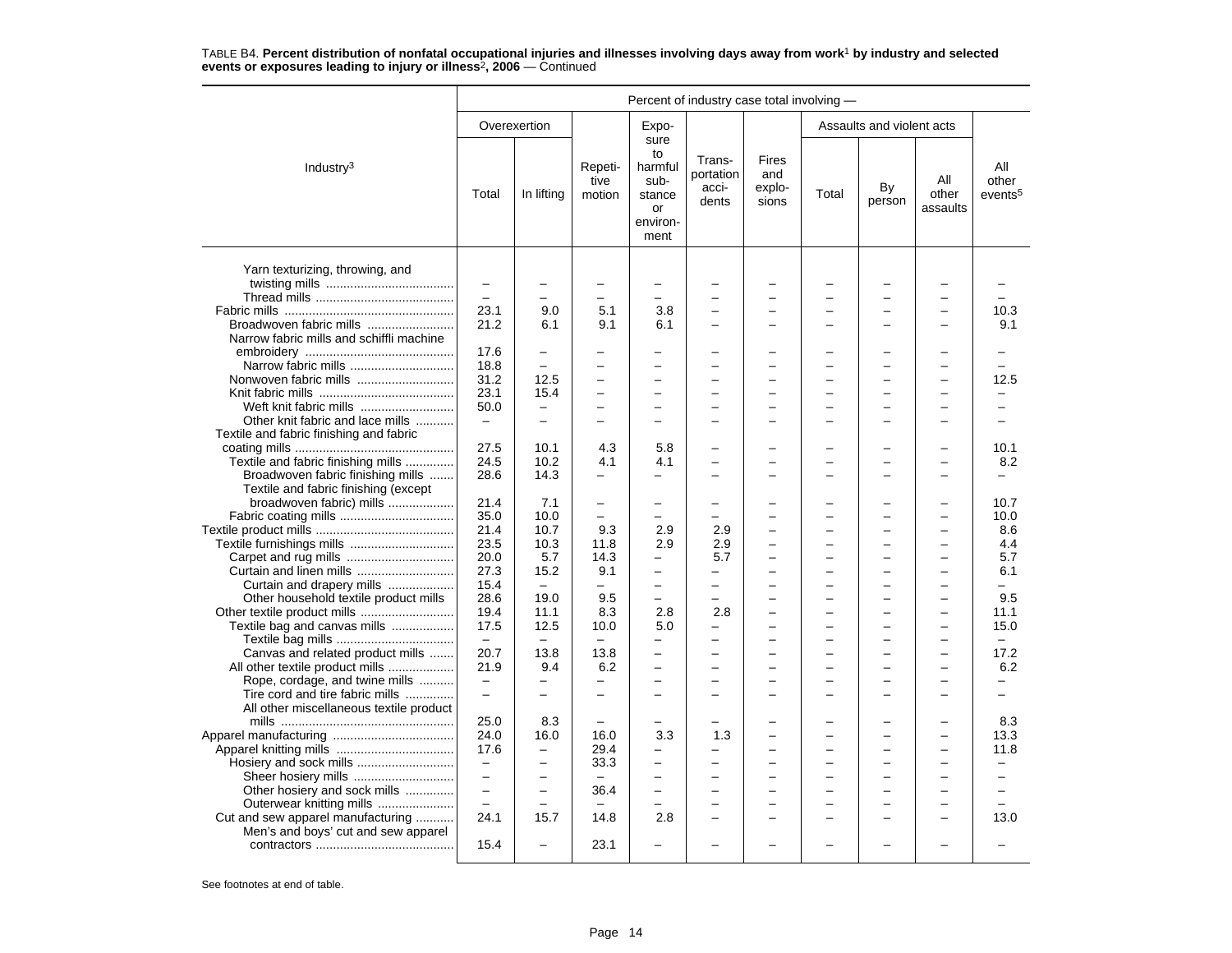|                                                                                                                |                                   |                |                          |                                            |                                    | Percent of industry case total involving -                 |                              |                             |                                         |
|----------------------------------------------------------------------------------------------------------------|-----------------------------------|----------------|--------------------------|--------------------------------------------|------------------------------------|------------------------------------------------------------|------------------------------|-----------------------------|-----------------------------------------|
|                                                                                                                |                                   |                |                          |                                            | Contact with objects               |                                                            |                              |                             |                                         |
| Industry $3$                                                                                                   | <b>NAICS</b><br>code <sup>4</sup> | Total<br>cases | Total                    | <b>Struck</b><br>by<br>object              | <b>Struck</b><br>against<br>object | Caught<br>in or<br>com-<br>pressed<br><b>or</b><br>crushed | Fall<br>to<br>lower<br>level | Fall<br>on<br>same<br>level | Slips<br>or<br>trips<br>without<br>fall |
| Men's and boys' cut and sew apparel                                                                            | 31522                             | 420            | 26.2                     | 9.5                                        | 4.8                                | 9.5                                                        | 4.8                          | 14.3                        |                                         |
| Men's and boys' cut and sew suit,<br>coat, and overcoat manufacturing                                          | 315222                            | 110            |                          |                                            |                                    |                                                            | 18.2                         | 27.3                        |                                         |
| Men's and boys' cut and sew shirt<br>(except work shirt) manufacturing                                         | 315223                            | 100            | 40.0                     | 20.0                                       |                                    |                                                            |                              |                             |                                         |
| Men's and boys' cut and sew trouser,<br>slack, and jean manufacturing                                          | 315224                            | 40             |                          |                                            |                                    |                                                            |                              |                             |                                         |
| Men's and boys' cut and sew work<br>clothing manufacturing<br>Men's and boys' cut and sew other                | 315225                            | 120            | 25.0                     |                                            |                                    | 16.7                                                       |                              |                             |                                         |
| outerwear manufacturing<br>Women's and girls' cut and sew apparel                                              | 315228                            | 40             | $\overline{\phantom{0}}$ |                                            |                                    |                                                            |                              |                             |                                         |
| Women's and girls' cut and sew dress                                                                           | 31523                             | 130            | 15.4                     |                                            |                                    |                                                            |                              | 23.1                        |                                         |
| Women's and girls' cut and sew suit,                                                                           | 315233                            | 20             |                          |                                            |                                    |                                                            |                              |                             |                                         |
| coat, tailored jacket, and skirt<br>Women's and girls' cut and sew other                                       | 315234                            | 20             |                          |                                            |                                    |                                                            |                              |                             |                                         |
| outerwear manufacturing<br>Other cut and sew apparel                                                           | 315239                            | 70             |                          |                                            |                                    |                                                            |                              | 28.6                        |                                         |
| All other cut and sew apparel                                                                                  | 31529                             | 100            | 40.0                     | 20.0                                       |                                    |                                                            |                              |                             |                                         |
| Apparel accessories and other apparel                                                                          | 315299                            | 90             | 33.3                     | 22.2                                       |                                    |                                                            |                              |                             |                                         |
| Apparel accessories and other apparel                                                                          | 3159                              | 250            | 28.0                     | 12.0                                       |                                    | 12.0                                                       |                              |                             |                                         |
|                                                                                                                | 31599                             | 250            | 28.0                     | 12.0                                       |                                    | 12.0                                                       |                              |                             |                                         |
| Hat, cap, and millinery manufacturing<br>Glove and mitten manufacturing<br>Other apparel accessories and other | 315991<br>315992                  | 40<br>90       | $\equiv$<br>33.3         | $\overline{\phantom{0}}$<br>$\overline{a}$ | $\equiv$                           | $\overline{\phantom{0}}$                                   |                              | $\equiv$                    |                                         |
| apparel manufacturing<br>Leather and allied product manufacturing                                              | 315999<br>316                     | 100<br>410     | 40.0<br>41.5             | 20.0<br>22.0                               | $\overline{\phantom{0}}$           | 14.6                                                       | $\equiv$                     | 4.9                         |                                         |
| Leather and hide tanning and finishing                                                                         | 3161<br>3162                      | 100<br>170     | 60.0<br>29.4             | 20.0<br>17.6                               | $\equiv$                           | 30.0                                                       | $\overline{\phantom{a}}$     | -                           |                                         |
| Footwear manufacturing<br>Men's footwear (except athletic)                                                     | 31621                             | 170            | 29.4                     | 17.6                                       | $\overline{\phantom{0}}$           |                                                            |                              |                             |                                         |
| Women's footwear (except athletic)                                                                             | 316213                            | 90             | 33.3                     | 22.2                                       |                                    |                                                            |                              |                             |                                         |
| Other footwear manufacturing                                                                                   | 316214<br>316219                  | 30<br>40       | $\overline{\phantom{0}}$ |                                            |                                    |                                                            |                              |                             |                                         |
| Other leather and allied product                                                                               | 3169                              | 140            | 50.0                     | 28.6                                       |                                    | 14.3                                                       |                              |                             |                                         |
|                                                                                                                |                                   |                |                          |                                            |                                    |                                                            |                              |                             |                                         |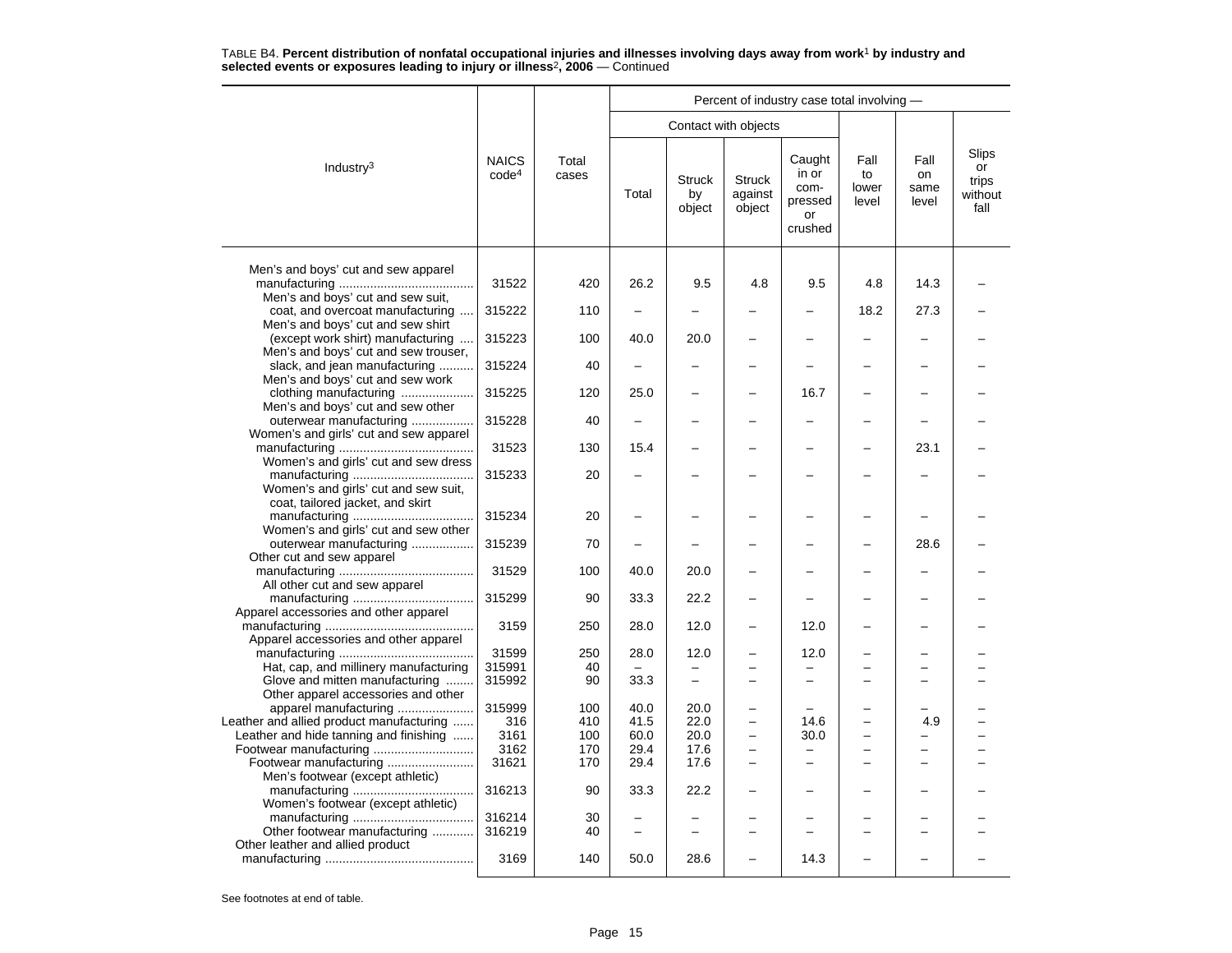|                                                                              | Percent of industry case total involving - |                          |                           |                                                                   |                                       |                                 |       |                           |                          |                                     |  |
|------------------------------------------------------------------------------|--------------------------------------------|--------------------------|---------------------------|-------------------------------------------------------------------|---------------------------------------|---------------------------------|-------|---------------------------|--------------------------|-------------------------------------|--|
|                                                                              |                                            | Overexertion             |                           | Expo-                                                             |                                       |                                 |       | Assaults and violent acts |                          |                                     |  |
| Industry $3$                                                                 | Total                                      | In lifting               | Repeti-<br>tive<br>motion | sure<br>to<br>harmful<br>sub-<br>stance<br>or<br>environ-<br>ment | Trans-<br>portation<br>acci-<br>dents | Fires<br>and<br>explo-<br>sions | Total | By<br>person              | All<br>other<br>assaults | All<br>other<br>events <sup>5</sup> |  |
| Men's and boys' cut and sew apparel                                          | 21.4                                       | 14.3                     | 19.0                      | 4.8                                                               |                                       |                                 |       |                           |                          | 7.1                                 |  |
| Men's and boys' cut and sew suit,<br>coat, and overcoat manufacturing        | 18.2                                       |                          | 18.2                      |                                                                   |                                       |                                 |       |                           |                          |                                     |  |
| Men's and boys' cut and sew shirt<br>(except work shirt) manufacturing       | 20.0                                       | 20.0                     | 20.0                      |                                                                   |                                       |                                 |       |                           |                          |                                     |  |
| Men's and boys' cut and sew trouser,<br>slack, and jean manufacturing        | $\overline{\phantom{m}}$                   |                          |                           |                                                                   |                                       |                                 |       |                           |                          |                                     |  |
| Men's and boys' cut and sew work<br>clothing manufacturing                   | 25.0                                       |                          | 25.0                      |                                                                   |                                       |                                 |       |                           |                          |                                     |  |
| Men's and boys' cut and sew other<br>outerwear manufacturing                 | $\qquad \qquad -$                          |                          |                           |                                                                   |                                       |                                 |       |                           |                          |                                     |  |
| Women's and girls' cut and sew apparel                                       | 15.4                                       |                          | 15.4                      |                                                                   |                                       |                                 |       |                           |                          | 15.4                                |  |
| Women's and girls' cut and sew dress<br>Women's and girls' cut and sew suit, |                                            |                          |                           |                                                                   |                                       |                                 |       |                           |                          |                                     |  |
| coat, tailored jacket, and skirt<br>Women's and girls' cut and sew other     | $\overline{\phantom{0}}$                   |                          |                           |                                                                   |                                       |                                 |       |                           |                          |                                     |  |
| outerwear manufacturing<br>Other cut and sew apparel                         | $\overline{\phantom{0}}$                   |                          |                           |                                                                   |                                       |                                 |       |                           |                          | 28.6                                |  |
| All other cut and sew apparel                                                | 20.0                                       |                          | 20.0                      |                                                                   |                                       |                                 |       |                           |                          |                                     |  |
| Apparel accessories and other apparel                                        | 22.2                                       |                          | $\overline{\phantom{0}}$  |                                                                   |                                       |                                 |       |                           |                          |                                     |  |
| Apparel accessories and other apparel                                        | 32.0                                       | 24.0                     | 12.0                      |                                                                   |                                       |                                 |       |                           |                          | 16.0                                |  |
|                                                                              | 32.0                                       | 24.0                     | 12.0                      |                                                                   |                                       |                                 |       |                           |                          | 16.0                                |  |
| Hat, cap, and millinery manufacturing                                        |                                            |                          |                           |                                                                   |                                       |                                 |       |                           |                          |                                     |  |
| Glove and mitten manufacturing<br>Other apparel accessories and other        | 44.4                                       | 44.4                     |                           | -                                                                 |                                       |                                 |       |                           |                          | $\overline{\phantom{0}}$            |  |
| apparel manufacturing                                                        | 20.0                                       | $\overline{\phantom{0}}$ | $\overline{\phantom{0}}$  | -                                                                 | $\equiv$                              | -                               |       | $\equiv$                  | $\overline{\phantom{0}}$ | 20.0                                |  |
| Leather and allied product manufacturing                                     | 24.4                                       | 9.8                      | 17.1                      | $\overline{\phantom{0}}$                                          |                                       |                                 |       |                           |                          | 7.3                                 |  |
| Leather and hide tanning and finishing                                       | 30.0                                       |                          |                           | -                                                                 |                                       |                                 |       |                           |                          |                                     |  |
|                                                                              | 29.4                                       | 11.8                     | 23.5                      | -                                                                 |                                       |                                 |       | —                         |                          |                                     |  |
| Footwear manufacturing<br>Men's footwear (except athletic)                   | 29.4                                       | 11.8                     | 23.5                      | $\equiv$                                                          |                                       |                                 |       | $\equiv$                  |                          |                                     |  |
| Women's footwear (except athletic)                                           | 22.2                                       |                          | 33.3                      |                                                                   |                                       |                                 |       |                           |                          |                                     |  |
|                                                                              | $\overline{\phantom{0}}$                   |                          |                           |                                                                   |                                       |                                 |       |                           |                          |                                     |  |
| Other footwear manufacturing<br>Other leather and allied product             | $\overline{\phantom{0}}$                   |                          |                           |                                                                   |                                       |                                 |       |                           |                          |                                     |  |
|                                                                              | 14.3                                       |                          | 14.3                      |                                                                   |                                       |                                 |       |                           |                          | 14.3                                |  |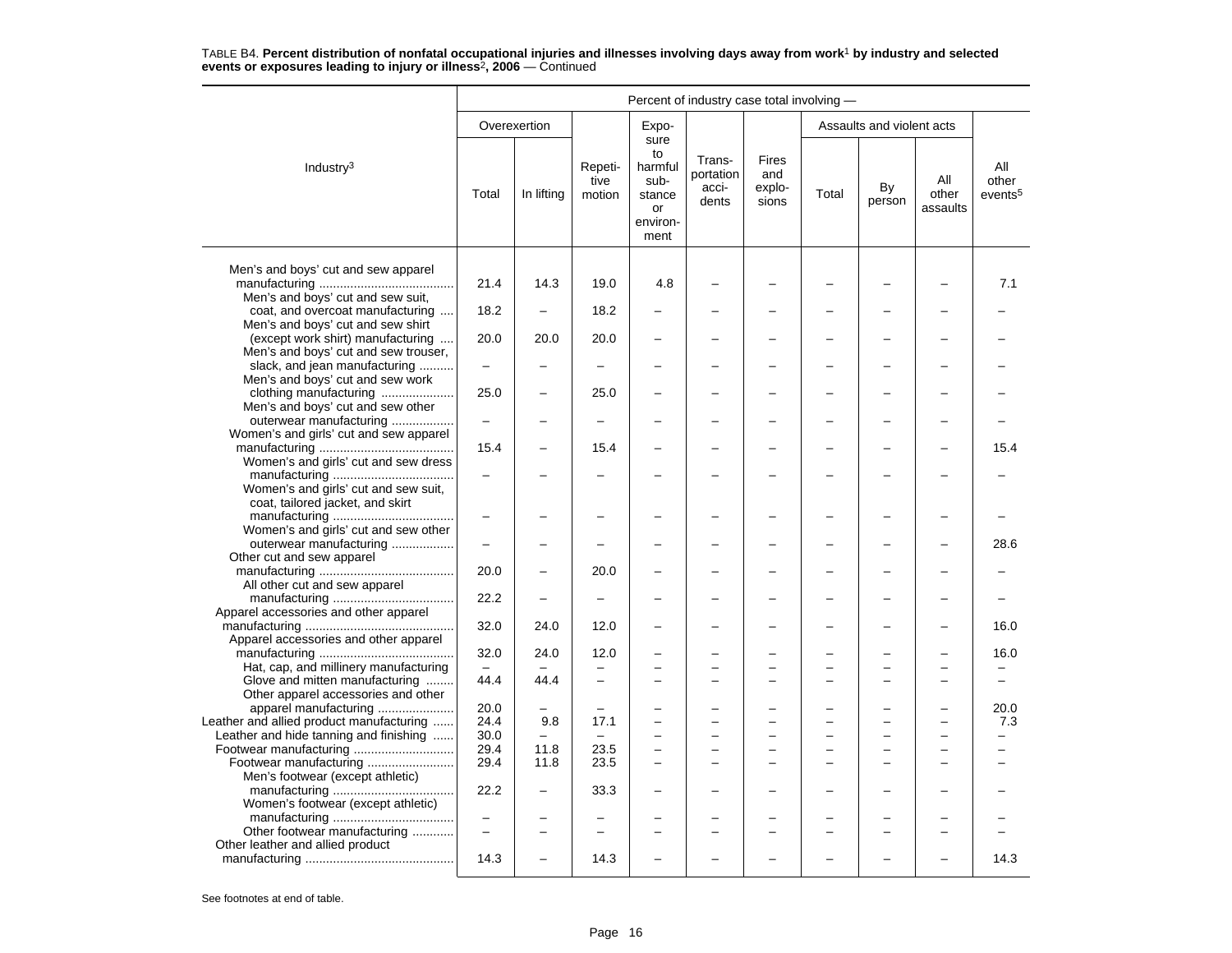|                                      |                                   |                |       |                               |                                    | Percent of industry case total involving -          |                              |                             |                                                |
|--------------------------------------|-----------------------------------|----------------|-------|-------------------------------|------------------------------------|-----------------------------------------------------|------------------------------|-----------------------------|------------------------------------------------|
|                                      |                                   |                |       |                               | Contact with objects               |                                                     |                              |                             |                                                |
| Industry <sup>3</sup>                | <b>NAICS</b><br>code <sup>4</sup> | Total<br>cases | Total | <b>Struck</b><br>by<br>object | <b>Struck</b><br>against<br>object | Caught<br>in or<br>com-<br>pressed<br>or<br>crushed | Fall<br>to<br>lower<br>level | Fall<br>on<br>same<br>level | <b>Slips</b><br>or<br>trips<br>without<br>fall |
| Other leather and allied product     |                                   |                |       |                               |                                    |                                                     |                              |                             |                                                |
|                                      | 31699                             | 140            | 50.0  | 28.6                          | -                                  | 14.3                                                | -                            |                             |                                                |
| Luggage manufacturing                | 316991                            | 40             |       |                               | L.                                 |                                                     | -                            | $\overline{\phantom{0}}$    |                                                |
| All other leather good manufacturing | 316999                            | 90             | 44.4  | 33.3                          |                                    |                                                     |                              |                             |                                                |
| Wood product manufacturing           | 321                               | 13,010         | 50.7  | 23.5                          | 8.8                                | 15.1                                                | 4.4                          | 6.9                         | 1.3                                            |
| Sawmills and wood preservation       | 3211                              | 2,990          | 50.2  | 21.1                          | 8.4                                | 17.4                                                | 5.7                          | 8.0                         | 2.0                                            |
| Sawmills and wood preservation       | 32111                             | 2,990          | 50.2  | 21.1                          | 8.4                                | 17.4                                                | 5.7                          | 8.0                         | 2.0                                            |
|                                      | 321113                            | 2,770          | 50.9  | 20.9                          | 8.7                                | 18.1                                                | 5.4                          | 7.2                         | 2.2                                            |
| Wood preservation                    | 321114                            | 220            | 40.9  | 18.2                          | 9.1                                | 9.1                                                 | $\overline{\phantom{0}}$     | 18.2                        |                                                |
| Veneer, plywood, and engineered wood |                                   |                |       |                               |                                    |                                                     |                              |                             |                                                |
|                                      | 3212                              | 2,290          | 45.4  | 22.3                          | 8.3                                | 11.4                                                | 3.9                          | 9.2                         | 1.3                                            |
|                                      |                                   |                |       |                               |                                    |                                                     |                              |                             |                                                |
| Veneer, plywood, and engineered wood |                                   |                |       |                               |                                    |                                                     |                              |                             |                                                |
| product manufacturing                | 32121                             | 2,290          | 45.4  | 22.3                          | 8.3                                | 11.4                                                | 3.9                          | 9.2                         | 1.3                                            |
| Hardwood veneer and plywood          |                                   |                |       |                               |                                    |                                                     |                              |                             |                                                |
|                                      | 321211                            | 310            | 35.5  | 12.9                          | 6.5                                | 9.7                                                 | $\overline{\phantom{0}}$     | 9.7                         |                                                |
| Softwood veneer and plywood          |                                   |                |       |                               |                                    |                                                     |                              |                             |                                                |
|                                      | 321212                            | 210            | 57.1  | 28.6                          |                                    | 19.0                                                | -                            |                             |                                                |
| Engineered wood member (except       |                                   |                |       |                               |                                    |                                                     |                              |                             |                                                |
|                                      | 321213                            | 80             | 50.0  |                               |                                    | 25.0                                                |                              |                             |                                                |
| Truss manufacturing                  | 321214                            | 1,350          | 48.1  | 25.9                          | 10.4                               | 8.9                                                 | 3.7                          | 9.6                         | 1.5                                            |
| Reconstituted wood product           |                                   |                |       |                               |                                    |                                                     |                              |                             |                                                |
|                                      | 321219                            | 340            | 35.3  | 14.7                          |                                    | 14.7                                                | 5.9                          | 11.8                        |                                                |
| Other wood product manufacturing     | 3219                              | 7.730          | 52.4  | 24.8                          | 8.9                                | 15.4                                                | 4.1                          | 5.8                         | 1.0                                            |
|                                      | 32191                             | 3,170          | 51.1  | 19.9                          | 10.4                               | 16.7                                                | 1.9                          | 5.4                         | 1.3                                            |
| Wood window and door                 |                                   |                |       |                               |                                    |                                                     |                              |                             |                                                |
|                                      | 321911                            | 1,550          | 43.9  | 17.4                          | 7.7                                | 16.1                                                | 1.9                          | 5.2                         | 1.3                                            |
| Cut stock, resawing lumber, and      |                                   |                |       |                               |                                    |                                                     |                              |                             |                                                |
|                                      | 321912                            | 390            | 56.4  | 20.5                          | 15.4                               | 17.9                                                |                              | 7.7                         |                                                |
| Other millwork (including flooring)  | 321918                            | 1,230          | 58.5  | 22.8                          | 11.4                               | 17.9                                                | 1.6                          | 5.7                         |                                                |
| Wood container and pallet            |                                   |                |       |                               |                                    |                                                     |                              |                             |                                                |
|                                      | 32192                             | 1.640          | 65.2  | 32.3                          | 8.5                                | 21.3                                                | 2.4                          | 4.9                         |                                                |
| All other wood product manufacturing | 32199                             | 2,920          | 46.6  | 26.4                          | 7.9                                | 10.3                                                | 7.5                          | 6.8                         | .7                                             |
| Manufactured home (mobile home)      |                                   |                |       |                               |                                    |                                                     |                              |                             |                                                |
|                                      | 321991                            | 1,040          | 44.2  | 28.8                          | 8.7                                | 3.8                                                 | 7.7                          | 11.5                        |                                                |
| Prefabricated wood building          |                                   |                |       |                               |                                    |                                                     |                              |                             |                                                |
|                                      | 321992                            | 1,240          | 47.6  | 29.8                          | 7.3                                | 9.7                                                 | 6.5                          | 4.8                         |                                                |
| All other miscellaneous wood product |                                   |                |       |                               |                                    |                                                     |                              |                             |                                                |
|                                      | 321999                            | 650            | 49.2  | 15.4                          | 7.7                                | 21.5                                                | 7.7                          | 3.1                         |                                                |
|                                      | 322                               | 6,100          | 37.2  | 11.3                          | 7.0                                | 16.9                                                | 3.8                          | 9.0                         | 3.6                                            |
|                                      | 3221                              | 1,780          | 32.6  | 10.7                          | 6.2                                | 13.5                                                | 6.7                          | 11.8                        | 5.1                                            |
| Pulp, paper, and paperboard mills    |                                   |                |       |                               |                                    |                                                     |                              |                             |                                                |
|                                      | 32211                             | 60             | 50.0  |                               | -                                  |                                                     |                              |                             |                                                |
|                                      | 32212                             | 1,260          | 32.5  | 9.5                           | 7.1                                | 13.5                                                | 7.9                          | 10.3                        | 4.8                                            |
| Paper (except newsprint) mills       | 322121                            | 1,140          | 33.3  | 9.6                           | 7.0                                | 14.0                                                | 7.0                          | 10.5                        | 5.3                                            |
|                                      | 322122                            | 120            | 33.3  | 16.7                          | $\overline{a}$                     | $\overline{\phantom{0}}$                            | $\overline{\phantom{0}}$     | $\overline{\phantom{0}}$    |                                                |
|                                      |                                   |                |       |                               |                                    |                                                     |                              |                             |                                                |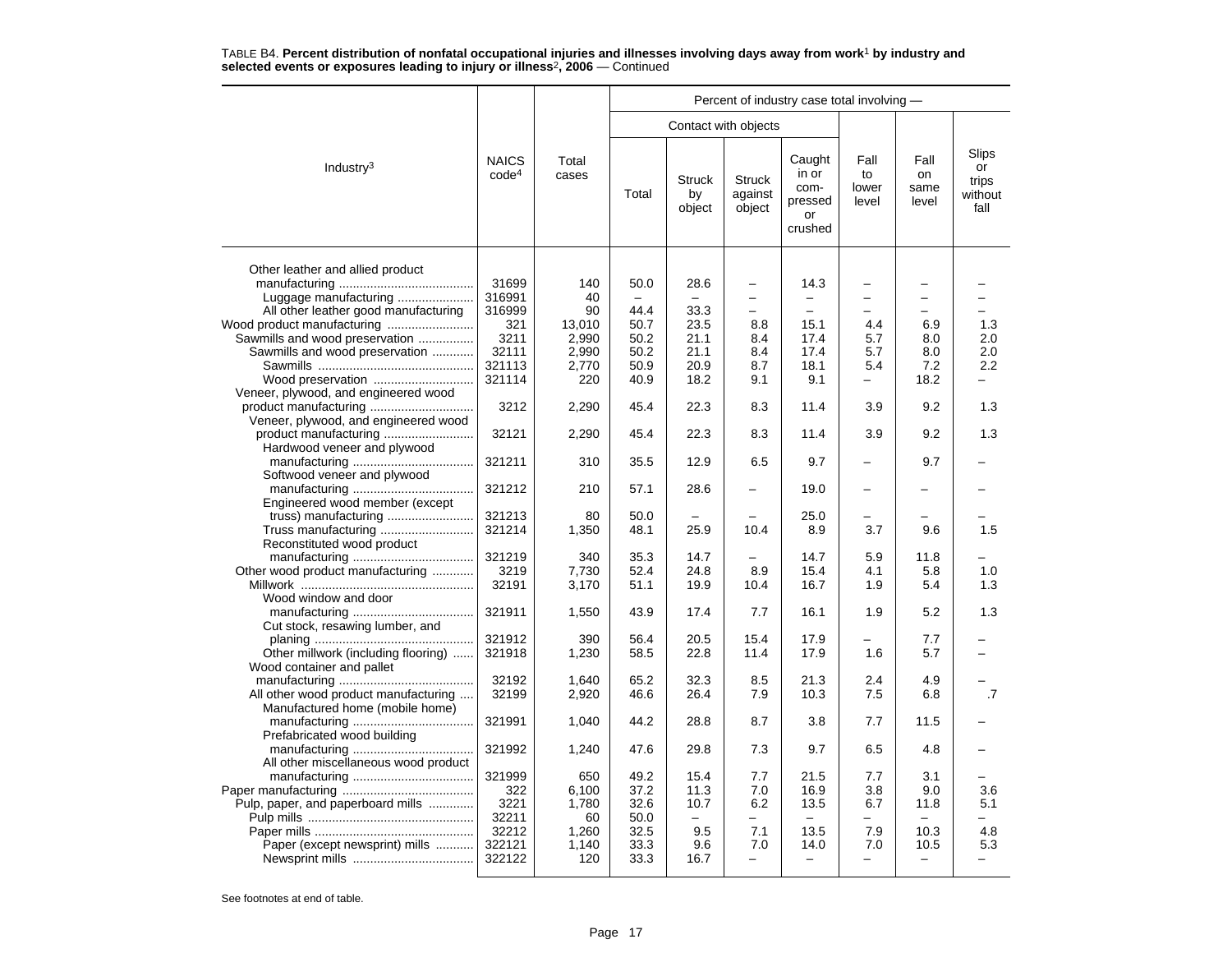|                                      |                                  |                          |                           |                                                                   | Percent of industry case total involving - |                                 |       |                           |                          |                                     |
|--------------------------------------|----------------------------------|--------------------------|---------------------------|-------------------------------------------------------------------|--------------------------------------------|---------------------------------|-------|---------------------------|--------------------------|-------------------------------------|
|                                      |                                  | Overexertion             |                           | Expo-                                                             |                                            |                                 |       | Assaults and violent acts |                          |                                     |
| Industry <sup>3</sup>                | Total                            | In lifting               | Repeti-<br>tive<br>motion | sure<br>to<br>harmful<br>sub-<br>stance<br>or<br>environ-<br>ment | Trans-<br>portation<br>acci-<br>dents      | Fires<br>and<br>explo-<br>sions | Total | By<br>person              | All<br>other<br>assaults | All<br>other<br>events <sup>5</sup> |
| Other leather and allied product     |                                  |                          |                           |                                                                   |                                            |                                 |       |                           |                          |                                     |
| Luggage manufacturing                | 14.3<br>$\overline{\phantom{0}}$ | $\overline{\phantom{0}}$ | 14.3                      | $\overline{\phantom{0}}$<br>$\overline{\phantom{0}}$              | $\equiv$                                   |                                 |       |                           |                          | 14.3                                |
| All other leather good manufacturing | $\overline{\phantom{m}}$         | $\overline{\phantom{0}}$ | $\equiv$                  | $\overline{a}$                                                    | $\equiv$                                   |                                 |       | -                         |                          |                                     |
|                                      | 20.0                             | 10.2                     | 3.8                       | 2.2                                                               | 2.2                                        | 0.4                             | 0.5   | -                         | 0.3                      | 7.8                                 |
| Sawmills and wood preservation       | 18.4                             | 8.4                      | 2.3                       | 3.3                                                               | 1.7                                        | L.                              |       |                           |                          | 8.0                                 |
| Sawmills and wood preservation       | 18.4                             | 8.4                      | 2.3                       | 3.3                                                               | 1.7                                        | $\overline{\phantom{0}}$        |       |                           |                          | 8.0                                 |
|                                      | 18.8                             | 8.3                      | 2.5                       | 2.9                                                               | 1.4                                        | $\overline{\phantom{0}}$        |       | ▃                         |                          | 8.3                                 |
|                                      | 18.2                             | 9.1                      | $\qquad \qquad -$         | 9.1                                                               | $\qquad \qquad -$                          | $\overline{a}$                  |       | -                         |                          |                                     |
|                                      |                                  |                          |                           |                                                                   |                                            |                                 |       |                           |                          |                                     |
| Veneer, plywood, and engineered wood |                                  |                          |                           |                                                                   |                                            |                                 |       |                           |                          |                                     |
|                                      | 22.3                             | 11.4                     | 3.5                       | 2.6                                                               | 1.7                                        | 1.7                             |       |                           |                          | 7.4                                 |
| Veneer, plywood, and engineered wood | 22.3                             | 11.4                     | 3.5                       | 2.6                                                               | 1.7                                        | 1.7                             |       | -                         |                          | 7.4                                 |
| Hardwood veneer and plywood          |                                  |                          |                           |                                                                   |                                            |                                 |       |                           |                          |                                     |
| Softwood veneer and plywood          | 29.0                             | 16.1                     | 9.7                       |                                                                   |                                            |                                 |       |                           |                          | 9.7                                 |
|                                      | 14.3                             |                          |                           |                                                                   |                                            |                                 |       |                           |                          |                                     |
| Engineered wood member (except       |                                  |                          |                           |                                                                   |                                            |                                 |       |                           |                          |                                     |
|                                      | 37.5                             | 25.0                     | -                         |                                                                   |                                            |                                 |       |                           |                          |                                     |
| Truss manufacturing                  | 23.0                             | 13.3                     | 3.0                       | 1.5                                                               | 1.5                                        |                                 |       |                           |                          | 7.4                                 |
| Reconstituted wood product           |                                  |                          |                           |                                                                   |                                            |                                 |       |                           |                          |                                     |
|                                      | 14.7                             |                          |                           | 5.9                                                               | $\overline{\phantom{0}}$                   | 11.8                            |       |                           |                          | 8.8                                 |
| Other wood product manufacturing     | 19.8                             | 10.7                     | 4.4                       | 1.7                                                               | 2.5                                        |                                 | .5    | -                         | .4                       | 7.6                                 |
|                                      | 22.1                             | 12.3                     | 6.3                       | 1.9                                                               | 1.6                                        | -                               | .6    | -                         | .6                       | 7.6                                 |
| Wood window and door                 |                                  |                          |                           |                                                                   |                                            |                                 |       |                           |                          |                                     |
|                                      | 27.7                             | 15.5                     | 9.0                       | 2.6                                                               |                                            |                                 | 1.3   |                           | 1.3                      | 5.8                                 |
| Cut stock, resawing lumber, and      |                                  |                          |                           |                                                                   |                                            |                                 |       |                           |                          |                                     |
|                                      | 12.8                             | 7.7                      | 7.7                       |                                                                   |                                            |                                 |       |                           |                          | 10.3                                |
| Other millwork (including flooring)  | 17.9                             | 9.8                      | 3.3                       | $\overline{\phantom{0}}$                                          | 2.4                                        | $\overline{\phantom{0}}$        |       | -                         |                          | 8.9                                 |
| Wood container and pallet            |                                  |                          |                           |                                                                   |                                            |                                 |       |                           |                          |                                     |
|                                      | 11.6                             | 7.9                      | 3.0                       | -                                                                 | 3.0                                        |                                 |       |                           |                          | 8.5                                 |
| All other wood product manufacturing | 21.6                             | 10.6                     | 2.7                       | 2.1                                                               | 3.4                                        | $\equiv$                        | .7    | -                         | -                        | 7.2                                 |
| Manufactured home (mobile home)      |                                  |                          |                           |                                                                   |                                            |                                 |       |                           |                          |                                     |
|                                      | 16.3                             | 7.7                      | 2.9                       | 3.8                                                               |                                            |                                 |       |                           |                          | 11.5                                |
| Prefabricated wood building          |                                  |                          |                           |                                                                   |                                            |                                 |       |                           |                          |                                     |
|                                      | 25.8                             | 14.5                     | 3.2                       | 1.6                                                               | 4.0                                        |                                 |       |                           |                          | 4.8                                 |
| All other miscellaneous wood product |                                  |                          |                           |                                                                   |                                            |                                 |       |                           |                          |                                     |
|                                      | 23.1                             | 6.2                      | 3.1                       | -                                                                 | 6.2                                        |                                 |       | -                         |                          | 6.2                                 |
|                                      | 23.3                             | 11.5                     | 6.1                       | 3.9                                                               | 2.3                                        | .3                              |       | $\overline{\phantom{0}}$  |                          | 10.5                                |
| Pulp, paper, and paperboard mills    | 18.5                             | 6.2                      | 3.9                       | 6.2                                                               | 3.4                                        |                                 |       | -                         |                          | 11.2                                |
|                                      | $\equiv$                         | $\equiv$                 | ÷                         |                                                                   |                                            |                                 |       | $\overline{a}$            |                          | $\equiv$                            |
|                                      | 20.6                             | 7.1                      | 4.0                       | 5.6                                                               | 3.2                                        |                                 |       | $\overline{\phantom{0}}$  |                          | 11.1                                |
| Paper (except newsprint) mills       | 20.2                             | 7.0                      | 3.5                       | 6.1                                                               | 3.5                                        | -                               |       |                           |                          | 10.5                                |
|                                      | 16.7                             | $\equiv$                 | $\overline{\phantom{0}}$  | $\overline{\phantom{0}}$                                          | -                                          | ÷                               |       |                           |                          | 16.7                                |
|                                      |                                  |                          |                           |                                                                   |                                            |                                 |       |                           |                          |                                     |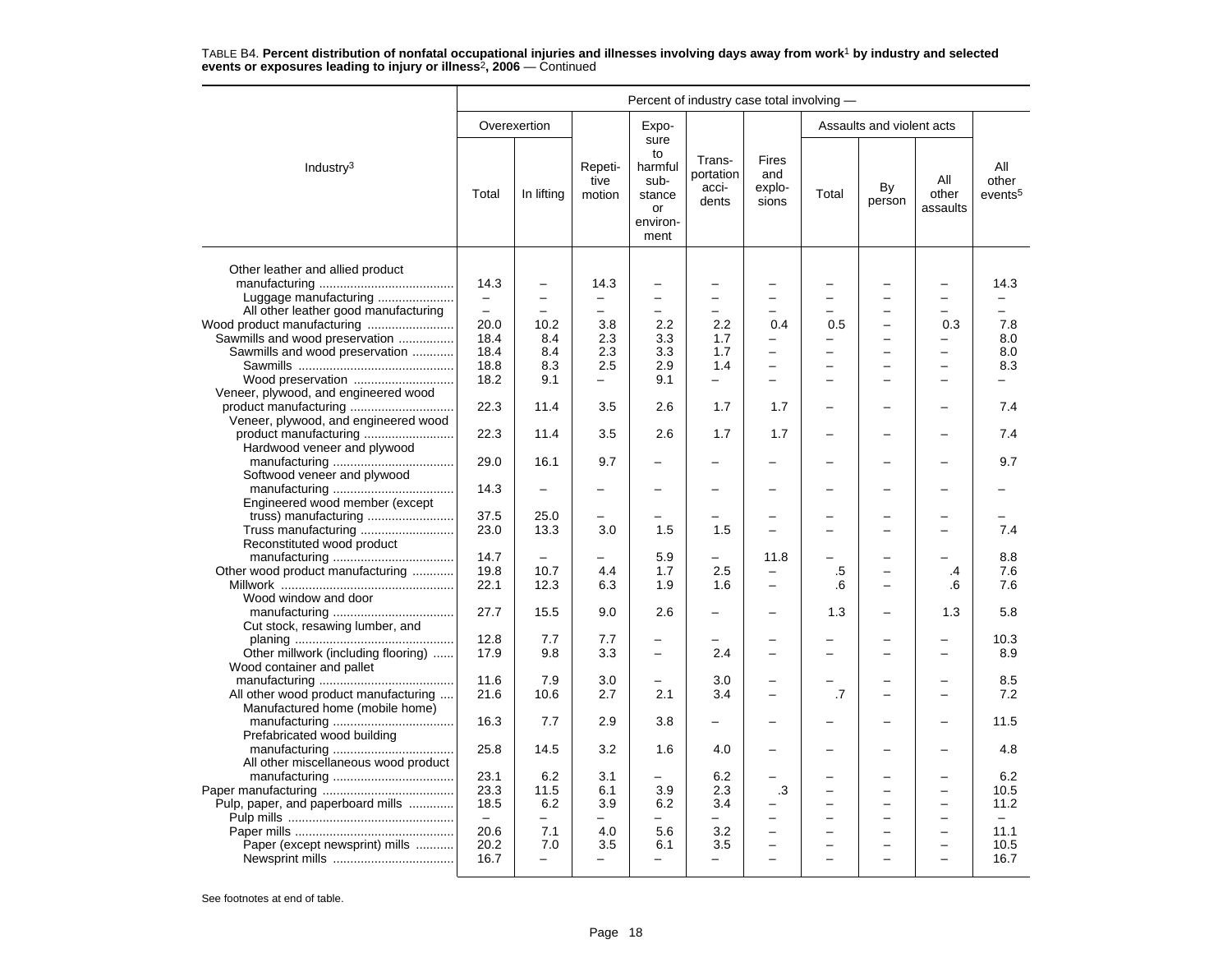|                                                                                                                                                                                            |                                                    |                                                | Percent of industry case total involving -   |                                         |                                         |                                                     |                                                           |                                          |                                                      |  |  |  |
|--------------------------------------------------------------------------------------------------------------------------------------------------------------------------------------------|----------------------------------------------------|------------------------------------------------|----------------------------------------------|-----------------------------------------|-----------------------------------------|-----------------------------------------------------|-----------------------------------------------------------|------------------------------------------|------------------------------------------------------|--|--|--|
|                                                                                                                                                                                            |                                                    |                                                |                                              |                                         | Contact with objects                    |                                                     |                                                           |                                          |                                                      |  |  |  |
| Industry <sup>3</sup>                                                                                                                                                                      | <b>NAICS</b><br>code <sup>4</sup>                  | Total<br>cases                                 | Total                                        | <b>Struck</b><br>by<br>object           | <b>Struck</b><br>against<br>object      | Caught<br>in or<br>com-<br>pressed<br>or<br>crushed | Fall<br>to<br>lower<br>level                              | Fall<br>on<br>same<br>level              | Slips<br>or<br>trips<br>without<br>fall              |  |  |  |
| Converted paper product manufacturing<br>Paperboard container manufacturing                                                                                                                | 32213<br>3222<br>32221                             | 460<br>4,320<br>2,010                          | 30.4<br>39.4<br>36.8                         | 10.9<br>11.6<br>10.4                    | 4.3<br>7.2<br>6.5                       | 13.0<br>18.3<br>17.9                                | 4.3<br>2.5<br>3.0                                         | 17.4<br>7.6<br>8.0                       | 6.5<br>3.0<br>4.5                                    |  |  |  |
| Corrugated and solid fiber box<br>Folding paperboard box                                                                                                                                   | 322211                                             | 1,190                                          | 38.7                                         | 8.4                                     | 7.6                                     | 21.0                                                | 3.4                                                       | 8.4                                      | 5.9                                                  |  |  |  |
| Setup paperboard box manufacturing<br>Fiber can, tube, drum, and similar                                                                                                                   | 322212<br>322213                                   | 490<br>80                                      | 28.6<br>37.5                                 | 12.2<br>$\overline{a}$                  | 6.1<br>L.                               | 8.2                                                 | 4.1                                                       | 6.1                                      |                                                      |  |  |  |
| products manufacturing<br>Nonfolding sanitary food container                                                                                                                               | 322214                                             | 140                                            | 42.9                                         |                                         |                                         | 21.4                                                |                                                           |                                          |                                                      |  |  |  |
| Paper bag and coated and treated paper                                                                                                                                                     | 322215                                             | 110                                            | 45.5                                         |                                         |                                         | 18.2                                                |                                                           |                                          |                                                      |  |  |  |
| Coated and laminated packaging                                                                                                                                                             | 32222                                              | 1,210                                          | 40.5                                         | 14.0                                    | 8.3                                     | 15.7                                                | 2.5                                                       | 5.8                                      | 1.7                                                  |  |  |  |
| paper and plastics film<br>Coated and laminated paper                                                                                                                                      | 322221                                             | 220                                            | 31.8                                         | 13.6                                    | 9.1                                     | 9.1                                                 | $\overline{\phantom{0}}$                                  |                                          |                                                      |  |  |  |
| Uncoated paper and multiwall bag                                                                                                                                                           | 322222                                             | 550                                            | 40.0                                         | 16.4                                    | 5.5                                     | 12.7                                                | -                                                         | 5.5                                      |                                                      |  |  |  |
| Laminated aluminum foil                                                                                                                                                                    | 322224                                             | 260                                            | 34.6                                         | 7.7                                     | 7.7                                     | 19.2                                                |                                                           | 7.7                                      |                                                      |  |  |  |
| manufacturing for flexible packaging<br>Surface-coated paperboard                                                                                                                          | 322225                                             | 20                                             | -                                            |                                         |                                         |                                                     |                                                           |                                          |                                                      |  |  |  |
| Stationery product manufacturing                                                                                                                                                           | 322226<br>32223                                    | 40<br>440                                      | 75.0<br>36.4                                 | 13.6                                    | 4.5                                     | 18.2                                                |                                                           | 9.1                                      |                                                      |  |  |  |
| Die-cut paper and paperboard office<br>supplies manufacturing<br>Envelope manufacturing                                                                                                    | 322231<br>322232                                   | 160<br>230                                     | 50.0<br>30.4                                 | 25.0                                    |                                         | 18.8<br>21.7                                        |                                                           | 8.7                                      |                                                      |  |  |  |
| Stationery, tablet, and related product                                                                                                                                                    | 322233                                             | 50                                             | $\qquad \qquad -$                            | $\overline{\phantom{0}}$                |                                         |                                                     | $\overline{\phantom{0}}$                                  |                                          |                                                      |  |  |  |
| Other converted paper product<br>Sanitary paper product manufacturing                                                                                                                      | 32229<br>322291                                    | 660<br>350                                     | 47.0<br>42.9                                 | 9.1<br>11.4                             | 9.1<br>11.4                             | 24.2<br>17.1                                        | 3.0<br>5.7                                                | 10.6<br>11.4                             |                                                      |  |  |  |
| All other converted paper product<br>Printing and related support activities<br>Printing and related support activities<br>Commercial lithographic printing<br>Commercial gravure printing | 322299<br>323<br>3231<br>32311<br>323110<br>323111 | 300<br>7,400<br>7,400<br>6,990<br>3,280<br>180 | 50.0<br>40.8<br>40.8<br>41.1<br>34.8<br>33.3 | 6.7<br>11.6<br>11.6<br>11.4<br>8.8<br>- | 6.7<br>11.1<br>11.1<br>11.3<br>8.8<br>— | 33.3<br>16.5<br>16.5<br>16.7<br>15.5<br>22.2        | $\overline{\phantom{0}}$<br>2.6<br>2.6<br>2.4<br>2.7<br>- | 10.0<br>7.4<br>7.4<br>7.4<br>9.1<br>11.1 | 2.7<br>2.7<br>2.6<br>2.7<br>$\overline{\phantom{0}}$ |  |  |  |
| Commercial flexographic printing<br>Commercial screen printing                                                                                                                             | 323112<br>323113                                   | 540<br>740                                     | 44.4<br>64.9                                 | 7.4<br>10.8                             | 3.7<br>43.2                             | 31.5<br>8.1                                         | $\overline{\phantom{0}}$                                  | 5.6<br>5.4                               |                                                      |  |  |  |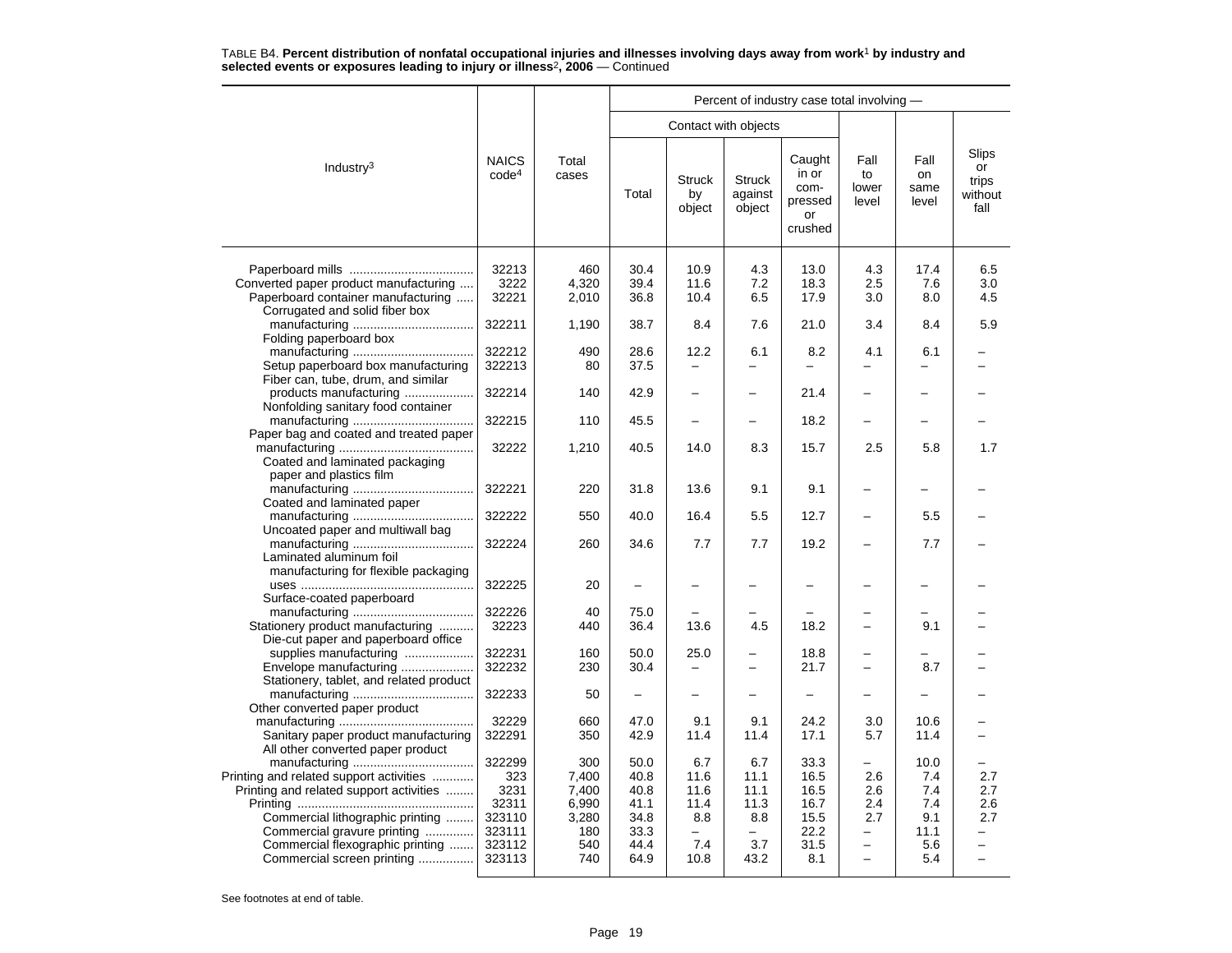|                                                                                    | Percent of industry case total involving - |                                  |                           |                                                                   |                                       |                                                      |                          |                           |                                                      |                                     |  |
|------------------------------------------------------------------------------------|--------------------------------------------|----------------------------------|---------------------------|-------------------------------------------------------------------|---------------------------------------|------------------------------------------------------|--------------------------|---------------------------|------------------------------------------------------|-------------------------------------|--|
|                                                                                    |                                            | Overexertion                     |                           | Expo-                                                             |                                       |                                                      |                          | Assaults and violent acts |                                                      |                                     |  |
| Industry $3$                                                                       | Total                                      | In lifting                       | Repeti-<br>tive<br>motion | sure<br>to<br>harmful<br>sub-<br>stance<br>or<br>environ-<br>ment | Trans-<br>portation<br>acci-<br>dents | Fires<br>and<br>explo-<br>sions                      | Total                    | By<br>person              | All<br>other<br>assaults                             | All<br>other<br>events <sup>5</sup> |  |
|                                                                                    |                                            |                                  |                           |                                                                   |                                       |                                                      |                          |                           |                                                      |                                     |  |
| Converted paper product manufacturing                                              | 13.0<br>25.2                               | $\overline{\phantom{0}}$<br>13.7 | 4.3<br>6.9                | 6.5<br>2.8                                                        | 4.3<br>1.9                            | $\overline{\phantom{0}}$<br>$\overline{\phantom{0}}$ |                          | L,<br>÷                   | $\overline{\phantom{0}}$<br>$\overline{\phantom{0}}$ | 10.9<br>10.2                        |  |
| Paperboard container manufacturing                                                 | 27.4                                       | 16.9                             | 6.5                       | 2.0                                                               | 2.0                                   |                                                      |                          |                           |                                                      | 10.0                                |  |
| Corrugated and solid fiber box                                                     |                                            |                                  |                           |                                                                   |                                       |                                                      |                          |                           |                                                      |                                     |  |
|                                                                                    | 22.7                                       | 14.3                             | 6.7                       | 1.7                                                               | 2.5                                   | $\overline{\phantom{0}}$                             |                          |                           |                                                      | 10.9                                |  |
| Folding paperboard box                                                             |                                            |                                  |                           |                                                                   |                                       |                                                      |                          |                           |                                                      |                                     |  |
|                                                                                    | 38.8                                       | 26.5                             | 8.2                       |                                                                   |                                       |                                                      |                          | ÷                         |                                                      | 8.2                                 |  |
| Setup paperboard box manufacturing                                                 | 25.0                                       |                                  |                           |                                                                   |                                       |                                                      |                          |                           |                                                      |                                     |  |
| Fiber can, tube, drum, and similar                                                 |                                            |                                  |                           |                                                                   |                                       |                                                      |                          |                           |                                                      |                                     |  |
| products manufacturing                                                             | 28.6                                       |                                  |                           |                                                                   |                                       | $\overline{\phantom{0}}$                             |                          | $\overline{\phantom{0}}$  |                                                      |                                     |  |
| Nonfolding sanitary food container                                                 |                                            |                                  |                           |                                                                   |                                       |                                                      |                          |                           |                                                      |                                     |  |
|                                                                                    | 18.2                                       |                                  |                           |                                                                   |                                       |                                                      |                          |                           |                                                      |                                     |  |
| Paper bag and coated and treated paper                                             |                                            | 12.4                             | 7.4                       | 5.0                                                               |                                       |                                                      |                          |                           |                                                      | 9.9                                 |  |
| Coated and laminated packaging                                                     | 26.4                                       |                                  |                           |                                                                   |                                       |                                                      |                          |                           |                                                      |                                     |  |
| paper and plastics film                                                            |                                            |                                  |                           |                                                                   |                                       |                                                      |                          |                           |                                                      |                                     |  |
|                                                                                    | 31.8                                       | 9.1                              |                           |                                                                   |                                       |                                                      |                          |                           |                                                      | 13.6                                |  |
| Coated and laminated paper                                                         |                                            |                                  |                           |                                                                   |                                       |                                                      |                          |                           |                                                      |                                     |  |
|                                                                                    | 25.5                                       | 12.7                             | 7.3                       | 7.3                                                               |                                       | $\overline{\phantom{0}}$                             |                          |                           |                                                      | 10.9                                |  |
| Uncoated paper and multiwall bag                                                   |                                            |                                  |                           |                                                                   |                                       |                                                      |                          |                           |                                                      |                                     |  |
|                                                                                    | 23.1                                       | 7.7                              | 11.5                      |                                                                   |                                       |                                                      |                          |                           |                                                      | 11.5                                |  |
| Laminated aluminum foil                                                            |                                            |                                  |                           |                                                                   |                                       |                                                      |                          |                           |                                                      |                                     |  |
| manufacturing for flexible packaging                                               |                                            |                                  |                           |                                                                   |                                       |                                                      |                          |                           |                                                      |                                     |  |
|                                                                                    | $\overline{\phantom{m}}$                   |                                  |                           |                                                                   |                                       |                                                      |                          |                           |                                                      |                                     |  |
| Surface-coated paperboard                                                          |                                            |                                  |                           |                                                                   |                                       |                                                      |                          |                           |                                                      |                                     |  |
|                                                                                    | 25.0                                       | 11.4                             | 6.8                       |                                                                   |                                       | $\overline{\phantom{0}}$                             |                          | $\overline{\phantom{0}}$  |                                                      | 18.2                                |  |
| Stationery product manufacturing<br>Die-cut paper and paperboard office            |                                            |                                  |                           |                                                                   |                                       |                                                      |                          |                           |                                                      |                                     |  |
| supplies manufacturing                                                             | 25.0                                       | 12.5                             |                           |                                                                   |                                       |                                                      |                          |                           |                                                      |                                     |  |
| Envelope manufacturing                                                             | 26.1                                       | 13.0                             | 8.7                       |                                                                   | ÷                                     | $\overline{\phantom{0}}$                             |                          | L,                        |                                                      | 26.1                                |  |
| Stationery, tablet, and related product                                            |                                            |                                  |                           |                                                                   |                                       |                                                      |                          |                           |                                                      |                                     |  |
|                                                                                    | $\qquad \qquad -$                          | ÷                                |                           |                                                                   |                                       |                                                      |                          |                           |                                                      |                                     |  |
| Other converted paper product                                                      |                                            |                                  |                           |                                                                   |                                       |                                                      |                          |                           |                                                      |                                     |  |
|                                                                                    | 18.2                                       | 7.6                              | 6.1                       | 3.0                                                               | 3.0                                   |                                                      |                          | -                         |                                                      | 6.1                                 |  |
| Sanitary paper product manufacturing                                               | 20.0                                       | 8.6                              | 5.7                       | $\overline{\phantom{0}}$                                          | $\overline{\phantom{0}}$              | $\equiv$                                             |                          | L,                        | $\sim$                                               | 11.4                                |  |
| All other converted paper product                                                  |                                            |                                  |                           |                                                                   |                                       |                                                      |                          |                           |                                                      |                                     |  |
|                                                                                    | 16.7<br>24.5                               | 10.0<br>15.4                     | 6.7<br>7.8                | $\overline{\phantom{0}}$<br>3.0                                   | 2.2                                   |                                                      | 0.5                      | 0.4                       | $\overline{\phantom{0}}$                             | 8.5                                 |  |
| Printing and related support activities<br>Printing and related support activities | 24.5                                       | 15.4                             | 7.8                       | 3.0                                                               | 2.2                                   | $\overline{\phantom{0}}$                             | .5                       | .4                        | $\overline{\phantom{0}}$                             | 8.5                                 |  |
|                                                                                    | 24.3                                       | 15.2                             | 7.7                       | 3.1                                                               | 2.1                                   | $\overline{\phantom{0}}$                             | $\cdot$                  | $\cdot$                   | $\overline{\phantom{0}}$                             | 8.6                                 |  |
| Commercial lithographic printing                                                   | 25.0                                       | 15.2                             | 10.4                      | 2.7                                                               | 3.0                                   | —                                                    |                          | -                         | $\overline{\phantom{0}}$                             | 9.8                                 |  |
| Commercial gravure printing                                                        | 22.2                                       | $\equiv$                         | $\equiv$                  | -                                                                 | $\overline{\phantom{0}}$              | $\overline{\phantom{0}}$                             |                          | $\overline{\phantom{0}}$  | $\overline{\phantom{0}}$                             | 16.7                                |  |
| Commercial flexographic printing                                                   | 31.5                                       | 25.9                             | 5.6                       | 3.7                                                               | $\overline{\phantom{0}}$              | $\overline{\phantom{0}}$                             |                          | $\overline{\phantom{0}}$  | $\overline{\phantom{0}}$                             | 3.7                                 |  |
| Commercial screen printing                                                         | 13.5                                       | 10.8                             | 2.7                       | 6.8                                                               | $\overline{\phantom{0}}$              | $\overline{\phantom{0}}$                             | $\overline{\phantom{0}}$ | $\overline{\phantom{0}}$  | $\overline{\phantom{0}}$                             | 4.1                                 |  |
|                                                                                    |                                            |                                  |                           |                                                                   |                                       |                                                      |                          |                           |                                                      |                                     |  |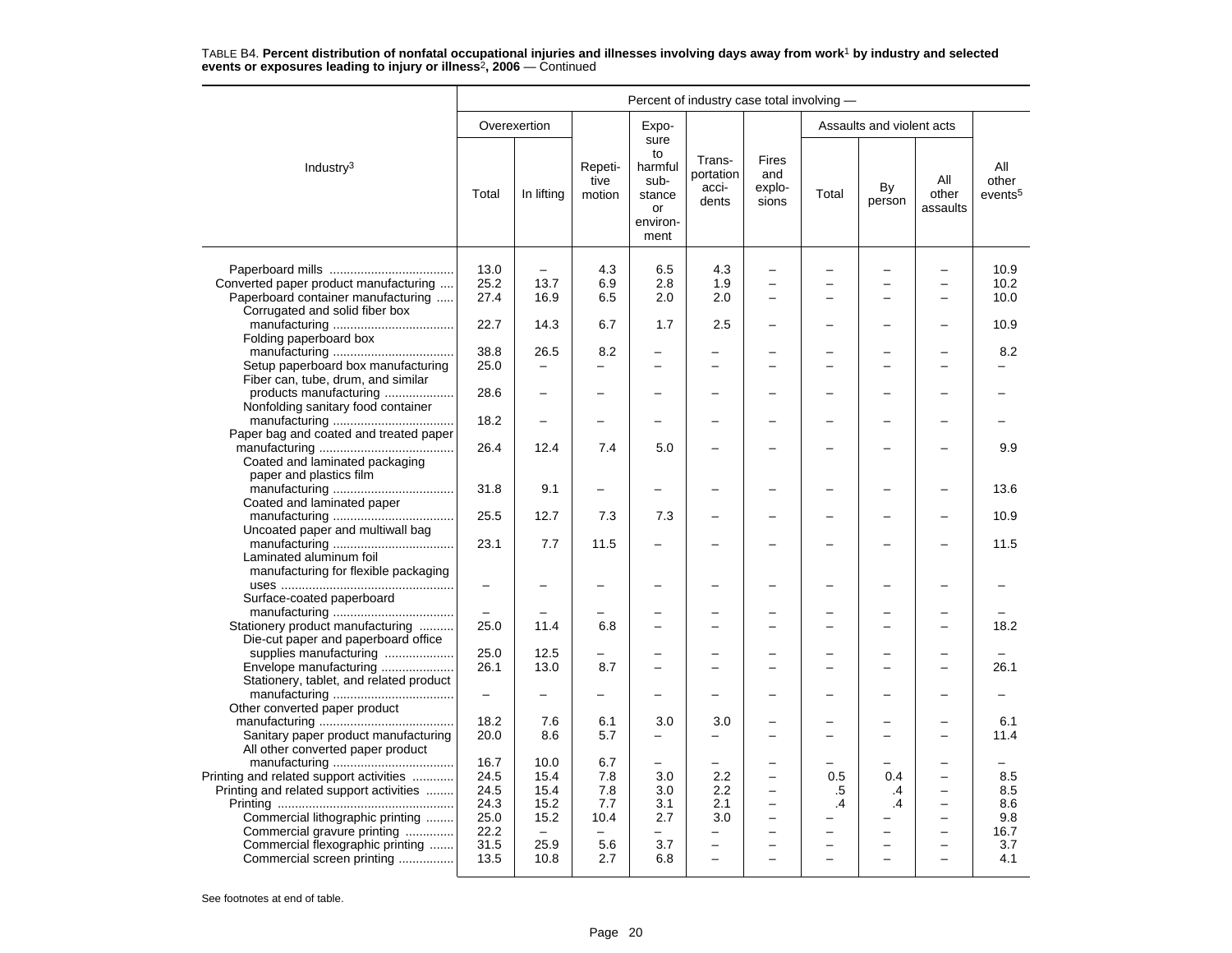|                                                                                                                                                                                                                               |                                                      |                                         | Percent of industry case total involving -       |                                            |                                       |                                                     |                                 |                             |                                         |  |  |  |
|-------------------------------------------------------------------------------------------------------------------------------------------------------------------------------------------------------------------------------|------------------------------------------------------|-----------------------------------------|--------------------------------------------------|--------------------------------------------|---------------------------------------|-----------------------------------------------------|---------------------------------|-----------------------------|-----------------------------------------|--|--|--|
|                                                                                                                                                                                                                               |                                                      |                                         |                                                  |                                            | Contact with objects                  |                                                     |                                 |                             |                                         |  |  |  |
| Industry <sup>3</sup>                                                                                                                                                                                                         | <b>NAICS</b><br>code <sup>4</sup>                    | Total<br>cases                          | Total                                            | <b>Struck</b><br>by<br>object              | <b>Struck</b><br>against<br>object    | Caught<br>in or<br>com-<br>pressed<br>or<br>crushed | Fall<br>to<br>lower<br>level    | Fall<br>on<br>same<br>level | Slips<br>or<br>trips<br>without<br>fall |  |  |  |
| Manifold business forms printing                                                                                                                                                                                              | 323114<br>323115<br>323116<br>323117                 | 520<br>110<br>520<br>400                | 63.5<br>36.4<br>28.8<br>35.0                     | 34.6<br>7.7<br>5.0                         | 11.5<br>18.2<br>3.8<br>7.5            | 17.3<br>18.2<br>17.3<br>15.0                        | $\overline{\phantom{0}}$<br>5.0 | 27.3<br>3.8<br>7.5          | 3.8<br>10.0                             |  |  |  |
| Blankbook, looseleaf binders, and<br>devices manufacturing<br>Other commercial printing<br>Support activities for printing<br>Tradebinding and related work<br>Prepress services<br>Petroleum and coal products manufacturing | 323118<br>323119<br>32312<br>323121<br>323122<br>324 | 60<br>630<br>410<br>250<br>160<br>1,070 | 83.3<br>39.7<br>36.6<br>32.0<br>43.8<br>23.4     | 83.3<br>15.9<br>14.6<br>8.0<br>18.8<br>9.3 | 3.2<br>7.3<br>$\equiv$<br>12.5<br>5.6 | 17.5<br>14.6<br>20.0<br>7.5                         | 3.2<br>4.9<br>—<br>9.3          | 7.9<br>7.3<br>8.0<br>11.2   | -<br>2.8                                |  |  |  |
| Petroleum and coal products<br>Petroleum refineries                                                                                                                                                                           | 3241<br>32411                                        | 1,070<br>370                            | 23.4<br>16.2                                     | 9.3<br>8.1                                 | 5.6                                   | 7.5<br>8.1                                          | 9.3<br>18.9                     | 11.2<br>16.2                | 2.8                                     |  |  |  |
| Asphalt paving, roofing, and saturated<br>Asphalt paving mixture and block                                                                                                                                                    | 32412                                                | 480                                     | 25.0                                             | 8.3                                        | 8.3                                   | 8.3                                                 | 6.2                             | 8.3                         | 4.2                                     |  |  |  |
| Asphalt shingle and coating materials                                                                                                                                                                                         | 324121<br>324122                                     | 310<br>170                              | 22.6<br>29.4                                     | 9.7<br>$\overline{\phantom{0}}$            | 9.7<br>11.8                           | 6.5<br>11.8                                         | 6.5<br>$\overline{\phantom{0}}$ | 6.5<br>11.8                 | 6.5                                     |  |  |  |
| Other petroleum and coal products<br>Petroleum lubricating oil and grease                                                                                                                                                     | 32419                                                | 220                                     | 27.3                                             | 13.6                                       |                                       | 9.1                                                 |                                 |                             |                                         |  |  |  |
| All other petroleum and coal products                                                                                                                                                                                         | 324191                                               | 140                                     | 35.7                                             | 21.4                                       | $\overline{\phantom{0}}$              |                                                     |                                 |                             |                                         |  |  |  |
| Basic chemical manufacturing<br>Petrochemical manufacturing                                                                                                                                                                   | 324199<br>325<br>3251<br>32511                       | 80<br>6,580<br>940<br>90                | 25.0<br>24.8<br>19.1<br>$\overline{\phantom{0}}$ | 10.2<br>7.4<br>$\overline{\phantom{0}}$    | 5.5<br>5.3<br>-                       | 7.4<br>4.3                                          | 5.0<br>6.4                      | 10.5<br>10.6                | 3.2<br>3.2                              |  |  |  |
| Synthetic dye and pigment<br>Inorganic dye and pigment                                                                                                                                                                        | 32513                                                | 150                                     | 20.0                                             |                                            |                                       |                                                     | $\overline{\phantom{0}}$        |                             | 13.3                                    |  |  |  |
| Synthetic organic dye and pigment                                                                                                                                                                                             | 325131                                               | 110                                     |                                                  |                                            |                                       |                                                     |                                 |                             |                                         |  |  |  |
| Other basic inorganic chemical                                                                                                                                                                                                | 325132<br>32518                                      | 40<br>320                               | $\overline{\phantom{0}}$<br>21.9                 | -<br>9.4                                   | 6.2                                   | $\overline{\phantom{0}}$                            | -<br>6.2                        | 6.2                         |                                         |  |  |  |
| All other basic inorganic chemical<br>Other basic organic chemical                                                                                                                                                            | 325188                                               | 260                                     | 19.2                                             | 7.7                                        | 7.7                                   |                                                     |                                 |                             |                                         |  |  |  |
| Gum and wood chemical                                                                                                                                                                                                         | 32519                                                | 330                                     | 21.2                                             | 9.1                                        | 6.1                                   |                                                     | 12.1                            | 12.1                        |                                         |  |  |  |
|                                                                                                                                                                                                                               | 325191                                               | 50                                      |                                                  |                                            |                                       |                                                     |                                 |                             |                                         |  |  |  |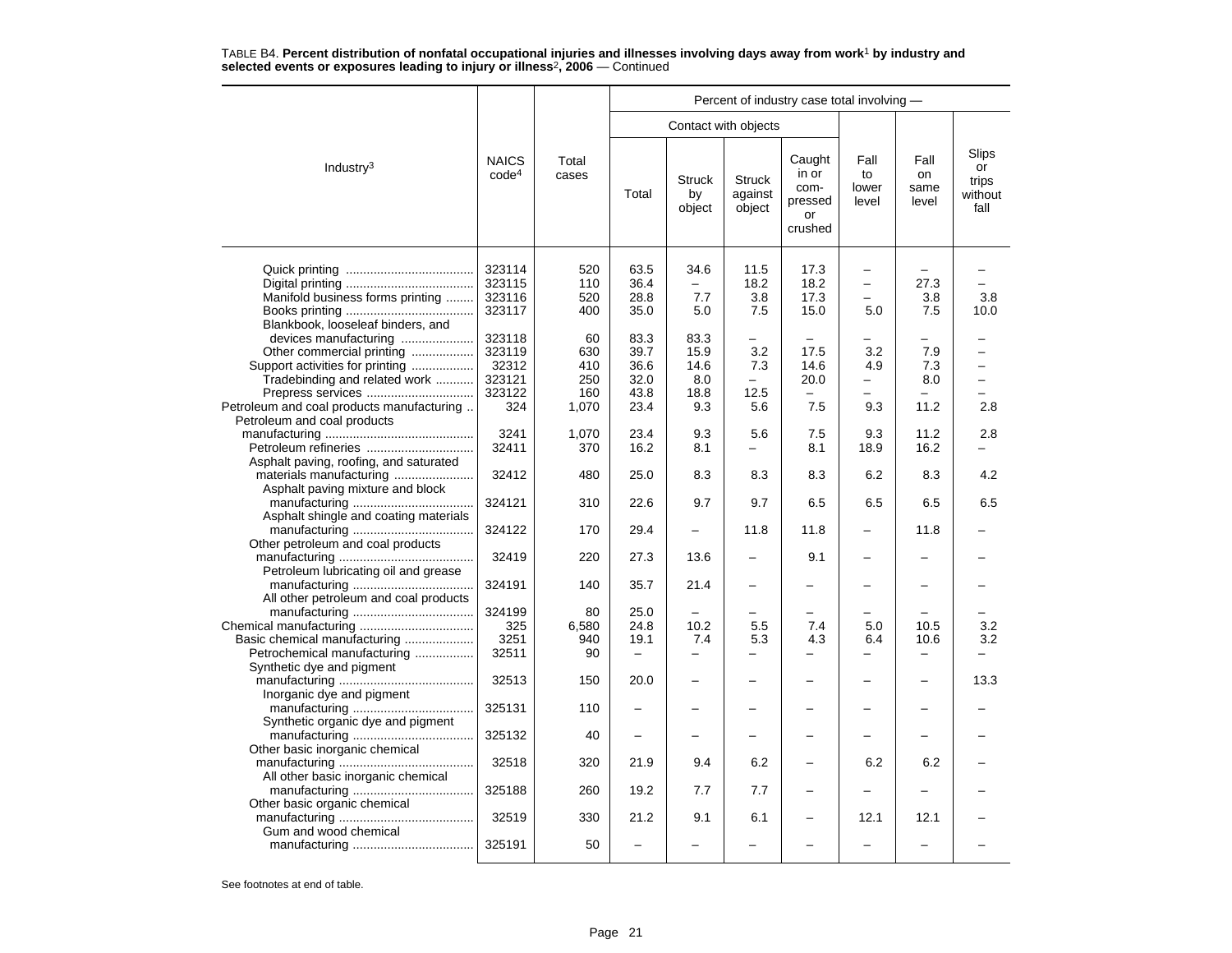|                                           | Percent of industry case total involving - |                          |                           |                                                                   |                                       |                                 |       |                           |                          |                                     |  |  |
|-------------------------------------------|--------------------------------------------|--------------------------|---------------------------|-------------------------------------------------------------------|---------------------------------------|---------------------------------|-------|---------------------------|--------------------------|-------------------------------------|--|--|
|                                           |                                            | Overexertion             |                           | Expo-                                                             |                                       |                                 |       | Assaults and violent acts |                          |                                     |  |  |
| Industry <sup>3</sup>                     | Total                                      | In lifting               | Repeti-<br>tive<br>motion | sure<br>to<br>harmful<br>sub-<br>stance<br>or<br>environ-<br>ment | Trans-<br>portation<br>acci-<br>dents | Fires<br>and<br>explo-<br>sions | Total | By<br>person              | All<br>other<br>assaults | All<br>other<br>events <sup>5</sup> |  |  |
|                                           | 25.0                                       | 13.5                     | $\overline{\phantom{0}}$  | $\overline{\phantom{0}}$                                          | $\overline{\phantom{0}}$              |                                 |       |                           | $\overline{\phantom{0}}$ | 7.7                                 |  |  |
|                                           |                                            |                          |                           | $\overline{a}$                                                    | $\overline{a}$                        |                                 |       |                           |                          |                                     |  |  |
| Manifold business forms printing          | 38.5                                       | 21.2                     | 9.6                       | $\overline{\phantom{0}}$                                          | 3.8                                   |                                 |       | -                         |                          | 7.7                                 |  |  |
|                                           | 25.0                                       | 20.0                     | -                         | 5.0                                                               | $\overline{\phantom{0}}$              | $\overline{\phantom{0}}$        |       | $\overline{\phantom{0}}$  |                          | 7.5                                 |  |  |
| Blankbook, looseleaf binders, and         |                                            |                          |                           |                                                                   |                                       |                                 |       |                           |                          |                                     |  |  |
| devices manufacturing                     |                                            |                          |                           |                                                                   |                                       |                                 |       | L,                        |                          |                                     |  |  |
| Other commercial printing                 | 22.2                                       | 11.1                     | 9.5                       | 3.2                                                               | 3.2                                   |                                 |       | $\overline{a}$            |                          | 9.5                                 |  |  |
| Support activities for printing           | 26.8                                       | 19.5                     | 7.3                       |                                                                   | $\overline{\phantom{0}}$              | $\overline{\phantom{0}}$        |       | L,                        | ۳                        | 7.3                                 |  |  |
| Tradebinding and related work             | 28.0                                       | 24.0                     | 8.0                       | $\overline{\phantom{0}}$                                          | $\overline{\phantom{0}}$              |                                 |       | -                         |                          | 12.0                                |  |  |
| Prepress services                         | 18.8                                       | 12.5                     | -                         |                                                                   |                                       |                                 |       | -                         |                          |                                     |  |  |
| Petroleum and coal products manufacturing | 28.0                                       | 8.4                      | $\overline{\phantom{0}}$  | 15.0                                                              | 2.8                                   | $\overline{\phantom{0}}$        |       | L,                        |                          | 5.6                                 |  |  |
| Petroleum and coal products               |                                            |                          |                           |                                                                   |                                       |                                 |       |                           |                          |                                     |  |  |
|                                           | 28.0                                       | 8.4                      |                           | 15.0                                                              | 2.8                                   |                                 |       |                           |                          | 5.6                                 |  |  |
| Petroleum refineries                      | 16.2                                       | 5.4                      |                           | 24.3                                                              |                                       |                                 |       |                           |                          | 5.4                                 |  |  |
| Asphalt paving, roofing, and saturated    |                                            |                          |                           |                                                                   |                                       |                                 |       |                           |                          |                                     |  |  |
|                                           | 29.2                                       | 8.3                      |                           | 12.5                                                              | 4.2                                   |                                 |       | -                         |                          | 8.3                                 |  |  |
| Asphalt paving mixture and block          |                                            |                          |                           |                                                                   |                                       |                                 |       |                           |                          |                                     |  |  |
|                                           | 32.3                                       | 6.5                      |                           | 12.9                                                              | 6.5                                   | $\overline{\phantom{0}}$        |       | -                         |                          | 6.5                                 |  |  |
| Asphalt shingle and coating materials     |                                            |                          |                           |                                                                   |                                       |                                 |       |                           |                          |                                     |  |  |
|                                           | 23.5                                       |                          |                           | 11.8                                                              |                                       |                                 |       |                           |                          | 11.8                                |  |  |
| Other petroleum and coal products         |                                            |                          |                           |                                                                   |                                       |                                 |       |                           |                          |                                     |  |  |
|                                           | 45.5                                       | 13.6                     |                           |                                                                   |                                       |                                 |       |                           |                          |                                     |  |  |
| Petroleum lubricating oil and grease      |                                            |                          |                           |                                                                   |                                       |                                 |       |                           |                          |                                     |  |  |
|                                           | 50.0                                       | 14.3                     |                           |                                                                   | $\overline{\phantom{0}}$              |                                 |       |                           |                          |                                     |  |  |
| All other petroleum and coal products     |                                            |                          |                           |                                                                   |                                       |                                 |       |                           |                          |                                     |  |  |
|                                           | 37.5                                       |                          |                           |                                                                   |                                       |                                 |       |                           |                          |                                     |  |  |
|                                           | 21.3                                       | 10.5                     | 5.6                       | 13.7                                                              | 3.2                                   | 0.8                             | 0.5   | ÷                         | 0.3                      | 11.6                                |  |  |
| Basic chemical manufacturing              | 18.1                                       | 7.4                      | 3.2                       | 19.1                                                              | 2.1                                   | 3.2                             |       | ÷                         |                          | 12.8                                |  |  |
| Petrochemical manufacturing               | 22.2                                       | $\overline{\phantom{0}}$ | $\overline{\phantom{0}}$  | $\overline{\phantom{0}}$                                          | $\overline{\phantom{0}}$              | ÷                               |       | <u>.</u>                  |                          | $\overline{\phantom{0}}$            |  |  |
| Synthetic dye and pigment                 |                                            |                          |                           |                                                                   |                                       |                                 |       |                           |                          |                                     |  |  |
|                                           | 26.7                                       | 13.3                     |                           |                                                                   |                                       |                                 |       |                           |                          | 13.3                                |  |  |
| Inorganic dye and pigment                 |                                            |                          |                           |                                                                   |                                       |                                 |       |                           |                          |                                     |  |  |
|                                           | 27.3                                       |                          |                           |                                                                   |                                       |                                 |       | -                         |                          |                                     |  |  |
| Synthetic organic dye and pigment         |                                            |                          |                           |                                                                   |                                       |                                 |       |                           |                          |                                     |  |  |
|                                           | $\qquad \qquad -$                          |                          | -                         | $\overline{\phantom{0}}$                                          | $\equiv$                              | $\overline{\phantom{0}}$        |       | L,                        | $\overline{\phantom{0}}$ |                                     |  |  |
| Other basic inorganic chemical            |                                            |                          |                           |                                                                   |                                       |                                 |       |                           |                          |                                     |  |  |
|                                           | 15.6                                       |                          |                           | 28.1                                                              |                                       |                                 |       |                           |                          | 12.5                                |  |  |
| All other basic inorganic chemical        |                                            |                          |                           |                                                                   |                                       |                                 |       |                           |                          |                                     |  |  |
|                                           | 19.2                                       |                          |                           | 30.8                                                              |                                       |                                 |       |                           |                          | 15.4                                |  |  |
| Other basic organic chemical              |                                            |                          |                           |                                                                   |                                       |                                 |       |                           |                          |                                     |  |  |
|                                           | 15.2                                       | 9.1                      | 6.1                       | 18.2                                                              |                                       |                                 |       |                           |                          | 12.1                                |  |  |
| Gum and wood chemical                     | 40.0                                       |                          |                           |                                                                   |                                       |                                 |       |                           |                          |                                     |  |  |
|                                           |                                            |                          |                           |                                                                   |                                       |                                 |       |                           |                          |                                     |  |  |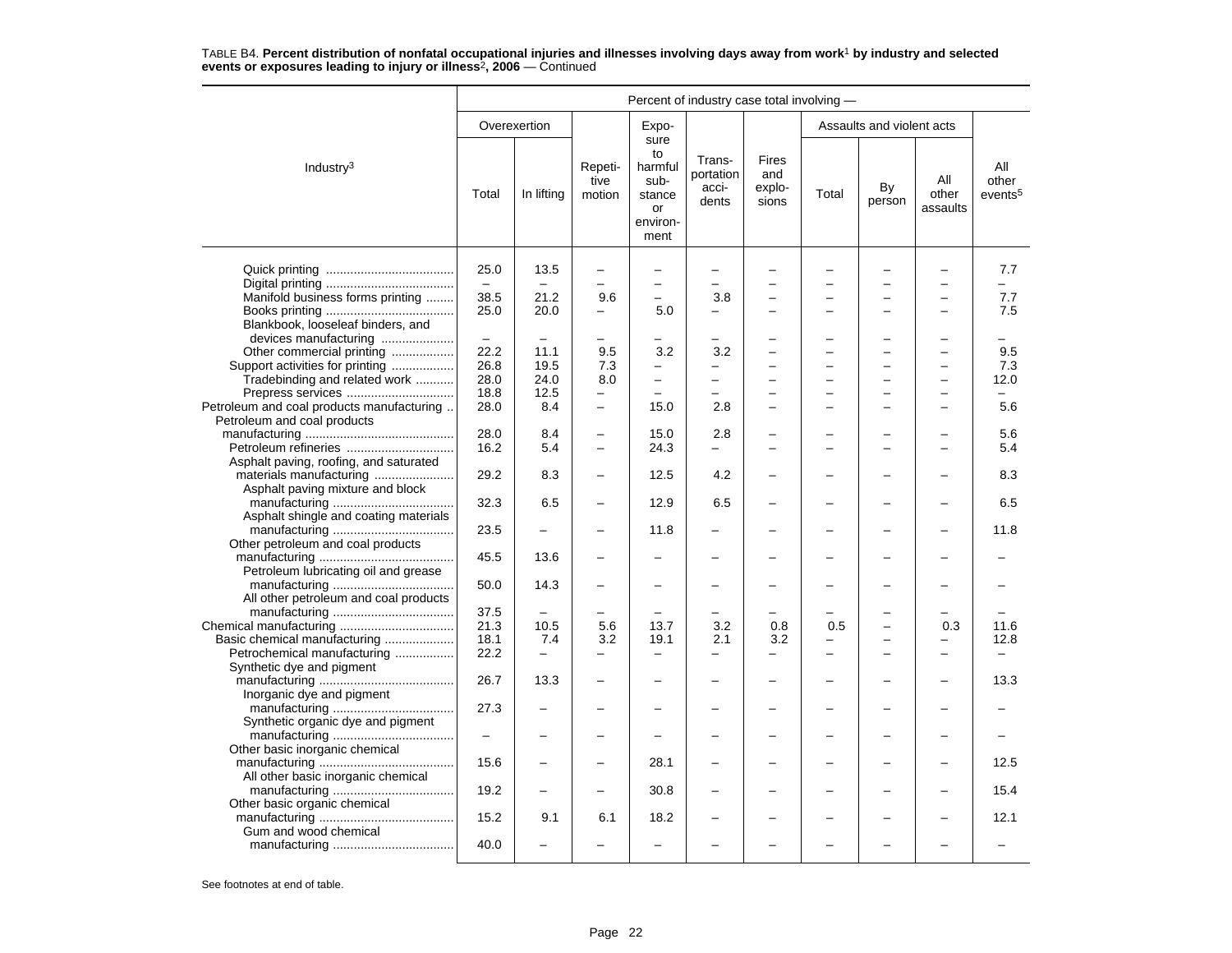|                                                                               |                                   |                |                          |                               |                                    | Percent of industry case total involving -          |                              |                             |                                         |
|-------------------------------------------------------------------------------|-----------------------------------|----------------|--------------------------|-------------------------------|------------------------------------|-----------------------------------------------------|------------------------------|-----------------------------|-----------------------------------------|
|                                                                               |                                   |                |                          | Contact with objects          |                                    |                                                     |                              |                             |                                         |
| Industry <sup>3</sup>                                                         | <b>NAICS</b><br>code <sup>4</sup> | Total<br>cases | Total                    | <b>Struck</b><br>by<br>object | <b>Struck</b><br>against<br>object | Caught<br>in or<br>com-<br>pressed<br>or<br>crushed | Fall<br>to<br>lower<br>level | Fall<br>on<br>same<br>level | Slips<br>or<br>trips<br>without<br>fall |
|                                                                               |                                   |                |                          |                               |                                    |                                                     |                              |                             |                                         |
| Cyclic crude and intermediate                                                 | 325192                            | 20             |                          |                               |                                    |                                                     |                              |                             |                                         |
| Ethyl alcohol manufacturing<br>All other basic organic chemical               | 325193                            | 30             |                          |                               |                                    |                                                     |                              |                             |                                         |
| Resin, synthetic rubber, and artificial and<br>synthetic fibers and filaments | 325199                            | 220            | 22.7                     | 13.6                          |                                    |                                                     | 13.6                         | 13.6                        |                                         |
| Resin and synthetic rubber                                                    | 3252                              | 790            | 24.1                     | 13.9                          | 2.5                                | 6.3                                                 | 5.1                          | 8.9                         | 2.5                                     |
| Plastics material and resin                                                   | 32521                             | 630            | 23.8                     | 14.3                          |                                    | 4.8                                                 | 4.8                          | 6.3                         |                                         |
|                                                                               | 325211                            | 440            | 22.7                     | 13.6                          |                                    | 4.5                                                 | 6.8                          | 6.8                         |                                         |
| Synthetic rubber manufacturing<br>Artificial and synthetic fibers and         | 325212                            | 190            | 26.3                     | 15.8                          |                                    |                                                     |                              |                             |                                         |
| filaments manufacturing                                                       | 32522                             | 160            | 25.0                     | 12.5                          |                                    | 12.5                                                |                              | 12.5                        |                                         |
| Cellulosic organic fiber manufacturing<br>Noncellulosic organic fiber         | 325221                            | 40             | 50.0                     |                               |                                    |                                                     |                              |                             |                                         |
|                                                                               | 325222                            | 120            | 16.7                     |                               |                                    |                                                     |                              | 16.7                        |                                         |
| Pesticide, fertilizer, and other agricultural                                 |                                   |                |                          |                               |                                    |                                                     |                              |                             |                                         |
|                                                                               | 3253                              | 290            | 24.1                     |                               | 10.3                               | 6.9                                                 | 13.8                         | 6.9                         |                                         |
|                                                                               | 32531<br>325311                   | 210<br>40      | 23.8                     | $\overline{\phantom{0}}$      | 9.5                                | $\overline{\phantom{0}}$                            | 19.0                         |                             |                                         |
| Nitrogenous fertilizer manufacturing                                          | 325312                            | 50             | $\qquad \qquad -$        | $\overline{\phantom{0}}$      | -                                  | $\overline{\phantom{0}}$                            | $\qquad \qquad -$            | -                           |                                         |
| Phosphatic fertilizer manufacturing<br>Fertilizer (mixing only) manufacturing | 325314                            | 110            | 36.4                     |                               | 18.2                               |                                                     | 27.3                         |                             |                                         |
| Pesticide and other agricultural chemical                                     |                                   |                |                          |                               |                                    |                                                     |                              |                             |                                         |
| Pharmaceutical and medicine                                                   | 32532                             | 80             | $\overline{\phantom{0}}$ |                               |                                    |                                                     | $\overline{\phantom{0}}$     |                             |                                         |
| Pharmaceutical and medicine                                                   | 3254                              | 1,770          | 24.3                     | 10.7                          | 5.6                                | 7.3                                                 | 5.1                          | 14.1                        | 2.3                                     |
| Medicinal and botanical                                                       | 32541                             | 1,770          | 24.3                     | 10.7                          | 5.6                                | 7.3                                                 | 5.1                          | 14.1                        | 2.3                                     |
| Pharmaceutical preparation                                                    | 325411                            | 160            | 37.5                     | 12.5                          | 12.5                               |                                                     |                              |                             |                                         |
| In-vitro diagnostic substance                                                 | 325412                            | 1,430          | 25.2                     | 11.2                          | 5.6                                | 7.7                                                 | 4.9                          | 14.0                        | 2.1                                     |
| Biological product (except diagnostic)                                        | 325413                            | 70             |                          |                               |                                    |                                                     |                              |                             |                                         |
| Paint, coating, and adhesive                                                  | 325414                            | 110            | 18.2                     | $\overline{\phantom{0}}$      |                                    |                                                     |                              | 27.3                        |                                         |
|                                                                               | 3255                              | 740            | 27.0                     | 5.4                           | 5.4                                | 13.5                                                | 4.1                          | 8.1                         | 4.1                                     |
| Paint and coating manufacturing                                               | 32551                             | 520            | 25.0                     | 7.7                           | 7.7                                | 9.6                                                 | 3.8                          | 9.6                         | 5.8                                     |
|                                                                               | 32552                             | 220            | 31.8                     | $\overline{\phantom{0}}$      | $\overline{\phantom{0}}$           | 18.2                                                |                              | 9.1                         |                                         |
| Soap, cleaning compound, and toilet                                           |                                   |                |                          |                               |                                    |                                                     |                              |                             |                                         |
| preparation manufacturing                                                     | 3256                              | 1,020          | 25.5                     | 9.8                           | 4.9                                | 8.8                                                 | 4.9                          | 12.7                        | 2.9                                     |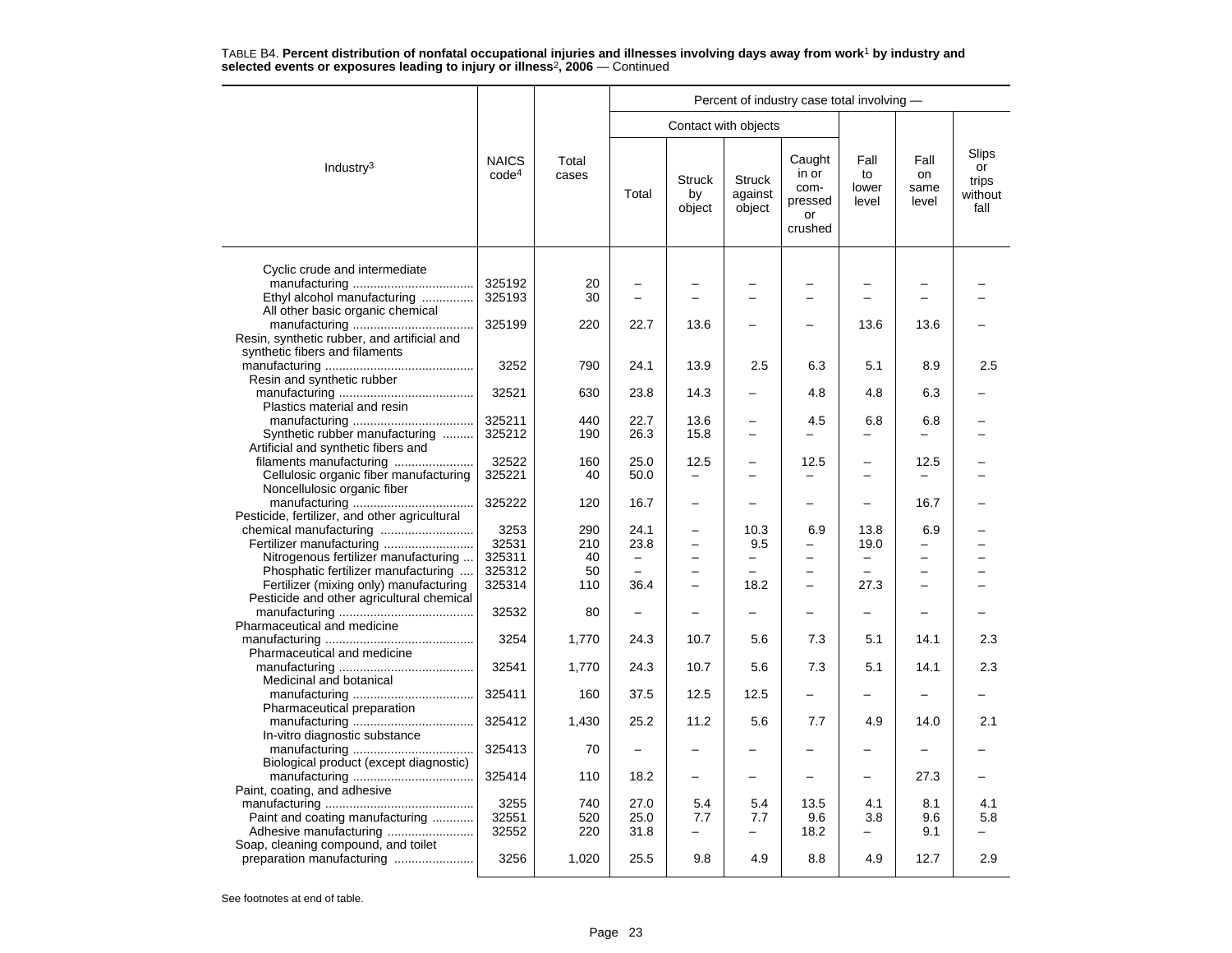|                                                                       | Percent of industry case total involving - |                          |                           |                                                                   |                                       |                                        |       |                           |                          |                                     |  |  |
|-----------------------------------------------------------------------|--------------------------------------------|--------------------------|---------------------------|-------------------------------------------------------------------|---------------------------------------|----------------------------------------|-------|---------------------------|--------------------------|-------------------------------------|--|--|
|                                                                       |                                            | Overexertion             |                           | Expo-                                                             |                                       |                                        |       | Assaults and violent acts |                          |                                     |  |  |
| Industry <sup>3</sup>                                                 | Total                                      | In lifting               | Repeti-<br>tive<br>motion | sure<br>to<br>harmful<br>sub-<br>stance<br>or<br>environ-<br>ment | Trans-<br>portation<br>acci-<br>dents | <b>Fires</b><br>and<br>explo-<br>sions | Total | By<br>person              | All<br>other<br>assaults | All<br>other<br>events <sup>5</sup> |  |  |
| Cyclic crude and intermediate                                         |                                            |                          |                           |                                                                   |                                       |                                        |       |                           |                          |                                     |  |  |
|                                                                       | $\overline{\phantom{m}}$                   |                          |                           |                                                                   |                                       |                                        |       |                           |                          |                                     |  |  |
| Ethyl alcohol manufacturing                                           |                                            |                          | −                         |                                                                   |                                       |                                        |       |                           |                          |                                     |  |  |
| All other basic organic chemical                                      |                                            |                          |                           |                                                                   |                                       |                                        |       |                           |                          |                                     |  |  |
|                                                                       | 13.6                                       |                          | -                         | 18.2                                                              |                                       |                                        |       |                           |                          | 13.6                                |  |  |
| Resin, synthetic rubber, and artificial and                           |                                            |                          |                           |                                                                   |                                       |                                        |       |                           |                          |                                     |  |  |
| synthetic fibers and filaments                                        | 24.1                                       | 12.7                     | 8.9                       | 11.4                                                              | 5.1                                   |                                        |       |                           |                          | 11.4                                |  |  |
| Resin and synthetic rubber                                            |                                            |                          |                           |                                                                   |                                       |                                        |       |                           |                          |                                     |  |  |
|                                                                       | 25.4                                       | 14.3                     | 6.3                       | 11.1                                                              | 6.3                                   |                                        |       |                           |                          | 12.7                                |  |  |
| Plastics material and resin                                           |                                            |                          |                           |                                                                   |                                       |                                        |       |                           |                          |                                     |  |  |
|                                                                       | 27.3                                       | 13.6                     | 4.5                       | 11.4                                                              | 9.1                                   |                                        |       |                           |                          | 9.1                                 |  |  |
| Synthetic rubber manufacturing                                        | 21.1                                       | 15.8                     | 10.5                      | 10.5                                                              |                                       |                                        |       |                           |                          | 21.1                                |  |  |
| Artificial and synthetic fibers and                                   |                                            |                          |                           |                                                                   |                                       |                                        |       |                           |                          |                                     |  |  |
| filaments manufacturing                                               | 18.8                                       | $\overline{\phantom{0}}$ | 18.8                      | 18.8                                                              |                                       |                                        |       |                           |                          |                                     |  |  |
| Cellulosic organic fiber manufacturing<br>Noncellulosic organic fiber |                                            |                          |                           |                                                                   |                                       |                                        |       |                           |                          |                                     |  |  |
|                                                                       | 16.7                                       | $\overline{\phantom{0}}$ | 25.0                      | 25.0                                                              |                                       |                                        |       |                           |                          |                                     |  |  |
| Pesticide, fertilizer, and other agricultural                         |                                            |                          |                           |                                                                   |                                       |                                        |       |                           |                          |                                     |  |  |
|                                                                       | 20.7                                       | 17.2                     | ÷                         | 17.2                                                              |                                       |                                        |       |                           |                          | 10.3                                |  |  |
| Fertilizer manufacturing                                              | 9.5                                        |                          | -                         | 19.0                                                              |                                       |                                        |       |                           |                          | 14.3                                |  |  |
| Nitrogenous fertilizer manufacturing                                  | $\overline{a}$                             | L.                       | $\overline{\phantom{0}}$  | 50.0                                                              |                                       |                                        |       |                           | $\equiv$                 |                                     |  |  |
| Phosphatic fertilizer manufacturing                                   | $\frac{1}{2}$                              | $\overline{\phantom{0}}$ | $\overline{\phantom{0}}$  |                                                                   |                                       |                                        |       | $\overline{\phantom{0}}$  |                          | 40.0                                |  |  |
| Fertilizer (mixing only) manufacturing                                | $\overline{\phantom{0}}$                   | ÷                        | $\overline{\phantom{0}}$  | 18.2                                                              |                                       |                                        |       |                           |                          |                                     |  |  |
| Pesticide and other agricultural chemical                             |                                            |                          |                           |                                                                   |                                       |                                        |       |                           |                          |                                     |  |  |
| Pharmaceutical and medicine                                           | 50.0                                       | 50.0                     |                           |                                                                   |                                       |                                        |       |                           |                          |                                     |  |  |
|                                                                       | 21.5                                       | 12.4                     | 5.6                       | 13.0                                                              | 2.8                                   |                                        |       |                           | $\overline{\phantom{0}}$ | 11.3                                |  |  |
| Pharmaceutical and medicine                                           |                                            |                          |                           |                                                                   |                                       |                                        |       |                           |                          |                                     |  |  |
|                                                                       | 21.5                                       | 12.4                     | 5.6                       | 13.0                                                              | 2.8                                   |                                        |       |                           |                          | 11.3                                |  |  |
| Medicinal and botanical                                               |                                            |                          |                           |                                                                   |                                       |                                        |       |                           |                          |                                     |  |  |
|                                                                       | 25.0                                       | 18.8                     | -                         | $\overline{\phantom{0}}$                                          |                                       |                                        |       |                           |                          | 12.5                                |  |  |
| Pharmaceutical preparation                                            |                                            |                          |                           |                                                                   |                                       |                                        |       |                           |                          |                                     |  |  |
| In-vitro diagnostic substance                                         | 21.0                                       | 11.9                     | 5.6                       | 13.3                                                              | 2.8                                   |                                        |       |                           |                          | 11.2                                |  |  |
|                                                                       | $\overline{\phantom{0}}$                   |                          |                           | 28.6                                                              |                                       |                                        |       |                           |                          |                                     |  |  |
| Biological product (except diagnostic)                                |                                            |                          |                           |                                                                   |                                       |                                        |       |                           |                          |                                     |  |  |
|                                                                       | 18.2                                       | $\overline{\phantom{0}}$ | -                         | $\overline{\phantom{0}}$                                          |                                       |                                        |       |                           |                          |                                     |  |  |
| Paint, coating, and adhesive                                          |                                            |                          |                           |                                                                   |                                       |                                        |       |                           |                          |                                     |  |  |
|                                                                       | 21.6                                       | 10.8                     | $\overline{\phantom{0}}$  | 17.6                                                              | 2.7                                   |                                        |       |                           |                          | 13.5                                |  |  |
| Paint and coating manufacturing                                       | 25.0                                       | 13.5                     | $\overline{\phantom{0}}$  | 15.4                                                              | 3.8                                   | ÷                                      |       | $\sim$                    | $\overline{\phantom{0}}$ | 11.5                                |  |  |
| Adhesive manufacturing                                                | 18.2                                       | 9.1                      | L,                        | 22.7                                                              |                                       |                                        |       |                           |                          | 18.2                                |  |  |
| Soap, cleaning compound, and toilet                                   | 22.5                                       | 8.8                      | 7.8                       | 9.8                                                               | 3.9                                   |                                        |       |                           |                          | 8.8                                 |  |  |
| preparation manufacturing                                             |                                            |                          |                           |                                                                   |                                       |                                        |       |                           |                          |                                     |  |  |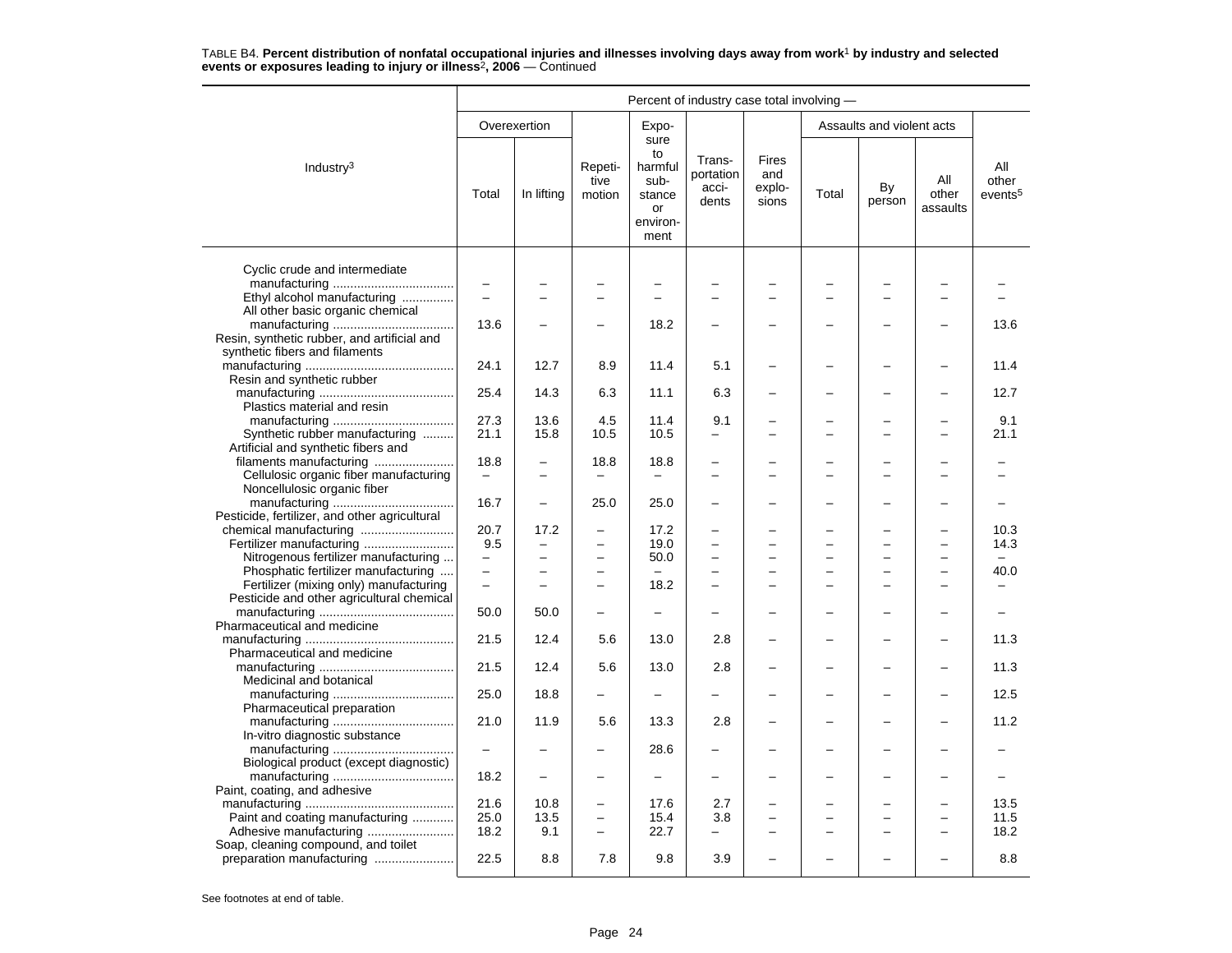|                                                                       |                                   |                |                          |                               |                                    | Percent of industry case total involving -          |                              |                             |                                                |
|-----------------------------------------------------------------------|-----------------------------------|----------------|--------------------------|-------------------------------|------------------------------------|-----------------------------------------------------|------------------------------|-----------------------------|------------------------------------------------|
|                                                                       |                                   |                |                          |                               | Contact with objects               |                                                     |                              |                             |                                                |
| Industry <sup>3</sup>                                                 | <b>NAICS</b><br>code <sup>4</sup> | Total<br>cases | Total                    | <b>Struck</b><br>by<br>object | <b>Struck</b><br>against<br>object | Caught<br>in or<br>com-<br>pressed<br>or<br>crushed | Fall<br>to<br>lower<br>level | Fall<br>on<br>same<br>level | <b>Slips</b><br>or<br>trips<br>without<br>fall |
| Soap and cleaning compound                                            |                                   |                |                          |                               |                                    |                                                     |                              |                             |                                                |
| Soap and other detergent                                              | 32561                             | 560            | 23.2                     | 7.1                           | 3.6                                | 8.9                                                 | 3.6                          | 8.9                         | 3.6                                            |
| Polish and other sanitation good                                      | 325611                            | 210            | 23.8                     | $\equiv$                      |                                    | 9.5                                                 |                              | 9.5                         |                                                |
|                                                                       | 325612                            | 290            | 20.7                     | 10.3                          |                                    | 6.9                                                 | —                            | 10.3                        |                                                |
| Surface active agent manufacturing                                    | 325613                            | 60             |                          |                               |                                    |                                                     |                              |                             |                                                |
| Toilet preparation manufacturing                                      | 32562                             | 460            | 28.3                     | 13.0                          | 6.5                                | 10.9                                                | 6.5                          | 17.4                        |                                                |
| Other chemical product and preparation                                |                                   |                |                          |                               |                                    |                                                     |                              |                             |                                                |
|                                                                       | 3259                              | 1,030          | 29.1                     | 15.5                          | 5.8                                | 5.8                                                 | 1.9                          | 6.8                         | 6.8                                            |
|                                                                       | 32591                             | 120            | 33.3                     | 16.7                          | $\overline{\phantom{0}}$           |                                                     |                              |                             |                                                |
| Explosives manufacturing                                              | 32592                             | 80             | $\overline{\phantom{0}}$ | $\overline{\phantom{0}}$      | $\overline{\phantom{0}}$           |                                                     | $\overline{\phantom{0}}$     |                             |                                                |
| All other chemical product and                                        |                                   |                |                          |                               |                                    |                                                     |                              |                             |                                                |
| preparation manufacturing                                             | 32599                             | 830            | 30.1                     | 15.7                          | 6.0                                | 7.2                                                 | $\overline{\phantom{0}}$     | 6.0                         | 7.2                                            |
| Custom compounding of purchased                                       |                                   | 230            | 34.8                     |                               | 8.7                                |                                                     |                              |                             |                                                |
| All other miscellaneous chemical                                      | 325991                            |                |                          | 21.7                          |                                    |                                                     |                              |                             | 13.0                                           |
| product and preparation                                               |                                   |                |                          |                               |                                    |                                                     |                              |                             |                                                |
|                                                                       | 325998                            | 310            | 25.8                     | 9.7                           |                                    | 6.5                                                 |                              | 9.7                         |                                                |
| Plastics and rubber products manufacturing                            | 326                               | 12,690         | 37.8                     | 14.9                          | 8.4                                | 11.5                                                | 1.9                          | 10.5                        | 2.4                                            |
| Plastics product manufacturing                                        | 3261                              | 9,900          | 38.5                     | 14.5                          | 9.5                                | 11.0                                                | 2.0                          | 10.8                        | 2.6                                            |
| Unsupported plastics film, sheet, and                                 |                                   |                |                          |                               |                                    |                                                     |                              |                             |                                                |
|                                                                       | 32611                             | 1,490          | 40.3                     | 13.4                          | 8.7                                | 14.1                                                | 1.3                          | 10.1                        | 1.3                                            |
| Unsupported plastics bag                                              |                                   |                |                          |                               |                                    |                                                     |                              |                             |                                                |
|                                                                       | 326111                            | 310            | 41.9                     | 12.9                          | 12.9                               | 16.1                                                | 6.5                          | 9.7                         |                                                |
| Unsupported plastics film and sheet                                   |                                   |                |                          |                               |                                    |                                                     |                              |                             |                                                |
| (except packaging) manufacturing                                      | 326113                            | 980            | 36.7                     | 12.2                          | 8.2                                | 14.3                                                |                              | 11.2                        | 2.0                                            |
| Plastics pipe, pipe fitting, and<br>unsupported profile shape         |                                   |                |                          |                               |                                    |                                                     |                              |                             |                                                |
|                                                                       | 32612                             | 1,080          | 41.7                     | 13.9                          | 13.9                               | 11.1                                                | 2.8                          | 9.3                         | 2.8                                            |
| Unsupported plastics profile shape                                    |                                   |                |                          |                               |                                    |                                                     |                              |                             |                                                |
|                                                                       | 326121                            | 500            | 42.0                     | 14.0                          | 14.0                               | 12.0                                                | -                            | 10.0                        | 4.0                                            |
| Plastics pipe and pipe fitting                                        |                                   |                |                          |                               |                                    |                                                     |                              |                             |                                                |
|                                                                       | 326122                            | 580            | 39.7                     | 13.8                          | 13.8                               | 10.3                                                | 3.4                          | 8.6                         |                                                |
| Laminated plastics plate, sheet, and                                  |                                   |                |                          |                               |                                    |                                                     |                              |                             |                                                |
| shape manufacturing                                                   | 32613                             | 300            | 40.0                     | 16.7                          | 6.7                                | 13.3                                                |                              |                             |                                                |
| Polystyrene foam product manufacturing                                | 32614                             | 370            | 40.5                     | 16.2                          | 10.8                               | 10.8                                                | $\overline{\phantom{0}}$     | 10.8                        |                                                |
| Urethane and other foam product                                       |                                   |                |                          |                               |                                    |                                                     |                              |                             |                                                |
| (except polystyrene) manufacturing                                    | 32615                             | 630            | 34.9                     | 7.9                           | 7.9                                | 19.0                                                |                              | 9.5                         |                                                |
| Plastics bottle manufacturing<br>Other plastics product manufacturing | 32616<br>32619                    | 380<br>5,650   | 36.8<br>37.7             | 13.2<br>15.4                  | 5.3<br>9.4                         | 13.2<br>9.0                                         | 5.3<br>1.9                   | 10.5<br>11.9                | 3.2                                            |
| Plastics plumbing fixture                                             |                                   |                |                          |                               |                                    |                                                     |                              |                             |                                                |
|                                                                       | 326191                            | 250            | 32.0                     | 20.0                          |                                    | 8.0                                                 |                              | 8.0                         |                                                |
|                                                                       |                                   |                |                          |                               |                                    |                                                     |                              |                             |                                                |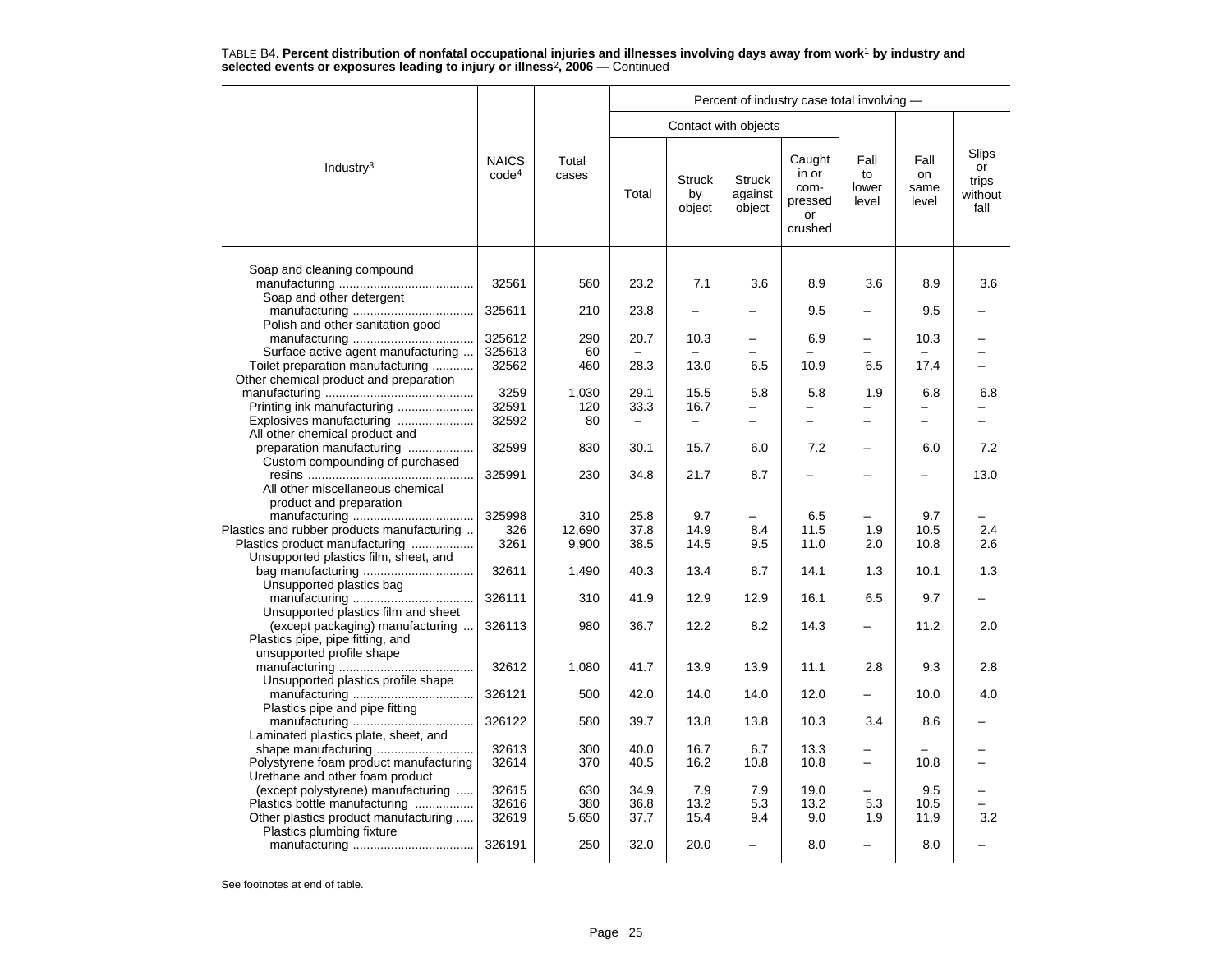|                                                             | Percent of industry case total involving - |                          |                           |                                                                   |                                       |                                        |       |                           |                          |                                     |  |  |
|-------------------------------------------------------------|--------------------------------------------|--------------------------|---------------------------|-------------------------------------------------------------------|---------------------------------------|----------------------------------------|-------|---------------------------|--------------------------|-------------------------------------|--|--|
|                                                             |                                            | Overexertion             |                           | Expo-                                                             |                                       |                                        |       | Assaults and violent acts |                          |                                     |  |  |
| Industry $3$                                                | Total                                      | In lifting               | Repeti-<br>tive<br>motion | sure<br>to<br>harmful<br>sub-<br>stance<br>or<br>environ-<br>ment | Trans-<br>portation<br>acci-<br>dents | <b>Fires</b><br>and<br>explo-<br>sions | Total | By<br>person              | All<br>other<br>assaults | All<br>other<br>events <sup>5</sup> |  |  |
| Soap and cleaning compound                                  |                                            |                          |                           |                                                                   |                                       |                                        |       |                           |                          |                                     |  |  |
|                                                             | 25.0                                       | 8.9                      | 8.9                       | 10.7                                                              | 3.6                                   |                                        |       |                           |                          | 12.5                                |  |  |
| Soap and other detergent                                    |                                            |                          |                           |                                                                   |                                       |                                        |       |                           |                          |                                     |  |  |
|                                                             | 33.3                                       |                          |                           | 9.5                                                               |                                       |                                        |       |                           |                          |                                     |  |  |
| Polish and other sanitation good                            |                                            |                          |                           |                                                                   |                                       |                                        |       |                           |                          |                                     |  |  |
|                                                             | 13.8                                       | 6.9                      | 13.8                      | 13.8                                                              | $\overline{\phantom{0}}$              | -                                      |       | ÷                         |                          | 20.7                                |  |  |
| Surface active agent manufacturing                          | 50.0                                       | 33.3                     |                           |                                                                   |                                       |                                        |       | $\overline{\phantom{0}}$  |                          |                                     |  |  |
| Toilet preparation manufacturing                            | 19.6                                       | 8.7                      | 6.5                       | 6.5                                                               | 4.3                                   |                                        |       | L.                        |                          | 6.5                                 |  |  |
| Other chemical product and preparation                      |                                            |                          |                           |                                                                   |                                       |                                        |       |                           |                          |                                     |  |  |
|                                                             | 21.4                                       | 7.8                      | 6.8                       | 10.7                                                              | 3.9                                   |                                        |       |                           |                          | 12.6                                |  |  |
| Printing ink manufacturing                                  | 25.0                                       | 16.7                     | $\overline{a}$            | 16.7                                                              |                                       |                                        |       | L.                        |                          |                                     |  |  |
| Explosives manufacturing                                    | $\overline{\phantom{m}}$                   | $\overline{\phantom{0}}$ | -                         | -                                                                 | 25.0                                  | $\overline{\phantom{0}}$               |       |                           |                          |                                     |  |  |
| All other chemical product and                              |                                            |                          |                           |                                                                   |                                       |                                        |       |                           |                          |                                     |  |  |
| preparation manufacturing                                   | 21.7                                       | 7.2                      | 7.2                       | 9.6                                                               | $\overline{\phantom{0}}$              |                                        |       | L,                        |                          | 13.3                                |  |  |
| Custom compounding of purchased                             |                                            |                          |                           |                                                                   |                                       |                                        |       |                           |                          |                                     |  |  |
|                                                             | 8.7                                        | 8.7                      | $\overline{\phantom{0}}$  | 8.7                                                               | $\overline{\phantom{0}}$              |                                        |       | L,                        |                          | 21.7                                |  |  |
| All other miscellaneous chemical<br>product and preparation |                                            |                          |                           |                                                                   |                                       |                                        |       |                           |                          |                                     |  |  |
|                                                             | 25.8                                       | 12.9                     | $\equiv$                  | 16.1                                                              | $\overline{\phantom{0}}$              |                                        |       | ÷                         |                          | 12.9                                |  |  |
| Plastics and rubber products manufacturing                  | 23.0                                       | 12.8                     | 7.8                       | 5.3                                                               | 1.5                                   | 0.2                                    |       | ÷                         |                          | 9.4                                 |  |  |
| Plastics product manufacturing                              | 20.9                                       | 12.7                     | 7.7                       | 5.9                                                               | 1.6                                   | .3                                     |       | L,                        |                          | 9.6                                 |  |  |
| Unsupported plastics film, sheet, and                       |                                            |                          |                           |                                                                   |                                       |                                        |       |                           |                          |                                     |  |  |
|                                                             | 24.2                                       | 12.8                     | 3.4                       | 6.0                                                               | 2.0                                   | $\overline{\phantom{0}}$               |       | -                         |                          | 10.7                                |  |  |
| Unsupported plastics bag                                    |                                            |                          |                           |                                                                   |                                       |                                        |       |                           |                          |                                     |  |  |
|                                                             | 16.1                                       |                          |                           | 6.5                                                               | 6.5                                   | $\overline{\phantom{0}}$               |       | L,                        |                          | 12.9                                |  |  |
| Unsupported plastics film and sheet                         |                                            |                          |                           |                                                                   |                                       |                                        |       |                           |                          |                                     |  |  |
| (except packaging) manufacturing                            | 27.6                                       | 17.3                     | 2.0                       | 7.1                                                               |                                       |                                        |       |                           |                          | 10.2                                |  |  |
| Plastics pipe, pipe fitting, and                            |                                            |                          |                           |                                                                   |                                       |                                        |       |                           |                          |                                     |  |  |
| unsupported profile shape                                   |                                            |                          |                           |                                                                   |                                       |                                        |       |                           |                          |                                     |  |  |
|                                                             | 18.5                                       | 10.2                     | 10.2                      | 3.7                                                               |                                       |                                        |       |                           |                          | 11.1                                |  |  |
| Unsupported plastics profile shape                          |                                            |                          |                           |                                                                   |                                       |                                        |       |                           |                          |                                     |  |  |
|                                                             | 20.0                                       | 12.0                     | 10.0                      | -                                                                 |                                       |                                        |       | -                         |                          | 12.0                                |  |  |
| Plastics pipe and pipe fitting                              |                                            |                          |                           |                                                                   |                                       |                                        |       |                           |                          |                                     |  |  |
|                                                             | 17.2                                       | 8.6                      | 10.3                      | 5.2                                                               |                                       |                                        |       | L,                        |                          | 10.3                                |  |  |
| Laminated plastics plate, sheet, and<br>shape manufacturing | 33.3                                       | 20.0                     | $\overline{\phantom{0}}$  |                                                                   |                                       |                                        |       |                           |                          | 13.3                                |  |  |
| Polystyrene foam product manufacturing                      | 27.0                                       | 16.2                     | $\overline{\phantom{0}}$  | $\overline{\phantom{0}}$                                          | 5.4                                   |                                        |       |                           |                          | 8.1                                 |  |  |
| Urethane and other foam product                             |                                            |                          |                           |                                                                   |                                       |                                        |       |                           |                          |                                     |  |  |
| (except polystyrene) manufacturing                          | 20.6                                       | 11.1                     | 7.9                       | 9.5                                                               |                                       |                                        |       |                           |                          | 12.7                                |  |  |
| Plastics bottle manufacturing                               | 21.1                                       | 13.2                     | 7.9                       |                                                                   |                                       | -                                      |       | $\overline{\phantom{0}}$  | $\sim$                   | 10.5                                |  |  |
| Other plastics product manufacturing                        | 19.6                                       | 12.7                     | 9.0                       | 6.7                                                               | 1.2                                   |                                        |       |                           |                          | 8.3                                 |  |  |
| Plastics plumbing fixture                                   |                                            |                          |                           |                                                                   |                                       |                                        |       |                           |                          |                                     |  |  |
|                                                             | 24.0                                       | 12.0                     | $\equiv$                  | 8.0                                                               | $\equiv$                              | $\equiv$                               |       | $\equiv$                  | $\sim$                   | 16.0                                |  |  |
|                                                             |                                            |                          |                           |                                                                   |                                       |                                        |       |                           |                          |                                     |  |  |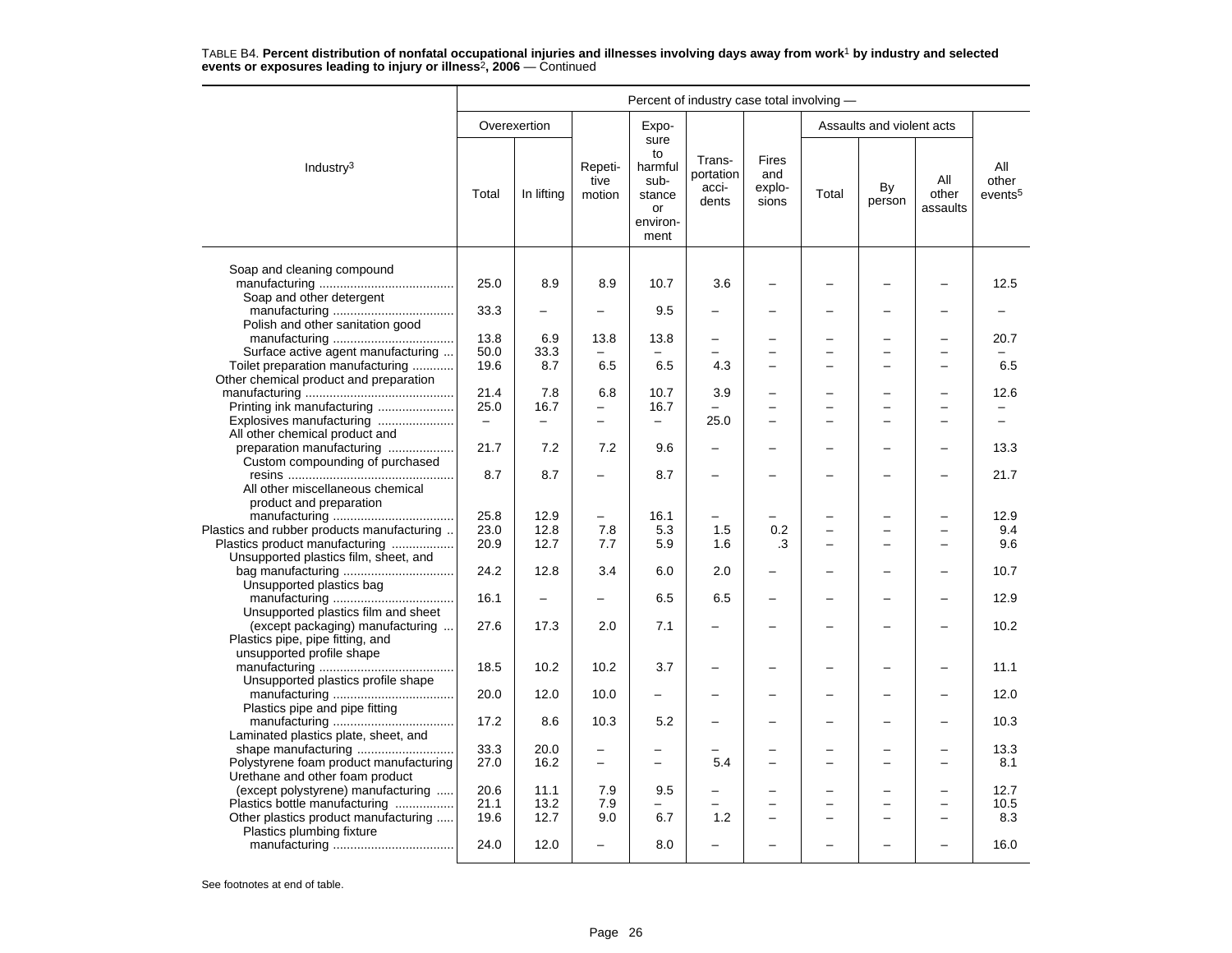|                                           |                                   |                |                          |                               |                                    | Percent of industry case total involving -          |                              |                             |                                         |
|-------------------------------------------|-----------------------------------|----------------|--------------------------|-------------------------------|------------------------------------|-----------------------------------------------------|------------------------------|-----------------------------|-----------------------------------------|
|                                           |                                   |                |                          | Contact with objects          |                                    |                                                     |                              |                             |                                         |
| Industry $3$                              | <b>NAICS</b><br>code <sup>4</sup> | Total<br>cases | Total                    | <b>Struck</b><br>by<br>object | <b>Struck</b><br>against<br>object | Caught<br>in or<br>com-<br>pressed<br>or<br>crushed | Fall<br>to<br>lower<br>level | Fall<br>on<br>same<br>level | Slips<br>or<br>trips<br>without<br>fall |
| All other plastics product                |                                   |                |                          |                               |                                    |                                                     |                              |                             |                                         |
|                                           | 326199                            | 5,360          | 37.7                     | 15.1                          | 9.7                                | 9.1                                                 | 2.1                          | 12.1                        | 3.2                                     |
| Rubber product manufacturing              | 3262                              | 2,790          | 35.5                     | 16.1                          | 4.7                                | 13.3                                                | 1.8                          | 9.3                         | 1.4                                     |
|                                           | 32621                             | 1,030          | 30.1                     | 14.6                          | 3.9                                | 10.7                                                | 1.9                          | 4.9                         | 1.9                                     |
| Tire manufacturing (except                |                                   |                |                          |                               |                                    |                                                     |                              |                             |                                         |
|                                           | 326211                            | 920            | 29.3                     | 12.0                          | 4.3                                | 12.0                                                | 2.2                          | 4.3                         | 2.2                                     |
|                                           | 326212                            | 110            | 36.4                     | 27.3                          | -                                  |                                                     |                              |                             |                                         |
| Rubber and plastics hoses and belting     |                                   |                |                          |                               |                                    |                                                     |                              |                             |                                         |
|                                           | 32622                             | 440            | 40.9                     | 18.2                          | 9.1                                | 13.6                                                |                              | 9.1                         |                                         |
| Other rubber product manufacturing        | 32629                             | 1,320          | 37.9                     | 16.7                          | 3.8                                | 15.2                                                | 1.5                          | 12.9                        | 1.5                                     |
| Rubber product manufacturing for          |                                   |                |                          |                               |                                    |                                                     |                              |                             |                                         |
|                                           |                                   | 800            |                          | 13.8                          |                                    | 17.5                                                | -                            | 11.2                        |                                         |
| mechanical use                            | 326291                            |                | 37.5                     |                               | 3.8                                |                                                     |                              |                             |                                         |
| All other rubber product                  |                                   |                |                          |                               |                                    |                                                     |                              |                             |                                         |
|                                           | 326299                            | 520            | 38.5                     | 23.1                          | 3.8                                | 9.6                                                 | $\overline{a}$               | 17.3                        |                                         |
| Nonmetallic mineral product manufacturing | 327                               | 10.470         | 37.2                     | 17.7                          | 6.1                                | 9.2                                                 | 7.7                          | 8.3                         | 2.9                                     |
| Clay product and refractory manufacturing | 3271                              | 790            | 38.0                     | 17.7                          | 6.3                                | 11.4                                                | 2.5                          | 10.1                        | 2.5                                     |
| Pottery, ceramics, and plumbing fixture   |                                   |                |                          |                               |                                    |                                                     |                              |                             |                                         |
|                                           | 32711                             | 330            | 30.3                     | 15.2                          | 6.1                                | 9.1                                                 | -                            | 9.1                         |                                         |
| Vitreous china plumbing fixture and       |                                   |                |                          |                               |                                    |                                                     |                              |                             |                                         |
| china and earthenware bathroom            |                                   |                |                          |                               |                                    |                                                     |                              |                             |                                         |
| accessories manufacturing                 | 327111                            | 40             | $\overline{\phantom{0}}$ |                               |                                    |                                                     |                              |                             |                                         |
| Vitreous china, fine earthenware, and     |                                   |                |                          |                               |                                    |                                                     |                              |                             |                                         |
| other pottery product manufacturing       | 327112                            | 140            | 21.4                     | 14.3                          |                                    |                                                     |                              |                             |                                         |
| Clay building material and refractories   |                                   |                |                          |                               |                                    |                                                     |                              |                             |                                         |
|                                           | 32712                             | 450            | 44.4                     | 17.8                          | 8.9                                | 13.3                                                | 4.4                          | 8.9                         |                                         |
| Brick and structural clay tile            |                                   |                |                          |                               |                                    |                                                     |                              |                             |                                         |
|                                           | 327121                            | 160            | 50.0                     | 18.8                          |                                    | 25.0                                                |                              |                             |                                         |
| Ceramic wall and floor tile               |                                   |                |                          |                               |                                    |                                                     |                              |                             |                                         |
|                                           | 327122                            | 140            | 42.9                     | 21.4                          | 14.3                               |                                                     |                              |                             |                                         |
|                                           |                                   |                |                          |                               |                                    |                                                     |                              |                             |                                         |
| Other structural clay product             |                                   |                |                          |                               |                                    |                                                     |                              |                             |                                         |
|                                           | 327123                            | 20             | $\overline{\phantom{0}}$ | $\overline{\phantom{0}}$      |                                    | $\overline{\phantom{0}}$                            |                              |                             |                                         |
| Clay refractory manufacturing             | 327124                            | 30             | 66.7                     | $\overline{\phantom{0}}$      | $\equiv$                           | $\overline{\phantom{0}}$                            | $\equiv$                     | -                           |                                         |
| Nonclay refractory manufacturing          | 327125                            | 110            | 27.3                     | $\overline{\phantom{0}}$      | $\equiv$                           | $\equiv$                                            | $\equiv$                     | $\equiv$                    | -                                       |
| Glass and glass product manufacturing     | 3272                              | 1,570          | 37.6                     | 19.1                          | 7.6                                | 7.0                                                 | 2.5                          | 7.6                         | 2.5                                     |
| Glass and glass product manufacturing     | 32721                             | 1,570          | 37.6                     | 19.1                          | 7.6                                | 7.0                                                 | 2.5                          | 7.6                         | 2.5                                     |
| Flat glass manufacturing                  | 327211                            | 210            | 47.6                     | 28.6                          | $\overline{\phantom{0}}$           | 9.5                                                 | $\overline{\phantom{0}}$     | $\overline{\phantom{0}}$    | $\overline{\phantom{0}}$                |
| Other pressed and blown glass and         |                                   |                |                          |                               |                                    |                                                     |                              |                             |                                         |
| glassware manufacturing                   | 327212                            | 290            | 31.0                     | 13.8                          | 6.9                                |                                                     | $\overline{\phantom{0}}$     | 10.3                        |                                         |
| Glass container manufacturing             | 327213                            | 270            | 29.6                     | 11.1                          | 7.4                                | 11.1                                                | 7.4                          | 7.4                         | 7.4                                     |
| Glass product manufacturing made of       |                                   |                |                          |                               |                                    |                                                     |                              |                             |                                         |
| purchased glass                           | 327215                            | 810            | 39.5                     | 21.0                          | 8.6                                | 6.2                                                 | 2.5                          | 6.2                         |                                         |
| Cement and concrete product               |                                   |                |                          |                               |                                    |                                                     |                              |                             |                                         |
|                                           | 3273                              | 6,440          | 32.5                     | 14.3                          | 5.9                                | 9.5                                                 | 10.9                         | 9.0                         | 3.4                                     |
| Ready-mix concrete manufacturing          | 32732                             | 3,610          | 23.3                     | 9.1                           | 6.1                                | 5.8                                                 | 14.1                         | 10.5                        | 4.7                                     |
|                                           |                                   |                |                          |                               |                                    |                                                     |                              |                             |                                         |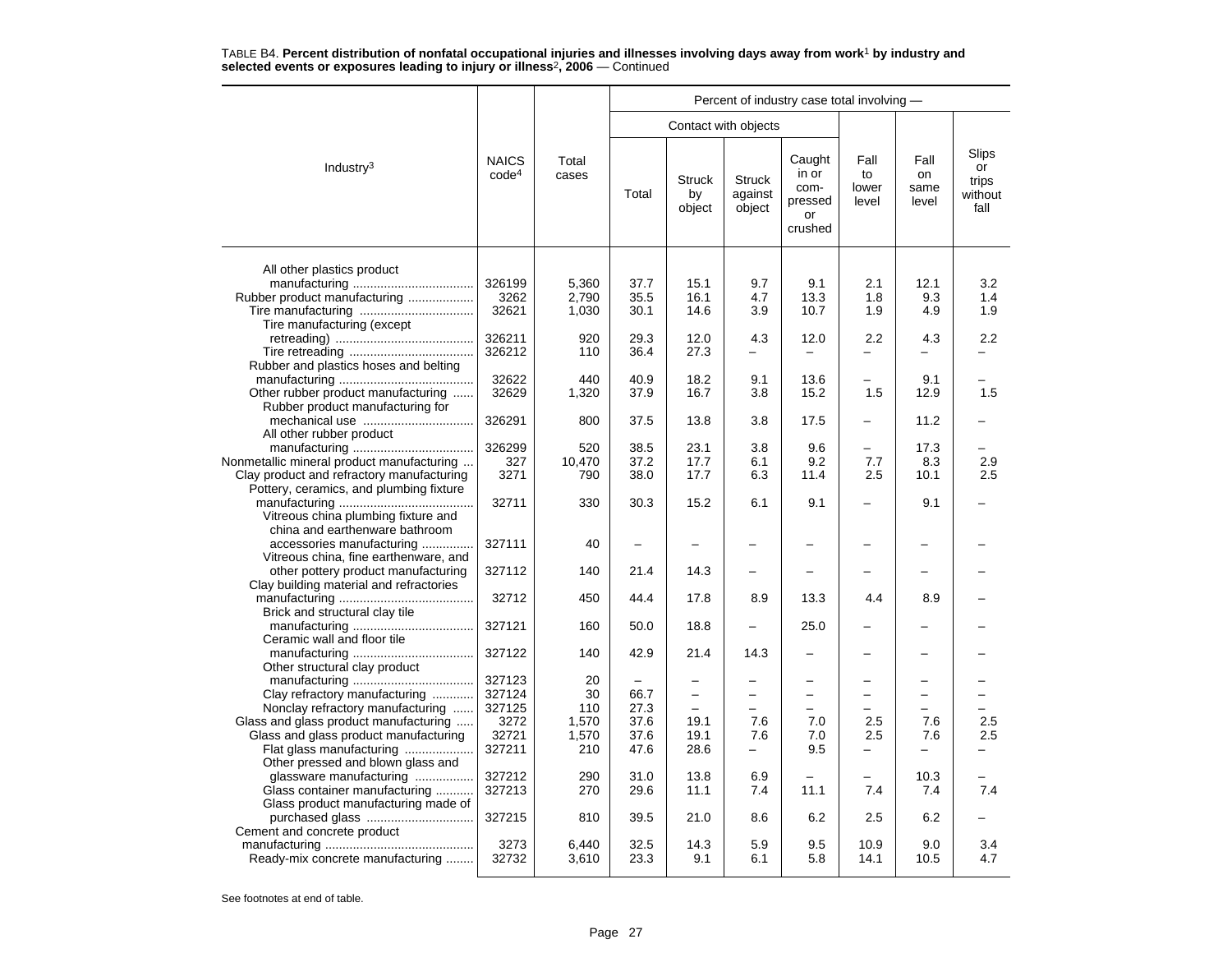|                                                                                      | Percent of industry case total involving - |                          |                                 |                                                                   |                                       |                                        |       |                           |                          |                                     |  |  |
|--------------------------------------------------------------------------------------|--------------------------------------------|--------------------------|---------------------------------|-------------------------------------------------------------------|---------------------------------------|----------------------------------------|-------|---------------------------|--------------------------|-------------------------------------|--|--|
|                                                                                      |                                            | Overexertion             |                                 | Expo-                                                             |                                       |                                        |       | Assaults and violent acts |                          |                                     |  |  |
| Industry <sup>3</sup>                                                                | Total                                      | In lifting               | Repeti-<br>tive<br>motion       | sure<br>to<br>harmful<br>sub-<br>stance<br>or<br>environ-<br>ment | Trans-<br>portation<br>acci-<br>dents | <b>Fires</b><br>and<br>explo-<br>sions | Total | By<br>person              | All<br>other<br>assaults | All<br>other<br>events <sup>5</sup> |  |  |
|                                                                                      |                                            |                          |                                 |                                                                   |                                       |                                        |       |                           |                          |                                     |  |  |
| All other plastics product<br>Rubber product manufacturing                           | 19.4<br>30.5                               | 12.9<br>13.3             | 9.3<br>8.2                      | 6.7<br>3.2                                                        | 1.1<br>1.1                            | $\overline{\phantom{0}}$               |       |                           |                          | 8.0<br>8.6                          |  |  |
| Tire manufacturing (except                                                           | 37.9                                       | 12.6                     | 7.8                             | 2.9                                                               | 1.9                                   | $\overline{\phantom{0}}$               |       | ۰                         |                          | 9.7                                 |  |  |
| Rubber and plastics hoses and belting                                                | 39.1<br>27.3                               | 10.9<br>18.2             | 8.7<br>-                        | 2.2<br>-                                                          | 2.2<br>$\overline{\phantom{0}}$       | $\overline{\phantom{0}}$<br>$\equiv$   |       | L.                        |                          | 8.7<br>18.2                         |  |  |
| Other rubber product manufacturing                                                   | 27.3<br>25.8                               | 11.4<br>14.4             | 6.8<br>9.1                      | 4.5<br>3.0                                                        | $\overline{\phantom{0}}$              |                                        |       |                           |                          | 11.4<br>6.8                         |  |  |
| Rubber product manufacturing for                                                     | 27.5                                       | 15.0                     | 7.5                             | 5.0                                                               | -                                     |                                        |       | ÷,                        |                          | 8.8                                 |  |  |
| All other rubber product<br>Nonmetallic mineral product manufacturing                | 23.1<br>20.3                               | 13.5<br>10.4             | 11.5<br>2.9                     | 3.8                                                               | 5.4                                   | 0.3                                    | 0.4   | 0.3                       | $\overline{\phantom{0}}$ | 3.8<br>10.8                         |  |  |
| Clay product and refractory manufacturing<br>Pottery, ceramics, and plumbing fixture | 22.8                                       | 10.1                     | 5.1                             | 5.1                                                               |                                       |                                        |       |                           |                          | 12.7                                |  |  |
| Vitreous china plumbing fixture and<br>china and earthenware bathroom                | 33.3                                       | 15.2                     | 6.1                             |                                                                   |                                       |                                        |       |                           |                          | 12.1                                |  |  |
| accessories manufacturing<br>Vitreous china, fine earthenware, and                   | 50.0                                       |                          |                                 |                                                                   |                                       |                                        |       | L,                        |                          |                                     |  |  |
| other pottery product manufacturing<br>Clay building material and refractories       | 35.7                                       | 14.3                     |                                 |                                                                   |                                       |                                        |       |                           |                          | 14.3                                |  |  |
| Brick and structural clay tile                                                       | 15.6                                       | 6.7                      | 4.4                             | 4.4                                                               |                                       |                                        |       | L,                        |                          | 13.3                                |  |  |
| Ceramic wall and floor tile                                                          | 12.5                                       |                          |                                 |                                                                   |                                       |                                        |       | ÷,                        |                          | 12.5                                |  |  |
| Other structural clay product                                                        | 14.3                                       |                          |                                 |                                                                   |                                       |                                        |       |                           |                          | 14.3                                |  |  |
|                                                                                      | $\overline{\phantom{m}}$<br>$\equiv$       | $\overline{\phantom{0}}$ | -                               | $\overline{\phantom{0}}$                                          | -<br>$\overline{\phantom{0}}$         |                                        |       | ÷<br>L                    |                          |                                     |  |  |
| Clay refractory manufacturing<br>Nonclay refractory manufacturing                    | 18.2                                       |                          |                                 | $\overline{a}$                                                    | -                                     |                                        |       | ÷,                        |                          |                                     |  |  |
| Glass and glass product manufacturing                                                | 23.6                                       | 13.4                     | 10.2                            | 5.1                                                               | 1.3                                   | 1.3                                    | -     | L,                        | $\overline{\phantom{0}}$ | 8.3                                 |  |  |
| Glass and glass product manufacturing                                                | 23.6                                       | 13.4                     | 10.2                            | 5.1                                                               | 1.3                                   | 1.3                                    |       | L,                        | $\equiv$                 | 8.3                                 |  |  |
| Flat glass manufacturing<br>Other pressed and blown glass and                        | 33.3                                       | 23.8                     |                                 | 9.5                                                               |                                       |                                        |       |                           |                          |                                     |  |  |
| glassware manufacturing                                                              | 20.7                                       | 6.9                      | 10.3                            | 6.9                                                               | -                                     |                                        |       |                           |                          | 10.3                                |  |  |
| Glass container manufacturing<br>Glass product manufacturing made of                 | 22.2                                       | 11.1                     | $\overline{\phantom{0}}$        | 11.1                                                              | -                                     | $\overline{\phantom{0}}$               |       | L,                        |                          | 7.4                                 |  |  |
| purchased glass<br>Cement and concrete product                                       | 23.5                                       | 16.0                     | 13.6                            | 2.5                                                               |                                       |                                        |       |                           |                          | 8.6                                 |  |  |
| Ready-mix concrete manufacturing                                                     | 18.3<br>17.5                               | 8.5<br>8.3               | 1.2<br>$\overline{\phantom{0}}$ | 3.7<br>4.4                                                        | 8.1<br>11.6                           | $\overline{\phantom{0}}$               | .5    | .3                        | $\overline{\phantom{0}}$ | 12.0<br>13.0                        |  |  |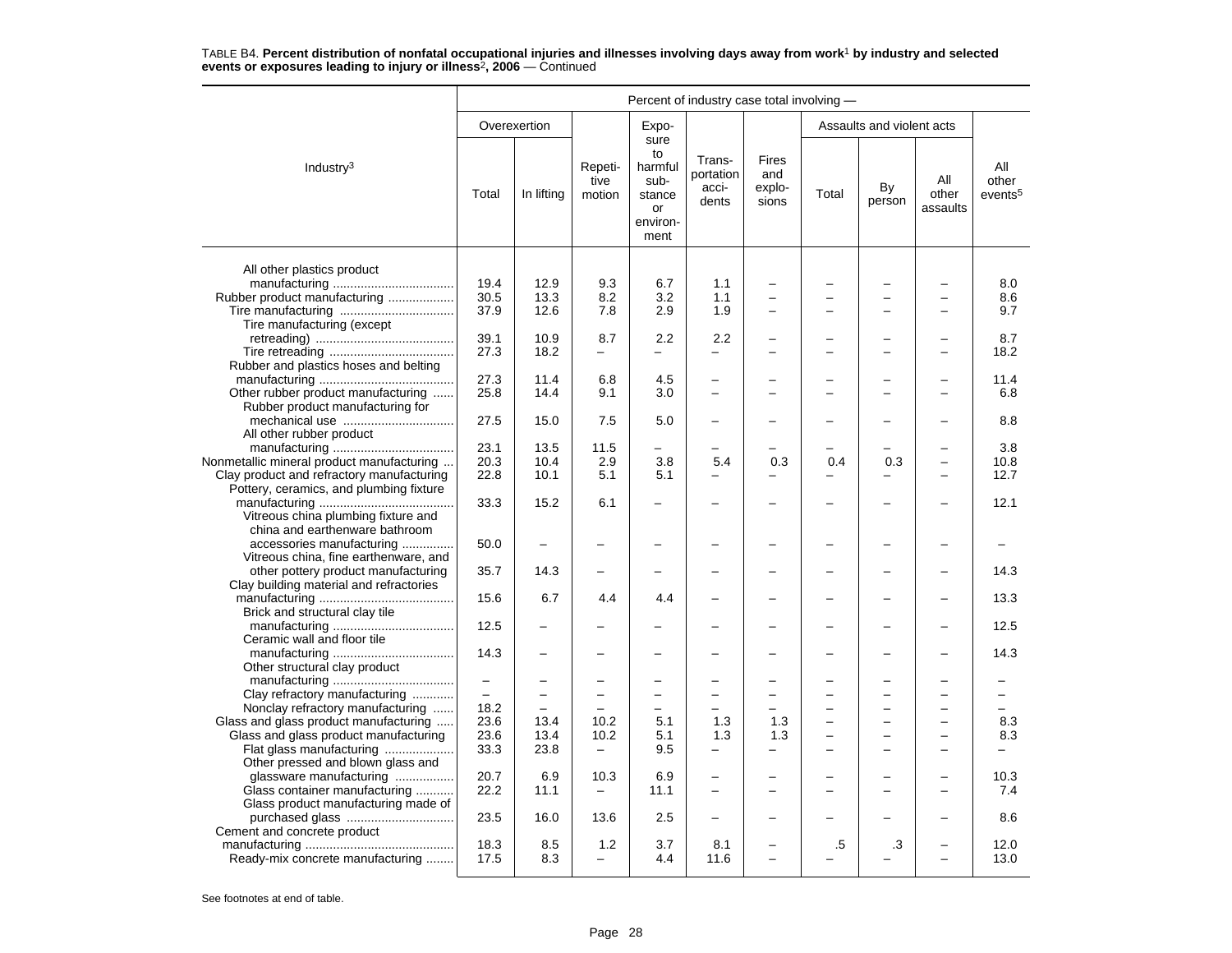|                                                             |                                   |                |              |                               |                                    | Percent of industry case total involving -          |                              |                             |                                         |
|-------------------------------------------------------------|-----------------------------------|----------------|--------------|-------------------------------|------------------------------------|-----------------------------------------------------|------------------------------|-----------------------------|-----------------------------------------|
|                                                             |                                   |                |              |                               | Contact with objects               |                                                     |                              |                             |                                         |
| Industry <sup>3</sup>                                       | <b>NAICS</b><br>code <sup>4</sup> | Total<br>cases | Total        | <b>Struck</b><br>by<br>object | <b>Struck</b><br>against<br>object | Caught<br>in or<br>com-<br>pressed<br>or<br>crushed | Fall<br>to<br>lower<br>level | Fall<br>on<br>same<br>level | Slips<br>or<br>trips<br>without<br>fall |
|                                                             |                                   |                |              |                               |                                    |                                                     |                              |                             |                                         |
| Concrete pipe, brick, and block<br>Concrete block and brick | 32733                             | 940            | 43.6         | 23.4                          | 3.2                                | 13.8                                                | 11.7                         | 5.3                         | 2.1                                     |
|                                                             | 327331                            | 640            | 43.8         | 21.9                          | 4.7                                | 12.5                                                | 9.4                          | 6.2                         |                                         |
| Concrete pipe manufacturing                                 | 327332                            | 300            | 46.7         | 26.7                          |                                    | 16.7                                                | 13.3                         |                             | 6.7                                     |
| Other concrete product manufacturing                        | 32739                             | 1,620          | 44.4         | 21.0                          | 6.8                                | 14.2                                                | 4.9                          | 6.8                         | 1.9                                     |
| Lime and gypsum product manufacturing                       | 3274                              | 160            | 75.0         | -                             | 18.8                               | 31.2                                                | -                            | -                           |                                         |
| Gypsum product manufacturing                                | 32742                             | 60             | 66.7         | $\equiv$                      | $\overline{\phantom{0}}$           | 33.3                                                | $\equiv$                     | $\equiv$                    | L.                                      |
| Other nonmetallic mineral product                           |                                   |                |              |                               |                                    |                                                     |                              |                             |                                         |
|                                                             | 3279                              | 1,520          | 52.0         | 32.2                          | 4.6                                | 6.6                                                 | 3.3                          | 5.3                         | 1.3                                     |
| Abrasive product manufacturing                              | 32791                             | 100            | 40.0         | 20.0                          | $\equiv$                           |                                                     |                              |                             |                                         |
| All other nonmetallic mineral product                       | 32799                             | 1.410          | 53.9         | 33.3                          | 4.3                                | 6.4                                                 | 2.8                          | 5.7                         |                                         |
| Cut stone and stone product                                 |                                   |                |              |                               |                                    |                                                     |                              |                             |                                         |
| Ground or treated mineral and earth                         | 327991                            | 810            | 63.0         | 51.9                          | 2.5                                | 3.7                                                 | 2.5                          | 2.5                         |                                         |
|                                                             | 327992                            | 80             | 37.5         |                               |                                    |                                                     |                              |                             |                                         |
| Mineral wool manufacturing                                  | 327993                            | 290            | 41.4         | 6.9                           | 10.3                               | 6.9                                                 | 6.9                          | 6.9                         |                                         |
| All other miscellaneous nonmetallic                         |                                   |                |              |                               |                                    |                                                     |                              |                             |                                         |
| mineral product manufacturing                               | 327999                            | 240            | 41.7         | 12.5                          |                                    | 12.5                                                |                              | 8.3                         |                                         |
| Primary metal manufacturing                                 | 331                               | 10,440         | 39.4         | 17.4                          | 6.4                                | 11.0                                                | 3.6                          | 6.7                         | 2.5                                     |
| Iron and steel mills and ferroalloy                         |                                   |                |              |                               |                                    |                                                     |                              |                             |                                         |
|                                                             | 3311                              | 1,790          | 32.4         | 15.6                          | 4.5                                | 10.6                                                | 7.3                          | 9.5                         | 3.4                                     |
| Iron and steel mills and ferroalloy                         |                                   |                |              |                               |                                    |                                                     |                              |                             |                                         |
| Iron and steel mills                                        | 33111<br>331111                   | 1,790          | 32.4<br>32.0 | 15.6<br>16.0                  | 4.5<br>4.0                         | 10.6<br>10.9                                        | 7.3<br>7.4                   | 9.5<br>9.7                  | 3.4<br>3.4                              |
| Electrometallurgical ferroalloy product                     |                                   | 1,750          |              |                               |                                    |                                                     |                              |                             |                                         |
|                                                             | 331112                            | 40             | -            |                               |                                    |                                                     |                              |                             |                                         |
| Steel product manufacturing from                            |                                   |                |              |                               |                                    |                                                     |                              |                             |                                         |
|                                                             | 3312                              | 1,470          | 40.1         | 19.0                          | 6.8                                | 12.9                                                | 5.4                          | 10.2                        | 3.4                                     |
| Iron and steel pipe and tube                                |                                   |                |              |                               |                                    |                                                     |                              |                             |                                         |
| manufacturing from purchased steel                          | 33121                             | 630            | 36.5         | 17.5                          | 6.3                                | 11.1                                                | 7.9                          | 11.1                        | 3.2                                     |
| Rolling and drawing of purchased steel                      | 33122                             | 840            | 44.0         | 20.2                          | 7.1                                | 14.3                                                | 3.6                          | 9.5                         | 3.6                                     |
| Rolled steel shape manufacturing                            | 331221                            | 520            | 44.2         | 17.3                          | 9.6                                | 15.4                                                |                              | 13.5                        | 3.8                                     |
|                                                             | 331222                            | 330            | 39.4         | 21.2                          | -                                  | 15.2                                                | $\overline{\phantom{0}}$     | 6.1                         | -                                       |
| Alumina and aluminum production and                         |                                   |                |              |                               |                                    |                                                     |                              |                             |                                         |
| Alumina and aluminum production and                         | 3313                              | 1,210          | 39.7         | 18.2                          | 9.9                                | 8.3                                                 | 5.8                          | 5.0                         | 1.7                                     |
|                                                             | 33131                             | 1,210          | 39.7         | 18.2                          | 9.9                                | 8.3                                                 | 5.8                          | 5.0                         | 1.7                                     |
| Primary aluminum production                                 | 331312                            | 220            | 45.5         | 22.7                          |                                    | 13.6                                                |                              |                             |                                         |
| Secondary smelting and alloying of                          |                                   |                |              |                               |                                    |                                                     |                              |                             |                                         |
|                                                             | 331314                            | 260            | 34.6         | 11.5                          | 19.2                               |                                                     | 11.5                         |                             |                                         |
| Aluminum sheet, plate, and foil                             |                                   |                |              |                               |                                    |                                                     |                              |                             |                                         |
|                                                             | 331315                            | 100            | 40.0         |                               |                                    |                                                     |                              |                             |                                         |
|                                                             |                                   |                |              |                               |                                    |                                                     |                              |                             |                                         |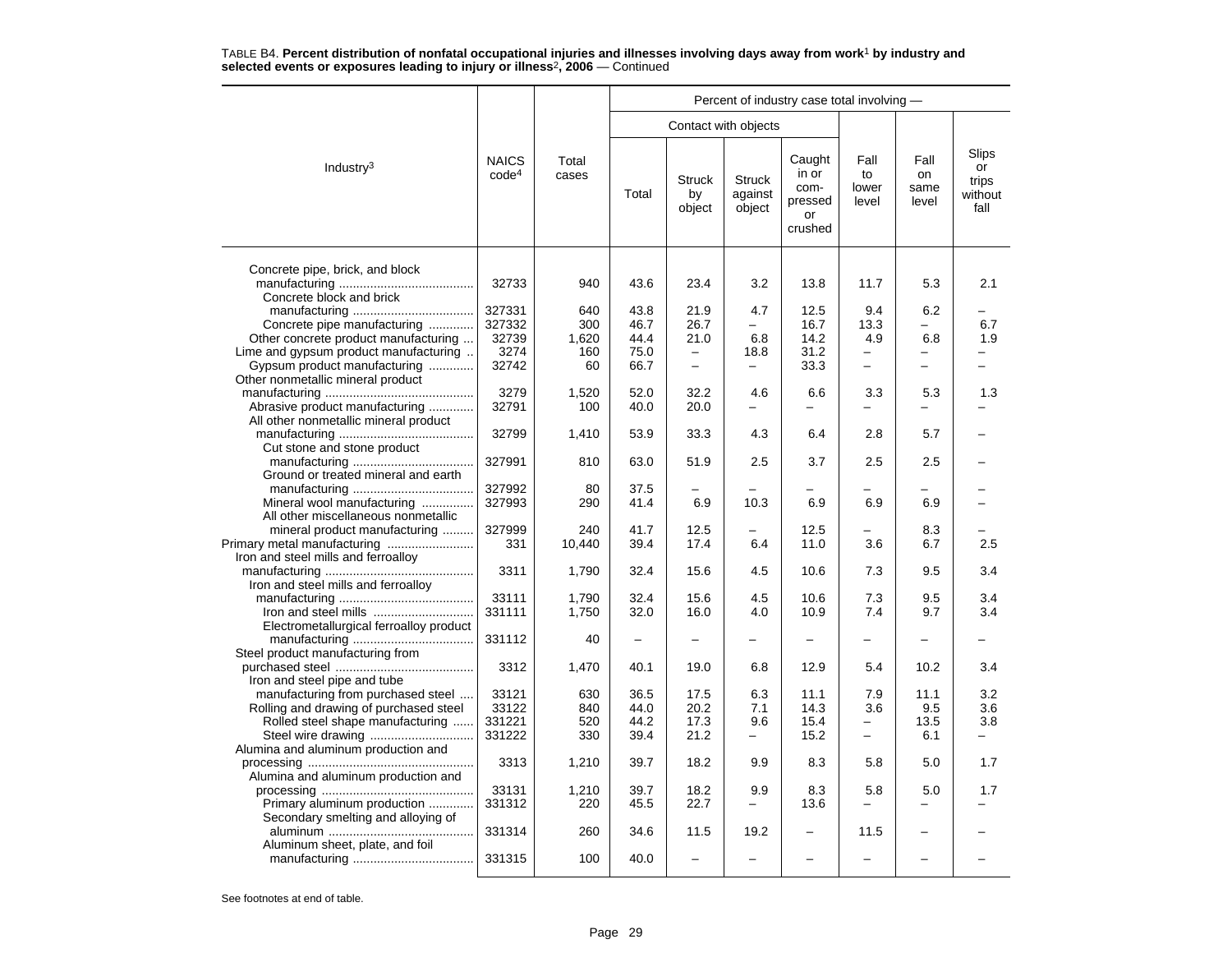|                                                                   | Percent of industry case total involving - |                                            |                                      |                                                                   |                                       |                                        |       |                           |                                    |                                      |  |
|-------------------------------------------------------------------|--------------------------------------------|--------------------------------------------|--------------------------------------|-------------------------------------------------------------------|---------------------------------------|----------------------------------------|-------|---------------------------|------------------------------------|--------------------------------------|--|
|                                                                   |                                            | Overexertion                               |                                      | Expo-                                                             |                                       |                                        |       | Assaults and violent acts |                                    |                                      |  |
| Industry <sup>3</sup>                                             | Total                                      | In lifting                                 | Repeti-<br>tive<br>motion            | sure<br>to<br>harmful<br>sub-<br>stance<br>or<br>environ-<br>ment | Trans-<br>portation<br>acci-<br>dents | <b>Fires</b><br>and<br>explo-<br>sions | Total | By<br>person              | All<br>other<br>assaults           | All<br>other<br>events <sup>5</sup>  |  |
| Concrete pipe, brick, and block                                   | 18.1                                       | 10.6                                       | 2.1                                  | 4.3                                                               |                                       |                                        |       |                           |                                    | 11.7                                 |  |
| Concrete block and brick                                          |                                            |                                            |                                      |                                                                   |                                       |                                        |       |                           |                                    |                                      |  |
|                                                                   | 21.9                                       | 10.9                                       | $\qquad \qquad -$                    | 4.7                                                               | -                                     |                                        |       | -                         |                                    | 14.1                                 |  |
| Concrete pipe manufacturing                                       | 10.0                                       | 6.7                                        | 6.7                                  | 6.7                                                               | $\overline{\phantom{0}}$              |                                        |       | $\overline{\phantom{0}}$  |                                    | 6.7                                  |  |
| Other concrete product manufacturing                              | 21.6                                       | 8.0                                        | 1.9                                  | 1.2                                                               | 4.9                                   | $\overline{a}$                         | 1.2   | 1.2                       | $\equiv$                           | 10.5                                 |  |
| Lime and gypsum product manufacturing                             | $\overline{\phantom{m}}$<br>$\equiv$       | $\overline{\phantom{0}}$<br>$\overline{a}$ | $\overline{\phantom{m}}$<br>$\equiv$ | —<br>$\equiv$                                                     | -                                     | $\overline{\phantom{0}}$<br>$\equiv$   |       | L.                        | $\overline{\phantom{0}}$<br>$\sim$ | $\overline{\phantom{0}}$<br>$\equiv$ |  |
| Gypsum product manufacturing<br>Other nonmetallic mineral product |                                            |                                            |                                      |                                                                   |                                       |                                        |       |                           |                                    |                                      |  |
|                                                                   | 25.0                                       | 15.8                                       | 2.0                                  | 2.6                                                               |                                       |                                        |       |                           |                                    | 7.9                                  |  |
| Abrasive product manufacturing                                    | 40.0                                       |                                            | ÷                                    |                                                                   | L.                                    |                                        |       | L                         |                                    | 20.0                                 |  |
| All other nonmetallic mineral product                             |                                            |                                            |                                      |                                                                   |                                       |                                        |       |                           |                                    |                                      |  |
| Cut stone and stone product                                       | 24.1                                       | 15.6                                       | 1.4                                  | 2.8                                                               |                                       |                                        |       |                           |                                    | 7.1                                  |  |
|                                                                   | 24.7                                       | 17.3                                       |                                      |                                                                   |                                       |                                        |       |                           |                                    | 4.9                                  |  |
| Ground or treated mineral and earth                               |                                            |                                            |                                      |                                                                   |                                       |                                        |       |                           |                                    |                                      |  |
|                                                                   |                                            |                                            | $\overline{\phantom{0}}$             |                                                                   |                                       |                                        |       | ▃                         |                                    |                                      |  |
| Mineral wool manufacturing                                        | 27.6                                       | 13.8                                       | $\equiv$                             | $\equiv$                                                          | L.                                    | $\equiv$                               |       | L                         | $\overline{\phantom{0}}$           | 10.3                                 |  |
| All other miscellaneous nonmetallic                               | 25.0                                       | 16.7                                       |                                      |                                                                   |                                       |                                        |       |                           |                                    | 8.3                                  |  |
| mineral product manufacturing<br>Primary metal manufacturing      | 22.4                                       | 9.8                                        | 5.0                                  | 12.5<br>8.6                                                       | 1.2                                   | 0.4                                    |       | L                         | $\sim$                             | 10.1                                 |  |
| Iron and steel mills and ferroalloy                               |                                            |                                            |                                      |                                                                   |                                       |                                        |       |                           |                                    |                                      |  |
|                                                                   | 20.7                                       | 6.1                                        | 2.8                                  | 8.9                                                               | 1.1                                   | 1.1                                    |       |                           |                                    | 13.4                                 |  |
| Iron and steel mills and ferroalloy                               |                                            |                                            |                                      |                                                                   |                                       |                                        |       |                           |                                    |                                      |  |
|                                                                   | 20.7                                       | 6.1                                        | 2.8                                  | 8.9                                                               | 1.1                                   | 1.1                                    |       |                           |                                    | 13.4                                 |  |
|                                                                   | 20.6                                       | 6.3                                        | 2.9                                  | 8.6                                                               | 1.1                                   | 1.1                                    |       | ▃                         |                                    | 13.1                                 |  |
| Electrometallurgical ferroalloy product                           |                                            |                                            |                                      |                                                                   |                                       |                                        |       |                           |                                    |                                      |  |
|                                                                   | $\qquad \qquad -$                          |                                            |                                      |                                                                   |                                       |                                        |       |                           |                                    |                                      |  |
| Steel product manufacturing from                                  |                                            |                                            |                                      |                                                                   |                                       |                                        |       |                           |                                    |                                      |  |
|                                                                   | 21.8                                       | 8.2                                        | 3.4                                  | 4.8                                                               | 1.4                                   |                                        |       |                           |                                    | 9.5                                  |  |
| Iron and steel pipe and tube                                      |                                            |                                            |                                      |                                                                   |                                       |                                        |       |                           |                                    |                                      |  |
| manufacturing from purchased steel                                | 22.2                                       | 6.3                                        | 3.2                                  | 6.3                                                               |                                       | $\equiv$                               |       | $\equiv$                  | $\sim$                             | 9.5                                  |  |
| Rolling and drawing of purchased steel                            | 21.4                                       | 9.5                                        | 3.6                                  | 3.6                                                               | 2.4                                   |                                        |       |                           |                                    | 9.5                                  |  |
| Rolled steel shape manufacturing                                  | 17.3                                       | 9.6                                        | $\equiv$                             | 3.8                                                               | -                                     |                                        |       | -                         |                                    | 9.6                                  |  |
|                                                                   | 27.3                                       | 9.1                                        | 6.1                                  | $\equiv$                                                          | $\overline{\phantom{0}}$              |                                        |       |                           |                                    | 12.1                                 |  |
| Alumina and aluminum production and                               |                                            |                                            |                                      |                                                                   |                                       |                                        |       |                           |                                    |                                      |  |
| Alumina and aluminum production and                               | 28.1                                       | 14.0                                       | 4.1                                  | 6.6                                                               | 1.7                                   | $\overline{\phantom{0}}$               |       |                           |                                    | 8.3                                  |  |
|                                                                   | 28.1                                       | 14.0                                       | 4.1                                  | 6.6                                                               | 1.7                                   | $\overline{\phantom{0}}$               |       | <u>.</u>                  |                                    | 8.3                                  |  |
| Primary aluminum production                                       | 36.4                                       | 22.7                                       |                                      |                                                                   |                                       |                                        |       |                           |                                    |                                      |  |
| Secondary smelting and alloying of                                |                                            |                                            |                                      |                                                                   |                                       |                                        |       |                           |                                    |                                      |  |
|                                                                   | 19.2                                       | 11.5                                       | $\overline{\phantom{0}}$             | 15.4                                                              |                                       |                                        |       | ▃                         |                                    | 7.7                                  |  |
| Aluminum sheet, plate, and foil                                   | 20.0                                       |                                            |                                      |                                                                   |                                       |                                        |       |                           |                                    |                                      |  |
|                                                                   |                                            |                                            |                                      |                                                                   |                                       |                                        |       |                           |                                    |                                      |  |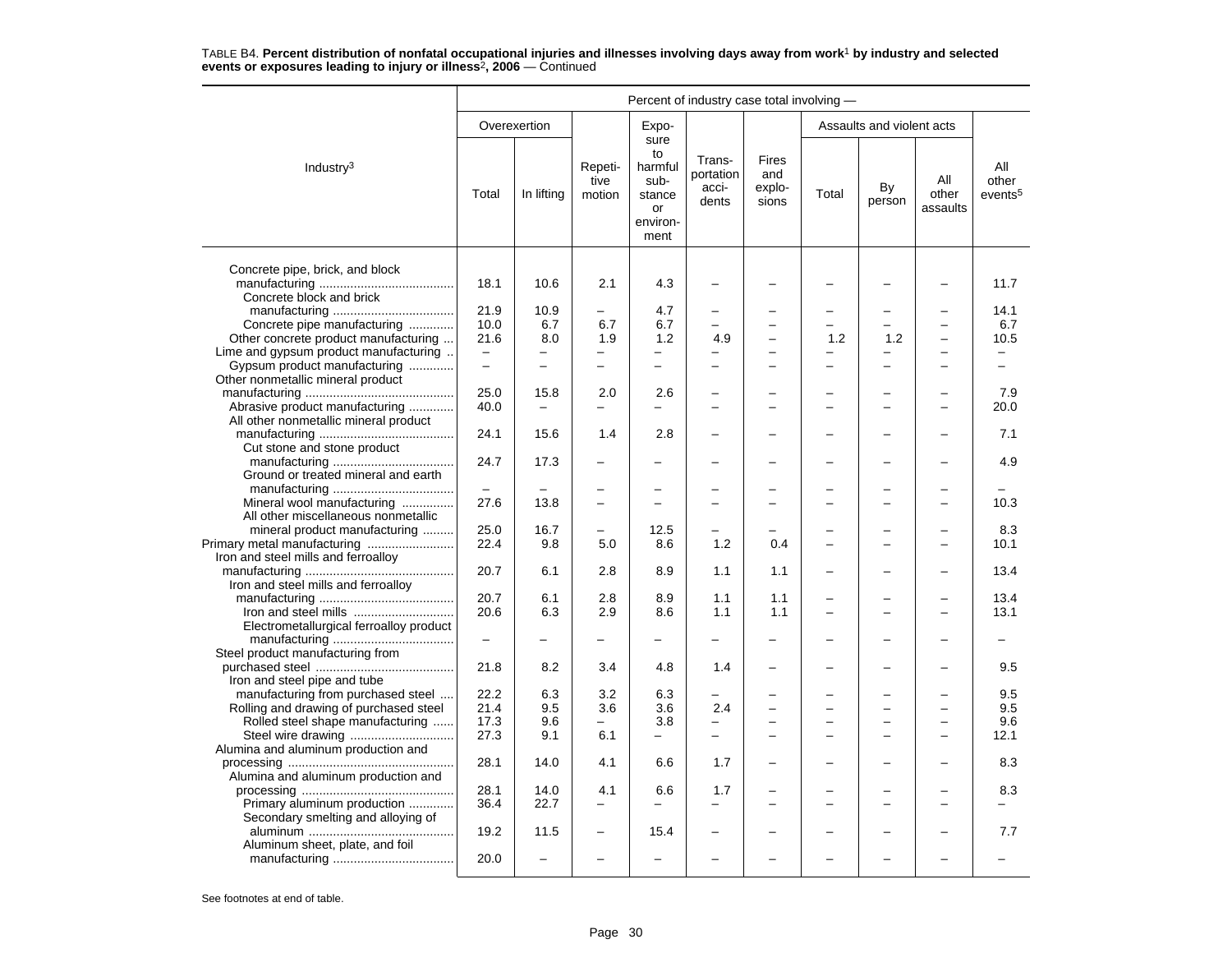|                                                                                                                  |                                   |                |              |                               |                                    | Percent of industry case total involving -          |                              |                             |                                         |
|------------------------------------------------------------------------------------------------------------------|-----------------------------------|----------------|--------------|-------------------------------|------------------------------------|-----------------------------------------------------|------------------------------|-----------------------------|-----------------------------------------|
|                                                                                                                  |                                   |                |              |                               | Contact with objects               |                                                     |                              |                             |                                         |
| Industry <sup>3</sup>                                                                                            | <b>NAICS</b><br>code <sup>4</sup> | Total<br>cases | Total        | <b>Struck</b><br>by<br>object | <b>Struck</b><br>against<br>object | Caught<br>in or<br>com-<br>pressed<br>or<br>crushed | Fall<br>to<br>lower<br>level | Fall<br>on<br>same<br>level | Slips<br>or<br>trips<br>without<br>fall |
| Aluminum extruded product<br>Other aluminum rolling and drawing                                                  | 331316<br>331319                  | 510<br>110     | 39.2<br>45.5 | 21.6<br>18.2                  | 9.8                                | 7.8                                                 | 3.9                          | 5.9                         |                                         |
| Nonferrous metal (except aluminum)<br>Nonferrous metal (except aluminum)                                         | 3314                              | 1,620          | 34.6         | 12.3                          | 6.2                                | 13.6                                                | 2.5                          | 7.4                         | 2.5                                     |
| Primary smelting and refining of                                                                                 | 33141                             | 90             | 33.3         | $\overline{\phantom{0}}$      |                                    |                                                     |                              |                             |                                         |
| Primary smelting and refining of<br>nonferrous metal (except copper and                                          | 331411                            | 30             |              |                               |                                    |                                                     |                              |                             |                                         |
| Copper rolling, drawing, extruding, and                                                                          | 331419                            | 60             | 33.3         | $\overline{\phantom{0}}$      |                                    |                                                     |                              |                             |                                         |
|                                                                                                                  | 33142                             | 1,170          | 35.9         | 12.0                          | 6.8                                | 14.5                                                | 2.6                          | 6.8                         | 3.4                                     |
| Copper rolling, drawing, and extruding<br>Nonferrous metal (except copper and                                    | 331421                            | 540            | 35.2         | 11.1                          | 7.4                                | 13.0                                                |                              | 5.6                         |                                         |
| aluminum) rolling, drawing, extruding,<br>Nonferrous metal (except copper and<br>aluminum) rolling, drawing, and | 33149                             | 360            | 30.6         | 13.9                          | 5.6                                | 11.1                                                | $\overline{\phantom{0}}$     | 5.6                         |                                         |
| Secondary smelting, refining, and<br>alloying of nonferrous metal (except                                        | 331491                            | 200            | 40.0         | 20.0                          |                                    | 15.0                                                |                              | 10.0                        |                                         |
| copper and aluminum)                                                                                             | 331492                            | 160            | 18.8         |                               |                                    |                                                     |                              |                             |                                         |
|                                                                                                                  | 3315                              | 4,350          | 43.4         | 19.3                          | 6.4                                | 10.3                                                | 1.4                          | 4.8                         | 2.1                                     |
| Ferrous metal foundries                                                                                          | 33151                             | 2,690          | 46.1         | 20.1                          | 6.7                                | 10.0                                                | 1.5                          | 4.8                         | $2.2\phantom{0}$                        |
|                                                                                                                  | 331511                            | 1,800          | 46.7         | 21.1                          | 5.6                                | 9.4                                                 | 1.7                          | 5.0                         | 2.2                                     |
| Steel investment foundries                                                                                       | 331512                            | 250            | 36.0         | 16.0                          | 8.0                                | 8.0                                                 | -                            | 8.0                         |                                         |
| Steel foundries (except investment)                                                                              | 331513                            | 640            | 46.9         | 18.8                          | 7.8                                | 12.5                                                | -                            | 4.7                         |                                         |
| Nonferrous metal foundries                                                                                       | 33152                             | 1,660          | 39.2         | 18.7                          | 6.0                                | 10.2                                                | 1.2                          | 4.8                         | 1.8                                     |
| Aluminum die-casting foundries<br>Nonferrous (except aluminum)                                                   | 331521                            | 550            | 36.4         | 16.4                          | 7.3                                | 7.3                                                 | $\overline{a}$               | 7.3                         | 3.6                                     |
| die-casting foundries<br>Aluminum foundries (except                                                              | 331522                            | 200            | 40.0         | 20.0                          |                                    | 15.0                                                |                              |                             |                                         |
|                                                                                                                  | 331524                            | 610            | 39.3         | 23.0                          | 8.2                                | 6.6                                                 | $\overline{\phantom{0}}$     | 3.3                         |                                         |
| Copper foundries (except die-casting)<br>Other nonferrous foundries (except                                      | 331525                            | 180            | 38.9         | 11.1                          | $\overline{a}$                     | 22.2                                                | $\equiv$                     |                             |                                         |
|                                                                                                                  | 331528                            | 120            | 41.7         | 25.0                          |                                    |                                                     |                              |                             |                                         |
| Fabricated metal product manufacturing                                                                           | 332                               | 28,720         | 46.3         | 20.1                          | 7.1                                | 14.3                                                | 3.5                          | 6.5                         | 2.3                                     |
| Forging and stamping                                                                                             | 3321                              | 2,700          | 50.4         | 16.7                          | 6.7                                | 22.6                                                | 3.3                          | 4.4                         | 1.9                                     |
|                                                                                                                  | 33211                             | 2,700          | 50.4         | 16.7                          | 6.7                                | 22.6                                                | 3.3                          | 4.4                         | 1.9                                     |
| Iron and steel forging                                                                                           | 332111                            | 820            | 39.0         | 18.3                          | 4.9                                | 11.0                                                | 2.4                          | 7.3                         | 3.7                                     |
| Custom roll forming                                                                                              | 332114                            | 110            | 54.5         | 18.2                          |                                    |                                                     |                              |                             |                                         |
| Crown and closure manufacturing                                                                                  | 332115                            | 40             | $\equiv$     | $\qquad \qquad -$             |                                    |                                                     | $\overline{\phantom{0}}$     |                             |                                         |
|                                                                                                                  |                                   |                |              |                               |                                    |                                                     |                              |                             |                                         |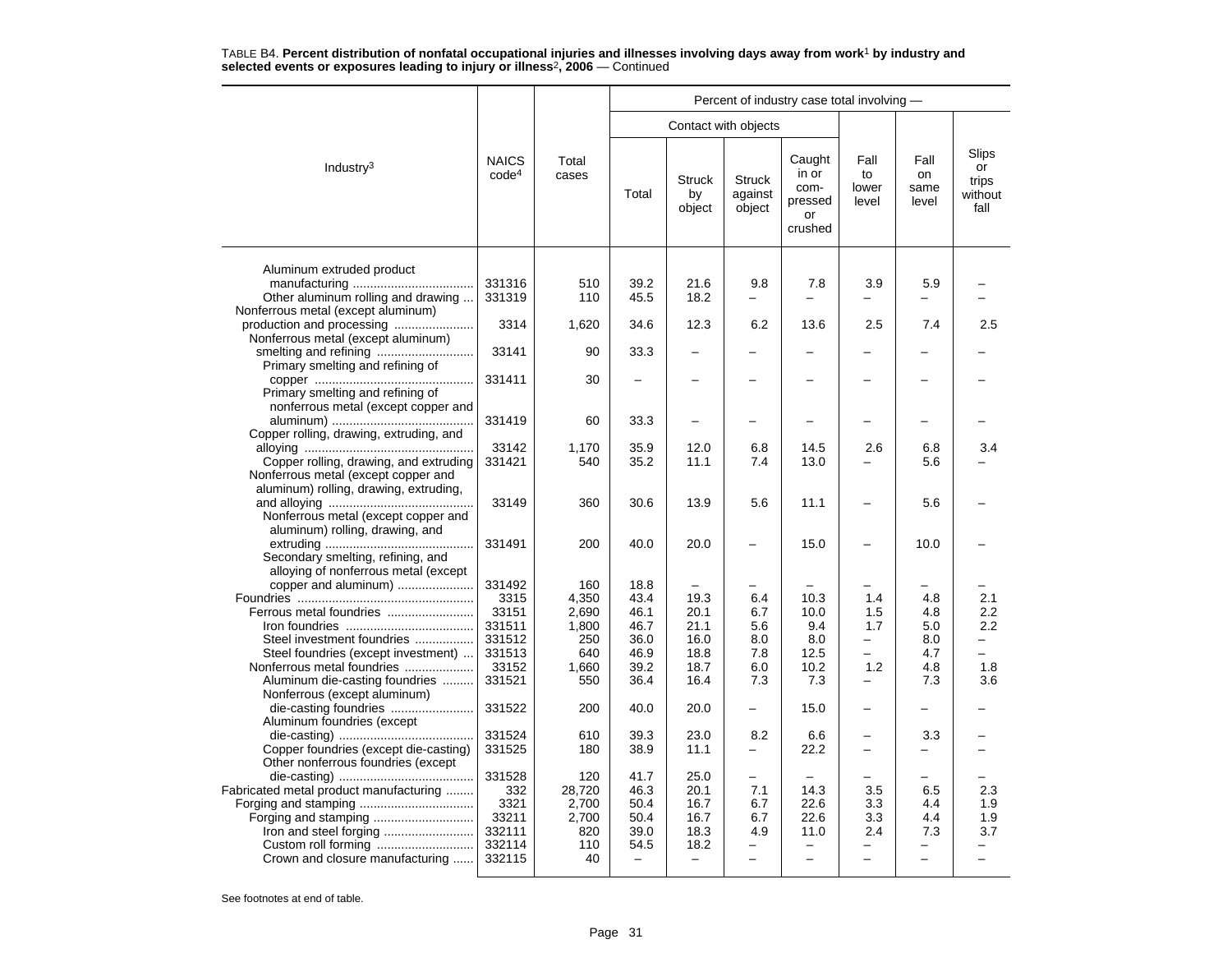|                                                                                                                              |                                      | Percent of industry case total involving - |                                 |                                                                   |                                                      |                                        |       |                                                                                    |                                                                                         |                                     |  |  |
|------------------------------------------------------------------------------------------------------------------------------|--------------------------------------|--------------------------------------------|---------------------------------|-------------------------------------------------------------------|------------------------------------------------------|----------------------------------------|-------|------------------------------------------------------------------------------------|-----------------------------------------------------------------------------------------|-------------------------------------|--|--|
|                                                                                                                              |                                      | Overexertion                               |                                 | Expo-                                                             |                                                      |                                        |       | Assaults and violent acts                                                          |                                                                                         |                                     |  |  |
| Industry <sup>3</sup>                                                                                                        | Total                                | In lifting                                 | Repeti-<br>tive<br>motion       | sure<br>to<br>harmful<br>sub-<br>stance<br>or<br>environ-<br>ment | Trans-<br>portation<br>acci-<br>dents                | <b>Fires</b><br>and<br>explo-<br>sions | Total | By<br>person                                                                       | All<br>other<br>assaults                                                                | ΑIΙ<br>other<br>events <sup>5</sup> |  |  |
| Aluminum extruded product                                                                                                    |                                      |                                            |                                 |                                                                   |                                                      |                                        |       |                                                                                    |                                                                                         |                                     |  |  |
| Other aluminum rolling and drawing<br>Nonferrous metal (except aluminum)                                                     | 27.5<br>27.3                         | 15.7                                       | 7.8                             | 5.9                                                               |                                                      |                                        |       |                                                                                    |                                                                                         | 7.8<br>18.2                         |  |  |
| production and processing<br>Nonferrous metal (except aluminum)                                                              | 29.0                                 | 13.6                                       | 7.4                             | 5.6                                                               | 1.2                                                  |                                        |       | -                                                                                  |                                                                                         | 9.9                                 |  |  |
| smelting and refining<br>Primary smelting and refining of                                                                    | $\overline{\phantom{0}}$             |                                            |                                 |                                                                   |                                                      |                                        |       |                                                                                    |                                                                                         |                                     |  |  |
| Primary smelting and refining of<br>nonferrous metal (except copper and                                                      |                                      |                                            |                                 |                                                                   |                                                      |                                        |       |                                                                                    |                                                                                         |                                     |  |  |
| Copper rolling, drawing, extruding, and                                                                                      | $\overline{\phantom{0}}$             |                                            |                                 |                                                                   |                                                      |                                        |       |                                                                                    |                                                                                         |                                     |  |  |
| Copper rolling, drawing, and extruding<br>Nonferrous metal (except copper and                                                | 27.4<br>27.8                         | 9.4<br>9.3                                 | 8.5<br>9.3                      | 4.3<br>5.6                                                        |                                                      |                                        |       |                                                                                    |                                                                                         | 11.1<br>11.1                        |  |  |
| aluminum) rolling, drawing, extruding,<br>Nonferrous metal (except copper and<br>aluminum) rolling, drawing, and             | 36.1                                 | 27.8                                       | 5.6                             | 11.1                                                              |                                                      |                                        |       |                                                                                    |                                                                                         | 5.6                                 |  |  |
| Secondary smelting, refining, and<br>alloying of nonferrous metal (except                                                    | 30.0                                 | 15.0                                       |                                 |                                                                   |                                                      |                                        |       |                                                                                    |                                                                                         |                                     |  |  |
| copper and aluminum)<br>Ferrous metal foundries                                                                              | 43.8<br>19.5<br>19.7                 | 43.8<br>9.4<br>8.9                         | —<br>6.0<br>5.6                 | 12.5<br>11.3<br>9.7                                               | 1.4<br>1.9                                           |                                        |       | ÷<br>$\overline{\phantom{0}}$                                                      | $\overline{\phantom{0}}$                                                                | 9.4<br>8.2                          |  |  |
| Steel investment foundries<br>Steel foundries (except investment)                                                            | 21.1<br>16.0<br>17.2                 | 8.3<br>12.0<br>9.4                         | 4.4<br>12.0<br>6.2              | 8.9<br>12.0<br>10.9                                               | 1.7<br>$\overline{\phantom{0}}$<br>3.1               | -<br>$\overline{a}$                    |       | -<br>$\overline{\phantom{0}}$<br>$\overline{\phantom{0}}$                          | $\overline{\phantom{0}}$<br>$\overline{\phantom{0}}$                                    | 7.8<br>8.0<br>9.4                   |  |  |
| Nonferrous metal foundries<br>Aluminum die-casting foundries<br>Nonferrous (except aluminum)                                 | 19.9<br>14.5                         | 10.2<br>5.5                                | 6.0<br>7.3                      | 13.9<br>12.7                                                      | $\overline{\phantom{0}}$<br>$\overline{\phantom{0}}$ | ÷                                      |       | $\overline{\phantom{0}}$<br>$\overline{\phantom{0}}$                               | $\overline{\phantom{0}}$                                                                | 11.4<br>14.5                        |  |  |
| die-casting foundries                                                                                                        | 20.0                                 | 10.0                                       | $\equiv$                        | 10.0                                                              |                                                      |                                        |       |                                                                                    |                                                                                         | 10.0                                |  |  |
| Aluminum foundries (except<br>Copper foundries (except die-casting)                                                          | 21.3<br>16.7                         | 13.1<br>$\qquad \qquad -$                  | 4.9<br>$\overline{\phantom{0}}$ | 13.1<br>33.3                                                      | -<br>$\overline{\phantom{0}}$                        | $\overline{ }$                         |       | ÷                                                                                  |                                                                                         | 13.1                                |  |  |
| Other nonferrous foundries (except<br>Fabricated metal product manufacturing<br>Forging and stamping<br>Forging and stamping | 33.3<br>20.1<br>21.5<br>21.5<br>26.8 | 16.7<br>11.4<br>11.5<br>11.5<br>15.9       | 5.3<br>6.7<br>6.7<br>4.9        | 5.7<br>3.0<br>3.0<br>4.9                                          | 1.0<br>.7<br>.7                                      | 0.3<br>.7<br>$\cdot$ 7                 | 0.1   | $\overline{a}$<br>$\overline{\phantom{0}}$<br>$\equiv$<br>$\overline{\phantom{0}}$ | 0.1<br>$\overline{\phantom{0}}$<br>$\overline{\phantom{0}}$<br>$\overline{\phantom{0}}$ | 8.9<br>7.0<br>7.0<br>9.8            |  |  |
| Custom roll forming<br>Crown and closure manufacturing                                                                       | 18.2<br>50.0                         | $\overline{\phantom{0}}$                   |                                 | $\overline{\phantom{0}}$                                          |                                                      |                                        |       |                                                                                    |                                                                                         |                                     |  |  |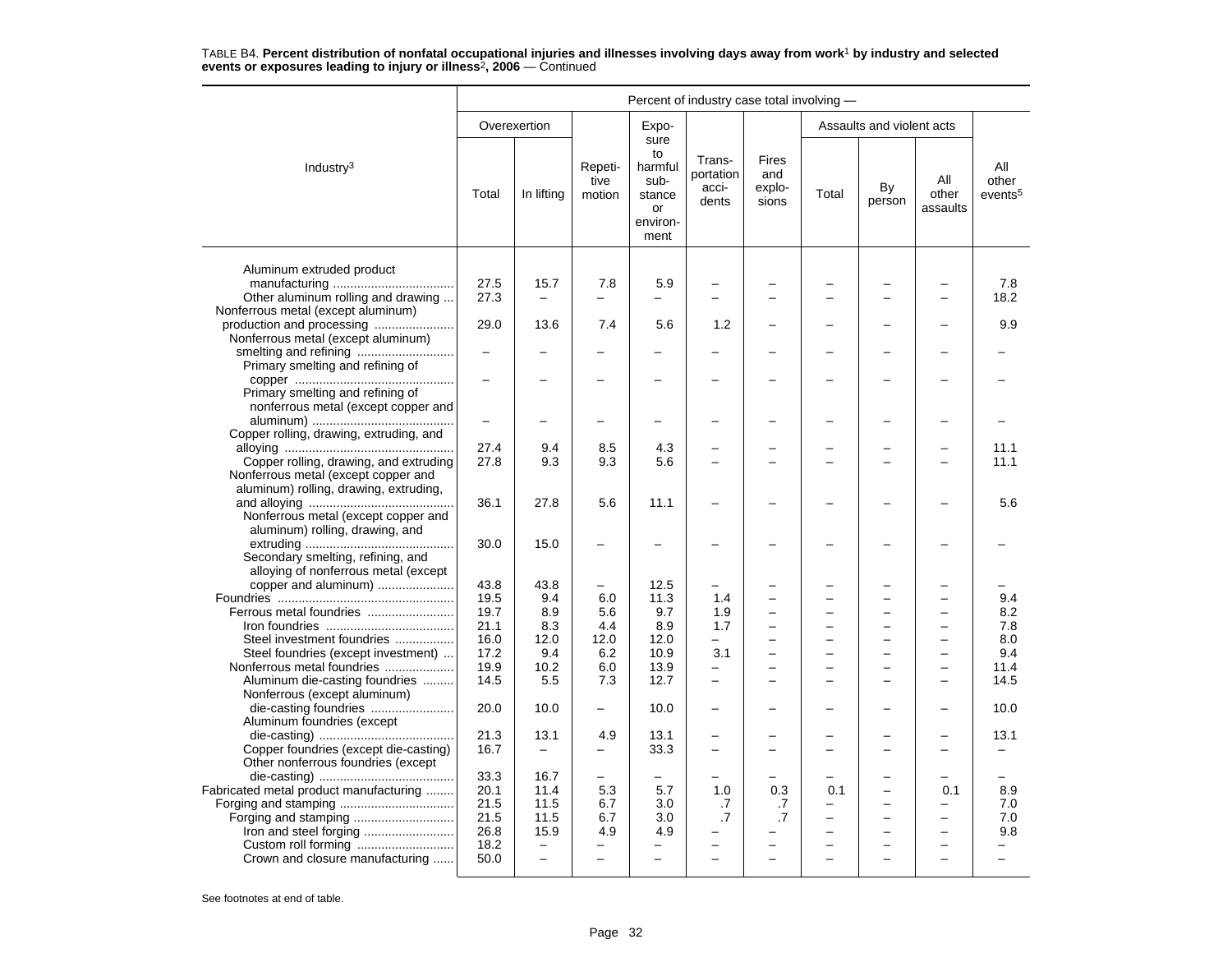|                                                                                                                      |                                   |                            |                              |                               |                                               | Percent of industry case total involving -          |                              |                                               |                                         |
|----------------------------------------------------------------------------------------------------------------------|-----------------------------------|----------------------------|------------------------------|-------------------------------|-----------------------------------------------|-----------------------------------------------------|------------------------------|-----------------------------------------------|-----------------------------------------|
|                                                                                                                      |                                   |                            |                              |                               | Contact with objects                          |                                                     |                              |                                               |                                         |
| Industry <sup>3</sup>                                                                                                | <b>NAICS</b><br>code <sup>4</sup> | Total<br>cases             | Total                        | <b>Struck</b><br>by<br>object | <b>Struck</b><br>against<br>object            | Caught<br>in or<br>com-<br>pressed<br>or<br>crushed | Fall<br>to<br>lower<br>level | Fall<br>on<br>same<br>level                   | Slips<br>or<br>trips<br>without<br>fall |
| Powder metallurgy part manufacturing<br>Cutlery and handtool manufacturing<br>Cutlery and handtool manufacturing     | 332116<br>332117<br>3322<br>33221 | 1,300<br>220<br>950<br>950 | 60.8<br>31.8<br>33.7<br>33.7 | 13.1<br>18.2<br>14.7<br>14.7  | 8.5<br>$\overline{\phantom{0}}$<br>9.5<br>9.5 | 36.2<br>9.1<br>7.4<br>7.4                           | 1.5<br>18.2<br>2.1<br>2.1    | 3.1<br>$\overline{\phantom{0}}$<br>6.3<br>6.3 | 4.2<br>4.2                              |
| Cutlery and flatware (except precious)<br>Hand and edge tool manufacturing                                           | 332211<br>332212                  | 190<br>480                 | 10.5<br>37.5                 | 14.6                          | 10.4                                          | 10.4                                                | $\overline{\phantom{0}}$     | 8.3                                           | 4.2                                     |
| Saw blade and handsaw                                                                                                | 332213                            | 130                        | 38.5                         | 23.1                          |                                               |                                                     |                              |                                               |                                         |
| Kitchen utensil, pot, and pan                                                                                        | 332214                            | 140                        | 50.0                         | 28.6                          | 14.3                                          |                                                     |                              |                                               |                                         |
| Architectural and structural metals                                                                                  | 3323                              | 9,040                      | 51.3                         | 24.3                          | 7.3                                           | 14.6                                                | 4.2                          | 6.0                                           | 2.0                                     |
| Plate work and fabricated structural<br>product manufacturing                                                        | 33231                             | 5,230                      | 56.6                         | 27.7                          | 6.1                                           | 16.6                                                | 3.6                          | 5.7                                           | 1.9                                     |
| Prefabricated metal building and<br>component manufacturing<br>Fabricated structural metal                           | 332311                            | 690                        | 58.0                         | 26.1                          | 13.0                                          | 18.8                                                | 4.3                          | 2.9                                           | 2.9                                     |
| Plate work manufacturing<br>Ornamental and architectural metal                                                       | 332312<br>332313                  | 3,260<br>1,280             | 57.7<br>53.1                 | 29.8<br>23.4                  | 5.2<br>5.5                                    | 14.4<br>21.1                                        | 4.0<br>2.3                   | 5.8<br>7.0                                    | 1.5<br>2.3                              |
| products manufacturing<br>Metal window and door manufacturing                                                        | 33232<br>332321                   | 3,810<br>1,110             | 44.1<br>39.6                 | 19.7<br>18.9                  | 8.7<br>9.0                                    | 11.8<br>9.9                                         | 5.0<br>4.5                   | 6.6<br>6.3                                    | 1.8                                     |
| Sheet metal work manufacturing<br>Ornamental and architectural metal                                                 | 332322<br>332323                  | 1,820<br>890               | 46.7<br>43.8                 | 20.9<br>19.1                  | 9.9<br>6.7                                    | 11.5<br>14.6                                        | 2.7<br>10.1                  | 4.9<br>9.0                                    | 2.7                                     |
| Boiler, tank, and shipping container                                                                                 | 3324                              | 1,990                      | 45.7                         | 22.1                          | 8.5                                           | 10.1                                                | 5.0                          | 6.5                                           | 2.5                                     |
| Power boiler and heat exchanger<br>Metal tank (heavy gauge) manufacturing                                            | 33241<br>33242                    | 320<br>810                 | 40.6<br>58.0                 | 25.0<br>28.4                  | 11.1                                          | 6.2<br>11.1                                         | 2.5                          | 6.2<br>4.9                                    |                                         |
| Metal can, box, and other metal<br>container (light gauge) manufacturing<br>Metal can manufacturing                  | 33243<br>332431                   | 850<br>290                 | 36.5<br>27.6                 | 15.3<br>10.3                  | 8.2<br>6.9                                    | 10.6<br>6.9                                         | 9.4<br>6.9                   | 9.4<br>13.8                                   | 3.5<br>6.9                              |
| Other metal container manufacturing                                                                                  | 332439<br>3325                    | 560<br>400                 | 41.1<br>35.0                 | 17.9<br>10.0                  | 8.9<br>5.0                                    | 12.5<br>15.0                                        | 10.7                         | 7.1<br>12.5                                   | $\overline{\phantom{0}}$<br>7.5         |
| Spring and wire product manufacturing<br>Spring and wire product manufacturing<br>Spring (light gauge) manufacturing | 3326<br>33261<br>332612           | 1,350<br>1,350<br>320      | 40.7<br>40.7<br>40.6         | 14.1<br>14.1<br>15.6          | 5.9<br>5.9<br>6.2                             | 17.0<br>17.0<br>15.6                                | 1.5<br>1.5                   | 5.2<br>5.2                                    | 3.0<br>3.0                              |
| Other fabricated wire product<br>Machine shops; turned product; and screw,                                           | 332618                            | 1,020                      | 41.2                         | 13.7                          | 5.9                                           | 17.6                                                | 2.0                          | 5.9                                           | 3.9                                     |
|                                                                                                                      | 3327<br>33271                     | 5,670<br>4,240             | 46.4<br>50.0                 | 20.1<br>23.1                  | 7.6<br>7.8                                    | 13.8<br>14.4                                        | 4.2<br>4.7                   | 7.8<br>8.5                                    | 1.4<br>1.4                              |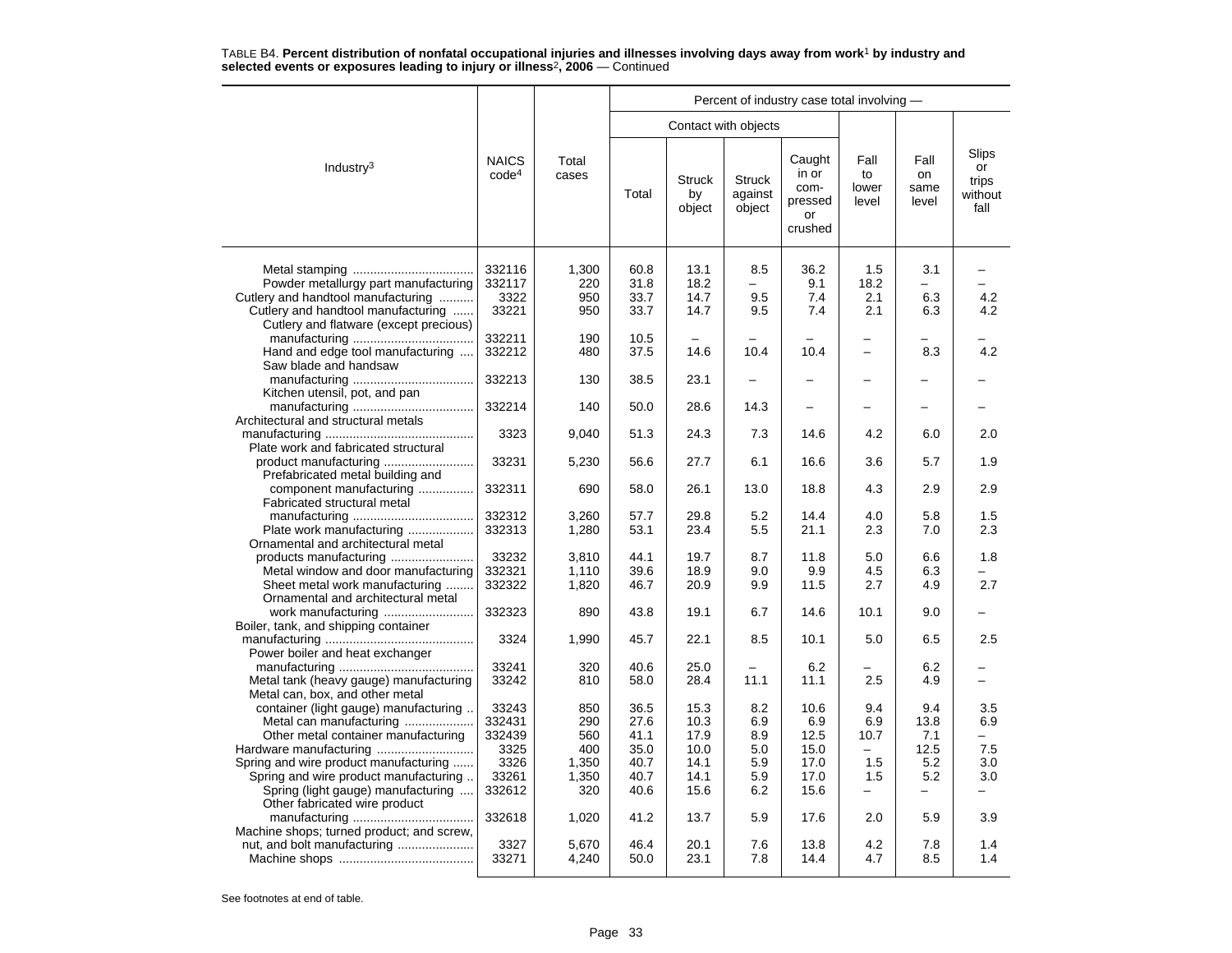|                                                                              | Percent of industry case total involving - |              |                           |                                                                   |                                       |                                 |       |                           |                          |                                     |
|------------------------------------------------------------------------------|--------------------------------------------|--------------|---------------------------|-------------------------------------------------------------------|---------------------------------------|---------------------------------|-------|---------------------------|--------------------------|-------------------------------------|
|                                                                              |                                            | Overexertion |                           | Expo-                                                             |                                       |                                 |       | Assaults and violent acts |                          |                                     |
| Industry <sup>3</sup>                                                        | Total                                      | In lifting   | Repeti-<br>tive<br>motion | sure<br>to<br>harmful<br>sub-<br>stance<br>or<br>environ-<br>ment | Trans-<br>portation<br>acci-<br>dents | Fires<br>and<br>explo-<br>sions | Total | By<br>person              | All<br>other<br>assaults | All<br>other<br>events <sup>5</sup> |
|                                                                              |                                            | 9.2          |                           |                                                                   | $\overline{\phantom{0}}$              |                                 |       |                           | $\overline{\phantom{0}}$ |                                     |
| Powder metallurgy part manufacturing                                         | 16.9<br>27.3                               | 13.6         | 7.7<br>9.1                | 2.3<br>$\overline{\phantom{0}}$                                   | $\overline{\phantom{0}}$              | 1.5<br>$\overline{\phantom{0}}$ |       | L,                        | $\equiv$                 | 5.4                                 |
| Cutlery and handtool manufacturing                                           | 20.0                                       | 9.5          | 17.9                      | 6.3                                                               | L.                                    | $\overline{\phantom{0}}$        |       |                           |                          | 8.4                                 |
|                                                                              |                                            | 9.5          | 17.9                      |                                                                   | $\overline{\phantom{0}}$              | $\overline{\phantom{0}}$        |       | $\overline{\phantom{0}}$  |                          |                                     |
| Cutlery and handtool manufacturing<br>Cutlery and flatware (except precious) | 20.0                                       |              |                           | 6.3                                                               |                                       |                                 |       |                           |                          | 8.4                                 |
|                                                                              | 10.5                                       |              | 68.4                      |                                                                   |                                       |                                 |       |                           |                          |                                     |
| Hand and edge tool manufacturing                                             | 22.9                                       | 8.3          | 6.2                       | 6.2                                                               | L.                                    | $\overline{\phantom{0}}$        |       | ÷                         |                          | 10.4                                |
| Saw blade and handsaw                                                        |                                            |              |                           |                                                                   |                                       |                                 |       |                           |                          |                                     |
|                                                                              | 30.8                                       | 15.4         |                           |                                                                   |                                       |                                 |       |                           |                          |                                     |
| Kitchen utensil, pot, and pan                                                |                                            |              |                           |                                                                   |                                       |                                 |       |                           |                          |                                     |
|                                                                              | 14.3                                       | 14.3         | $\overline{\phantom{0}}$  | 21.4                                                              |                                       |                                 |       |                           |                          |                                     |
| Architectural and structural metals                                          |                                            |              |                           |                                                                   |                                       |                                 |       |                           |                          |                                     |
| Plate work and fabricated structural                                         | 18.1                                       | 11.1         | 2.7                       | 5.6                                                               | 1.0                                   | $\cdot$                         | 0.2   |                           |                          | 8.7                                 |
|                                                                              | 15.1                                       | 9.4          | 1.5                       | 5.9                                                               | 1.0                                   |                                 |       |                           |                          | 8.4                                 |
| Prefabricated metal building and                                             |                                            |              |                           |                                                                   |                                       |                                 |       |                           |                          |                                     |
| component manufacturing                                                      | 15.9                                       | 10.1         | 2.9                       |                                                                   | 2.9                                   |                                 |       |                           |                          | 10.1                                |
| Fabricated structural metal                                                  |                                            |              |                           |                                                                   |                                       |                                 |       |                           |                          |                                     |
|                                                                              | 14.7                                       | 9.5          | .9                        | 7.1                                                               | .6                                    |                                 |       |                           |                          | 8.0                                 |
| Plate work manufacturing                                                     | 15.6                                       | 8.6          | 3.1                       | 5.5                                                               |                                       |                                 |       |                           |                          | 8.6                                 |
| Ornamental and architectural metal                                           |                                            |              |                           |                                                                   |                                       |                                 |       |                           |                          |                                     |
|                                                                              | 22.3                                       | 13.4         | 3.9                       | 5.2                                                               | 1.0                                   | .5                              |       | <u>.</u>                  |                          | 9.2                                 |
| Metal window and door manufacturing                                          | 27.0                                       | 16.2         | 9.0                       | 2.7                                                               |                                       |                                 |       |                           |                          | 7.2                                 |
| Sheet metal work manufacturing                                               | 22.0                                       | 13.7         | 2.2                       | 6.0                                                               | 1.1                                   |                                 |       |                           |                          | 9.9                                 |
| Ornamental and architectural metal<br>work manufacturing                     | 16.9                                       | 10.1         |                           | 6.7                                                               |                                       |                                 |       |                           |                          | 9.0                                 |
| Boiler, tank, and shipping container                                         |                                            |              |                           |                                                                   |                                       |                                 |       |                           |                          |                                     |
|                                                                              | 17.1                                       | 7.5          | 5.5                       | 5.5                                                               | 1.5                                   |                                 |       |                           |                          | 10.6                                |
| Power boiler and heat exchanger                                              |                                            |              |                           |                                                                   |                                       |                                 |       |                           |                          |                                     |
|                                                                              | 25.0                                       | 9.4          | 9.4                       | 6.2                                                               | -                                     |                                 |       | ▃                         |                          | 12.5                                |
| Metal tank (heavy gauge) manufacturing                                       | 11.1                                       | 2.5          | 4.9                       | 6.2                                                               | $\overline{\phantom{0}}$              | $\overline{\phantom{0}}$        |       | ÷                         | $\overline{\phantom{0}}$ | 9.9                                 |
| Metal can, box, and other metal                                              |                                            |              |                           |                                                                   |                                       |                                 |       |                           |                          |                                     |
| container (light gauge) manufacturing                                        | 20.0                                       | 11.8         | 3.5                       | 5.9                                                               | 2.4                                   |                                 |       |                           |                          | 10.6                                |
| Metal can manufacturing                                                      | 17.2                                       | 6.9          | 6.9                       | Ξ.                                                                | -                                     |                                 |       |                           | $\overline{\phantom{0}}$ | 17.2                                |
| Other metal container manufacturing                                          | 21.4                                       | 12.5         | $\overline{\phantom{0}}$  | 7.1                                                               | 3.6                                   | $\overline{\phantom{0}}$        |       | L,                        | $\overline{\phantom{0}}$ | 7.1                                 |
|                                                                              | 25.0                                       | 12.5         | 7.5                       |                                                                   |                                       |                                 |       | ÷.                        |                          | 10.0                                |
| Spring and wire product manufacturing                                        | 24.4                                       | 13.3         | 11.9                      | 4.4                                                               | 1.5                                   | $\overline{\phantom{0}}$        |       | $\overline{\phantom{0}}$  | $\overline{\phantom{0}}$ | 6.7                                 |
| Spring and wire product manufacturing                                        | 24.4                                       | 13.3         | 11.9                      | 4.4                                                               | 1.5                                   |                                 |       | L,                        |                          | 6.7                                 |
| Spring (light gauge) manufacturing<br>Other fabricated wire product          | 18.8                                       | 12.5         | 28.1                      |                                                                   | $\overline{\phantom{0}}$              | $\equiv$                        |       |                           | -                        | 9.4                                 |
|                                                                              | 26.5                                       | 13.7         | 6.9                       | 4.9                                                               | 2.0                                   |                                 |       |                           |                          | 6.9                                 |
| Machine shops; turned product; and screw,                                    | 19.2                                       | 11.5         |                           | 6.2                                                               | 1.1                                   |                                 |       |                           |                          | 9.3                                 |
|                                                                              | 16.7                                       | 10.1         | 4.1<br>1.9                | 6.1                                                               | 1.4                                   | $\cdot$                         |       | L,                        | $\overline{\phantom{0}}$ | 9.2                                 |
|                                                                              |                                            |              |                           |                                                                   |                                       |                                 |       |                           |                          |                                     |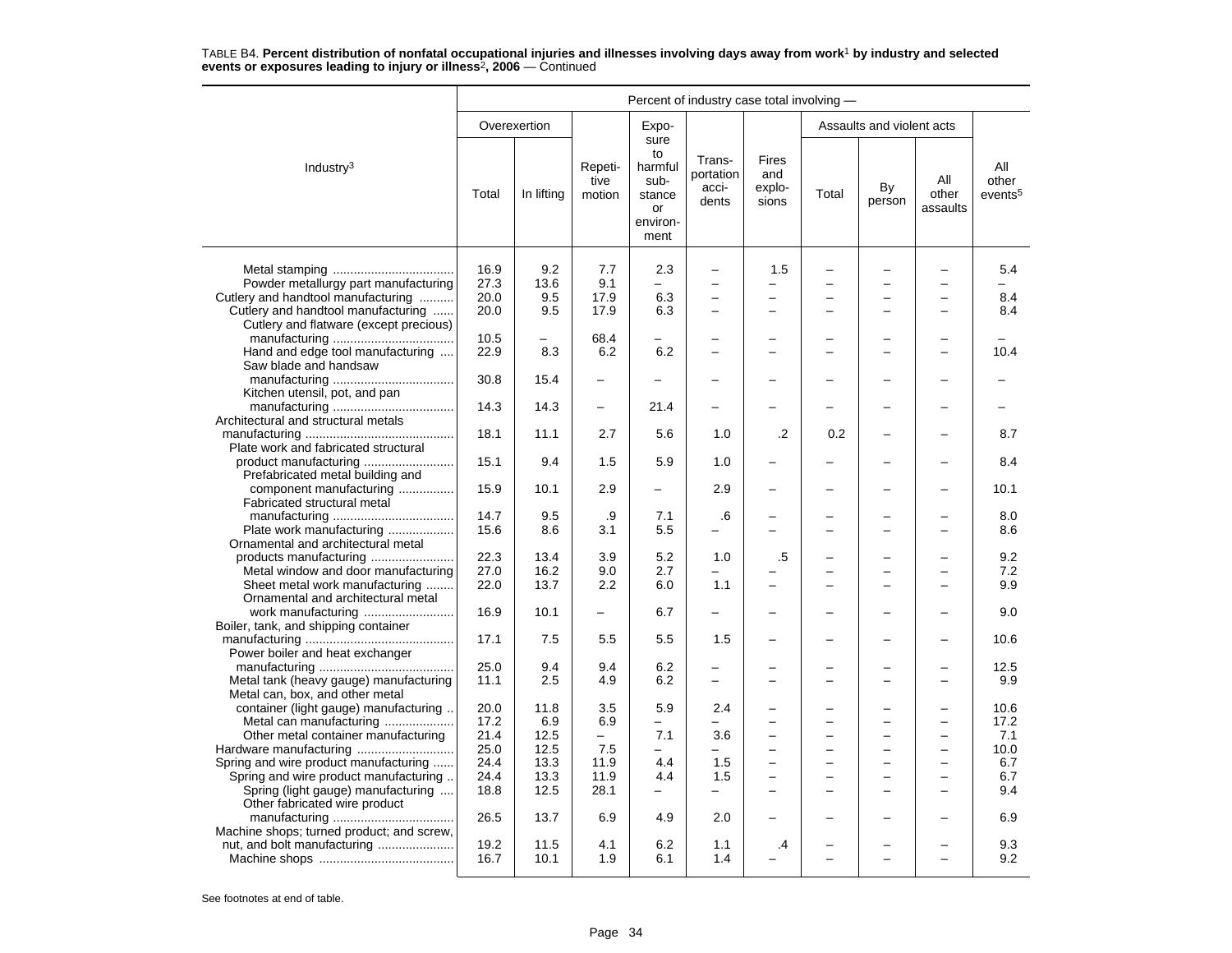|                                                                                                      |                                   |                 | Percent of industry case total involving - |                               |                                    |                                                     |                                      |                             |                                                |  |  |  |
|------------------------------------------------------------------------------------------------------|-----------------------------------|-----------------|--------------------------------------------|-------------------------------|------------------------------------|-----------------------------------------------------|--------------------------------------|-----------------------------|------------------------------------------------|--|--|--|
|                                                                                                      |                                   |                 |                                            | Contact with objects          |                                    |                                                     |                                      |                             |                                                |  |  |  |
| Industry <sup>3</sup>                                                                                | <b>NAICS</b><br>code <sup>4</sup> | Total<br>cases  | Total                                      | <b>Struck</b><br>by<br>object | <b>Struck</b><br>against<br>object | Caught<br>in or<br>com-<br>pressed<br>or<br>crushed | Fall<br>to<br>lower<br>level         | Fall<br>on<br>same<br>level | <b>Slips</b><br>or<br>trips<br>without<br>fall |  |  |  |
| Turned product and screw, nut, and bolt                                                              | 33272                             | 1,430           | 36.4                                       | 11.2                          | 7.0                                | 11.9                                                | 2.8                                  | 6.3                         | 1.4                                            |  |  |  |
| Precision turned product                                                                             | 332721                            | 800             | 33.8                                       | 10.0                          | 6.2                                | 13.8                                                | 2.5                                  | 3.8                         |                                                |  |  |  |
| Bolt, nut, screw, rivet, and washer                                                                  | 332722                            | 630             | 39.7                                       | 12.7                          | 7.9                                | 9.5                                                 | 3.2                                  | 9.5                         |                                                |  |  |  |
| Coating, engraving, heat treating, and                                                               | 3328                              | 2,330           | 44.2                                       | 16.3                          | 7.3                                | 14.2                                                | 2.6                                  | 6.0                         | 1.7                                            |  |  |  |
| Coating, engraving, heat treating, and                                                               | 33281<br>332811                   | 2,330<br>310    | 44.2<br>45.2                               | 16.3<br>12.9                  | 7.3                                | 14.2<br>19.4                                        | 2.6<br>6.5                           | 6.0<br>12.9                 | 1.7                                            |  |  |  |
| Metal coating, engraving (except<br>jewelry and silverware), and allied<br>services to manufacturers | 332812                            | 900             | 53.3                                       | 21.1                          | 8.9                                | 13.3                                                | $\overline{\phantom{0}}$             | 5.6                         | 2.2                                            |  |  |  |
| Electroplating, plating, polishing,<br>anodizing, and coloring                                       | 332813                            | 1,120           | 37.5                                       | 13.4                          | 7.1                                | 12.5                                                | 2.7                                  | 4.5                         | 1.8                                            |  |  |  |
| Other fabricated metal product                                                                       | 3329                              | 4,300           | 40.2                                       | 17.9                          | 5.8                                | 11.9                                                | 2.1                                  | 7.7                         | 3.7                                            |  |  |  |
| Metal valve manufacturing<br>Industrial valve manufacturing<br>Fluid power valve and hose fitting    | 33291<br>332911                   | 1,110<br>340    | 40.5<br>44.1                               | 16.2<br>17.6                  | 5.4                                | 15.3<br>17.6                                        | $\overline{\phantom{0}}$<br>$\equiv$ | 8.1<br>5.9                  | 3.6<br>L,                                      |  |  |  |
| Plumbing fixture fitting and trim                                                                    | 332912                            | 330             | 33.3                                       | 12.1                          | 6.1                                | 12.1                                                | $\overline{\phantom{0}}$             | 12.1                        |                                                |  |  |  |
| Other metal valve and pipe fitting                                                                   | 332913                            | 120             | 16.7                                       |                               |                                    | $\overline{\phantom{0}}$                            | $\overline{\phantom{0}}$             | 16.7                        |                                                |  |  |  |
| All other fabricated metal product                                                                   | 332919                            | 310             | 51.6                                       | 22.6                          | 9.7                                | 16.1                                                | $\equiv$                             | 6.5                         |                                                |  |  |  |
| Ball and roller bearing manufacturing<br>Small arms ammunition                                       | 33299<br>332991                   | 3,190<br>390    | 40.1<br>38.5                               | 18.5<br>17.9                  | 6.0<br>7.7                         | 10.7<br>10.3                                        | 2.5                                  | 7.5<br>10.3                 | 3.8                                            |  |  |  |
| Ammunition (except small arms)                                                                       | 332992                            | 140             | 35.7                                       | 14.3                          |                                    |                                                     | $\overline{\phantom{0}}$             |                             |                                                |  |  |  |
| Small arms manufacturing<br>Fabricated pipe and pipe fitting                                         | 332993<br>332994                  | 40<br>140       | 35.7                                       | 14.3                          | $\overline{\phantom{0}}$           |                                                     | -<br>$\overline{\phantom{0}}$        | 50.0                        |                                                |  |  |  |
| Industrial pattern manufacturing<br>Enameled iron and metal sanitary                                 | 332996<br>332997                  | 600<br>120      | 48.3<br>$\overline{\phantom{0}}$           | 26.7                          | 3.3                                | 13.3                                                | -<br>$\overline{\phantom{0}}$        | 6.7<br>-                    | 10.0                                           |  |  |  |
| ware manufacturing<br>All other miscellaneous fabricated                                             | 332998                            | 140             | 28.6                                       | 14.3                          |                                    |                                                     | $\overline{\phantom{0}}$             | -                           |                                                |  |  |  |
| metal product manufacturing<br>Machinery manufacturing                                               | 332999<br>333                     | 1.590<br>16,650 | 42.8<br>42.9                               | 18.2<br>19.8                  | 6.9<br>7.3                         | 11.3<br>11.5                                        | 3.1<br>2.7                           | 6.3<br>7.0                  | 3.1<br>1.7                                     |  |  |  |
| Agriculture, construction, and mining                                                                | 3331                              | 4,130           | 43.3                                       | 19.4                          | 6.8                                | 12.1                                                | 2.7                                  | 6.5                         | 1.7                                            |  |  |  |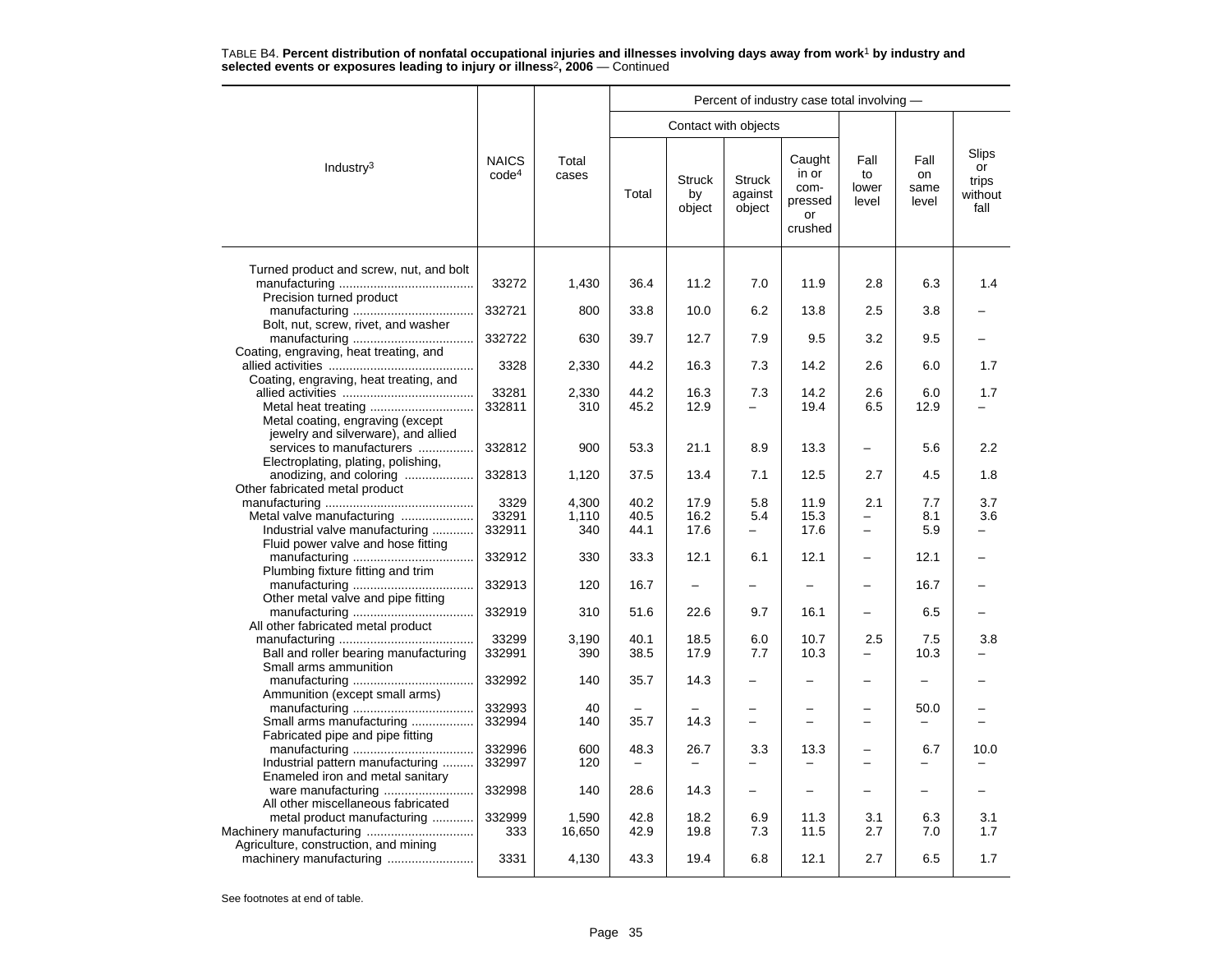|                                                                                                         | Percent of industry case total involving - |                                 |                           |                                                                   |                                       |                                        |       |                               |                          |                                     |  |  |
|---------------------------------------------------------------------------------------------------------|--------------------------------------------|---------------------------------|---------------------------|-------------------------------------------------------------------|---------------------------------------|----------------------------------------|-------|-------------------------------|--------------------------|-------------------------------------|--|--|
|                                                                                                         |                                            | Overexertion                    |                           | Expo-                                                             |                                       |                                        |       | Assaults and violent acts     |                          |                                     |  |  |
| Industry <sup>3</sup>                                                                                   | Total                                      | In lifting                      | Repeti-<br>tive<br>motion | sure<br>to<br>harmful<br>sub-<br>stance<br>or<br>environ-<br>ment | Trans-<br>portation<br>acci-<br>dents | <b>Fires</b><br>and<br>explo-<br>sions | Total | By<br>person                  | All<br>other<br>assaults | All<br>other<br>events <sup>5</sup> |  |  |
| Turned product and screw, nut, and bolt                                                                 | 25.9                                       | 14.7                            | 10.5                      | 6.3                                                               |                                       | 1.4                                    |       |                               |                          | 9.1                                 |  |  |
| Precision turned product                                                                                | 30.0                                       | 17.5                            | 13.8                      | 2.5                                                               |                                       |                                        |       |                               |                          | 11.2                                |  |  |
| Bolt, nut, screw, rivet, and washer<br>Coating, engraving, heat treating, and                           | 20.6                                       | 11.1                            | 6.3                       | 11.1                                                              |                                       | 3.2                                    |       |                               |                          | 6.3                                 |  |  |
| Coating, engraving, heat treating, and                                                                  | 21.0                                       | 12.9                            | 5.6                       | 9.9                                                               | 1.3                                   | $\overline{\phantom{0}}$               |       | L                             |                          | 8.2                                 |  |  |
| Metal coating, engraving (except                                                                        | 21.0<br>22.6                               | 12.9<br>12.9                    | 5.6<br>$\equiv$           | 9.9                                                               | 1.3                                   | $\equiv$                               |       | -                             | $\sim$                   | 8.2<br>6.5                          |  |  |
| jewelry and silverware), and allied<br>services to manufacturers<br>Electroplating, plating, polishing, | 16.7                                       | 7.8                             | 3.3                       | 8.9                                                               |                                       |                                        |       | -                             |                          | 8.9                                 |  |  |
| anodizing, and coloring<br>Other fabricated metal product                                               | 24.1                                       | 17.9                            | 8.0                       | 12.5                                                              | 1.8                                   |                                        |       | ▃                             |                          | 8.0                                 |  |  |
|                                                                                                         | 23.7                                       | 12.8                            | 6.5                       | 5.3                                                               | .7                                    |                                        |       |                               |                          | 10.2                                |  |  |
|                                                                                                         | 27.9                                       | 14.4                            | 9.0                       | 2.7                                                               |                                       |                                        |       |                               |                          | 7.2                                 |  |  |
| Industrial valve manufacturing<br>Fluid power valve and hose fitting                                    | 29.4                                       | 17.6                            | 5.9                       | $\overline{\phantom{0}}$                                          | $\overline{\phantom{0}}$              |                                        |       |                               |                          | 8.8                                 |  |  |
| Plumbing fixture fitting and trim                                                                       | 30.3                                       | 15.2                            | 9.1                       | $\overline{\phantom{0}}$                                          |                                       |                                        |       | <u>.</u>                      |                          | 6.1                                 |  |  |
| Other metal valve and pipe fitting                                                                      | 33.3                                       | 16.7                            | 16.7                      |                                                                   |                                       |                                        |       | -                             |                          |                                     |  |  |
| All other fabricated metal product                                                                      | 22.6                                       | 12.9                            | 9.7                       | $\equiv$                                                          |                                       |                                        |       | L                             |                          | 6.5                                 |  |  |
| Ball and roller bearing manufacturing<br>Small arms ammunition                                          | 22.3<br>23.1                               | 11.9<br>10.3                    | 5.6<br>7.7                | 6.3<br>5.1                                                        | .9                                    |                                        |       | -<br>$\overline{\phantom{0}}$ |                          | 11.3<br>10.3                        |  |  |
| Ammunition (except small arms)                                                                          | 21.4                                       | 14.3                            | 21.4                      |                                                                   |                                       |                                        |       |                               |                          |                                     |  |  |
| Small arms manufacturing                                                                                | 28.6                                       | 21.4                            | $\overline{\phantom{0}}$  | $\overline{\phantom{0}}$                                          | $\overline{\phantom{0}}$              | $\overline{\phantom{0}}$               |       | -                             | $\overline{\phantom{0}}$ | 14.3                                |  |  |
| Fabricated pipe and pipe fitting                                                                        | 23.3                                       |                                 |                           |                                                                   |                                       |                                        |       |                               |                          | 6.7                                 |  |  |
| Industrial pattern manufacturing<br>Enameled iron and metal sanitary                                    |                                            | 8.3<br>$\overline{\phantom{0}}$ | 3.3                       |                                                                   |                                       |                                        |       |                               |                          | 58.3                                |  |  |
| All other miscellaneous fabricated                                                                      | 14.3                                       | $\overline{\phantom{0}}$        | $\overline{\phantom{m}}$  |                                                                   |                                       |                                        |       |                               |                          | 42.9                                |  |  |
| metal product manufacturing<br>Machinery manufacturing                                                  | 21.4<br>23.5                               | 11.9<br>12.8                    | 5.0<br>6.6                | 8.8<br>5.2                                                        | 1.3<br>1.3                            | $\cdot$ 1                              | 0.5   |                               | 0.4                      | 7.5<br>8.4                          |  |  |
| Agriculture, construction, and mining                                                                   | 22.8                                       | 11.4                            | 4.6                       | 6.8                                                               | 1.5                                   |                                        |       |                               |                          | 10.2                                |  |  |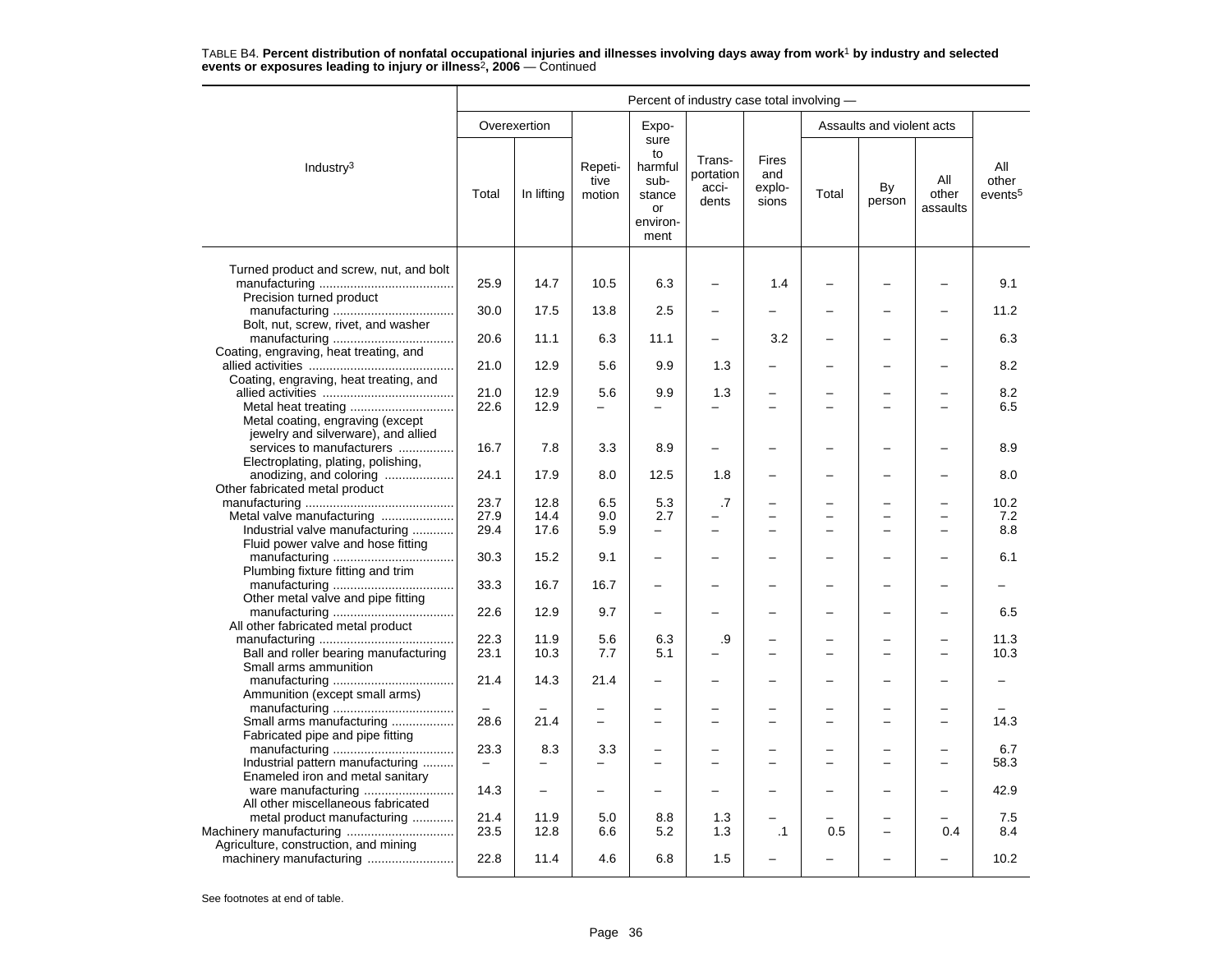|                                                                                |                                   |                | Percent of industry case total involving - |                               |                                    |                                                     |                              |                             |                                         |  |  |  |
|--------------------------------------------------------------------------------|-----------------------------------|----------------|--------------------------------------------|-------------------------------|------------------------------------|-----------------------------------------------------|------------------------------|-----------------------------|-----------------------------------------|--|--|--|
|                                                                                |                                   |                |                                            | Contact with objects          |                                    |                                                     |                              |                             |                                         |  |  |  |
| Industry <sup>3</sup>                                                          | <b>NAICS</b><br>code <sup>4</sup> | Total<br>cases | Total                                      | <b>Struck</b><br>by<br>object | <b>Struck</b><br>against<br>object | Caught<br>in or<br>com-<br>pressed<br>or<br>crushed | Fall<br>to<br>lower<br>level | Fall<br>on<br>same<br>level | Slips<br>or<br>trips<br>without<br>fall |  |  |  |
| Agricultural implement manufacturing                                           | 33311                             | 1,630          | 44.8                                       | 20.9                          | 8.0                                | 13.5                                                | 1.8                          | 4.9                         |                                         |  |  |  |
| Farm machinery and equipment<br>Lawn and garden tractor and home               | 333111                            | 1,360          | 46.3                                       | 22.1                          | 8.1                                | 13.2                                                | 2.2                          | 4.4                         |                                         |  |  |  |
| lawn and garden equipment                                                      |                                   | 270            |                                            |                               |                                    |                                                     |                              |                             |                                         |  |  |  |
| Construction machinery manufacturing<br>Mining and oil and gas field machinery | 333112<br>33312                   | 1,640          | 37.0<br>39.6                               | 14.8<br>15.9                  | 4.9                                | 14.8<br>9.8                                         | 3.0                          | 7.4<br>7.3                  | 1.8                                     |  |  |  |
| Mining machinery and equipment                                                 | 33313                             | 860            | 46.5                                       | 22.1                          | 8.1                                | 14.0                                                | 3.5                          | 8.1                         | 2.3                                     |  |  |  |
| Oil and gas field machinery and                                                | 333131                            | 280            | 39.3                                       | 21.4                          | 7.1                                | 10.7                                                | $\overline{\phantom{0}}$     | 7.1                         |                                         |  |  |  |
| equipment manufacturing                                                        | 333132                            | 580            | 50.0                                       | 22.4                          | 8.6                                | 15.5                                                | 5.2                          | 10.3                        | 3.4                                     |  |  |  |
| Industrial machinery manufacturing                                             | 3332                              | 1,580          | 44.3                                       | 24.1                          | 8.9                                | 7.6                                                 | 2.5                          | 6.3                         | 1.9                                     |  |  |  |
| Sawmill and woodworking machinery<br>Plastics and rubber industry machinery    | 33321                             | 110            | 18.2                                       | 18.2                          |                                    |                                                     | -                            |                             |                                         |  |  |  |
| Other industrial machinery                                                     | 33322                             | 370            | 45.9                                       | 35.1                          |                                    | 8.1                                                 | $\overline{\phantom{0}}$     |                             |                                         |  |  |  |
| Paper industry machinery                                                       | 33329                             | 1,100          | 46.4                                       | 21.8                          | 10.9                               | 8.2                                                 | 3.6                          | 7.3                         | 2.7                                     |  |  |  |
|                                                                                | 333291                            | 140            | 28.6                                       | 21.4                          |                                    |                                                     |                              |                             |                                         |  |  |  |
| Textile machinery manufacturing<br>Printing machinery and equipment            | 333292                            | 80             | 50.0                                       |                               |                                    | 25.0                                                | $\equiv$                     |                             |                                         |  |  |  |
|                                                                                | 333293                            | 110            | 45.5                                       | 27.3                          |                                    | 18.2                                                | $\overline{\phantom{0}}$     |                             |                                         |  |  |  |
| Food product machinery<br>Semiconductor machinery                              | 333294                            | 250            | 48.0                                       | 28.0                          | 12.0                               | 8.0                                                 |                              |                             |                                         |  |  |  |
| All other industrial machinery                                                 | 333295                            | 150            | 53.3                                       | 26.7                          | $\overline{\phantom{0}}$           | 13.3                                                | $\overline{\phantom{0}}$     |                             |                                         |  |  |  |
| Commercial and service industry                                                | 333298                            | 370            | 48.6                                       | 18.9                          | 16.2                               | 5.4                                                 | -                            | 8.1                         | 5.4                                     |  |  |  |
| machinery manufacturing<br>Commercial and service industry                     | 3333                              | 1,140          | 43.0                                       | 14.9                          | 9.6                                | 14.0                                                | 1.8                          | 11.4                        | 1.8                                     |  |  |  |
| machinery manufacturing<br>Automatic vending machine                           | 33331                             | 1,140          | 43.0                                       | 14.9                          | 9.6                                | 14.0                                                | 1.8                          | 11.4                        | 1.8                                     |  |  |  |
| Commercial laundry, drycleaning, and                                           | 333311                            | 60             | $\overline{a}$                             | $\overline{\phantom{0}}$      |                                    |                                                     |                              |                             |                                         |  |  |  |
| pressing machine manufacturing<br>Optical instrument and lens                  | 333312                            | 80             | 25.0                                       | $\overline{\phantom{0}}$      |                                    |                                                     | -                            |                             |                                         |  |  |  |
| Photographic and photocopying                                                  | 333314                            | 160            | 43.8                                       | -                             | 18.8                               | 12.5                                                | -                            | 25.0                        |                                         |  |  |  |
| equipment manufacturing                                                        | 333315                            | 70             | 42.9                                       | $\equiv$                      |                                    | 28.6                                                |                              |                             |                                         |  |  |  |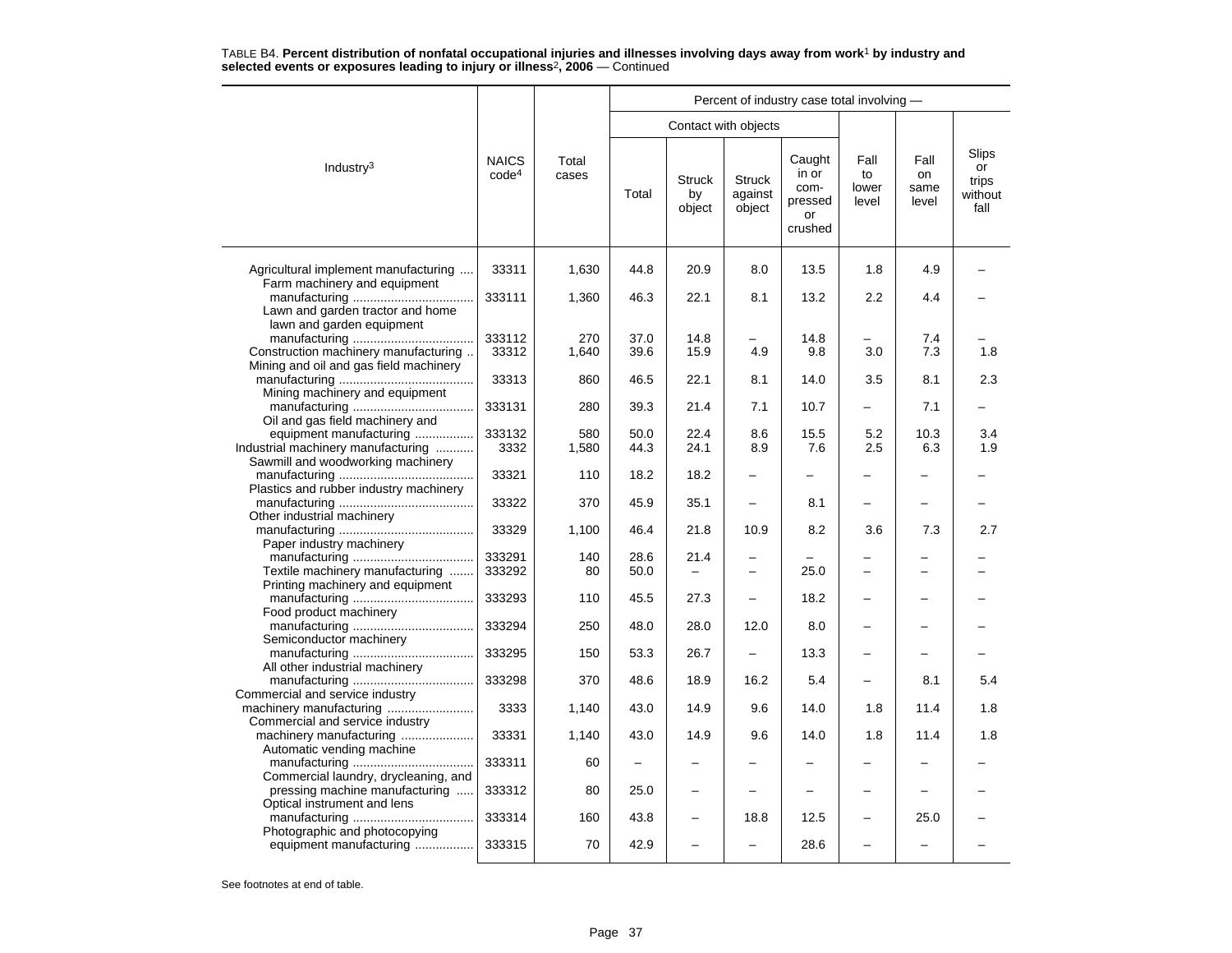|                                                                                                    | Percent of industry case total involving - |                          |                           |                                                                   |                                       |                                 |                |                           |                          |                                     |
|----------------------------------------------------------------------------------------------------|--------------------------------------------|--------------------------|---------------------------|-------------------------------------------------------------------|---------------------------------------|---------------------------------|----------------|---------------------------|--------------------------|-------------------------------------|
|                                                                                                    |                                            | Overexertion             |                           | Expo-                                                             |                                       |                                 |                | Assaults and violent acts |                          |                                     |
| Industry <sup>3</sup>                                                                              | Total                                      | In lifting               | Repeti-<br>tive<br>motion | sure<br>to<br>harmful<br>sub-<br>stance<br>or<br>environ-<br>ment | Trans-<br>portation<br>acci-<br>dents | Fires<br>and<br>explo-<br>sions | Total          | By<br>person              | All<br>other<br>assaults | All<br>other<br>events <sup>5</sup> |
| Agricultural implement manufacturing                                                               | 25.2                                       | 12.3                     | 5.5                       | 9.8                                                               | 1.2                                   | -                               |                |                           | $\overline{\phantom{0}}$ | 6.7                                 |
| Farm machinery and equipment<br>Lawn and garden tractor and home                                   | 23.5                                       | 10.3                     | 5.1                       | 11.0                                                              |                                       |                                 |                |                           |                          | 7.4                                 |
| lawn and garden equipment                                                                          |                                            |                          |                           |                                                                   |                                       |                                 |                |                           |                          |                                     |
| Construction machinery manufacturing<br>Mining and oil and gas field machinery                     | 33.3<br>23.2                               | 22.2<br>12.2             | 7.4<br>5.5                | 4.3                                                               | 1.8                                   | L.                              | $\overline{ }$ | $\overline{\phantom{0}}$  | $\overline{\phantom{0}}$ | 13.4                                |
| Mining machinery and equipment                                                                     | 18.6                                       | 8.1                      |                           | 5.8                                                               | 2.3                                   |                                 |                |                           |                          | 10.5                                |
| Oil and gas field machinery and                                                                    | 21.4                                       | 10.7                     | $\overline{\phantom{0}}$  | 10.7                                                              |                                       |                                 |                |                           |                          | 14.3                                |
| equipment manufacturing<br>Industrial machinery manufacturing<br>Sawmill and woodworking machinery | 17.2<br>23.4                               | 6.9<br>12.0              | 5.7                       | 3.4<br>4.4                                                        | 1.9                                   |                                 | 3.8            |                           | 3.8                      | 8.6<br>6.3                          |
| Plastics and rubber industry machinery                                                             | 18.2                                       | $\overline{\phantom{0}}$ | 27.3                      | $\overline{\phantom{0}}$                                          |                                       |                                 |                |                           |                          | 27.3                                |
| Other industrial machinery                                                                         | 27.0                                       | 21.6                     |                           |                                                                   |                                       |                                 |                |                           |                          |                                     |
| Paper industry machinery                                                                           | 22.7                                       | 10.0                     | 5.5                       | 4.5                                                               | 1.8                                   |                                 |                |                           |                          | 6.4                                 |
| Textile machinery manufacturing                                                                    | 21.4<br>25.0                               | $\equiv$                 | 14.3                      | 14.3                                                              |                                       |                                 |                |                           |                          |                                     |
| Printing machinery and equipment                                                                   | 18.2                                       |                          |                           |                                                                   |                                       |                                 |                |                           |                          |                                     |
| Food product machinery                                                                             | 24.0                                       | 16.0                     | 8.0                       | $\overline{\phantom{0}}$                                          |                                       |                                 |                | ÷                         |                          |                                     |
| Semiconductor machinery<br>All other industrial machinery                                          | 26.7                                       | 20.0                     |                           |                                                                   |                                       |                                 |                |                           |                          |                                     |
| Commercial and service industry                                                                    | 16.2                                       | 5.4                      |                           | 5.4                                                               |                                       |                                 |                |                           |                          | 8.1                                 |
| Commercial and service industry                                                                    | 22.8                                       | 14.9                     | 9.6                       | 2.6                                                               | 2.6                                   |                                 |                |                           |                          | 5.3                                 |
| machinery manufacturing<br>Automatic vending machine                                               | 22.8                                       | 14.9                     | 9.6                       | 2.6                                                               | 2.6                                   |                                 |                |                           |                          | 5.3                                 |
| Commercial laundry, drycleaning, and                                                               | 33.3                                       |                          |                           |                                                                   |                                       |                                 |                |                           |                          |                                     |
| pressing machine manufacturing<br>Optical instrument and lens                                      | 25.0                                       |                          |                           |                                                                   |                                       |                                 |                |                           |                          |                                     |
| Photographic and photocopying                                                                      | 12.5                                       |                          |                           |                                                                   |                                       |                                 |                |                           |                          |                                     |
| equipment manufacturing                                                                            | 28.6                                       |                          |                           |                                                                   |                                       |                                 |                |                           |                          |                                     |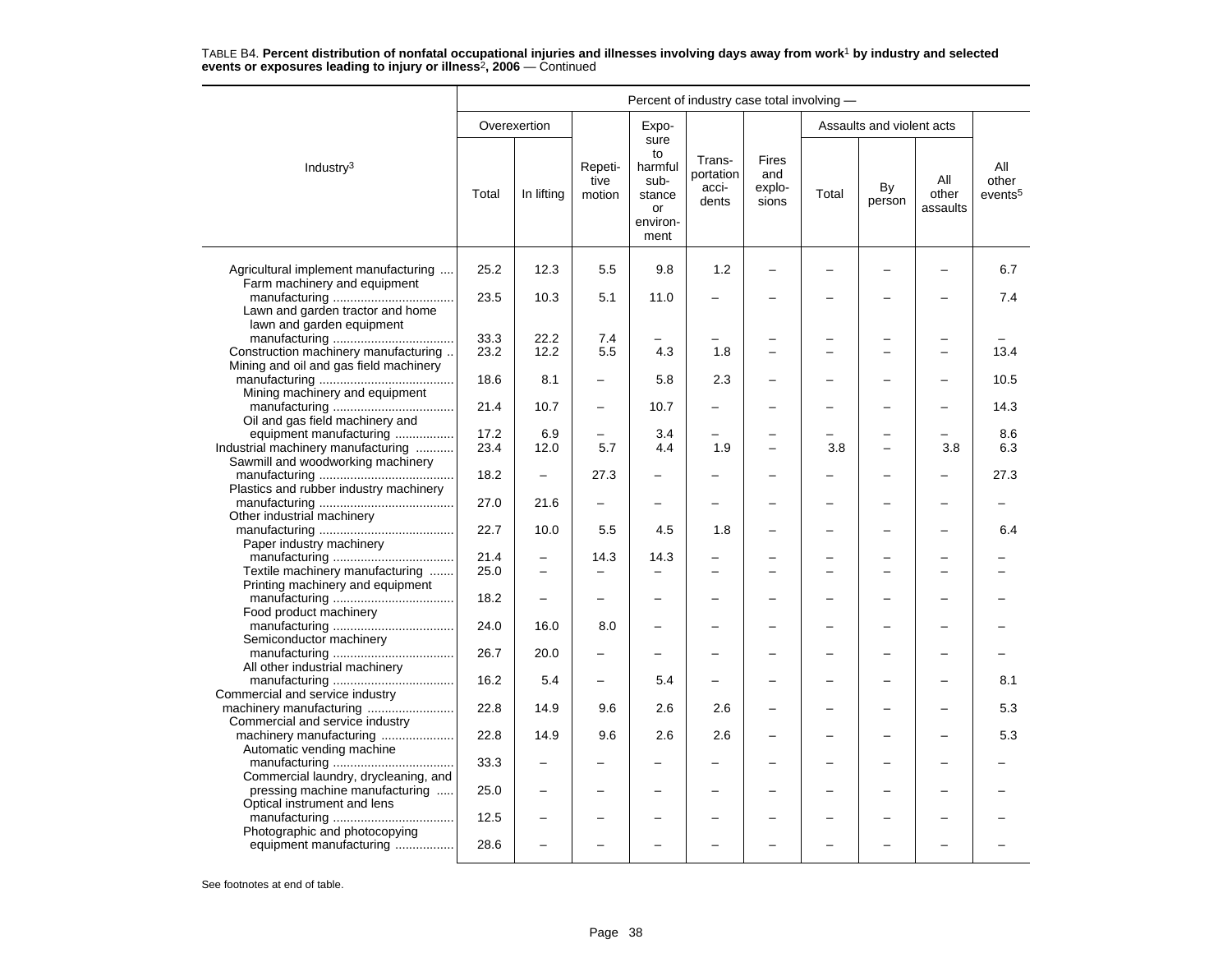|                                                                                                                                                       |                                   |                | Percent of industry case total involving - |                               |                                    |                                                     |                              |                             |                                         |  |  |  |
|-------------------------------------------------------------------------------------------------------------------------------------------------------|-----------------------------------|----------------|--------------------------------------------|-------------------------------|------------------------------------|-----------------------------------------------------|------------------------------|-----------------------------|-----------------------------------------|--|--|--|
|                                                                                                                                                       |                                   |                |                                            |                               | Contact with objects               |                                                     |                              |                             |                                         |  |  |  |
| Industry <sup>3</sup>                                                                                                                                 | <b>NAICS</b><br>code <sup>4</sup> | Total<br>cases | Total                                      | <b>Struck</b><br>by<br>object | <b>Struck</b><br>against<br>object | Caught<br>in or<br>com-<br>pressed<br>or<br>crushed | Fall<br>to<br>lower<br>level | Fall<br>on<br>same<br>level | Slips<br>or<br>trips<br>without<br>fall |  |  |  |
| Other commercial and service<br>industry machinery manufacturing<br>Ventilation, heating, air-conditioning, and<br>commercial refrigeration equipment | 333319                            | 650            | 47.7                                       | 20.0                          | 9.2                                | 16.9                                                | 3.1                          | 9.2                         |                                         |  |  |  |
| Ventilation, heating, air-conditioning,<br>and commercial refrigeration                                                                               | 3334                              | 2,100          | 41.0                                       | 19.5                          | 8.1                                | 10.0                                                | 5.2                          | 9.5                         | 1.4                                     |  |  |  |
| equipment manufacturing<br>Air purification equipment                                                                                                 | 33341                             | 2,100          | 41.0                                       | 19.5                          | 8.1                                | 10.0                                                | 5.2                          | 9.5                         | 1.4                                     |  |  |  |
| Industrial and commercial fan and                                                                                                                     | 333411                            | 280            | 42.9                                       | 21.4                          | 7.1                                | 14.3                                                | 7.1                          | 7.1                         |                                         |  |  |  |
| blower manufacturing<br>Heating equipment (except warm air                                                                                            | 333412                            | 230            | 56.5                                       | 39.1                          |                                    | 13.0                                                | $\overline{\phantom{0}}$     |                             |                                         |  |  |  |
| furnaces) manufacturing<br>Air-conditioning and warm air heating<br>equipment and commercial and<br>industrial refrigeration equipment                | 333414                            | 300            | 40.0                                       | 16.7                          | 6.7                                | 10.0                                                | 6.7                          | 13.3                        |                                         |  |  |  |
|                                                                                                                                                       | 333415                            | 1,280          | 38.3                                       | 16.4                          | 10.2                               | 8.6                                                 | 4.7                          | 10.2                        | 1.6                                     |  |  |  |
| Metalworking machinery manufacturing                                                                                                                  | 3335                              | 2,710          | 52.8                                       | 23.2                          | 9.2                                | 17.3                                                | 2.2                          | 6.6                         | 1.1                                     |  |  |  |
| Metalworking machinery manufacturing                                                                                                                  | 33351                             | 2,710          | 52.8                                       | 23.2                          | 9.2                                | 17.3                                                | 2.2                          | 6.6                         | 1.1                                     |  |  |  |
| Industrial mold manufacturing<br>Machine tool (metal cutting types)                                                                                   | 333511                            | 620            | 54.8                                       | 25.8                          | 4.8                                | 21.0                                                | —                            | 6.5                         | 3.2                                     |  |  |  |
| Machine tool (metal forming types)                                                                                                                    | 333512                            | 310            | 38.7                                       | 16.1                          | $\overline{\phantom{0}}$           | 12.9                                                | $\overline{\phantom{0}}$     | 9.7                         |                                         |  |  |  |
| Special die and tool, die set, jig, and                                                                                                               | 333513                            | 240            | 54.2                                       | 33.3                          | 8.3                                | 8.3                                                 | -                            | 8.3                         |                                         |  |  |  |
| fixture manufacturing<br>Cutting tool and machine tool                                                                                                | 333514                            | 850            | 49.4                                       | 17.6                          | 15.3                               | 12.9                                                | 4.7                          | 8.2                         |                                         |  |  |  |
| accessory manufacturing<br>Rolling mill machinery and equipment                                                                                       | 333515                            | 400            | 52.5                                       | 15.0                          | 7.5                                | 27.5                                                | -                            | 5.0                         |                                         |  |  |  |
| Other metalworking machinery                                                                                                                          | 333516                            | 90             | 77.8                                       | 55.6                          |                                    |                                                     |                              |                             |                                         |  |  |  |
| Engine, turbine, and power transmission                                                                                                               | 333518                            | 200            | 70.0                                       | 35.0                          |                                    | 25.0                                                |                              |                             |                                         |  |  |  |
| Engine, turbine, and power transmission                                                                                                               | 3336                              | 1,170          | 32.5                                       | 13.7                          | 5.1                                | 7.7                                                 | 1.7                          | 9.4                         | 2.6                                     |  |  |  |
| equipment manufacturing<br>Turbine and turbine generator set                                                                                          | 33361                             | 1,170          | 32.5                                       | 13.7                          | 5.1                                | 7.7                                                 | 1.7                          | 9.4                         | 2.6                                     |  |  |  |
| Speed changer, industrial high-speed                                                                                                                  | 333611                            | 150            | 26.7                                       | 13.3                          |                                    |                                                     |                              | 13.3                        |                                         |  |  |  |
| drive, and gear manufacturing<br>Mechanical power transmission                                                                                        | 333612                            | 240            | 37.5                                       | 12.5                          | 8.3                                | 8.3                                                 | -                            | 8.3                         |                                         |  |  |  |
| equipment manufacturing                                                                                                                               | 333613                            | 280            | 35.7                                       | 10.7                          | 7.1                                | 7.1                                                 |                              | 7.1                         |                                         |  |  |  |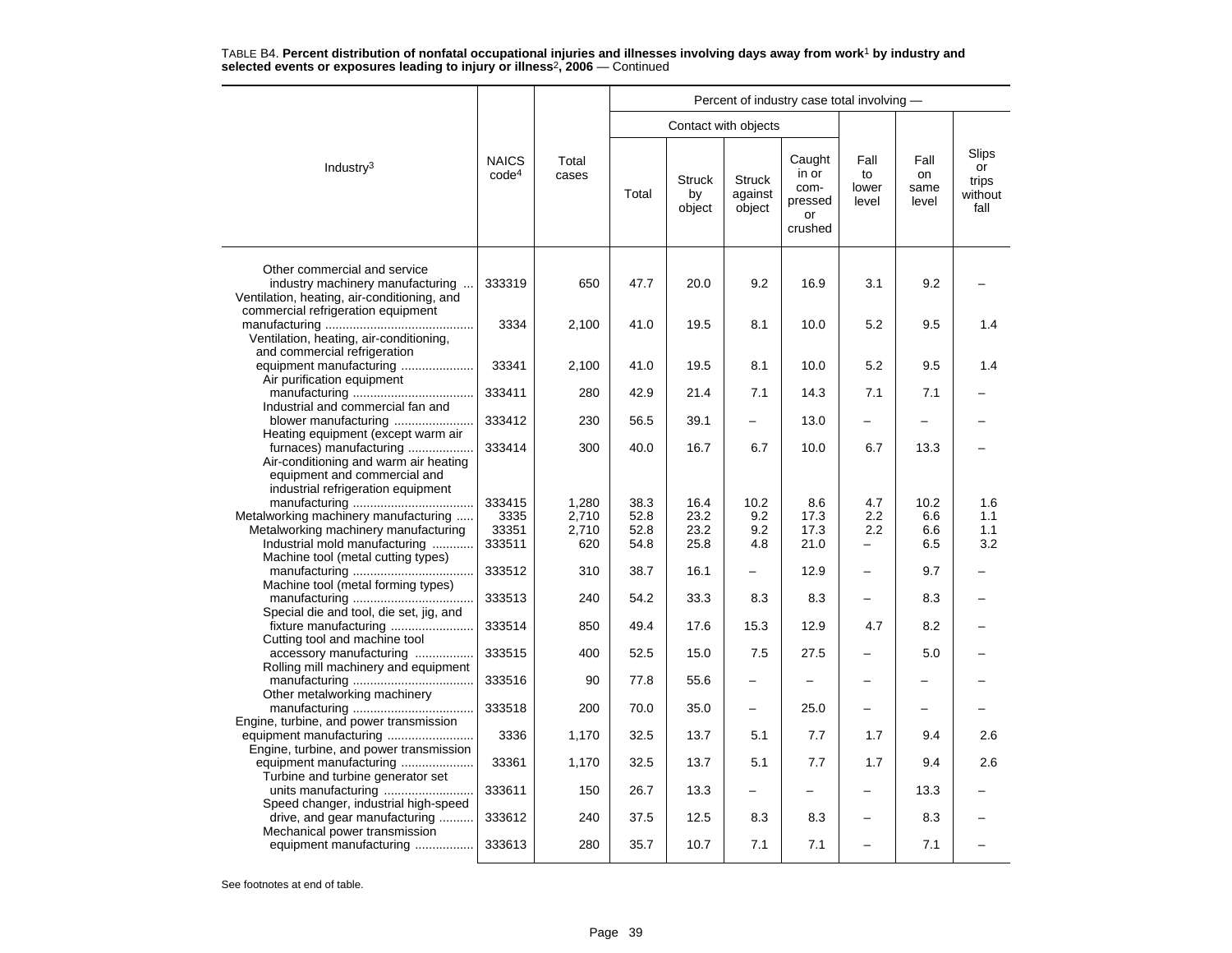|                                                                                                                                        | Percent of industry case total involving - |              |                           |                                                                   |                                       |                                 |       |                           |                          |                                     |  |  |
|----------------------------------------------------------------------------------------------------------------------------------------|--------------------------------------------|--------------|---------------------------|-------------------------------------------------------------------|---------------------------------------|---------------------------------|-------|---------------------------|--------------------------|-------------------------------------|--|--|
|                                                                                                                                        |                                            | Overexertion |                           | Expo-                                                             |                                       |                                 |       | Assaults and violent acts |                          |                                     |  |  |
| Industry <sup>3</sup>                                                                                                                  | Total                                      | In lifting   | Repeti-<br>tive<br>motion | sure<br>to<br>harmful<br>sub-<br>stance<br>or<br>environ-<br>ment | Trans-<br>portation<br>acci-<br>dents | Fires<br>and<br>explo-<br>sions | Total | By<br>person              | All<br>other<br>assaults | All<br>other<br>events <sup>5</sup> |  |  |
| Other commercial and service<br>industry machinery manufacturing<br>Ventilation, heating, air-conditioning, and                        | 21.5                                       | 13.8         | 6.2                       | 3.1                                                               | 3.1                                   |                                 |       |                           |                          | 6.2                                 |  |  |
| commercial refrigeration equipment<br>Ventilation, heating, air-conditioning,                                                          | 21.4                                       | 10.5         | 7.1                       | 4.3                                                               | 1.4                                   |                                 |       |                           |                          | 7.6                                 |  |  |
| and commercial refrigeration<br>equipment manufacturing<br>Air purification equipment                                                  | 21.4                                       | 10.5         | 7.1                       | 4.3                                                               | 1.4                                   |                                 |       |                           |                          | 7.6                                 |  |  |
| Industrial and commercial fan and                                                                                                      | 21.4                                       | 14.3         |                           |                                                                   |                                       |                                 |       |                           |                          | 7.1                                 |  |  |
| blower manufacturing<br>Heating equipment (except warm air                                                                             | 17.4                                       | 8.7          |                           |                                                                   |                                       |                                 |       |                           |                          |                                     |  |  |
| furnaces) manufacturing<br>Air-conditioning and warm air heating<br>equipment and commercial and<br>industrial refrigeration equipment | 20.0                                       | 10.0         | 6.7                       |                                                                   |                                       |                                 |       | L                         |                          | 6.7                                 |  |  |
|                                                                                                                                        | 21.9                                       | 10.2         | 7.8                       | 4.7                                                               | 1.6                                   |                                 |       | -                         |                          | 8.6                                 |  |  |
| Metalworking machinery manufacturing                                                                                                   | 19.9                                       | 14.0         | 5.5                       | 4.1                                                               |                                       |                                 |       | -                         |                          | 7.4                                 |  |  |
| Metalworking machinery manufacturing                                                                                                   | 19.9                                       | 14.0         | 5.5                       | 4.1                                                               | -                                     | $\equiv$                        |       | -                         | $\overline{\phantom{0}}$ | 7.4                                 |  |  |
| Industrial mold manufacturing<br>Machine tool (metal cutting types)                                                                    | 19.4                                       | 16.1         | 4.8                       | -                                                                 | -                                     |                                 |       | -                         |                          | 8.1                                 |  |  |
| Machine tool (metal forming types)                                                                                                     | 32.3                                       | 25.8         | 6.5                       | $\equiv$                                                          |                                       |                                 |       |                           |                          | 6.5                                 |  |  |
| Special die and tool, die set, jig, and                                                                                                | 12.5                                       | 12.5         |                           | 12.5                                                              |                                       |                                 |       |                           |                          | 12.5                                |  |  |
| Cutting tool and machine tool                                                                                                          | 18.8                                       | 11.8         | 5.9                       | 7.1                                                               |                                       |                                 |       | ▃                         |                          | 7.1                                 |  |  |
| accessory manufacturing<br>Rolling mill machinery and equipment                                                                        | 20.0                                       | 12.5         | 12.5                      |                                                                   |                                       |                                 |       |                           |                          | 5.0                                 |  |  |
| Other metalworking machinery                                                                                                           | $\qquad \qquad -$                          |              |                           |                                                                   |                                       |                                 |       |                           |                          | 22.2                                |  |  |
| Engine, turbine, and power transmission                                                                                                | 25.0                                       |              |                           |                                                                   |                                       |                                 |       |                           |                          |                                     |  |  |
| Engine, turbine, and power transmission                                                                                                | 30.8                                       | 16.2         | 8.5                       | 2.6                                                               |                                       |                                 |       | -                         |                          | 10.3                                |  |  |
| equipment manufacturing<br>Turbine and turbine generator set                                                                           | 30.8                                       | 16.2         | 8.5                       | 2.6                                                               |                                       |                                 |       |                           |                          | 10.3                                |  |  |
| Speed changer, industrial high-speed                                                                                                   | 33.3                                       | 13.3         | 13.3                      |                                                                   |                                       |                                 |       |                           |                          | 13.3                                |  |  |
| drive, and gear manufacturing<br>Mechanical power transmission                                                                         | 33.3                                       | 12.5         | $\overline{\phantom{0}}$  |                                                                   |                                       |                                 |       | -                         |                          | 12.5                                |  |  |
| equipment manufacturing                                                                                                                | 32.1                                       | 21.4         | 7.1                       |                                                                   |                                       |                                 |       |                           |                          | 10.7                                |  |  |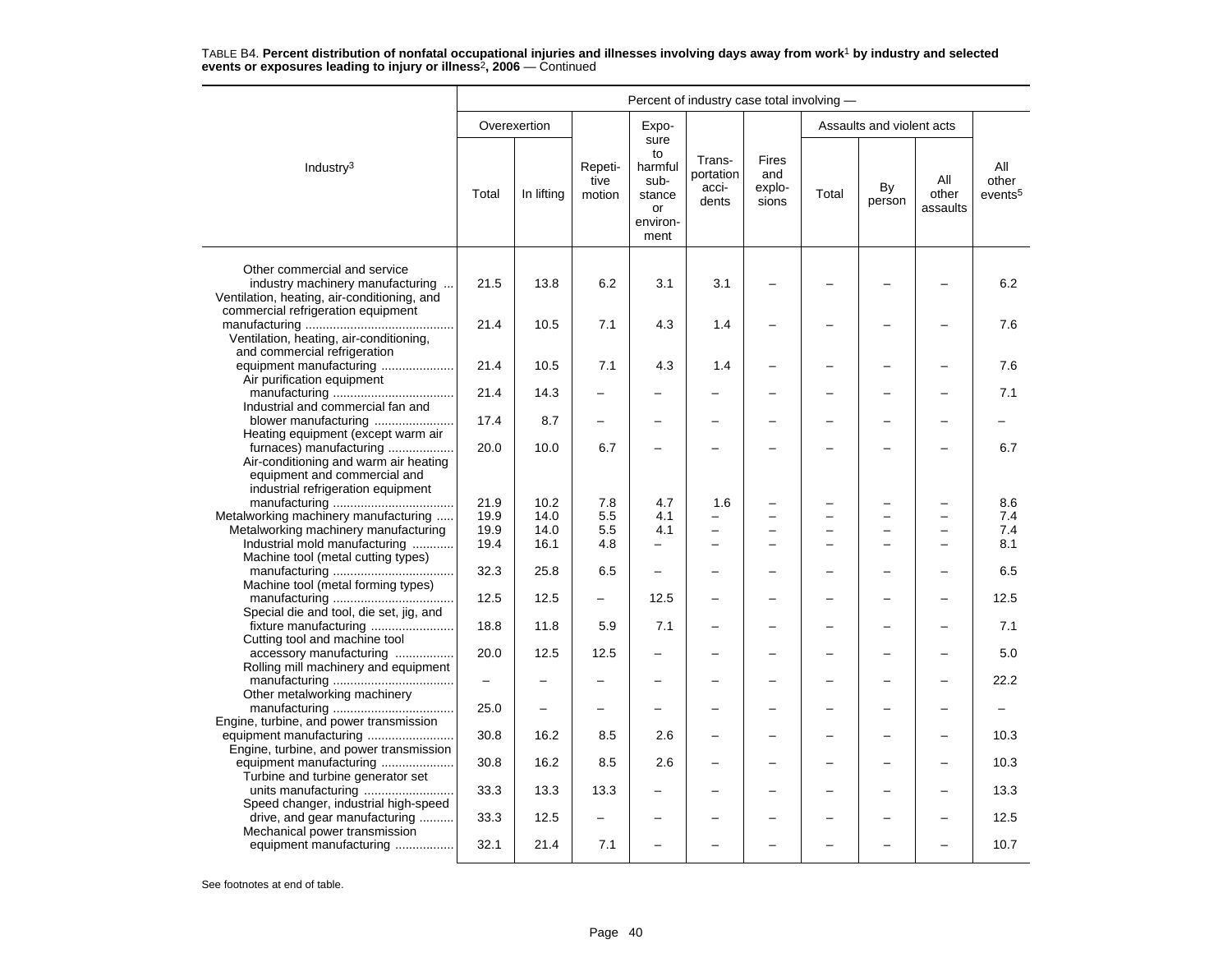|                                                                                                                   |                                   |                |                          |                                 |                                    | Percent of industry case total involving -          |                              |                             |                                         |
|-------------------------------------------------------------------------------------------------------------------|-----------------------------------|----------------|--------------------------|---------------------------------|------------------------------------|-----------------------------------------------------|------------------------------|-----------------------------|-----------------------------------------|
|                                                                                                                   |                                   |                |                          | Contact with objects            |                                    |                                                     |                              |                             |                                         |
| Industry <sup>3</sup>                                                                                             | <b>NAICS</b><br>code <sup>4</sup> | Total<br>cases | Total                    | <b>Struck</b><br>by<br>object   | <b>Struck</b><br>against<br>object | Caught<br>in or<br>com-<br>pressed<br>or<br>crushed | Fall<br>to<br>lower<br>level | Fall<br>on<br>same<br>level | Slips<br>or<br>trips<br>without<br>fall |
| Other engine equipment                                                                                            | 333618                            | 490            | 30.6                     | 16.3                            | 4.1                                | 8.2                                                 | $\qquad \qquad -$            | 12.2                        | 4.1                                     |
| Other general purpose machinery                                                                                   |                                   |                |                          |                                 |                                    |                                                     |                              |                             |                                         |
|                                                                                                                   | 3339                              | 3,810          | 39.4                     | 19.7                            | 5.5                                | 10.0                                                | 2.4                          | 4.7                         | 1.8                                     |
| Pump and compressor manufacturing                                                                                 | 33391                             | 560            | 37.5                     | 17.9                            | 8.9                                | 5.4                                                 | 3.6                          | 5.4                         | 3.6                                     |
| Pump and pumping equipment<br>Air and gas compressor                                                              | 333911                            | 280            | 46.4                     | 25.0                            | 10.7                               |                                                     | $\overline{\phantom{0}}$     | 7.1                         |                                         |
| Measuring and dispensing pump                                                                                     | 333912                            | 250            | 28.0                     | 16.0                            | 8.0                                |                                                     |                              |                             | 8.0                                     |
| Material handling equipment                                                                                       | 333913                            | 30             | $\overline{\phantom{0}}$ |                                 |                                    |                                                     |                              |                             |                                         |
|                                                                                                                   | 33392                             | 1,350          | 40.0                     | 21.5                            | 6.7                                | 8.9                                                 | 2.2                          | 4.4                         | 1.5                                     |
| Elevator and moving stairway                                                                                      | 333921                            | 150            | 46.7                     | 20.0                            |                                    |                                                     |                              |                             |                                         |
| Conveyor and conveying equipment                                                                                  | 333922                            | 440            | 43.2                     | 20.5                            | 11.4                               | 9.1                                                 | -                            | 6.8                         |                                         |
| Overhead traveling crane, hoist, and<br>monorail system manufacturing                                             | 333923                            | 280            | 35.7                     | 21.4                            | $\overline{\phantom{0}}$           | 7.1                                                 | $\overline{\phantom{0}}$     |                             |                                         |
| Industrial truck, tractor, trailer, and<br>stacker machinery manufacturing<br>All other general purpose machinery | 333924                            | 480            | 37.5                     | 20.8                            | 4.2                                | 10.4                                                |                              | 4.2                         |                                         |
|                                                                                                                   | 33399                             | 1,910          | 39.3                     | 18.8                            | 3.7                                | 12.0                                                | 2.1                          | 4.7                         | 1.6                                     |
| Power-driven handtool manufacturing<br>Welding and soldering equipment                                            | 333991                            | 90             | 33.3                     | $\equiv$                        |                                    |                                                     |                              |                             |                                         |
|                                                                                                                   | 333992                            | 160            | 43.8                     | 12.5                            |                                    | 25.0                                                |                              |                             |                                         |
| Packaging machinery manufacturing<br>Industrial process furnace and oven                                          | 333993                            | 220            | 54.5                     | 27.3                            | 13.6                               | 13.6                                                |                              | 9.1                         |                                         |
| Fluid power cylinder and actuator                                                                                 | 333994                            | 110            | 45.5                     | 27.3                            | $\overline{\phantom{0}}$           |                                                     | $\overline{\phantom{0}}$     |                             |                                         |
| Fluid power pump and motor                                                                                        | 333995                            | 290            | 48.3                     | 20.7                            |                                    | 10.3                                                |                              |                             |                                         |
| Scale and balance (except laboratory)                                                                             | 333996                            | 220            | 36.4                     | 13.6                            |                                    | 9.1                                                 |                              | 9.1                         |                                         |
|                                                                                                                   | 333997                            | 130            | 46.2                     | 38.5                            | $\overline{\phantom{0}}$           |                                                     | -                            |                             |                                         |
| All other miscellaneous general<br>purpose machinery manufacturing                                                | 333999                            | 680            | 30.9                     | 14.7                            | $\overline{\phantom{0}}$           | 14.7                                                | 2.9                          | 4.4                         |                                         |
| Computer and electronic product                                                                                   | 334                               | 6,210          | 26.6                     | 11.3                            | 6.6                                | 6.0                                                 | 2.9                          | 14.5                        | 2.1                                     |
| Computer and peripheral equipment                                                                                 | 3341                              | 510            | 15.7                     | 7.8                             | 3.9                                | 3.9                                                 | 5.9                          | 19.6                        | 3.9                                     |
| Computer and peripheral equipment<br>Electronic computer manufacturing                                            | 33411<br>334111                   | 510<br>240     | 15.7<br>12.5             | 7.8<br>$\overline{\phantom{0}}$ | 3.9<br>$\equiv$                    | 3.9                                                 | 5.9<br>8.3                   | 19.6<br>25.0                | 3.9                                     |
|                                                                                                                   |                                   |                |                          |                                 |                                    |                                                     |                              |                             |                                         |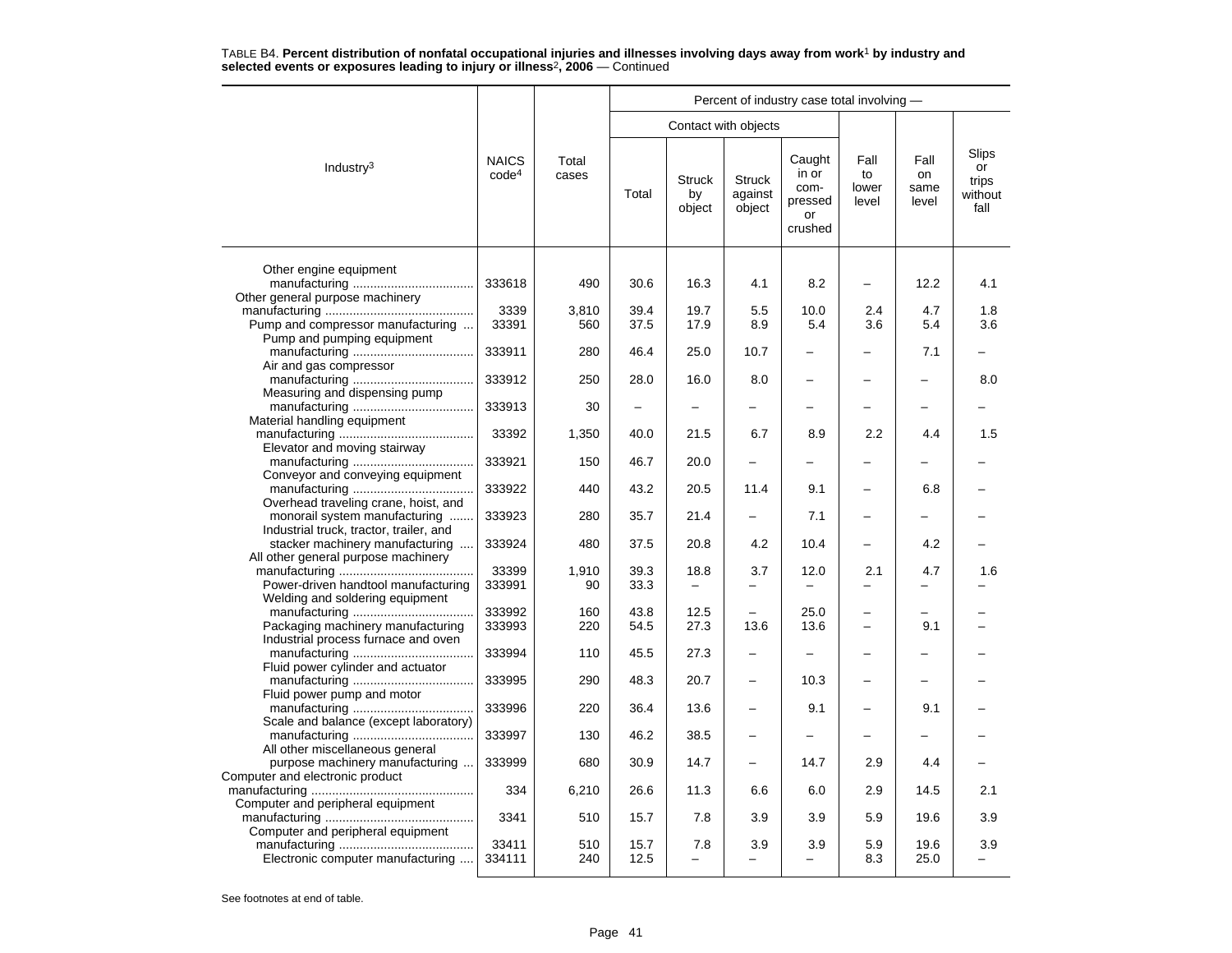|                                                                          | Percent of industry case total involving - |                                  |                           |                                                                   |                                       |                                        |       |                           |                          |                                     |  |  |
|--------------------------------------------------------------------------|--------------------------------------------|----------------------------------|---------------------------|-------------------------------------------------------------------|---------------------------------------|----------------------------------------|-------|---------------------------|--------------------------|-------------------------------------|--|--|
|                                                                          |                                            | Overexertion                     |                           | Expo-                                                             |                                       |                                        |       | Assaults and violent acts |                          |                                     |  |  |
| Industry <sup>3</sup>                                                    | Total                                      | In lifting                       | Repeti-<br>tive<br>motion | sure<br>to<br>harmful<br>sub-<br>stance<br>or<br>environ-<br>ment | Trans-<br>portation<br>acci-<br>dents | <b>Fires</b><br>and<br>explo-<br>sions | Total | By<br>person              | All<br>other<br>assaults | All<br>other<br>events <sup>5</sup> |  |  |
|                                                                          |                                            |                                  |                           |                                                                   |                                       |                                        |       |                           |                          |                                     |  |  |
| Other engine equipment<br>Other general purpose machinery                | 30.6                                       | 16.3                             | 10.2                      | $\overline{\phantom{0}}$                                          |                                       |                                        |       |                           |                          | 8.2                                 |  |  |
|                                                                          | 25.7                                       | 13.4                             | 8.1                       | 7.1                                                               | 1.3                                   |                                        |       |                           |                          | 9.2                                 |  |  |
| Pump and compressor manufacturing                                        | 25.0                                       | 10.7                             | 5.4                       | 10.7                                                              |                                       |                                        |       | −                         |                          | 8.9                                 |  |  |
| Pump and pumping equipment<br>Air and gas compressor                     | 17.9                                       | 14.3                             | $\overline{\phantom{m}}$  | 7.1                                                               | -                                     | $\equiv$                               |       | ▃                         |                          | 10.7                                |  |  |
| Measuring and dispensing pump                                            | 28.0                                       | 8.0                              | 8.0                       | 12.0                                                              |                                       |                                        |       |                           |                          | 8.0                                 |  |  |
|                                                                          | $\equiv$                                   |                                  |                           |                                                                   |                                       |                                        |       | ▃                         |                          |                                     |  |  |
| Material handling equipment                                              | 25.2                                       | 13.3                             | 11.1                      | 7.4                                                               |                                       |                                        |       |                           |                          | 6.7                                 |  |  |
| Elevator and moving stairway<br>Conveyor and conveying equipment         | 26.7                                       | $\overline{\phantom{0}}$         |                           |                                                                   |                                       |                                        |       |                           |                          |                                     |  |  |
| Overhead traveling crane, hoist, and                                     | 22.7                                       | 15.9                             | 11.4                      |                                                                   |                                       |                                        |       |                           |                          | 9.1                                 |  |  |
| monorail system manufacturing<br>Industrial truck, tractor, trailer, and | 17.9                                       | 10.7                             | 7.1                       | 21.4                                                              |                                       |                                        |       | ▃                         |                          | 7.1                                 |  |  |
| stacker machinery manufacturing<br>All other general purpose machinery   | 29.2                                       | 16.7                             | 12.5                      |                                                                   |                                       |                                        |       |                           |                          | 6.2                                 |  |  |
|                                                                          | 26.7                                       | 13.6                             | 6.8                       | 5.8                                                               | 2.1                                   |                                        |       |                           |                          | 10.5                                |  |  |
| Power-driven handtool manufacturing<br>Welding and soldering equipment   | 33.3                                       | 22.2                             |                           | $\overline{\phantom{0}}$                                          |                                       |                                        |       |                           |                          |                                     |  |  |
| Packaging machinery manufacturing                                        | 31.2<br>22.7                               | 18.8<br>$\overline{\phantom{0}}$ |                           |                                                                   |                                       |                                        |       |                           |                          | 18.8                                |  |  |
| Industrial process furnace and oven                                      |                                            |                                  |                           |                                                                   |                                       |                                        |       |                           |                          |                                     |  |  |
| Fluid power cylinder and actuator                                        | 27.3                                       | 18.2                             |                           |                                                                   |                                       | $\overline{\phantom{0}}$               |       |                           |                          |                                     |  |  |
| Fluid power pump and motor                                               | 27.6                                       | 13.8                             | 6.9                       |                                                                   |                                       |                                        |       |                           |                          |                                     |  |  |
| Scale and balance (except laboratory)                                    | 27.3                                       | 18.2                             | 9.1                       |                                                                   |                                       |                                        |       |                           |                          | 9.1                                 |  |  |
| All other miscellaneous general                                          | 38.5                                       | $\qquad \qquad -$                |                           |                                                                   |                                       |                                        |       |                           |                          |                                     |  |  |
| purpose machinery manufacturing<br>Computer and electronic product       | 23.5                                       | 13.2                             | 11.8                      | 7.4                                                               | 2.9                                   |                                        |       |                           |                          | 16.2                                |  |  |
| Computer and peripheral equipment                                        | 19.8                                       | 10.1                             | 12.7                      | 7.9                                                               | 1.6                                   |                                        |       |                           |                          | 11.8                                |  |  |
| Computer and peripheral equipment                                        | 25.5                                       | 11.8                             | 9.8                       | 3.9                                                               | 5.9                                   |                                        |       |                           |                          | 11.8                                |  |  |
| Electronic computer manufacturing                                        | 25.5<br>20.8                               | 11.8<br>$\overline{\phantom{0}}$ | 9.8<br>8.3                | 3.9<br>$\equiv$                                                   | 5.9<br>12.5                           | $\overline{\phantom{0}}$               |       | $\overline{\phantom{0}}$  | $\overline{\phantom{0}}$ | 11.8<br>8.3                         |  |  |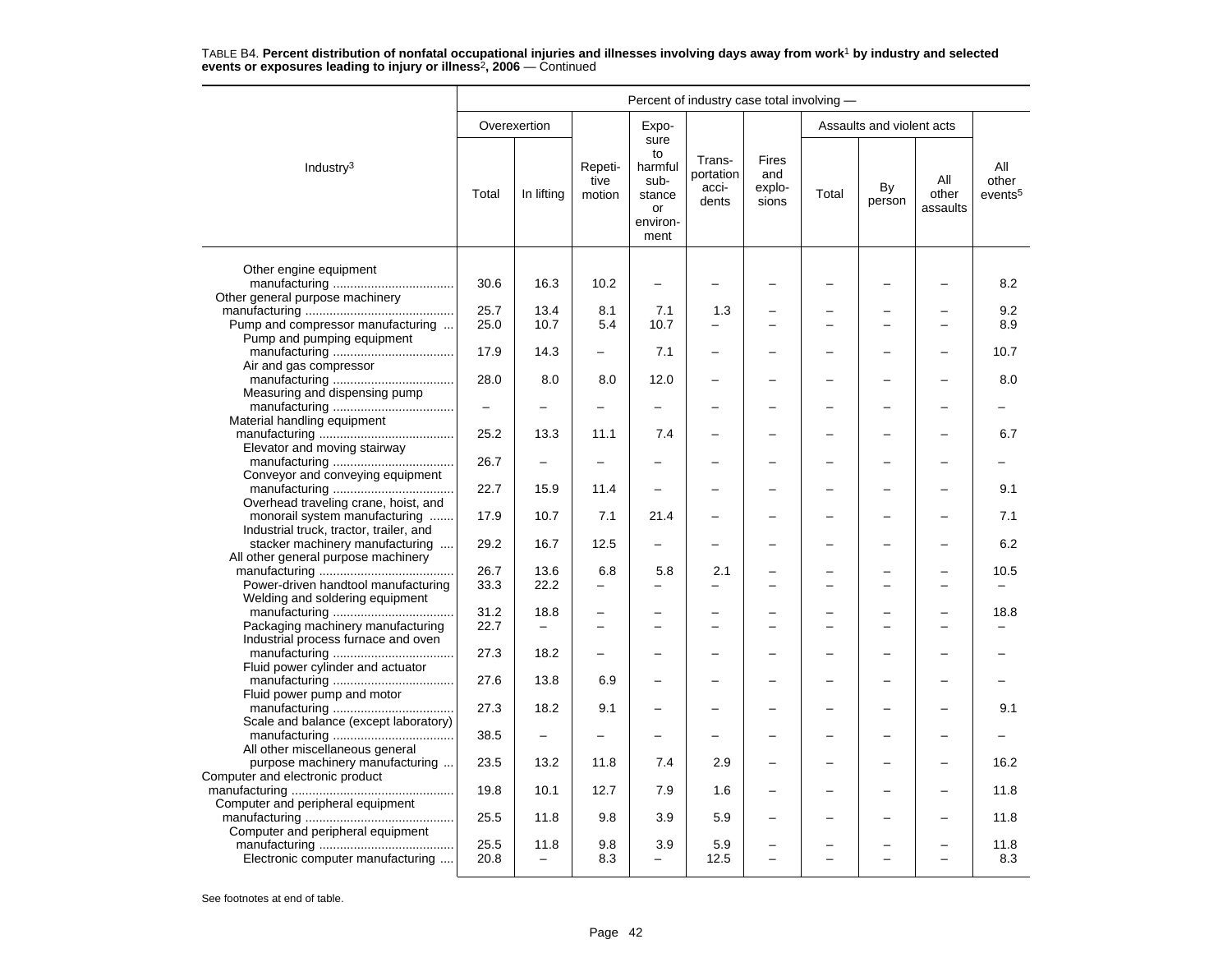|                                                                                                   |                                   |                |                          |                               |                                    | Percent of industry case total involving -          |                              |                             |                                                |
|---------------------------------------------------------------------------------------------------|-----------------------------------|----------------|--------------------------|-------------------------------|------------------------------------|-----------------------------------------------------|------------------------------|-----------------------------|------------------------------------------------|
|                                                                                                   |                                   |                |                          |                               | Contact with objects               |                                                     |                              |                             |                                                |
| Industry <sup>3</sup>                                                                             | <b>NAICS</b><br>code <sup>4</sup> | Total<br>cases | Total                    | <b>Struck</b><br>by<br>object | <b>Struck</b><br>against<br>object | Caught<br>in or<br>com-<br>pressed<br>or<br>crushed | Fall<br>to<br>lower<br>level | Fall<br>on<br>same<br>level | <b>Slips</b><br>or<br>trips<br>without<br>fall |
|                                                                                                   |                                   |                |                          |                               |                                    |                                                     |                              |                             |                                                |
| Computer storage device<br>Computer terminal manufacturing<br>Other computer peripheral equipment | 334112<br>334113                  | 70<br>30       |                          | $\overline{\phantom{0}}$<br>L |                                    |                                                     |                              | 28.6                        |                                                |
|                                                                                                   | 334119                            | 180            | 22.2                     | 11.1                          |                                    |                                                     |                              | 11.1                        |                                                |
| Communications equipment manufacturing                                                            | 3342                              | 690            | 20.3                     | 8.7                           | 8.7                                | 2.9                                                 | 2.9                          | 15.9                        | 4.3                                            |
| Telephone apparatus manufacturing                                                                 | 33421                             | 170            |                          |                               |                                    |                                                     |                              |                             |                                                |
| Radio and television broadcasting and                                                             |                                   |                |                          |                               |                                    |                                                     |                              |                             |                                                |
| wireless communications equipment                                                                 | 33422                             | 390            | 23.1                     | 10.3                          | 7.7                                |                                                     |                              | 23.1                        | 5.1                                            |
| Other communications equipment                                                                    |                                   |                |                          |                               |                                    |                                                     |                              |                             |                                                |
|                                                                                                   | 33429                             | 140            | 35.7                     | $\overline{\phantom{m}}$      | 14.3                               |                                                     |                              | 14.3                        |                                                |
| Audio and video equipment manufacturing                                                           | 3343                              | 200            | 15.0                     | $\overline{\phantom{0}}$      |                                    |                                                     |                              | 25.0                        |                                                |
| Semiconductor and other electronic                                                                |                                   |                |                          |                               |                                    |                                                     |                              |                             |                                                |
| Semiconductor and other electronic                                                                | 3344                              | 2,570          | 29.2                     | 11.7                          | 6.6                                | 7.0                                                 | 2.3                          | 13.2                        | 1.9                                            |
| component manufacturing                                                                           | 33441                             | 2,570          | 29.2                     | 11.7                          | 6.6                                | 7.0                                                 | 2.3                          | 13.2                        | 1.9                                            |
| Electron tube manufacturing                                                                       | 334411                            | 130            | 46.2                     | 23.1                          |                                    |                                                     |                              |                             |                                                |
| Bare printed circuit board                                                                        |                                   |                |                          |                               |                                    |                                                     |                              |                             |                                                |
|                                                                                                   | 334412                            | 290            | 34.5                     | 13.8                          | 6.9                                | 13.8                                                |                              | 6.9                         |                                                |
| Semiconductor and related device                                                                  | 334413                            | 730            |                          |                               |                                    |                                                     | 2.7                          |                             |                                                |
| Electronic capacitor manufacturing                                                                | 334414                            | 100            | 16.4<br>40.0             | 6.8                           | 5.5                                | 4.1                                                 |                              | 17.8                        |                                                |
| Electronic resistor manufacturing                                                                 | 334415                            | 60             | $\overline{\phantom{0}}$ | -                             |                                    |                                                     | $\overline{\phantom{0}}$     |                             |                                                |
| Electronic coil, transformer, and other                                                           |                                   |                |                          |                               |                                    |                                                     |                              |                             |                                                |
| inductor manufacturing                                                                            | 334416                            | 240            | 41.7                     |                               | 16.7                               |                                                     |                              |                             |                                                |
| Electronic connector manufacturing                                                                | 334417                            | 180            | 27.8                     | 16.7                          | -                                  | 11.1                                                | -                            | 22.2                        |                                                |
| Printed circuit assembly (electronic<br>assembly) manufacturing                                   | 334418                            | 320            | 37.5                     | 18.8                          | 6.2                                | 9.4                                                 | 6.2                          | 15.6                        |                                                |
| Other electronic component                                                                        |                                   |                |                          |                               |                                    |                                                     |                              |                             |                                                |
|                                                                                                   | 334419                            | 520            | 28.8                     | 13.5                          | 5.8                                | 5.8                                                 |                              | 11.5                        | 3.8                                            |
| Navigational, measuring, electromedical,                                                          |                                   |                |                          |                               |                                    |                                                     |                              |                             |                                                |
| and control instruments manufacturing                                                             | 3345                              | 2,020          | 28.2                     | 12.9                          | 6.4                                | 5.9                                                 | 3.0                          | 12.9                        | 1.0                                            |
| Navigational, measuring, electromedical,<br>and control instruments manufacturing                 | 33451                             | 2,020          | 28.2                     | 12.9                          | 6.4                                | 5.9                                                 | 3.0                          | 12.9                        | 1.0                                            |
| Electromedical and electrotherapeutic                                                             |                                   |                |                          |                               |                                    |                                                     |                              |                             |                                                |
| apparatus manufacturing                                                                           | 334510                            | 240            | 25.0                     | 12.5                          |                                    |                                                     |                              | 12.5                        |                                                |
| Search, detection, navigation,                                                                    |                                   |                |                          |                               |                                    |                                                     |                              |                             |                                                |
| guidance, aeronautical, and nautical                                                              |                                   |                |                          |                               |                                    |                                                     |                              |                             |                                                |
| system and instrument                                                                             |                                   |                |                          |                               |                                    |                                                     |                              |                             |                                                |
| Automatic environmental control                                                                   | 334511                            | 520            | 17.3                     | 5.8                           | 5.8                                | 3.8                                                 | 3.8                          | 19.2                        |                                                |
| manufacturing for residential,                                                                    |                                   |                |                          |                               |                                    |                                                     |                              |                             |                                                |
| commercial, and appliance use                                                                     | 334512                            | 220            | 54.5                     | 22.7                          | 9.1                                | 22.7                                                |                              | 9.1                         |                                                |
|                                                                                                   |                                   |                |                          |                               |                                    |                                                     |                              |                             |                                                |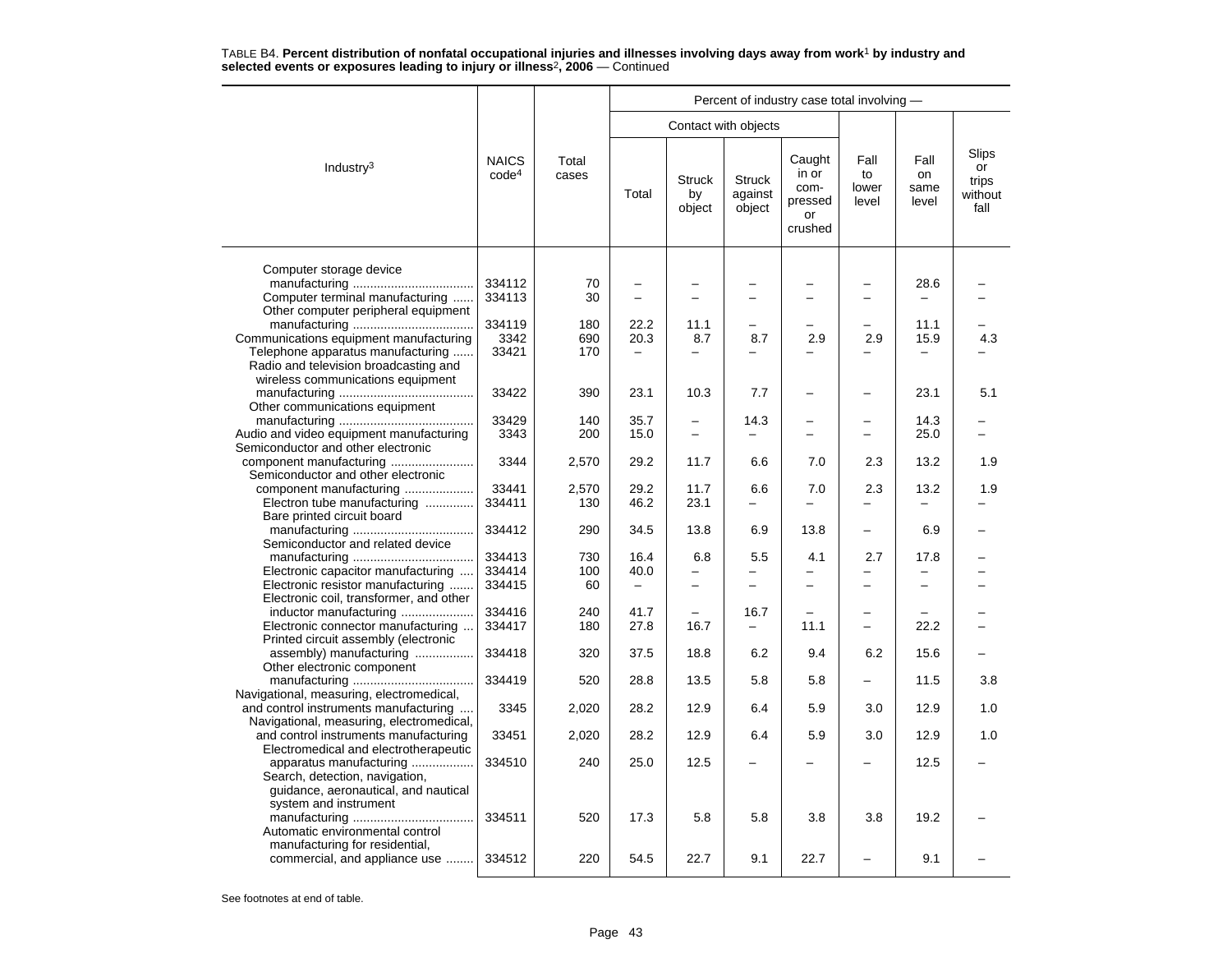|                                                                            | Percent of industry case total involving - |                          |                           |                                                                   |                                            |                                        |       |                           |                          |                                     |  |
|----------------------------------------------------------------------------|--------------------------------------------|--------------------------|---------------------------|-------------------------------------------------------------------|--------------------------------------------|----------------------------------------|-------|---------------------------|--------------------------|-------------------------------------|--|
|                                                                            |                                            | Overexertion             |                           | Expo-                                                             |                                            |                                        |       | Assaults and violent acts |                          |                                     |  |
| Industry <sup>3</sup>                                                      | Total                                      | In lifting               | Repeti-<br>tive<br>motion | sure<br>to<br>harmful<br>sub-<br>stance<br>or<br>environ-<br>ment | Trans-<br>portation<br>acci-<br>dents      | <b>Fires</b><br>and<br>explo-<br>sions | Total | By<br>person              | All<br>other<br>assaults | All<br>other<br>events <sup>5</sup> |  |
|                                                                            |                                            |                          |                           |                                                                   |                                            |                                        |       |                           |                          |                                     |  |
| Computer storage device                                                    | 28.6                                       |                          |                           |                                                                   |                                            | $\overline{\phantom{0}}$               |       | $\overline{\phantom{0}}$  |                          |                                     |  |
| Computer terminal manufacturing                                            |                                            | L                        |                           |                                                                   | $\overline{\phantom{0}}$                   |                                        |       | $\overline{\phantom{0}}$  |                          |                                     |  |
| Other computer peripheral equipment                                        |                                            |                          |                           |                                                                   |                                            |                                        |       |                           |                          |                                     |  |
|                                                                            | 27.8                                       | 16.7                     | 11.1                      |                                                                   | ▃                                          |                                        |       |                           |                          | 11.1                                |  |
| Communications equipment manufacturing                                     | 26.1                                       | 8.7                      | 10.1                      | 8.7                                                               | $\overline{a}$<br>$\overline{\phantom{0}}$ | $\overline{\phantom{0}}$<br>$\equiv$   |       | $\overline{a}$<br>-       |                          | 8.7                                 |  |
| Telephone apparatus manufacturing<br>Radio and television broadcasting and | 47.1                                       | 11.8                     | 23.5                      | -                                                                 |                                            |                                        |       |                           |                          |                                     |  |
| wireless communications equipment                                          |                                            |                          |                           |                                                                   |                                            |                                        |       |                           |                          |                                     |  |
|                                                                            | 20.5                                       | 7.7                      | 7.7                       | 10.3                                                              |                                            |                                        |       |                           |                          | 7.7                                 |  |
| Other communications equipment                                             |                                            |                          |                           |                                                                   |                                            |                                        |       |                           |                          |                                     |  |
|                                                                            | 14.3                                       |                          |                           | $\overline{\phantom{0}}$                                          | -                                          |                                        |       | $\overline{\phantom{0}}$  |                          | 21.4                                |  |
| Audio and video equipment manufacturing                                    | 25.0                                       | 10.0                     | 15.0                      |                                                                   |                                            |                                        |       |                           |                          | 10.0                                |  |
| Semiconductor and other electronic                                         |                                            |                          |                           |                                                                   |                                            |                                        |       |                           |                          |                                     |  |
| component manufacturing                                                    | 17.5                                       | 9.7                      | 11.3                      | 10.9                                                              | 0.8                                        |                                        |       | -                         |                          | 12.5                                |  |
| Semiconductor and other electronic                                         |                                            |                          |                           |                                                                   |                                            |                                        |       |                           |                          |                                     |  |
| component manufacturing                                                    | 17.5                                       | 9.7                      | 11.3                      | 10.9                                                              | .8                                         |                                        |       | -<br>−                    |                          | 12.5                                |  |
| Electron tube manufacturing<br>Bare printed circuit board                  | 15.4                                       | $\overline{\phantom{0}}$ | 15.4                      |                                                                   |                                            |                                        |       |                           |                          |                                     |  |
|                                                                            | 17.2                                       | 13.8                     | 6.9                       | 20.7                                                              | $\overline{\phantom{0}}$                   |                                        |       | -                         |                          | 6.9                                 |  |
| Semiconductor and related device                                           |                                            |                          |                           |                                                                   |                                            |                                        |       |                           |                          |                                     |  |
|                                                                            | 21.9                                       | 13.7                     | 15.1                      | 6.8                                                               | 2.7                                        |                                        |       |                           |                          | 16.4                                |  |
| Electronic capacitor manufacturing                                         | 20.0                                       | 20.0                     |                           |                                                                   |                                            |                                        |       | $\overline{\phantom{0}}$  |                          |                                     |  |
| Electronic resistor manufacturing                                          | $\equiv$                                   | $\overline{\phantom{0}}$ | 33.3                      | $\overline{a}$                                                    | $\overline{\phantom{0}}$                   | $\equiv$                               |       | $\overline{a}$            | $\sim$                   |                                     |  |
| Electronic coil, transformer, and other                                    |                                            |                          |                           |                                                                   |                                            |                                        |       |                           |                          |                                     |  |
| inductor manufacturing                                                     |                                            |                          |                           | 33.3                                                              |                                            |                                        |       |                           |                          | 16.7                                |  |
| Electronic connector manufacturing                                         | 22.2                                       | -                        |                           |                                                                   |                                            |                                        |       | -                         |                          |                                     |  |
| Printed circuit assembly (electronic                                       | 12.5                                       | 6.2                      | 9.4                       | ÷                                                                 |                                            |                                        |       | $\overline{\phantom{0}}$  |                          | 9.4                                 |  |
| assembly) manufacturing<br>Other electronic component                      |                                            |                          |                           |                                                                   |                                            |                                        |       |                           |                          |                                     |  |
|                                                                            | 17.3                                       | 7.7                      | 13.5                      | 11.5                                                              |                                            |                                        |       |                           |                          | 13.5                                |  |
| Navigational, measuring, electromedical,                                   |                                            |                          |                           |                                                                   |                                            |                                        |       |                           |                          |                                     |  |
| and control instruments manufacturing                                      | 18.3                                       | 10.9                     | 17.3                      | 5.9                                                               | 2.0                                        |                                        |       |                           |                          | 11.4                                |  |
| Navigational, measuring, electromedical,                                   |                                            |                          |                           |                                                                   |                                            |                                        |       |                           |                          |                                     |  |
| and control instruments manufacturing                                      | 18.3                                       | 10.9                     | 17.3                      | 5.9                                                               | 2.0                                        |                                        |       | -                         |                          | 11.4                                |  |
| Electromedical and electrotherapeutic                                      |                                            |                          |                           |                                                                   |                                            |                                        |       |                           |                          |                                     |  |
| apparatus manufacturing                                                    | 29.2                                       | 8.3                      | 12.5                      |                                                                   |                                            |                                        |       |                           |                          | 16.7                                |  |
| Search, detection, navigation,<br>quidance, aeronautical, and nautical     |                                            |                          |                           |                                                                   |                                            |                                        |       |                           |                          |                                     |  |
| system and instrument                                                      |                                            |                          |                           |                                                                   |                                            |                                        |       |                           |                          |                                     |  |
|                                                                            | 17.3                                       | 13.5                     | 21.2                      | 5.8                                                               |                                            |                                        |       |                           |                          | 11.5                                |  |
| Automatic environmental control                                            |                                            |                          |                           |                                                                   |                                            |                                        |       |                           |                          |                                     |  |
| manufacturing for residential,                                             |                                            |                          |                           |                                                                   |                                            |                                        |       |                           |                          |                                     |  |
| commercial, and appliance use                                              | 13.6                                       | ÷                        | 9.1                       | 9.1                                                               |                                            |                                        |       |                           |                          |                                     |  |
|                                                                            |                                            |                          |                           |                                                                   |                                            |                                        |       |                           |                          |                                     |  |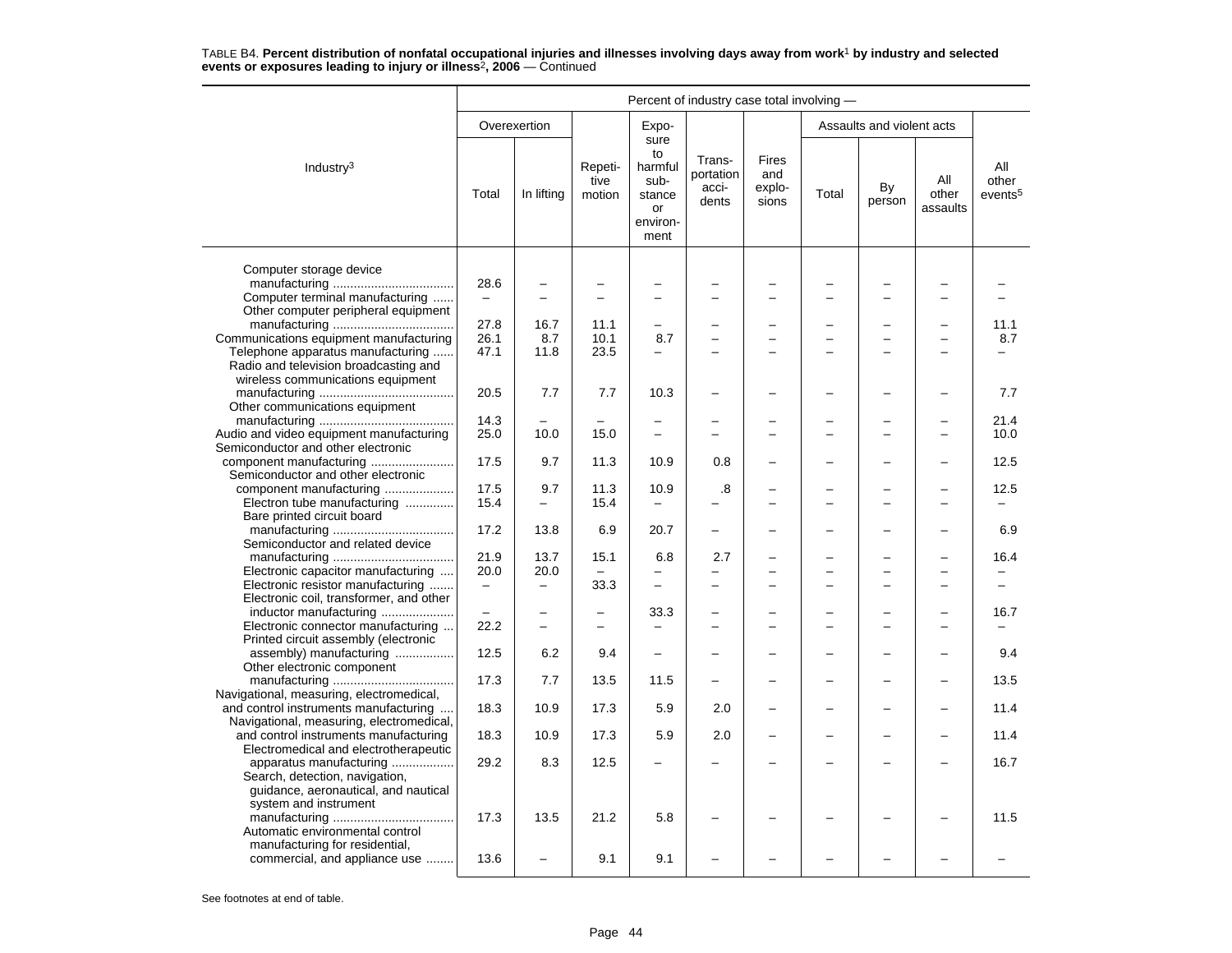|                                                                                                            |                                   |                |              |                               |                                    | Percent of industry case total involving -          |                              |                             |                                         |
|------------------------------------------------------------------------------------------------------------|-----------------------------------|----------------|--------------|-------------------------------|------------------------------------|-----------------------------------------------------|------------------------------|-----------------------------|-----------------------------------------|
|                                                                                                            |                                   |                |              | Contact with objects          |                                    |                                                     |                              |                             |                                         |
| Industry <sup>3</sup>                                                                                      | <b>NAICS</b><br>code <sup>4</sup> | Total<br>cases | Total        | <b>Struck</b><br>by<br>object | <b>Struck</b><br>against<br>object | Caught<br>in or<br>com-<br>pressed<br>or<br>crushed | Fall<br>to<br>lower<br>level | Fall<br>on<br>same<br>level | Slips<br>or<br>trips<br>without<br>fall |
| Instruments and related products<br>manufacturing for measuring,<br>displaying, and controlling industrial |                                   |                |              |                               |                                    |                                                     |                              |                             |                                         |
| Totalizing fluid meter and counting                                                                        | 334513                            | 320            | 25.0         | 15.6                          | 6.2                                |                                                     |                              | 12.5                        |                                         |
| device manufacturing<br>Instrument manufacturing for<br>measuring and testing electricity and              | 334514                            | 80             | 25.0         |                               |                                    |                                                     |                              |                             |                                         |
| Analytical laboratory instrument                                                                           | 334515                            | 200            | 15.0         | 15.0                          |                                    |                                                     |                              | 10.0                        |                                         |
|                                                                                                            | 334516                            | 160            | 25.0         | 18.8                          |                                    |                                                     |                              | 18.8                        |                                         |
| Irradiation apparatus manufacturing                                                                        | 334517                            | 80             | 25.0         | $\overline{\phantom{0}}$      |                                    | $\equiv$                                            | $\overline{\phantom{0}}$     | $\overline{\phantom{0}}$    |                                         |
| Watch, clock, and part manufacturing<br>Other measuring and controlling                                    | 334518                            | 30             | 66.7         |                               |                                    |                                                     |                              |                             |                                         |
| device manufacturing<br>Manufacturing and reproducing magnetic                                             | 334519                            | 170            | 52.9         | 11.8                          | 35.3                               |                                                     | $\overline{\phantom{0}}$     |                             |                                         |
| Manufacturing and reproducing                                                                              | 3346                              | 220            | 31.8         | 13.6                          | 9.1                                | 9.1                                                 |                              | 18.2                        |                                         |
| magnetic and optical media<br>Software reproducing                                                         | 33461<br>334611                   | 220<br>50      | 31.8<br>60.0 | 13.6                          | 9.1                                | 9.1                                                 |                              | 18.2                        |                                         |
| Prerecorded compact disc (except<br>software), tape, and record                                            |                                   |                |              |                               |                                    |                                                     |                              |                             |                                         |
| Electrical equipment, appliance, and                                                                       | 334612                            | 140            | 28.6         | $\overline{\phantom{m}}$      | $\overline{\phantom{0}}$           | 14.3                                                | -                            | 21.4                        |                                         |
|                                                                                                            | 335                               | 4,410          | 33.6         | 11.6                          | 8.8                                | 10.4                                                | 2.5                          | 9.1                         | 1.6                                     |
| Electric lighting equipment manufacturing<br>Electric lamp bulb and part                                   | 3351                              | 590            | 39.0         | 11.9                          | 11.9                               | 10.2                                                | -                            | 11.9                        |                                         |
|                                                                                                            | 33511                             | 130            | 30.8         | 15.4                          |                                    |                                                     |                              | 15.4                        |                                         |
| Lighting fixture manufacturing<br>Residential electric lighting fixture                                    | 33512                             | 460            | 39.1         | 10.9                          | 13.0                               | 8.7                                                 | $\overline{a}$               | 13.0                        |                                         |
| Commercial, industrial, and                                                                                | 335121                            | 150            | 33.3         |                               |                                    |                                                     |                              | 20.0                        |                                         |
| institutional electric lighting fixture<br>Other lighting equipment                                        | 335122                            | 230            | 52.2         | 17.4                          | 21.7                               | 17.4                                                |                              | 8.7                         |                                         |
|                                                                                                            | 335129                            | 80             |              |                               |                                    |                                                     |                              |                             |                                         |
| Household appliance manufacturing                                                                          | 3352                              | 650            | 30.8         | 9.2                           | 9.2                                | 10.8                                                | 3.1                          | 10.8                        |                                         |
| Small electrical appliance manufacturing                                                                   | 33521                             | 190            | 31.6         |                               | 10.5                               | 15.8                                                | -                            | 10.5                        |                                         |
| Electric housewares and household                                                                          | 335211                            | 120            | 33.3         |                               |                                    | 16.7                                                |                              | 16.7                        |                                         |
| Household vacuum cleaner                                                                                   |                                   |                |              |                               |                                    |                                                     |                              |                             |                                         |
|                                                                                                            | 335212                            | 70             | 28.6         |                               |                                    |                                                     |                              |                             |                                         |
| Major appliance manufacturing                                                                              | 33522                             | 460            | 30.4         | 10.9                          | 8.7                                | 8.7                                                 |                              | 8.7                         |                                         |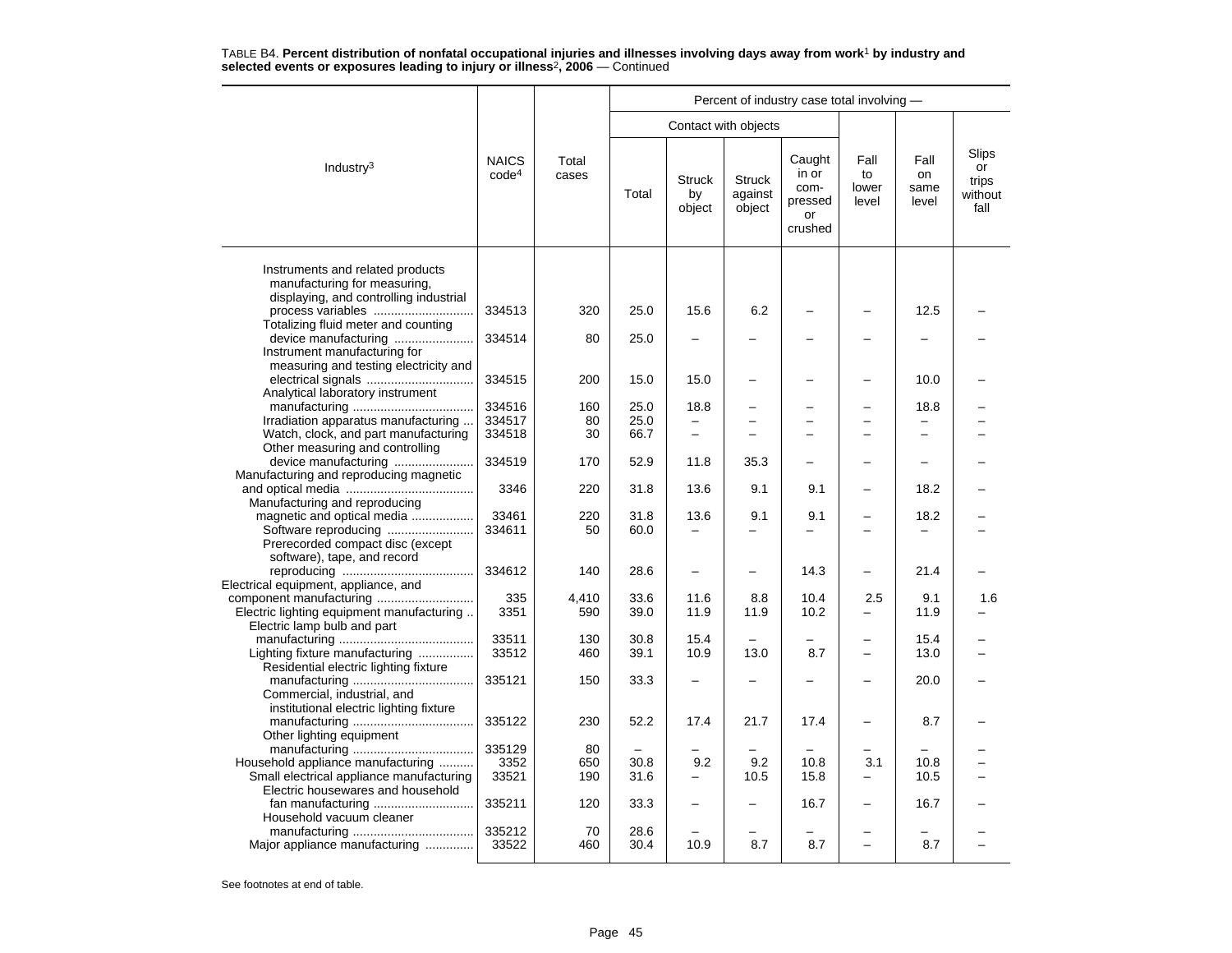|                                                                                                            | Percent of industry case total involving - |              |                           |                                                                   |                                       |                                 |       |                           |                          |                                     |
|------------------------------------------------------------------------------------------------------------|--------------------------------------------|--------------|---------------------------|-------------------------------------------------------------------|---------------------------------------|---------------------------------|-------|---------------------------|--------------------------|-------------------------------------|
|                                                                                                            |                                            | Overexertion |                           | Expo-                                                             |                                       |                                 |       | Assaults and violent acts |                          |                                     |
| Industry <sup>3</sup>                                                                                      | Total                                      | In lifting   | Repeti-<br>tive<br>motion | sure<br>to<br>harmful<br>sub-<br>stance<br>or<br>environ-<br>ment | Trans-<br>portation<br>acci-<br>dents | Fires<br>and<br>explo-<br>sions | Total | By<br>person              | All<br>other<br>assaults | All<br>other<br>events <sup>5</sup> |
| Instruments and related products<br>manufacturing for measuring,<br>displaying, and controlling industrial |                                            |              |                           | 9.4                                                               |                                       |                                 |       |                           |                          |                                     |
| Totalizing fluid meter and counting                                                                        | 18.8                                       | 15.6         | 9.4                       |                                                                   |                                       |                                 |       |                           |                          | 18.8                                |
| device manufacturing<br>Instrument manufacturing for<br>measuring and testing electricity and              | 37.5                                       | 25.0         | 25.0                      |                                                                   |                                       |                                 |       |                           |                          |                                     |
| Analytical laboratory instrument                                                                           | 10.0                                       |              | 45.0                      |                                                                   |                                       |                                 |       |                           |                          | 10.0                                |
|                                                                                                            | 25.0                                       |              | 18.8                      |                                                                   |                                       |                                 |       |                           |                          | 12.5                                |
| Irradiation apparatus manufacturing                                                                        | 25.0                                       |              | $\equiv$                  | $\overline{\phantom{a}}$                                          | $\equiv$                              | $\overline{\phantom{0}}$        |       | L,                        |                          |                                     |
| Watch, clock, and part manufacturing<br>Other measuring and controlling                                    | $\equiv$                                   |              |                           | $\overline{\phantom{0}}$                                          |                                       |                                 |       | L,                        |                          |                                     |
| device manufacturing<br>Manufacturing and reproducing magnetic                                             | 11.8                                       |              |                           |                                                                   |                                       |                                 |       | -                         |                          |                                     |
| Manufacturing and reproducing                                                                              | 22.7                                       | 13.6         |                           | $\overline{\phantom{0}}$                                          |                                       | $\overline{\phantom{0}}$        |       | L.                        |                          | 13.6                                |
| magnetic and optical media                                                                                 | 22.7                                       | 13.6         |                           |                                                                   |                                       |                                 |       |                           |                          | 13.6                                |
| Software reproducing<br>Prerecorded compact disc (except<br>software), tape, and record                    |                                            |              |                           |                                                                   |                                       |                                 |       |                           |                          |                                     |
| Electrical equipment, appliance, and                                                                       | 28.6                                       | 14.3         | $\overline{\phantom{0}}$  | -                                                                 | -                                     |                                 |       | ÷                         |                          | 14.3                                |
|                                                                                                            | 22.2                                       | 12.0         | 10.9                      | 4.8                                                               | 1.4                                   | 0.5                             |       |                           |                          | 13.2                                |
| Electric lighting equipment manufacturing<br>Electric lamp bulb and part                                   | 16.9                                       | 10.2         | 5.1                       | 5.1                                                               |                                       |                                 |       | -                         |                          | 15.3                                |
|                                                                                                            | 23.1                                       | 15.4         |                           |                                                                   |                                       |                                 |       |                           |                          | 15.4                                |
| Lighting fixture manufacturing<br>Residential electric lighting fixture                                    | 15.2                                       | 8.7          | 6.5                       | 4.3                                                               | $\equiv$                              | ÷                               |       | $\overline{a}$            |                          | 17.4                                |
| Commercial, industrial, and<br>institutional electric lighting fixture                                     | 20.0                                       | 13.3         |                           |                                                                   |                                       |                                 |       |                           |                          | 13.3                                |
| Other lighting equipment                                                                                   | 13.0                                       |              |                           |                                                                   |                                       |                                 |       | -                         |                          | 17.4                                |
|                                                                                                            | 25.0                                       |              |                           |                                                                   |                                       |                                 |       |                           |                          | 25.0                                |
| Household appliance manufacturing                                                                          | 23.1                                       | 13.8         | 15.4                      | 3.1                                                               | 3.1                                   |                                 |       | $\overline{\phantom{0}}$  |                          | 9.2                                 |
| Small electrical appliance manufacturing<br>Electric housewares and household                              | 21.1                                       | 10.5         | 15.8                      | -                                                                 | $\overline{\phantom{0}}$              |                                 |       | -                         |                          | 10.5                                |
| Household vacuum cleaner                                                                                   | 16.7                                       |              | 16.7                      |                                                                   |                                       |                                 |       |                           |                          |                                     |
| Major appliance manufacturing                                                                              | 28.6<br>23.9                               | 13.0         | 13.0                      |                                                                   | 4.3                                   |                                 |       |                           |                          | 10.9                                |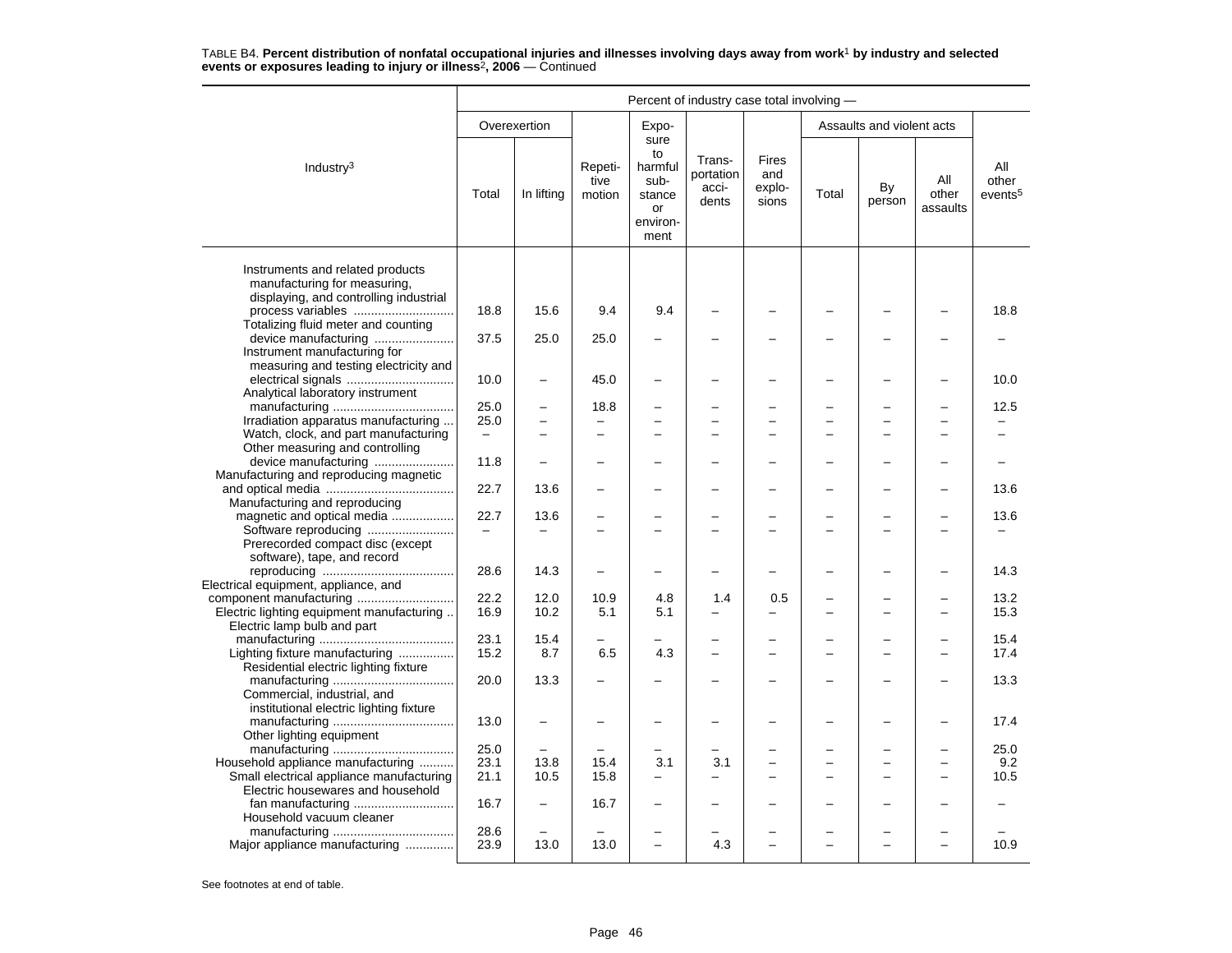|                                          |                                   |                |                          |                               |                                    | Percent of industry case total involving -          |                              |                             |                                         |
|------------------------------------------|-----------------------------------|----------------|--------------------------|-------------------------------|------------------------------------|-----------------------------------------------------|------------------------------|-----------------------------|-----------------------------------------|
|                                          |                                   |                |                          | Contact with objects          |                                    |                                                     |                              |                             |                                         |
| Industry <sup>3</sup>                    | <b>NAICS</b><br>code <sup>4</sup> | Total<br>cases | Total                    | <b>Struck</b><br>by<br>object | <b>Struck</b><br>against<br>object | Caught<br>in or<br>com-<br>pressed<br>or<br>crushed | Fall<br>to<br>lower<br>level | Fall<br>on<br>same<br>level | Slips<br>or<br>trips<br>without<br>fall |
| Household cooking appliance              |                                   |                |                          |                               |                                    |                                                     |                              |                             |                                         |
| Other major household appliance          | 335221                            | 180            | 33.3                     | 16.7                          |                                    | 11.1                                                |                              | 11.1                        |                                         |
|                                          | 335228                            | 100            | 40.0                     | 20.0                          |                                    |                                                     |                              |                             |                                         |
| Electrical equipment manufacturing       | 3353                              | 1,600          | 35.6                     | 14.4                          | 6.9                                | 10.0                                                | 2.5                          | 8.8                         | 1.9                                     |
| Electrical equipment manufacturing       | 33531                             | 1,600          | 35.6                     | 14.4                          | 6.9                                | 10.0                                                | 2.5                          | 8.8                         | 1.9                                     |
| Power, distribution, and specialty       |                                   |                |                          |                               |                                    |                                                     |                              |                             |                                         |
| transformer manufacturing                | 335311                            | 540            | 44.4                     | 22.2                          | 9.3                                | 9.3                                                 | 3.7                          | 3.7                         |                                         |
| Motor and generator manufacturing        | 335312                            | 440            | 36.4                     | 13.6                          | 4.5                                | 13.6                                                | -                            | 11.4                        |                                         |
| Switchgear and switchboard               |                                   |                |                          |                               |                                    |                                                     |                              |                             |                                         |
| apparatus manufacturing                  | 335313                            | 300            | 40.0                     | 13.3                          | 6.7                                | 13.3                                                | —                            | -                           |                                         |
| Relay and industrial control             |                                   |                |                          |                               |                                    |                                                     |                              |                             |                                         |
|                                          | 335314                            | 320            | 15.6                     | 6.2                           | $\overline{\phantom{0}}$           | 6.2                                                 | —                            | 18.8                        |                                         |
| Other electrical equipment and component |                                   |                |                          |                               |                                    |                                                     |                              |                             |                                         |
|                                          | 3359                              | 1,570          | 31.2                     | 8.9                           | 8.9                                | 10.8                                                | 2.5                          | 7.6                         | 1.3                                     |
|                                          | 33591                             | 380            | 15.8                     | 5.3                           | 5.3                                | 7.9                                                 |                              | 7.9                         |                                         |
| Communication and energy wire and        |                                   |                |                          |                               |                                    |                                                     |                              |                             |                                         |
|                                          | 33592                             | 240            | 41.7                     | 8.3                           | 8.3                                | 25.0                                                | -                            | 8.3                         |                                         |
| Fiber optic cable manufacturing          | 335921                            | 50             | $\overline{\phantom{0}}$ |                               |                                    |                                                     |                              | $\overline{\phantom{0}}$    |                                         |
| Other communication and energy wire      |                                   |                |                          |                               |                                    |                                                     |                              |                             |                                         |
|                                          | 335929                            | 190            | 47.4                     | 10.5                          | 10.5                               | 26.3                                                |                              |                             |                                         |
| Wiring device manufacturing              | 33593                             | 710            | 33.8                     | 9.9                           | 12.7                               | 8.5                                                 | 2.8                          | 5.6                         | 2.8                                     |
| Current-carrying wiring device           |                                   |                |                          |                               |                                    |                                                     |                              |                             |                                         |
|                                          | 335931                            | 500            | 32.0                     | 10.0                          | 10.0                               | 8.0                                                 | 4.0                          | 6.0                         |                                         |
| Noncurrent-carrying wiring device        |                                   |                |                          |                               |                                    |                                                     |                              |                             |                                         |
|                                          | 335932                            | 210            | 38.1                     | 9.5                           | 19.0                               | 9.5                                                 | -                            | $\overline{\phantom{0}}$    |                                         |
| All other electrical equipment and       |                                   |                |                          |                               |                                    |                                                     |                              |                             |                                         |
| component manufacturing                  | 33599                             | 240            | 33.3                     | 12.5                          | 8.3                                | 12.5                                                |                              | 8.3                         |                                         |
| Carbon and graphite product              |                                   |                |                          |                               |                                    |                                                     |                              |                             |                                         |
|                                          | 335991                            | 50             | 40.0                     |                               |                                    |                                                     | -                            |                             |                                         |
| All other miscellaneous electrical       |                                   |                |                          |                               |                                    |                                                     |                              |                             |                                         |
| equipment and component                  |                                   |                |                          |                               |                                    |                                                     |                              |                             |                                         |
|                                          | 335999                            | 190            | 31.6                     | 15.8                          | -                                  | 10.5                                                |                              | 10.5                        |                                         |
| Transportation equipment manufacturing   | 336                               | 28,070         | 31.4                     | 13.9                          | 7.4                                | 7.0                                                 | 3.8                          | 9.1                         | 2.9                                     |
| Motor vehicle manufacturing              | 3361                              | 4,200          | 26.4                     | 11.4                          | 7.1                                | 5.0                                                 | 2.1                          | 6.0                         | 3.8                                     |
| Automobile and light duty motor vehicle  |                                   |                |                          |                               |                                    |                                                     |                              |                             |                                         |
|                                          | 33611                             | 3,170          | 24.9                     | 9.1                           | 7.3                                | 5.4                                                 | 1.3                          | 5.7                         | 3.8                                     |
| Automobile manufacturing                 | 336111                            | 2,130          | 24.9                     | 8.5                           | 7.5                                | 5.6                                                 | 1.4                          | 4.7                         | 3.8                                     |
| Light truck and utility vehicle          |                                   |                |                          |                               |                                    |                                                     |                              |                             |                                         |
|                                          | 336112                            | 1,040          | 25.0                     | 10.6                          | 6.7                                | 4.8                                                 | 1.9                          | 7.7                         | 3.8                                     |
| Heavy duty truck manufacturing           | 33612                             | 1,030          | 32.0                     | 18.4                          | 5.8                                | 3.9                                                 | 4.9                          | 6.8                         | 3.9                                     |
| Motor vehicle body and trailer           |                                   |                |                          |                               |                                    |                                                     |                              |                             |                                         |
|                                          | 3362                              | 4,200          | 38.1                     | 19.8                          | 7.6                                | 6.7                                                 | 4.8                          | 9.3                         | 1.9                                     |
|                                          |                                   |                |                          |                               |                                    |                                                     |                              |                             |                                         |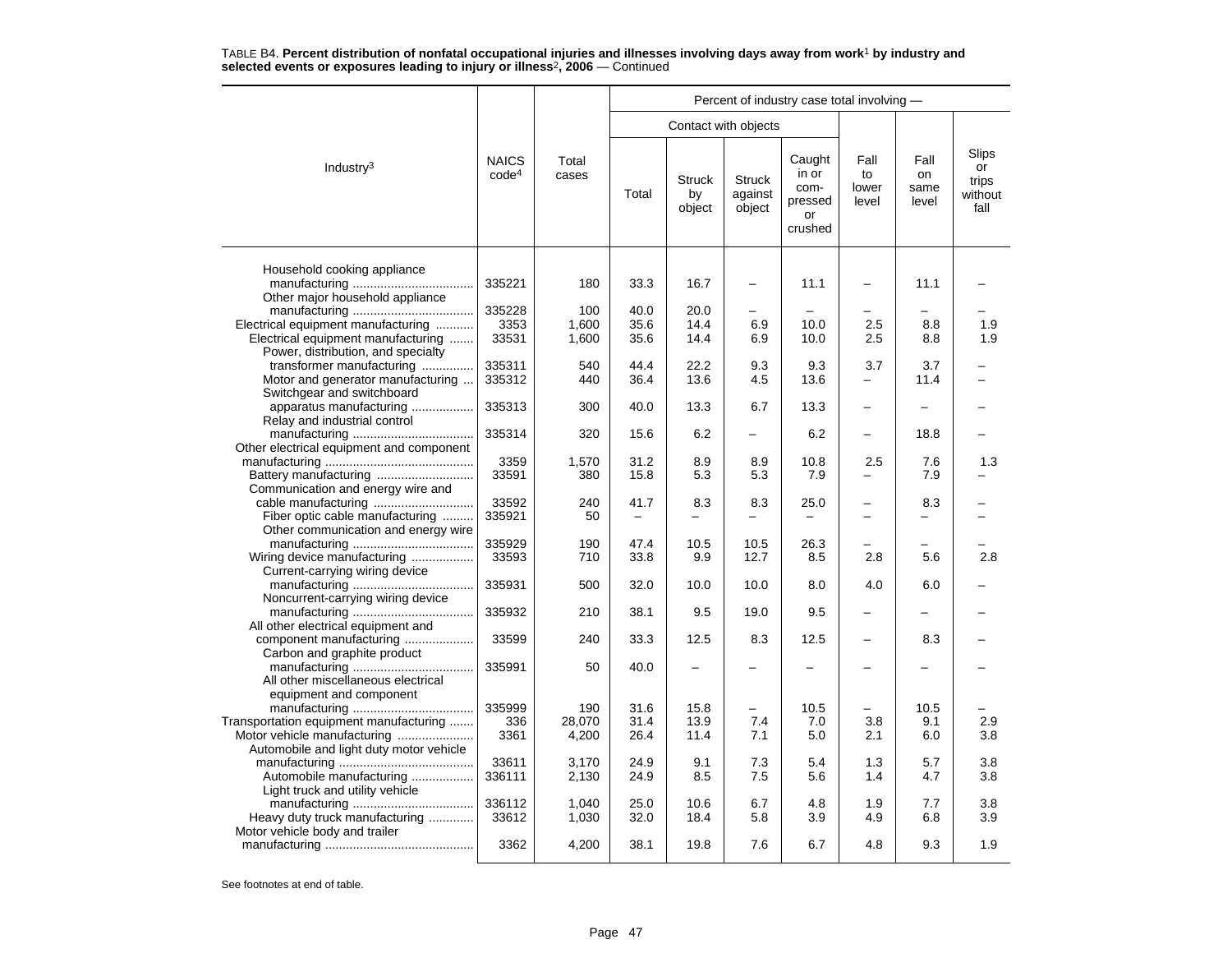|                                                                          | Percent of industry case total involving - |                          |                           |                                                                   |                                            |                                 |       |                           |                          |                                     |  |  |
|--------------------------------------------------------------------------|--------------------------------------------|--------------------------|---------------------------|-------------------------------------------------------------------|--------------------------------------------|---------------------------------|-------|---------------------------|--------------------------|-------------------------------------|--|--|
|                                                                          |                                            | Overexertion             |                           | Expo-                                                             |                                            |                                 |       | Assaults and violent acts |                          |                                     |  |  |
| Industry <sup>3</sup>                                                    | Total                                      | In lifting               | Repeti-<br>tive<br>motion | sure<br>to<br>harmful<br>sub-<br>stance<br>or<br>environ-<br>ment | Trans-<br>portation<br>acci-<br>dents      | Fires<br>and<br>explo-<br>sions | Total | By<br>person              | All<br>other<br>assaults | All<br>other<br>events <sup>5</sup> |  |  |
|                                                                          |                                            |                          |                           |                                                                   |                                            |                                 |       |                           |                          |                                     |  |  |
| Household cooking appliance<br>Other major household appliance           | 27.8                                       | 11.1                     | 11.1                      |                                                                   |                                            |                                 |       |                           |                          |                                     |  |  |
|                                                                          | 30.0                                       |                          |                           |                                                                   |                                            |                                 |       | -                         |                          |                                     |  |  |
| Electrical equipment manufacturing                                       | 22.5                                       | 11.9                     | 10.6                      | 5.0                                                               | $\overline{a}$                             |                                 |       | $\overline{\phantom{0}}$  |                          | 10.6                                |  |  |
| Electrical equipment manufacturing<br>Power, distribution, and specialty | 22.5                                       | 11.9                     | 10.6                      | 5.0                                                               | $\overline{a}$                             |                                 |       | $\overline{a}$            |                          | 10.6                                |  |  |
| transformer manufacturing                                                | 20.4                                       | 9.3                      | 5.6                       | 9.3                                                               |                                            |                                 |       | L,                        |                          | 7.4                                 |  |  |
| Motor and generator manufacturing                                        | 25.0                                       | 11.4                     | 11.4                      | 4.5                                                               |                                            |                                 |       | ÷                         |                          | 9.1                                 |  |  |
| Switchgear and switchboard                                               |                                            |                          |                           |                                                                   |                                            |                                 |       |                           |                          |                                     |  |  |
| apparatus manufacturing<br>Relay and industrial control                  | 20.0                                       | 10.0                     | 13.3                      |                                                                   |                                            | -                               |       | L,                        |                          | 13.3                                |  |  |
| Other electrical equipment and component                                 | 28.1                                       | 15.6                     | 15.6                      | $\overline{\phantom{0}}$                                          |                                            |                                 |       | -                         |                          | 12.5                                |  |  |
|                                                                          | 22.9                                       | 12.1                     | 11.5                      | 4.5                                                               | 1.3                                        |                                 |       |                           |                          | 16.6                                |  |  |
| Battery manufacturing                                                    | 13.2                                       | 5.3                      | 7.9                       |                                                                   |                                            |                                 |       |                           |                          | 44.7                                |  |  |
| Communication and energy wire and                                        | 29.2                                       | 12.5                     | $\overline{\phantom{0}}$  | -                                                                 | $\equiv$                                   | $\overline{\phantom{0}}$        |       | $\overline{\phantom{0}}$  |                          |                                     |  |  |
| Fiber optic cable manufacturing                                          | $\qquad \qquad -$                          | $\overline{\phantom{0}}$ |                           |                                                                   |                                            |                                 |       | $\overline{a}$            |                          |                                     |  |  |
| Other communication and energy wire                                      |                                            |                          |                           |                                                                   |                                            |                                 |       |                           |                          |                                     |  |  |
|                                                                          | 31.6                                       | 15.8                     | 14.1                      | 4.2                                                               | $\overline{\phantom{0}}$<br>$\overline{a}$ | $\overline{\phantom{0}}$        |       | L,                        | ۳                        |                                     |  |  |
| Wiring device manufacturing<br>Current-carrying wiring device            | 26.8                                       | 15.5                     |                           |                                                                   |                                            | $\overline{\phantom{0}}$        |       | $\overline{\phantom{0}}$  |                          | 8.5                                 |  |  |
| Noncurrent-carrying wiring device                                        | 28.0                                       | 14.0                     | 14.0                      | 6.0                                                               |                                            | -                               |       | -                         |                          | 8.0                                 |  |  |
| All other electrical equipment and                                       | 23.8                                       | 19.0                     | 14.3                      | $\overline{\phantom{0}}$                                          |                                            | $\overline{\phantom{0}}$        |       | L,                        |                          | 9.5                                 |  |  |
| component manufacturing                                                  | 20.8                                       | 12.5                     | 16.7                      | 8.3                                                               |                                            |                                 |       | -                         |                          | 8.3                                 |  |  |
| Carbon and graphite product                                              |                                            |                          |                           |                                                                   |                                            |                                 |       |                           |                          |                                     |  |  |
| All other miscellaneous electrical<br>equipment and component            |                                            |                          |                           |                                                                   |                                            |                                 |       |                           |                          |                                     |  |  |
|                                                                          | 21.1                                       | 15.8                     | 15.8                      |                                                                   |                                            |                                 |       |                           |                          | 10.5                                |  |  |
| Transportation equipment manufacturing                                   | 22.8                                       | 10.5                     | 12.8                      | 4.6                                                               | 1.5                                        | 0.2                             | 0.2   | 0.1                       | 0.1                      | 10.7                                |  |  |
| Motor vehicle manufacturing                                              | 27.6                                       | 10.5                     | 17.9                      | 2.4                                                               | 1.0                                        | -                               | -     | -                         | -                        | 12.6                                |  |  |
| Automobile and light duty motor vehicle                                  |                                            |                          |                           |                                                                   |                                            |                                 |       |                           |                          |                                     |  |  |
|                                                                          | 28.1                                       | 9.1                      | 20.8                      | 2.2                                                               | .6                                         |                                 |       | L,                        |                          | 12.0                                |  |  |
| Automobile manufacturing<br>Light truck and utility vehicle              | 30.0                                       | 9.9                      | 22.1                      | .9                                                                |                                            | $\equiv$                        |       | ÷                         | $\sim$                   | 11.7                                |  |  |
|                                                                          | 24.0                                       | 7.7                      | 18.3                      | 4.8                                                               |                                            |                                 |       | L,                        |                          | 12.5                                |  |  |
| Heavy duty truck manufacturing                                           | 26.2                                       | 13.6                     | 8.7                       | 1.9                                                               | 1.9                                        |                                 |       | $\overline{\phantom{0}}$  | $\sim$                   | 15.5                                |  |  |
| Motor vehicle body and trailer                                           | 23.3                                       | 12.4                     | 5.7                       | 5.0                                                               | 1.7                                        | .5                              |       |                           |                          | 10.2                                |  |  |
|                                                                          |                                            |                          |                           |                                                                   |                                            |                                 |       |                           |                          |                                     |  |  |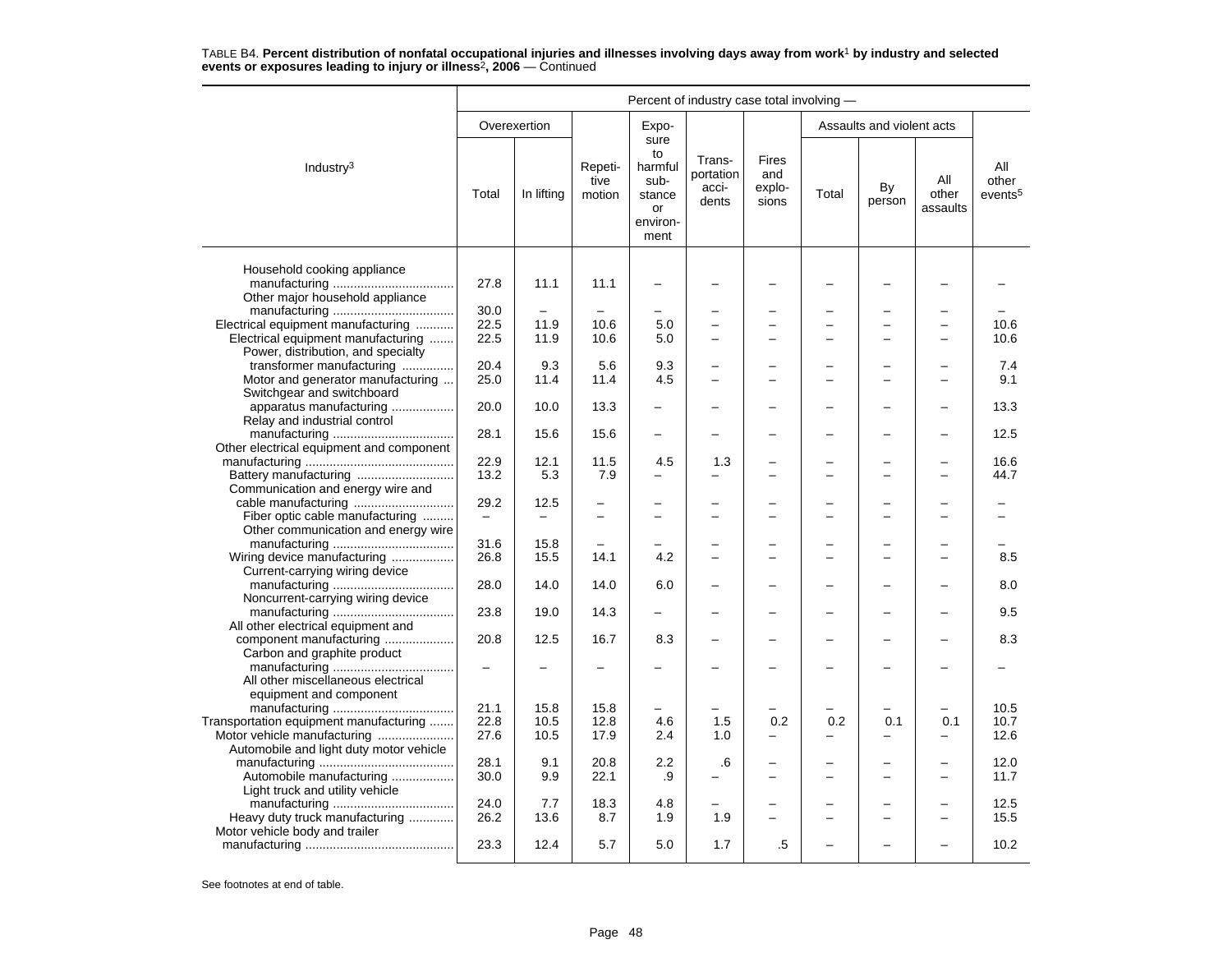|                                                                                                           |                                   |                         |                      |                               |                                    | Percent of industry case total involving -          |                              |                             |                                                |
|-----------------------------------------------------------------------------------------------------------|-----------------------------------|-------------------------|----------------------|-------------------------------|------------------------------------|-----------------------------------------------------|------------------------------|-----------------------------|------------------------------------------------|
|                                                                                                           |                                   |                         |                      | Contact with objects          |                                    |                                                     |                              |                             |                                                |
| Industry <sup>3</sup>                                                                                     | <b>NAICS</b><br>code <sup>4</sup> | Total<br>cases          | Total                | <b>Struck</b><br>by<br>object | <b>Struck</b><br>against<br>object | Caught<br>in or<br>com-<br>pressed<br>or<br>crushed | Fall<br>to<br>lower<br>level | Fall<br>on<br>same<br>level | <b>Slips</b><br>or<br>trips<br>without<br>fall |
| Motor vehicle body and trailer                                                                            |                                   |                         |                      |                               |                                    |                                                     |                              |                             |                                                |
| Motor vehicle body manufacturing<br>Truck trailer manufacturing                                           | 33621<br>336211<br>336212         | 4.200<br>1,540<br>1,030 | 38.1<br>35.7<br>46.6 | 19.8<br>17.5<br>27.2          | 7.6<br>7.8<br>5.8                  | 6.7<br>6.5<br>8.7                                   | 4.8<br>3.9<br>3.9            | 9.3<br>10.4<br>6.8          | 1.9<br>1.9                                     |
| Motor home manufacturing<br>Travel trailer and camper                                                     | 336213                            | 500                     | 26.0                 | 12.0                          | 8.0                                | 4.0                                                 | 8.0                          | 6.0                         | 4.0                                            |
| Motor vehicle parts manufacturing<br>Motor vehicle gasoline engine and                                    | 336214<br>3363                    | 1.130<br>9,760          | 38.1<br>33.0         | 18.6<br>13.2                  | 9.7<br>6.7                         | 7.1<br>10.5                                         | 5.3<br>2.4                   | 10.6<br>9.1                 | 2.7<br>2.4                                     |
| engine parts manufacturing<br>Carburetor, piston, piston ring, and                                        | 33631                             | 910                     | 34.1                 | 14.3                          | 5.5                                | 9.9                                                 | 3.3                          | 7.7                         | 3.3                                            |
| valve manufacturing<br>Gasoline engine and engine parts                                                   | 336311                            | 140                     | 28.6                 | $\overline{\phantom{0}}$      | $\overline{\phantom{0}}$           | 14.3                                                | $\overline{\phantom{0}}$     | $\overline{\phantom{0}}$    |                                                |
| Motor vehicle electrical and electronic                                                                   | 336312                            | 770                     | 35.1                 | 15.6                          | 6.5                                | 9.1                                                 | 3.9                          | 7.8                         | 3.9                                            |
| equipment manufacturing<br>Vehicular lighting equipment                                                   | 33632                             | 920                     | 22.8                 | 8.7                           | 4.3                                | 8.7                                                 | $2.2\,$                      | 13.0                        | $2.2\,$                                        |
| Other motor vehicle electrical and                                                                        | 336321                            | 260                     | 23.1                 | 7.7                           | 7.7                                | 11.5                                                | $\overline{\phantom{0}}$     | 11.5                        |                                                |
| electronic equipment manufacturing<br>Motor vehicle steering and suspension<br>components (except spring) | 336322                            | 660                     | 22.7                 | 9.1                           | 4.5                                | 7.6                                                 |                              | 12.1                        | 3.0                                            |
| Motor vehicle brake system                                                                                | 33633                             | 640                     | 32.8                 | 17.2                          | 6.2                                | 7.8                                                 |                              | 14.1                        | 4.7                                            |
| Motor vehicle transmission and power                                                                      | 33634                             | 540                     | 42.6                 | 18.5                          | 5.6                                | 14.8                                                | $\overline{\phantom{0}}$     | 3.7                         |                                                |
| train parts manufacturing<br>Motor vehicle seating and interior trim                                      | 33635                             | 1,640                   | 27.4                 | 13.4                          | 4.9                                | 7.3                                                 | 3.7                          | 9.1                         | 4.3                                            |
|                                                                                                           | 33636                             | 910                     | 22.0                 | 8.8                           | 3.3                                | 7.7                                                 | 2.2                          | 7.7                         | $2.2\phantom{0}$                               |
| Motor vehicle metal stamping<br>Other motor vehicle parts manufacturing                                   | 33637<br>33639                    | 1,860<br>2,340          | 41.9<br>35.0         | 12.4<br>14.1                  | 11.3<br>6.4                        | 14.5<br>11.5                                        | 2.2<br>2.1                   | 9.7<br>8.1                  | 1.6<br>.9                                      |
| Motor vehicle air-conditioning<br>All other motor vehicle parts                                           | 336391                            | 170                     | 29.4                 | 17.6                          |                                    |                                                     |                              | 23.5                        |                                                |
|                                                                                                           | 336399                            | 2,170                   | 35.5                 | 13.8                          | 6.9                                | 12.4                                                | 2.3                          | 6.9                         | .9                                             |
| Aerospace product and parts<br>Aerospace product and parts                                                | 3364                              | 4,340                   | 26.3                 | 11.1                          | 9.2                                | 4.1                                                 | 4.6                          | 8.8                         | 3.5                                            |
| Aircraft engine and engine parts                                                                          | 33641<br>336411                   | 4,340<br>2,250          | 26.3<br>24.4         | 11.1<br>9.3                   | 9.2<br>9.8                         | 4.1<br>4.4                                          | 4.6<br>4.9                   | 8.8<br>7.1                  | 3.5<br>4.9                                     |
| Other aircraft parts and auxiliary                                                                        | 336412                            | 740                     | 32.4                 | 13.5                          | 12.2                               | 4.1                                                 | 2.7                          | 10.8                        |                                                |
| equipment manufacturing                                                                                   | 336413                            | 1,110                   | 27.9                 | 14.4                          | 6.3                                | 3.6                                                 | 5.4                          | 9.9                         | 1.8                                            |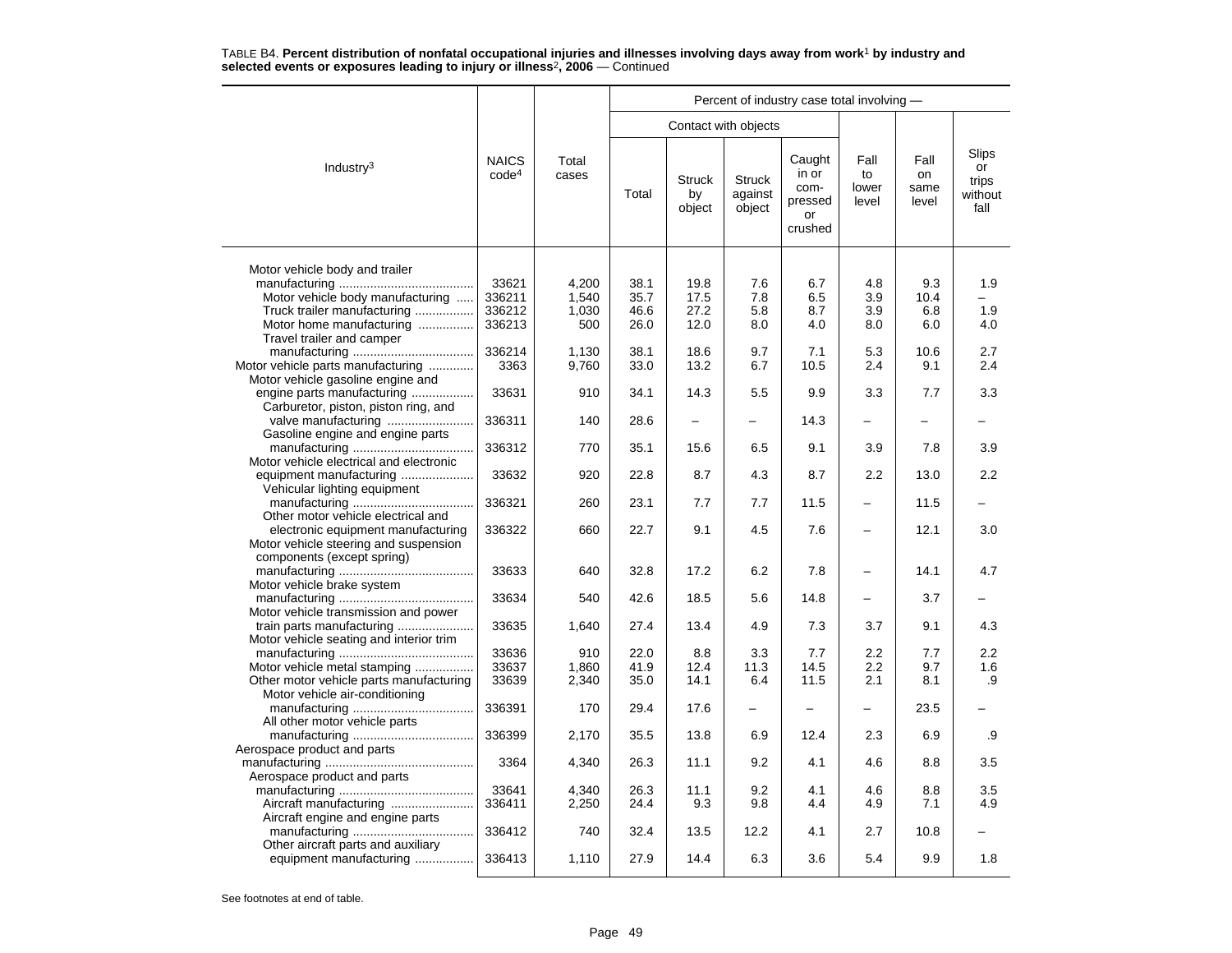|                                         |       |              |                           |                                                                   | Percent of industry case total involving - |                                 |       |                           |                          |                                     |
|-----------------------------------------|-------|--------------|---------------------------|-------------------------------------------------------------------|--------------------------------------------|---------------------------------|-------|---------------------------|--------------------------|-------------------------------------|
|                                         |       | Overexertion |                           | Expo-                                                             |                                            |                                 |       | Assaults and violent acts |                          |                                     |
| Industry <sup>3</sup>                   | Total | In lifting   | Repeti-<br>tive<br>motion | sure<br>to<br>harmful<br>sub-<br>stance<br>or<br>environ-<br>ment | Trans-<br>portation<br>acci-<br>dents      | Fires<br>and<br>explo-<br>sions | Total | By<br>person              | All<br>other<br>assaults | All<br>other<br>events <sup>5</sup> |
|                                         |       |              |                           |                                                                   |                                            |                                 |       |                           |                          |                                     |
| Motor vehicle body and trailer          | 23.3  | 12.4         | 5.7                       | 5.0                                                               | 1.7                                        | 0.5                             |       | -                         | $\overline{\phantom{0}}$ | 10.2                                |
| Motor vehicle body manufacturing        | 24.7  | 13.0         | 4.5                       | 7.1                                                               | 1.9                                        |                                 |       | -                         |                          | 10.4                                |
|                                         |       |              |                           |                                                                   |                                            |                                 |       | $\overline{a}$            |                          |                                     |
| Truck trailer manufacturing             | 22.3  | 11.7         | 5.8                       | 4.9                                                               | $\equiv$                                   | $\overline{\phantom{0}}$        |       |                           | $\overline{\phantom{m}}$ | 7.8                                 |
| Motor home manufacturing                | 26.0  | 14.0         | 8.0                       | -                                                                 | $\overline{\phantom{0}}$                   |                                 |       |                           |                          | 18.0                                |
| Travel trailer and camper               |       |              |                           |                                                                   |                                            |                                 |       |                           |                          |                                     |
|                                         | 21.2  | 11.5         | 7.1                       | 3.5                                                               | 1.8                                        | $\overline{\phantom{0}}$        |       | $\overline{\phantom{0}}$  | $\equiv$                 | 8.8                                 |
| Motor vehicle parts manufacturing       | 22.7  | 11.1         | 13.5                      | 4.6                                                               | 2.3                                        | $\overline{\phantom{0}}$        | 0.2   | $\overline{\phantom{0}}$  | 0.2                      | 9.8                                 |
| Motor vehicle gasoline engine and       |       |              |                           |                                                                   |                                            |                                 |       |                           |                          |                                     |
| engine parts manufacturing              | 18.7  | 9.9          | 17.6                      | 4.4                                                               | 2.2                                        |                                 |       |                           |                          | 8.8                                 |
| Carburetor, piston, piston ring, and    |       |              |                           |                                                                   |                                            |                                 |       |                           |                          |                                     |
| valve manufacturing                     | 21.4  | 14.3         | 14.3                      | 14.3                                                              | $\overline{\phantom{0}}$                   | $\overline{\phantom{0}}$        |       | $\overline{\phantom{0}}$  | $\overline{\phantom{0}}$ |                                     |
| Gasoline engine and engine parts        |       |              |                           |                                                                   |                                            |                                 |       |                           |                          |                                     |
|                                         | 18.2  | 9.1          | 16.9                      | 2.6                                                               | 2.6                                        | $\overline{\phantom{0}}$        |       | $\overline{\phantom{0}}$  | $\equiv$                 | 9.1                                 |
| Motor vehicle electrical and electronic |       |              |                           |                                                                   |                                            |                                 |       |                           |                          |                                     |
| equipment manufacturing                 | 20.7  | 8.7          | 23.9                      | 3.3                                                               | 2.2                                        |                                 |       |                           | $\overline{\phantom{0}}$ | 10.9                                |
| Vehicular lighting equipment            |       |              |                           |                                                                   |                                            |                                 |       |                           |                          |                                     |
|                                         | 26.9  | 11.5         | 19.2                      | $\overline{\phantom{0}}$                                          |                                            |                                 |       | -                         |                          | 11.5                                |
| Other motor vehicle electrical and      |       |              |                           |                                                                   |                                            |                                 |       |                           |                          |                                     |
| electronic equipment manufacturing      | 18.2  | 7.6          | 25.8                      | 3.0                                                               | $\overline{\phantom{0}}$                   |                                 |       |                           |                          | 12.1                                |
| Motor vehicle steering and suspension   |       |              |                           |                                                                   |                                            |                                 |       |                           |                          |                                     |
| components (except spring)              |       |              |                           |                                                                   |                                            |                                 |       |                           |                          |                                     |
|                                         | 18.8  | 9.4          | 12.5                      | 4.7                                                               | 3.1                                        |                                 |       |                           |                          | 7.8                                 |
| Motor vehicle brake system              |       |              |                           |                                                                   |                                            |                                 |       |                           |                          |                                     |
|                                         | 25.9  | 14.8         | 13.0                      | 3.7                                                               |                                            |                                 |       | -                         | $\overline{\phantom{0}}$ | 9.3                                 |
| Motor vehicle transmission and power    |       |              |                           |                                                                   |                                            |                                 |       |                           |                          |                                     |
| train parts manufacturing               | 28.0  | 12.2         | 10.4                      | 3.0                                                               | 1.2                                        |                                 |       |                           |                          | 12.2                                |
| Motor vehicle seating and interior trim |       |              |                           |                                                                   |                                            |                                 |       |                           |                          |                                     |
|                                         | 28.6  | 12.1         | 22.0                      | 4.4                                                               | 2.2                                        | $\equiv$                        |       |                           | $\overline{\phantom{0}}$ | 7.7                                 |
| Motor vehicle metal stamping            | 17.7  | 9.1          | 7.0                       | 5.9                                                               | 3.2                                        | -                               |       | $\overline{\phantom{0}}$  | $\overline{\phantom{0}}$ | 9.7                                 |
| Other motor vehicle parts manufacturing | 23.1  | 12.4         | 12.8                      | 5.1                                                               | 2.6                                        |                                 |       |                           |                          | 10.3                                |
| Motor vehicle air-conditioning          |       |              |                           |                                                                   |                                            |                                 |       |                           |                          |                                     |
|                                         | 17.6  |              | 23.5                      | $\overline{\phantom{0}}$                                          |                                            |                                 |       |                           |                          |                                     |
| All other motor vehicle parts           |       |              |                           |                                                                   |                                            |                                 |       |                           |                          |                                     |
|                                         | 23.5  | 12.9         | 12.0                      | 5.5                                                               | 2.3                                        |                                 |       | -                         | $\overline{\phantom{0}}$ | 10.6                                |
| Aerospace product and parts             |       |              |                           |                                                                   |                                            |                                 |       |                           |                          |                                     |
|                                         | 24.4  | 11.5         | 18.4                      | 3.0                                                               | .9                                         | .5                              |       | L,                        |                          | 9.4                                 |
| Aerospace product and parts             |       |              |                           |                                                                   |                                            |                                 |       |                           |                          |                                     |
|                                         | 24.4  | 11.5         | 18.4                      | 3.0                                                               | .9                                         | .5                              |       |                           |                          | 9.4                                 |
|                                         | 22.7  | 9.8          | 23.6                      | 1.3                                                               | .9                                         |                                 |       | L,                        | $\overline{\phantom{0}}$ | 9.8                                 |
|                                         |       |              |                           |                                                                   |                                            |                                 |       |                           |                          |                                     |
| Aircraft engine and engine parts        |       |              |                           |                                                                   |                                            |                                 |       |                           |                          |                                     |
|                                         | 32.4  | 14.9         | 6.8                       | 2.7                                                               |                                            |                                 |       |                           |                          | 9.5                                 |
| Other aircraft parts and auxiliary      | 21.6  | 9.9          | 17.1                      | 6.3                                                               |                                            | $\equiv$                        |       |                           |                          | 8.1                                 |
| equipment manufacturing                 |       |              |                           |                                                                   |                                            |                                 |       |                           |                          |                                     |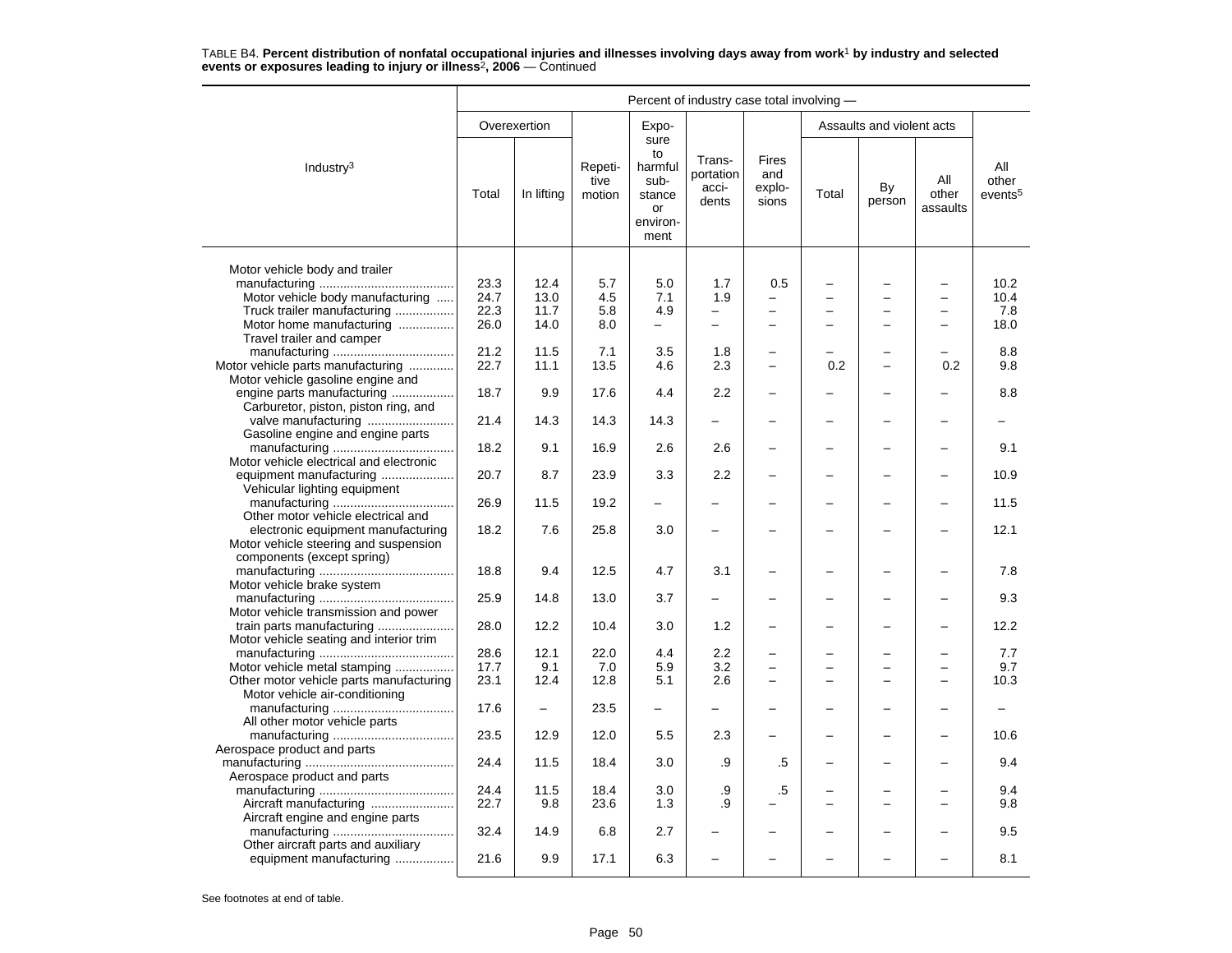|                                                                                                                               |                                                     |                                               |                                      |                                      |                                    | Percent of industry case total involving -          |                                                      |                                     |                                         |
|-------------------------------------------------------------------------------------------------------------------------------|-----------------------------------------------------|-----------------------------------------------|--------------------------------------|--------------------------------------|------------------------------------|-----------------------------------------------------|------------------------------------------------------|-------------------------------------|-----------------------------------------|
|                                                                                                                               |                                                     |                                               |                                      | Contact with objects                 |                                    |                                                     |                                                      |                                     |                                         |
| Industry <sup>3</sup>                                                                                                         | <b>NAICS</b><br>code <sup>4</sup>                   | Total<br>cases                                | Total                                | <b>Struck</b><br>by<br>object        | <b>Struck</b><br>against<br>object | Caught<br>in or<br>com-<br>pressed<br>or<br>crushed | Fall<br>to<br>lower<br>level                         | Fall<br>on<br>same<br>level         | Slips<br>or<br>trips<br>without<br>fall |
| Guided missile and space vehicle<br>Guided missile and space vehicle                                                          | 336414                                              | 150                                           | 13.3                                 |                                      |                                    |                                                     |                                                      | 13.3                                |                                         |
| propulsion unit and propulsion unit<br>Other quided missile and space                                                         | 336415                                              | 60                                            |                                      |                                      |                                    |                                                     |                                                      |                                     |                                         |
| vehicle parts and auxiliary<br>equipment manufacturing<br>Railroad rolling stock manufacturing<br>Ship building and repairing | 336419<br>3365<br>3366<br>33661<br>336611<br>336612 | 30<br>380<br>4,460<br>4.460<br>3,180<br>1,280 | 42.1<br>30.0<br>30.0<br>30.2<br>29.7 | 18.4<br>14.1<br>14.1<br>14.5<br>12.5 | 5.3<br>7.6<br>7.6<br>7.5<br>7.8    | 13.2<br>4.3<br>4.3<br>3.8<br>5.5                    | 7.9<br>7.0<br>7.0<br>6.9<br>7.0                      | 7.9<br>13.2<br>13.2<br>13.2<br>13.3 | $3.8\,$<br>3.8<br>3.8<br>3.9            |
| Other transportation equipment<br>Other transportation equipment                                                              | 3369                                                | 720                                           | 31.9                                 | 16.7                                 | 4.2                                | 5.6                                                 | $\overline{\phantom{0}}$                             | 4.2                                 |                                         |
| Motorcycle, bicycle, and parts                                                                                                | 33699                                               | 720                                           | 31.9                                 | 16.7                                 | 4.2                                | 5.6                                                 |                                                      | 4.2                                 |                                         |
| All other transportation equipment                                                                                            | 336991                                              | 310                                           | 22.6                                 | 9.7                                  | -                                  |                                                     |                                                      |                                     |                                         |
| Furniture and related product manufacturing<br>Household and institutional furniture and                                      | 336999<br>337                                       | 220<br>9,690                                  | 36.4<br>46.3                         | 18.2<br>20.2                         | 9.1<br>10.2                        | 13.6                                                | 2.6                                                  | 6.4                                 | 1.0                                     |
| kitchen cabinet manufacturing<br>Wood kitchen cabinet and countertop                                                          | 3371                                                | 6,570                                         | 46.9                                 | 21.2                                 | 10.0                               | 13.5                                                | 3.0                                                  | 6.4                                 | 1.1                                     |
| Household and institutional furniture                                                                                         | 33711                                               | 3,770                                         | 49.3                                 | 25.7                                 | 10.6                               | 10.3                                                | 2.9                                                  | 3.4                                 | 1.1                                     |
| Upholstered household furniture                                                                                               | 33712                                               | 2,790                                         | 43.7                                 | 14.7                                 | 9.3                                | 17.9                                                | 3.2                                                  | 10.0                                | 1.1                                     |
| Nonupholstered wood household                                                                                                 | 337121                                              | 910                                           | 31.9                                 | 14.3                                 | 7.7                                | 7.7                                                 | 4.4                                                  | 11.0                                | 2.2                                     |
| furniture manufacturing<br>Metal household furniture                                                                          | 337122                                              | 1,080                                         | 50.0                                 | 14.8                                 | 12.0                               | 22.2                                                | 3.7                                                  | 11.1                                |                                         |
| Household furniture (except wood and                                                                                          | 337124                                              | 140                                           | 42.9                                 |                                      |                                    | 28.6                                                | $\overline{\phantom{0}}$                             |                                     |                                         |
| metal) manufacturing<br>Institutional furniture manufacturing<br>Office furniture (including fixtures)                        | 337125<br>337127                                    | 140<br>420                                    | 42.9<br>40.5                         | 21.4<br>19.0                         | 7.1                                | 14.3<br>11.9                                        | $\overline{\phantom{0}}$<br>$\overline{\phantom{0}}$ | 28.6<br>4.8                         |                                         |
| Office furniture (including fixtures)                                                                                         | 3372                                                | 2,410                                         | 48.1                                 | 18.7                                 | 12.4                               | 14.1                                                | 1.7                                                  | 5.0                                 | .8                                      |
| Wood office furniture manufacturing<br>Custom architectural woodwork and                                                      | 33721<br>337211                                     | 2,410<br>430                                  | 48.1<br>32.6                         | 18.7<br>11.6                         | 12.4<br>9.3                        | 14.1<br>11.6                                        | 1.7<br>$\overline{\phantom{0}}$                      | 5.0                                 | .8                                      |
| millwork manufacturing                                                                                                        | 337212                                              | 520                                           | 63.5                                 | 11.5                                 | 25.0                               | 19.2                                                | $\overline{a}$                                       |                                     |                                         |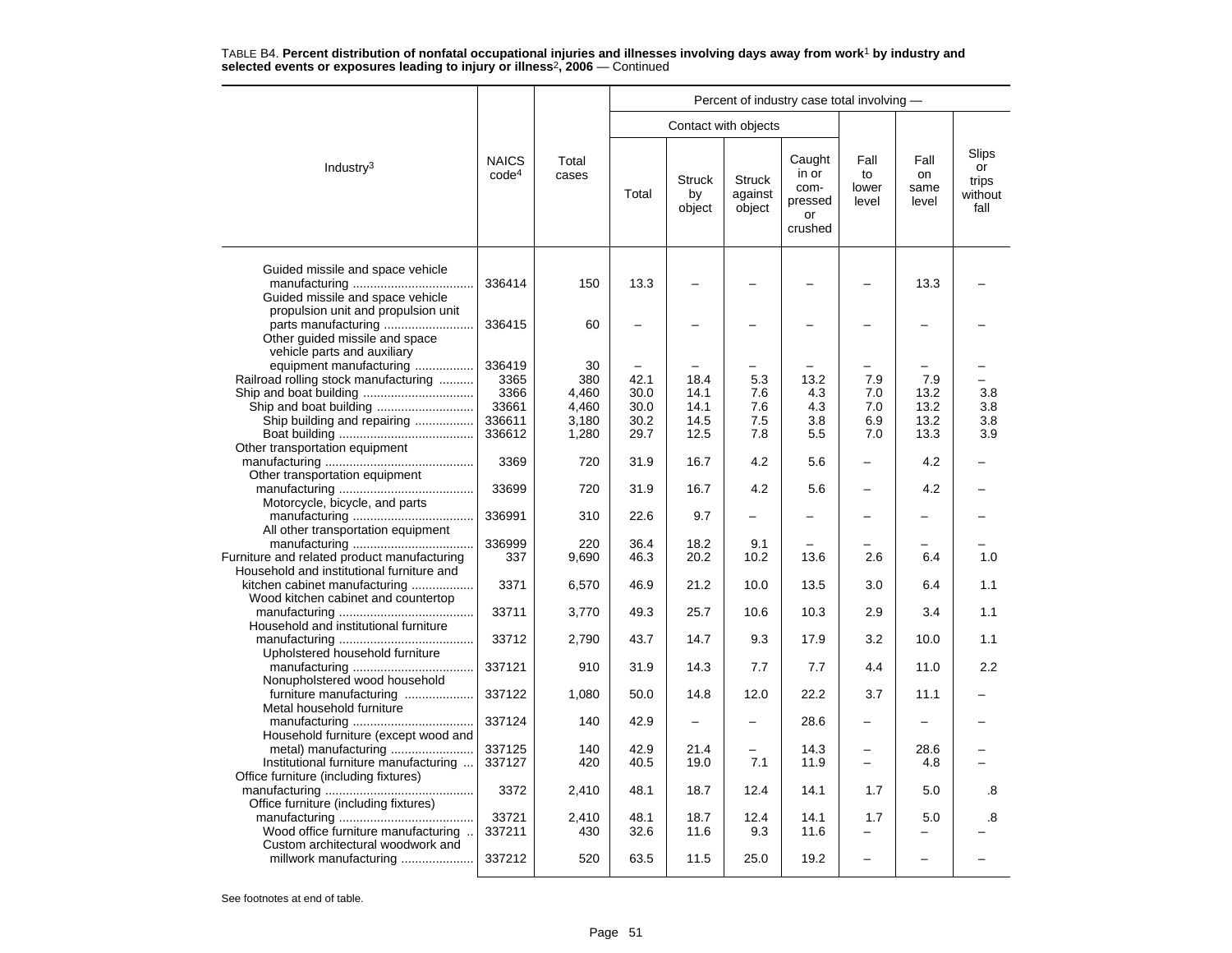|                                                                                                                             | Percent of industry case total involving - |              |                           |                                                                   |                                       |                                        |       |                           |                          |                                     |  |
|-----------------------------------------------------------------------------------------------------------------------------|--------------------------------------------|--------------|---------------------------|-------------------------------------------------------------------|---------------------------------------|----------------------------------------|-------|---------------------------|--------------------------|-------------------------------------|--|
|                                                                                                                             |                                            | Overexertion |                           | Expo-                                                             |                                       |                                        |       | Assaults and violent acts |                          |                                     |  |
| Industry <sup>3</sup>                                                                                                       | Total                                      | In lifting   | Repeti-<br>tive<br>motion | sure<br>to<br>harmful<br>sub-<br>stance<br>or<br>environ-<br>ment | Trans-<br>portation<br>acci-<br>dents | <b>Fires</b><br>and<br>explo-<br>sions | Total | By<br>person              | All<br>other<br>assaults | ΑIΙ<br>other<br>events <sup>5</sup> |  |
| Guided missile and space vehicle<br>Guided missile and space vehicle                                                        | 33.3                                       | 26.7         | 13.3                      |                                                                   |                                       |                                        |       |                           |                          | 13.3                                |  |
| propulsion unit and propulsion unit<br>parts manufacturing<br>Other guided missile and space<br>vehicle parts and auxiliary | $\overline{\phantom{0}}$                   |              |                           |                                                                   |                                       |                                        |       |                           |                          |                                     |  |
| equipment manufacturing                                                                                                     | $\equiv$                                   |              |                           |                                                                   |                                       |                                        |       | ÷                         |                          |                                     |  |
| Railroad rolling stock manufacturing                                                                                        | 18.4                                       | 5.3          | 7.9                       | 5.3                                                               |                                       |                                        |       | ÷                         |                          | 10.5                                |  |
|                                                                                                                             | 16.6                                       | 7.6          | 8.3                       | 7.4                                                               | 0.4                                   |                                        |       |                           |                          | 12.6                                |  |
|                                                                                                                             | 16.6                                       | 7.6          | 8.3                       | 7.4                                                               | $\cdot$                               |                                        |       | $\overline{a}$            | $\overline{\phantom{0}}$ | 12.6                                |  |
| Ship building and repairing                                                                                                 | 15.7                                       | 6.6          | 8.5                       | 7.2                                                               |                                       |                                        |       | $\overline{\phantom{0}}$  | $\overline{\phantom{0}}$ | 13.8                                |  |
|                                                                                                                             | 18.8                                       | 10.2         | 7.8                       | 8.6                                                               | -                                     |                                        |       | $\equiv$                  | $\overline{\phantom{0}}$ | 10.2                                |  |
| Other transportation equipment                                                                                              | 26.4                                       | 9.7          | 12.5                      | 5.6                                                               | 5.6                                   |                                        |       |                           |                          | 11.1                                |  |
| Other transportation equipment<br>Motorcycle, bicycle, and parts                                                            | 26.4                                       | 9.7          | 12.5                      | 5.6                                                               | 5.6                                   |                                        |       |                           |                          | 11.1                                |  |
| All other transportation equipment                                                                                          | 22.6                                       | 9.7          | 25.8                      | $\overline{\phantom{0}}$                                          | 6.5                                   |                                        |       | -                         |                          | 12.9                                |  |
|                                                                                                                             | 18.2                                       | 9.1          | 9.1                       | 9.1                                                               |                                       |                                        |       |                           |                          | 9.1                                 |  |
| Furniture and related product manufacturing<br>Household and institutional furniture and                                    | 25.5                                       | 16.7         | 5.7                       | 2.0                                                               | 2.6                                   | $\equiv$                               | 0.2   | $\equiv$                  |                          | 7.6                                 |  |
| kitchen cabinet manufacturing<br>Wood kitchen cabinet and countertop                                                        | 25.4                                       | 16.6         | 5.3                       | 1.8                                                               | 2.3                                   |                                        | .3    |                           |                          | 7.6                                 |  |
| Household and institutional furniture                                                                                       | 28.1                                       | 19.6         | 4.0                       | 1.9                                                               | 2.4                                   |                                        | .5    |                           |                          | 6.9                                 |  |
| Upholstered household furniture                                                                                             | 21.9                                       | 12.5         | 7.2                       | 2.2                                                               | 2.2                                   |                                        |       |                           |                          | 8.6                                 |  |
| Nonupholstered wood household                                                                                               | 24.2                                       | 14.3         | 14.3                      |                                                                   | 2.2                                   |                                        |       |                           |                          | 11.0                                |  |
| furniture manufacturing<br>Metal household furniture                                                                        | 19.4                                       | 10.2         | 3.7                       | $\overline{\phantom{0}}$                                          | 3.7                                   |                                        |       | -                         |                          | 7.4                                 |  |
| Household furniture (except wood and                                                                                        | 28.6                                       | 28.6         |                           |                                                                   |                                       |                                        |       |                           |                          |                                     |  |
| Institutional furniture manufacturing                                                                                       | 21.4<br>26.2                               | 14.3         | 4.8                       | 7.1                                                               | -                                     |                                        |       | $\equiv$                  | $\sim$                   | 9.5                                 |  |
| Office furniture (including fixtures)<br>Office furniture (including fixtures)                                              | 23.7                                       | 14.5         | 6.6                       | 2.5                                                               | 3.3                                   |                                        |       |                           |                          | 7.9                                 |  |
|                                                                                                                             | 23.7                                       | 14.5         | 6.6                       | 2.5                                                               | 3.3                                   |                                        |       |                           |                          | 7.9                                 |  |
| Wood office furniture manufacturing<br>Custom architectural woodwork and                                                    | 34.9                                       | 27.9         | 11.6                      | -                                                                 |                                       |                                        |       | $\equiv$                  |                          | 9.3                                 |  |
| millwork manufacturing                                                                                                      | 19.2                                       | 15.4         |                           |                                                                   | 7.7                                   |                                        |       |                           |                          |                                     |  |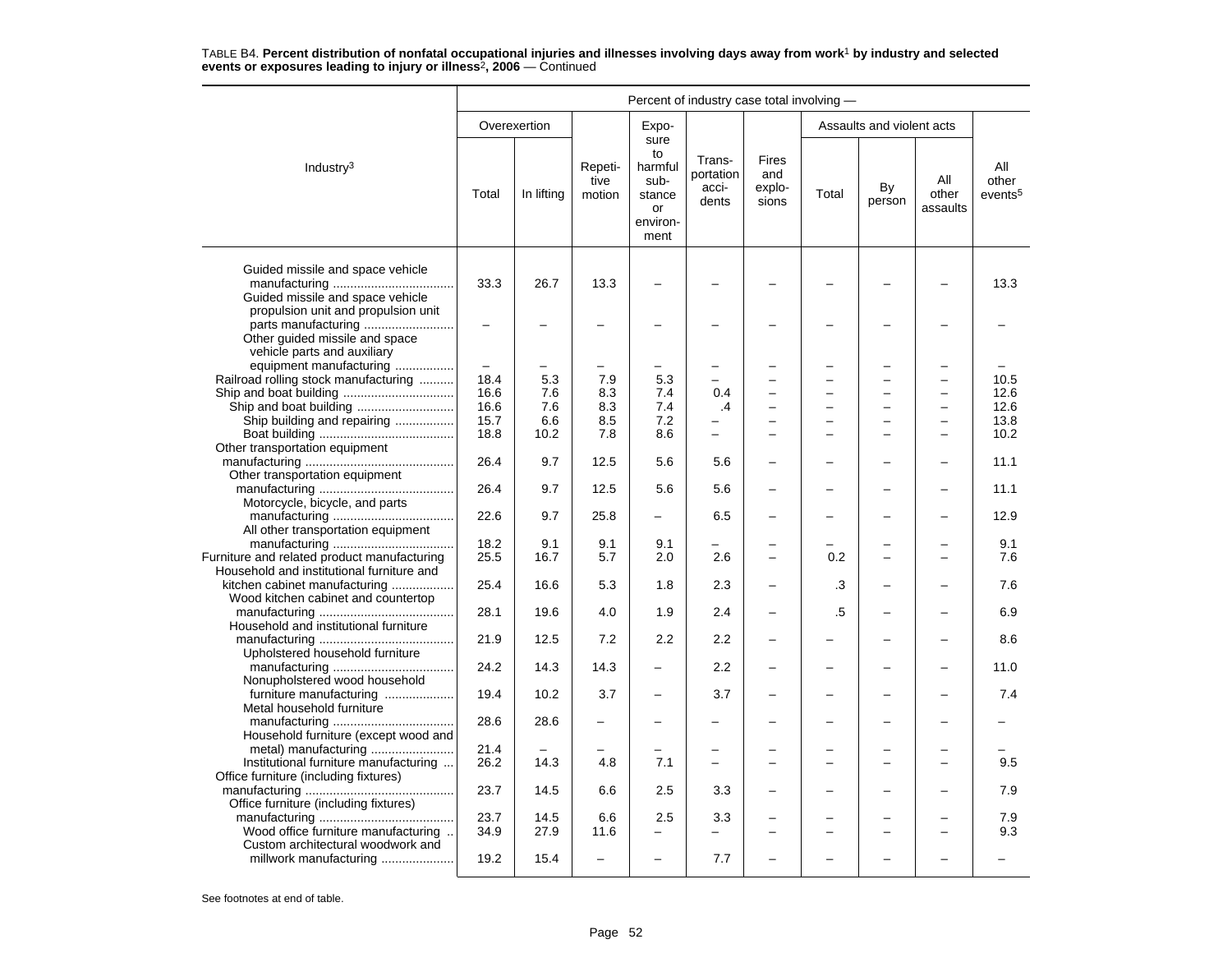|                                                                     |                                   |                |       |                               | Percent of industry case total involving - |                                                     |                              |                             |                                         |  |  |  |  |  |
|---------------------------------------------------------------------|-----------------------------------|----------------|-------|-------------------------------|--------------------------------------------|-----------------------------------------------------|------------------------------|-----------------------------|-----------------------------------------|--|--|--|--|--|
|                                                                     |                                   |                |       |                               | Contact with objects                       |                                                     |                              |                             |                                         |  |  |  |  |  |
| Industry $3$                                                        | <b>NAICS</b><br>code <sup>4</sup> | Total<br>cases | Total | <b>Struck</b><br>by<br>object | <b>Struck</b><br>against<br>object         | Caught<br>in or<br>com-<br>pressed<br>or<br>crushed | Fall<br>to<br>lower<br>level | Fall<br>on<br>same<br>level | Slips<br>or<br>trips<br>without<br>fall |  |  |  |  |  |
| Office furniture (except wood)                                      |                                   |                |       |                               |                                            |                                                     |                              |                             |                                         |  |  |  |  |  |
| Showcase, partition, shelving, and                                  | 337214                            | 240            | 45.8  | 16.7                          | 8.3                                        | 16.7                                                |                              | 8.3                         |                                         |  |  |  |  |  |
| locker manufacturing<br>Other furniture related product             | 337215                            | 1,220          | 47.5  | 24.6                          | 8.2                                        | 12.3                                                | 1.6                          | 7.4                         |                                         |  |  |  |  |  |
|                                                                     | 3379                              | 710            | 35.2  | 16.9                          | 4.2                                        | 12.7                                                | 2.8                          | 11.3                        |                                         |  |  |  |  |  |
| Mattress manufacturing                                              | 33791                             | 510            | 35.3  | 19.6                          |                                            | 11.8                                                | $\equiv$                     | 13.7                        |                                         |  |  |  |  |  |
| Blind and shade manufacturing                                       | 33792                             | 210            | 38.1  | 9.5                           | 9.5                                        | 14.3                                                |                              |                             |                                         |  |  |  |  |  |
|                                                                     | 339                               | 6,120          | 33.3  | 15.4                          | 7.4                                        | 7.8                                                 | 3.6                          | 9.6                         | 1.8                                     |  |  |  |  |  |
| Medical equipment and supplies                                      |                                   |                |       |                               |                                            |                                                     |                              |                             |                                         |  |  |  |  |  |
| Medical equipment and supplies                                      | 3391                              | 2,220          | 32.9  | 14.4                          | 7.2                                        | 9.0                                                 | 1.8                          | 8.6                         | 3.2                                     |  |  |  |  |  |
| Laboratory apparatus and furniture                                  | 33911                             | 2,220          | 32.9  | 14.4                          | 7.2                                        | 9.0                                                 | 1.8                          | 8.6                         | 3.2                                     |  |  |  |  |  |
| Surgical and medical instrument                                     | 339111                            | 110            | 27.3  |                               |                                            |                                                     |                              |                             |                                         |  |  |  |  |  |
| Surgical appliance and supplies                                     | 339112                            | 750            | 26.7  | 8.0                           | 12.0                                       | 5.3                                                 | $\overline{\phantom{0}}$     | 12.0                        | 2.7                                     |  |  |  |  |  |
| Dental equipment and supplies                                       | 339113                            | 760            | 35.5  | 14.5                          | 7.9                                        | 9.2                                                 |                              | 7.9                         | 5.3                                     |  |  |  |  |  |
|                                                                     | 339114                            | 110            | 27.3  | -                             |                                            |                                                     |                              |                             |                                         |  |  |  |  |  |
| Ophthalmic goods manufacturing                                      | 339115                            | 250            | 28.0  |                               | $\overline{\phantom{0}}$                   | 20.0                                                |                              |                             |                                         |  |  |  |  |  |
|                                                                     |                                   |                |       |                               | $\overline{a}$                             |                                                     |                              |                             |                                         |  |  |  |  |  |
|                                                                     | 339116                            | 240            | 58.3  | 50.0                          |                                            |                                                     |                              |                             |                                         |  |  |  |  |  |
| Other miscellaneous manufacturing                                   | 3399                              | 3,900          | 33.3  | 15.9                          | 7.4                                        | 7.4                                                 | 4.9                          | 10.3                        | 1.3                                     |  |  |  |  |  |
| Jewelry and silverware manufacturing                                | 33991                             | 310            | 22.6  | 16.1                          |                                            |                                                     |                              | 12.9                        |                                         |  |  |  |  |  |
| Jewelry (except costume)                                            |                                   |                |       |                               |                                            |                                                     |                              |                             |                                         |  |  |  |  |  |
| Silverware and hollowware                                           | 339911                            | 190            | 31.6  | 21.1                          |                                            |                                                     |                              | 15.8                        |                                         |  |  |  |  |  |
| Jewelers' material and lapidary work                                | 339912                            | 20             |       |                               |                                            |                                                     | -                            |                             |                                         |  |  |  |  |  |
| Costume jewelry and novelty                                         | 339913                            | 40             |       |                               |                                            |                                                     |                              |                             |                                         |  |  |  |  |  |
| Sporting and athletic goods                                         | 339914                            | 60             |       |                               |                                            |                                                     |                              |                             |                                         |  |  |  |  |  |
|                                                                     | 33992                             | 690            | 21.7  | 7.2                           | 4.3                                        | 8.7                                                 | 4.3                          | 8.7                         |                                         |  |  |  |  |  |
|                                                                     |                                   |                |       |                               |                                            |                                                     |                              |                             |                                         |  |  |  |  |  |
| Doll, toy, and game manufacturing<br>Office supplies (except paper) | 33993                             | 130            | 15.4  |                               |                                            |                                                     |                              | 15.4                        |                                         |  |  |  |  |  |
| Pen and mechanical pencil                                           | 33994                             | 270            | 25.9  | 14.8                          | 7.4                                        | $\overline{\phantom{0}}$                            | -                            | 7.4                         |                                         |  |  |  |  |  |
|                                                                     | 339941                            | 60             |       |                               |                                            |                                                     |                              |                             |                                         |  |  |  |  |  |
| Lead pencil and art good                                            | 339942                            | 70             |       |                               |                                            |                                                     |                              |                             |                                         |  |  |  |  |  |
| Marking device manufacturing                                        | 339943                            | 80             | 50.0  | $\overline{\phantom{0}}$      | ÷                                          | $\equiv$                                            |                              |                             |                                         |  |  |  |  |  |
|                                                                     |                                   |                |       |                               |                                            |                                                     |                              |                             |                                         |  |  |  |  |  |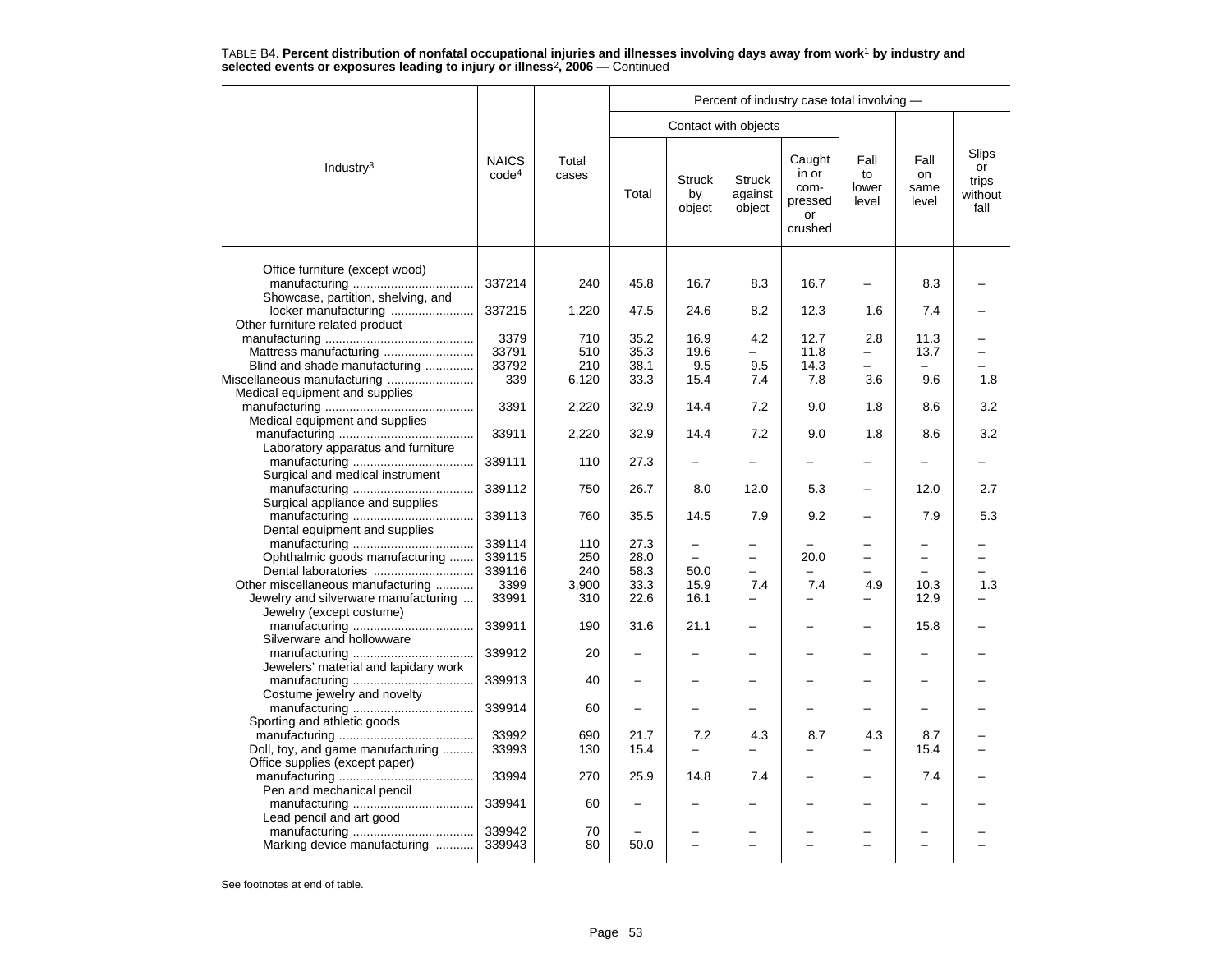| Percent of industry case total involving - |                                                                                                                                                                                                                                                                                                                                                                                                                                       |                                                                                      |                                                                                                                                   |                                                                                                               |                                                                  |                                                                                  |                          |                                               |                                        |
|--------------------------------------------|---------------------------------------------------------------------------------------------------------------------------------------------------------------------------------------------------------------------------------------------------------------------------------------------------------------------------------------------------------------------------------------------------------------------------------------|--------------------------------------------------------------------------------------|-----------------------------------------------------------------------------------------------------------------------------------|---------------------------------------------------------------------------------------------------------------|------------------------------------------------------------------|----------------------------------------------------------------------------------|--------------------------|-----------------------------------------------|----------------------------------------|
|                                            |                                                                                                                                                                                                                                                                                                                                                                                                                                       |                                                                                      | Expo-                                                                                                                             |                                                                                                               |                                                                  |                                                                                  |                          |                                               |                                        |
| Total                                      | In lifting                                                                                                                                                                                                                                                                                                                                                                                                                            | Repeti-<br>tive<br>motion                                                            | to<br>harmful<br>sub-<br>stance<br>or<br>environ-<br>ment                                                                         | Trans-<br>portation<br>acci-<br>dents                                                                         | Fires<br>and<br>explo-<br>sions                                  | Total                                                                            | By<br>person             | All<br>other<br>assaults                      | All<br>other<br>events <sup>5</sup>    |
|                                            |                                                                                                                                                                                                                                                                                                                                                                                                                                       |                                                                                      |                                                                                                                                   |                                                                                                               |                                                                  |                                                                                  |                          |                                               |                                        |
| 16.7                                       | $\overline{\phantom{0}}$                                                                                                                                                                                                                                                                                                                                                                                                              | 12.5                                                                                 |                                                                                                                                   |                                                                                                               |                                                                  |                                                                                  |                          |                                               | 12.5                                   |
| 22.1                                       | 12.3                                                                                                                                                                                                                                                                                                                                                                                                                                  | 6.6                                                                                  | 4.1                                                                                                                               | 2.5                                                                                                           |                                                                  |                                                                                  |                          |                                               | 8.2                                    |
|                                            |                                                                                                                                                                                                                                                                                                                                                                                                                                       |                                                                                      | $\overline{a}$                                                                                                                    |                                                                                                               |                                                                  |                                                                                  |                          |                                               | 8.5                                    |
|                                            |                                                                                                                                                                                                                                                                                                                                                                                                                                       |                                                                                      |                                                                                                                                   |                                                                                                               |                                                                  |                                                                                  |                          | $\equiv$                                      | 7.8                                    |
|                                            |                                                                                                                                                                                                                                                                                                                                                                                                                                       |                                                                                      |                                                                                                                                   |                                                                                                               |                                                                  |                                                                                  |                          |                                               | 9.5                                    |
|                                            |                                                                                                                                                                                                                                                                                                                                                                                                                                       |                                                                                      |                                                                                                                                   |                                                                                                               |                                                                  |                                                                                  |                          |                                               |                                        |
|                                            |                                                                                                                                                                                                                                                                                                                                                                                                                                       |                                                                                      |                                                                                                                                   |                                                                                                               |                                                                  |                                                                                  |                          |                                               | 9.6                                    |
|                                            |                                                                                                                                                                                                                                                                                                                                                                                                                                       |                                                                                      |                                                                                                                                   |                                                                                                               |                                                                  |                                                                                  |                          |                                               | 7.7                                    |
| 23.4                                       | 15.3                                                                                                                                                                                                                                                                                                                                                                                                                                  | 16.2                                                                                 | 4.1                                                                                                                               | 1.8                                                                                                           | $\overline{\phantom{0}}$                                         |                                                                                  | -                        |                                               | 7.7                                    |
| 27.3                                       | 18.2                                                                                                                                                                                                                                                                                                                                                                                                                                  | 18.2                                                                                 |                                                                                                                                   |                                                                                                               |                                                                  |                                                                                  | <u>.</u>                 |                                               |                                        |
| 25.3                                       | 17.3                                                                                                                                                                                                                                                                                                                                                                                                                                  | 16.0                                                                                 | 4.0                                                                                                                               | 2.7                                                                                                           |                                                                  |                                                                                  |                          |                                               | 6.7                                    |
| 23.7                                       | 11.8                                                                                                                                                                                                                                                                                                                                                                                                                                  | 17.1                                                                                 | 3.9                                                                                                                               |                                                                                                               |                                                                  |                                                                                  |                          |                                               | 5.3                                    |
|                                            |                                                                                                                                                                                                                                                                                                                                                                                                                                       |                                                                                      |                                                                                                                                   |                                                                                                               |                                                                  |                                                                                  |                          |                                               |                                        |
| 36.0                                       | 32.0                                                                                                                                                                                                                                                                                                                                                                                                                                  | 20.0                                                                                 | $\overline{a}$                                                                                                                    |                                                                                                               |                                                                  |                                                                                  | $\overline{\phantom{0}}$ |                                               | 27.3                                   |
|                                            |                                                                                                                                                                                                                                                                                                                                                                                                                                       |                                                                                      |                                                                                                                                   |                                                                                                               |                                                                  |                                                                                  |                          |                                               |                                        |
| 19.4                                       | 12.9                                                                                                                                                                                                                                                                                                                                                                                                                                  | 29.0                                                                                 |                                                                                                                                   |                                                                                                               | $\overline{\phantom{0}}$                                         |                                                                                  | -<br>-                   |                                               | 10.8<br>6.5                            |
| 10.5                                       | 10.5                                                                                                                                                                                                                                                                                                                                                                                                                                  | 21.1                                                                                 |                                                                                                                                   |                                                                                                               | $\overline{\phantom{0}}$                                         |                                                                                  | ▃                        |                                               | 10.5                                   |
| $\overline{\phantom{m}}$                   |                                                                                                                                                                                                                                                                                                                                                                                                                                       |                                                                                      |                                                                                                                                   |                                                                                                               |                                                                  |                                                                                  |                          |                                               |                                        |
|                                            |                                                                                                                                                                                                                                                                                                                                                                                                                                       |                                                                                      |                                                                                                                                   |                                                                                                               |                                                                  |                                                                                  |                          |                                               |                                        |
|                                            |                                                                                                                                                                                                                                                                                                                                                                                                                                       |                                                                                      |                                                                                                                                   |                                                                                                               |                                                                  |                                                                                  |                          |                                               |                                        |
|                                            |                                                                                                                                                                                                                                                                                                                                                                                                                                       |                                                                                      |                                                                                                                                   |                                                                                                               |                                                                  |                                                                                  |                          |                                               |                                        |
|                                            |                                                                                                                                                                                                                                                                                                                                                                                                                                       |                                                                                      |                                                                                                                                   |                                                                                                               |                                                                  |                                                                                  | ▃                        |                                               | 20.3                                   |
|                                            |                                                                                                                                                                                                                                                                                                                                                                                                                                       |                                                                                      |                                                                                                                                   |                                                                                                               | $\equiv$                                                         |                                                                                  | -                        |                                               |                                        |
| 22.2                                       | 14.8                                                                                                                                                                                                                                                                                                                                                                                                                                  | 11.1                                                                                 | 7.4                                                                                                                               |                                                                                                               | $\overline{\phantom{0}}$                                         |                                                                                  | -                        |                                               | 11.1                                   |
| 33.3                                       |                                                                                                                                                                                                                                                                                                                                                                                                                                       |                                                                                      |                                                                                                                                   |                                                                                                               |                                                                  |                                                                                  | -                        |                                               |                                        |
| 28.6<br>$\equiv$                           | $\overline{\phantom{0}}$                                                                                                                                                                                                                                                                                                                                                                                                              | 28.6<br>$\overline{\phantom{0}}$                                                     | $\equiv$                                                                                                                          | -                                                                                                             | $\equiv$                                                         | -                                                                                | $\overline{\phantom{0}}$ | $\equiv$                                      |                                        |
|                                            | locker manufacturing<br>32.4<br>Mattress manufacturing<br>33.3<br>Blind and shade manufacturing<br>28.6<br>Miscellaneous manufacturing<br>23.9<br>23.4<br>18.2<br>Ophthalmic goods manufacturing<br>Dental laboratories<br>Other miscellaneous manufacturing<br>24.1<br>Jewelry and silverware manufacturing<br>$\overline{\phantom{0}}$<br>50.0<br>31.9<br>Doll, toy, and game manufacturing<br>15.4<br>Marking device manufacturing | Overexertion<br>25.4<br>25.5<br>23.8<br>14.1<br>15.3<br>13.3<br>33.3<br>14.5<br>15.4 | 4.2<br>3.9<br>9.5<br>12.3<br>16.2<br>18.2<br>$\overline{\phantom{m}}$<br>10.0<br>50.0<br>$\overline{\phantom{0}}$<br>10.1<br>15.4 | sure<br>$\overline{\phantom{0}}$<br>$\overline{\phantom{0}}$<br>3.8<br>4.1<br>$\overline{\phantom{0}}$<br>3.6 | 2.8<br>3.9<br>1.5<br>1.8<br>-<br>$\overline{\phantom{0}}$<br>1.3 | $\overline{\phantom{0}}$<br>$\overline{\phantom{0}}$<br>$\overline{\phantom{0}}$ | 0.5<br>.8                | -<br>$\overline{\phantom{0}}$<br>-<br>L.<br>▃ | Assaults and violent acts<br>0.5<br>.8 |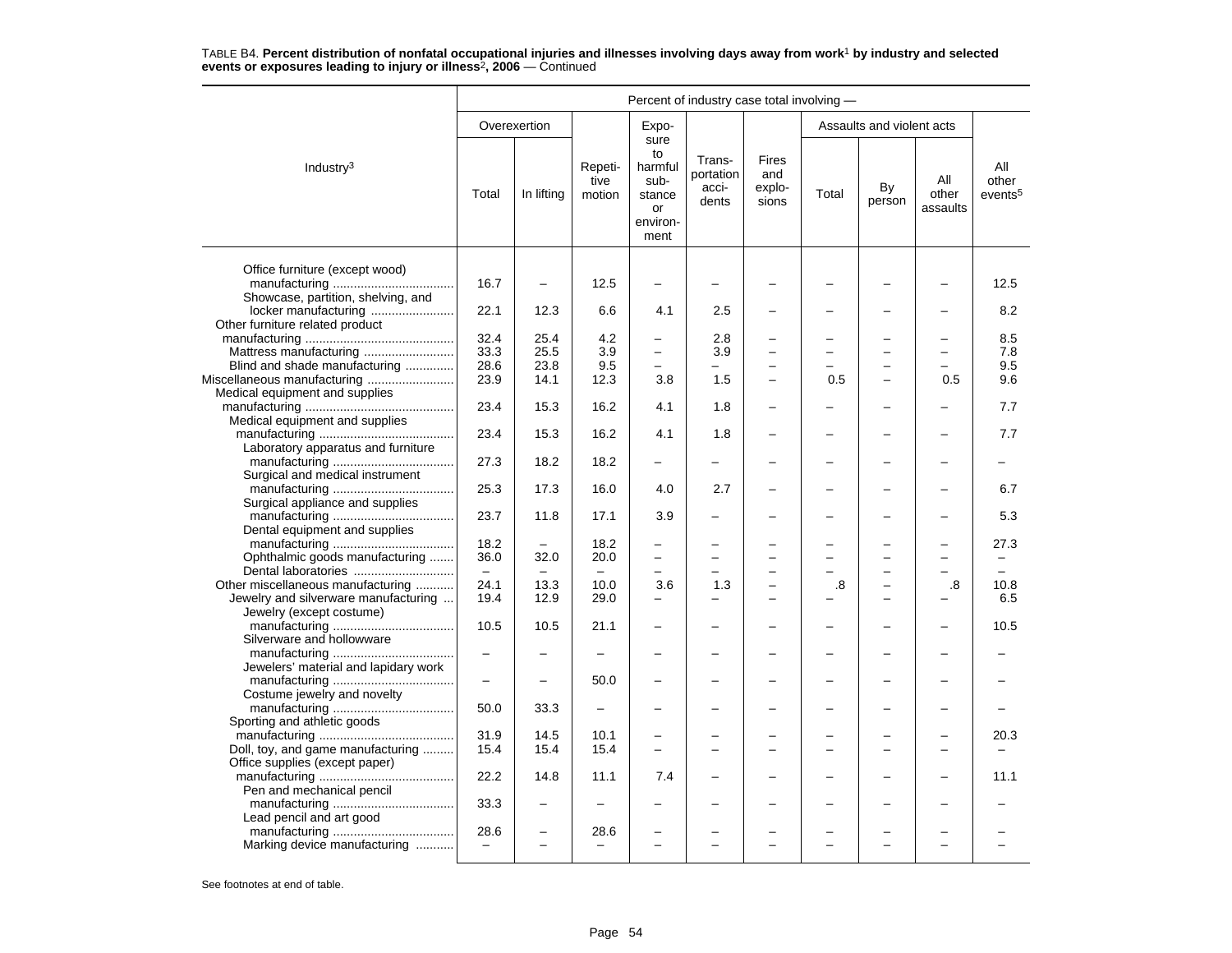|                                                                                                                |                                   |                 | Percent of industry case total involving - |                               |                                    |                                                     |                              |                             |                                         |  |  |  |
|----------------------------------------------------------------------------------------------------------------|-----------------------------------|-----------------|--------------------------------------------|-------------------------------|------------------------------------|-----------------------------------------------------|------------------------------|-----------------------------|-----------------------------------------|--|--|--|
|                                                                                                                |                                   |                 |                                            |                               | Contact with objects               |                                                     |                              |                             |                                         |  |  |  |
| Industry <sup>3</sup>                                                                                          | <b>NAICS</b><br>code <sup>4</sup> | Total<br>cases  | Total                                      | <b>Struck</b><br>by<br>object | <b>Struck</b><br>against<br>object | Caught<br>in or<br>com-<br>pressed<br>or<br>crushed | Fall<br>to<br>lower<br>level | Fall<br>on<br>same<br>level | Slips<br>or<br>trips<br>without<br>fall |  |  |  |
| Carbon paper and inked ribbon                                                                                  | 339944                            | 50              |                                            |                               |                                    |                                                     |                              |                             |                                         |  |  |  |
| Sign manufacturing<br>All other miscellaneous manufacturing<br>Gasket, packing, and sealing device             | 33995<br>33999                    | 1.060<br>1,450  | 44.3<br>34.5                               | 21.7<br>17.2                  | 12.3<br>6.2                        | 4.7<br>10.3                                         | 7.5<br>4.1                   | 9.4<br>10.3                 | 1.4                                     |  |  |  |
| Musical instrument manufacturing<br>Fastener, button, needle, and pin                                          | 339991<br>339992                  | 360<br>200      | 30.6<br>50.0                               | 8.3<br>30.0                   | $\equiv$                           | 16.7<br>10.0                                        | $\overline{\phantom{0}}$     | 11.1                        |                                         |  |  |  |
| Broom, brush, and mop                                                                                          | 339993                            | 70              | 57.1                                       | 42.9                          | -                                  |                                                     |                              |                             |                                         |  |  |  |
| Burial casket manufacturing                                                                                    | 339994<br>339995                  | 100<br>80       | 50.0                                       | $\overline{\phantom{0}}$      |                                    | 20.0                                                | —                            | 30.0                        |                                         |  |  |  |
| All other miscellaneous manufacturing                                                                          | 339999                            | 650             | 30.8                                       | 16.9                          | 6.2                                | 6.2                                                 | 3.1                          | 10.8                        |                                         |  |  |  |
| Service providing                                                                                              |                                   | 803,060         | 23.8                                       | 12.1                          | 6.7                                | 3.3                                                 | 5.8                          | 14.8                        | 3.2                                     |  |  |  |
| Trade, transportation, and utilities <sup>9</sup>                                                              |                                   | 354,510         | 26.4                                       | 13.5                          | 6.9                                | 4.1                                                 | 6.4                          | 11.6                        | 2.8                                     |  |  |  |
|                                                                                                                | 42                                | 75,700          | 29.0                                       | 14.9                          | 6.6                                | 5.6                                                 | 6.1                          | 8.7                         | 3.1                                     |  |  |  |
| Merchant wholesalers, durable goods<br>Motor vehicle and motor vehicle parts and                               | 423                               | 34,860          | 35.3                                       | 20.4                          | 6.7                                | 5.3                                                 | 6.9                          | 7.0                         | 3.5                                     |  |  |  |
| supplies merchant wholesalers<br>Furniture and home furnishing merchant                                        | 4231                              | 4,790           | 34.2                                       | 25.3                          | 5.0                                | 1.7                                                 | 5.6                          | 5.8                         | 2.5                                     |  |  |  |
| Lumber and other construction materials                                                                        | 4232                              | 1,440           | 35.4                                       | 12.5                          | 2.8                                | 13.9                                                | 2.8                          | 7.6                         |                                         |  |  |  |
| Professional and commercial equipment                                                                          | 4233                              | 5,280           | 38.8                                       | 17.4                          | 15.2                               | 2.8                                                 | 8.3                          | 10.2                        | 2.8                                     |  |  |  |
| and supplies merchant wholesalers<br>Metal and mineral (except petroleum)                                      | 4234                              | 3,930           | 24.4                                       | 14.8                          | 3.3                                | 2.5                                                 | 5.3                          | 5.6                         | 3.3                                     |  |  |  |
| Electrical goods merchant wholesalers<br>Hardware, and plumbing and heating<br>equipment and supplies merchant | 4235<br>4236                      | 2,150<br>2,210  | 54.0<br>26.2                               | 26.5<br>9.5                   | 7.4<br>4.1                         | 17.7<br>11.8                                        | 2.8<br>12.2                  | 8.8<br>10.0                 | 1.4<br>2.7                              |  |  |  |
| Machinery, equipment, and supplies                                                                             | 4237                              | 3,140           | 24.5                                       | 12.4                          | 5.1                                | 5.4                                                 | 15.9                         | 6.4                         | 7.3                                     |  |  |  |
| Miscellaneous durable goods merchant                                                                           | 4238                              | 9,250           | 35.9                                       | 22.3                          | 6.4                                | 4.0                                                 | 5.9                          | 5.9                         | 5.3                                     |  |  |  |
| Merchant wholesalers, nondurable goods<br>Paper and paper product merchant                                     | 4239<br>424                       | 2,660<br>37,340 | 48.9<br>23.9                               | 37.2<br>10.0                  | 5.3<br>6.3                         | 6.0<br>6.2                                          | 3.0<br>5.5                   | 5.6<br>10.5                 | .8<br>2.6                               |  |  |  |
| Drugs and druggists' sundries merchant                                                                         | 4241                              | 2,410           | 26.6                                       | 6.6                           | 11.6                               | 7.5                                                 | 7.9                          | 6.2                         | .8                                      |  |  |  |
|                                                                                                                | 4242                              | 1,840           | 17.9                                       | 7.6                           | 6.0                                | 2.7                                                 | 1.6                          | 20.7                        | 2.2                                     |  |  |  |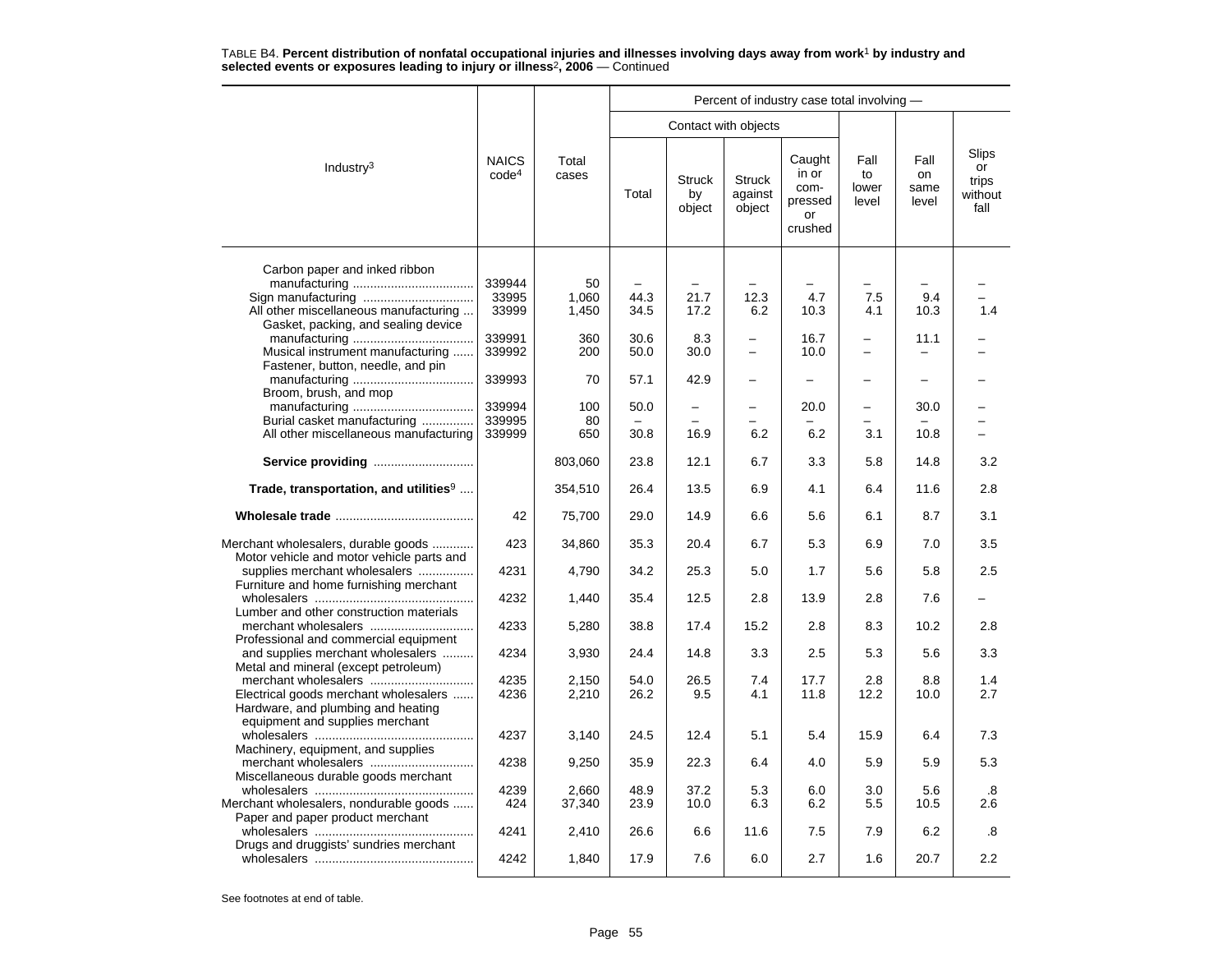|                                                                                                                | Percent of industry case total involving - |              |                           |                                                                   |                                       |                                 |                |                           |                          |                                     |  |  |
|----------------------------------------------------------------------------------------------------------------|--------------------------------------------|--------------|---------------------------|-------------------------------------------------------------------|---------------------------------------|---------------------------------|----------------|---------------------------|--------------------------|-------------------------------------|--|--|
|                                                                                                                |                                            | Overexertion |                           | Expo-                                                             |                                       |                                 |                | Assaults and violent acts |                          |                                     |  |  |
| Industry <sup>3</sup>                                                                                          | Total                                      | In lifting   | Repeti-<br>tive<br>motion | sure<br>to<br>harmful<br>sub-<br>stance<br>or<br>environ-<br>ment | Trans-<br>portation<br>acci-<br>dents | Fires<br>and<br>explo-<br>sions | Total          | By<br>person              | All<br>other<br>assaults | All<br>other<br>events <sup>5</sup> |  |  |
| Carbon paper and inked ribbon                                                                                  |                                            |              |                           |                                                                   |                                       |                                 |                |                           |                          |                                     |  |  |
|                                                                                                                | $\qquad \qquad -$                          |              |                           | -                                                                 |                                       |                                 |                |                           |                          |                                     |  |  |
| Sign manufacturing                                                                                             | 27.4                                       | 15.1         | 1.9                       | 1.9                                                               |                                       |                                 |                |                           |                          | 4.7                                 |  |  |
| All other miscellaneous manufacturing<br>Gasket, packing, and sealing device                                   | 20.7                                       | 11.0         | 11.0                      | 4.8                                                               | 2.1                                   |                                 |                | $\overline{\phantom{0}}$  |                          | 11.7                                |  |  |
|                                                                                                                | 22.2                                       | 8.3          | 11.1                      | 5.6                                                               |                                       |                                 |                |                           |                          | 13.9                                |  |  |
| Musical instrument manufacturing<br>Fastener, button, needle, and pin                                          | 20.0                                       | 15.0         | 15.0                      | -                                                                 |                                       |                                 |                | $\overline{a}$            |                          |                                     |  |  |
| Broom, brush, and mop                                                                                          | $\overline{\phantom{0}}$                   |              |                           |                                                                   |                                       |                                 |                |                           |                          |                                     |  |  |
|                                                                                                                | -                                          |              | $\overline{\phantom{0}}$  | -                                                                 |                                       |                                 |                | ÷                         |                          |                                     |  |  |
| Burial casket manufacturing                                                                                    |                                            |              |                           |                                                                   |                                       |                                 |                | $\overline{\phantom{0}}$  | $\equiv$                 | 25.0                                |  |  |
| All other miscellaneous manufacturing                                                                          | 21.5                                       | 12.3         | 10.8                      | 4.6                                                               | 3.1                                   |                                 |                |                           |                          | 12.3                                |  |  |
| Service providing                                                                                              | 26.1                                       | 13.8         | 2.6                       | 4.9                                                               | 5.5                                   | 0.1                             | 2.6            | 1.9                       | 0.6                      | 10.7                                |  |  |
| Trade, transportation, and utilities <sup>9</sup>                                                              | 28.2                                       | 16.0         | 2.5                       | 2.9                                                               | 6.8                                   | $\cdot$ 1                       | .9             | .5                        | $\overline{.4}$          | 11.4                                |  |  |
|                                                                                                                | 26.3                                       | 15.3         | 3.0                       | 3.5                                                               | 7.1                                   | $\cdot$ 1                       | .6             | .3                        | .3                       | 12.5                                |  |  |
| Merchant wholesalers, durable goods<br>Motor vehicle and motor vehicle parts and                               | 22.5                                       | 12.5         | 3.3                       | 4.0                                                               | 7.0                                   | $\cdot$ 1                       | $\overline{2}$ | $\cdot$ 1                 | $\cdot$ 1                | 10.1                                |  |  |
| supplies merchant wholesalers<br>Furniture and home furnishing merchant                                        | 21.1                                       | 11.5         | 3.1                       | 7.7                                                               | 2.7                                   |                                 |                |                           |                          | 17.1                                |  |  |
| Lumber and other construction materials                                                                        | 22.2                                       | 15.3         | 7.6                       | 2.8                                                               | 18.1                                  | $\overline{\phantom{0}}$        |                | $\overline{\phantom{0}}$  | $\overline{\phantom{0}}$ | 4.2                                 |  |  |
| Professional and commercial equipment                                                                          | 23.3                                       | 11.0         | .8                        |                                                                   | 4.5                                   |                                 | $\cdot$        | $\overline{\phantom{0}}$  |                          | 10.6                                |  |  |
| and supplies merchant wholesalers<br>Metal and mineral (except petroleum)                                      | 30.8                                       | 18.8         | 8.1                       | 4.3                                                               | 10.9                                  |                                 |                |                           |                          | 7.1                                 |  |  |
| merchant wholesalers                                                                                           | 18.1                                       | 5.1          | 4.2                       | 2.3                                                               | 1.4                                   |                                 |                |                           |                          | 7.4                                 |  |  |
| Electrical goods merchant wholesalers<br>Hardware, and plumbing and heating<br>equipment and supplies merchant | 31.7                                       | 24.9         | 5.0                       | $\overline{a}$                                                    | 5.4                                   |                                 |                |                           |                          | 6.3                                 |  |  |
| Machinery, equipment, and supplies                                                                             | 20.1                                       | 8.6          | 1.3                       | $\overline{\phantom{0}}$                                          | 12.4                                  |                                 |                |                           |                          | 11.5                                |  |  |
| Miscellaneous durable goods merchant                                                                           | 19.9                                       | 11.6         | 2.1                       | 6.5                                                               | 7.9                                   |                                 | .3             |                           |                          | 10.1                                |  |  |
|                                                                                                                | 19.9                                       | 10.5         | 4.5                       | 4.9                                                               | 3.8                                   |                                 |                |                           |                          | 9.0                                 |  |  |
| Merchant wholesalers, nondurable goods                                                                         | 30.1                                       | 18.1         | 2.7                       | 3.1                                                               | 6.7                                   | $\cdot$                         | .9             | .4                        | .5                       | 13.8                                |  |  |
| Paper and paper product merchant                                                                               | 28.6                                       | 20.3         | 7.1                       | 2.9                                                               | 4.1                                   |                                 |                |                           |                          | 15.8                                |  |  |
| Drugs and druggists' sundries merchant                                                                         | 22.3                                       | 13.6         | 4.3                       | 1.1                                                               | 15.8                                  |                                 |                |                           |                          | 13.0                                |  |  |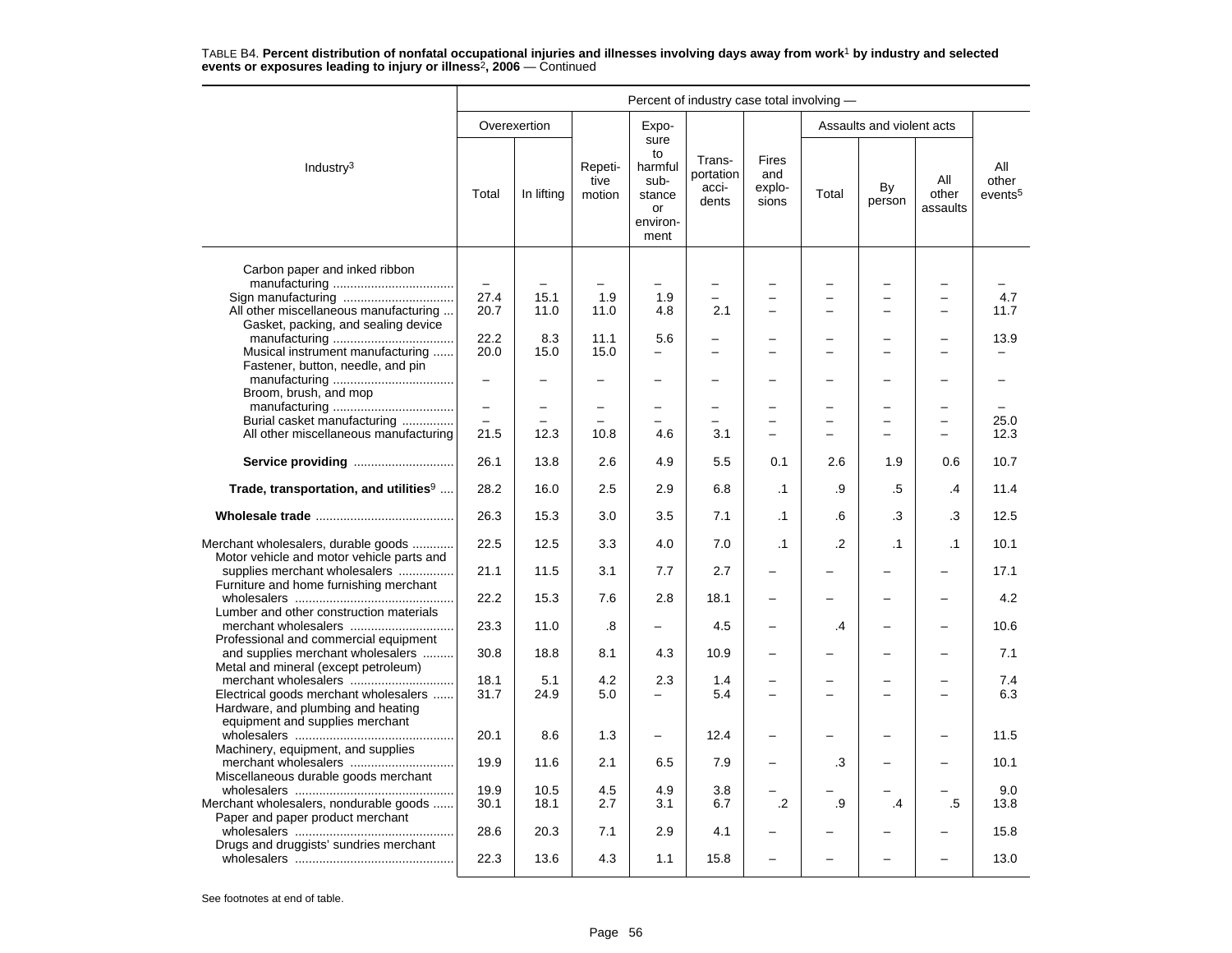|                                                                                                                 |                                   |                                         |                                      |                                      |                                    | Percent of industry case total involving -          |                              |                                   |                                                    |
|-----------------------------------------------------------------------------------------------------------------|-----------------------------------|-----------------------------------------|--------------------------------------|--------------------------------------|------------------------------------|-----------------------------------------------------|------------------------------|-----------------------------------|----------------------------------------------------|
|                                                                                                                 |                                   |                                         |                                      | Contact with objects                 |                                    |                                                     |                              |                                   |                                                    |
| Industry <sup>3</sup>                                                                                           | <b>NAICS</b><br>code <sup>4</sup> | Total<br>cases                          | Total                                | <b>Struck</b><br>by<br>object        | <b>Struck</b><br>against<br>object | Caught<br>in or<br>com-<br>pressed<br>or<br>crushed | Fall<br>to<br>lower<br>level | Fall<br>on<br>same<br>level       | Slips<br>or<br>trips<br>without<br>fall            |
| Apparel, piece goods, and notions<br>merchant wholesalers<br>Grocery and related product merchant               | 4243                              | 1,160                                   | 19.8                                 | 8.6                                  | 8.6                                | $\overline{\phantom{0}}$                            | 6.0                          | 11.2                              |                                                    |
| Farm product raw material merchant                                                                              | 4244                              | 15,950                                  | 24.8                                 | 9.8                                  | 7.0                                | 6.6                                                 | 5.6                          | 8.7                               | 2.8                                                |
|                                                                                                                 | 4245                              | 1,220                                   | 13.9                                 | 9.8                                  |                                    | 2.5                                                 | 12.3                         | 12.3                              | 4.9                                                |
| Chemical and allied products merchant                                                                           | 4246                              | 1,740                                   | 31.6                                 | 17.2                                 | 8.0                                | 6.3                                                 | 6.9                          | 13.8                              | 2.3                                                |
| Beer, wine, and distilled alcoholic<br>beverage merchant wholesalers<br>Miscellaneous nondurable goods merchant | 4248                              | 4,330                                   | 22.4                                 | 11.5                                 | 5.1                                | 4.2                                                 | 3.5                          | 8.3                               | 3.2                                                |
| Wholesale electronic markets and agents and                                                                     | 4249                              | 6,120                                   | 29.1                                 | 11.6                                 | 4.4                                | 10.9                                                | 4.7                          | 11.8                              | 3.1                                                |
|                                                                                                                 | 425                               | 3,510                                   | 21.7                                 | 12.8                                 | 6.6                                | 1.4                                                 | 4.6                          | 6.8                               | 3.1                                                |
|                                                                                                                 | 44-45                             | 162,800                                 | 28.9                                 | 15.2                                 | 7.8                                | 3.7                                                 | 5.3                          | 13.9                              | 2.6                                                |
|                                                                                                                 | 441<br>4411<br>44111<br>44112     | 23,000<br>13,320<br>12.690<br>640       | 33.0<br>32.2<br>32.4<br>28.1         | 15.5<br>15.2<br>15.1<br>17.2         | 8.3<br>9.3<br>9.5<br>4.7           | 4.1<br>2.6<br>2.6                                   | 4.7<br>5.0<br>5.2            | 11.1<br>15.0<br>15.5<br>4.7       | 3.3<br>5.0<br>5.3<br>-                             |
| Other motor vehicle dealers<br>Recreational vehicle dealers<br>Automotive parts, accessories, and tire          | 4412<br>44121                     | 2,540<br>560                            | 37.4<br>28.6                         | 15.4<br>14.3                         | 8.3<br>10.7                        | 3.9<br>3.6                                          | 11.4<br>14.3                 | 7.5<br>14.3                       | $\qquad \qquad -$<br>$\overline{\phantom{0}}$      |
| Automotive parts and accessories stores                                                                         | 4413<br>44131<br>44132<br>442     | 7,140<br>3.530<br>3,610                 | 32.8<br>32.9<br>32.7                 | 16.1<br>18.4<br>13.9                 | 6.4<br>6.8<br>6.1                  | 7.0<br>4.8<br>9.1                                   | 1.7<br>2.5<br>7.4            | 5.2<br>4.8<br>5.3                 | 1.4<br>2.0                                         |
| Furniture and home furnishings stores<br>Other home furnishings stores                                          | 4421<br>4422<br>44221<br>44229    | 8,130<br>4,130<br>4,000<br>970<br>3,030 | 28.0<br>24.2<br>32.0<br>20.6<br>35.6 | 20.0<br>16.7<br>23.5<br>12.4<br>27.1 | 4.2<br>3.4<br>5.0<br>5.2<br>5.0    | 2.1<br>1.9<br>2.2<br>3.1<br>2.0                     | 8.2<br>6.5<br>8.2<br>5.9     | 8.9<br>11.9<br>5.8<br>12.4<br>3.6 | 1.0<br>1.5<br>$\equiv$<br>$\overline{\phantom{0}}$ |
| Electronics and appliance stores<br>Electronics and appliance stores<br>Appliance, television, and other        | 443<br>4431                       | 2,790<br>2,790                          | 24.4<br>24.4                         | 16.5<br>16.5                         | 5.4<br>5.4                         | 1.8<br>1.8                                          | 7.9<br>7.9                   | 9.7<br>9.7                        | 1.8<br>1.8                                         |
| Computer and software stores<br>Building material and garden equipment and                                      | 44311<br>44312                    | 2.490<br>300                            | 24.5<br>26.7                         | 16.1<br>20.0                         | 5.6<br>-                           | 1.6<br>$\overline{\phantom{0}}$                     | 8.0<br>6.7                   | 8.8<br>13.3                       | 1.6<br>-                                           |
| Building material and supplies dealers                                                                          | 444<br>4441<br>44411<br>44412     | 24,020<br>22,280<br>13,520<br>380       | 30.6<br>31.0<br>31.9<br>18.4         | 17.1<br>17.0<br>15.5<br>15.8         | 7.9<br>8.0<br>9.5                  | 3.2<br>3.3<br>3.6                                   | 6.0<br>5.7<br>4.8            | 8.6<br>8.1<br>9.1                 | 2.2<br>2.3<br>1.0                                  |
| Other building material dealers                                                                                 | 44419                             | 6,830                                   | 30.7                                 | 19.5                                 | 6.4                                | 2.6                                                 | 8.1                          | 6.1                               | 4.7                                                |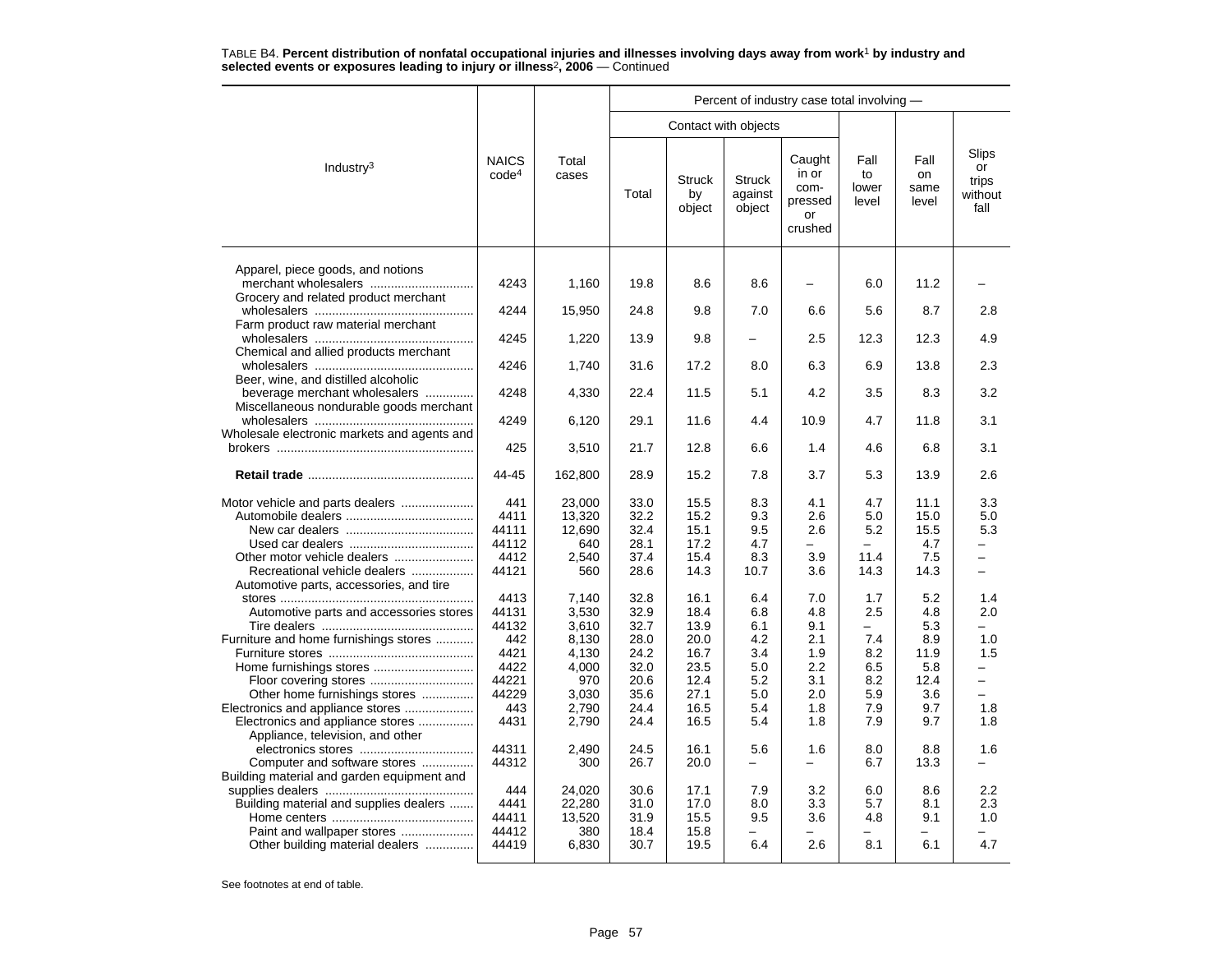|                                                                            | Percent of industry case total involving - |              |                                                      |                                                                   |                                       |                                        |                                                      |                                                      |                                               |                                     |  |
|----------------------------------------------------------------------------|--------------------------------------------|--------------|------------------------------------------------------|-------------------------------------------------------------------|---------------------------------------|----------------------------------------|------------------------------------------------------|------------------------------------------------------|-----------------------------------------------|-------------------------------------|--|
|                                                                            |                                            | Overexertion |                                                      | Expo-                                                             |                                       |                                        |                                                      | Assaults and violent acts                            |                                               |                                     |  |
| Industry $3$                                                               | Total                                      | In lifting   | Repeti-<br>tive<br>motion                            | sure<br>to<br>harmful<br>sub-<br>stance<br>or<br>environ-<br>ment | Trans-<br>portation<br>acci-<br>dents | <b>Fires</b><br>and<br>explo-<br>sions | Total                                                | By<br>person                                         | All<br>other<br>assaults                      | All<br>other<br>events <sup>5</sup> |  |
| Apparel, piece goods, and notions<br>merchant wholesalers                  | 43.1                                       | 27.6         | 4.3                                                  |                                                                   |                                       |                                        |                                                      |                                                      |                                               | 11.2                                |  |
| Grocery and related product merchant<br>Farm product raw material merchant | 34.5                                       | 19.4         | 2.6                                                  | 1.6                                                               | 7.8                                   |                                        | 0.3                                                  | 0.2                                                  | 0.1                                           | 11.2                                |  |
| Chemical and allied products merchant                                      | 18.9                                       | 8.2          | 4.1                                                  |                                                                   |                                       |                                        | 4.9                                                  |                                                      | 4.9                                           | 28.7                                |  |
| Beer, wine, and distilled alcoholic                                        | 8.0                                        | 2.3          | 5.2                                                  | 6.9                                                               |                                       |                                        |                                                      |                                                      |                                               | 24.1                                |  |
| beverage merchant wholesalers<br>Miscellaneous nondurable goods merchant   | 39.7                                       | 22.6         | 1.6                                                  |                                                                   | 6.2                                   |                                        |                                                      | $\overline{\phantom{0}}$                             |                                               | 14.3                                |  |
| Wholesale electronic markets and agents and                                | 23.9                                       | 17.0         | 1.3                                                  | 5.4                                                               | 4.9                                   | $\overline{\phantom{0}}$               | 2.9                                                  | 1.5                                                  | 1.5                                           | 12.9                                |  |
|                                                                            | 23.1                                       | 13.7         | 1.7                                                  | 2.3                                                               | 13.4                                  | $\overline{\phantom{0}}$               | 1.4                                                  | 1.1                                                  | $\overline{\phantom{0}}$                      | 21.7                                |  |
|                                                                            | 29.1                                       | 18.3         | 2.7                                                  | 2.8                                                               | 3.6                                   | 0.2                                    | .9                                                   | .6                                                   | .4                                            | 10.0                                |  |
| Motor vehicle and parts dealers                                            | 24.2                                       | 14.0         | 1.8                                                  | 4.6                                                               | 8.0                                   | .9                                     | .3                                                   | .3                                                   | $\overline{\phantom{0}}$                      | 8.0                                 |  |
|                                                                            | 19.7<br>19.3                               | 11.3<br>11.5 | 1.8<br>1.8                                           | 5.3<br>5.0                                                        | 7.8<br>7.3                            | $.5\,$<br>.6                           | .5<br>.6                                             | .5<br>.6                                             | $\qquad \qquad -$<br>$\overline{\phantom{m}}$ | 7.1<br>7.0                          |  |
|                                                                            | 26.6                                       | 7.8          | -                                                    | 9.4                                                               | 17.2                                  |                                        |                                                      | -                                                    | $\overline{\phantom{0}}$                      | 7.8                                 |  |
| Recreational vehicle dealers<br>Automotive parts, accessories, and tire    | 17.7<br>23.2                               | 6.7<br>12.5  | $\overline{\phantom{0}}$<br>$\overline{\phantom{0}}$ | 4.7<br>-                                                          | 11.0<br>8.9                           | 3.5<br>-                               | $\overline{\phantom{0}}$<br>$\overline{\phantom{0}}$ | $\equiv$<br>$\overline{\phantom{0}}$                 | $\equiv$<br>$\overline{\phantom{0}}$          | 5.9<br>$\overline{\phantom{0}}$     |  |
|                                                                            | 34.9                                       | 21.4         | 2.2                                                  | 3.4                                                               | 7.3                                   | .7                                     |                                                      | $\overline{\phantom{0}}$                             | $\overline{\phantom{0}}$                      | 10.4                                |  |
| Automotive parts and accessories stores                                    | 23.8                                       | 13.3         | 1.4                                                  | .8                                                                | 12.7                                  | $\overline{\phantom{0}}$               | -                                                    | $\overline{a}$                                       | $\overline{\phantom{0}}$                      | 18.1                                |  |
|                                                                            | 45.7                                       | 29.4         | 3.3                                                  | 5.8                                                               | 1.9                                   | -<br>$\equiv$                          |                                                      | -                                                    | $\overline{\phantom{0}}$                      | 2.5                                 |  |
| Furniture and home furnishings stores                                      | 35.1<br>34.4                               | 19.2<br>19.1 | .7<br>1.0                                            | .6<br>.7                                                          | 5.2<br>6.3                            | $\equiv$                               | $\overline{\phantom{0}}$<br>-                        | $\overline{\phantom{0}}$<br>$\overline{\phantom{0}}$ | $\overline{\phantom{0}}$                      | 13.0<br>11.6                        |  |
|                                                                            | 35.8                                       | 19.2         | .5                                                   | $.5\,$                                                            | 3.8                                   |                                        |                                                      |                                                      |                                               | 14.5                                |  |
|                                                                            | 41.2                                       | 17.5         | $\overline{a}$                                       |                                                                   | 13.4                                  | $\equiv$                               |                                                      | $\overline{a}$                                       | $\overline{\phantom{0}}$                      | 3.1                                 |  |
| Other home furnishings stores                                              | 34.0                                       | 19.8         | $\overline{\phantom{0}}$                             | .7                                                                | .7                                    | $\equiv$                               |                                                      | $\overline{\phantom{0}}$                             | $\overline{\phantom{0}}$                      | 18.5                                |  |
| Electronics and appliance stores                                           | 28.0                                       | 18.3         | 1.4                                                  |                                                                   | 3.9                                   | $\overline{\phantom{0}}$               | .7                                                   | $\overline{\phantom{0}}$                             |                                               | 22.2                                |  |
| Electronics and appliance stores                                           | 28.0                                       | 18.3         | 1.4                                                  | -                                                                 | 3.9                                   | $\overline{\phantom{0}}$               | .7                                                   | ÷                                                    |                                               | 22.2                                |  |
| Appliance, television, and other                                           | 29.3                                       | 18.9         |                                                      |                                                                   | 2.4                                   |                                        |                                                      |                                                      |                                               | 23.3                                |  |
| Computer and software stores                                               | 16.7                                       | 13.3         | 1.6<br>$\overline{\phantom{0}}$                      | $\overline{a}$                                                    | 16.7                                  | $\overline{\phantom{0}}$               | -                                                    | $\overline{a}$                                       | $\overline{\phantom{0}}$                      | 13.3                                |  |
| Building material and garden equipment and                                 |                                            |              |                                                      |                                                                   |                                       |                                        |                                                      |                                                      |                                               |                                     |  |
|                                                                            | 34.1                                       | 22.9         | 1.0                                                  | 1.5                                                               | 4.7                                   | $\cdot$ 1                              | .4                                                   | .2                                                   | .2                                            | 10.8                                |  |
| Building material and supplies dealers                                     | 35.7                                       | 24.1         | 1.0                                                  | 1.3                                                               | 4.1                                   | .1                                     | .4                                                   | $\cdot$                                              | $\cdot$ .2                                    | 10.1                                |  |
|                                                                            | 38.5                                       | 26.8         | 1.1                                                  | 1.3                                                               | 3.6                                   |                                        | .5                                                   | .4                                                   | .2                                            | 8.1                                 |  |
| Paint and wallpaper stores                                                 | 28.9                                       | 28.9         |                                                      |                                                                   |                                       |                                        |                                                      |                                                      |                                               | 42.1                                |  |
| Other building material dealers                                            | 31.3                                       | 19.3         | .7                                                   | 1.5                                                               | 5.1                                   | .4                                     | $\equiv$                                             | $\overline{\phantom{0}}$                             | $\sim$                                        | 11.1                                |  |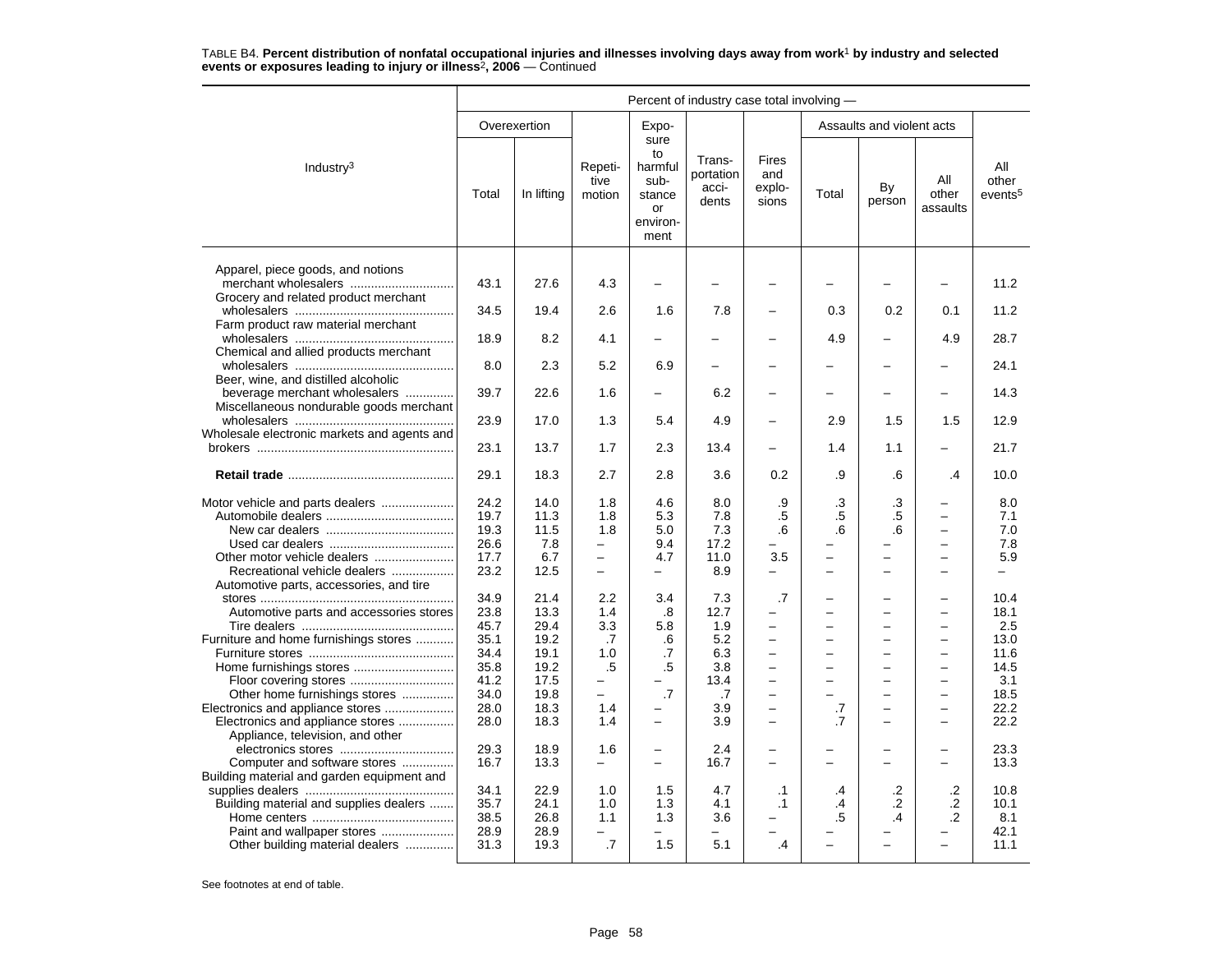|                                                               |                                   |                | Percent of industry case total involving - |                               |                                    |                                                     |                              |                             |                                         |  |  |  |
|---------------------------------------------------------------|-----------------------------------|----------------|--------------------------------------------|-------------------------------|------------------------------------|-----------------------------------------------------|------------------------------|-----------------------------|-----------------------------------------|--|--|--|
|                                                               | Contact with objects              |                |                                            |                               |                                    |                                                     |                              |                             |                                         |  |  |  |
| Industry <sup>3</sup>                                         | <b>NAICS</b><br>code <sup>4</sup> | Total<br>cases | Total                                      | <b>Struck</b><br>by<br>object | <b>Struck</b><br>against<br>object | Caught<br>in or<br>com-<br>pressed<br>or<br>crushed | Fall<br>to<br>lower<br>level | Fall<br>on<br>same<br>level | Slips<br>or<br>trips<br>without<br>fall |  |  |  |
| Lawn and garden equipment and supplies                        |                                   |                |                                            |                               |                                    |                                                     |                              |                             |                                         |  |  |  |
|                                                               | 4442                              | 1,740          | 25.3                                       | 17.8                          | 5.7                                | 1.7                                                 | 9.8                          | 14.9                        | 1.1                                     |  |  |  |
| Outdoor power equipment stores                                | 44421                             | 270            |                                            | -                             | ÷.                                 | -                                                   | -                            | 48.1                        |                                         |  |  |  |
| Nursery and garden centers                                    | 44422                             | 1,480          | 28.4                                       | 20.3                          | 6.8                                | 2.0                                                 | 11.5                         | 8.8                         | 1.4                                     |  |  |  |
| Food and beverage stores                                      | 445                               | 35,710         | 31.3                                       | 14.7                          | 9.0                                | 5.9                                                 | 2.0                          | 15.2                        | 2.4                                     |  |  |  |
|                                                               | 4451                              | 31,980         | 31.7                                       | 14.6                          | 9.2                                | 6.1                                                 | 1.8                          | 15.7                        | 2.5                                     |  |  |  |
| Supermarkets and other grocery (except                        |                                   |                |                                            |                               |                                    |                                                     |                              |                             |                                         |  |  |  |
|                                                               | 44511                             | 31,280         | 31.6                                       | 14.5                          | 9.3                                | 5.9                                                 | 1.8                          | 15.6                        | 2.5                                     |  |  |  |
| Convenience stores                                            | 44512                             | 700            | 37.1                                       | 17.1                          | 4.3                                | 14.3                                                | -                            | 21.4                        |                                         |  |  |  |
|                                                               | 4452                              | 2,260          | 34.5                                       | 19.9                          | 8.0                                | 6.2                                                 | 5.3                          | 12.8                        | 1.8                                     |  |  |  |
|                                                               | 44521                             | 240            | 50.0                                       | 29.2                          | 12.5                               | $\equiv$                                            | -                            |                             | $\equiv$                                |  |  |  |
| Fish and seafood markets                                      | 44522                             | 60             | 66.7                                       | 66.7                          | $\overline{\phantom{0}}$           |                                                     |                              | 25.0                        | -                                       |  |  |  |
|                                                               | 44523                             | 600            | 31.7                                       | 15.0                          | 11.7                               | 5.0                                                 | 10.0                         | 13.3                        | $\equiv$                                |  |  |  |
| Fruit and vegetable markets                                   | 44529                             | 1.370          | 31.4                                       | 18.2                          | 5.8                                | 6.6                                                 | 4.4                          | 10.2                        | 1.5                                     |  |  |  |
| Other specialty food stores                                   | 446                               |                |                                            |                               |                                    |                                                     |                              |                             |                                         |  |  |  |
| Health and personal care stores                               | 4461                              | 4,170          | 19.4                                       | 12.2                          | 4.3                                | 1.9                                                 | 10.1                         | 16.3                        | 1.2                                     |  |  |  |
| Health and personal care stores                               |                                   | 4,170          | 19.4                                       | 12.2                          | 4.3                                | 1.9                                                 | 10.1                         | 16.3                        | 1.2                                     |  |  |  |
| Pharmacies and drug stores<br>Cosmetics, beauty supplies, and | 44611                             | 3,240          | 21.3                                       | 13.0                          | 5.2                                | 2.2                                                 | 9.0                          | 19.1                        | 1.2                                     |  |  |  |
|                                                               | 44612                             | 210            | 28.6                                       | 28.6                          | -                                  | $\overline{\phantom{0}}$                            |                              |                             |                                         |  |  |  |
|                                                               | 44613                             | 50             | $\overline{\phantom{0}}$                   | $\overline{\phantom{0}}$      | $\overline{\phantom{0}}$           | $\overline{\phantom{0}}$                            | $\equiv$                     | $\overline{\phantom{m}}$    | $\equiv$                                |  |  |  |
| Other health and personal care stores                         | 44619                             | 660            |                                            |                               |                                    |                                                     | 18.2                         |                             |                                         |  |  |  |
|                                                               | 447                               | 5,960          | 20.8                                       | 4.2                           | 14.1                               | 2.2                                                 | 2.7                          | 23.3                        | 3.0                                     |  |  |  |
|                                                               | 4471                              | 5,960          | 20.8                                       | 4.2                           | 14.1                               | $2.2\phantom{0}$                                    | 2.7                          | 23.3                        | 3.0                                     |  |  |  |
| Gasoline stations with convenience                            |                                   |                |                                            |                               |                                    |                                                     |                              |                             |                                         |  |  |  |
|                                                               | 44711                             | 5,130          | 22.4                                       | 3.5                           | 16.2                               | 2.3                                                 | 2.5                          | 21.6                        | 1.9                                     |  |  |  |
|                                                               | 44719                             | 840            | 10.7                                       | 8.3                           | $\overline{\phantom{a}}$           | $\overline{\phantom{0}}$                            | 3.6                          | 34.5                        | 10.7                                    |  |  |  |
| Clothing and clothing accessories stores                      | 448                               | 6,950          | 28.3                                       | 12.2                          | 10.6                               | 4.0                                                 | 13.8                         | 13.7                        | 6.5                                     |  |  |  |
|                                                               | 4481                              | 5,220          | 25.1                                       | 14.9                          | 3.1                                | 5.2                                                 | 8.2                          | 17.4                        | 8.6                                     |  |  |  |
|                                                               | 44811                             | 290            | 41.4                                       | $\overline{\phantom{0}}$      | -                                  | $\overline{\phantom{0}}$                            | -                            | $\equiv$                    |                                         |  |  |  |
|                                                               | 44814                             | 2,630          | 23.2                                       | 12.5                          | 5.7                                | 1.1                                                 | 7.6                          | 19.8                        | 3.0                                     |  |  |  |
|                                                               | 44819                             | 360            | 83.3                                       | -                             |                                    | 66.7                                                | -                            | $\overline{\phantom{0}}$    |                                         |  |  |  |
| Jewelry, luggage, and leather goods stores                    | 4483                              | 460            | 54.3                                       | $\equiv$                      | 52.2                               | $\overline{\phantom{0}}$                            |                              |                             |                                         |  |  |  |
| Sporting goods, hobby, book, and music                        |                                   |                |                                            |                               |                                    |                                                     |                              |                             |                                         |  |  |  |
|                                                               | 451                               | 2,780          | 24.5                                       | 12.2                          | 8.6                                | 1.8                                                 | 5.8                          | 16.5                        | 1.8                                     |  |  |  |
| Sporting goods, hobby, and musical                            |                                   |                |                                            |                               |                                    |                                                     |                              |                             |                                         |  |  |  |
|                                                               | 4511                              | 2,100          | 27.6                                       | 12.9                          | 11.0                               | 1.9                                                 | 7.1                          | 17.1                        | 2.4                                     |  |  |  |
|                                                               | 45111                             | 620            | 25.8                                       | 19.4                          | 3.2                                |                                                     |                              | 9.7                         |                                         |  |  |  |
| Hobby, toy, and game stores                                   | 45112                             | 1,200          | 31.7                                       | 9.2                           | 18.3                               | 3.3                                                 | 10.8                         | 13.3                        |                                         |  |  |  |
| Sewing, needlework, and piece goods                           |                                   |                |                                            |                               |                                    |                                                     |                              |                             |                                         |  |  |  |
|                                                               | 45113                             | 200            |                                            |                               |                                    |                                                     |                              |                             |                                         |  |  |  |
| Musical instrument and supplies stores                        | 45114                             | 80             | 37.5                                       | 37.5                          | $\overline{\phantom{0}}$           | $\overline{\phantom{0}}$                            |                              | $\sim$                      |                                         |  |  |  |
| Book, periodical, and music stores                            | 4512                              | 680            | 14.7                                       | 10.3                          | -                                  | -                                                   | -                            | 16.2                        |                                         |  |  |  |
| Book stores and news dealers                                  | 45121                             | 630            | 15.9                                       | 11.1                          | ÷                                  |                                                     |                              | 15.9                        |                                         |  |  |  |
|                                                               |                                   |                |                                            |                               |                                    |                                                     |                              |                             |                                         |  |  |  |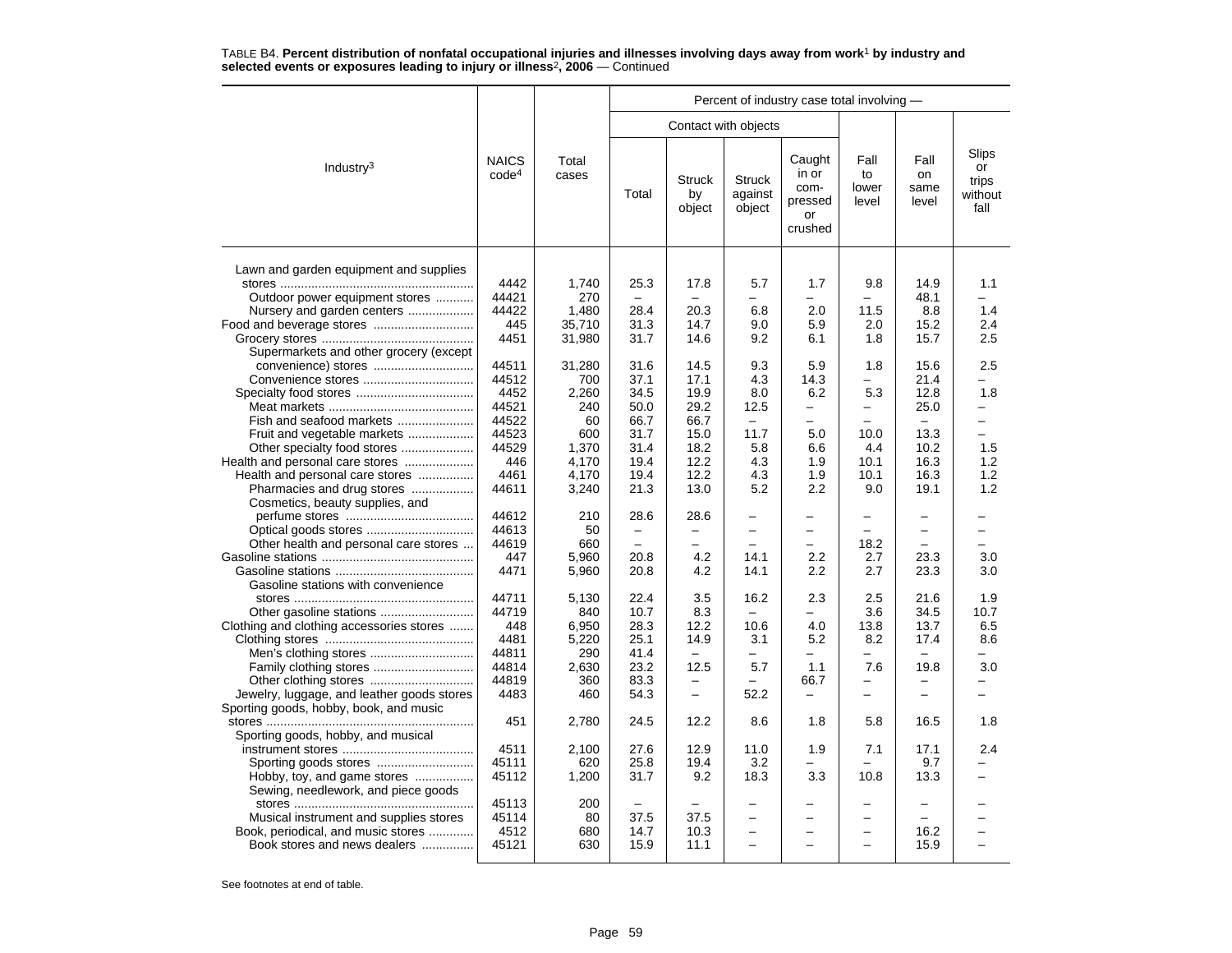|                                            | Percent of industry case total involving - |                          |                           |                                                                   |                                       |                                 |                          |                           |                          |                                     |  |
|--------------------------------------------|--------------------------------------------|--------------------------|---------------------------|-------------------------------------------------------------------|---------------------------------------|---------------------------------|--------------------------|---------------------------|--------------------------|-------------------------------------|--|
|                                            |                                            | Overexertion             |                           | Expo-                                                             |                                       |                                 |                          | Assaults and violent acts |                          |                                     |  |
| Industry $3$                               | Total                                      | In lifting               | Repeti-<br>tive<br>motion | sure<br>to<br>harmful<br>sub-<br>stance<br>or<br>environ-<br>ment | Trans-<br>portation<br>acci-<br>dents | Fires<br>and<br>explo-<br>sions | Total                    | By<br>person              | All<br>other<br>assaults | All<br>other<br>events <sup>5</sup> |  |
| Lawn and garden equipment and supplies     |                                            |                          |                           |                                                                   |                                       |                                 |                          |                           |                          |                                     |  |
|                                            | 13.2                                       | 8.0                      |                           | 4.0                                                               | 12.1                                  |                                 |                          |                           |                          | 19.0                                |  |
| Outdoor power equipment stores             | $\qquad \qquad -$                          | -                        | $\overline{\phantom{0}}$  | -                                                                 | $\equiv$                              |                                 |                          | -                         | $\overline{\phantom{0}}$ | 29.6                                |  |
| Nursery and garden centers                 | 12.8                                       | 6.8                      | $\equiv$                  | 4.7                                                               | 13.5                                  | $\overline{\phantom{0}}$        |                          |                           | $\equiv$                 | 16.9                                |  |
|                                            | 27.8                                       | 18.6                     | 5.6                       | 3.0                                                               | 1.7                                   | $\equiv$                        | 1.0                      | 0.8                       | 0.2                      | 10.0                                |  |
|                                            | 28.2                                       | 19.1                     | 6.0                       | 3.2                                                               | 1.2                                   | -                               | 1.1                      | .9                        | $\cdot$                  | 8.7                                 |  |
| Supermarkets and other grocery (except     |                                            |                          |                           |                                                                   |                                       |                                 |                          |                           |                          |                                     |  |
|                                            | 28.7                                       | 19.5                     | 6.0                       | 3.1                                                               | 1.2                                   | $\overline{\phantom{0}}$        | .7                       | .5                        | .2                       | 8.8                                 |  |
|                                            | 5.7                                        | 4.3                      | 4.3                       | 7.1                                                               |                                       | -                               | 15.7                     | 15.7                      | -                        | 7.1                                 |  |
|                                            | 20.4                                       | 12.4                     | 2.7                       | 2.2                                                               | 6.2                                   |                                 |                          | -                         |                          | 13.3                                |  |
|                                            | 12.5                                       | 12.5                     | $\equiv$                  | $\overline{a}$                                                    | $\equiv$                              | ÷                               | ÷                        | $\overline{\phantom{0}}$  | $\overline{\phantom{0}}$ | $\overline{\phantom{0}}$            |  |
| Fish and seafood markets                   | $\equiv$                                   | $\equiv$                 | $\overline{\phantom{0}}$  | $\overline{\phantom{0}}$                                          | ۳                                     | $\equiv$                        |                          | $\overline{\phantom{0}}$  | ۳                        | -                                   |  |
| Fruit and vegetable markets                | 15.0                                       | 11.7                     | $\overline{\phantom{0}}$  | -                                                                 | 8.3                                   |                                 |                          | -                         |                          | 15.0                                |  |
|                                            | 24.8                                       | 13.1                     | 3.6                       | 2.9                                                               | 6.6                                   |                                 |                          | $\overline{\phantom{0}}$  |                          | 14.6                                |  |
| Health and personal care stores            | 35.3                                       | 24.9                     | 6.2                       | 1.0                                                               | 4.1                                   | -                               | .7                       | -                         | —                        | 6.0                                 |  |
| Health and personal care stores            | 35.3                                       | 24.9                     | 6.2                       | 1.0                                                               | 4.1                                   | $\equiv$                        | .7                       | -                         | $\overline{\phantom{0}}$ | 6.0                                 |  |
| Pharmacies and drug stores                 | 30.2                                       | 22.2                     | 7.4                       | $\overline{\phantom{0}}$                                          | 3.1                                   |                                 |                          |                           |                          | 6.8                                 |  |
| Cosmetics, beauty supplies, and            |                                            |                          |                           |                                                                   |                                       |                                 |                          |                           |                          |                                     |  |
|                                            | 33.3                                       | 28.6                     | $\overline{\phantom{0}}$  | $\equiv$                                                          | 28.6                                  | ÷                               |                          | L                         |                          |                                     |  |
|                                            | $\overline{\phantom{m}}$                   | $\overline{\phantom{m}}$ | $\overline{\phantom{0}}$  | $\overline{\phantom{0}}$                                          | $\overline{\phantom{0}}$              |                                 |                          | -                         |                          | -                                   |  |
| Other health and personal care stores      | 62.1                                       | 40.9                     |                           |                                                                   |                                       |                                 |                          |                           |                          |                                     |  |
|                                            | 34.7                                       | 19.3                     | 1.0                       | 5.5                                                               | 2.9                                   | $\overline{\phantom{0}}$        | 2.7                      | 2.5                       | $\overline{\phantom{0}}$ | 3.2                                 |  |
|                                            | 34.7                                       | 19.3                     | 1.0                       | 5.5                                                               | 2.9                                   | $\equiv$                        | 2.7                      | 2.5                       | $\overline{\phantom{0}}$ | 3.2                                 |  |
| Gasoline stations with convenience         |                                            |                          |                           |                                                                   |                                       |                                 |                          |                           |                          |                                     |  |
|                                            | 34.5                                       | 17.5                     | 1.2                       | 6.2                                                               | 3.1                                   | $\overline{\phantom{0}}$        | 3.1                      | 2.9                       |                          | 3.5                                 |  |
|                                            | 35.7                                       | 29.8                     | $\equiv$                  | $\equiv$                                                          | $\equiv$                              | -                               | $\overline{\phantom{0}}$ | -                         | $\overline{\phantom{0}}$ | ÷                                   |  |
| Clothing and clothing accessories stores   | 21.6                                       | 18.7                     | 2.4                       | 2.4                                                               | 1.2                                   |                                 | .4                       | .4                        |                          | 9.8                                 |  |
|                                            | 21.8                                       | 19.0                     | 2.3                       | 3.1                                                               | $\equiv$                              | $\equiv$                        | .6                       | .6                        | $\overline{\phantom{0}}$ | 12.6                                |  |
|                                            | 20.7                                       | $\equiv$                 | $\overline{\phantom{0}}$  | —                                                                 | $\overline{\phantom{0}}$              | $\overline{\phantom{0}}$        |                          | -                         | $\overline{\phantom{0}}$ |                                     |  |
|                                            | 22.8                                       | 18.6                     | 3.0                       | 4.2                                                               | $\overline{a}$                        |                                 | 1.1                      | 1.1                       |                          | 15.2                                |  |
|                                            | $\overline{\phantom{m}}$                   | $\overline{\phantom{0}}$ | $\overline{\phantom{0}}$  | —                                                                 | -                                     | -                               |                          | -                         |                          |                                     |  |
| Jewelry, luggage, and leather goods stores | $\qquad \qquad -$                          | $\overline{\phantom{0}}$ | $\equiv$                  | -                                                                 |                                       | $\overline{\phantom{0}}$        |                          | -                         |                          |                                     |  |
| Sporting goods, hobby, book, and music     |                                            |                          |                           |                                                                   |                                       |                                 |                          |                           |                          |                                     |  |
|                                            | 30.6                                       | 19.1                     | 2.9                       | 1.8                                                               | 2.2                                   | -                               |                          | -                         |                          | 14.0                                |  |
| Sporting goods, hobby, and musical         |                                            |                          |                           |                                                                   |                                       |                                 |                          |                           |                          |                                     |  |
|                                            | 26.7                                       | 14.3                     | 2.9                       | 2.4                                                               | 2.4                                   |                                 |                          | -                         |                          | 11.9                                |  |
|                                            | 38.7                                       | 29.0                     |                           |                                                                   |                                       | -                               |                          | -                         |                          | 19.4                                |  |
| Hobby, toy, and game stores                | 20.8                                       | 8.3                      | 4.2                       | 4.2                                                               | 3.3                                   |                                 |                          | -                         |                          | 10.0                                |  |
| Sewing, needlework, and piece goods        |                                            |                          |                           |                                                                   |                                       |                                 |                          |                           |                          |                                     |  |
|                                            |                                            |                          |                           |                                                                   |                                       |                                 |                          | -                         |                          |                                     |  |
| Musical instrument and supplies stores     | 37.5                                       | $\equiv$                 |                           | -                                                                 |                                       |                                 |                          | -                         |                          |                                     |  |
| Book, periodical, and music stores         | 42.6                                       | 33.8                     | $\overline{\phantom{0}}$  | $\overline{a}$                                                    |                                       |                                 |                          | -                         |                          | 20.6                                |  |
| Book stores and news dealers               | 44.4                                       | 36.5                     | $\overline{\phantom{0}}$  | $\overline{\phantom{0}}$                                          |                                       |                                 |                          | -                         |                          | 17.5                                |  |
|                                            |                                            |                          |                           |                                                                   |                                       |                                 |                          |                           |                          |                                     |  |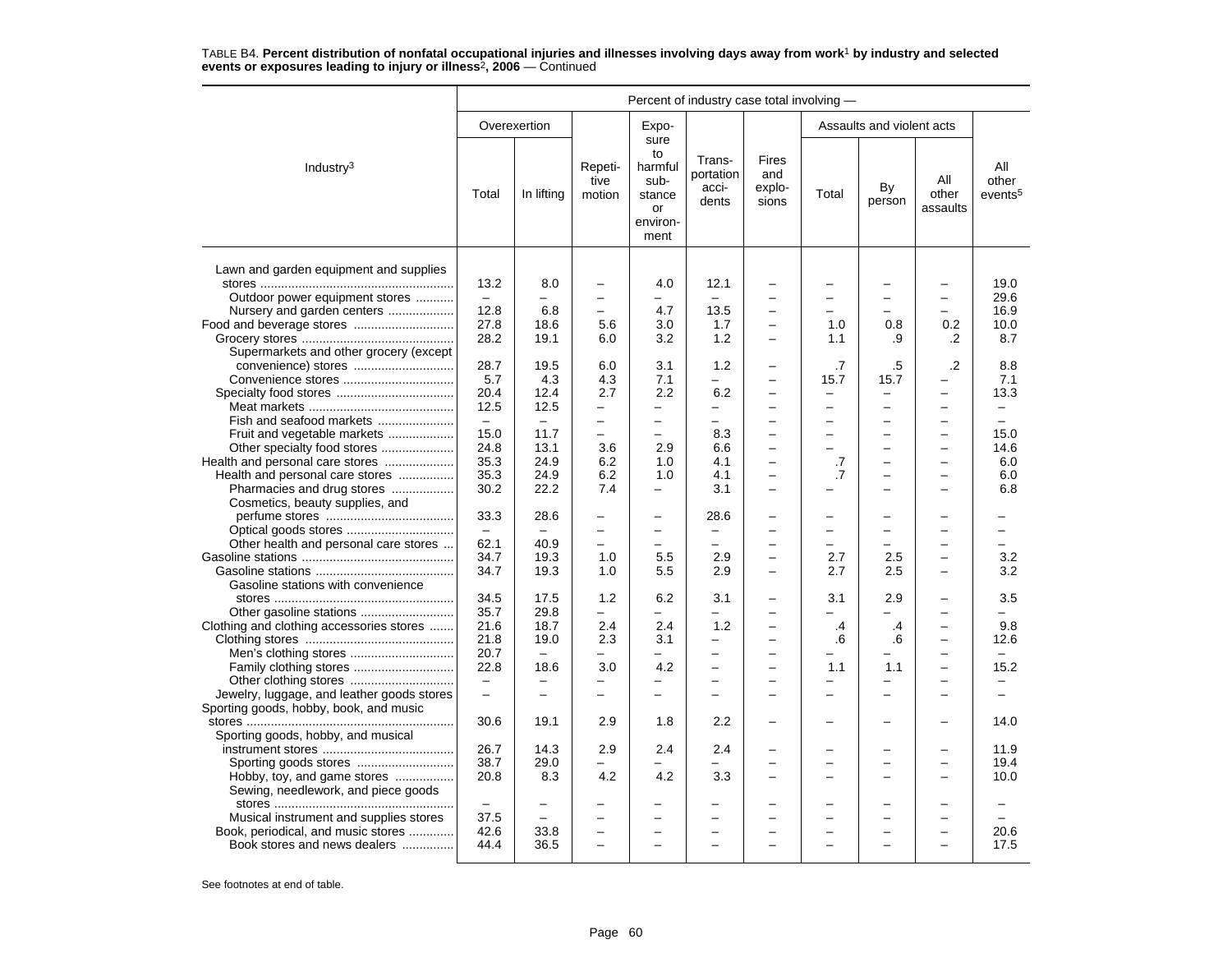|                                                                                                                                          |                                       |                                            | Percent of industry case total involving - |                               |                                      |                                                     |                                         |                                          |                                         |  |  |
|------------------------------------------------------------------------------------------------------------------------------------------|---------------------------------------|--------------------------------------------|--------------------------------------------|-------------------------------|--------------------------------------|-----------------------------------------------------|-----------------------------------------|------------------------------------------|-----------------------------------------|--|--|
|                                                                                                                                          |                                       |                                            |                                            |                               | Contact with objects                 |                                                     |                                         |                                          |                                         |  |  |
| Industry <sup>3</sup>                                                                                                                    | <b>NAICS</b><br>code <sup>4</sup>     | Total<br>cases                             | Total                                      | <b>Struck</b><br>by<br>object | <b>Struck</b><br>against<br>object   | Caught<br>in or<br>com-<br>pressed<br>or<br>crushed | Fall<br>to<br>lower<br>level            | Fall<br>on<br>same<br>level              | Slips<br>or<br>trips<br>without<br>fall |  |  |
| Prerecorded tape, compact disc, and<br>General merchandise stores<br>Other general merchandise stores<br>Warehouse clubs and superstores | 45122<br>452<br>4521<br>4529<br>45291 | 50<br>36,660<br>18,560<br>18,110<br>14,230 | 29.2<br>29.8<br>28.7<br>29.4               | 17.7<br>18.7<br>16.7<br>16.9  | 6.7<br>7.1<br>6.4<br>6.6             | 3.3<br>2.6<br>3.9<br>4.3                            | 4.6<br>5.2<br>4.0<br>3.2                | 16.5<br>18.0<br>14.9<br>15.5             | 2.7<br>3.1<br>2.2<br>2.4                |  |  |
| All other general merchandise stores<br>Miscellaneous store retailers                                                                    | 45299<br>453<br>4531                  | 3,880<br>7,660<br>590                      | 26.0<br>19.1<br>16.9                       | 16.0<br>9.7<br>15.3           | 5.7<br>3.9<br>-                      | 2.3<br>2.9<br>-                                     | 6.7<br>11.2<br>$\overline{\phantom{0}}$ | 12.4<br>18.9<br>55.9                     | 1.5<br>1.3<br>-                         |  |  |
| Office supplies, stationery, and gift stores<br>Office supplies and stationery stores<br>Gift, novelty, and souvenir stores              | 4532<br>45321<br>45322                | 2,190<br>1,220<br>970                      | 21.5<br>18.0<br>25.8                       | 11.4<br>9.8<br>12.4           | 5.0<br>4.9<br>5.2                    | 3.2<br>2.5<br>5.2                                   | 6.4<br>6.6<br>6.2                       | 13.2<br>19.7<br>5.2                      | -<br>÷<br>$\overline{\phantom{0}}$      |  |  |
| Used merchandise stores<br>Other miscellaneous store retailers<br>Manufactured (mobile) home dealers                                     | 4533<br>4539<br>45393                 | 1,610<br>3,270<br>670                      | 9.3<br>22.6<br>34.3                        | 6.2<br>9.2<br>32.8            | $\overline{\phantom{0}}$<br>5.2<br>- | $\overline{\phantom{0}}$<br>4.3<br>-                | 26.7<br>9.2<br>32.8                     | 28.6<br>11.0<br>$\overline{\phantom{0}}$ | 3.7<br>1.2                              |  |  |
| Electronic shopping and mail-order houses<br>Electronic shopping and mail-order                                                          | 454<br>4541                           | 4,960<br>1,700                             | 23.4<br>23.5                               | 11.9<br>13.5                  | 7.5<br>5.3                           | 2.6<br>3.5                                          | 4.6<br>3.5                              | 13.1<br>14.7                             | 3.8<br>1.8                              |  |  |
| Mail-order houses                                                                                                                        | 45411<br>454111<br>454113             | 1,700<br>230<br>1,460                      | 23.5<br>30.4<br>21.9                       | 13.5<br>13.0<br>13.0          | 5.3<br>8.7<br>4.1                    | 3.5<br>8.7<br>3.4                                   | 3.5<br>8.7<br>2.7                       | 14.7<br>21.7<br>13.7                     | 1.8<br>1.4                              |  |  |
| Direct selling establishments                                                                                                            | 4542<br>4543<br>45431                 | 770<br>2,490<br>2,000                      | 28.6<br>21.7<br>20.5                       | 7.8<br>12.0<br>10.5           | 16.9<br>6.0<br>5.5                   | 3.9<br>1.2<br>1.0                                   | 6.5<br>5.2<br>5.0                       | 11.7<br>12.4<br>13.5                     | 6.5<br>4.4<br>4.0                       |  |  |
| Other direct selling establishments<br>Transportation and warehousing <sup>9</sup>                                                       | 45439<br>48-49                        | 490<br>109,800                             | 26.5<br>21.2                               | 18.4<br>10.4                  | 6.1<br>5.8                           | $\equiv$<br>3.6                                     | 4.1<br>8.1                              | 10.2<br>10.4                             | 6.1<br>2.9                              |  |  |
| Scheduled air transportation<br>Scheduled air transportation<br>Scheduled passenger air                                                  | 481<br>4811<br>48111                  | 20,800<br>20,320<br>20,320                 | 19.2<br>19.1<br>19.1                       | 8.2<br>8.1<br>8.1             | 6.2<br>6.2<br>6.2                    | 3.6<br>3.6<br>3.6                                   | 3.8<br>3.8<br>3.8                       | 11.1<br>11.1<br>11.1                     | 3.3<br>3.3<br>3.3                       |  |  |
| Scheduled freight air transportation<br>Nonscheduled air transportation                                                                  | 481111<br>481112<br>4812<br>482       | 20,020<br>310<br>470<br>3,530              | 19.1<br>19.4<br>21.3<br>16.1               | 8.1<br>9.7<br>10.6<br>7.4     | 6.2<br>6.5<br>8.5<br>5.7             | 3.6<br>$\overline{\phantom{0}}$<br>$\equiv$<br>1.4  | 3.6<br>12.9<br>8.5<br>16.4              | 11.0<br>16.1<br>8.5<br>2.0               | 3.4<br>$\overline{a}$<br>-<br>1.4       |  |  |
| Deep sea, coastal, and great lakes water<br>Deep sea, coastal, and great lakes                                                           | 483<br>4831                           | 1,210<br>650                               | 28.1<br>29.2                               | 14.0<br>10.8                  | 9.1<br>12.3                          | 3.3<br>3.1                                          | 6.6<br>7.7                              | 7.4<br>9.2                               | 3.3<br>4.6                              |  |  |
| Coastal and great lakes freight                                                                                                          | 48311                                 | 650                                        | 29.2                                       | 10.8                          | 12.3                                 | 3.1                                                 | 7.7                                     | 9.2                                      | 4.6                                     |  |  |
|                                                                                                                                          | 483113                                | 530                                        | 28.3                                       | 9.4                           | 13.2                                 | 3.8                                                 | 9.4                                     | 7.5                                      | 5.7                                     |  |  |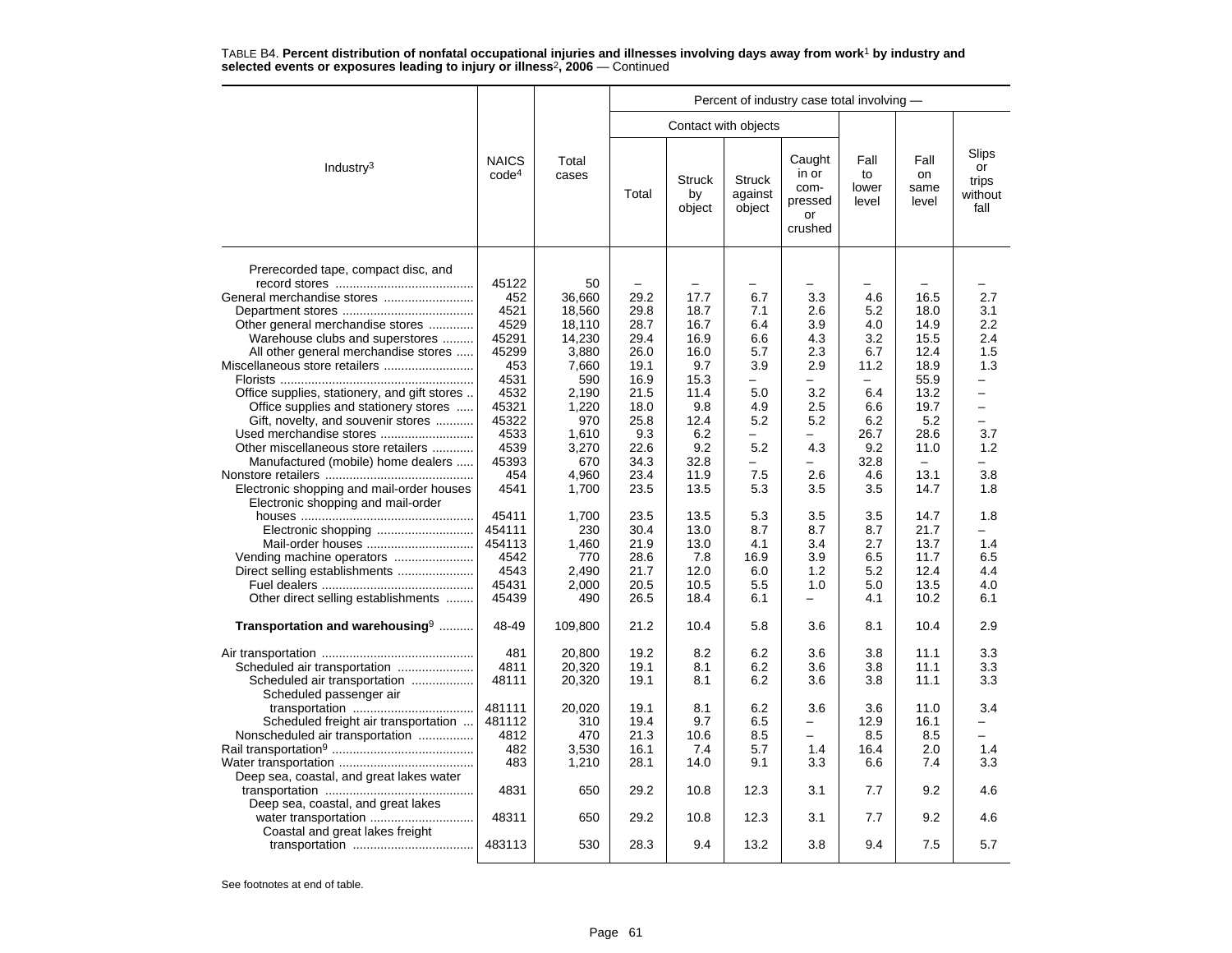|                                                                                 | Percent of industry case total involving - |                          |                                                      |                                                                   |                                       |                                 |                                                      |                                      |                                      |                                     |  |
|---------------------------------------------------------------------------------|--------------------------------------------|--------------------------|------------------------------------------------------|-------------------------------------------------------------------|---------------------------------------|---------------------------------|------------------------------------------------------|--------------------------------------|--------------------------------------|-------------------------------------|--|
|                                                                                 |                                            | Overexertion             |                                                      | Expo-                                                             |                                       |                                 |                                                      | Assaults and violent acts            |                                      |                                     |  |
| Industry <sup>3</sup>                                                           | Total                                      | In lifting               | Repeti-<br>tive<br>motion                            | sure<br>to<br>harmful<br>sub-<br>stance<br>or<br>environ-<br>ment | Trans-<br>portation<br>acci-<br>dents | Fires<br>and<br>explo-<br>sions | Total                                                | By<br>person                         | All<br>other<br>assaults             | All<br>other<br>events <sup>5</sup> |  |
| Prerecorded tape, compact disc, and                                             |                                            |                          |                                                      |                                                                   |                                       |                                 |                                                      |                                      |                                      |                                     |  |
|                                                                                 |                                            |                          |                                                      |                                                                   |                                       |                                 |                                                      |                                      |                                      |                                     |  |
| General merchandise stores                                                      | 29.8                                       | 18.3                     | 2.3                                                  | 2.8                                                               | 1.0                                   | 0.1                             | 1.1                                                  | 0.8                                  | 0.3                                  | 9.9                                 |  |
|                                                                                 | 26.1                                       | 16.3                     | 1.9                                                  | 2.7                                                               | 1.0                                   | $\cdot$ 1                       | 1.2                                                  | .9                                   | .3                                   | 10.8                                |  |
| Other general merchandise stores                                                | 33.6                                       | 20.3                     | 2.8                                                  | 2.9                                                               | 1.0                                   |                                 | 1.0                                                  | .8                                   | .3                                   | 8.9                                 |  |
| Warehouse clubs and superstores                                                 | 30.8                                       | 18.9                     | 3.3                                                  | 3.5                                                               | 1.3                                   | $\overline{\phantom{0}}$        | 1.0                                                  | .6                                   | $\cdot$                              | 9.6                                 |  |
| All other general merchandise stores                                            | 44.1                                       | 25.3                     | .8                                                   | .5                                                                | $\overline{\phantom{0}}$              |                                 | 1.3                                                  | 1.3                                  |                                      | 6.2                                 |  |
| Miscellaneous store retailers                                                   | 27.7                                       | 12.4                     | 1.0                                                  | 1.6                                                               | 4.7                                   | $\overline{\phantom{0}}$        | 3.9                                                  | $\equiv$                             | 3.7                                  | 10.6                                |  |
|                                                                                 |                                            |                          |                                                      | -                                                                 | $\equiv$                              |                                 |                                                      |                                      |                                      | $\equiv$                            |  |
|                                                                                 | $\equiv$                                   | $\equiv$                 | $\overline{\phantom{0}}$<br>$\overline{\phantom{0}}$ |                                                                   |                                       | $\overline{\phantom{0}}$        | $\overline{\phantom{0}}$<br>$\overline{\phantom{0}}$ | $\overline{\phantom{0}}$<br>$\equiv$ | $\equiv$<br>$\overline{\phantom{0}}$ |                                     |  |
| Office supplies, stationery, and gift stores                                    | 37.0                                       | 18.3                     | $\equiv$                                             | .9                                                                | 3.2                                   | $=$                             |                                                      | $\equiv$                             |                                      | 17.4                                |  |
| Office supplies and stationery stores                                           | 31.1                                       | 14.8                     |                                                      |                                                                   | 3.3                                   |                                 | $\overline{\phantom{0}}$                             |                                      | $\overline{\phantom{0}}$             | 20.5                                |  |
| Gift, novelty, and souvenir stores                                              | 44.3                                       | 22.7                     | $\qquad \qquad -$                                    | 2.1                                                               | 3.1                                   | $\overline{\phantom{0}}$        | $\overline{\phantom{0}}$                             | $\overline{\phantom{0}}$             | $\overline{\phantom{0}}$             | 13.4                                |  |
| Used merchandise stores                                                         | 20.5                                       | 9.9                      | $\overline{\phantom{0}}$                             | -                                                                 |                                       |                                 | $\overline{\phantom{0}}$                             | $\overline{\phantom{0}}$             |                                      | 8.1                                 |  |
| Other miscellaneous store retailers                                             | 28.1                                       | 11.3                     | 1.8                                                  | 3.1                                                               | 5.2                                   | ÷                               | 8.6                                                  | $\equiv$                             | 8.6                                  | 9.2                                 |  |
| Manufactured (mobile) home dealers                                              | $\overline{\phantom{a}}$                   | $\overline{\phantom{0}}$ | -                                                    | -                                                                 | $\overline{\phantom{0}}$              | $\overline{\phantom{0}}$        | -                                                    | $\qquad \qquad -$                    | -                                    | -                                   |  |
|                                                                                 | 22.4                                       | 13.1                     | 3.2                                                  | 4.4                                                               | 9.9                                   | .8                              | .8                                                   | $\qquad \qquad -$                    | $\boldsymbol{.8}$                    | 13.3                                |  |
| Electronic shopping and mail-order houses<br>Electronic shopping and mail-order | 21.8                                       | 12.9                     | 7.1                                                  | 5.3                                                               | 1.8                                   | $\equiv$                        |                                                      | $\overline{\phantom{0}}$             | $\overline{\phantom{0}}$             | 20.0                                |  |
|                                                                                 | 21.8                                       | 12.9                     | 7.1                                                  | 5.3                                                               | 1.8                                   |                                 |                                                      |                                      |                                      | 20.0                                |  |
|                                                                                 | 17.4                                       | 8.7                      | 8.7                                                  | $\equiv$                                                          | $\equiv$                              |                                 |                                                      |                                      | $\overline{\phantom{0}}$             | 8.7                                 |  |
| Mail-order houses                                                               | 23.3                                       | 13.0                     | 6.8                                                  | 5.5                                                               | 2.1                                   | $\overline{\phantom{0}}$        | $\overline{\phantom{0}}$                             | $\overline{\phantom{0}}$             | $\overline{\phantom{0}}$             | 21.2                                |  |
| Vending machine operators                                                       | 23.4                                       | 16.9                     | 2.6                                                  | 3.9                                                               | 2.6                                   | $\overline{\phantom{0}}$        |                                                      | $\overline{\phantom{0}}$             | $\overline{\phantom{0}}$             | 13.0                                |  |
|                                                                                 | 22.5                                       | 12.4                     | 1.2                                                  | 4.0                                                               | 17.7                                  | 1.6                             |                                                      | $\overline{\phantom{0}}$             | $\overline{\phantom{0}}$             | 8.8                                 |  |
|                                                                                 | 22.0                                       | 10.5                     | 1.0                                                  | 5.0                                                               | 19.5                                  | 2.0                             |                                                      | $\overline{\phantom{0}}$             | $\overline{\phantom{0}}$             | 7.5                                 |  |
| Other direct selling establishments                                             | 24.5                                       | 20.4                     | $\overline{\phantom{0}}$                             | $\overline{\phantom{0}}$                                          | 12.2                                  | $\overline{\phantom{0}}$        | ÷                                                    | $\equiv$                             | $\overline{\phantom{0}}$             | 14.3                                |  |
| Transportation and warehousing <sup>9</sup>                                     | 28.6                                       | 13.5                     | 1.8                                                  | 2.4                                                               | 11.3                                  | $\cdot$ 1                       | .8                                                   | .4                                   | .4                                   | 12.2                                |  |
|                                                                                 | 42.0                                       | 22.7                     | 2.1                                                  | 3.5                                                               | 5.7                                   | -                               | .3                                                   | $\cdot$ 1                            | .2                                   | 9.0                                 |  |
| Scheduled air transportation                                                    | 42.1                                       | 22.8                     | 2.1                                                  | 3.5                                                               | 5.7                                   |                                 | .3                                                   | $\cdot$ 1                            | .2                                   | 9.0                                 |  |
| Scheduled air transportation                                                    | 42.1                                       | 22.8                     | 2.1                                                  | 3.5                                                               | 5.7                                   | $\equiv$                        | .3                                                   | .1                                   | .2                                   | 9.0                                 |  |
| Scheduled passenger air                                                         |                                            |                          |                                                      |                                                                   |                                       |                                 |                                                      |                                      |                                      |                                     |  |
|                                                                                 | 42.4                                       | 23.0                     | 2.1                                                  | 3.5                                                               | 5.5                                   |                                 | .3                                                   | $\cdot$ 1                            | .2                                   | 9.0                                 |  |
| Scheduled freight air transportation                                            | 22.6                                       | 9.7                      | $\qquad \qquad -$                                    |                                                                   | 16.1                                  | $\overline{\phantom{0}}$        |                                                      | $\overline{\phantom{0}}$             | $\overline{\phantom{0}}$             | 6.5                                 |  |
| Nonscheduled air transportation                                                 | 38.3                                       | 17.0                     | $\equiv$                                             | 4.3                                                               | 6.4                                   | $\overline{\phantom{0}}$        | $\overline{\phantom{0}}$                             | $\equiv$                             | $\equiv$                             | 10.6                                |  |
|                                                                                 | 14.7                                       |                          | 1.1                                                  | 4.2                                                               | 14.2                                  |                                 | 1.1                                                  | 1.1                                  | $\equiv$                             | 28.9                                |  |
|                                                                                 | 23.1                                       | 6.6                      | $\overline{a}$                                       | 7.4                                                               | 9.1                                   | $\overline{\phantom{0}}$        | $\overline{a}$                                       | $\overline{\phantom{0}}$             | $\overline{\phantom{0}}$             | 12.4                                |  |
| Deep sea, coastal, and great lakes water                                        |                                            |                          |                                                      |                                                                   |                                       |                                 |                                                      |                                      |                                      |                                     |  |
|                                                                                 |                                            |                          |                                                      |                                                                   |                                       |                                 |                                                      |                                      |                                      |                                     |  |
| Deep sea, coastal, and great lakes                                              | 18.5                                       | 4.6                      |                                                      |                                                                   | 13.8                                  |                                 |                                                      |                                      |                                      | 13.8                                |  |
| water transportation<br>Coastal and great lakes freight                         | 18.5                                       | 4.6                      | -                                                    |                                                                   | 13.8                                  |                                 |                                                      | $\overline{\phantom{0}}$             | $\overline{\phantom{0}}$             | 13.8                                |  |
|                                                                                 | 20.8                                       | 3.8                      |                                                      |                                                                   | 9.4                                   |                                 |                                                      |                                      |                                      | 15.1                                |  |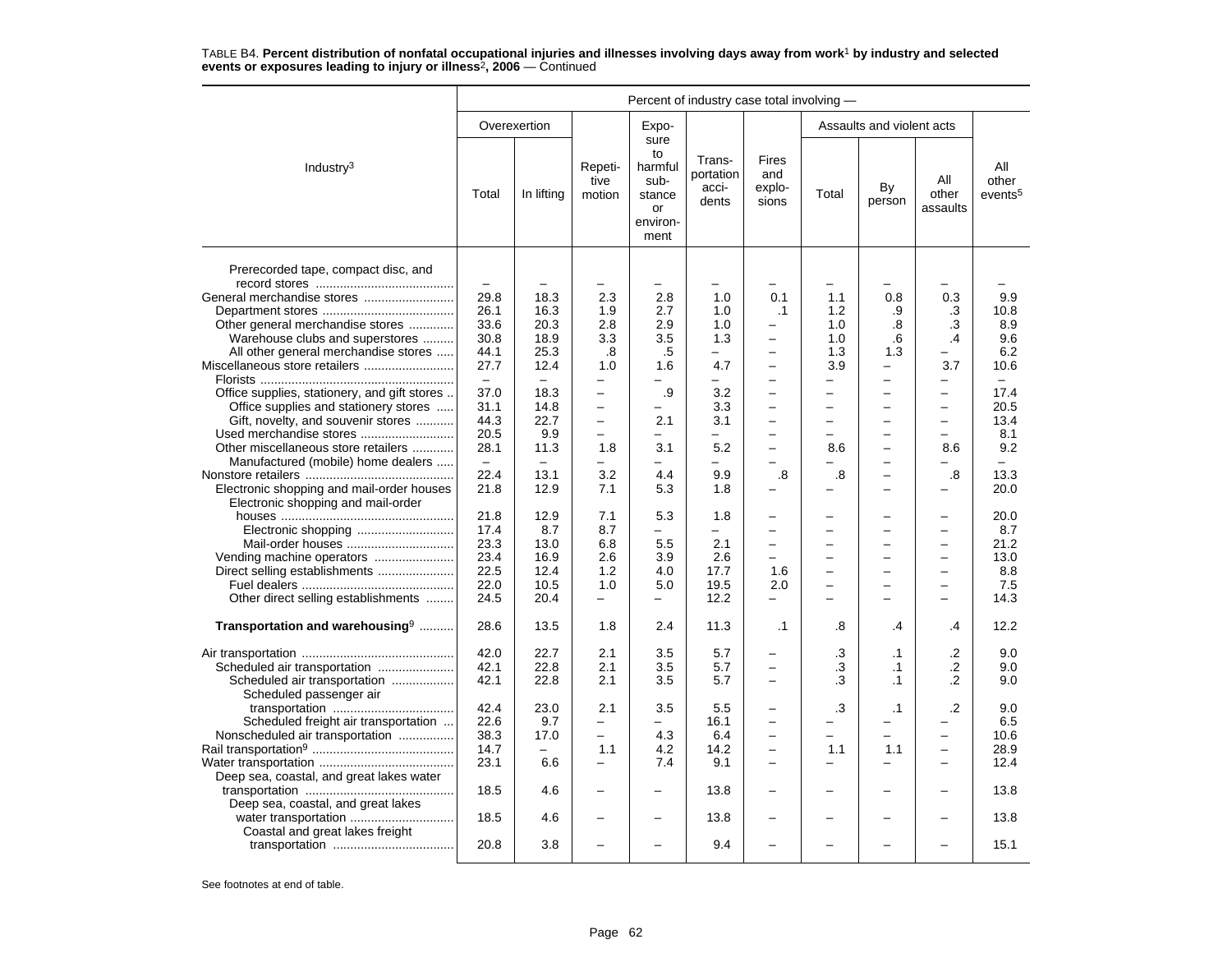|                                                                                       |                                   |                |       |                               |                                    | Percent of industry case total involving -          |                              |                             |                                         |
|---------------------------------------------------------------------------------------|-----------------------------------|----------------|-------|-------------------------------|------------------------------------|-----------------------------------------------------|------------------------------|-----------------------------|-----------------------------------------|
|                                                                                       |                                   |                |       |                               | Contact with objects               |                                                     |                              |                             |                                         |
| Industry <sup>3</sup>                                                                 | <b>NAICS</b><br>code <sup>4</sup> | Total<br>cases | Total | <b>Struck</b><br>by<br>object | <b>Struck</b><br>against<br>object | Caught<br>in or<br>com-<br>pressed<br>or<br>crushed | Fall<br>to<br>lower<br>level | Fall<br>on<br>same<br>level | Slips<br>or<br>trips<br>without<br>fall |
| Coastal and great lakes passenger                                                     |                                   |                |       |                               |                                    |                                                     |                              |                             |                                         |
|                                                                                       | 483114                            | 40             |       |                               | $\overline{\phantom{0}}$           |                                                     |                              |                             |                                         |
| Inland water transportation                                                           | 4832                              | 560            | 28.6  | 17.9                          | 7.1                                | 3.6                                                 | 5.4                          | 5.4                         |                                         |
| Inland water transportation                                                           | 48321                             | 560            | 28.6  | 17.9                          | 7.1                                | 3.6                                                 | 5.4                          | 5.4                         |                                         |
| Inland water freight transportation                                                   | 483211                            | 490            | 28.6  | 18.4                          | 6.1                                | 4.1                                                 | 4.1                          | 4.1                         |                                         |
| Inland water passenger transportation                                                 | 483212                            | 70             |       | $\frac{1}{2}$                 | −                                  | $\equiv$                                            |                              |                             | -                                       |
|                                                                                       | 484                               | 40,090         | 20.7  | 11.1                          | 5.3                                | 2.9                                                 | 13.2                         | 10.9                        | 2.5                                     |
| General freight trucking                                                              | 4841                              | 28,250         | 20.2  | 10.4                          | 5.5                                | 2.8                                                 | 12.6                         | 11.4                        | 2.8                                     |
| General freight trucking, local                                                       | 48411                             | 5,310          | 20.3  | 9.6                           | 5.3                                | 4.1                                                 | 11.3                         | 11.9                        | 2.3                                     |
|                                                                                       | 48412                             |                |       | 10.5                          | 5.5                                | 2.5                                                 | 12.9                         | 11.2                        | 3.0                                     |
| General freight trucking, long-distance                                               | 4842                              | 22,940         | 20.2  |                               | 4.7                                |                                                     | 14.6                         | 9.6                         | 1.9                                     |
| Used household and office goods                                                       |                                   | 11,840         | 21.7  | 12.9                          |                                    | 3.0                                                 |                              |                             |                                         |
| Specialized freight (except used goods)                                               | 48421                             | 2,830          | 32.2  | 21.9                          | 3.2                                | 6.7                                                 | 12.4                         | 4.9                         | 1.4                                     |
| Specialized freight (except used goods)                                               | 48422                             | 4,500          | 22.2  | 16.2                          | 4.2                                | 1.1                                                 | 15.8                         | 8.9                         | 1.1                                     |
|                                                                                       | 48423                             | 4.510          | 14.6  | 4.0                           | 6.4                                | 2.7                                                 | 14.9                         | 13.1                        | 2.9                                     |
| Transit and ground passenger transportation                                           | 485                               | 6,320          | 13.6  | 5.2                           | 4.7                                | 1.3                                                 | 5.5                          | 10.6                        | 4.0                                     |
|                                                                                       | 4851                              | 1,430          | 18.9  | 4.2                           | 6.3                                | 2.1                                                 | 2.8                          | 9.8                         | 2.1                                     |
| Taxi and limousine service                                                            | 4853                              | 960            | 9.4   | 5.2                           | 2.1                                | -                                                   | 4.2                          | 4.2                         | 2.1                                     |
|                                                                                       | 48531                             | 730            | 9.6   | 6.8                           | $\overline{\phantom{0}}$           | -                                                   | $\equiv$                     | 4.1                         | 2.7                                     |
|                                                                                       | 48532                             | 230            | 8.7   | $\overline{\phantom{0}}$      | $\overline{\phantom{0}}$           | $\overline{\phantom{0}}$                            | 17.4                         | $\equiv$                    | $\overline{\phantom{0}}$                |
| School and employee bus transportation                                                | 4854                              | 1.790          | 11.2  | 3.4                           | 5.6                                | 1.1                                                 | 8.9                          | 14.5                        | 5.6                                     |
|                                                                                       | 4855                              | 310            | 16.1  | 9.7                           | $\overline{\phantom{0}}$           | $\overline{\phantom{0}}$                            | 9.7                          | 9.7                         |                                         |
| Other transit and ground passenger                                                    | 4859                              | 1,290          | 9.3   | 4.7                           | 3.1                                | 1.6                                                 | 3.9                          | 9.3                         | 5.4                                     |
|                                                                                       | 486                               | 230            | 26.1  | 17.4                          | $\overline{\phantom{0}}$           | $\overline{\phantom{0}}$                            | Ξ.                           | 8.7                         | 8.7                                     |
|                                                                                       | 4862                              | 210            | 28.6  | 19.0                          | $\overline{\phantom{0}}$           | $\overline{\phantom{0}}$                            |                              | 9.5                         | 9.5                                     |
| Pipeline transportation of natural gas<br>Scenic and sightseeing transportation       | 487                               | 410            | 14.6  | 9.8                           | 4.9                                | $\overline{\phantom{0}}$                            | 7.3                          | 26.8                        | 4.9                                     |
|                                                                                       | 4871                              | 140            | 14.3  | $\overline{\phantom{0}}$      | -                                  | $\overline{\phantom{0}}$                            |                              | 21.4                        |                                         |
| Scenic and sightseeing transportation, land<br>Scenic and sightseeing transportation, |                                   |                |       |                               |                                    |                                                     | 14.3                         |                             |                                         |
| Scenic and sightseeing transportation,                                                | 4872                              | 230            | 13.0  | $\overline{\phantom{0}}$      |                                    | -                                                   | -                            | 34.8                        |                                         |
|                                                                                       | 4879                              | 30             | 66.7  | 66.7                          |                                    |                                                     |                              |                             |                                         |
| Support activities for transportation                                                 | 488                               | 9,310          | 28.7  | 13.0                          | 7.9                                | 5.6                                                 | 6.1                          | 12.1                        | 2.8                                     |
| Support activities for air transportation                                             | 4881                              | 2.780          | 28.4  | 12.2                          | 9.7                                | 4.7                                                 | 9.0                          | 12.9                        | 2.5                                     |
| Support activities for rail transportation                                            | 4882                              | 510            | 29.4  | 7.8                           | 13.7                               | $\overline{\phantom{0}}$                            | 5.9                          | 19.6                        |                                         |
| Support activities for water transportation                                           | 4883                              | 3,070          | 27.4  | 13.0                          | 5.2                                | 6.8                                                 | 6.8                          | 12.1                        | 3.6                                     |
| Port and harbor operations                                                            | 48831                             | 390            | 41.0  | 25.6                          | $\overline{\phantom{0}}$           | 5.1                                                 | 7.7                          | 7.7                         |                                         |
|                                                                                       | 48832                             | 1,900          | 22.6  | 10.5                          | 4.7                                | 5.8                                                 | 7.4                          | 13.7                        | 4.2                                     |
| Navigational services to shipping<br>Other support activities for water               | 48833                             | 690            | 33.3  | 11.6                          | 7.2                                | 11.6                                                | 5.8                          | 10.1                        | 2.9                                     |
|                                                                                       | 48839                             | 100            | 30.0  | 20.0                          |                                    |                                                     |                              | 20.0                        |                                         |
| Support activities for road transportation                                            | 4884                              | 1,530          | 29.4  | 12.4                          | 10.5                               | 6.5                                                 | 2.0                          | 9.8                         |                                         |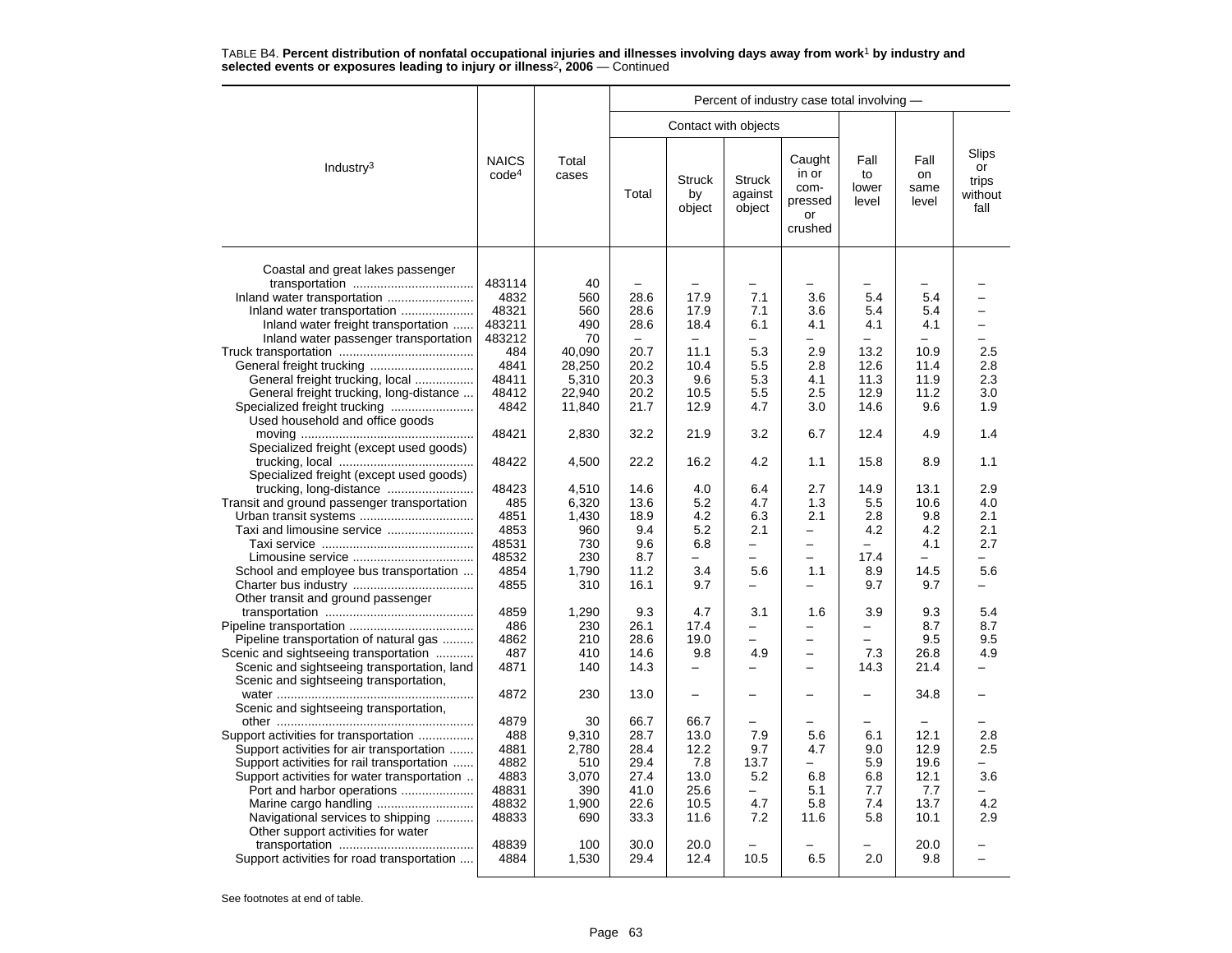|                                             | Percent of industry case total involving - |                                 |                                                      |                                                                   |                                       |                                        |                                 |                                 |                                                      |                                     |
|---------------------------------------------|--------------------------------------------|---------------------------------|------------------------------------------------------|-------------------------------------------------------------------|---------------------------------------|----------------------------------------|---------------------------------|---------------------------------|------------------------------------------------------|-------------------------------------|
|                                             |                                            | Overexertion                    |                                                      | Expo-                                                             |                                       |                                        |                                 | Assaults and violent acts       |                                                      |                                     |
| Industry <sup>3</sup>                       | Total                                      | In lifting                      | Repeti-<br>tive<br>motion                            | sure<br>to<br>harmful<br>sub-<br>stance<br>or<br>environ-<br>ment | Trans-<br>portation<br>acci-<br>dents | <b>Fires</b><br>and<br>explo-<br>sions | Total                           | By<br>person                    | All<br>other<br>assaults                             | All<br>other<br>events <sup>5</sup> |
|                                             |                                            |                                 |                                                      |                                                                   |                                       |                                        |                                 |                                 |                                                      |                                     |
| Coastal and great lakes passenger           | $\frac{1}{2}$                              |                                 | -                                                    |                                                                   |                                       |                                        |                                 | $\overline{\phantom{0}}$        |                                                      |                                     |
|                                             | 28.6                                       | 8.9                             | $\overline{\phantom{0}}$                             | 14.3                                                              | 3.6                                   | ÷                                      |                                 | $\equiv$                        | $\equiv$                                             | 10.7                                |
| Inland water transportation                 | 28.6                                       | 8.9                             | $\overline{\phantom{0}}$                             | 14.3                                                              | 3.6                                   | $\overline{\phantom{0}}$               | -                               | $\overline{\phantom{0}}$        | $\overline{\phantom{0}}$                             | 10.7                                |
| Inland water freight transportation         | 28.6                                       | 10.2                            | $\overline{\phantom{0}}$                             | 16.3                                                              | -                                     |                                        |                                 |                                 | $\overline{\phantom{0}}$                             | 10.2                                |
| Inland water passenger transportation       | 28.6                                       | $\overline{\phantom{0}}$        | $\overline{\phantom{0}}$                             | $\overline{a}$                                                    |                                       |                                        |                                 |                                 |                                                      | $\overline{\phantom{0}}$            |
|                                             | 23.1                                       | 7.9                             | 1.2                                                  | 2.3                                                               | 13.6                                  | 0.1                                    | 0.7                             | 0.3                             | 0.5                                                  | 11.6                                |
|                                             | 24.4                                       | 7.7                             | 1.2                                                  | 2.0                                                               | 13.7                                  | $\cdot$ 1                              | .8                              | .2                              | .6                                                   | 10.6                                |
| General freight trucking, local             | 26.6                                       | 7.9                             | .9                                                   | 1.5                                                               | 14.3                                  | .4                                     | $\overline{\phantom{0}}$        |                                 |                                                      | 10.4                                |
| General freight trucking, long-distance     | 23.9                                       | 7.7                             | 1.2                                                  | 2.1                                                               | 13.6                                  | $\cdot$ 1                              | 1.0                             | $\cdot$ 3                       | .7                                                   | 10.7                                |
| Specialized freight trucking                | 20.0                                       | 8.4                             | 1.3                                                  | 3.1                                                               | 13.3                                  | $\overline{a}$                         | $\cdot$                         | .3                              | .2                                                   | 14.0                                |
| Used household and office goods             |                                            |                                 |                                                      |                                                                   |                                       |                                        |                                 |                                 |                                                      |                                     |
| Specialized freight (except used goods)     | 26.5                                       | 13.8                            | $\overline{\phantom{0}}$                             | $\overline{\phantom{0}}$                                          | 18.0                                  | $\overline{\phantom{0}}$               |                                 |                                 |                                                      | 3.9                                 |
|                                             | 15.6                                       | 6.4                             | 2.4                                                  | 2.4                                                               | 12.2                                  |                                        | .4                              |                                 | .4                                                   | 19.1                                |
| Specialized freight (except used goods)     |                                            |                                 |                                                      |                                                                   |                                       |                                        |                                 |                                 |                                                      |                                     |
| trucking, long-distance                     | 20.2                                       | 6.9                             | .7                                                   | 5.8                                                               | 11.3                                  | -                                      | .7                              | .7                              |                                                      | 15.3                                |
| Transit and ground passenger transportation | 17.1                                       | 7.8                             | 1.3                                                  | 2.4                                                               | 32.0                                  | $\overline{\phantom{0}}$               | 3.6                             | 3.2                             | $.5\,$                                               | 10.0                                |
|                                             | 16.8                                       | 3.5                             | 2.1                                                  | 2.8                                                               | 31.5                                  | -                                      | 4.9                             | 3.5                             | 1.4                                                  | 8.4                                 |
| Taxi and limousine service                  | 16.7                                       | 12.5                            | -                                                    | 2.1                                                               | 46.9                                  |                                        | 7.3                             | 7.3                             | -                                                    | 5.2                                 |
|                                             | 13.7                                       | 9.6                             | $\equiv$                                             | $\equiv$                                                          | 52.1                                  | $\overline{\phantom{0}}$               | 9.6                             | 9.6                             | $\equiv$                                             | 5.5                                 |
|                                             | 26.1                                       | 21.7                            | $\overline{\phantom{0}}$                             | $\overline{a}$                                                    | 30.4                                  | $\overline{\phantom{0}}$               | $\overline{\phantom{0}}$        | $\overline{\phantom{0}}$        | $\overline{\phantom{0}}$                             | $\overline{\phantom{0}}$            |
| School and employee bus transportation      | 8.9                                        | 3.9                             | 1.1                                                  | 2.8                                                               | 34.1                                  | ÷                                      | 2.8                             | 2.2                             | $\equiv$                                             | 9.5                                 |
|                                             | 35.5                                       | 22.6                            | -                                                    | -                                                                 | 16.1                                  | -                                      | -                               |                                 |                                                      |                                     |
| Other transit and ground passenger          |                                            |                                 |                                                      |                                                                   |                                       | $\equiv$                               |                                 |                                 |                                                      |                                     |
|                                             | 20.9<br>8.7                                | 9.3<br>$\overline{\phantom{0}}$ | $\overline{\phantom{0}}$<br>$\overline{\phantom{0}}$ | 1.6<br>$\overline{\phantom{0}}$                                   | 29.5                                  | $\overline{\phantom{0}}$               | 1.6<br>$\overline{\phantom{0}}$ | 1.6<br>$\overline{\phantom{0}}$ | $\overline{\phantom{0}}$<br>$\overline{\phantom{0}}$ | 17.1<br>26.1                        |
| Pipeline transportation of natural gas      | 9.5                                        | $\overline{\phantom{0}}$        | ÷                                                    | $\overline{\phantom{0}}$                                          | 13.0<br>9.5                           | L.                                     | $\overline{a}$                  | $\equiv$                        | L.                                                   | 28.6                                |
| Scenic and sightseeing transportation       | 9.8                                        | $\overline{\phantom{0}}$        | $\overline{\phantom{0}}$                             | 7.3                                                               | 14.6                                  | $\overline{\phantom{0}}$               |                                 | ÷                               | $\overline{\phantom{0}}$                             | 14.6                                |
| Scenic and sightseeing transportation, land | 14.3                                       |                                 | $\overline{\phantom{0}}$                             |                                                                   | $\overline{\phantom{0}}$              |                                        |                                 |                                 |                                                      |                                     |
| Scenic and sightseeing transportation,      |                                            |                                 |                                                      |                                                                   |                                       |                                        |                                 |                                 |                                                      |                                     |
|                                             | $\overline{\phantom{m}}$                   | $\overline{\phantom{0}}$        | $\overline{\phantom{0}}$                             | 8.7                                                               | 17.4                                  | $\overline{\phantom{0}}$               |                                 | $\overline{\phantom{0}}$        |                                                      | 17.4                                |
| Scenic and sightseeing transportation,      |                                            |                                 |                                                      |                                                                   |                                       |                                        |                                 |                                 |                                                      |                                     |
|                                             |                                            |                                 |                                                      |                                                                   | $\overline{\phantom{0}}$              |                                        |                                 |                                 |                                                      |                                     |
| Support activities for transportation       | 22.4                                       | 9.8                             | 1.1                                                  | 3.1                                                               | 11.5                                  |                                        | .6                              | .2                              | .4                                                   | 11.5                                |
| Support activities for air transportation   | 28.4                                       | 14.0                            | .7                                                   | 3.2                                                               | 3.2                                   | -                                      |                                 |                                 |                                                      | 10.8                                |
| Support activities for rail transportation  | 15.7                                       | 5.9                             | -                                                    | 5.9                                                               | 11.8                                  | $\overline{\phantom{0}}$               |                                 | $\overline{\phantom{0}}$        | $\overline{\phantom{0}}$                             | 5.9                                 |
| Support activities for water transportation | 17.3                                       | 3.9                             | 1.6                                                  | 1.6                                                               | 14.3                                  | $\overline{\phantom{0}}$               |                                 | $\overline{\phantom{0}}$        | $\overline{\phantom{0}}$                             | 15.3                                |
| Port and harbor operations                  | 10.3                                       | $\overline{\phantom{0}}$        | 5.1                                                  | $\overline{\phantom{0}}$                                          | 15.4                                  | $\overline{a}$                         |                                 |                                 | $\overline{\phantom{0}}$                             | 7.7                                 |
|                                             | 15.8                                       | 3.2                             | 1.1                                                  | $\equiv$                                                          | 17.4                                  |                                        |                                 |                                 |                                                      | 17.4                                |
| Navigational services to shipping           | 26.1                                       | 5.8                             | $\overline{a}$                                       | 2.9                                                               | 5.8                                   | $\overline{\phantom{0}}$               |                                 | $\overline{\phantom{0}}$        | $\overline{\phantom{0}}$                             | 13.0                                |
| Other support activities for water          |                                            |                                 |                                                      |                                                                   |                                       |                                        |                                 |                                 |                                                      |                                     |
|                                             |                                            |                                 |                                                      |                                                                   |                                       |                                        |                                 |                                 |                                                      | 30.0                                |
| Support activities for road transportation  | 23.5                                       | 13.7                            |                                                      | 5.2                                                               | 19.0                                  |                                        | 2.0                             |                                 |                                                      | 8.5                                 |
|                                             |                                            |                                 |                                                      |                                                                   |                                       |                                        |                                 |                                 |                                                      |                                     |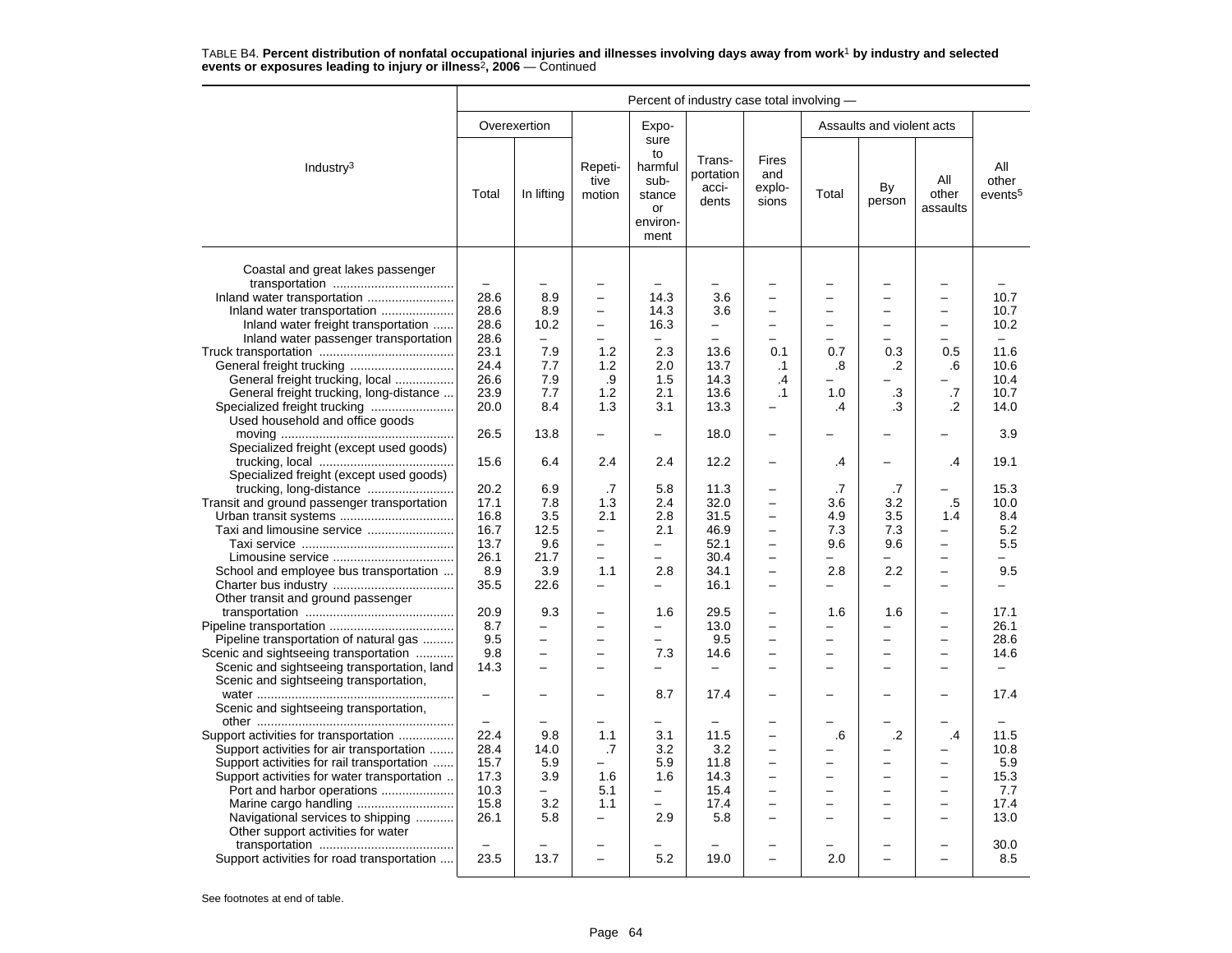|                                                                                                                                                                                                                                                                                                                                    |                                                                                                 |                                                                                                    | Percent of industry case total involving -                                                   |                                                                                                  |                                                                           |                                                                                                                     |                                                                                         |                                                                                        |                                                                                         |  |  |  |
|------------------------------------------------------------------------------------------------------------------------------------------------------------------------------------------------------------------------------------------------------------------------------------------------------------------------------------|-------------------------------------------------------------------------------------------------|----------------------------------------------------------------------------------------------------|----------------------------------------------------------------------------------------------|--------------------------------------------------------------------------------------------------|---------------------------------------------------------------------------|---------------------------------------------------------------------------------------------------------------------|-----------------------------------------------------------------------------------------|----------------------------------------------------------------------------------------|-----------------------------------------------------------------------------------------|--|--|--|
|                                                                                                                                                                                                                                                                                                                                    |                                                                                                 |                                                                                                    |                                                                                              |                                                                                                  | Contact with objects                                                      |                                                                                                                     |                                                                                         |                                                                                        |                                                                                         |  |  |  |
| Industry <sup>3</sup>                                                                                                                                                                                                                                                                                                              | <b>NAICS</b><br>code <sup>4</sup>                                                               | Total<br>cases                                                                                     | Total                                                                                        | <b>Struck</b><br>by<br>object                                                                    | <b>Struck</b><br>against<br>object                                        | Caught<br>in or<br>com-<br>pressed<br>or<br>crushed                                                                 | Fall<br>to<br>lower<br>level                                                            | Fall<br>on<br>same<br>level                                                            | Slips<br>or<br>trips<br>without<br>fall                                                 |  |  |  |
| Freight transportation arrangement<br>Other support activities for transportation<br>Couriers and messengers<br>Local messengers and local delivery<br>Warehousing and storage<br>General warehousing and storage<br>Refrigerated warehousing and storage<br>Farm product warehousing and storage<br>Other warehousing and storage | 48841<br>4885<br>4889<br>492<br>4921<br>4922<br>493<br>4931<br>49311<br>49312<br>49313<br>49319 | 660<br>830<br>580<br>15.210<br>14,510<br>700<br>12,700<br>12,700<br>11,020<br>12,700<br>170<br>470 | 33.3<br>28.9<br>31.0<br>20.2<br>20.3<br>18.6<br>26.5<br>26.5<br>26.1<br>26.5<br>11.8<br>29.8 | 18.2<br>18.1<br>15.5<br>10.9<br>10.9<br>11.4<br>12.2<br>12.2<br>12.3<br>12.2<br>$\equiv$<br>12.8 | 7.6<br>4.8<br>5.2<br>4.7<br>4.7<br>5.7<br>6.8<br>6.8<br>7.0<br>6.8<br>6.4 | $\overline{\phantom{0}}$<br>2.4<br>8.6<br>3.8<br>3.9<br>$\overline{\phantom{0}}$<br>5.7<br>5.7<br>5.2<br>5.7<br>6.4 | $\overline{\phantom{0}}$<br>3.6<br>4.5<br>4.4<br>5.7<br>3.9<br>3.9<br>3.8<br>3.9<br>4.3 | 13.6<br>13.3<br>5.2<br>10.2<br>10.1<br>11.4<br>9.2<br>9.2<br>9.4<br>9.2<br>11.8<br>6.4 | 4.8<br>3.4<br>3.4<br>3.2<br>7.1<br>2.5<br>2.5<br>2.5<br>2.5<br>$\overline{\phantom{0}}$ |  |  |  |
|                                                                                                                                                                                                                                                                                                                                    | 22                                                                                              | 6,210                                                                                              | 18.4                                                                                         | 8.2                                                                                              | 6.3                                                                       | 2.6                                                                                                                 | 8.5                                                                                     | 9.0                                                                                    | 4.2                                                                                     |  |  |  |
| Electric power generation, transmission                                                                                                                                                                                                                                                                                            | 221                                                                                             | 6,210                                                                                              | 18.4                                                                                         | 8.2                                                                                              | 6.3                                                                       | 2.6                                                                                                                 | 8.5                                                                                     | 9.0                                                                                    | 4.2                                                                                     |  |  |  |
| Electric power generation<br>Hydroelectric power generation<br>Fossil fuel electric power generation<br>Nuclear electric power generation<br>Other electric power generation                                                                                                                                                       | 2211<br>22111<br>221111<br>221112<br>221113<br>221119                                           | 4,170<br>1,960<br>210<br>1,530<br>120<br>100                                                       | 18.2<br>18.9<br>23.8<br>19.0<br>25.0<br>$\overline{\phantom{0}}$                             | 8.9<br>8.2<br>8.5<br>-<br>$\overline{\phantom{0}}$                                               | 5.5<br>6.1<br>9.5<br>5.9<br>-<br>$\overline{a}$                           | 2.4<br>2.6<br>2.0<br>-<br>$\overline{\phantom{0}}$                                                                  | 10.3<br>9.2<br>9.5<br>7.8<br>20.0                                                       | 9.1<br>8.2<br>9.5<br>8.5<br>$\overline{\phantom{0}}$<br>$\overline{\phantom{0}}$       | 3.8<br>5.1<br>5.2<br>—<br>-                                                             |  |  |  |
| Electric power transmission, control, and<br>Water, sewage and other systems<br>Water supply and irrigation systems<br>Sewage treatment facilities<br>Steam and air-conditioning supply                                                                                                                                            | 22112<br>2212<br>2213<br>22131<br>22132<br>22133                                                | 2,200<br>1,350<br>680<br>520<br>140<br>20                                                          | 17.7<br>19.3<br>17.6<br>15.4<br>21.4                                                         | 9.5<br>5.9<br>7.4<br>5.8<br>14.3                                                                 | 5.0<br>8.1<br>7.4<br>5.8<br>-<br>$\overline{\phantom{0}}$                 | 2.3<br>3.0<br>-<br>$\overline{\phantom{0}}$<br>$\overline{\phantom{0}}$                                             | 10.9<br>5.2<br>5.9<br>3.8<br>-<br>$\overline{\phantom{0}}$                              | 10.0<br>8.1<br>10.3<br>9.6<br>100.0                                                    | 2.7<br>5.9<br>2.9<br>-                                                                  |  |  |  |
|                                                                                                                                                                                                                                                                                                                                    |                                                                                                 | 18,560                                                                                             | 18.4                                                                                         | 7.6                                                                                              | 6.0                                                                       | 3.8                                                                                                                 | 9.5                                                                                     | 17.2                                                                                   | 3.8                                                                                     |  |  |  |
|                                                                                                                                                                                                                                                                                                                                    | 51                                                                                              | 18,560                                                                                             | 18.4                                                                                         | 7.6                                                                                              | 6.0                                                                       | 3.8                                                                                                                 | 9.5                                                                                     | 17.2                                                                                   | 3.8                                                                                     |  |  |  |
| Publishing industries (except Internet)<br>Newspaper, periodical, book, and directory                                                                                                                                                                                                                                              | 511                                                                                             | 5,370                                                                                              | 26.1                                                                                         | 8.9                                                                                              | 6.9                                                                       | 9.1                                                                                                                 | 5.0                                                                                     | 16.9                                                                                   | 3.4                                                                                     |  |  |  |
| Newspaper publishers<br>Directory and mailing list publishers                                                                                                                                                                                                                                                                      | 5111<br>51111<br>51112<br>51113<br>51114<br>51119<br>5112                                       | 5,130<br>3,910<br>510<br>290<br>310<br>110<br>240                                                  | 26.7<br>26.3<br>19.6<br>27.6<br>41.9<br>27.3<br>12.5                                         | 8.8<br>7.9<br>5.9<br>10.3<br>22.6<br>12.5                                                        | 7.2<br>7.7<br>5.9<br>6.9<br>-<br>$\overline{\phantom{0}}$                 | 9.6<br>9.5<br>5.9<br>10.3<br>12.9<br>$\overline{\phantom{0}}$                                                       | 5.1<br>4.9<br>5.9<br>9.7<br>$\overline{\phantom{0}}$                                    | 16.2<br>15.9<br>25.5<br>10.3<br>9.7<br>29.2                                            | 3.5<br>3.3<br>10.3<br>-                                                                 |  |  |  |
|                                                                                                                                                                                                                                                                                                                                    |                                                                                                 |                                                                                                    |                                                                                              |                                                                                                  |                                                                           |                                                                                                                     |                                                                                         |                                                                                        |                                                                                         |  |  |  |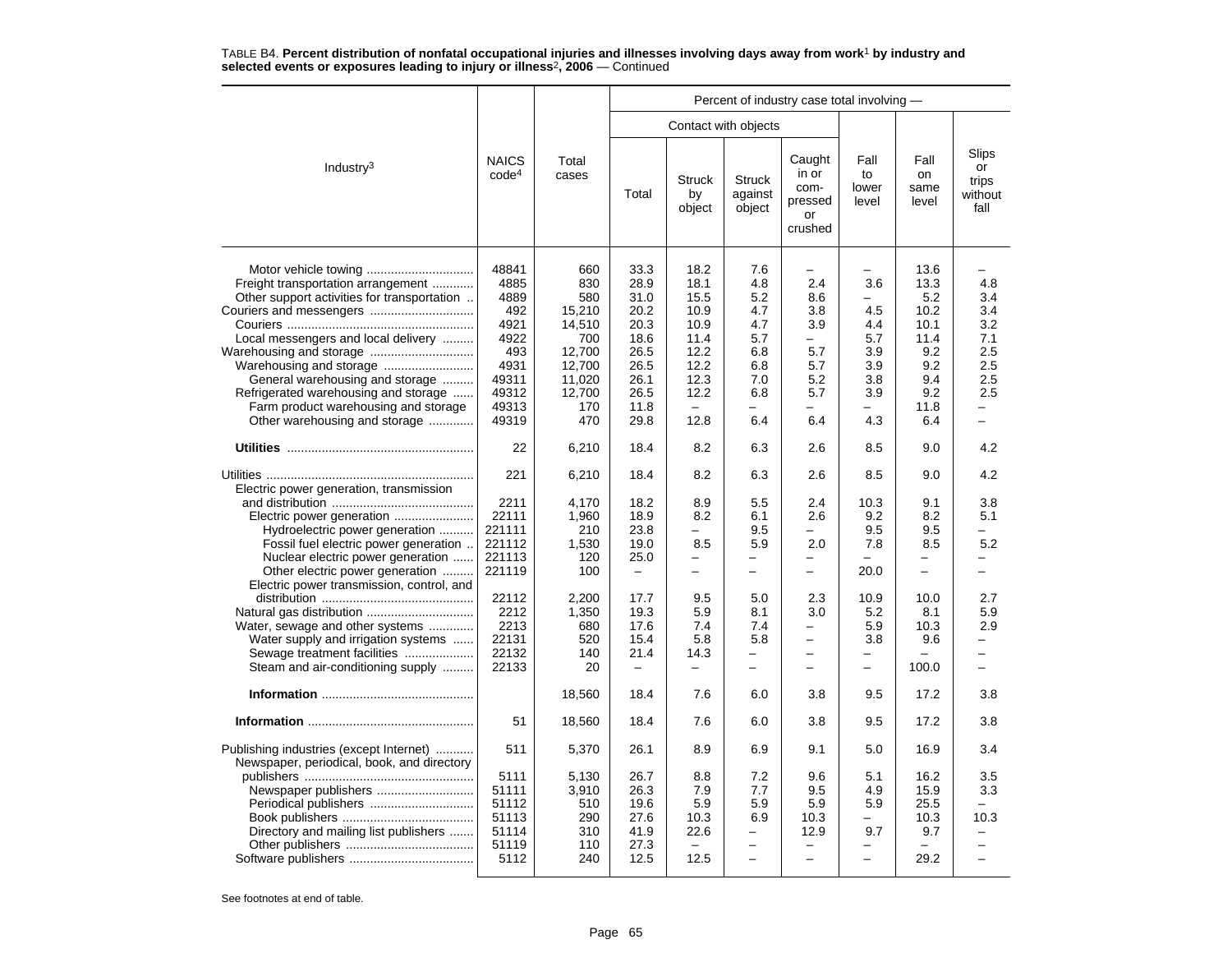|                                                                                                                                                                                                                                                                              | Percent of industry case total involving -                                                   |                                                                                              |                                                                                                                            |                                                                                                                      |                                                                                                          |                                                                                                                                                                                                                                                                     |                                                                                                                              |                                                                                                              |                                                                                                                 |                                                                                    |
|------------------------------------------------------------------------------------------------------------------------------------------------------------------------------------------------------------------------------------------------------------------------------|----------------------------------------------------------------------------------------------|----------------------------------------------------------------------------------------------|----------------------------------------------------------------------------------------------------------------------------|----------------------------------------------------------------------------------------------------------------------|----------------------------------------------------------------------------------------------------------|---------------------------------------------------------------------------------------------------------------------------------------------------------------------------------------------------------------------------------------------------------------------|------------------------------------------------------------------------------------------------------------------------------|--------------------------------------------------------------------------------------------------------------|-----------------------------------------------------------------------------------------------------------------|------------------------------------------------------------------------------------|
|                                                                                                                                                                                                                                                                              |                                                                                              | Overexertion                                                                                 |                                                                                                                            | Expo-                                                                                                                |                                                                                                          |                                                                                                                                                                                                                                                                     |                                                                                                                              | Assaults and violent acts                                                                                    |                                                                                                                 |                                                                                    |
| Industry <sup>3</sup>                                                                                                                                                                                                                                                        | Total                                                                                        | In lifting                                                                                   | Repeti-<br>tive<br>motion                                                                                                  | sure<br>to<br>harmful<br>sub-<br>stance<br>or<br>environ-<br>ment                                                    | Trans-<br>portation<br>acci-<br>dents                                                                    | <b>Fires</b><br>and<br>explo-<br>sions                                                                                                                                                                                                                              | Total                                                                                                                        | By<br>person                                                                                                 | All<br>other<br>assaults                                                                                        | All<br>other<br>events <sup>5</sup>                                                |
| Freight transportation arrangement<br>Other support activities for transportation<br>Local messengers and local delivery<br>General warehousing and storage<br>Refrigerated warehousing and storage<br>Farm product warehousing and storage<br>Other warehousing and storage | 34.8<br>20.5<br>27.6<br>34.2<br>34.6<br>25.7<br>33.3<br>33.3<br>34.2<br>33.3<br>47.1<br>23.4 | 16.7<br>12.0<br>10.3<br>18.8<br>18.8<br>18.6<br>20.7<br>20.7<br>21.5<br>20.7<br>23.5<br>14.9 | $\overline{\phantom{0}}$<br>$\qquad \qquad -$<br>3.4<br>2.2<br>2.3<br>$\equiv$<br>3.7<br>3.7<br>3.7<br>3.7<br>÷<br>8.5     | $\overline{\phantom{0}}$<br>2.4<br>3.4<br>1.0<br>1.0<br>$\equiv$<br>1.2<br>1.2<br>1.1<br>1.2<br>$\equiv$<br>$\equiv$ | $\overline{\phantom{m}}$<br>18.1<br>6.9<br>6.2<br>5.6<br>20.0<br>8.7<br>8.7<br>7.7<br>8.7<br>23.5<br>8.5 | $\overline{\phantom{0}}$<br>$\overline{\phantom{0}}$<br>÷<br>$\overline{\phantom{0}}$<br>$\overline{\phantom{0}}$<br>L.<br>$\overline{\phantom{0}}$<br>$\overline{\phantom{0}}$<br>$\overline{\phantom{0}}$<br>$\overline{\phantom{0}}$<br>$\overline{\phantom{0}}$ | ÷<br>$\overline{\phantom{0}}$<br>1.0<br>1.0<br>$\overline{\phantom{0}}$<br>.6<br>.6<br>.6<br>6.6<br>$\overline{\phantom{0}}$ | $\overline{\phantom{0}}$<br>$\equiv$<br>0.1<br>$\cdot$ 1<br>.3<br>.3<br>.3<br>3.<br>$\overline{\phantom{0}}$ | $\overline{\phantom{0}}$<br>$\overline{\phantom{0}}$<br>0.9<br>.8<br>$\cdot$<br>.2<br>.3<br>$\cdot$<br>$\equiv$ | 6.1<br>7.2<br>13.8<br>17.2<br>17.5<br>10.0<br>10.3<br>10.3<br>10.7<br>10.3<br>14.9 |
|                                                                                                                                                                                                                                                                              | 20.1                                                                                         | 7.7                                                                                          | 4.8                                                                                                                        | 7.2                                                                                                                  | 5.6                                                                                                      | 0.5                                                                                                                                                                                                                                                                 | 2.3                                                                                                                          | .5                                                                                                           | 1.8                                                                                                             | 19.3                                                                               |
| Electric power generation, transmission                                                                                                                                                                                                                                      | 20.1                                                                                         | 7.7                                                                                          | 4.8                                                                                                                        | 7.2                                                                                                                  | 5.6                                                                                                      | .5                                                                                                                                                                                                                                                                  | 2.3                                                                                                                          | .5                                                                                                           | 1.8                                                                                                             | 19.3                                                                               |
| Electric power generation<br>Hydroelectric power generation<br>Fossil fuel electric power generation<br>Nuclear electric power generation<br>Other electric power generation                                                                                                 | 20.1<br>15.3<br>14.3<br>15.0<br>16.7<br>20.0                                                 | 7.9<br>5.1<br>5.9<br>$\overline{\phantom{0}}$<br>$\equiv$                                    | 4.3<br>4.6<br>5.9<br>-<br>$\overline{\phantom{0}}$                                                                         | 8.9<br>9.7<br>19.0<br>9.2<br>$\qquad \qquad -$<br>$\equiv$                                                           | 5.3<br>6.6<br>7.2<br>$\overline{\phantom{0}}$<br>$\equiv$                                                | $\overline{\phantom{0}}$<br>$\overline{\phantom{0}}$<br>$\overline{\phantom{0}}$<br>$\overline{\phantom{0}}$<br>$\equiv$                                                                                                                                            | 1.2<br>1.0<br>$\overline{\phantom{0}}$<br>$\overline{\phantom{0}}$<br>÷                                                      | .5<br>$\overline{\phantom{0}}$<br>$\overline{\phantom{0}}$<br>$\overline{\phantom{0}}$<br>$\equiv$           | .7<br>$\equiv$<br>$\equiv$<br>$\overline{\phantom{0}}$<br>$\equiv$                                              | 18.5<br>20.4<br>14.3<br>21.6<br>16.7<br>30.0                                       |
| Electric power transmission, control, and<br>Water, sewage and other systems<br>Water supply and irrigation systems<br>Sewage treatment facilities<br>Steam and air-conditioning supply                                                                                      | 24.5<br>18.5<br>23.5<br>23.1<br>28.6<br>$\overline{\phantom{0}}$                             | 10.5<br>6.7<br>8.8<br>3.8<br>28.6                                                            | 4.1<br>8.1<br>$\overline{\phantom{0}}$<br>$\overline{\phantom{0}}$<br>$\overline{\phantom{0}}$<br>$\overline{\phantom{0}}$ | 8.6<br>3.0<br>4.4<br>5.8<br>$\overline{\phantom{0}}$<br>$\overline{\phantom{0}}$                                     | 4.1<br>5.2<br>8.8<br>9.6<br>-<br>-                                                                       | -<br>L.<br>-<br>$\overline{\phantom{0}}$                                                                                                                                                                                                                            | .9<br>5.2<br>2.9<br>-<br>-                                                                                                   | $\overline{\phantom{0}}$<br>$\overline{\phantom{0}}$<br>$\equiv$<br>$\qquad \qquad -$                        | .9<br>4.4<br>2.9<br>-<br>-                                                                                      | 16.4<br>21.5<br>22.1<br>25.0<br>14.3                                               |
|                                                                                                                                                                                                                                                                              | 16.5                                                                                         | 7.9                                                                                          | 6.2                                                                                                                        | 4.1                                                                                                                  | 7.4                                                                                                      | $\overline{\phantom{0}}$                                                                                                                                                                                                                                            | 1.3                                                                                                                          | .5                                                                                                           | .8                                                                                                              | 15.5                                                                               |
|                                                                                                                                                                                                                                                                              | 16.5                                                                                         | 7.9                                                                                          | 6.2                                                                                                                        | 4.1                                                                                                                  | 7.4                                                                                                      | $\overline{\phantom{0}}$                                                                                                                                                                                                                                            | 1.3                                                                                                                          | .5                                                                                                           | .8                                                                                                              | 15.5                                                                               |
| Publishing industries (except Internet)<br>Newspaper, periodical, book, and directory<br>Periodical publishers<br>Directory and mailing list publishers                                                                                                                      | 20.1<br>20.7<br>19.2<br>33.3<br>24.1<br>12.9                                                 | 9.5<br>9.9<br>9.2<br>15.7<br>13.8<br>6.5                                                     | 5.8<br>5.8<br>5.9<br>$\overline{\phantom{0}}$<br>10.3<br>$\overline{\phantom{0}}$                                          | 1.9<br>1.4<br>1.3<br>$\overline{\phantom{0}}$<br>$\overline{\phantom{0}}$                                            | 7.8<br>8.0<br>9.5<br>-<br>9.7                                                                            | -<br>$\overline{a}$<br>÷<br>$\overline{\phantom{0}}$                                                                                                                                                                                                                | .4<br>.4<br>.5<br>-<br>-                                                                                                     | .4<br>.4<br>.5<br>$\overline{\phantom{0}}$<br>$\overline{\phantom{0}}$                                       | ÷<br>$\equiv$<br>$\equiv$<br>$\overline{\phantom{0}}$                                                           | 12.3<br>12.1<br>13.3<br>5.9<br>10.3<br>12.9                                        |
|                                                                                                                                                                                                                                                                              | 18.2<br>8.3                                                                                  | $\overline{\phantom{0}}$                                                                     | 18.2<br>$\equiv$                                                                                                           | 16.7                                                                                                                 |                                                                                                          |                                                                                                                                                                                                                                                                     |                                                                                                                              |                                                                                                              |                                                                                                                 | 16.7                                                                               |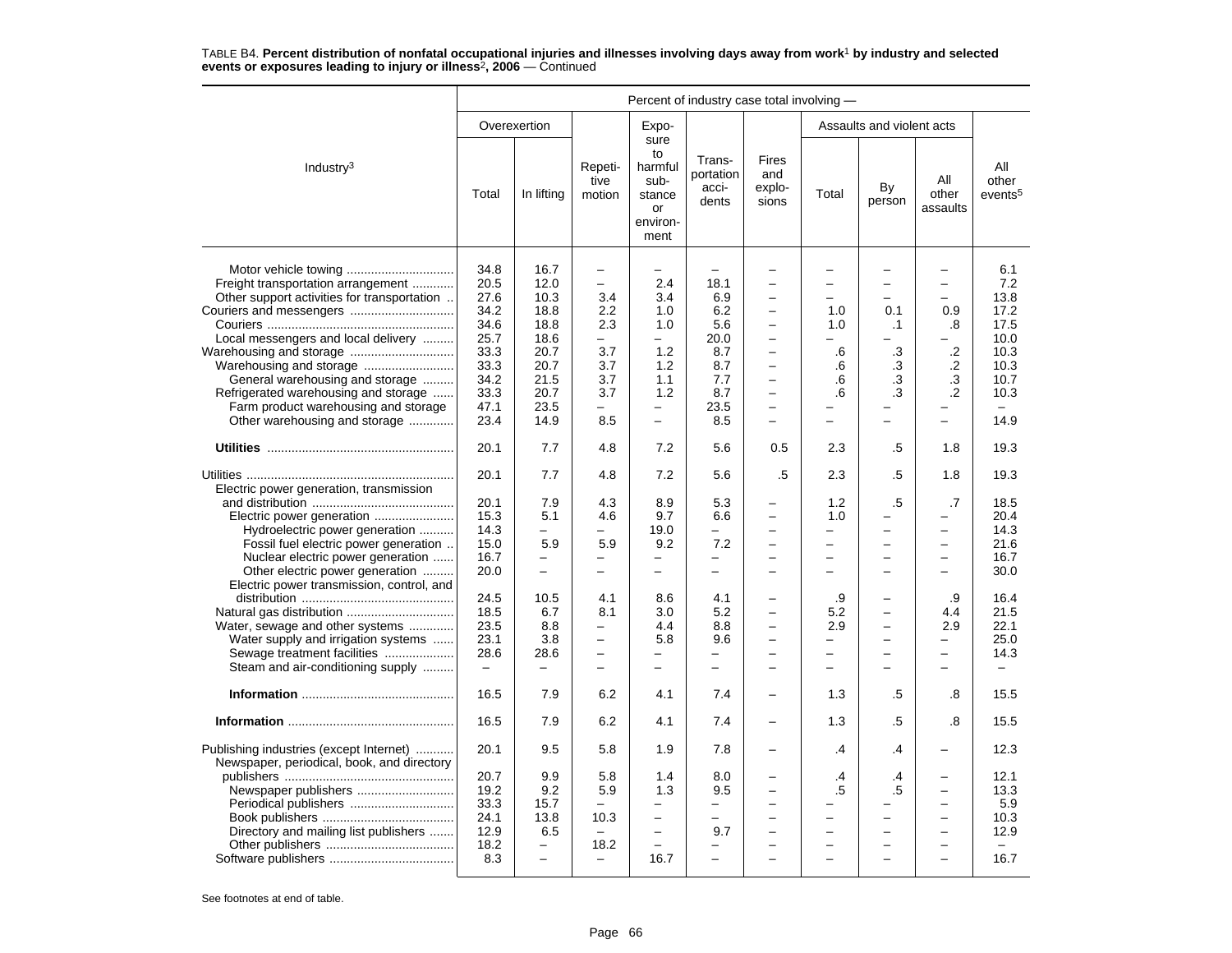|                                                                                                                                                                |                                                                |                                                            | Percent of industry case total involving -         |                                                  |                                               |                                                                                                     |                                                                       |                                                             |                                                            |  |  |  |
|----------------------------------------------------------------------------------------------------------------------------------------------------------------|----------------------------------------------------------------|------------------------------------------------------------|----------------------------------------------------|--------------------------------------------------|-----------------------------------------------|-----------------------------------------------------------------------------------------------------|-----------------------------------------------------------------------|-------------------------------------------------------------|------------------------------------------------------------|--|--|--|
|                                                                                                                                                                |                                                                |                                                            |                                                    | Contact with objects                             |                                               |                                                                                                     |                                                                       |                                                             |                                                            |  |  |  |
| Industry <sup>3</sup>                                                                                                                                          | <b>NAICS</b><br>code <sup>4</sup>                              | Total<br>cases                                             | Total                                              | <b>Struck</b><br>by<br>object                    | <b>Struck</b><br>against<br>object            | Caught<br>in or<br>com-<br>pressed<br>or<br>crushed                                                 | Fall<br>to<br>lower<br>level                                          | Fall<br>on<br>same<br>level                                 | <b>Slips</b><br>or<br>trips<br>without<br>fall             |  |  |  |
| Motion picture and sound recording industries<br>Motion picture and video industries<br>Motion picture and video distribution                                  | 512<br>5121<br>51212                                           | 1,220<br>1,190<br>30                                       | 24.6<br>24.4                                       | 11.5<br>11.8                                     | 7.4<br>6.7                                    | 4.9<br>5.0                                                                                          | 5.7<br>5.9                                                            | 19.7<br>19.3                                                | 5.7<br>5.9                                                 |  |  |  |
| Motion picture and video exhibition<br>Sound recording industries                                                                                              | 51213<br>5122                                                  | 470<br>30                                                  | 19.1<br>$\qquad \qquad -$                          | 12.8                                             | 4.3<br>$\overline{\phantom{0}}$               | $\overline{\phantom{0}}$<br>$\overline{\phantom{0}}$                                                | 8.5<br>$\overline{\phantom{0}}$                                       | 36.2                                                        | 8.5                                                        |  |  |  |
| Broadcasting (except Internet)<br>Radio and television broadcasting                                                                                            | 515<br>5151<br>51511<br>51512                                  | 1,780<br>930<br>260<br>670                                 | 23.0<br>31.2<br>42.3<br>26.9                       | 10.7<br>14.0<br>$\overline{\phantom{0}}$<br>17.9 | 10.1<br>16.1<br>42.3<br>6.0                   | $\overline{a}$<br>$\overline{\phantom{0}}$<br>$\overline{\phantom{0}}$<br>$\overline{\phantom{0}}$  | 12.4<br>8.6<br>11.5<br>9.0                                            | 14.0<br>15.1<br>11.5<br>17.9                                | 3.9<br>$2.2\phantom{0}$<br>$\overline{\phantom{0}}$<br>3.0 |  |  |  |
| Cable and other subscription programming<br>Wired telecommunications carriers<br>Wireless telecommunications carriers                                          | 5152<br>517<br>5171                                            | 860<br>9,010<br>5,310                                      | 14.0<br>12.1<br>12.6                               | 8.1<br>5.4<br>5.6                                | 3.5<br>4.9<br>5.1                             | $\overline{\phantom{0}}$<br>1.1<br>1.3                                                              | 16.3<br>11.3<br>13.6                                                  | 12.8<br>16.8<br>13.7                                        | 5.8<br>3.9<br>5.3                                          |  |  |  |
| Telecommunications resellers<br>Satellite telecommunications<br>Cable and other program distribution                                                           | 5172<br>5173<br>5174<br>5175                                   | 710<br>930<br>180<br>1,780                                 | 5.6<br>10.8<br>14.6                                | 2.8<br>4.3<br>6.7                                | 5.4<br>5.1                                    | $\overline{\phantom{0}}$<br>$\overline{\phantom{0}}$<br>$\overline{a}$<br>1.1                       | 4.2<br>10.8<br>9.6                                                    | 21.1<br>16.1<br>18.5                                        | 3.2<br>2.2                                                 |  |  |  |
| Internet service providers, web search<br>portals, and data processing services<br>.<br>Data processing, hosting, and related                                  | 518                                                            | 840                                                        | 15.5                                               | 9.5                                              | 3.6                                           | $\overline{\phantom{0}}$                                                                            | 15.5                                                                  | 31.0                                                        |                                                            |  |  |  |
| Libraries and archives                                                                                                                                         | 5182<br>519<br>5191<br>51912                                   | 650<br>310<br>310<br>280                                   | 18.5<br>25.8<br>25.8<br>25.0                       | 10.8<br>6.5<br>6.5<br>7.1                        | 4.6<br>6.5<br>6.5<br>$\overline{\phantom{0}}$ | 12.9<br>12.9<br>14.3                                                                                | 4.6<br>16.1<br>16.1<br>17.9                                           | 33.8<br>6.5<br>6.5<br>$\overline{\phantom{0}}$              | 6.5<br>6.5<br>7.1                                          |  |  |  |
| Financial activities                                                                                                                                           |                                                                | 33,300                                                     | 23.1                                               | 10.8                                             | 7.8                                           | 2.3                                                                                                 | 8.1                                                                   | 17.0                                                        | 3.6                                                        |  |  |  |
|                                                                                                                                                                | 52                                                             | 12,600                                                     | 16.1                                               | 5.2                                              | 7.9                                           | 2.6                                                                                                 | 9.5                                                                   | 27.0                                                        | 3.3                                                        |  |  |  |
| Monetary authorities - central bank<br>Credit intermediation and related activities<br>Depository credit intermediation<br>Nondepository credit intermediation | 521<br>522<br>5221<br>52212<br>52213<br>5222<br>52221<br>52222 | 210<br>5,710<br>4,170<br>350<br>490<br>1,130<br>170<br>120 | 9.5<br>24.9<br>27.6<br>5.7<br>26.5<br>18.6<br>16.7 | 7.2<br>5.0<br>÷<br>15.9<br>$\equiv$              | 12.6<br>16.1<br>24.5<br>1.8<br>-              | 4.6<br>6.2<br>$\overline{\phantom{0}}$<br>$\overline{\phantom{0}}$<br>$\overline{\phantom{0}}$<br>÷ | 8.6<br>9.1<br>11.4<br>10.2<br>5.3<br>11.8<br>$\overline{\phantom{0}}$ | 9.5<br>25.7<br>22.3<br>60.0<br>14.3<br>35.4<br>23.5<br>25.0 | 4.7<br>4.8<br>11.4<br>5.3                                  |  |  |  |
| Other nondepository credit<br>Activities related to credit intermediation<br>Financial transactions processing,                                                | 52229<br>5223                                                  | 840<br>410                                                 | 21.4<br>14.6                                       | 17.9<br>7.3                                      | 7.3                                           | $\overline{a}$<br>$\overline{\phantom{0}}$                                                          | 4.8<br>9.8                                                            | 38.1<br>34.1                                                | 4.8                                                        |  |  |  |
| reserve, and clearinghouse activities<br>Other activities related to credit                                                                                    | 52232                                                          | 240                                                        | 20.8                                               | 8.3                                              | 8.3                                           | $\overline{\phantom{0}}$                                                                            | 12.5                                                                  | 29.2                                                        |                                                            |  |  |  |
|                                                                                                                                                                | 52239                                                          | 150                                                        |                                                    |                                                  |                                               |                                                                                                     | ÷                                                                     | 46.7                                                        |                                                            |  |  |  |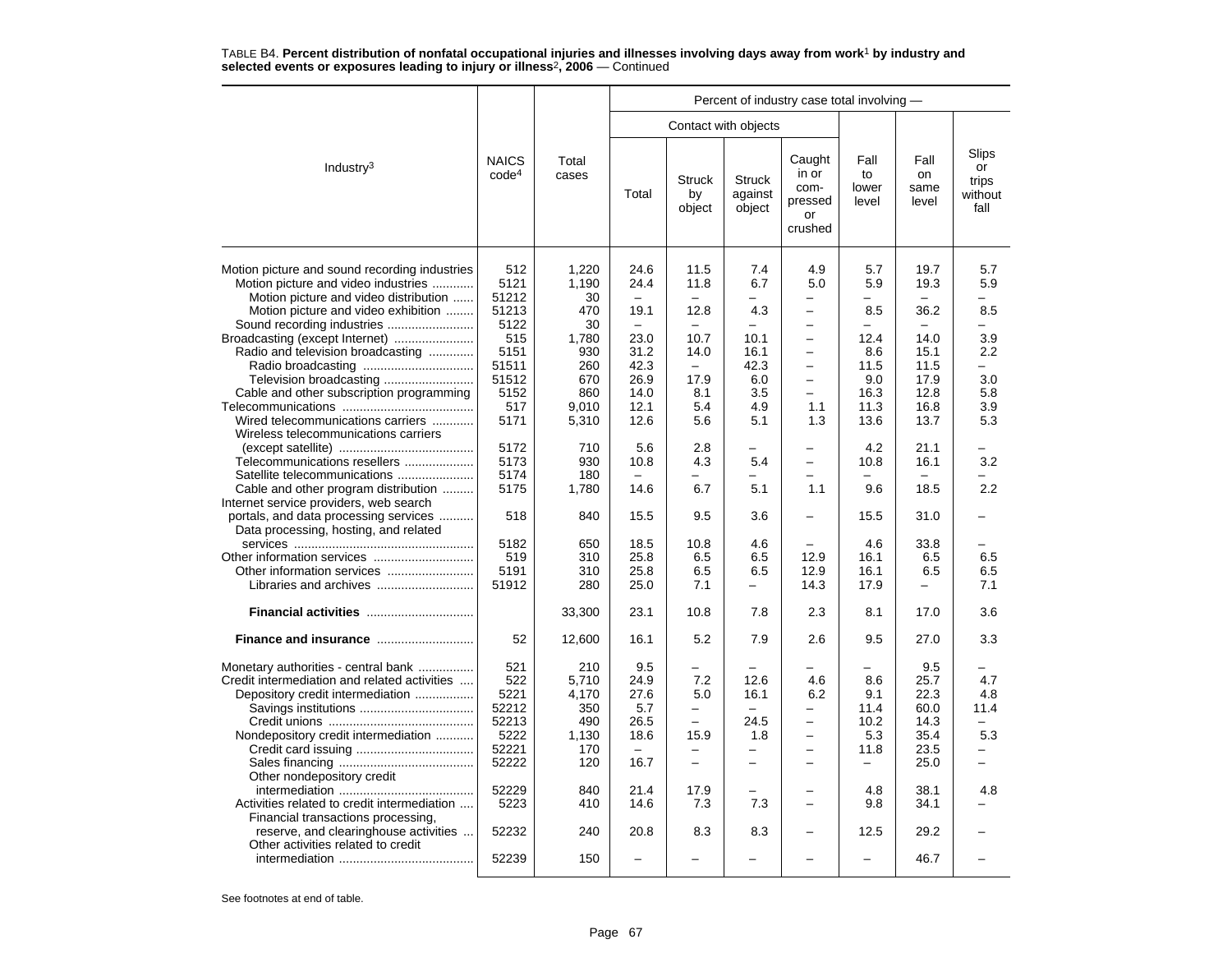|                                                                                                                               | Percent of industry case total involving - |                                         |                                                      |                                                                   |                                                  |                                                                        |                                 |                                                      |                                                                |                                     |  |
|-------------------------------------------------------------------------------------------------------------------------------|--------------------------------------------|-----------------------------------------|------------------------------------------------------|-------------------------------------------------------------------|--------------------------------------------------|------------------------------------------------------------------------|---------------------------------|------------------------------------------------------|----------------------------------------------------------------|-------------------------------------|--|
|                                                                                                                               |                                            | Overexertion                            |                                                      | Expo-                                                             |                                                  |                                                                        |                                 | Assaults and violent acts                            |                                                                |                                     |  |
| Industry <sup>3</sup>                                                                                                         | Total                                      | In lifting                              | Repeti-<br>tive<br>motion                            | sure<br>to<br>harmful<br>sub-<br>stance<br>or<br>environ-<br>ment | Trans-<br>portation<br>acci-<br>dents            | <b>Fires</b><br>and<br>explo-<br>sions                                 | Total                           | By<br>person                                         | All<br>other<br>assaults                                       | All<br>other<br>events <sup>5</sup> |  |
| Motion picture and sound recording industries<br>Motion picture and video industries<br>Motion picture and video distribution | 14.8<br>14.3                               | 10.7<br>10.9                            | 4.1<br>4.2                                           | 6.6<br>6.7                                                        | $\overline{\phantom{0}}$<br>$\equiv$<br>$\equiv$ | $\overline{\phantom{0}}$<br>$\equiv$<br>÷                              | ÷                               | L,<br>$\equiv$<br>$\equiv$                           | $\overline{\phantom{0}}$<br>$\overline{\phantom{0}}$<br>$\sim$ | 18.9<br>17.6                        |  |
| Motion picture and video exhibition<br>Sound recording industries                                                             | 8.5<br>$\equiv$                            | 6.4<br>-                                | $\overline{\phantom{0}}$<br>$\overline{\phantom{0}}$ | 8.5<br>-                                                          | $\overline{\phantom{0}}$                         | $\overline{\phantom{0}}$                                               | $\overline{\phantom{0}}$        | $\overline{\phantom{0}}$<br>$\overline{a}$           | $\overline{\phantom{0}}$                                       | 10.6                                |  |
| Broadcasting (except Internet)<br>Radio and television broadcasting                                                           | 16.9<br>18.3<br>11.5                       | 8.4<br>10.8<br>$\overline{\phantom{m}}$ | 2.8<br>$\qquad \qquad -$<br>$\overline{\phantom{0}}$ | 2.8<br>2.2<br>-                                                   | 9.6<br>11.8<br>11.5                              | $\overline{a}$<br>$\overline{\phantom{0}}$<br>$\overline{\phantom{0}}$ | 2.2<br>2.2<br>-                 | 1.1<br>2.2<br>-                                      | 1.1<br>$\overline{\phantom{0}}$<br>$\overline{\phantom{0}}$    | 11.8<br>6.5<br>-                    |  |
| Television broadcasting<br>Cable and other subscription programming                                                           | 20.9<br>15.1<br>15.0                       | 14.9<br>5.8<br>6.4                      | $\overline{\phantom{0}}$<br>4.7<br>6.0               | $\overline{\phantom{0}}$<br>4.7<br>5.9                            | 11.9<br>7.0<br>7.9                               | $\overline{\phantom{0}}$<br>$\overline{\phantom{0}}$                   | 3.0<br>2.3<br>1.9               | 3.0<br>.4                                            | 2.3<br>1.3                                                     | 6.0<br>17.4<br>19.3                 |  |
| Wired telecommunications carriers<br>Wireless telecommunications carriers                                                     | 17.9<br>7.0                                | 7.2<br>7.0                              | 4.0<br>11.3                                          | 6.0<br>4.2                                                        | 7.3<br>4.2                                       | $\overline{\phantom{0}}$<br>$\overline{\phantom{0}}$                   | 1.5                             | .6                                                   | .9<br>$\overline{\phantom{0}}$                                 | 17.9<br>39.4                        |  |
| Telecommunications resellers<br>Satellite telecommunications                                                                  | 8.6                                        | 4.3                                     | 16.1                                                 | 11.8                                                              | 5.4                                              | $\overline{\phantom{0}}$<br>-                                          | ▃                               | $\overline{\phantom{0}}$<br>$\overline{\phantom{0}}$ | $\overline{\phantom{0}}$                                       | 17.2                                |  |
| Cable and other program distribution<br>Internet service providers, web search<br>portals, and data processing services       | 14.6<br>11.9                               | 6.7<br>6.0                              | 5.1<br>14.3                                          | 3.9<br>$\overline{\phantom{0}}$                                   | 12.9<br>7.1                                      | $\overline{\phantom{0}}$<br>$\overline{\phantom{0}}$                   | 4.5                             | $\overline{a}$                                       | 3.9                                                            | 14.0<br>3.6                         |  |
| Data processing, hosting, and related                                                                                         | 15.4                                       | 7.7                                     | 15.4                                                 | $\overline{\phantom{0}}$                                          | 6.2                                              | $\equiv$                                                               |                                 | ÷                                                    |                                                                | 4.6                                 |  |
| Other information services                                                                                                    | 19.4<br>19.4                               | 12.9<br>12.9                            | 22.6<br>22.6                                         | $\overline{\phantom{0}}$                                          | $\overline{\phantom{0}}$                         | L.                                                                     |                                 | $\overline{a}$                                       |                                                                |                                     |  |
|                                                                                                                               | 17.9                                       | 14.3                                    | 25.0                                                 | $\overline{\phantom{0}}$                                          |                                                  |                                                                        |                                 | L,                                                   |                                                                |                                     |  |
| Financial activities                                                                                                          | 17.3                                       | 9.2                                     | 4.9                                                  | 5.1                                                               | 6.7                                              | 0.1                                                                    | 2.8                             | 2.6                                                  | .2                                                             | 11.5                                |  |
|                                                                                                                               | 10.8                                       | 6.5                                     | 11.5                                                 | 3.3                                                               | 5.7                                              |                                                                        | .9                              | .6                                                   | $\cdot$                                                        | 12.1                                |  |
| Monetary authorities - central bank<br>Credit intermediation and related activities<br>Depository credit intermediation       | 33.3<br>11.4<br>10.1<br>$\frac{1}{2}$      | 19.0<br>7.9<br>8.2                      | 19.0<br>5.6<br>4.8                                   | 3.2<br>3.6                                                        | 3.0<br>2.9                                       | -<br>÷<br>$\overline{\phantom{0}}$                                     | 1.6<br>1.2                      | 1.4<br>1.2                                           | $\rightarrow$<br>$\overline{\phantom{0}}$                      | 19.0<br>11.6<br>13.4                |  |
| Nondepository credit intermediation                                                                                           | 14.3<br>17.7<br>17.6                       | 10.2<br>7.1<br>11.8                     | 8.2<br>8.0<br>17.6                                   | 10.2<br>-<br>-                                                    | $\overline{\phantom{0}}$<br>1.8                  | $\overline{\phantom{0}}$<br>$\overline{\phantom{0}}$                   | $\overline{\phantom{0}}$<br>1.8 | $\overline{\phantom{0}}$<br>$\qquad \qquad -$        | $\overline{\phantom{0}}$<br>$\overline{\phantom{0}}$           | 12.2<br>5.3                         |  |
| Other nondepository credit                                                                                                    | $\overline{\phantom{m}}$                   | $\overline{\phantom{0}}$                | $\overline{\phantom{0}}$                             | $\overline{\phantom{0}}$                                          |                                                  |                                                                        |                                 | $\overline{\phantom{0}}$                             |                                                                |                                     |  |
| Activities related to credit intermediation<br>Financial transactions processing,                                             | 20.2<br>7.3                                | 6.0<br>7.3                              | 4.8<br>7.3                                           | 4.9                                                               | 7.3                                              | $\equiv$                                                               | 4.9                             | 4.9                                                  | $\sim$                                                         | 3.6<br>12.2                         |  |
| reserve, and clearinghouse activities<br>Other activities related to credit                                                   | 12.5                                       | 12.5                                    | 12.5                                                 | -                                                                 |                                                  |                                                                        | 8.3                             | 8.3                                                  |                                                                |                                     |  |
|                                                                                                                               |                                            |                                         |                                                      |                                                                   | 13.3                                             |                                                                        |                                 |                                                      |                                                                | 20.0                                |  |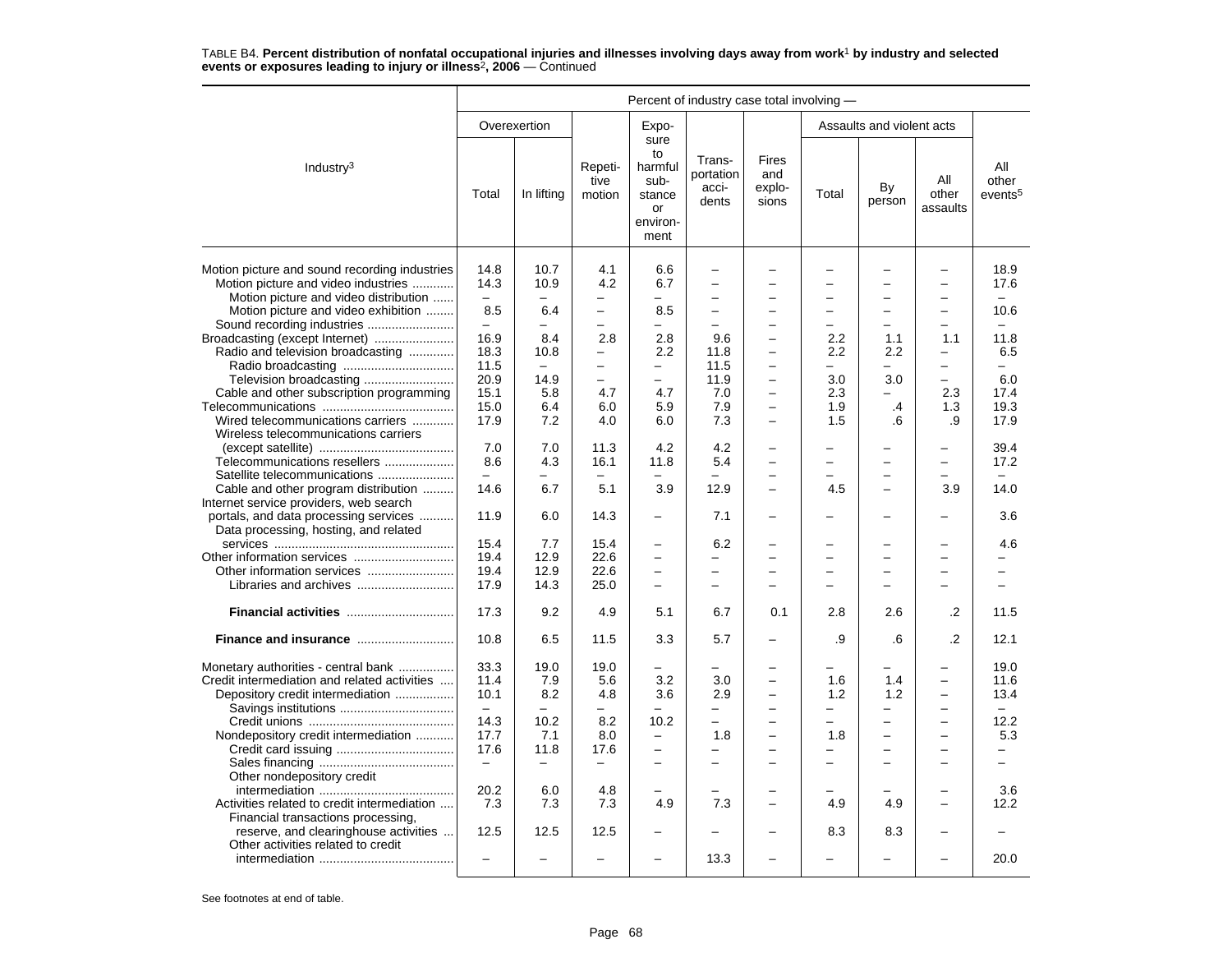|                                                                                                                                  |                                   |                | Percent of industry case total involving - |                                |                                    |                                                            |                              |                             |                                         |  |  |
|----------------------------------------------------------------------------------------------------------------------------------|-----------------------------------|----------------|--------------------------------------------|--------------------------------|------------------------------------|------------------------------------------------------------|------------------------------|-----------------------------|-----------------------------------------|--|--|
|                                                                                                                                  |                                   |                |                                            |                                | Contact with objects               |                                                            |                              |                             |                                         |  |  |
| Industry <sup>3</sup>                                                                                                            | <b>NAICS</b><br>code <sup>4</sup> | Total<br>cases | Total                                      | <b>Struck</b><br>by<br>object  | <b>Struck</b><br>against<br>object | Caught<br>in or<br>com-<br>pressed<br><b>or</b><br>crushed | Fall<br>to<br>lower<br>level | Fall<br>on<br>same<br>level | Slips<br>or<br>trips<br>without<br>fall |  |  |
| Securities, commodity contracts, and other<br>financial investments and related activities<br>Securities and commodity contracts | 523                               | 770            | 27.3                                       |                                | 23.4                               |                                                            | 9.1                          | 20.8                        |                                         |  |  |
| intermediation and brokerage<br>Investment banking and securities                                                                | 5231                              | 250            | 8.0                                        |                                |                                    |                                                            | 16.0                         | 40.0                        |                                         |  |  |
|                                                                                                                                  | 52311                             | 100            |                                            |                                |                                    |                                                            |                              | 50.0                        |                                         |  |  |
| Securities brokerage                                                                                                             | 52312                             | 160            | $\overline{\phantom{0}}$                   | $\overline{\phantom{0}}$<br>L. | $\overline{\phantom{0}}$           | $\overline{a}$<br>L.                                       | 25.0                         | 31.2                        |                                         |  |  |
| Securities and commodity exchanges                                                                                               | 5232<br>52392                     | 20             |                                            |                                |                                    |                                                            |                              |                             |                                         |  |  |
| Portfolio management<br>All other financial investment activities                                                                | 52399                             | 90<br>30       | 22.2                                       | $\qquad \qquad -$<br>-         | $\overline{\phantom{0}}$           | $\overline{\phantom{0}}$                                   | -                            | 44.4                        |                                         |  |  |
| Insurance carriers and related activities                                                                                        | 524                               | 5,490          | 5.8                                        | 2.7                            | 1.6                                | 1.1                                                        | 11.1                         | 30.1                        | 2.2                                     |  |  |
|                                                                                                                                  | 5241                              | 3,980          | 5.5                                        | 3.0                            | 1.5                                | .8                                                         | 12.8                         | 31.9                        | 2.0                                     |  |  |
| Direct life, health, and medical insurance                                                                                       |                                   |                |                                            |                                |                                    |                                                            |                              |                             |                                         |  |  |
|                                                                                                                                  | 52411                             | 2,100          | 5.2                                        | 2.4                            | 1.4                                | 1.0                                                        | 14.3                         | 32.9                        | 1.4                                     |  |  |
| Direct insurance (except life, health, and                                                                                       |                                   |                |                                            |                                |                                    |                                                            |                              |                             |                                         |  |  |
|                                                                                                                                  | 52412                             | 1,780          | 6.2                                        | 3.9                            | 1.7                                |                                                            | 11.8                         | 31.5                        | 2.8                                     |  |  |
| Reinsurance carriers                                                                                                             | 52413                             | 100            |                                            | $\overline{a}$                 | $\overline{\phantom{0}}$           |                                                            | $\overline{a}$               |                             |                                         |  |  |
| Agencies, brokerages, and other insurance                                                                                        |                                   |                |                                            |                                |                                    |                                                            |                              |                             |                                         |  |  |
|                                                                                                                                  | 5242                              | 1,510          | 6.6                                        | 2.6                            | 2.0                                | 2.0                                                        | 6.6                          | 25.2                        | 2.6                                     |  |  |
| Insurance agencies and brokerages                                                                                                | 52421                             | 830            | 6.0                                        | $\overline{\phantom{0}}$       | -                                  | -                                                          | -                            | 32.5                        |                                         |  |  |
| Other insurance related activities                                                                                               | 52429                             | 670            | 7.5                                        |                                | $\overline{\phantom{0}}$           | 4.5                                                        | 11.9                         | 16.4                        |                                         |  |  |
| Funds, trusts, and other financial vehicles                                                                                      | 525                               | 420            | 14.3                                       | 11.9                           | $\equiv$                           | -                                                          | 7.1                          | 23.8                        | $\equiv$                                |  |  |
| Insurance and employee benefit funds                                                                                             | 5251                              | 340            | 14.7                                       | 14.7                           | -                                  | $\overline{\phantom{0}}$                                   | 5.9                          | 23.5                        | $\overline{\phantom{0}}$                |  |  |
|                                                                                                                                  | 52519                             | 240            | $\overline{\phantom{0}}$                   |                                |                                    | $\overline{\phantom{0}}$                                   |                              | 12.5                        |                                         |  |  |
| Other investment pools and funds                                                                                                 | 5259                              | 80             | $\overline{\phantom{0}}$                   | $\overline{\phantom{0}}$       | L                                  | ÷                                                          | $\overline{\phantom{0}}$     | 25.0                        |                                         |  |  |
| Real estate and rental and leasing                                                                                               | 53                                | 20.700         | 27.3                                       | 14.3                           | 7.7                                | 2.1                                                        | 7.2                          | 11.0                        | 3.8                                     |  |  |
|                                                                                                                                  | 531                               | 12,500         | 25.8                                       | 11.1                           | 10.9                               | 1.8                                                        | 6.6                          | 10.5                        | 4.6                                     |  |  |
|                                                                                                                                  | 5311                              | 7,660          | 30.8                                       | 11.7                           | 15.4                               | 2.0                                                        | 5.0                          | 6.1                         | 3.3                                     |  |  |
| Lessors of residential buildings and                                                                                             |                                   |                |                                            |                                |                                    |                                                            |                              |                             |                                         |  |  |
| Lessors of nonresidential buildings                                                                                              | 53111                             | 5,700          | 29.8                                       | 12.6                           | 12.8                               | 2.3                                                        | 4.7                          | 4.7                         | 3.9                                     |  |  |
| (except miniwarehouses)<br>Lessors of miniwarehouses and                                                                         | 53112                             | 890            | 20.2                                       | 13.5                           | 6.7                                |                                                            | 6.7                          | 13.5                        | 2.2                                     |  |  |
|                                                                                                                                  | 53113                             | 540            | 68.5                                       | $\equiv$                       | 68.5                               | $\equiv$                                                   |                              |                             |                                         |  |  |
| Lessors of other real estate property                                                                                            | 53119                             | 520            | 19.2                                       | 11.5                           | $\overline{\phantom{0}}$           | -                                                          | -                            | $\equiv$                    |                                         |  |  |
| Offices of real estate agents and brokers                                                                                        | 5312                              | 1,030          | 20.4                                       | 11.7                           | 3.9                                | $\overline{\phantom{0}}$                                   | 14.6                         | 21.4                        | 1.9                                     |  |  |
| Activities related to real estate                                                                                                | 5313                              | 3,810          | 17.3                                       | 9.7                            | 3.9                                | 1.6                                                        | 7.9                          | 16.3                        | 7.6                                     |  |  |
| Real estate property managers                                                                                                    | 53131                             | 3,620          | 18.2                                       | 10.2                           | 4.1                                | 1.7                                                        | 8.0                          | 16.9                        | 4.4                                     |  |  |
|                                                                                                                                  | 532                               | 8,170          | 29.6                                       | 19.2                           | 2.7                                | 2.6                                                        | 8.3                          | 11.8                        | 2.7                                     |  |  |
| Automotive equipment rental and leasing                                                                                          | 5321                              | 2,310          | 20.8                                       | 10.8                           | 5.6                                | $\overline{a}$                                             | 3.5                          | 19.5                        | 3.5                                     |  |  |
| Passenger car rental and leasing                                                                                                 | 53211                             | 1,290          | 17.1                                       | 10.9                           | 4.7                                | $\overline{\phantom{0}}$                                   | 2.3                          | 27.1                        | 3.1                                     |  |  |
|                                                                                                                                  |                                   |                |                                            |                                |                                    |                                                            |                              |                             |                                         |  |  |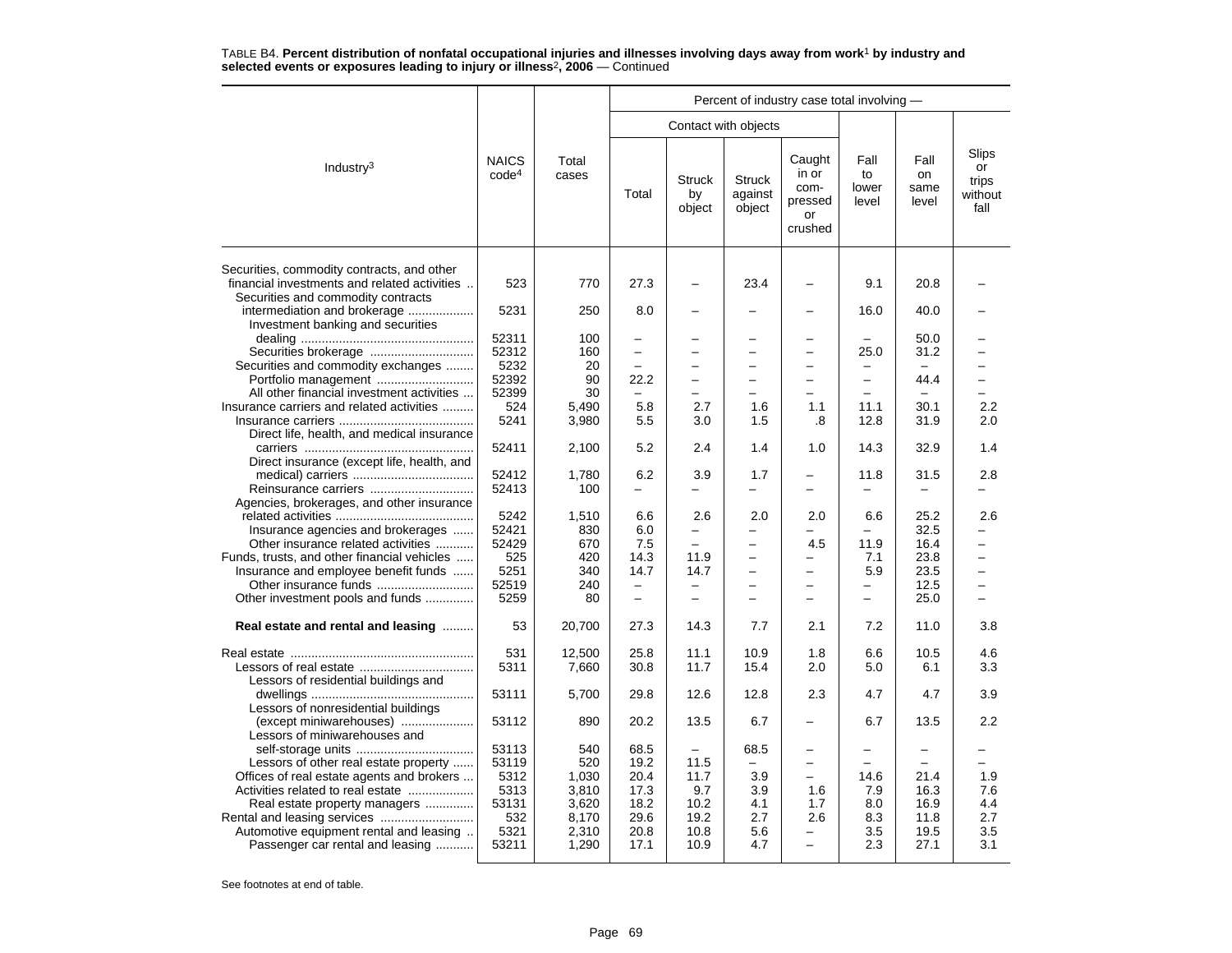|                                                                                                                                                                  | Percent of industry case total involving - |                                                      |                           |                                                                   |                                       |                                                      |                          |                                      |                                      |                                     |
|------------------------------------------------------------------------------------------------------------------------------------------------------------------|--------------------------------------------|------------------------------------------------------|---------------------------|-------------------------------------------------------------------|---------------------------------------|------------------------------------------------------|--------------------------|--------------------------------------|--------------------------------------|-------------------------------------|
|                                                                                                                                                                  |                                            | Overexertion                                         |                           | Expo-                                                             |                                       |                                                      |                          | Assaults and violent acts            |                                      |                                     |
| Industry $3$                                                                                                                                                     | Total                                      | In lifting                                           | Repeti-<br>tive<br>motion | sure<br>to<br>harmful<br>sub-<br>stance<br>or<br>environ-<br>ment | Trans-<br>portation<br>acci-<br>dents | Fires<br>and<br>explo-<br>sions                      | Total                    | By<br>person                         | All<br>other<br>assaults             | All<br>other<br>events <sup>5</sup> |
| Securities, commodity contracts, and other<br>financial investments and related activities<br>Securities and commodity contracts<br>intermediation and brokerage | 26.0<br>$\equiv$                           | 2.6                                                  | 10.4<br>16.0              |                                                                   |                                       |                                                      |                          | $\overline{\phantom{0}}$             |                                      | 3.9<br>8.0                          |
| Investment banking and securities                                                                                                                                |                                            |                                                      |                           |                                                                   |                                       |                                                      |                          |                                      |                                      |                                     |
|                                                                                                                                                                  | $\overline{\phantom{m}}$                   |                                                      |                           |                                                                   |                                       |                                                      |                          | $\overline{\phantom{0}}$             |                                      |                                     |
|                                                                                                                                                                  | $\overline{\phantom{0}}$<br>$\rightarrow$  | $\overline{\phantom{0}}$<br>$\overline{\phantom{0}}$ | 25.0<br>$\equiv$          | $\overline{\phantom{0}}$<br>L.                                    | $\overline{\phantom{0}}$              | $\overline{\phantom{0}}$                             |                          | $\overline{\phantom{0}}$<br>$\equiv$ | $\overline{\phantom{0}}$<br>$\equiv$ |                                     |
| Securities and commodity exchanges<br>Portfolio management                                                                                                       | $\overline{\phantom{m}}$                   | $\overline{\phantom{0}}$                             | 22.2                      | $\qquad \qquad -$                                                 | $\overline{\phantom{0}}$              | $\equiv$                                             |                          | $\overline{\phantom{0}}$             | $\overline{\phantom{0}}$             | ÷                                   |
| All other financial investment activities                                                                                                                        | $\overline{\phantom{m}}$                   | $\overline{a}$                                       | $\overline{\phantom{0}}$  |                                                                   |                                       |                                                      |                          |                                      |                                      |                                     |
| Insurance carriers and related activities                                                                                                                        | 7.3                                        | 5.3                                                  | 18.0                      | 4.0                                                               | 7.3                                   |                                                      | 0.4                      | L.                                   | 0.4                                  | 14.0                                |
|                                                                                                                                                                  | 8.0                                        | 5.5                                                  | 18.1                      | 3.8                                                               | 9.3                                   | -                                                    | .5                       | $\equiv$                             | .5                                   | 8.3                                 |
| Direct life, health, and medical insurance                                                                                                                       |                                            |                                                      |                           |                                                                   |                                       |                                                      |                          |                                      |                                      |                                     |
| Direct insurance (except life, health, and                                                                                                                       | 7.1                                        | 5.2                                                  | 20.0                      | 2.4                                                               | 8.1                                   |                                                      |                          |                                      |                                      | 8.1                                 |
| Reinsurance carriers                                                                                                                                             | 9.6<br>$\equiv$                            | 6.2                                                  | 16.9<br>$\qquad \qquad -$ | 1.1<br>70.0                                                       | 11.2<br>$\frac{1}{2}$                 |                                                      |                          |                                      |                                      | 9.0                                 |
| Agencies, brokerages, and other insurance                                                                                                                        | 5.3                                        | 4.6                                                  | 17.9                      |                                                                   | 2.0                                   | ÷                                                    |                          | $\equiv$                             | $\overline{\phantom{0}}$             | 29.1                                |
| Insurance agencies and brokerages                                                                                                                                | 4.8                                        | 4.8                                                  | 14.5                      | 4.6<br>$\overline{\phantom{0}}$                                   | $\overline{\phantom{0}}$              |                                                      |                          | $\overline{\phantom{0}}$             | $\overline{\phantom{0}}$             | 33.7                                |
| Other insurance related activities                                                                                                                               | 6.0                                        | 4.5                                                  | 22.4                      | 6.0                                                               |                                       |                                                      |                          | $\overline{\phantom{0}}$             |                                      | 23.9                                |
| Funds, trusts, and other financial vehicles                                                                                                                      | 7.1                                        | 4.8                                                  | 7.1                       | $\overline{\phantom{0}}$                                          | 33.3                                  | $\overline{\phantom{0}}$                             | ÷,                       | $\overline{\phantom{0}}$             | $\overline{\phantom{0}}$             |                                     |
| Insurance and employee benefit funds                                                                                                                             | $\equiv$                                   | $\overline{\phantom{0}}$                             | 5.9                       | $\qquad \qquad -$                                                 | 38.2                                  | $\equiv$                                             | $\equiv$                 | $\overline{\phantom{0}}$             | $\overline{\phantom{0}}$             | $\equiv$                            |
|                                                                                                                                                                  |                                            |                                                      | 8.3                       | $\qquad \qquad -$                                                 | 54.2                                  |                                                      |                          |                                      |                                      |                                     |
| Other investment pools and funds                                                                                                                                 | 25.0                                       | 25.0                                                 | $\equiv$                  |                                                                   | $\frac{1}{2}$                         |                                                      |                          |                                      |                                      |                                     |
| Real estate and rental and leasing                                                                                                                               | 21.2                                       | 10.9                                                 | .8                        | 6.2                                                               | 7.3                                   | 0.1                                                  | 4.0                      | 3.7                                  | $\cdot$                              | 11.1                                |
|                                                                                                                                                                  | 23.4                                       | 12.2                                                 | .9                        | 8.4                                                               | 2.3                                   | -                                                    | 4.2                      | 3.8                                  | .3                                   | 13.3                                |
| Lessors of residential buildings and                                                                                                                             | 23.4                                       | 10.4                                                 | .5                        | 10.1                                                              | 1.8                                   | $\overline{\phantom{0}}$                             | 5.7                      | 5.6                                  |                                      | 12.9                                |
| Lessors of nonresidential buildings                                                                                                                              | 27.7                                       | 12.3                                                 | $\overline{\phantom{0}}$  | 8.4                                                               | .7                                    | $\overline{\phantom{0}}$                             | 7.5                      | 7.4                                  | $\overline{\phantom{0}}$             | 12.1                                |
| (except miniwarehouses)<br>Lessors of miniwarehouses and                                                                                                         | 14.6                                       | 6.7                                                  | 2.2                       | 4.5                                                               | 3.4                                   |                                                      |                          |                                      |                                      | 30.3                                |
|                                                                                                                                                                  | $\sim$                                     |                                                      |                           |                                                                   |                                       |                                                      |                          | -                                    |                                      |                                     |
| Lessors of other real estate property                                                                                                                            | 9.6                                        | $\overline{\phantom{0}}$                             | $\qquad \qquad -$         | 48.1                                                              | 11.5                                  | -                                                    | -                        | $\qquad \qquad -$                    | $\overline{\phantom{0}}$             | $=$                                 |
| Offices of real estate agents and brokers                                                                                                                        | 22.3                                       | 8.7                                                  | $\overline{\phantom{0}}$  |                                                                   | 5.8                                   |                                                      | -                        | $\overline{\phantom{0}}$             |                                      | 9.7                                 |
| Activities related to real estate                                                                                                                                | 23.6                                       | 16.8                                                 | 1.6                       | 6.8                                                               | 2.4                                   | $\overline{\phantom{0}}$                             | 2.1                      | 1.3                                  | .8                                   | 14.7                                |
| Real estate property managers                                                                                                                                    | 24.9<br>18.0                               | 17.7<br>8.9                                          | 1.1<br>.7                 | 7.2<br>2.7                                                        | 2.5<br>14.8                           | $\overline{\phantom{0}}$<br>$\overline{\phantom{0}}$ | 1.9<br>3.5               | 1.1<br>3.5                           | .8                                   | 15.2<br>7.7                         |
| Automotive equipment rental and leasing                                                                                                                          | 13.4                                       | 4.8                                                  | 1.3                       | 3.9                                                               | 18.6                                  | $\overline{\phantom{0}}$                             | $\overline{\phantom{0}}$ |                                      | $\overline{\phantom{0}}$             | 15.2                                |
| Passenger car rental and leasing                                                                                                                                 | 10.1                                       | 7.0                                                  | 1.6                       | 1.6                                                               | 22.5                                  | $\overline{\phantom{0}}$                             | $\overline{\phantom{0}}$ | $\overline{\phantom{0}}$             | $\overline{\phantom{0}}$             | 14.7                                |
|                                                                                                                                                                  |                                            |                                                      |                           |                                                                   |                                       |                                                      |                          |                                      |                                      |                                     |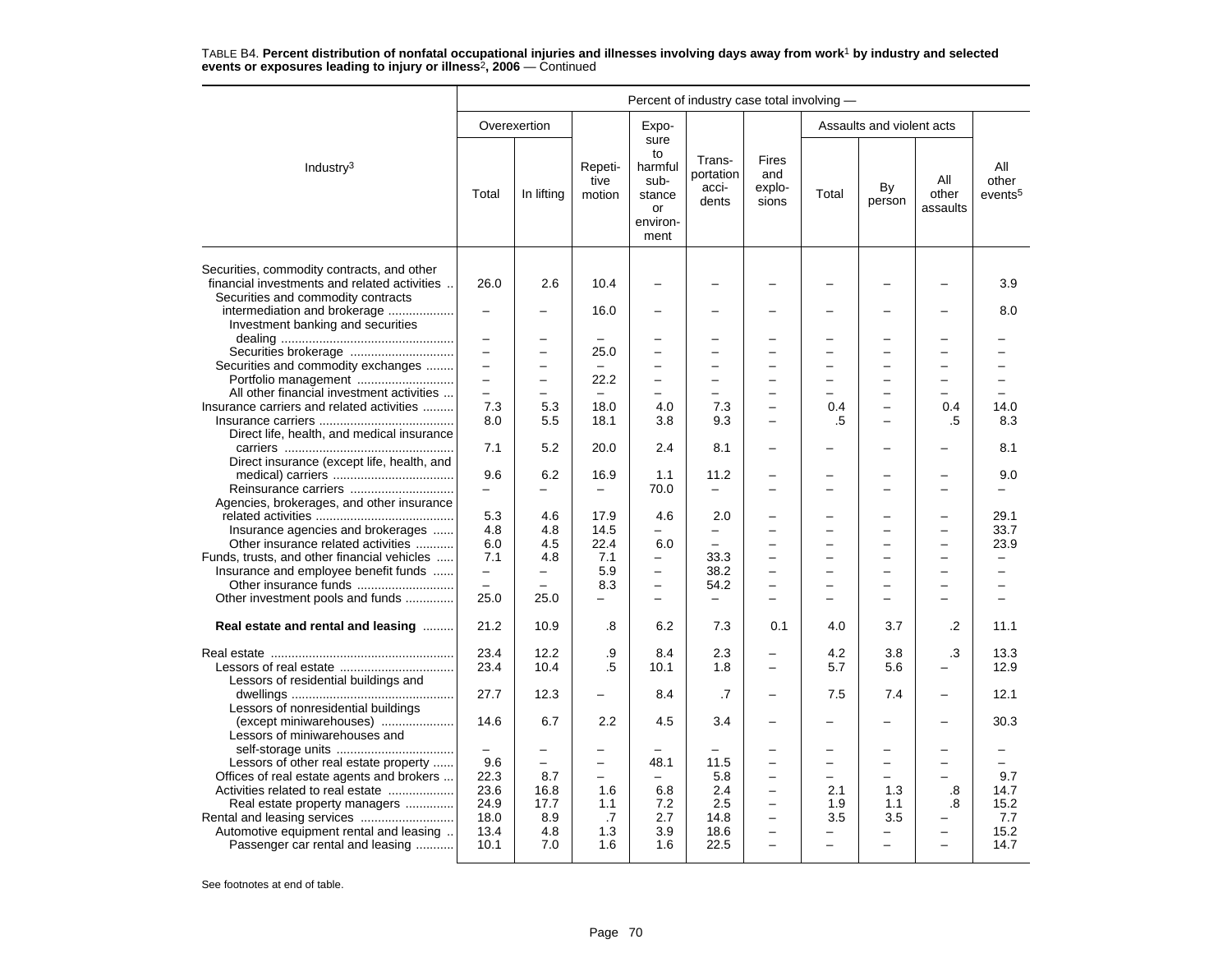|                                                                                                                                                                                     |                                   |                       |                                                      |                                          |                                        | Percent of industry case total involving -           |                                                      |                             |                                         |
|-------------------------------------------------------------------------------------------------------------------------------------------------------------------------------------|-----------------------------------|-----------------------|------------------------------------------------------|------------------------------------------|----------------------------------------|------------------------------------------------------|------------------------------------------------------|-----------------------------|-----------------------------------------|
|                                                                                                                                                                                     |                                   |                       |                                                      | Contact with objects                     |                                        |                                                      |                                                      |                             |                                         |
| Industry <sup>3</sup>                                                                                                                                                               | <b>NAICS</b><br>code <sup>4</sup> | Total<br>cases        | Total                                                | <b>Struck</b><br>by<br>object            | <b>Struck</b><br>against<br>object     | Caught<br>in or<br>com-<br>pressed<br>or<br>crushed  | Fall<br>to<br>lower<br>level                         | Fall<br>on<br>same<br>level | Slips<br>or<br>trips<br>without<br>fall |
| Truck, utility trailer, and rv (recreational<br>vehicle) rental and leasing<br>Video tape and disc rental<br>Other consumer goods rental<br>Commercial and industrial machinery and | 53212<br>53223<br>53229           | 1,020<br>170<br>920   | 25.5<br>11.8<br>15.2                                 | 10.8<br>6.5                              | 6.9<br>4.3                             | 4.3                                                  | 5.9<br>4.3                                           | 9.8<br>47.1<br>16.3         | 3.9                                     |
| equipment rental and leasing<br>Construction, transportation, mining, and<br>forestry machinery and equipment                                                                       | 5324                              | 2,110                 | 30.3                                                 | 17.1                                     |                                        | 5.7                                                  | 20.9                                                 | 6.6                         |                                         |
| Lessors of nonfinancial intangible assets                                                                                                                                           | 53241<br>533                      | 1,610<br>30           | 22.4<br>$\equiv$                                     | 13.0<br>$\overline{a}$                   |                                        | 3.7                                                  | 21.1<br>$\overline{\phantom{0}}$                     | 8.1                         |                                         |
| <b>Professional and business services</b>                                                                                                                                           |                                   | 89,940                | 28.1                                                 | 13.0                                     | 8.6                                    | 4.1                                                  | 8.1                                                  | 11.9                        | 3.3                                     |
|                                                                                                                                                                                     |                                   |                       |                                                      |                                          |                                        |                                                      |                                                      |                             |                                         |
| Professional, scientific, and technical                                                                                                                                             | 54                                | 22,350                | 28.7                                                 | 10.6                                     | 12.0                                   | 3.5                                                  | 5.0                                                  | 8.4                         | 2.8                                     |
| Professional, scientific, and technical                                                                                                                                             | 541<br>5411                       | 22,350<br>1,910       | 28.7<br>9.4                                          | 10.6<br>4.2                              | 12.0<br>1.6                            | 3.5                                                  | 5.0<br>7.9                                           | 8.4<br>13.6                 | 2.8                                     |
| Accounting, tax preparation, bookkeeping,<br>Accounting, tax preparation,                                                                                                           | 5412                              | 1,800                 | 30.0                                                 | 8.3                                      | 20.6                                   | $\equiv$                                             | 4.4                                                  | 21.1                        |                                         |
| bookkeeping, and payroll services<br>Tax preparation services                                                                                                                       | 54121<br>541213                   | 1,800<br>40           | 30.0                                                 | 8.3                                      | 20.6                                   | $\overline{\phantom{0}}$                             | 4.4                                                  | 21.1                        |                                         |
| Other accounting services<br>Architectural, engineering, and related                                                                                                                | 541219                            | 730                   | 42.5                                                 | $\overline{\phantom{0}}$                 | 37.0                                   | $\equiv$                                             | $\equiv$                                             | 9.6                         |                                         |
| Architectural services<br>Engineering services                                                                                                                                      | 5413<br>54131<br>54133            | 6,360<br>490<br>4,040 | 33.8<br>$\equiv$<br>35.1                             | 20.0<br>19.3                             | 9.4<br>$\overline{\phantom{0}}$<br>9.4 | $\overline{\phantom{0}}$<br>$\overline{\phantom{0}}$ | 1.9<br>$\overline{\phantom{0}}$<br>2.0               | 5.0<br>4.0                  | 6.8<br>51.0<br>2.0                      |
| Surveying and mapping (except<br>Computer systems design services<br>Computer facilities management                                                                                 | 54137<br>541512                   | 340<br>930            | 38.2<br>53.8                                         | 32.4                                     | -                                      | 41.9                                                 | $\overline{\phantom{0}}$                             | 9.7                         |                                         |
| Other computer related services<br>Management, scientific, and technical                                                                                                            | 541513<br>541519                  | 50<br>110             | $\overline{\phantom{0}}$<br>$\overline{\phantom{0}}$ | -                                        |                                        | $\overline{\phantom{0}}$                             | $\overline{\phantom{0}}$                             | 54.5                        |                                         |
| Management consulting services<br>Environmental consulting services                                                                                                                 | 5416<br>54161<br>54162            | 1,360<br>920<br>140   | 17.6<br>16.3<br>$\overline{\phantom{m}}$             | 11.0<br>12.0<br>$\overline{\phantom{0}}$ | 4.4<br>-<br>-                          | $\overline{\phantom{0}}$<br>÷<br>—                   | $\overline{\phantom{0}}$<br>$\overline{\phantom{0}}$ | 9.6<br>14.1                 |                                         |
| Scientific research and development<br>Advertising and related services                                                                                                             | 5417<br>5418                      | 2,000<br>2,070        | 18.0<br>46.9                                         | 9.0<br>12.1                              | 7.5<br>19.8                            | 1.0<br>6.8                                           | 6.0<br>11.6                                          | 9.0<br>6.3                  | 3.5<br>2.4                              |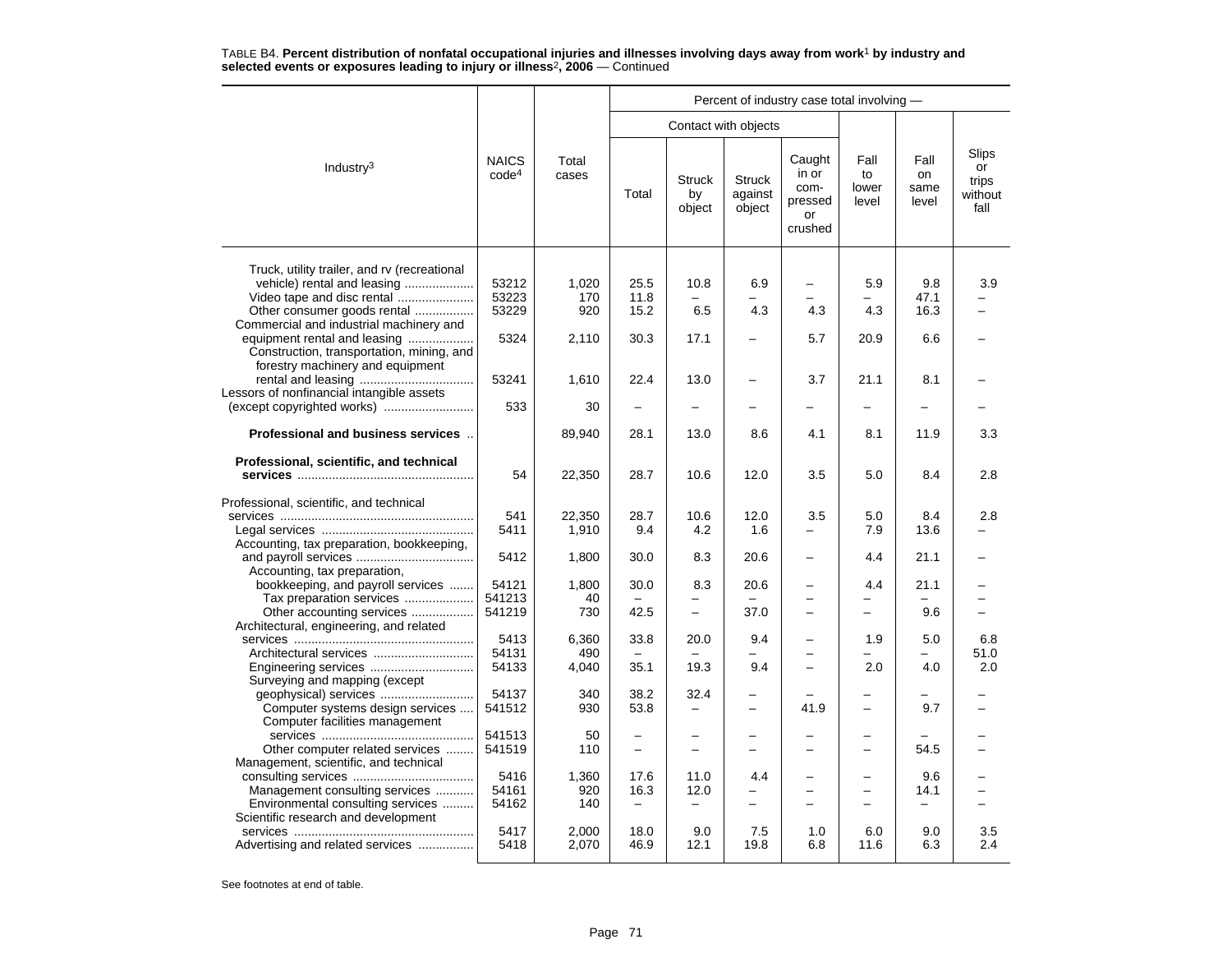|                                                                                                               | Percent of industry case total involving - |                          |                           |                                                                   |                                       |                                 |          |                           |                          |                                     |  |
|---------------------------------------------------------------------------------------------------------------|--------------------------------------------|--------------------------|---------------------------|-------------------------------------------------------------------|---------------------------------------|---------------------------------|----------|---------------------------|--------------------------|-------------------------------------|--|
|                                                                                                               |                                            | Overexertion             |                           | Expo-                                                             |                                       |                                 |          | Assaults and violent acts |                          |                                     |  |
| Industry <sup>3</sup>                                                                                         | Total                                      | In lifting               | Repeti-<br>tive<br>motion | sure<br>to<br>harmful<br>sub-<br>stance<br>or<br>environ-<br>ment | Trans-<br>portation<br>acci-<br>dents | Fires<br>and<br>explo-<br>sions | Total    | By<br>person              | All<br>other<br>assaults | All<br>other<br>events <sup>5</sup> |  |
| Truck, utility trailer, and rv (recreational<br>vehicle) rental and leasing                                   | 17.6                                       | $\overline{\phantom{m}}$ |                           | 6.9                                                               | 13.7                                  |                                 |          |                           |                          | 15.7                                |  |
| Video tape and disc rental                                                                                    | 11.8                                       | $\overline{\phantom{0}}$ | 17.6                      |                                                                   |                                       |                                 |          | $\overline{\phantom{0}}$  |                          | 11.8                                |  |
| Other consumer goods rental                                                                                   | 20.7                                       | 13.0                     |                           | 5.4                                                               | 29.3                                  | $\overline{\phantom{m}}$        |          | -                         |                          | 6.5                                 |  |
| Commercial and industrial machinery and                                                                       |                                            |                          |                           |                                                                   |                                       |                                 |          |                           |                          |                                     |  |
| equipment rental and leasing<br>Construction, transportation, mining, and<br>forestry machinery and equipment | 23.7                                       | 13.7                     |                           | 3.3                                                               | 7.1                                   | $\overline{\phantom{0}}$        | 3.8      | 3.8                       |                          | 3.3                                 |  |
|                                                                                                               | 25.5                                       | 14.3                     |                           | 4.3                                                               | 9.3                                   | -                               | 4.3      | 4.3                       |                          | 4.3                                 |  |
| Lessors of nonfinancial intangible assets                                                                     |                                            |                          |                           |                                                                   |                                       |                                 |          |                           |                          |                                     |  |
|                                                                                                               | $\equiv$                                   | $\equiv$                 | -                         | -                                                                 |                                       | $\overline{\phantom{0}}$        |          | <u>.</u>                  |                          |                                     |  |
| Professional and business services                                                                            | 17.9                                       | 9.4                      | 2.8                       | 6.3                                                               | 7.2                                   | 0.4                             | 3.3      | 1.0                       | 2.4                      | 10.6                                |  |
| Professional, scientific, and technical                                                                       | 18.8                                       | 11.7                     | 4.2                       | 6.5                                                               | 4.2                                   | .9                              | 8.2      | .5                        | 7.7                      | 12.3                                |  |
| Professional, scientific, and technical                                                                       |                                            |                          |                           |                                                                   |                                       |                                 |          |                           |                          |                                     |  |
|                                                                                                               | 18.8                                       | 11.7                     | 4.2                       | 6.5                                                               | 4.2                                   | .9                              | 8.2      | .5                        | 7.7                      | 12.3                                |  |
|                                                                                                               | 22.0                                       | 15.2                     | 6.3                       | -                                                                 | 5.8                                   |                                 |          |                           | $\overline{\phantom{0}}$ | 29.8                                |  |
| Accounting, tax preparation, bookkeeping,                                                                     | 25.6                                       | 20.6                     | 7.2                       | -                                                                 |                                       |                                 |          | <u>.</u>                  |                          | 7.8                                 |  |
| Accounting, tax preparation,<br>bookkeeping, and payroll services                                             | 25.6                                       | 20.6                     | 7.2                       |                                                                   |                                       |                                 |          |                           |                          | 7.8                                 |  |
| Tax preparation services                                                                                      | $\qquad \qquad -$                          |                          | $\overline{a}$            | $\equiv$                                                          | $\overline{\phantom{0}}$              | $\overline{\phantom{0}}$        | $\equiv$ | $\overline{\phantom{0}}$  | $\equiv$                 |                                     |  |
| Other accounting services                                                                                     | 38.4                                       | 32.9                     | $\equiv$                  | $\overline{\phantom{0}}$                                          | $\overline{\phantom{0}}$              | ÷                               | -        | −                         | $\equiv$                 | $=$                                 |  |
| Architectural, engineering, and related                                                                       |                                            |                          |                           |                                                                   |                                       |                                 |          |                           |                          |                                     |  |
|                                                                                                               | 19.7                                       | 10.1                     | 4.7                       | 10.8                                                              | 5.5                                   | $\overline{\phantom{0}}$        | 1.6      | L,                        | 1.3                      | 9.9                                 |  |
| Architectural services<br>Engineering services                                                                | $\overline{\phantom{m}}$<br>27.7           | 15.6                     | 6.9                       | $\overline{\phantom{0}}$<br>5.7                                   | 3.0                                   | -                               | 1.0      | <u>.</u>                  | -                        | 12.4                                |  |
| Surveying and mapping (except                                                                                 |                                            |                          |                           |                                                                   |                                       |                                 |          |                           |                          |                                     |  |
| geophysical) services                                                                                         | $\overline{\phantom{0}}$                   | $\overline{\phantom{0}}$ |                           | -                                                                 |                                       | -                               |          | -                         |                          |                                     |  |
| Computer systems design services                                                                              | 8.6                                        |                          | 8.6                       | 9.7                                                               | -                                     | $\overline{\phantom{0}}$        |          | -                         |                          |                                     |  |
| Computer facilities management                                                                                |                                            |                          |                           |                                                                   |                                       |                                 |          |                           |                          |                                     |  |
|                                                                                                               | $\overline{\phantom{m}}$                   |                          | -                         | $\overline{\phantom{0}}$                                          | $\overline{\phantom{0}}$              | $\overline{\phantom{0}}$        |          | ▃                         |                          |                                     |  |
| Other computer related services<br>Management, scientific, and technical                                      | $\overline{\phantom{0}}$                   |                          |                           | -                                                                 | $\overline{\phantom{0}}$              |                                 |          | -                         |                          |                                     |  |
|                                                                                                               | 40.4                                       | 28.7                     | -                         | 8.1                                                               | 8.8                                   |                                 |          | -                         |                          | 10.3                                |  |
| Management consulting services                                                                                | 37.0                                       | 32.6                     | $\equiv$                  | 5.4                                                               | 6.5                                   | -                               |          | -                         |                          | 15.2                                |  |
| Environmental consulting services                                                                             | $\overline{\phantom{m}}$                   | $\overline{\phantom{0}}$ | $\overline{\phantom{0}}$  | -                                                                 |                                       | -                               |          | ▃                         |                          | $\overline{\phantom{0}}$            |  |
| Scientific research and development                                                                           |                                            |                          |                           |                                                                   |                                       |                                 |          |                           |                          |                                     |  |
|                                                                                                               | 19.5                                       | 11.5                     | 6.0                       | 4.5                                                               | 2.5                                   |                                 | 1.5      |                           |                          | 28.0                                |  |
| Advertising and related services                                                                              | 20.8                                       | 16.4                     | 2.4                       | 3.4                                                               | 2.9                                   | $\equiv$                        | $\equiv$ | ÷                         | $\overline{\phantom{0}}$ | 3.9                                 |  |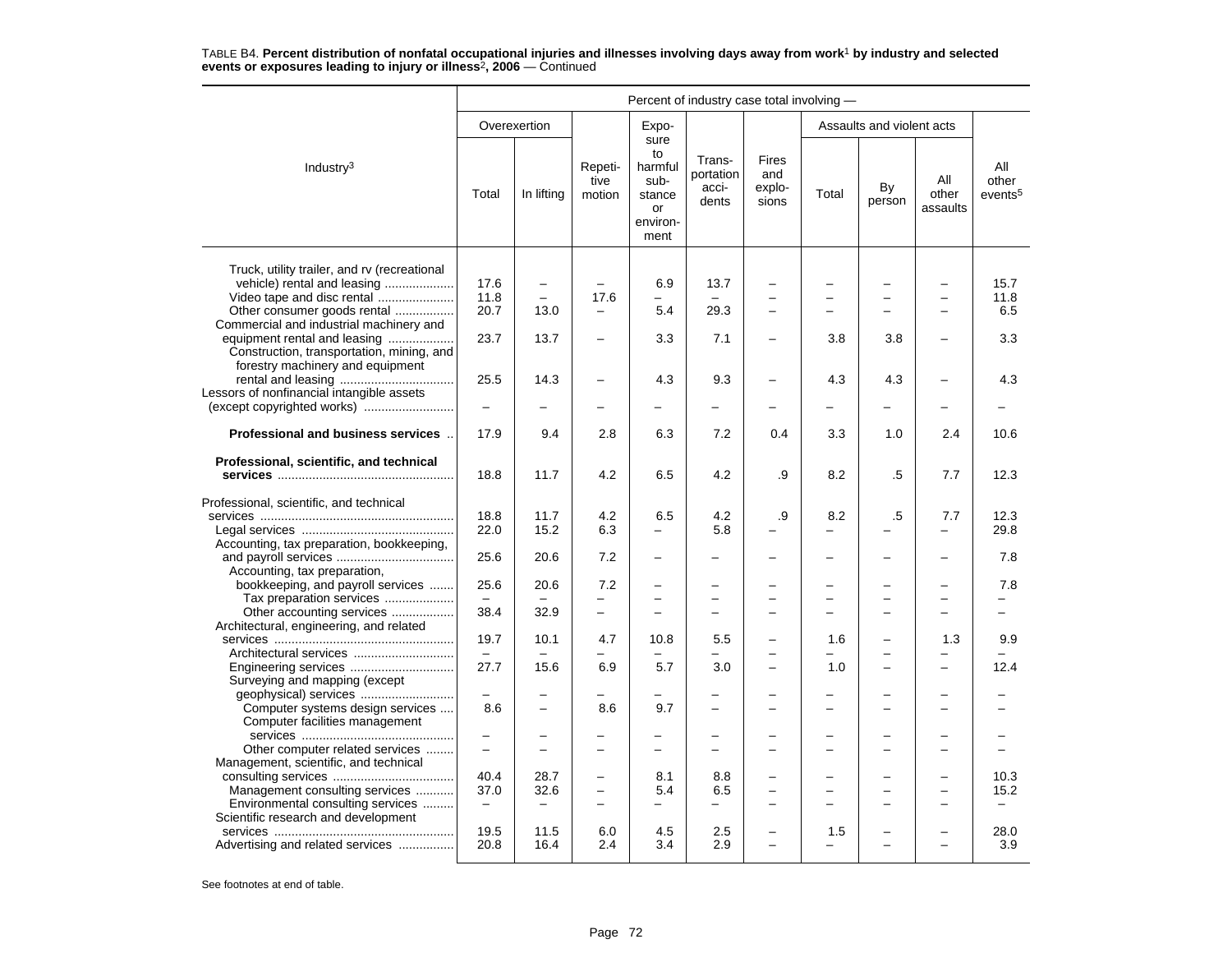|                                                                              |                                   |                |                           |                               |                                    | Percent of industry case total involving -          |                                                      |                             |                                         |
|------------------------------------------------------------------------------|-----------------------------------|----------------|---------------------------|-------------------------------|------------------------------------|-----------------------------------------------------|------------------------------------------------------|-----------------------------|-----------------------------------------|
|                                                                              |                                   |                |                           | Contact with objects          |                                    |                                                     |                                                      |                             |                                         |
| Industry <sup>3</sup>                                                        | <b>NAICS</b><br>code <sup>4</sup> | Total<br>cases | Total                     | <b>Struck</b><br>by<br>object | <b>Struck</b><br>against<br>object | Caught<br>in or<br>com-<br>pressed<br>or<br>crushed | Fall<br>to<br>lower<br>level                         | Fall<br>on<br>same<br>level | Slips<br>or<br>trips<br>without<br>fall |
| Other professional, scientific, and technical                                | 5419                              | 3,890          | 11.3                      | 6.7                           |                                    | 3.6                                                 | 8.2                                                  | 7.5                         |                                         |
| Marketing research and public opinion                                        |                                   |                |                           |                               |                                    |                                                     |                                                      |                             |                                         |
|                                                                              | 54191                             | 40             | -                         |                               |                                    | -                                                   |                                                      |                             |                                         |
| Photographic services                                                        | 54192                             | 650            | L.                        | L.                            |                                    | $\equiv$                                            | 44.6                                                 |                             |                                         |
| All other professional, scientific, and                                      | 54194                             | 2,730          | 15.4                      | 9.2                           |                                    | 5.1                                                 |                                                      |                             |                                         |
| technical services                                                           | 54199                             | 480            | -                         |                               |                                    |                                                     |                                                      | 45.8                        |                                         |
| Management of companies and                                                  | 55                                | 9,510          | 23.4                      | 10.9                          | 8.5                                | 2.8                                                 | 8.7                                                  | 14.2                        | 4.0                                     |
| Administrative and support and waste<br>management and remediation services  | 56                                | 58,080         | 28.6                      | 14.2                          | 7.3                                | 4.6                                                 | 9.3                                                  | 12.8                        | 3.4                                     |
| Administrative and support services                                          | 561                               | 49.090         | 28.3                      | 14.4                          | 7.3                                | 4.3                                                 | 9.7                                                  | 14.0                        | 3.5                                     |
| Office administrative services                                               | 5611                              | 1,300          | 21.5                      | 13.8                          | $=$                                |                                                     | 4.6                                                  | 30.0                        |                                         |
|                                                                              | 5612                              | 2,080          | 29.3                      | 13.9                          | 8.7                                | 5.8                                                 | 6.2                                                  | 17.8                        | 3.8                                     |
|                                                                              | 5613                              | 6,680          | 28.4                      | 13.5                          | 6.7                                | 6.6                                                 | 5.7                                                  | 14.8                        | 2.4                                     |
| Temporary help services                                                      | 56132                             | 3,800          | 31.6                      | 17.1                          | 3.4                                | 8.7                                                 | 4.2                                                  | 13.7                        | 2.6                                     |
| Business support services                                                    | 5614                              | 2,970          | 16.5                      | 9.8                           | 5.4                                | 1.3                                                 | 10.1                                                 | 24.2                        | 2.7                                     |
| Telephone call centers                                                       | 56142                             | 1,350          | 12.6                      | 7.4                           | 4.4                                |                                                     | 9.6                                                  | 27.4                        | 3.0                                     |
|                                                                              | 56144                             | 540            | 20.4                      | 3.7                           | 9.3                                | 5.6                                                 | 20.4                                                 | 27.8                        | -                                       |
|                                                                              | 56145                             | 60             | 50.0                      | 50.0                          | -                                  | $\overline{\phantom{0}}$                            | $\overline{\phantom{0}}$                             |                             | $\overline{\phantom{0}}$                |
| Other business support services                                              | 56149                             | 430            | $\qquad \qquad -$         | $\overline{\phantom{0}}$      | $\equiv$                           | $\overline{\phantom{0}}$                            | $\overline{\phantom{0}}$                             | 25.6                        | -                                       |
| Travel arrangement and reservation                                           |                                   |                |                           |                               |                                    |                                                     |                                                      |                             |                                         |
|                                                                              | 5615                              | 560            | 17.9                      | 10.7                          | 7.1                                |                                                     | 7.1                                                  | 21.4                        |                                         |
|                                                                              | 56151<br>56152                    | 70<br>40       | 42.9<br>$\qquad \qquad -$ | 42.9<br>-                     | ÷<br>$\overline{\phantom{0}}$      | $\overline{\phantom{0}}$<br>÷                       | $\overline{\phantom{0}}$<br>$\overline{\phantom{0}}$ | 28.6                        | -                                       |
| Other travel arrangement and                                                 |                                   |                |                           |                               |                                    |                                                     |                                                      |                             |                                         |
|                                                                              | 56159                             | 440            | 15.9                      | 6.8                           | 9.1                                |                                                     | 9.1                                                  | 20.5                        |                                         |
| Investigation and security services<br>Investigation, guard, and armored car | 5616                              | 5,670          | 16.2                      | 6.0                           | 7.8                                | 1.8                                                 | 14.1                                                 | 22.0                        | 4.4                                     |
|                                                                              | 56161                             | 4,510          | 15.3                      | 6.2                           | 6.2                                | 2.0                                                 | 10.9                                                 | 23.9                        | 4.9                                     |
| Investigation services                                                       | 561611                            | 150            | 13.3                      | -                             | 13.3                               | $\overline{\phantom{0}}$                            | $\overline{\phantom{0}}$                             | 20.0                        | $\overline{\phantom{0}}$                |
| Security guards and patrol services                                          | 561612                            | 3,910          | 12.3                      | 6.6                           | 2.8                                | 2.0                                                 | 10.7                                                 | 26.3                        | 5.1                                     |
| Armored car services                                                         | 561613                            | 460            | 41.3                      | $\overline{\phantom{0}}$      | 32.6                               | $\equiv$                                            | 15.2                                                 |                             |                                         |
| Security systems services                                                    | 56162                             | 1,160          | 19.8                      | 5.2                           | 13.8                               | $\overline{\phantom{0}}$                            | 26.7                                                 | 14.7                        | -                                       |
| Services to buildings and dwellings                                          | 5617                              | 26.890         | 32.1                      | 17.4                          | 7.7                                | 4.8                                                 | 10.9                                                 | 10.5                        | 4.0                                     |
|                                                                              | 56172                             | 10,060         | 25.8                      | 12.4                          | 9.5                                | 2.4                                                 | 11.5                                                 | 16.8                        | 5.5                                     |
|                                                                              | 56173                             | 11,830         | 44.5                      | 24.6                          | 7.4                                | 8.6                                                 | 6.9                                                  | 6.3                         | 2.5                                     |
| Carpet and upholstery cleaning services                                      | 56174<br>5619                     | 800            | 33.4                      | 10.9                          | 7.8                                | 3.1                                                 | 20.0                                                 | 7.2                         | 1.7                                     |
|                                                                              |                                   | 2,930          |                           |                               |                                    |                                                     | 3.8                                                  |                             |                                         |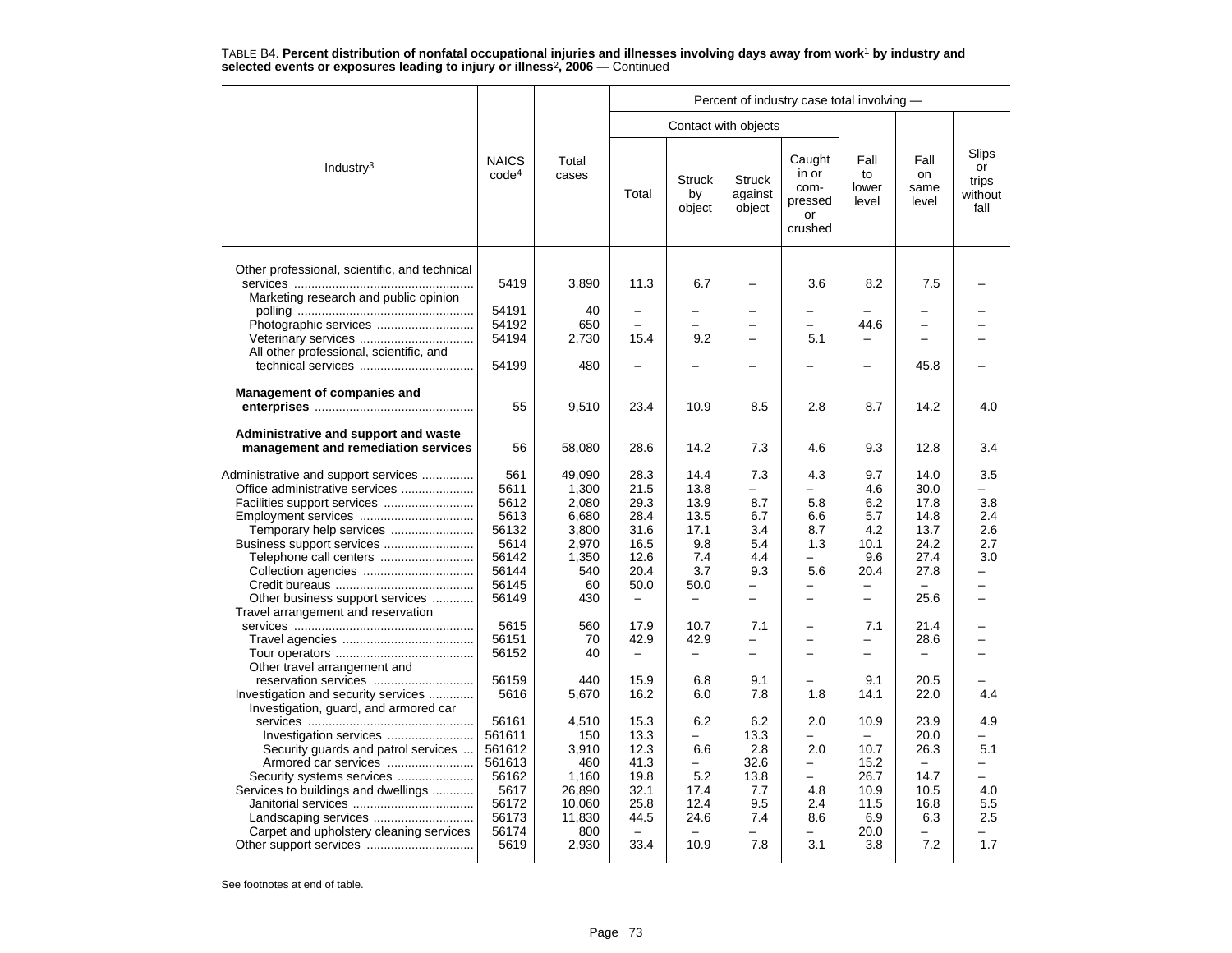|                                                                              | Percent of industry case total involving - |                          |                           |                                                                   |                                       |                                                      |                          |                           |                          |                                     |  |
|------------------------------------------------------------------------------|--------------------------------------------|--------------------------|---------------------------|-------------------------------------------------------------------|---------------------------------------|------------------------------------------------------|--------------------------|---------------------------|--------------------------|-------------------------------------|--|
|                                                                              |                                            | Overexertion             |                           | Expo-                                                             |                                       |                                                      |                          | Assaults and violent acts |                          |                                     |  |
| Industry <sup>3</sup>                                                        | Total                                      | In lifting               | Repeti-<br>tive<br>motion | sure<br>to<br>harmful<br>sub-<br>stance<br>or<br>environ-<br>ment | Trans-<br>portation<br>acci-<br>dents | Fires<br>and<br>explo-<br>sions                      | Total                    | By<br>person              | All<br>other<br>assaults | All<br>other<br>events <sup>5</sup> |  |
| Other professional, scientific, and technical                                | 12.1                                       | 4.6                      |                           | 9.0                                                               | 4.1                                   |                                                      | 43.4                     | 1.8                       | 41.6                     | 4.1                                 |  |
| Marketing research and public opinion                                        | $\qquad \qquad -$                          |                          | -                         | $\overline{\phantom{0}}$                                          |                                       | $\overline{\phantom{0}}$                             |                          | -                         | $\overline{\phantom{0}}$ | 50.0                                |  |
| Photographic services                                                        |                                            |                          |                           | $\equiv$                                                          |                                       |                                                      |                          |                           |                          |                                     |  |
| Veterinary services                                                          | 10.3                                       | 5.1                      |                           | 4.8                                                               |                                       |                                                      | 61.5                     | $\overline{\phantom{0}}$  | 59.3                     | 4.8                                 |  |
| All other professional, scientific, and                                      |                                            |                          |                           |                                                                   |                                       |                                                      |                          |                           |                          |                                     |  |
|                                                                              | -                                          |                          | -                         | 45.8                                                              | -                                     | $\overline{\phantom{0}}$                             |                          | -                         |                          |                                     |  |
| <b>Management of companies and</b>                                           |                                            |                          |                           |                                                                   |                                       |                                                      |                          |                           |                          |                                     |  |
|                                                                              | 21.1                                       | 14.2                     | 5.2                       | 2.5                                                               | 7.9                                   | $\overline{\phantom{0}}$                             | 1.5                      | 1.4                       | $\overline{\phantom{0}}$ | 11.3                                |  |
| Administrative and support and waste<br>management and remediation services  | 17.1                                       | 7.7                      | 2.0                       | 6.8                                                               | 8.3                                   | 0.2                                                  | 1.7                      | 1.0                       | .7                       | 9.8                                 |  |
| Administrative and support services                                          | 16.1                                       | 7.4                      | 2.1                       | 7.4                                                               | 7.2                                   | $\cdot$ 1                                            | 2.0                      | 1.2                       | .8                       | 9.5                                 |  |
|                                                                              | 11.5                                       | 6.2                      | $\equiv$                  | $\overline{\phantom{0}}$                                          | 6.9                                   |                                                      | $\equiv$                 |                           | $\overline{\phantom{0}}$ | 20.8                                |  |
|                                                                              | 12.5                                       | 5.3                      | 2.9                       | 7.7                                                               | 2.4                                   | $\overline{\phantom{0}}$                             | 5.3                      | 5.3                       | $\equiv$                 | 12.0                                |  |
| Employment services                                                          | 25.0                                       | 14.1                     | 2.5                       | 4.9                                                               | 6.6                                   | $\qquad \qquad -$                                    | 1.2                      | .4                        | .7                       | 8.4                                 |  |
| Temporary help services                                                      | 22.1                                       | 12.1                     | 2.4                       | 4.7                                                               | 8.2                                   | $\overline{a}$                                       | 2.1                      | .8                        | 1.3                      | 8.4                                 |  |
| Business support services                                                    | 6.1                                        | 3.7                      | 13.8                      | 4.4                                                               | 9.4                                   | $\overline{\phantom{0}}$                             | 4.0                      | 3.7                       | $\qquad \qquad -$        | 8.4                                 |  |
| Telephone call centers                                                       | 4.4                                        | 3.7                      | 21.5                      | 3.7                                                               | 7.4                                   | $\overline{\phantom{0}}$                             |                          | -                         | $\overline{\phantom{m}}$ | 9.6                                 |  |
|                                                                              | 7.4                                        | $\overline{\phantom{0}}$ | 9.3                       | 9.3                                                               | 3.7                                   | $\overline{\phantom{0}}$                             |                          | $\overline{\phantom{0}}$  | $\equiv$                 | 3.7                                 |  |
|                                                                              | $\overline{\phantom{0}}$                   | $\overline{\phantom{0}}$ | $\qquad \qquad -$         | -                                                                 | $\overline{\phantom{0}}$              | $\overline{\phantom{m}}$                             | $\overline{\phantom{0}}$ | -                         | $\overline{\phantom{m}}$ | -                                   |  |
| Other business support services                                              | 16.3                                       | -                        | $\overline{\phantom{0}}$  | $\overline{\phantom{0}}$                                          | $\overline{\phantom{0}}$              | $\overline{\phantom{0}}$                             |                          | -                         |                          | -                                   |  |
| Travel arrangement and reservation                                           |                                            |                          |                           |                                                                   |                                       |                                                      |                          |                           |                          |                                     |  |
|                                                                              | 16.1                                       | 8.9                      | 8.9                       |                                                                   | 12.5                                  |                                                      |                          |                           |                          | 10.7                                |  |
|                                                                              |                                            |                          | 28.6                      | $\overline{\phantom{0}}$                                          | $\overline{\phantom{0}}$              | $\equiv$                                             | -                        | -                         | $\sim$                   |                                     |  |
|                                                                              | 50.0                                       | $\overline{\phantom{0}}$ | $\overline{\phantom{m}}$  | $\overline{\phantom{0}}$                                          | -                                     | $\overline{\phantom{0}}$                             |                          | -                         | $\overline{\phantom{0}}$ | -                                   |  |
| Other travel arrangement and                                                 |                                            |                          |                           |                                                                   |                                       |                                                      |                          |                           |                          |                                     |  |
| reservation services                                                         | 15.9                                       | 11.4                     | 9.1                       |                                                                   | 15.9                                  |                                                      |                          |                           |                          | 11.4                                |  |
| Investigation and security services<br>Investigation, guard, and armored car | 6.7                                        | 4.4                      | .7                        | 4.4                                                               | 15.5                                  | $\overline{\phantom{0}}$                             | 6.0                      | 4.8                       | 1.2                      | 10.1                                |  |
|                                                                              | 6.2                                        | 3.5                      | $\overline{\phantom{0}}$  | 5.5                                                               | 15.1                                  | $\overline{\phantom{0}}$                             | 7.3                      | 6.0                       | 1.6                      | 10.9                                |  |
|                                                                              | 13.3                                       | 13.3                     | $\qquad \qquad -$         | —                                                                 | 33.3                                  | $\overline{\phantom{0}}$                             | $\overline{\phantom{0}}$ | -                         | $\overline{\phantom{0}}$ | -                                   |  |
| Security guards and patrol services                                          | 5.9                                        | 3.3                      | $\overline{\phantom{m}}$  | 6.1                                                               | 13.0                                  | $\overline{\phantom{0}}$                             | 8.4                      | 6.6                       | 1.8                      | 12.0                                |  |
| Armored car services                                                         | 8.7                                        | $\overline{\phantom{0}}$ | $\equiv$                  | $\equiv$                                                          | 23.9                                  | $\overline{\phantom{0}}$                             | $\overline{\phantom{0}}$ | $\overline{a}$            | $\overline{\phantom{0}}$ |                                     |  |
| Security systems services                                                    | 8.6                                        | 7.8                      | 3.4                       | $\overline{\phantom{0}}$                                          | 17.2                                  | $\equiv$                                             | -                        | -                         | $\equiv$                 | 6.0                                 |  |
| Services to buildings and dwellings                                          | 15.8                                       | 6.7                      | .8                        | 9.9                                                               | 6.0                                   | .2                                                   | 1.2                      | .2                        | .9                       | 8.8                                 |  |
|                                                                              | 24.0                                       | 11.4                     | 1.5                       | 3.1                                                               | 3.6                                   |                                                      | .4                       | .3                        | $\equiv$                 | 7.9                                 |  |
| Carpet and upholstery cleaning services                                      | 11.2<br>26.2                               | 4.2                      | $\cdot$                   | 14.1<br>40.0                                                      | 3.4                                   | $\overline{\phantom{m}}$<br>$\overline{\phantom{0}}$ | 1.4                      | -<br>-                    | 1.1                      | 9.2                                 |  |
|                                                                              | 32.4                                       | 8.9                      | 2.4                       | 2.7                                                               | 3.8                                   |                                                      |                          |                           |                          | 11.9                                |  |
|                                                                              |                                            |                          |                           |                                                                   |                                       |                                                      |                          |                           |                          |                                     |  |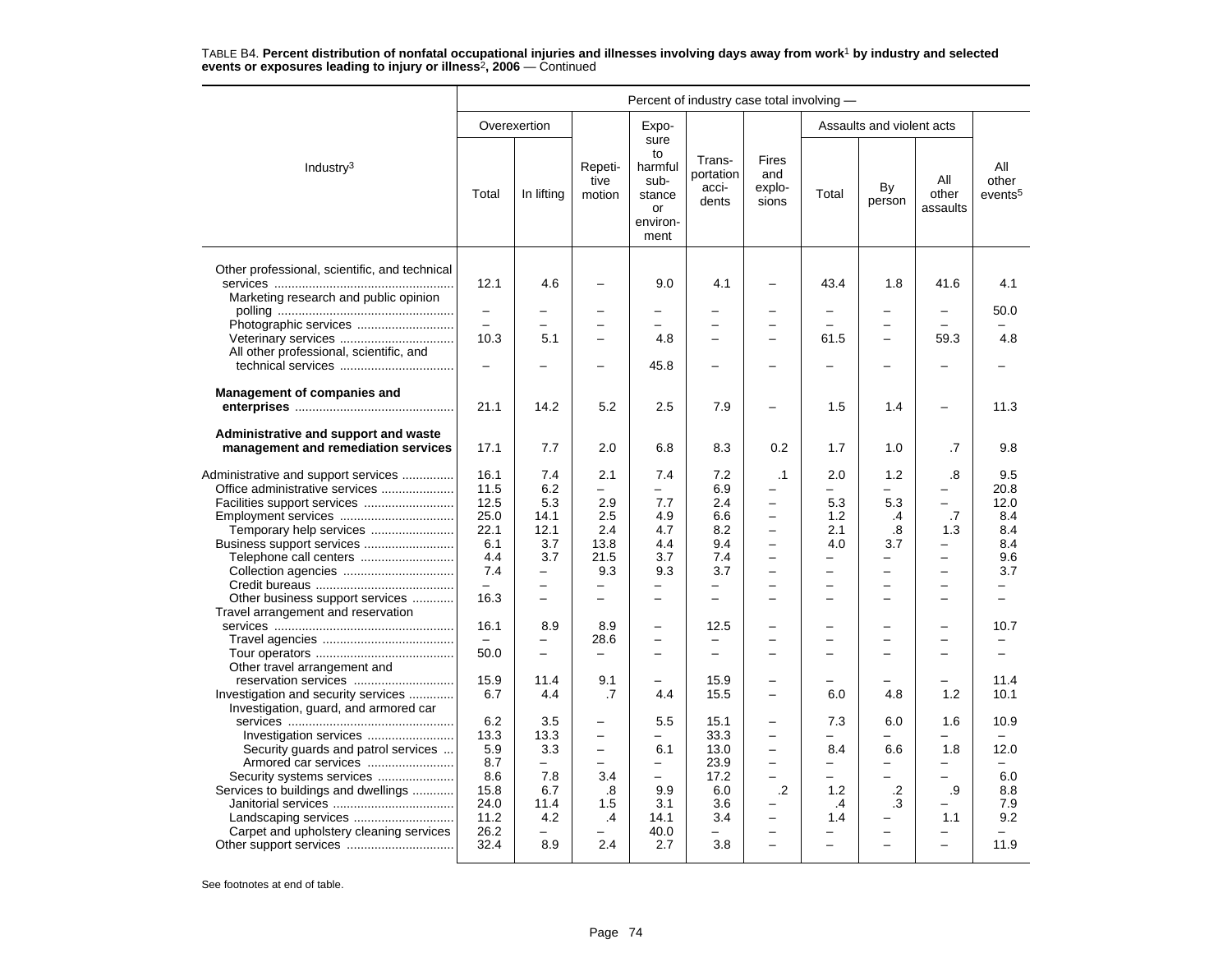|                                                               |                                   |                |                          |                               |                                    | Percent of industry case total involving -          |                              |                             |                                                |
|---------------------------------------------------------------|-----------------------------------|----------------|--------------------------|-------------------------------|------------------------------------|-----------------------------------------------------|------------------------------|-----------------------------|------------------------------------------------|
|                                                               |                                   |                |                          |                               | Contact with objects               |                                                     |                              |                             |                                                |
| Industry <sup>3</sup>                                         | <b>NAICS</b><br>code <sup>4</sup> | Total<br>cases | Total                    | <b>Struck</b><br>by<br>object | <b>Struck</b><br>against<br>object | Caught<br>in or<br>com-<br>pressed<br>or<br>crushed | Fall<br>to<br>lower<br>level | Fall<br>on<br>same<br>level | <b>Slips</b><br>or<br>trips<br>without<br>fall |
| Waste management and remediation                              |                                   |                |                          |                               |                                    |                                                     |                              |                             |                                                |
|                                                               | 562                               | 9,000          | 30.2                     | 13.2                          | 7.7                                | 6.3                                                 | 6.9                          | 6.2                         | 2.9                                            |
|                                                               | 5621                              | 4,620          | 28.1                     | 12.3                          | 7.4                                | 6.3                                                 | 5.2                          | 5.8                         | 2.4                                            |
|                                                               | 56211                             | 4.620          | 28.1                     | 12.3                          | 7.4                                | 6.3                                                 | 5.2                          | 5.8                         | 2.4                                            |
| Solid waste collection                                        | 562111                            | 4,080          | 28.2                     | 13.0                          | 7.6                                | 6.1                                                 | 5.4                          | 5.6                         | 2.7                                            |
|                                                               | 5622                              |                | 26.0                     | 12.1                          | 7.9                                | 5.1                                                 | 6.5                          | 8.8                         | 4.2                                            |
| Waste treatment and disposal                                  | 56221                             | 2,150          | 26.0                     | 12.1                          | 7.9                                | 5.1                                                 | 6.5                          | 8.8                         | 4.2                                            |
| Waste treatment and disposal<br>Hazardous waste treatment and |                                   | 2,150          |                          |                               |                                    |                                                     |                              |                             |                                                |
|                                                               | 562211                            |                | 22.2                     | 11.1                          | 5.6                                | 5.6                                                 | 8.3                          | 8.3                         |                                                |
|                                                               |                                   | 360            | 24.8                     | 9.7                           | 9.0                                |                                                     | 6.2                          | 9.7                         | 4.8                                            |
| Solid waste landfill                                          | 562212                            | 1,450          |                          |                               |                                    | 5.5                                                 |                              |                             |                                                |
| Other nonhazardous waste treatment                            |                                   |                |                          |                               |                                    |                                                     |                              |                             |                                                |
|                                                               | 562219                            | 290            | 31.0                     | 20.7                          | $\overline{\phantom{0}}$           | $\overline{\phantom{0}}$                            | 6.9                          | 6.9                         |                                                |
| Remediation and other waste management                        |                                   |                |                          |                               |                                    |                                                     | 11.2                         | 4.5                         |                                                |
|                                                               | 5629                              | 2,230          | 38.6                     | 16.1                          | 8.5                                | 7.6                                                 |                              |                             | 2.2                                            |
|                                                               | 56291                             | 980            | 37.8                     | 15.3                          | 9.2                                | 2.0                                                 | 17.3                         | 6.1                         | 2.0                                            |
| All other waste management services                           | 56299                             | 790            | 26.6                     | 17.7                          | 6.3                                | $\equiv$                                            | 5.1                          |                             | ▃                                              |
| Education and health services                                 |                                   | 182,210        | 13.2                     | 6.9                           | 4.2                                | 1.4                                                 | 3.5                          | 18.4                        | 3.1                                            |
| Educational services                                          | 61                                | 10,390         | 17.5                     | 9.4                           | 5.6                                | 1.6                                                 | 7.9                          | 21.5                        | 6.6                                            |
|                                                               | 611                               | 10.390         | 17.5                     | 9.4                           | 5.6                                | 1.6                                                 | 7.9                          | 21.5                        | 6.6                                            |
| Elementary and secondary schools                              | 6111                              | 3,760          | 15.7                     | 8.5                           | 5.3                                | 1.6                                                 | 6.4                          | 28.5                        | 3.7                                            |
|                                                               | 6112                              | 220            | 18.2                     | 9.1                           | 9.1                                | $\overline{\phantom{0}}$                            |                              | 31.8                        | 9.1                                            |
| Colleges, universities, and professional                      |                                   |                |                          |                               |                                    |                                                     |                              |                             |                                                |
|                                                               | 6113                              | 4,850          | 21.6                     | 11.1                          | 6.8                                | 2.1                                                 | 9.9                          | 17.5                        | 4.7                                            |
| Business schools and computer and                             |                                   |                |                          |                               |                                    |                                                     |                              |                             |                                                |
|                                                               | 6114                              | 80             | -                        |                               |                                    |                                                     | 37.5                         | 25.0                        |                                                |
| Professional and management                                   |                                   |                |                          |                               |                                    |                                                     |                              |                             |                                                |
|                                                               | 61143                             | 60             | -                        | $\overline{\phantom{0}}$      |                                    | $\overline{\phantom{m}}$                            | 50.0                         |                             |                                                |
| Technical and trade schools                                   | 6115                              | 460            | ÷                        | $\overline{\phantom{0}}$      | $\equiv$                           | $\overline{\phantom{0}}$                            | -                            | $\equiv$                    | 65.2                                           |
|                                                               | 6116                              | 590            | 15.3                     | 11.9                          | $\overline{\phantom{0}}$           | $\equiv$                                            | $\overline{\phantom{0}}$     | 15.3                        | -                                              |
|                                                               | 61161                             | 40             |                          | -                             |                                    |                                                     |                              |                             |                                                |
| Sports and recreation instruction                             | 61162                             | 200            | $\overline{\phantom{0}}$ | $\overline{\phantom{0}}$      |                                    | $\overline{\phantom{0}}$                            | $\equiv$                     | $\equiv$                    | ▃                                              |
| All other schools and instruction                             | 61169                             | 350            | —                        | $\overline{\phantom{0}}$      | $\overline{\phantom{0}}$           | $\overline{\phantom{m}}$                            | $\overline{\phantom{0}}$     |                             | $\overline{\phantom{0}}$                       |
| Educational support services                                  | 6117                              | 420            | $\overline{\phantom{0}}$ | $\overline{\phantom{0}}$      |                                    |                                                     | $\overline{\phantom{0}}$     | 26.2                        | $\overline{\phantom{0}}$                       |
|                                                               |                                   |                |                          |                               |                                    |                                                     |                              |                             |                                                |
| Health care and social assistance                             | 62                                | 171,820        | 13.0                     | 6.7                           | 4.1                                | 1.4                                                 | 3.3                          | 18.2                        | 2.9                                            |
| Ambulatory health care services                               | 621                               | 31,700         | 10.7                     | 5.7                           | 3.0                                | .9                                                  | 4.0                          | 16.8                        | 2.0                                            |
|                                                               | 6211                              | 6,550          | 15.3                     | 10.4                          | 2.9                                | .3                                                  | 2.1                          | 14.5                        | 1.5                                            |
|                                                               | 62111                             | 6,550          | 15.3                     | 10.4                          | 2.9                                | .3                                                  | 2.1                          | 14.5                        | 1.5                                            |
| Offices of physicians (except mental                          |                                   |                |                          |                               |                                    |                                                     |                              |                             |                                                |
| health specialists)                                           | 621111                            | 6,440          | 15.2                     | 10.2                          | 3.0                                | .3                                                  | 2.2                          | 14.0                        | 1.4                                            |
|                                                               |                                   |                |                          |                               |                                    |                                                     |                              |                             |                                                |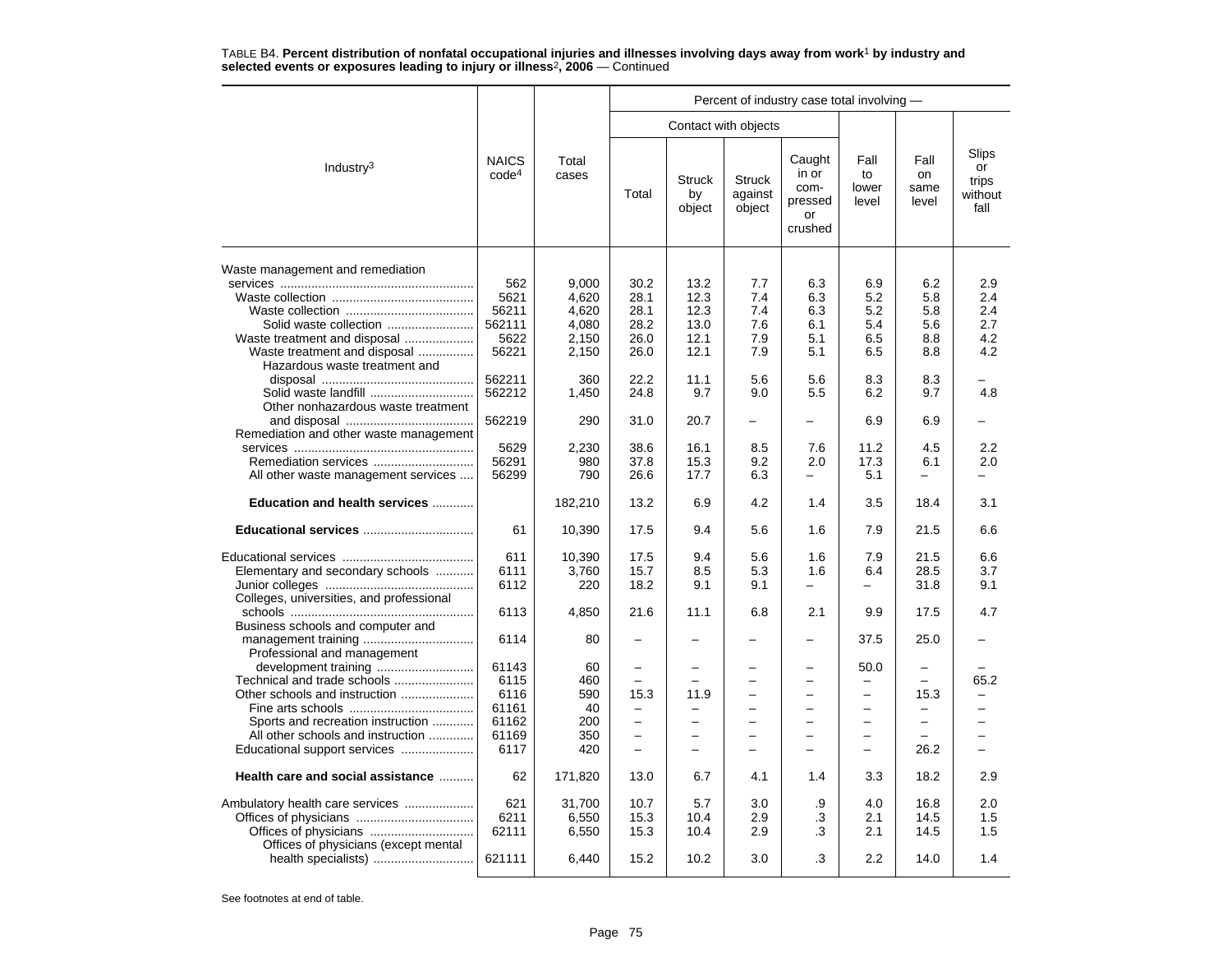|                                          | Percent of industry case total involving - |                          |                           |                                                                   |                                       |                                        |           |                           |                          |                                     |  |
|------------------------------------------|--------------------------------------------|--------------------------|---------------------------|-------------------------------------------------------------------|---------------------------------------|----------------------------------------|-----------|---------------------------|--------------------------|-------------------------------------|--|
|                                          |                                            | Overexertion             |                           | Expo-                                                             |                                       |                                        |           | Assaults and violent acts |                          |                                     |  |
| Industry <sup>3</sup>                    | Total                                      | In lifting               | Repeti-<br>tive<br>motion | sure<br>to<br>harmful<br>sub-<br>stance<br>or<br>environ-<br>ment | Trans-<br>portation<br>acci-<br>dents | <b>Fires</b><br>and<br>explo-<br>sions | Total     | By<br>person              | All<br>other<br>assaults | All<br>other<br>events <sup>5</sup> |  |
| Waste management and remediation         |                                            |                          |                           |                                                                   |                                       |                                        |           |                           |                          |                                     |  |
|                                          | 22.0                                       | 9.8                      | 1.1                       | 3.7                                                               | 14.4                                  | 0.6                                    | 0.3       | 0.2                       | $\overline{\phantom{0}}$ | 11.6                                |  |
|                                          | 23.6                                       | 10.4                     | .6                        | 3.0                                                               | 18.0                                  | $\equiv$                               | $\cdot$ 4 |                           | $\overline{\phantom{0}}$ | 11.7                                |  |
|                                          | 23.6                                       | 10.4                     | .6                        | 3.0                                                               | 18.0                                  | $\overline{\phantom{0}}$               | .4        | $\overline{\phantom{0}}$  | $\overline{\phantom{m}}$ | 11.7                                |  |
| Solid waste collection                   | 22.5                                       | 11.3                     | .7                        | 2.9                                                               | 17.6                                  | $\overline{\phantom{0}}$               |           | $\equiv$                  | $\equiv$                 | 12.5                                |  |
| Waste treatment and disposal             | 19.5                                       | 8.8                      | 2.3                       | 5.1                                                               | 10.2                                  | L.                                     |           | $\equiv$                  | $\overline{\phantom{0}}$ | 16.7                                |  |
| Waste treatment and disposal             | 19.5                                       | 8.8                      | 2.3                       | 5.1                                                               | 10.2                                  | $\overline{\phantom{0}}$               | -         | $\equiv$                  | $\equiv$                 | 16.7                                |  |
| Hazardous waste treatment and            |                                            |                          |                           |                                                                   |                                       |                                        |           |                           |                          |                                     |  |
|                                          |                                            |                          | 8.3                       |                                                                   |                                       |                                        |           |                           |                          |                                     |  |
|                                          | 27.8                                       | 11.1                     | 1.4                       | -                                                                 | 8.3                                   |                                        |           |                           |                          | 11.1                                |  |
| Solid waste landfill                     | 16.6                                       | 8.3                      |                           | 4.8                                                               | 11.7                                  |                                        |           |                           |                          | 18.6                                |  |
| Other nonhazardous waste treatment       |                                            |                          |                           |                                                                   |                                       |                                        |           |                           |                          |                                     |  |
|                                          | 20.7                                       | 10.3                     | -                         | 6.9                                                               | 6.9                                   | -                                      |           |                           | $\overline{\phantom{0}}$ | 13.8                                |  |
| Remediation and other waste management   |                                            |                          |                           | 3.6                                                               | 11.2                                  |                                        |           |                           |                          | 6.3                                 |  |
|                                          | 21.1                                       | 9.0                      | $\overline{\phantom{0}}$  |                                                                   |                                       | -                                      |           |                           |                          |                                     |  |
|                                          | 18.4                                       | 10.2                     | $\overline{\phantom{0}}$  | 5.1                                                               | 4.1                                   | ÷                                      |           | $\equiv$                  |                          | 8.2                                 |  |
| All other waste management services      | 29.1                                       | 8.9                      | $\equiv$                  | 3.8                                                               | 25.3                                  | ÷                                      | ÷         | $\equiv$                  |                          | 3.8                                 |  |
| Education and health services            | 34.8                                       | 15.8                     | 2.1                       | 5.5                                                               | 3.4                                   | $\cdot$ 1                              | 6.0       | 5.7                       | 0.3                      | 9.8                                 |  |
| Educational services                     | 15.6                                       | 8.2                      | 2.0                       | 5.5                                                               | 2.3                                   | .2                                     | 7.9       | 7.4                       | .6                       | 12.9                                |  |
|                                          | 15.6                                       | 8.2                      | 2.0                       | 5.5                                                               | 2.3                                   | $\cdot$                                | 7.9       | 7.4                       | .6                       | 12.9                                |  |
| Elementary and secondary schools         | 10.4                                       | 3.5                      | .5                        | 2.4                                                               | 1.6                                   |                                        | 18.4      | 17.8                      | .5                       | 12.2                                |  |
|                                          | 18.2                                       | 9.1                      | $\overline{\phantom{0}}$  | $\equiv$                                                          | $\overline{\phantom{0}}$              |                                        | $\equiv$  |                           |                          | 13.6                                |  |
| Colleges, universities, and professional |                                            |                          | 3.9                       | 5.6                                                               | 3.3                                   | $\equiv$                               |           | .6                        | .6                       |                                     |  |
| Business schools and computer and        | 21.6                                       | 12.2                     |                           |                                                                   |                                       |                                        | 1.4       |                           |                          | 10.5                                |  |
| Professional and management              | $\overline{\phantom{0}}$                   |                          |                           |                                                                   |                                       |                                        |           |                           |                          |                                     |  |
|                                          | $\overline{\phantom{0}}$                   | $\overline{\phantom{0}}$ | $\overline{\phantom{0}}$  | $\overline{\phantom{0}}$                                          | $\overline{\phantom{0}}$              |                                        |           | $\overline{\phantom{0}}$  |                          |                                     |  |
|                                          | $\overline{\phantom{0}}$                   | $\overline{\phantom{0}}$ | $\overline{\phantom{0}}$  | $\overline{\phantom{0}}$                                          | $\overline{\phantom{0}}$              | $\equiv$                               | ÷         | $\equiv$                  | $\equiv$                 | $\equiv$                            |  |
| Other schools and instruction            | $\rightarrow$                              | $\overline{\phantom{0}}$ | $\overline{\phantom{0}}$  | 11.9                                                              | $\overline{\phantom{0}}$              |                                        |           | $\overline{\phantom{0}}$  | $\overline{\phantom{0}}$ | 49.2                                |  |
|                                          |                                            |                          | -                         | -                                                                 |                                       |                                        |           |                           |                          |                                     |  |
| Sports and recreation instruction        | $\equiv$                                   | $\equiv$                 | $\overline{\phantom{0}}$  | $\overline{a}$                                                    | $\overline{\phantom{0}}$              | ÷                                      | L         | $\overline{\phantom{0}}$  | $\overline{\phantom{0}}$ | 50.0                                |  |
| All other schools and instruction        | $\overline{\phantom{0}}$                   |                          | $\overline{\phantom{0}}$  | $\overline{\phantom{0}}$                                          | $\overline{\phantom{0}}$              | $\overline{\phantom{0}}$               |           |                           | $\equiv$                 | 54.3                                |  |
| Educational support services             | 14.3                                       | 11.9                     | $\equiv$                  | 33.3                                                              | $\equiv$                              | $\overline{\phantom{0}}$               | 11.9      | 11.9                      | $\equiv$                 |                                     |  |
| Health care and social assistance        | 35.9                                       | 16.2                     | 2.1                       | 5.6                                                               | 3.5                                   | $\cdot$ 1                              | 5.9       | 5.6                       | .3                       | 9.6                                 |  |
|                                          | 29.5                                       | 14.9                     | 3.6                       | 9.2                                                               | 9.7                                   |                                        | 2.8       | 2.3                       | .5                       | 11.7                                |  |
| Ambulatory health care services          | 21.4                                       | 9.9                      | 4.6                       | 15.4                                                              |                                       | $\cdot$ 1                              | 2.1       | 2.1                       | $\overline{\phantom{0}}$ | 22.3                                |  |
|                                          |                                            |                          |                           |                                                                   | .8                                    |                                        |           |                           | $\overline{\phantom{0}}$ |                                     |  |
|                                          | 21.4                                       | 9.9                      | 4.6                       | 15.4                                                              | .8                                    | $\overline{\phantom{0}}$               | 2.1       | 2.1                       |                          | 22.3                                |  |
| Offices of physicians (except mental     | 21.7                                       | 10.1                     | 4.7                       | 15.7                                                              | .6                                    | ÷                                      | 1.7       | 1.7                       | $\equiv$                 | 22.7                                |  |
|                                          |                                            |                          |                           |                                                                   |                                       |                                        |           |                           |                          |                                     |  |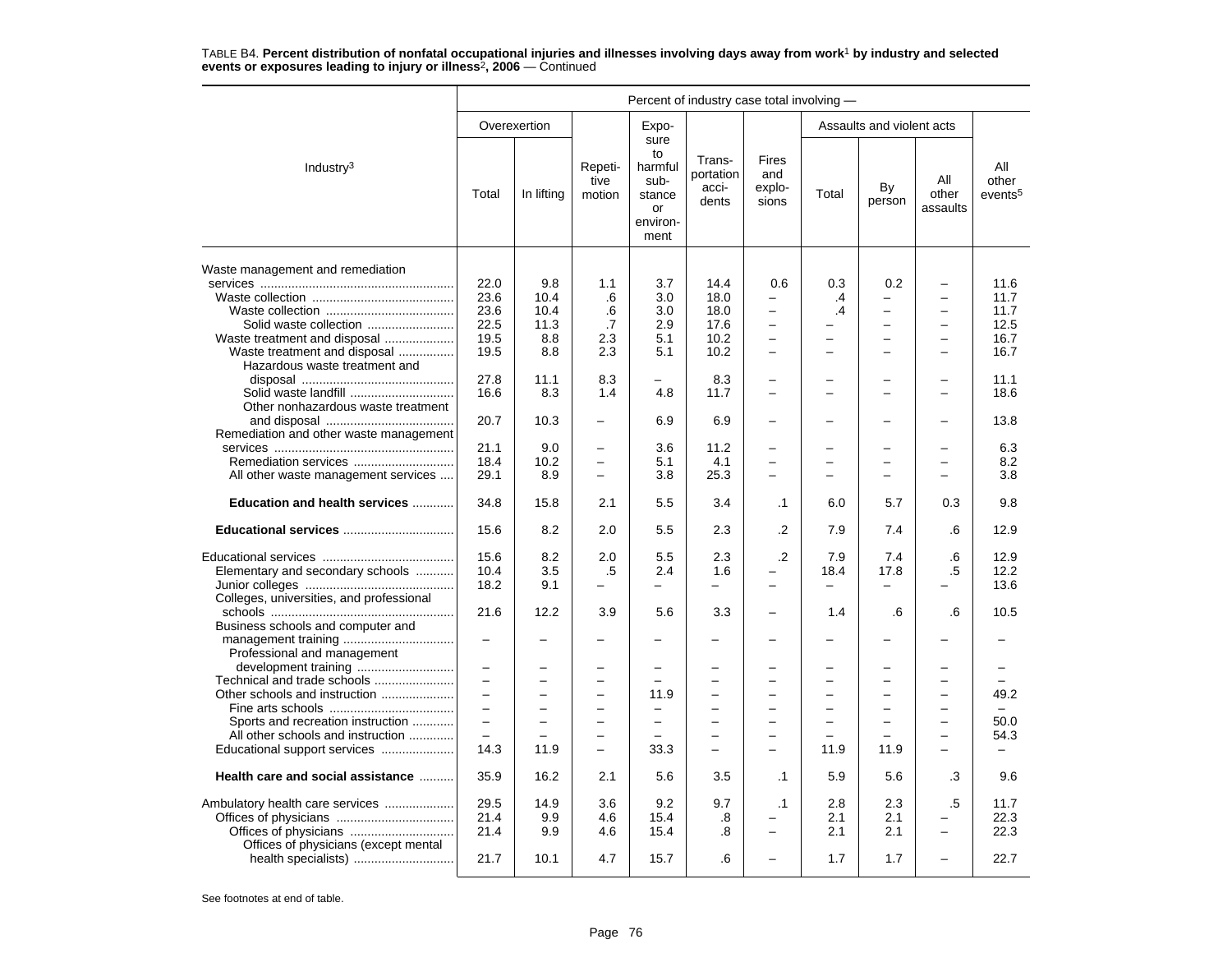|                                                                                                                                                                                                                                |                                                                 |                                                                 | Percent of industry case total involving -                             |                                                                          |                                        |                                                                   |                                                                         |                                                              |                                         |  |  |  |
|--------------------------------------------------------------------------------------------------------------------------------------------------------------------------------------------------------------------------------|-----------------------------------------------------------------|-----------------------------------------------------------------|------------------------------------------------------------------------|--------------------------------------------------------------------------|----------------------------------------|-------------------------------------------------------------------|-------------------------------------------------------------------------|--------------------------------------------------------------|-----------------------------------------|--|--|--|
|                                                                                                                                                                                                                                |                                                                 |                                                                 |                                                                        | Contact with objects                                                     |                                        |                                                                   |                                                                         |                                                              |                                         |  |  |  |
| Industry <sup>3</sup>                                                                                                                                                                                                          | <b>NAICS</b><br>code <sup>4</sup>                               | Total<br>cases                                                  | Total                                                                  | <b>Struck</b><br>by<br>object                                            | <b>Struck</b><br>against<br>object     | Caught<br>in or<br>com-<br>pressed<br>or<br>crushed               | Fall<br>to<br>lower<br>level                                            | Fall<br>on<br>same<br>level                                  | Slips<br>or<br>trips<br>without<br>fall |  |  |  |
| Offices of physicians, mental health<br>Offices of other health practitioners<br>Medical and diagnostic laboratories<br>Home health care services<br>Other ambulatory health care services<br>All other ambulatory health care | 621112<br>6212<br>6213<br>6214<br>6215<br>6216<br>6219<br>62191 | 110<br>2,180<br>700<br>4,280<br>910<br>11,370<br>5,700<br>4,730 | 18.2<br>26.1<br>$\qquad \qquad -$<br>11.0<br>12.1<br>7.6<br>6.3<br>5.9 | 18.2<br>$\overline{\phantom{0}}$<br>-<br>8.9<br>2.2<br>4.9<br>2.5<br>1.9 | 15.6<br>.9<br>6.6<br>2.1<br>1.8<br>1.7 | $\equiv$<br>-<br>0.7<br>$2.2\phantom{0}$<br>$\cdot$<br>1.6<br>1.5 | $\equiv$<br>$\overline{\phantom{0}}$<br>8.6<br>5.5<br>4.8<br>2.6<br>2.3 | 45.5<br>34.4<br>32.9<br>22.0<br>19.8<br>14.5<br>11.2<br>11.0 | -<br>-<br>1.9<br>2.2<br>1.4<br>1.5      |  |  |  |
| General medical and surgical hospitals<br>Psychiatric and substance abuse hospitals<br>Specialty (except psychiatric and                                                                                                       | 62199<br>622<br>6221<br>6222                                    | 970<br>60,720<br>56,850<br>1,840                                | 8.2<br>14.1<br>14.3<br>10.9                                            | 5.2<br>7.3<br>7.3<br>7.1                                                 | 2.1<br>4.4<br>4.5<br>2.7               | 1.8<br>1.8<br>$\overline{\phantom{0}}$                            | 4.1<br>2.7<br>2.7<br>3.3                                                | 12.4<br>16.9<br>17.0<br>14.1                                 | 2.1<br>3.1<br>3.1<br>2.7                |  |  |  |
| Nursing and residential care facilities<br>Residential mental retardation, mental                                                                                                                                              | 6223<br>623<br>6231                                             | 2,030<br>60,030<br>37,870                                       | 12.3<br>12.8<br>13.0                                                   | 7.4<br>6.9<br>6.8                                                        | 2.5<br>3.9<br>3.9                      | 1.5<br>1.5<br>1.8                                                 | 2.0<br>2.6<br>1.6                                                       | 15.3<br>18.2<br>18.1                                         | 3.4<br>3.0<br>2.9                       |  |  |  |
| health and substance abuse facilities<br>Community care facilities for the elderly<br>Other residential care facilities<br>Individual and family services                                                                      | 6232<br>6233<br>6239<br>624<br>6241<br>62411                    | 7,640<br>10,940<br>3,570<br>19,380<br>9,030<br>1,090            | 10.1<br>13.2<br>14.8<br>13.7<br>11.8<br>21.1                           | 6.4<br>6.9<br>9.5<br>5.9<br>6.4<br>2.8                                   | 2.2<br>4.5<br>4.8<br>5.7<br>3.0<br>4.6 | .7<br>1.3<br>$\overline{\phantom{0}}$<br>.8<br>.6                 | 5.8<br>2.4<br>6.7<br>5.8<br>6.3<br>2.8                                  | 17.0<br>19.7<br>17.1<br>24.2<br>21.0<br>22.9                 | 3.0<br>3.0<br>3.6<br>3.7<br>2.7<br>1.8  |  |  |  |
| Services for the elderly and persons with<br>Other individual and family services<br>Community food and housing, and                                                                                                           | 62412<br>62419                                                  | 6,450<br>1,500                                                  | 9.3<br>16.0                                                            | 5.3<br>13.3                                                              | 3.1<br>2.0                             | .6                                                                | 5.9<br>10.7                                                             | 20.9<br>19.3                                                 | 3.1<br>1.3                              |  |  |  |
| emergency and other relief services<br>Community food services<br>Community housing services<br>Emergency and other relief services<br>Vocational rehabilitation services                                                      | 6242<br>62421<br>62422<br>62423<br>6243<br>6244                 | 1,500<br>260<br>780<br>470<br>4,700<br>4,150                    | 12.7<br>19.2<br>16.7<br>21.3<br>9.9                                    | 8.0<br>11.5<br>9.0<br>6.6<br>3.1                                         | 4.0<br>5.1<br>11.3<br>6.0              | $\equiv$<br>$\overline{\phantom{0}}$<br>$=$<br>1.9                | 9.3<br>6.4<br>19.1<br>4.3<br>5.3                                        | 25.3<br>19.2<br>10.3<br>53.2<br>23.2<br>31.8                 | 10.7<br>19.2<br>2.6<br>4.8              |  |  |  |
|                                                                                                                                                                                                                                |                                                                 | 96,910                                                          | 29.7                                                                   | 15.7                                                                     | 9.2                                    | 3.3                                                               | 4.4                                                                     | 21.4                                                         | 4.6                                     |  |  |  |
| Arts, entertainment, and recreation                                                                                                                                                                                            | 71                                                              | 14,980                                                          | 27.8                                                                   | 14.1                                                                     | 7.6                                    | 4.2                                                               | 6.0                                                                     | 14.0                                                         | 3.8                                     |  |  |  |
| Performing arts, spectator sports, and related<br>Performing arts companies                                                                                                                                                    | 711<br>7111<br>7112                                             | 3,600<br>780<br>1,950                                           | 25.6<br>25.6<br>28.7                                                   | 12.5<br>11.5<br>13.8                                                     | 9.2<br>9.0<br>10.3                     | 1.7<br>2.6<br>1.0                                                 | 6.1<br>5.1<br>5.1                                                       | 8.3<br>9.0<br>7.2                                            | 2.2<br>2.6<br>2.1                       |  |  |  |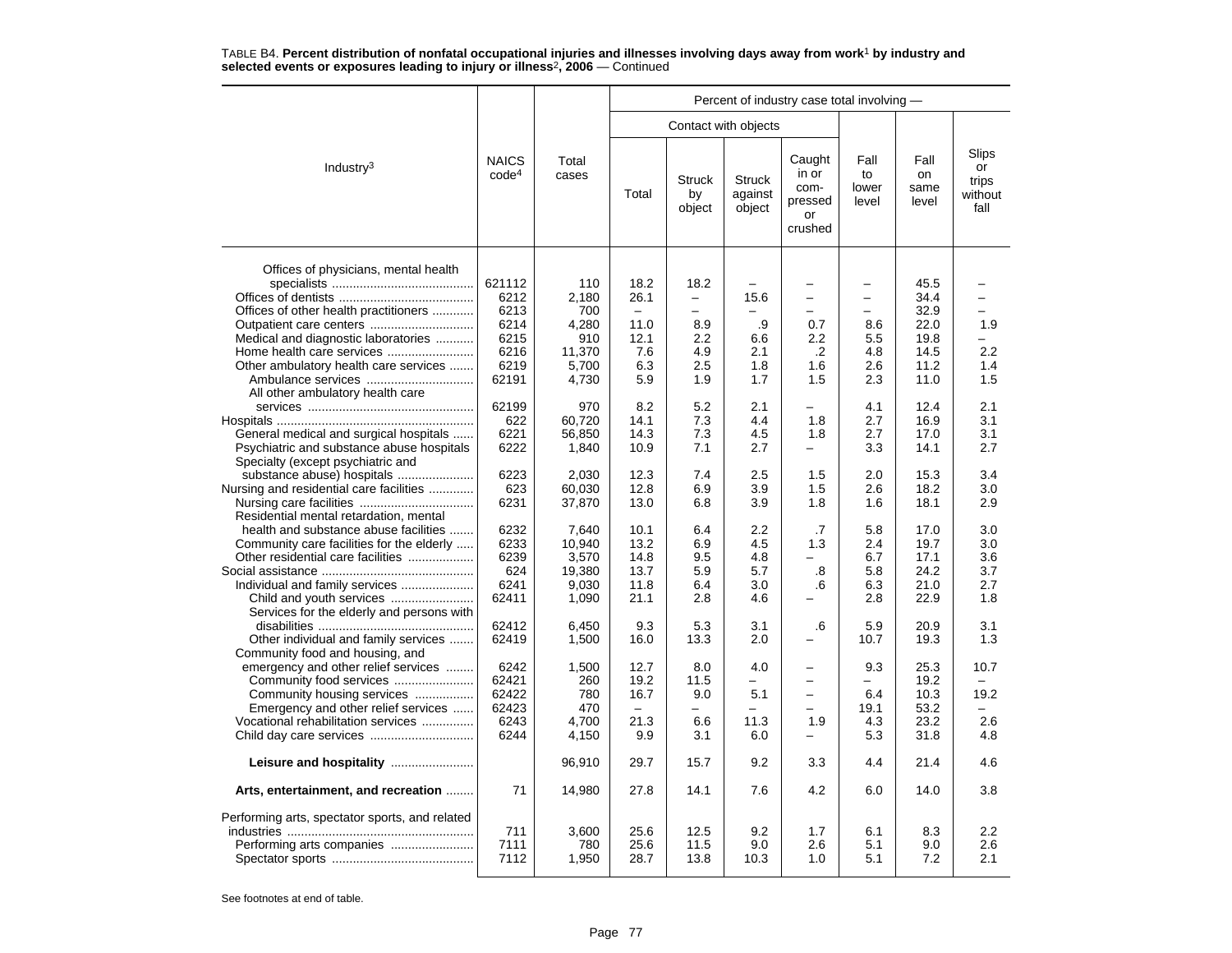|                                                | Percent of industry case total involving - |                          |                           |                                                                   |                                       |                                        |       |                           |                          |                                     |
|------------------------------------------------|--------------------------------------------|--------------------------|---------------------------|-------------------------------------------------------------------|---------------------------------------|----------------------------------------|-------|---------------------------|--------------------------|-------------------------------------|
|                                                |                                            | Overexertion             |                           | Expo-                                                             |                                       |                                        |       | Assaults and violent acts |                          |                                     |
| Industry <sup>3</sup>                          | Total                                      | In lifting               | Repeti-<br>tive<br>motion | sure<br>to<br>harmful<br>sub-<br>stance<br>or<br>environ-<br>ment | Trans-<br>portation<br>acci-<br>dents | <b>Fires</b><br>and<br>explo-<br>sions | Total | By<br>person              | All<br>other<br>assaults | All<br>other<br>events <sup>5</sup> |
| Offices of physicians, mental health           | $\qquad \qquad -$                          | $\overline{\phantom{0}}$ | -                         |                                                                   |                                       | $\overline{\phantom{0}}$               | 27.3  | 27.3                      | $\overline{\phantom{0}}$ |                                     |
|                                                | $\overline{\phantom{0}}$                   | $\equiv$                 | 7.8                       | 14.7                                                              | $\equiv$                              | $\overline{\phantom{0}}$               |       |                           | $\equiv$                 | 10.1                                |
| Offices of other health practitioners          | 25.7                                       | 11.4                     | $\overline{\phantom{0}}$  | $\overline{\phantom{0}}$                                          | 15.7                                  | $\overline{\phantom{0}}$               | 17.1  | 17.1                      |                          | $=$                                 |
|                                                | 21.5                                       | 11.4                     | 9.1                       | 2.8                                                               | 4.0                                   | $\overline{\phantom{0}}$               | 4.2   | 2.8                       | 1.4                      | 15.0                                |
| Medical and diagnostic laboratories            | 17.6                                       | 6.6                      | 6.6                       | 3.3                                                               | 27.5                                  | $\overline{\phantom{0}}$               | 2.2   | 2.2                       | $\equiv$                 | 4.4                                 |
|                                                | 32.4                                       | 13.5                     | $\cdot$                   | 12.1                                                              | 15.8                                  |                                        | 2.9   | 2.0                       | .9                       | 7.0                                 |
|                                                | 52.1                                       | 33.2                     | 3.0                       |                                                                   | 12.1                                  | $\equiv$                               | 1.8   | 1.8                       | $\equiv$                 | 8.8                                 |
| Other ambulatory health care services          |                                            |                          | $\overline{a}$            | .9                                                                |                                       | $\overline{\phantom{0}}$               |       |                           | $\equiv$                 |                                     |
|                                                | 57.5                                       | 37.0                     |                           | $\overline{\phantom{0}}$                                          | 11.8                                  |                                        | 1.7   | 1.7                       |                          | 8.0                                 |
| All other ambulatory health care               |                                            |                          |                           |                                                                   |                                       |                                        |       |                           |                          |                                     |
|                                                | 25.8                                       | 14.4                     | 16.5                      | 3.1                                                               | 13.4                                  |                                        |       |                           |                          | 12.4                                |
|                                                | 39.6                                       | 16.7                     | 2.5                       | 5.1                                                               | 1.0                                   | (10)                                   | 4.8   | 4.7                       | $\cdot$ 1                | 10.1                                |
| General medical and surgical hospitals         | 40.3                                       | 17.2                     | 2.6                       | 5.2                                                               | 1.0                                   |                                        | 3.8   | 3.7                       | $\cdot$ 1                | 10.1                                |
| Psychiatric and substance abuse hospitals      | 18.5                                       | 7.6                      | $\overline{\phantom{0}}$  | 3.3                                                               | 2.2                                   | $\overline{\phantom{0}}$               | 34.8  | 34.2                      |                          | 9.8                                 |
| Specialty (except psychiatric and              |                                            |                          |                           |                                                                   |                                       |                                        |       |                           |                          |                                     |
| substance abuse) hospitals                     | 40.9                                       | 12.8                     | 2.5                       | 5.9                                                               | 1.0                                   |                                        | 4.4   | 4.4                       | $\equiv$                 | 12.3                                |
| Nursing and residential care facilities        | 39.8                                       | 18.2                     | 1.0                       | 3.9                                                               | 1.9                                   | $\cdot$ 1                              | 8.2   | 7.9                       | .3                       | 8.3                                 |
|                                                | 45.4                                       | 20.0                     | 1.0                       | 3.6                                                               | $\cdot$                               | $\cdot$ 1                              | 5.3   | 5.0                       | .3                       | 8.5                                 |
| Residential mental retardation, mental         |                                            |                          |                           |                                                                   |                                       |                                        |       |                           |                          |                                     |
| health and substance abuse facilities          | 24.7                                       | 12.8                     | .4                        | 3.7                                                               | 9.6                                   |                                        | 19.2  | 18.5                      | .8                       | 6.5                                 |
| Community care facilities for the elderly      | 40.6                                       | 20.5                     | 1.5                       | 5.3                                                               | 1.3                                   | ÷                                      | 4.7   | 4.4                       | .3                       | 8.5                                 |
| Other residential care facilities              | 11.5                                       | 3.9                      | 1.7                       | 3.1                                                               | 4.8                                   | .6                                     | 26.9  | 26.9                      |                          | 9.0                                 |
|                                                | 22.9                                       | 10.8                     | 1.9                       | 6.0                                                               | 6.0                                   |                                        | 7.1   | 6.8                       | .3                       | 8.6                                 |
|                                                | 27.5                                       | 9.7                      | 1.9                       | 2.7                                                               | 8.7                                   | -                                      | 10.3  | 9.9                       | $\cdot$                  | 7.0                                 |
|                                                | 31.2                                       | 8.3                      | -                         | 1.8                                                               | 3.7                                   | -                                      | 9.2   | 9.2                       |                          | 3.7                                 |
| Services for the elderly and persons with      |                                            |                          |                           |                                                                   |                                       |                                        |       |                           |                          |                                     |
|                                                | 29.0                                       | 11.0                     | 1.9                       | 2.9                                                               | 7.6                                   | $\overline{\phantom{0}}$               | 11.6  | 11.0                      | .6                       | 7.8                                 |
| Other individual and family services           | 18.0                                       | 5.3                      | 2.7                       | 2.7                                                               | 16.7                                  | $\overline{a}$                         | 5.3   | 5.3                       |                          | 6.7                                 |
| Community food and housing, and                |                                            |                          |                           |                                                                   |                                       |                                        |       |                           |                          |                                     |
| emergency and other relief services            | 14.7                                       | 8.0                      | -                         | 11.3                                                              | 6.7                                   |                                        | 5.3   | 5.3                       | $\overline{\phantom{0}}$ | 3.3                                 |
| Community food services                        | 46.2                                       | 15.4                     | $\overline{\phantom{0}}$  |                                                                   | 7.7                                   | $\overline{\phantom{0}}$               |       |                           | $\overline{\phantom{0}}$ |                                     |
| Community housing services                     | 6.4                                        | 3.8                      | $\overline{\phantom{0}}$  | 20.5                                                              | 6.4                                   | $\overline{\phantom{0}}$               | 10.3  | 9.0                       | $\overline{\phantom{m}}$ | 3.8                                 |
| Emergency and other relief services            | 10.6                                       | 10.6                     | $\overline{\phantom{0}}$  |                                                                   | 8.5                                   | $\overline{\phantom{0}}$               |       |                           | $\equiv$                 |                                     |
|                                                |                                            |                          | 1.9                       | 7.9                                                               | 4.7                                   |                                        | 5.5   |                           | $\equiv$                 | 9.6                                 |
| Vocational rehabilitation services             | 19.1                                       | 12.3                     |                           |                                                                   |                                       | $\overline{\phantom{0}}$               |       | 5.5                       |                          |                                     |
|                                                | 20.2                                       | 12.3                     | $2.2\phantom{0}$          | 9.4                                                               | 1.2                                   |                                        | 2.7   | 2.7                       |                          | 12.5                                |
|                                                | 15.4                                       | 9.1                      | 1.8                       | 10.0                                                              | 2.6                                   | .2                                     | 1.7   | 1.4                       | .4                       | 8.2                                 |
| Arts, entertainment, and recreation            | 18.4                                       | 9.1                      | 2.0                       | 5.2                                                               | 4.3                                   | .5                                     | 2.0   | 1.1                       | .8                       | 16.2                                |
| Performing arts, spectator sports, and related |                                            |                          |                           |                                                                   |                                       |                                        |       |                           |                          |                                     |
|                                                | 20.0                                       | 6.9                      | 2.2                       | 2.2                                                               | 1.1                                   | -                                      | 2.2   | .8                        | 1.4                      | 29.4                                |
| Performing arts companies                      | 12.8                                       | 9.0                      | 3.8                       |                                                                   |                                       |                                        |       |                           |                          | 37.2                                |
|                                                | 16.9                                       | 1.5                      | 2.1                       | 3.1                                                               |                                       |                                        | 3.6   | 1.0                       | 2.6                      | 30.8                                |
|                                                |                                            |                          |                           |                                                                   |                                       |                                        |       |                           |                          |                                     |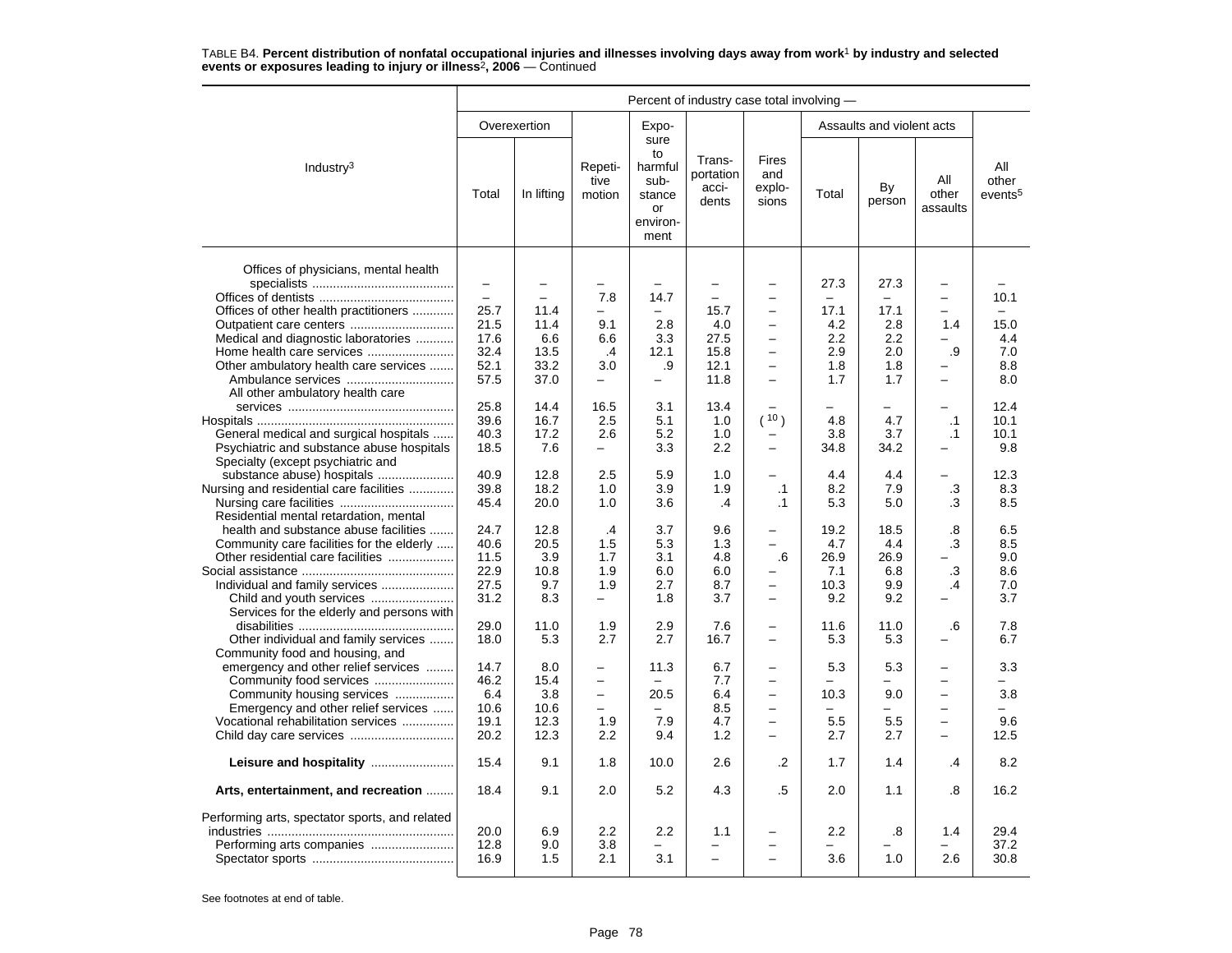|                                                                                                             |                                                   |                                              | Percent of industry case total involving -   |                                              |                                                       |                                                                                         |                                                |                              |                                         |  |  |  |
|-------------------------------------------------------------------------------------------------------------|---------------------------------------------------|----------------------------------------------|----------------------------------------------|----------------------------------------------|-------------------------------------------------------|-----------------------------------------------------------------------------------------|------------------------------------------------|------------------------------|-----------------------------------------|--|--|--|
|                                                                                                             |                                                   |                                              |                                              |                                              | Contact with objects                                  |                                                                                         |                                                |                              |                                         |  |  |  |
| Industry <sup>3</sup>                                                                                       | <b>NAICS</b><br>code <sup>4</sup>                 | Total<br>cases                               | Total                                        | <b>Struck</b><br>by<br>object                | <b>Struck</b><br>against<br>object                    | Caught<br>in or<br>com-<br>pressed<br>or<br>crushed                                     | Fall<br>to<br>lower<br>level                   | Fall<br>on<br>same<br>level  | Slips<br>or<br>trips<br>without<br>fall |  |  |  |
| Sports teams and clubs<br>Promoters of performing arts, sports, and                                         | 71121<br>711211<br>711212<br>711219               | 1,950<br>1,320<br>370<br>260                 | 28.7<br>28.8<br>24.3<br>34.6                 | 13.8<br>12.9<br>13.5<br>19.2                 | 10.3<br>10.6<br>10.8<br>11.5                          | 1.0<br>$\overline{\phantom{0}}$<br>$\overline{\phantom{0}}$<br>$\overline{\phantom{0}}$ | 5.1<br>$\overline{\phantom{0}}$<br>8.1<br>23.1 | 7.2<br>5.3<br>16.2           | 2.1<br>1.5                              |  |  |  |
|                                                                                                             | 7113                                              | 450                                          | 17.8                                         | 11.1                                         | 4.4                                                   |                                                                                         | 8.9                                            | 8.9                          | 4.4                                     |  |  |  |
| Agents and managers for artists, athletes,<br>entertainers, and other public figures                        | 7114                                              | 20                                           | $\overline{\phantom{0}}$                     | -                                            |                                                       |                                                                                         |                                                |                              |                                         |  |  |  |
| Independent artists, writers, and                                                                           | 7115                                              | 410                                          | 19.5                                         | $\overline{\phantom{0}}$                     |                                                       |                                                                                         | 12.2                                           | 12.2                         |                                         |  |  |  |
| Museums, historical sites, and similar<br>Amusement, gambling, and recreation                               | 712                                               | 1,200                                        | 21.7                                         | 10.0                                         | 8.3                                                   | 3.3                                                                                     | 14.2                                           | 20.0                         | 5.8                                     |  |  |  |
| Amusement parks and arcades<br>Amusement and theme parks                                                    | 713<br>7131<br>71311<br>7132                      | 10,180<br>1.740<br>1,670<br>1,430            | 29.3<br>22.4<br>22.2<br>24.5                 | 15.2<br>7.5<br>7.2<br>11.9                   | 7.0<br>6.9<br>6.6<br>8.4                              | 5.2<br>6.9<br>6.6<br>2.1                                                                | 5.0<br>5.2<br>5.4<br>3.5                       | 15.2<br>12.6<br>12.0<br>17.5 | 4.1<br>2.9<br>3.0<br>5.6                |  |  |  |
| Other amusement and recreation<br>Golf courses and country clubs<br>Fitness and recreational sports centers | 7139<br>71391<br>71392<br>71393<br>71394<br>71395 | 7.010<br>3,510<br>610<br>490<br>1,670<br>230 | 32.1<br>29.3<br>21.3<br>51.0<br>34.1<br>43.5 | 17.8<br>15.1<br>13.1<br>34.7<br>16.8<br>30.4 | 6.7<br>5.1<br>4.9<br>12.2<br>9.6<br>÷                 | 5.6<br>6.8<br>▃<br>6.1<br>5.4                                                           | 5.3<br>4.8<br>3.3<br>6.1<br>5.4                | 15.5<br>13.4<br>37.7<br>18.0 | 4.1<br>3.7<br>4.9<br>2.4                |  |  |  |
| All other amusement and recreation                                                                          | 71399                                             | 500                                          | 34.0                                         | 26.0                                         |                                                       | 4.0                                                                                     | 4.0                                            | 12.0                         | 14.0                                    |  |  |  |
| Accommodation and food services                                                                             | 72                                                | 81,930                                       | 30.1                                         | 16.0                                         | 9.5                                                   | 3.1                                                                                     | 4.1                                            | 22.8                         | 4.7                                     |  |  |  |
| Traveler accommodation<br>Hotels (except casino hotels) and motels<br>Other traveler accommodation          | 721<br>7211<br>72111<br>72112<br>72119            | 21,630<br>20,840<br>18,110<br>2,590<br>140   | 26.4<br>26.8<br>26.6<br>26.3<br>57.1         | 13.4<br>13.6<br>13.7<br>11.2<br>35.7         | 9.5<br>9.8<br>9.8<br>10.0<br>$\overline{\phantom{0}}$ | 2.3<br>2.2<br>1.9<br>4.2                                                                | 6.1<br>5.0<br>5.0<br>4.2                       | 21.9<br>21.9<br>21.8<br>23.9 | 4.5<br>4.7<br>4.6<br>5.8                |  |  |  |
| Rv (recreational vehicle) parks and                                                                         | 7212                                              | 690                                          | 15.9                                         | 4.3                                          |                                                       | 5.8                                                                                     | 40.6                                           | 13.0                         |                                         |  |  |  |
| Rv (recreational vehicle) parks and                                                                         | 72121                                             | 690                                          | 15.9                                         | 4.3                                          |                                                       | 5.8                                                                                     | 40.6                                           | 13.0                         |                                         |  |  |  |
| Rv (recreational vehicle) parks and<br>Recreational and vacation camps                                      | 721211                                            | 240                                          | 29.2                                         |                                              |                                                       | 16.7                                                                                    |                                                | 25.0                         |                                         |  |  |  |
| (except campgrounds)<br>Rooming and boarding houses<br>Food services and drinking places                    | 721214<br>7213<br>722                             | 450<br>100<br>60,300                         | 6.7<br>31.4                                  | 6.7<br>16.9                                  | 9.6                                                   | 3.5                                                                                     | 57.8<br>3.3                                    | 70.0<br>23.1                 | 4.8                                     |  |  |  |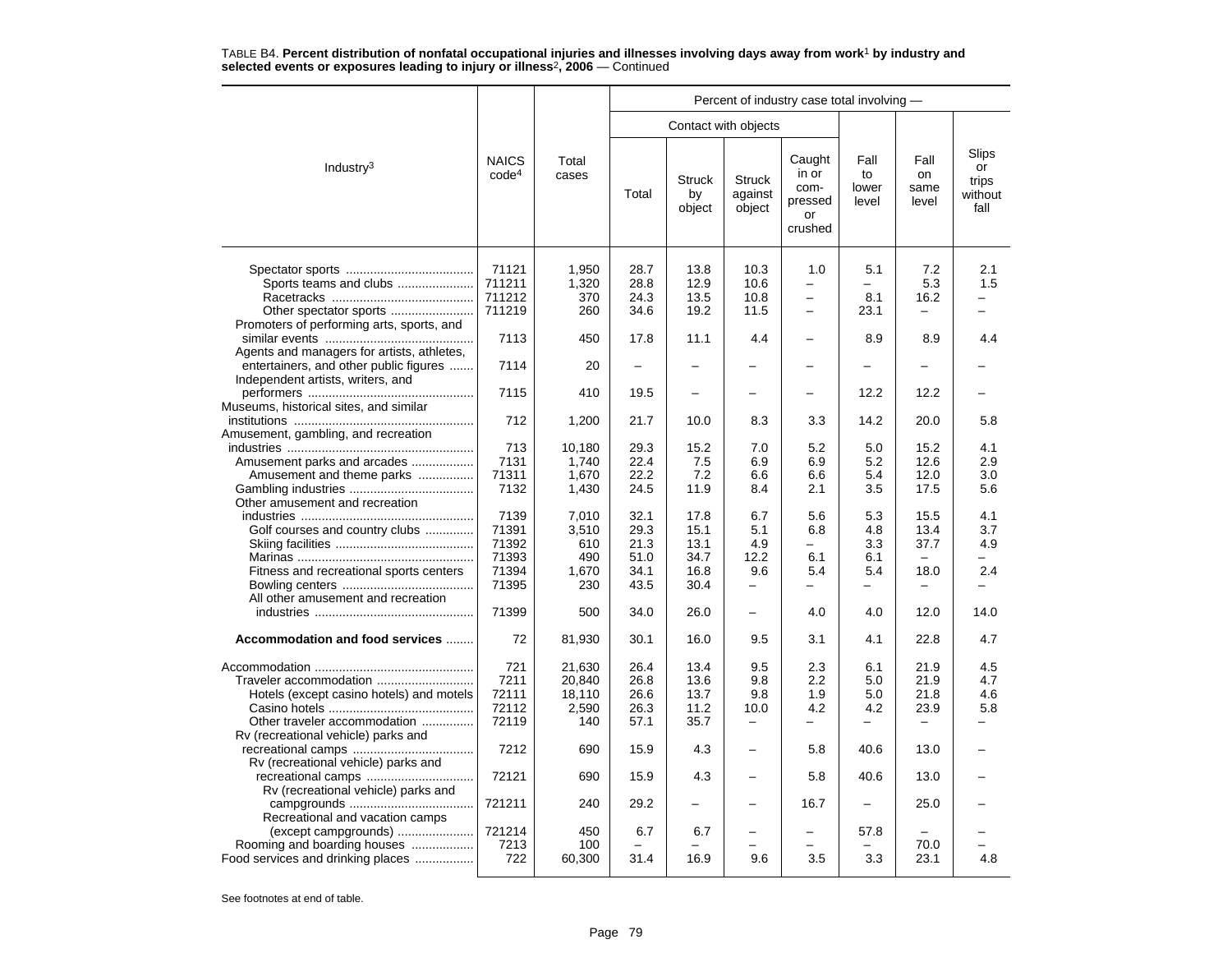|                                                                                                    | Percent of industry case total involving -               |                                                          |                                                      |                                                                   |                                                      |                                                                         |                                                      |                                                      |                                                      |                                                         |  |
|----------------------------------------------------------------------------------------------------|----------------------------------------------------------|----------------------------------------------------------|------------------------------------------------------|-------------------------------------------------------------------|------------------------------------------------------|-------------------------------------------------------------------------|------------------------------------------------------|------------------------------------------------------|------------------------------------------------------|---------------------------------------------------------|--|
|                                                                                                    |                                                          | Overexertion                                             |                                                      | Expo-                                                             |                                                      |                                                                         |                                                      | Assaults and violent acts                            |                                                      |                                                         |  |
| Industry <sup>3</sup>                                                                              | Total                                                    | In lifting                                               | Repeti-<br>tive<br>motion                            | sure<br>to<br>harmful<br>sub-<br>stance<br>or<br>environ-<br>ment | Trans-<br>portation<br>acci-<br>dents                | <b>Fires</b><br>and<br>explo-<br>sions                                  | Total                                                | By<br>person                                         | All<br>other<br>assaults                             | All<br>other<br>events <sup>5</sup>                     |  |
| Sports teams and clubs                                                                             | 16.9<br>19.7<br>13.5                                     | 1.5<br>$\overline{\phantom{0}}$<br>5.4                   | 2.1<br>2.3                                           | 3.1<br>3.0<br>5.4                                                 | $\overline{\phantom{0}}$<br>$\equiv$                 | $\overline{\phantom{0}}$<br>$\overline{\phantom{0}}$                    | 3.6<br>$\overline{\phantom{0}}$<br>8.1               | 1.0                                                  | 2.6<br>$\overline{\phantom{0}}$<br>8.1               | 30.8<br>38.6<br>13.5                                    |  |
| Other spectator sports<br>Promoters of performing arts, sports, and                                | 7.7                                                      | $\equiv$                                                 | $\overline{\phantom{0}}$                             | $\overline{a}$                                                    |                                                      | $\equiv$                                                                | 11.5                                                 | $\overline{\phantom{0}}$                             | $\equiv$                                             | 15.4                                                    |  |
| Agents and managers for artists, athletes,                                                         | 46.7                                                     | 26.7                                                     |                                                      |                                                                   |                                                      |                                                                         |                                                      |                                                      |                                                      | 4.4                                                     |  |
| entertainers, and other public figures<br>Independent artists, writers, and                        | $\overline{\phantom{0}}$                                 |                                                          |                                                      |                                                                   |                                                      |                                                                         |                                                      |                                                      |                                                      |                                                         |  |
| Museums, historical sites, and similar                                                             | 19.5                                                     |                                                          |                                                      |                                                                   |                                                      |                                                                         |                                                      |                                                      |                                                      | 34.1                                                    |  |
| Amusement, gambling, and recreation                                                                | 15.8                                                     | 9.2                                                      | 1.7                                                  | 6.7                                                               | 1.7                                                  |                                                                         |                                                      |                                                      |                                                      | 11.7                                                    |  |
| Amusement parks and arcades<br>Amusement and theme parks                                           | 18.1<br>22.4<br>22.8<br>21.7                             | 9.8<br>15.5<br>16.2<br>12.6                              | 2.0<br>3.4<br>3.6<br>4.9                             | 6.1<br>6.9<br>7.2<br>5.6                                          | 5.8<br>1.1<br>1.2<br>2.1                             | 0.6<br>$\overline{\phantom{0}}$<br>$\equiv$<br>$\overline{\phantom{0}}$ | 2.0<br>4.0<br>4.2<br>2.8                             | 1.5<br>1.7<br>1.8<br>2.8                             | .6<br>2.3<br>2.4<br>$\overline{\phantom{0}}$         | 11.9<br>19.0<br>19.2<br>13.3                            |  |
| Other amusement and recreation<br>Golf courses and country clubs                                   | 16.3<br>19.7                                             | 7.8<br>9.1                                               | 1.0<br>1.1                                           | 6.0<br>6.3                                                        | 7.7<br>10.3                                          | .9                                                                      | 1.3<br>$\overline{\phantom{0}}$                      | 1.0<br>$\overline{\phantom{0}}$                      | .3<br>$\overline{\phantom{0}}$                       | 9.8<br>11.1                                             |  |
|                                                                                                    | 8.2<br>6.1                                               | 3.3<br>$\overline{\phantom{0}}$<br>10.2                  | $\qquad \qquad -$<br>$\overline{\phantom{0}}$<br>1.2 | $\overline{\phantom{0}}$<br>8.2                                   | 4.9<br>8.2<br>4.8                                    | 3.3<br>6.1                                                              | $\overline{\phantom{0}}$                             | $\overline{\phantom{0}}$<br>$\overline{\phantom{0}}$ | $\overline{\phantom{0}}$<br>$\overline{\phantom{0}}$ | 11.5<br>6.1                                             |  |
| Fitness and recreational sports centers<br>All other amusement and recreation                      | 19.2<br>$\overline{\phantom{0}}$                         |                                                          | $\overline{\phantom{0}}$                             | 6.0                                                               | $\overline{\phantom{0}}$                             | $\equiv$                                                                | 1.2<br>26.1                                          | 26.1                                                 | $\overline{\phantom{0}}$                             | 7.8                                                     |  |
|                                                                                                    | 8.0                                                      | 6.0                                                      |                                                      | 8.0                                                               | 6.0                                                  |                                                                         |                                                      |                                                      |                                                      | 12.0                                                    |  |
| Accommodation and food services                                                                    | 14.9                                                     | 9.1                                                      | 1.8                                                  | 10.8                                                              | 2.3                                                  | .1                                                                      | 1.7                                                  | 1.4                                                  | .3                                                   | 6.7                                                     |  |
| Traveler accommodation<br>Hotels (except casino hotels) and motels<br>Other traveler accommodation | 20.3<br>20.7<br>20.7<br>21.2<br>$\overline{\phantom{m}}$ | 10.5<br>10.8<br>10.9<br>10.8<br>$\overline{\phantom{0}}$ | 1.2<br>1.2<br>1.3<br>1.2<br>$\overline{\phantom{0}}$ | 5.0<br>5.1<br>5.1<br>5.0<br>-                                     | 1.9<br>1.9<br>1.9<br>2.3<br>$\overline{\phantom{m}}$ | $\cdot$ 1<br>$\cdot$ 1<br>$\cdot$ 1<br>$\equiv$                         | 1.8<br>1.8<br>1.8<br>1.9<br>$\overline{\phantom{0}}$ | 1.1<br>1.1<br>1.0<br>1.9<br>$\overline{\phantom{0}}$ | .7<br>.7<br>.8<br>$\equiv$                           | 10.8<br>10.7<br>11.2<br>8.1<br>$\overline{\phantom{0}}$ |  |
| Rv (recreational vehicle) parks and<br>Rv (recreational vehicle) parks and                         | 10.1                                                     | 2.9                                                      |                                                      |                                                                   |                                                      |                                                                         |                                                      |                                                      |                                                      | 14.5                                                    |  |
| Rv (recreational vehicle) parks and                                                                | 10.1                                                     | 2.9                                                      |                                                      | $\overline{\phantom{0}}$                                          |                                                      |                                                                         |                                                      | $\overline{\phantom{0}}$                             |                                                      | 14.5                                                    |  |
| Recreational and vacation camps                                                                    | $\overline{\phantom{0}}$                                 |                                                          |                                                      |                                                                   |                                                      |                                                                         |                                                      |                                                      |                                                      | 25.0                                                    |  |
| (except campgrounds)<br>Rooming and boarding houses<br>Food services and drinking places           | 11.1<br>$\overline{\phantom{0}}$<br>12.9                 | 8.6                                                      | 2.0                                                  | 12.9                                                              | 2.4                                                  | $\cdot$ 1                                                               | 1.7                                                  | 1.5                                                  | $\cdot$                                              | 6.7<br>5.2                                              |  |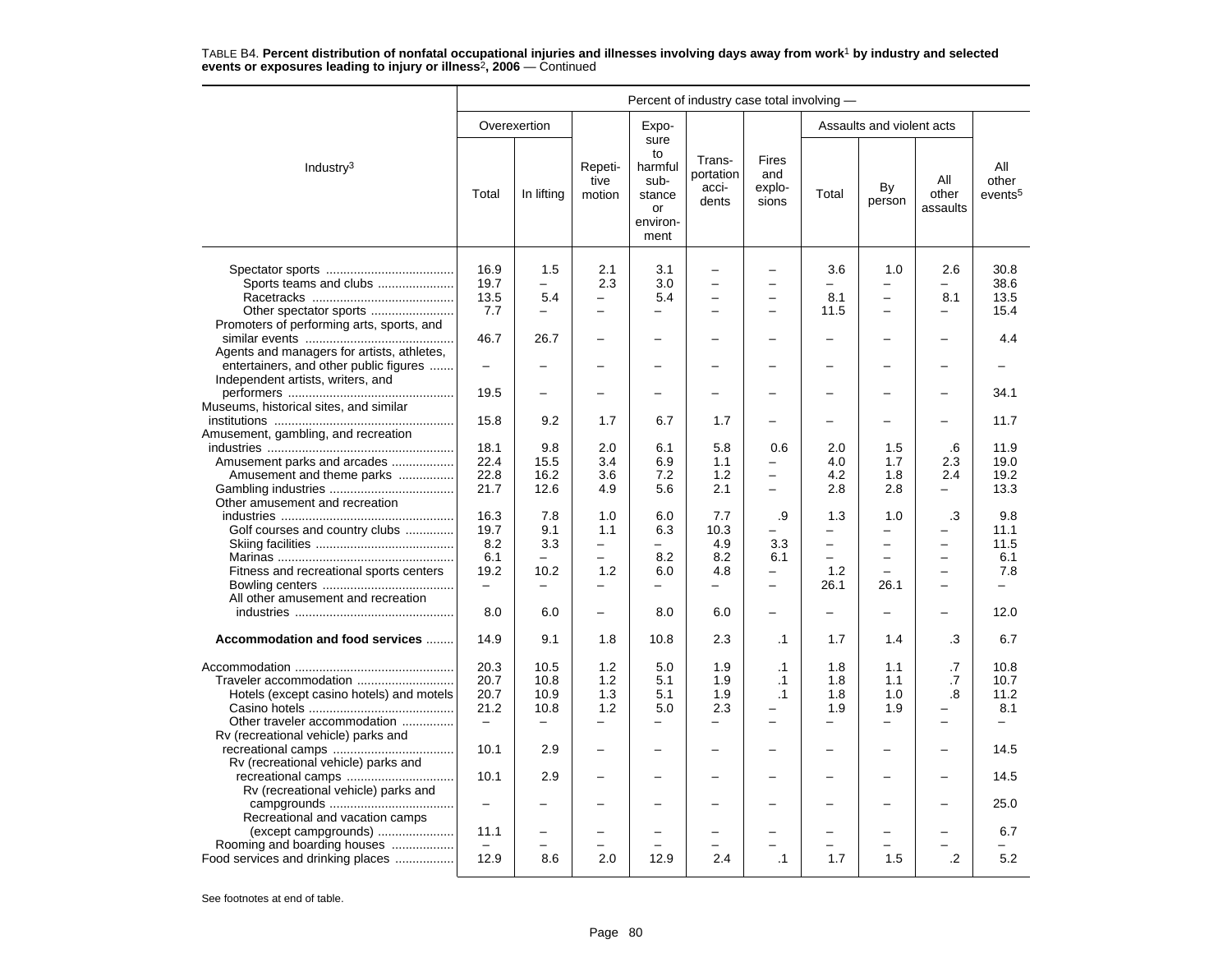|                                                                                                                                        |                                                           |                                                             | Percent of industry case total involving -           |                                                      |                                               |                                                     |                                 |                                              |                                         |  |  |  |  |
|----------------------------------------------------------------------------------------------------------------------------------------|-----------------------------------------------------------|-------------------------------------------------------------|------------------------------------------------------|------------------------------------------------------|-----------------------------------------------|-----------------------------------------------------|---------------------------------|----------------------------------------------|-----------------------------------------|--|--|--|--|
|                                                                                                                                        |                                                           |                                                             |                                                      |                                                      | Contact with objects                          |                                                     |                                 |                                              |                                         |  |  |  |  |
| Industry $3$                                                                                                                           | <b>NAICS</b><br>code <sup>4</sup>                         | Total<br>cases                                              | Total                                                | <b>Struck</b><br>by<br>object                        | <b>Struck</b><br>against<br>object            | Caught<br>in or<br>com-<br>pressed<br>or<br>crushed | Fall<br>to<br>lower<br>level    | Fall<br>on.<br>same<br>level                 | Slips<br>or<br>trips<br>without<br>fall |  |  |  |  |
| Limited-service eating places<br>Limited-service eating places<br>Limited-service restaurants<br>Drinking places (alcoholic beverages) | 7221<br>7222<br>72221<br>722211<br>722212<br>7223<br>7224 | 24.900<br>29.750<br>29,750<br>25,080<br>550<br>4,670<br>980 | 36.0<br>26.9<br>26.9<br>24.9<br>32.7<br>29.1<br>66.3 | 20.8<br>13.1<br>13.1<br>12.1<br>25.5<br>20.1<br>19.4 | 10.1<br>9.6<br>9.6<br>9.7<br>-<br>4.7<br>17.3 | 2.8<br>3.2<br>3.2<br>2.2<br>3.6<br>3.0              | 2.0<br>4.3<br>4.3<br>4.6<br>3.6 | 23.1<br>23.7<br>23.7<br>26.6<br>20.0<br>22.9 | 4.2<br>5.8<br>5.8<br>6.6<br>2.6         |  |  |  |  |
|                                                                                                                                        |                                                           | 27,640                                                      | 28.9                                                 | 16.9                                                 | 5.8                                           | 3.3                                                 | 4.2                             | 13.2                                         | 2.6                                     |  |  |  |  |
| Other services, except public<br>Automotive repair and maintenance<br>Electronic and precision equipment repair                        | 81<br>811<br>8111                                         | 27,640<br>13,050<br>8,200                                   | 28.9<br>37.9<br>45.1                                 | 16.9<br>23.4<br>30.4                                 | 5.8<br>6.3<br>6.7                             | 3.3<br>3.7<br>4.3                                   | 4.2<br>2.8<br>3.0               | 13.2<br>10.1<br>9.6                          | 2.6<br>1.2<br>.9                        |  |  |  |  |
|                                                                                                                                        | 8112                                                      | 830                                                         | 8.4                                                  | 4.8                                                  |                                               |                                                     |                                 | 12.0                                         | 3.6                                     |  |  |  |  |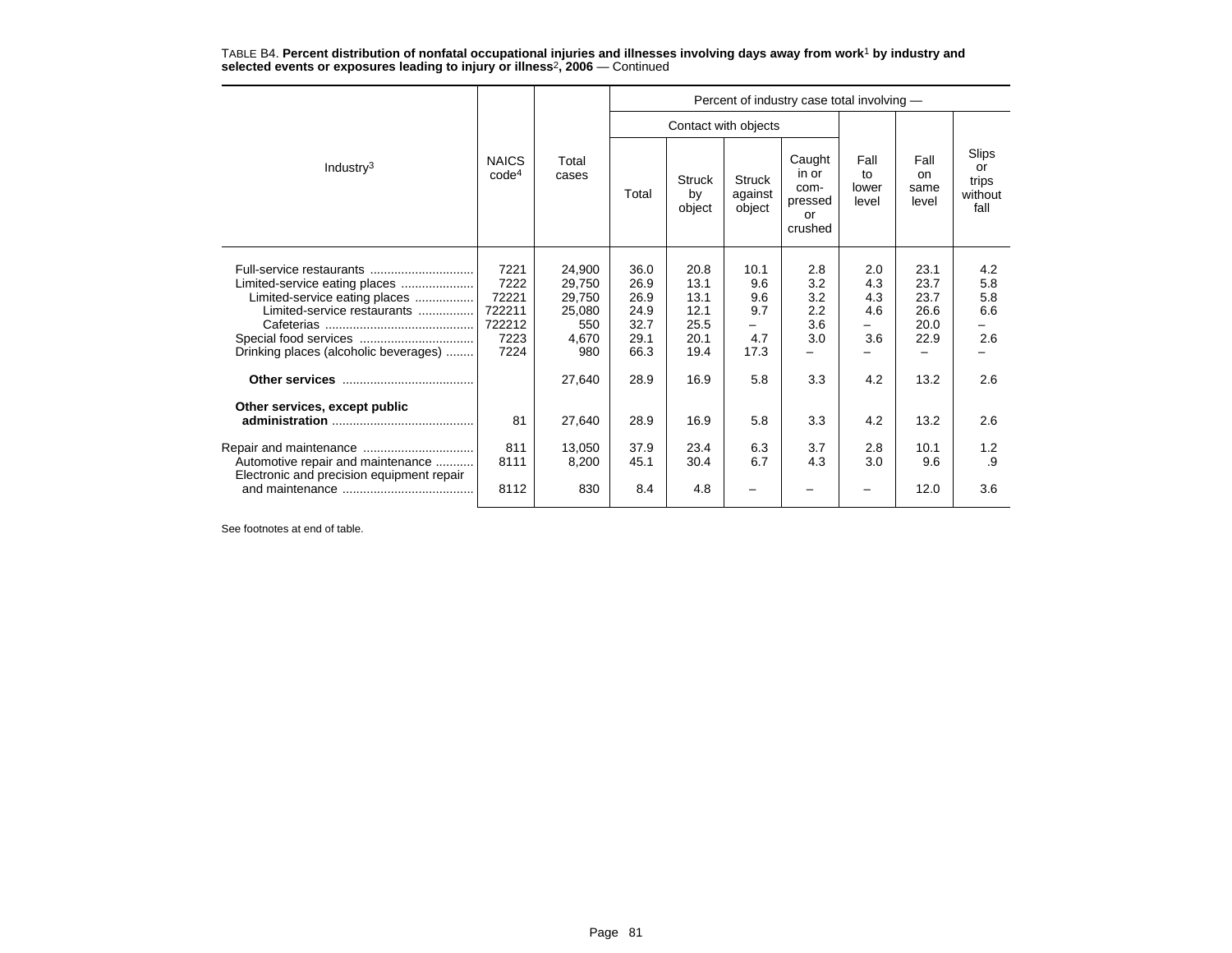|                                                                                                                                        | Percent of industry case total involving -          |                                                 |                                 |                                                                   |                                       |                                        |                          |                           |                          |                                        |  |  |
|----------------------------------------------------------------------------------------------------------------------------------------|-----------------------------------------------------|-------------------------------------------------|---------------------------------|-------------------------------------------------------------------|---------------------------------------|----------------------------------------|--------------------------|---------------------------|--------------------------|----------------------------------------|--|--|
|                                                                                                                                        | Overexertion                                        |                                                 |                                 | Expo-                                                             |                                       |                                        |                          | Assaults and violent acts |                          |                                        |  |  |
| Industry <sup>3</sup>                                                                                                                  | Total                                               | In lifting                                      | Repeti-<br>tive<br>motion       | sure<br>to<br>harmful<br>sub-<br>stance<br>or<br>environ-<br>ment | Trans-<br>portation<br>acci-<br>dents | <b>Fires</b><br>and<br>explo-<br>sions | Total                    | By<br>person              | All<br>other<br>assaults | All<br>other<br>events <sup>5</sup>    |  |  |
| Limited-service eating places<br>Limited-service eating places<br>Limited-service restaurants<br>Drinking places (alcoholic beverages) | 15.3<br>10.4<br>10.4<br>8.3<br>14.5<br>16.5<br>13.3 | 8.5<br>8.3<br>8.3<br>6.0<br>7.3<br>11.1<br>11.2 | 0.8<br>3.3<br>3.3<br>2.6<br>1.3 | 10.5<br>14.8<br>14.8<br>13.7<br>21.8<br>16.7                      | 0.4<br>4.3<br>4.3<br>5.1<br>1.5       | 0.2                                    | 1.6<br>2.0<br>2.0<br>2.3 | 1.5<br>1.6<br>1.6<br>2.0  | 0.3<br>.3<br>.4          | 6.0<br>4.6<br>4.6<br>5.3<br>7.3<br>5.4 |  |  |
|                                                                                                                                        | 24.4                                                | 11.7                                            | 2.8                             | 4.1                                                               | 5.0                                   |                                        | 2.3                      | 1.2                       | 1.1                      | 12.4                                   |  |  |
| Other services, except public                                                                                                          | 24.4                                                | 11.7                                            | 2.8                             | 4.1                                                               | 5.0                                   |                                        | 2.3                      | 1.2                       | 1.1                      | 12.4                                   |  |  |
| Automotive repair and maintenance                                                                                                      | 24.0<br>19.6                                        | 11.4<br>10.2                                    | 1.4<br>1.2                      | 3.1<br>3.3                                                        | 5.4<br>2.2                            |                                        | .9<br>1.2                | .8<br>1.2                 |                          | 13.2<br>13.8                           |  |  |
| Electronic and precision equipment repair                                                                                              | 14.5                                                | 7.2                                             |                                 |                                                                   | 51.8                                  |                                        |                          |                           |                          | 7.2                                    |  |  |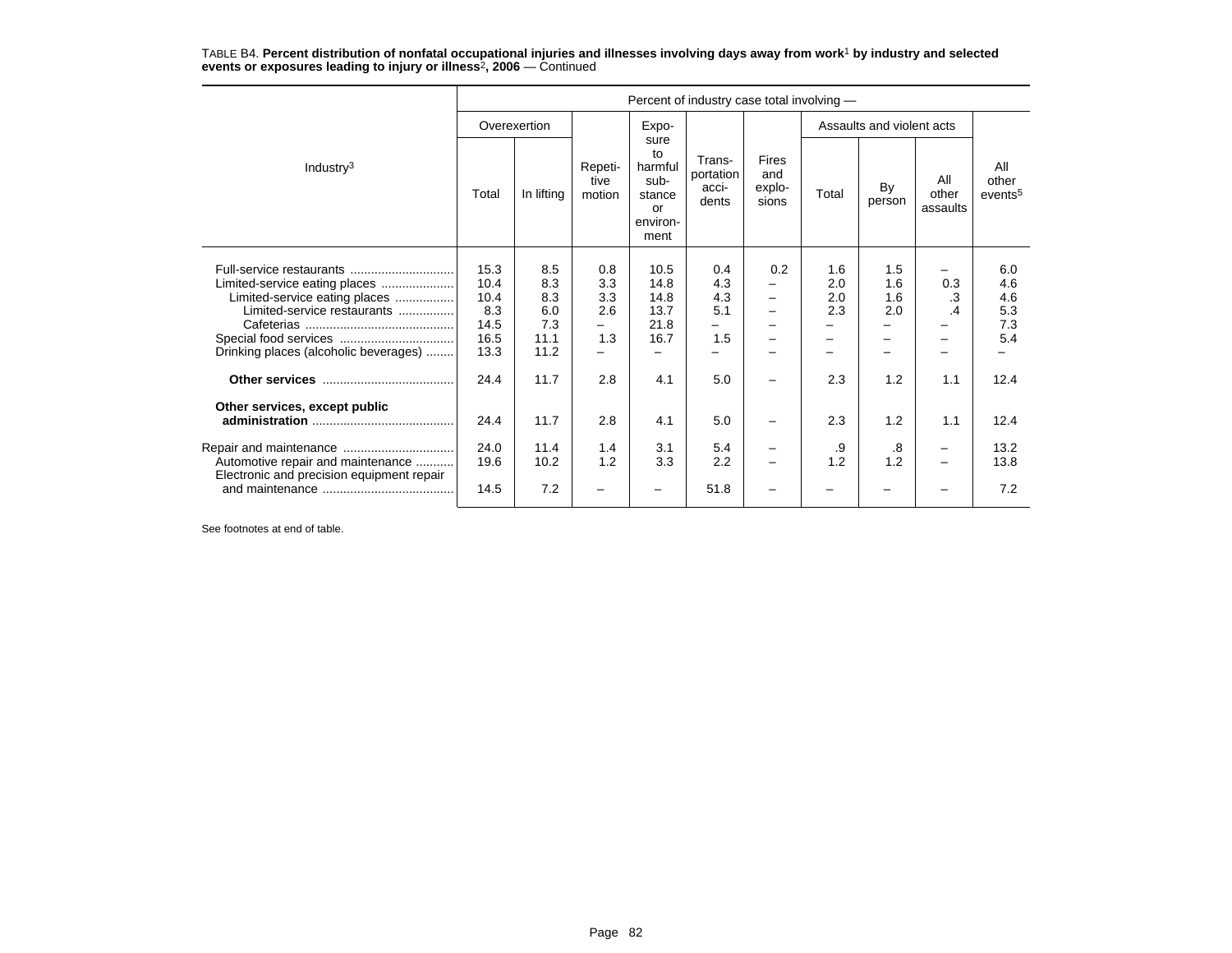|                                                                               |                                   |                | Percent of industry case total involving - |                               |                                    |                                                     |                              |                              |                                         |  |  |  |
|-------------------------------------------------------------------------------|-----------------------------------|----------------|--------------------------------------------|-------------------------------|------------------------------------|-----------------------------------------------------|------------------------------|------------------------------|-----------------------------------------|--|--|--|
|                                                                               |                                   |                |                                            |                               | Contact with objects               |                                                     |                              |                              |                                         |  |  |  |
| Industry <sup>3</sup>                                                         | <b>NAICS</b><br>code <sup>4</sup> | Total<br>cases | Total                                      | <b>Struck</b><br>by<br>object | <b>Struck</b><br>against<br>object | Caught<br>in or<br>com-<br>pressed<br>or<br>crushed | Fall<br>to<br>lower<br>level | Fall<br>on.<br>same<br>level | Slips<br>or<br>trips<br>without<br>fall |  |  |  |
| Commercial and industrial machinery and<br>equipment (except automotive and   |                                   |                |                                            |                               |                                    | 3.9                                                 | 2.1                          | 5.7                          | 1.8                                     |  |  |  |
| electronic) repair and maintenance<br>Personal and household goods repair and | 8113                              | 3,330          | 33.3                                       | 15.0                          | 6.9                                |                                                     |                              |                              |                                         |  |  |  |
|                                                                               | 8114                              | 690            | 10.1                                       | 4.3                           | 5.8                                |                                                     | 2.9                          | 34.8                         |                                         |  |  |  |
|                                                                               | 812                               | 8.480          | 23.9                                       | 10.7                          | 6.7                                | 4.2                                                 | 3.2                          | 9.8                          | 3.4                                     |  |  |  |
|                                                                               | 8121                              | 1,190          | 42.0                                       | 19.3                          | 12.6                               |                                                     |                              | 14.3                         | 4.2                                     |  |  |  |
|                                                                               | 8122                              | 1,490          | 16.1                                       | 8.1                           |                                    | 3.4                                                 | 6.7                          | 4.0                          | 5.4                                     |  |  |  |
| Drycleaning and laundry services                                              | 8123                              | 4,160          | 25.0                                       | 10.6                          | 6.7                                | 4.6                                                 | 2.6                          | 8.2                          | 2.2                                     |  |  |  |
|                                                                               | 8129                              | 1,640          | 15.2                                       | 6.7                           | 7.9                                |                                                     | 3.0                          | 16.5                         | 3.7                                     |  |  |  |
| Pet care (except veterinary) services                                         | 81291                             | 600            | 15.0                                       |                               | 13.3                               |                                                     |                              | 26.7                         |                                         |  |  |  |
|                                                                               | 81292                             | 70             | 42.9                                       | 28.6                          |                                    |                                                     |                              |                              |                                         |  |  |  |
| Parking lots and garages                                                      | 81293                             | 750            | 16.0                                       | 9.3                           | 5.3                                |                                                     | -                            | 10.7                         | 2.7                                     |  |  |  |
| All other personal services                                                   | 81299                             | 220            |                                            |                               |                                    |                                                     |                              | 9.1                          |                                         |  |  |  |
| Religious, grantmaking, civic, professional,                                  | 813                               | 6,110          | 16.7                                       | 11.8                          | 3.4                                | 1.0                                                 | 8.8                          | 24.4                         | 4.3                                     |  |  |  |